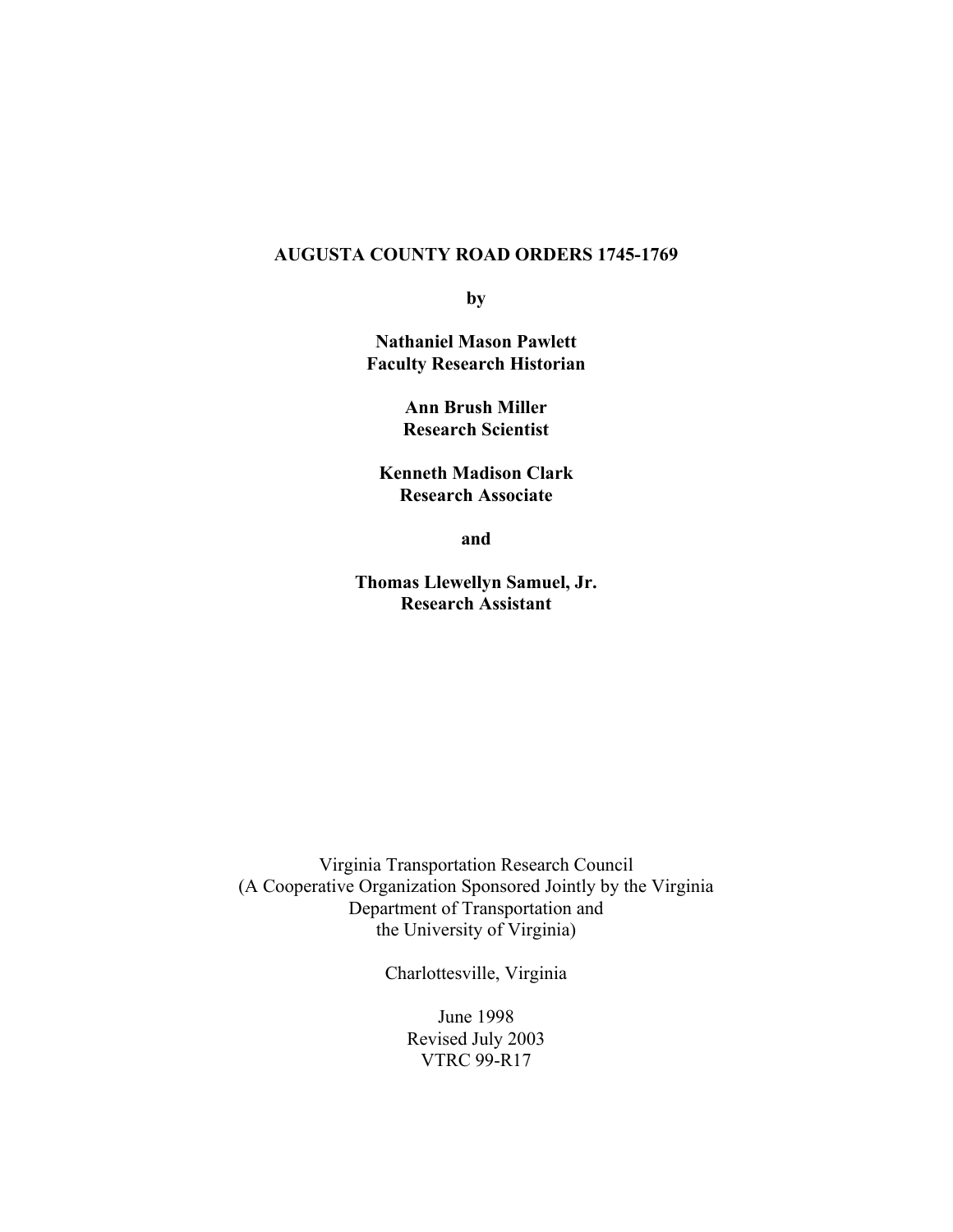#### **HISTORIC ROADS OF VIRGINIA**

- *Louisa County Road Orders, 1742-1748*, by Nathaniel Mason Pawlett. 57 pages, indexed, map.
- *Goochland County Road Orders, 1728-1744*, by Nathaniel Mason Pawlett. 120 pages, indexed, map.
- *Albemarle County Road Orders, 1744-1748*, by Nathaniel Mason Pawlett. 57 pages, indexed, map.
- *The Route of the Three Notch'd Road*, by Nathaniel Mason Pawlett and Howard Newlon. 26 pages, illustrated, 2 maps.
- *An Index to Roads in the Albemarle County Surveyor's Books, 1744-1853*, by Nathaniel Mason Pawlett. 10 pages, map.
- *A Brief History of the Staunton and James River Turnpike*, by Douglas Young. 22 pages, illustrated, map.
- *Albemarle County Road Orders, 1783-1816*, by Nathaniel Mason Pawlett. 421 pages, indexed.
- *A Brief History of Roads in Virginia, 1607-1840*, by Nathaniel Mason Pawlett. 41 pages.
- *A Guide to the Preparation of County Road Histories*, by Nathaniel Mason Pawlett. 26 pages, 2 maps.
- *Early Road Location: Key to Discovering Historic Resources?* by Nathaniel Mason Pawlett and K. Edward Lay. 47 pages, illustrated, 3 maps.
- *Albemarle County Roads, 1725-1816*, by Nathaniel Mason Pawlett. 98 pages, illustrated, 8 maps.
- *"Backsights," A Bibliography*, by Nathaniel Mason Pawlett. 29 pages, revised edition, 1986.
- *Orange County Road Orders, 1734-1749*, by Ann Brush Miller. 323 pages, indexed, map.
- *Spotsylvania County Road Orders, 1722-1734*, by Nathaniel Mason Pawlett. 159 pages, indexed.
- *Brunswick County Road Orders, 1732-1749*, by Nathaniel Mason Pawlett. 81 pages, indexed.
- *Orange County Road Orders, 1750-1800*, by Ann Brush Miller. 394 pages, indexed, map.
- *Lunenburg County Road Orders, 1746-1764*, by Nathaniel Mason Pawlett and Tyler Jefferson Boyd. 394 pages, indexed.
- *Culpeper County Road Orders, 1763-1764*, by Ann Brush Miller. 22 pages, indexed, map.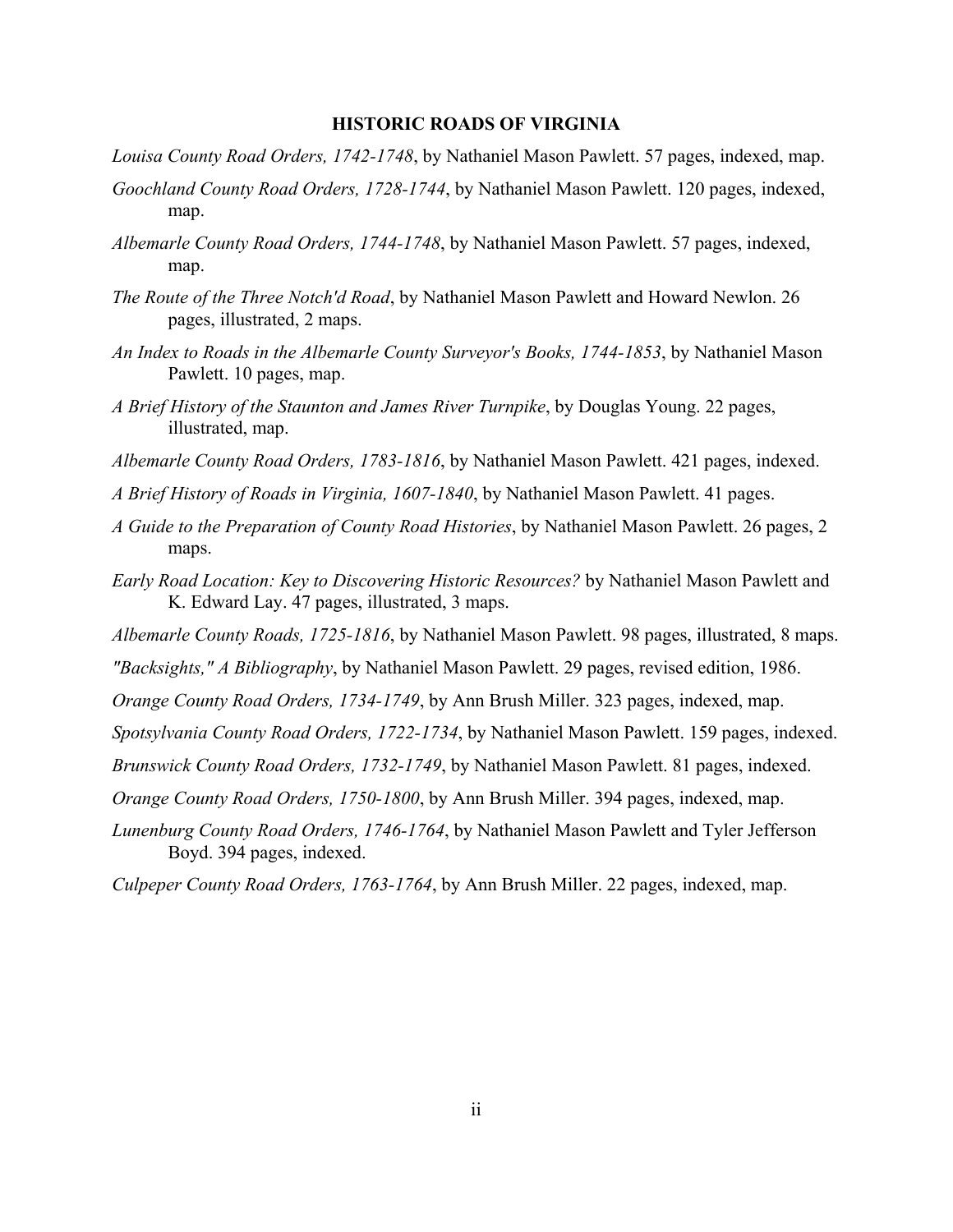# **DEDICATION**

This volume is dedicated to the memory of Katherine Gentry Bushman (1919-1997) Historian and Genealogist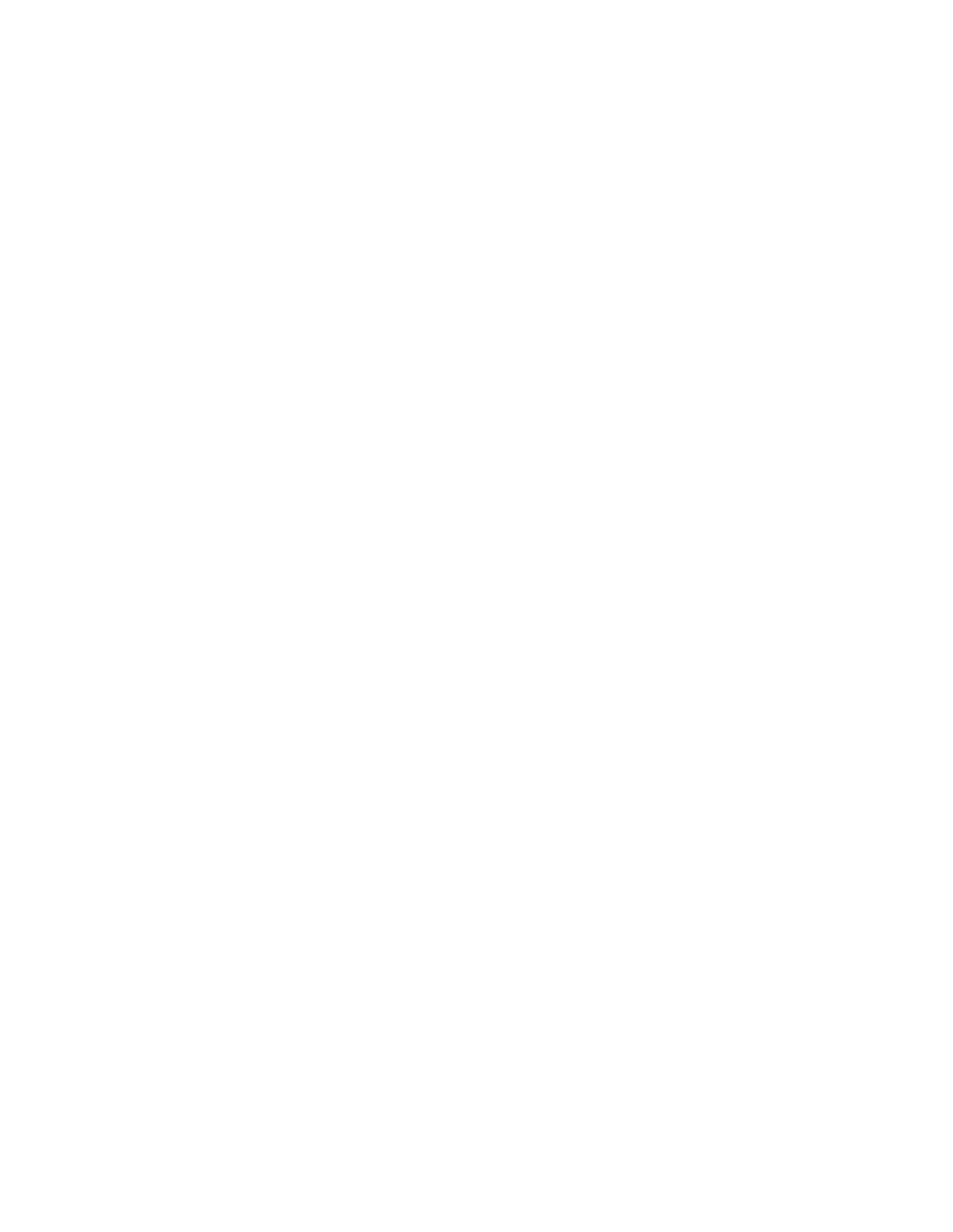#### **FOREWORD**

#### **by**

#### **Ann Brush Miller**

*Augusta County Road Orders 1745-1769* is one of several compilations of early Virginia road orders left unfinished by Nathaniel Mason Pawlett, longtime Faculty Research Historian of the Virginia Transportation Research Council, at his death in 1995. Mr. Pawlett began work on the first volumes of published Virginia road orders in the early 1970s and over the next twenty years produced more than dozen volumes of road order transcriptions and histories of Virginia roads.

A number of individuals worked together to complete this volume. Tyler Jefferson Boyd assisted Mr. Pawlett in the initial work on the transcription of the Augusta County road orders. I, as principal historian, completed this volume with Kenneth Madison Clark and Thomas Llewellyn Samuel, Jr.

We are particularly indebted to the late Katherine Gentry Bushman (Mrs. William Bushman) of Staunton, Virginia, one of the greatest authorities on Shenandoah Valley history, for her long-term interest and encouragement regarding this project, and for her assistance in deciphering some of the vagaries of spelling and handwriting of the early Augusta county clerks. Sadly, Mrs. Bushman did not live to see the publication of this work, which we dedicate to her memory.

This volume is the nineteenth entry in the *Historic Roads of Virginia* series, initiated by the Virginia Transportation Research Council (then the Virginia Highway & Transportation Research Council) in 1973. *Augusta County Road Orders 1745-1769* is also the first volume of published road orders to be concerned wholly with territory west of the Blue Ridge, although portions of the Shenandoah Valley were covered by a previous publication, *Orange County Road Orders 1734-1749*, which included the period the territory was part of Orange County, prior to1745.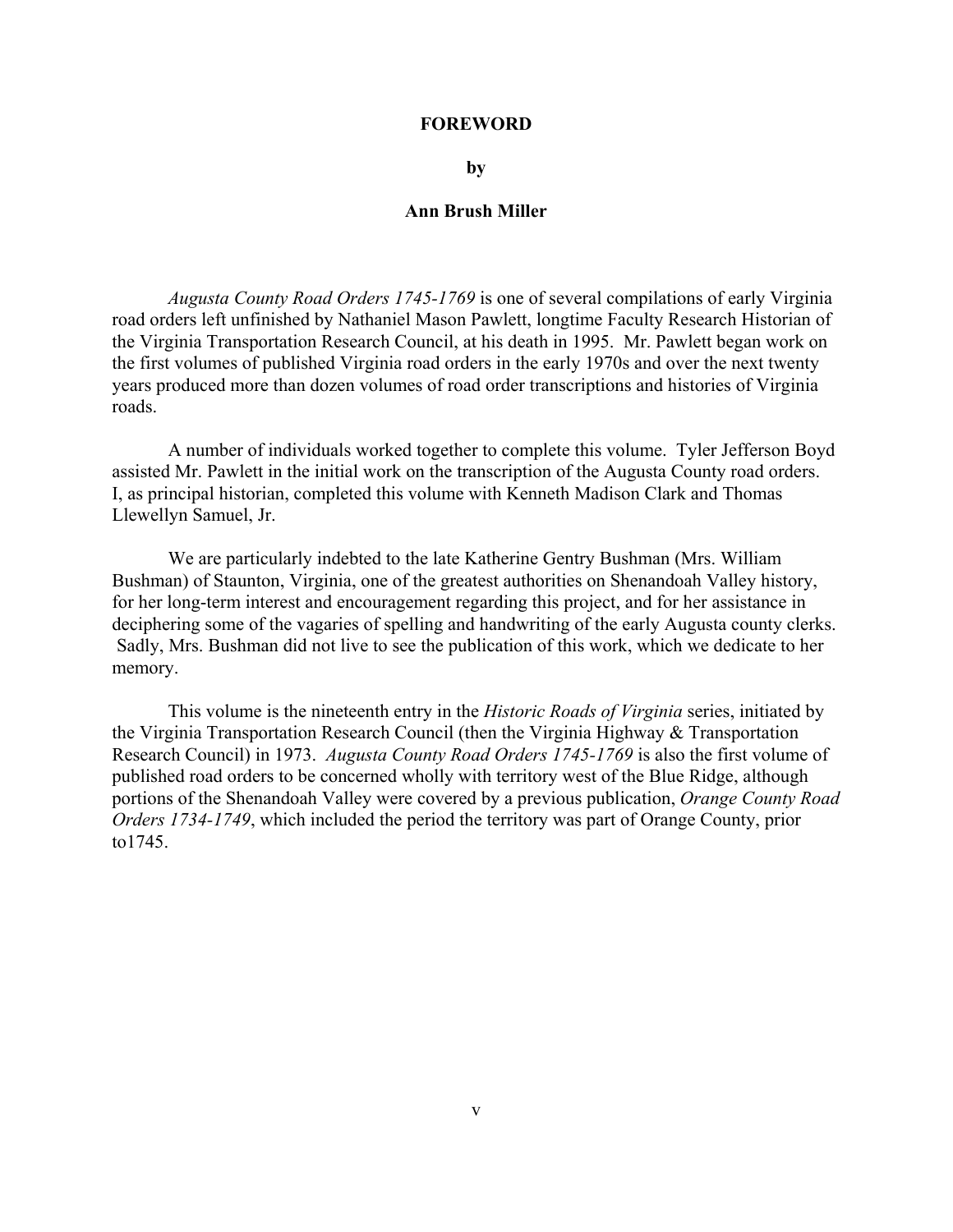### **A NOTE ON THE METHODS, EDITING AND DATING SYSTEM**

**by** 

## **Nathaniel Mason Pawlett**

The road and bridge orders contained in the order books of an early Virginia county are the primary source of information for the study of its roads. When extracted, indexed, and published by the Virginia Transportation Research Council, they greatly facilitate this. All of the early county court order books are in manuscript, sometimes so damaged and faded as to be almost indecipherable. Usually rendered in the rather ornate script of the time, the phonetic spellings of this period often serve to complicate matters further for the researcher and recorder.

With these road orders available in an indexed and cross-indexed published form, it will be possible to produce chronological chains of road orders illustrating the development of many of the early roads of a vast area from the threshold of settlement through much of the eighteenth century. Immediate corroboration for these chains of road orders will usually be provided by other evidence such as deeds, plats, and the Confederate Engineers maps. Often, in fact, the principal roads will be found to survive in place under their early names.

With regard to the general editorial principles of the project, it has been our perception over the years as the road orders of Louisa, Hanover, Goochland, Albemarle, and other counties have been examined and recorded that road orders themselves are really a variety of "notes," often cryptic, incomplete, or based on assumptions concerning the level of knowledge of the reader. As such, any further abstracting or compression of them would tend to produce "notes" taken from "notes," making them even less comprehensible. The tendency has, therefore, been in the direction of restraint in editing, leaving any conclusions with regard to meaning up to the individual reader or researcher using these publications. In pursuing this course, we have attempted to present the reader with a typescript text that is as near a type facsimile of the manuscript itself as we can come.

Our objective is to produce a text that conveys as near the precise form of the original as we can, reproducing all the peculiarities of the eighteenth-century orthography. While some compromises have had to be made because of the modern keyboard, this was really not that difficult a task. Most of their symbols can be accomodated by modern typography, and most abbreviations are fairly clear as to meaning.

Punctuations may appear misleading at times, with unnecessary commas or commas placed where periods should be located; appropriate terminal punctuation is often missing or else takes the form of a symbol such as a long dash, etc. The original capitalization has been retained insofar as it was possible to determine from the original manuscript whether capitals were intended. No capitals have been inserted in place of those originally omitted. The original spelling and syntax have been retained throughout, even including the obvious errors in various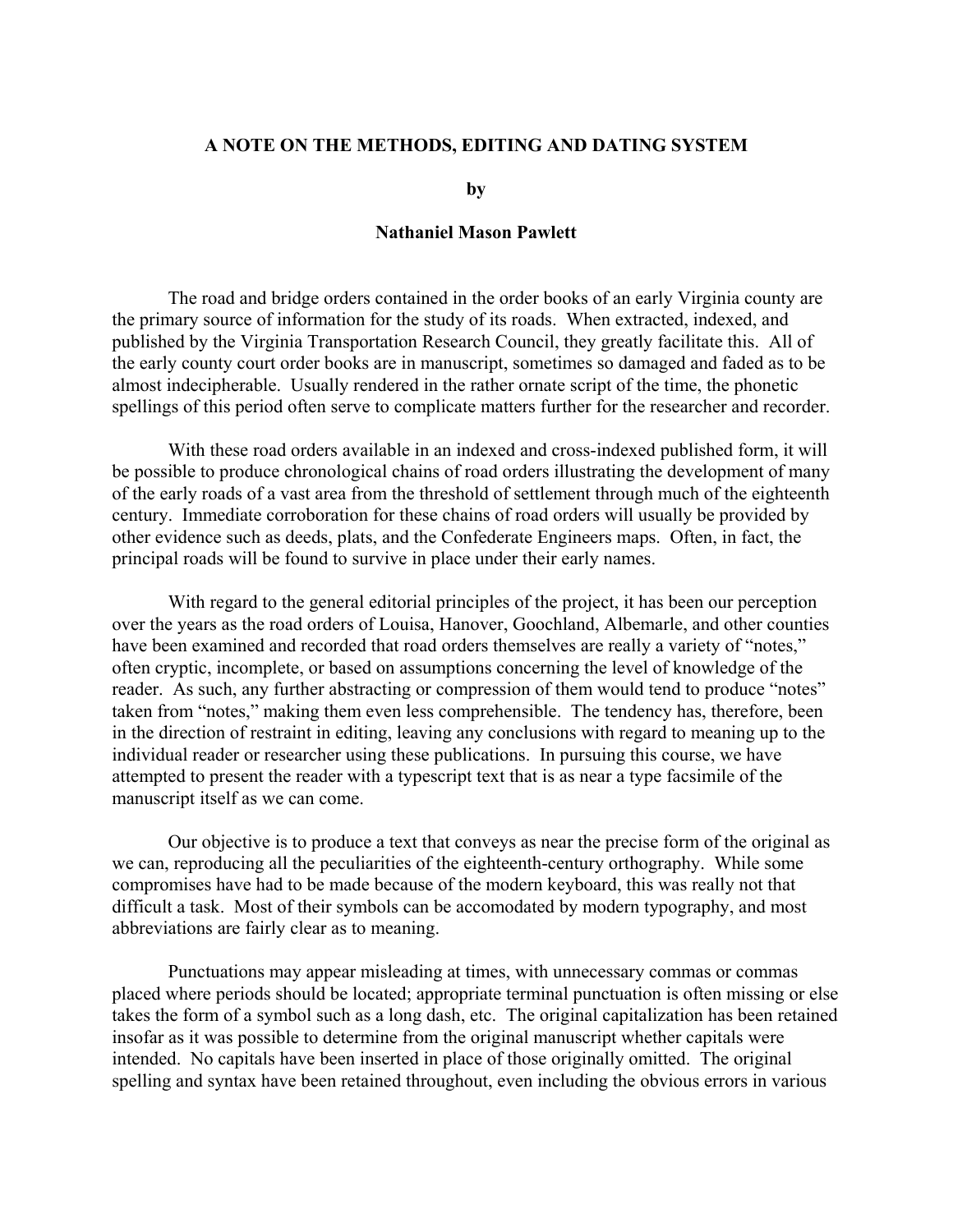places, such as repetitions of words and simple clerical errors. Ampersands have been retained throughout to include such forms as " $&c$ " for "etc." Superscript letters have also been retained where used in  $y^e$ ,  $y^t$ ,  $s^d$ . The thorn symbol (y), pronounced as "th," has been retained in the aforesaid "y<sup>e</sup>," pronounced "the," and "y<sup>t"</sup> (that), along with the tailed p () which the limitations of the modern keyboard have forced us to render as a capital "p" (P). This should be taken to mean either "per" (by), "pre," or "pro" (sometimes "par" as in "Pish" for parish) as the context by the order may demand. For damaged and missing portions of the manuscripts we have used square brackets to denote the [missing], [torn] or [illegible] portions. Because of the large number of ancient forms of spelling, grammar, and syntax, it has been deemed impracticable to insert the form [sic] after each one to indicate a literal rendering. Therefore, the reader must assume that apparent errors are merely the result of our literal transcription of the road orders, barring the introduction of typographical errors, of course. If, in any case, this appears to present insuperable problems, resort should be made to the original records.

As to dating, most historians and genealogists who have worked with early Virginian records will be aware of the English dating system in use down to 1752. Although there was an eleven-day difference from our calendar in the day of the month, the principal difference lay in the fact that the beginning of the year was dated from March 25 rather than January 1, as was the case from 1752 onward to the present. Thus, January, February, and March (to the 25th) were the last three months in a given year, and the new year came in only on March 25.

Early Virginian records usually follow this practice, though in some cases dates during these three months will be shown in the form 1732/3, showing both the English date and that in use on the Continent, where the year began January 1. For researchers using material with dates in the English style, it is important to remember that under this system (for instance) a man might die in January 1734 yet convey property or serve in public office in June 1734, since June came *before* January in a given year under this system.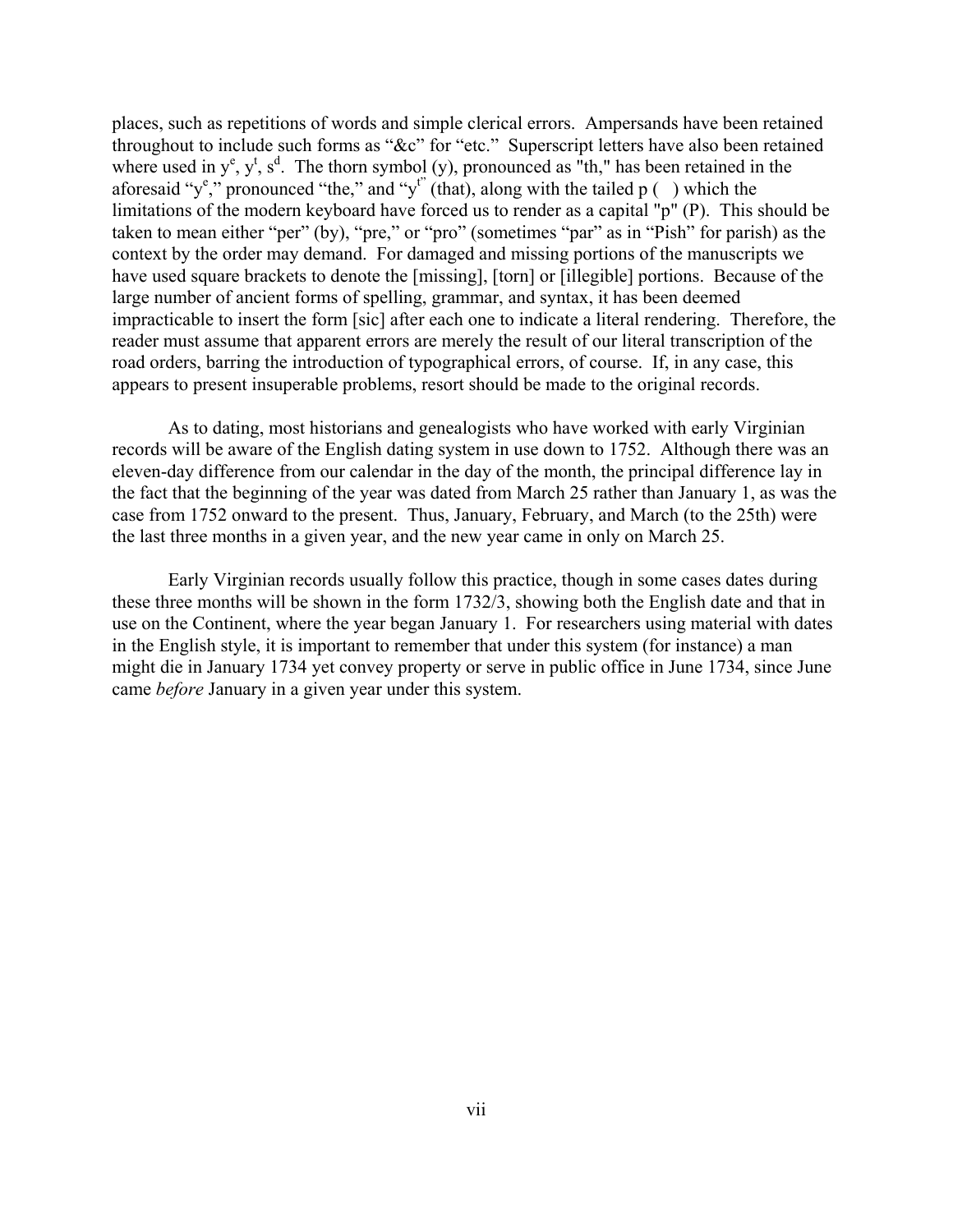#### **INTRODUCTION**

#### **by**

#### **Nathaniel Mason Pawlett**

The roads are under the government of the county courts, subject to be controuled by the general court. They order whenever they think them necessary. The inhabitants of the county are by them laid off into precincts, to each of which they allot a convenient portion of the public roads to be kept in repair. Such bridges as may be built without the assistance of artificers, they are to be built. If the stream be such as to require a bridge of regular workmanship, the court employs workmen to build it, at the expense of the whole county. If it be too great for the county, application is made to the general assembly, who authorize individuals to build it, and to take a fixed toll from all passengers, or give sanction to such other proposition as to them appears reasonable.

- Thomas Jefferson, *Notes on the State of Virginia*, 1781

The establishment and maintenance of public roads were among the most important functions of the county court during the colonial period in Virginia. Each road was opened and maintained by an Overseer of the Highways appointed by the Gentlemen Justices yearly. He was usually assigned all the "Labouring Male Titheables" living on or near the road for this purpose. These individuals then furnished all their own tools, wagons, and teams and were required to labour for six days each year on the roads.

Major projects, such as bridges over rivers, demanding considerable expenditure were executed by commissioners appointed by the court to select the site and to contract with workmen for the construction. Where bridges connected two counties, a commission was appointed by each and they cooperated in executing the work.

At its creation from Orange County in 1745, Augusta County extended from the Blue Ridge to "the utmost limits of Virginia." Although legislated into existence along with Frederick County in 1738, Augusta did not commence operation until 1745 when it was felt it had sufficient population to support a government.

From 1745 to 1770, Augusta was a giant parent county, although early nibbled by the creation in 1754 from it of Hampshire County (now West Virginia). Indeed, what is strange is that it maintained as much of its territory as it did until 1770. Much of this must be attributed to the turmoil of the French and Indian War and its retarding effect on settlement.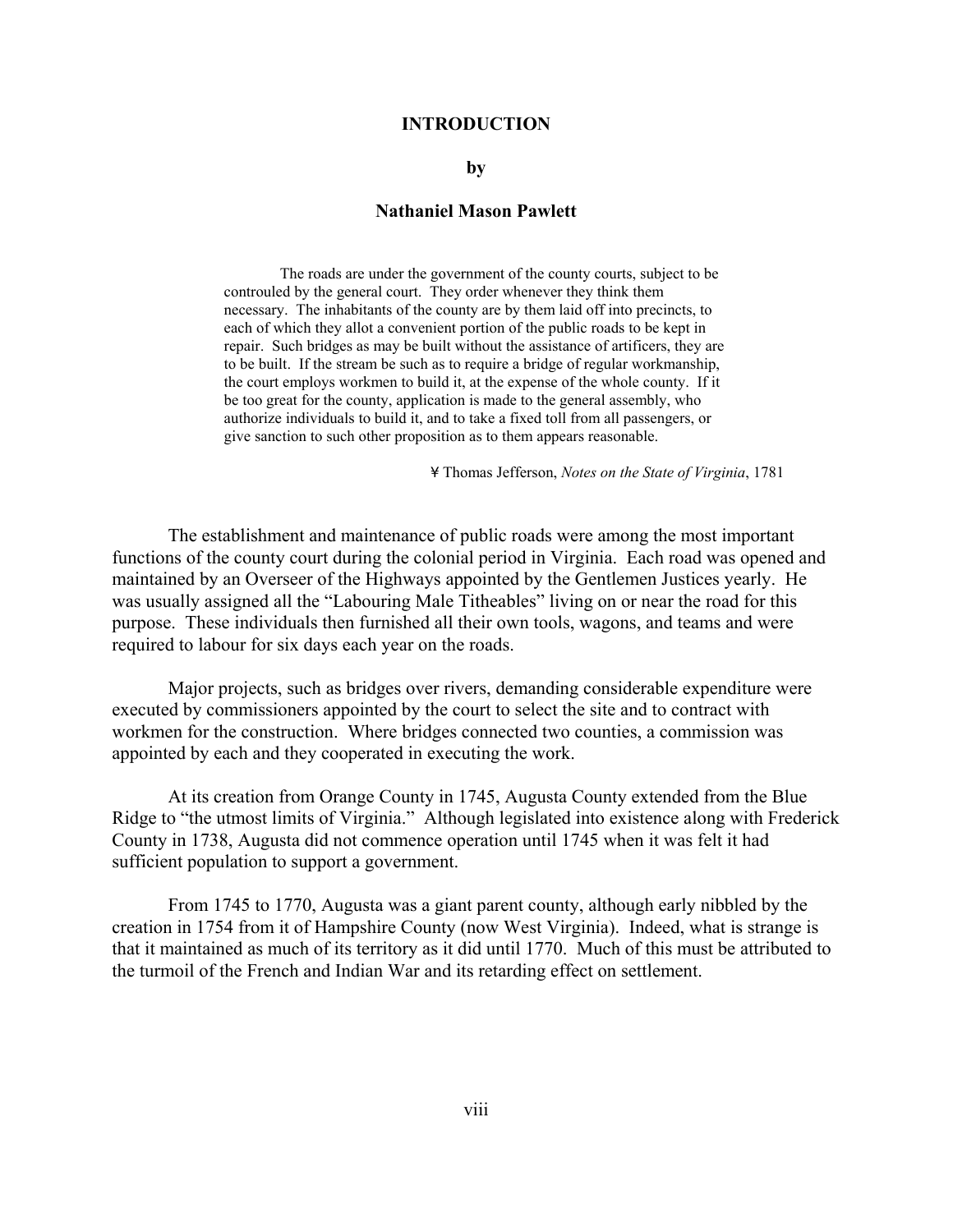The road orders contained in this volume cover the period from 1745, when Augusta's county government became operational, down to the creation of Botetourt from it in 1770. As such, they are the principal extant evidence concerning the early development of roads over a vast area of western Virginia from the Blue Ridge to the furthest reaches of settlement.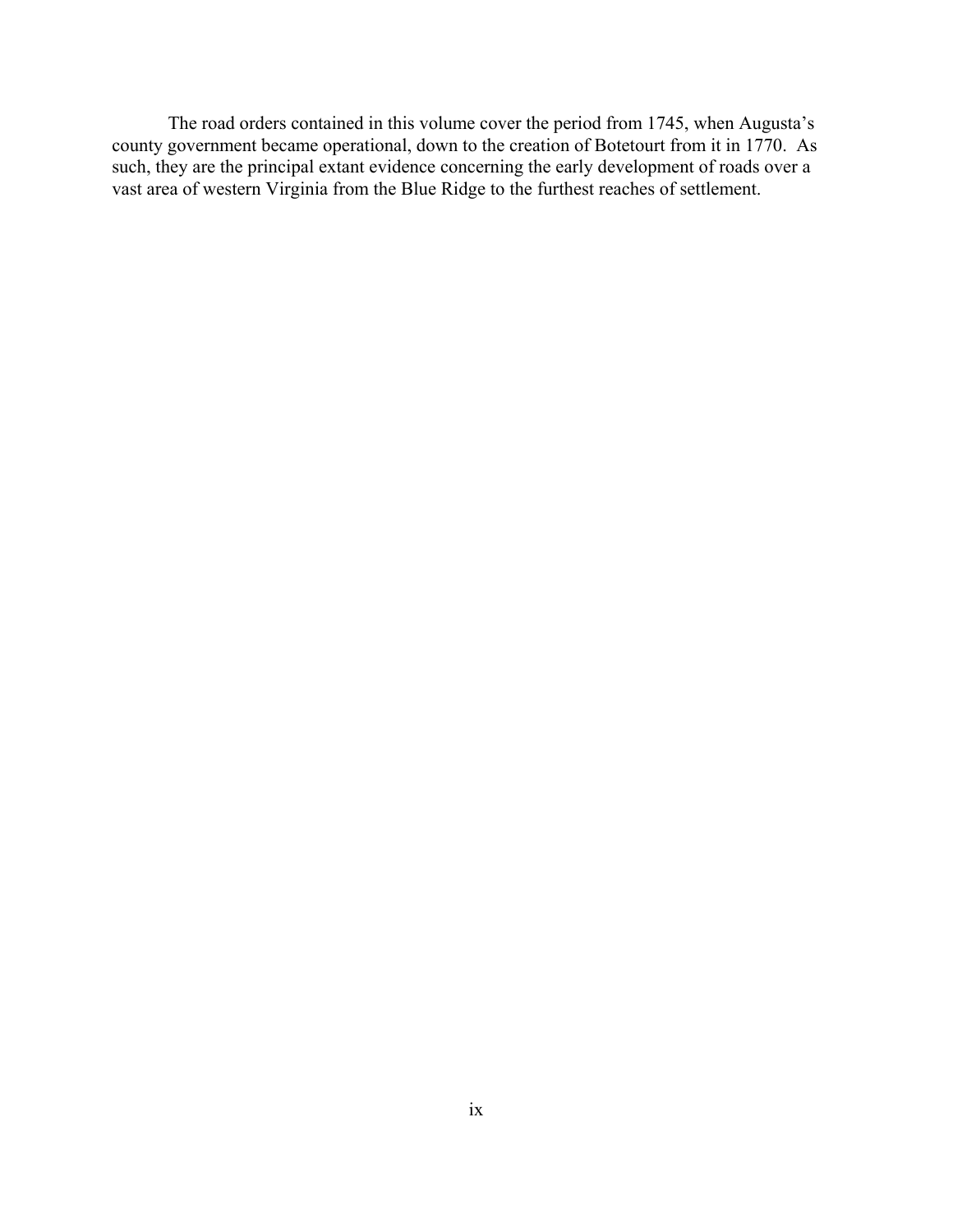#### **THE DEVELOPMENT OF AUGUSTA COUNTY**

**Note**: As originally published in paper format, this volume included maps showing the evolution of the county. These maps are not included in the revised/electronic version due to legibility and file size considerations. Instead, a verbal description is provided.

Prior to 1720, a small portion of the area that later became Augusta County was included within newly-formed Spotsylvania County, which included the present counties of Spotsylvania, Orange, Greene, Culpeper, Madison, and Rappahannock east of the Blue Ridge Mountains, and a portion of the Shenandoah Valley as far west as the Shenandoah River.

In 1734, Orange County was created from Spotsylvania County. A giant county at its formation, Orange included the present-day counties of Orange, Greene, Culpeper, Madison, and Rappahannock east of the Blue Ridge Mountains, as well as the territory west of the mountains extending, at least nominally, to the Mississippi River. A 1738 enabling act provided for the creation of two new counties, Frederick and Augusta, from that that part of Orange west of the Blue Ridge. This was to take effect as soon as there was sufficient settlement in the region: the first court of Frederick County was held in 1743; Augusta County's government became operational in 1745.

Augusta County's original territory included most of western and southwestern Virginia, as well as most of what would become the state of West Virginia, the future state of Kentucky, and the Illinois territory. Major reductions to Augusta's territory included the creations of the counties of Hampshire (1754) and Botetourt (1770), and the loss of the other far western lands of the county (the creation of Yohogania, Monongalia, and Ohio counties from the District of West Augusta in 1776 and the creation of Illinois County in 1778). The subsequent creations of the counties of Rockingham and Rockbridge (both 1778), Pendleton (1788), and Bath (1791) brought Augusta County to its current boundaries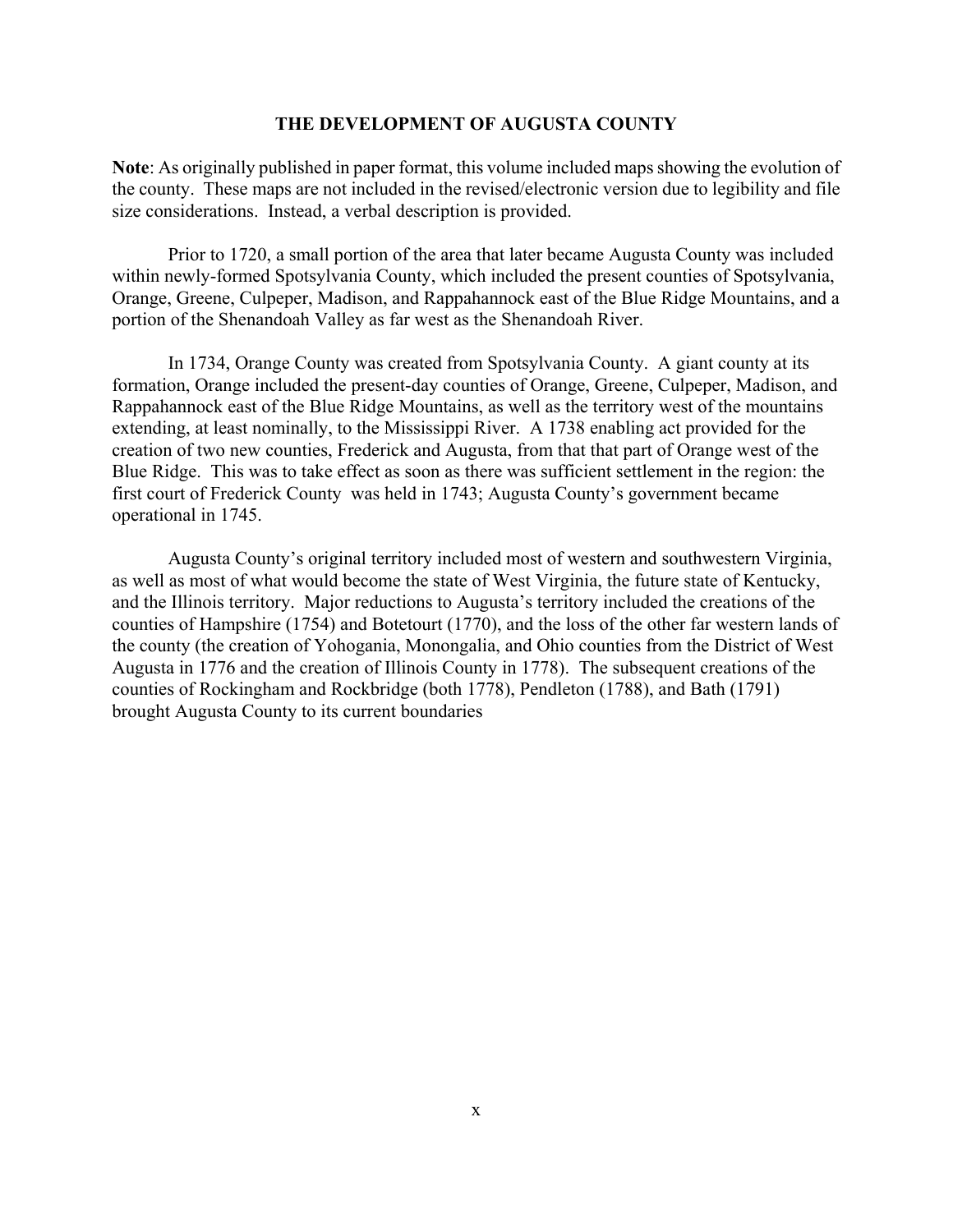### **Augusta County, 1745-1769**

Book I, 1745-47

#### **10 December 1745 Old Style, p. 3**

On the Petition of James Carter and Others, it's Ordered that Mathew Edmondson James Carter and John Finla View a way from Andrew Hamiltons in the Calf pasture thro Jenning's Gap to John Finla's and report their proceedings to next Court--

#### **10 December 1745 O. S., p. 4**

Daniel Dennison is hereby Appointed Overseer of the Road in the room of John Pickens and it's Ordered that he cause the high ways to be cleared and the Bridges to be repaired in the said Precinct According to Law--

#### **10 February 1745 O. S., p. 5**

On the Petition of Samuel Wallace  $&$  Others it's Ordered that a Road be cut from William Kings to this Court House and from thence to Samuel Gays and it's further Ordered that William King Morrice Ofrield and John Trimble or any three of them lay if the Same to the Court House and William Hutchison James Trimble lay of the Residue from the Court House to the  $s<sup>d</sup>$  Gays and Make report of their proceedings to Next Court--

### **10 February 1745 O. S., p. 5**

John Grymes is Appointed Overseer of the Road laid of and View'd by Edmondson and Others in the Calf Pasture on the Other Side the Ridge and Robert Armstrong is appointed Overseer of the s<sup>d</sup> Road on this side the Ridge and ordered that they keep the same in repair According to Law--

### **11 February 1745 O. S., p. 8**

Ordered that William Pierce and Adam Miller View and Mark away from the Top of the Blew Ridge at the head of Swift run to Cap<sup>t</sup>. Downs place formerly Alexander Thomsons and make report of their proceedings to Next Court--

#### **11 February 1745 O. S., p. 8**

Ordered that William Smith and Robert Gay be overseers from David Davis Mill to the Top of the Mountain above William Kings and it's Ordered that they clear the same According to Law--

#### **11 February 1745 O. S., p. 8**

Daniel Holdman and Samuel Wilkins are hereby Appointed Overseers from Benjamin Allens Mill to the North River and it's further Ordered that they cause the s<sup>d</sup> Road to be Clear'd According to Law--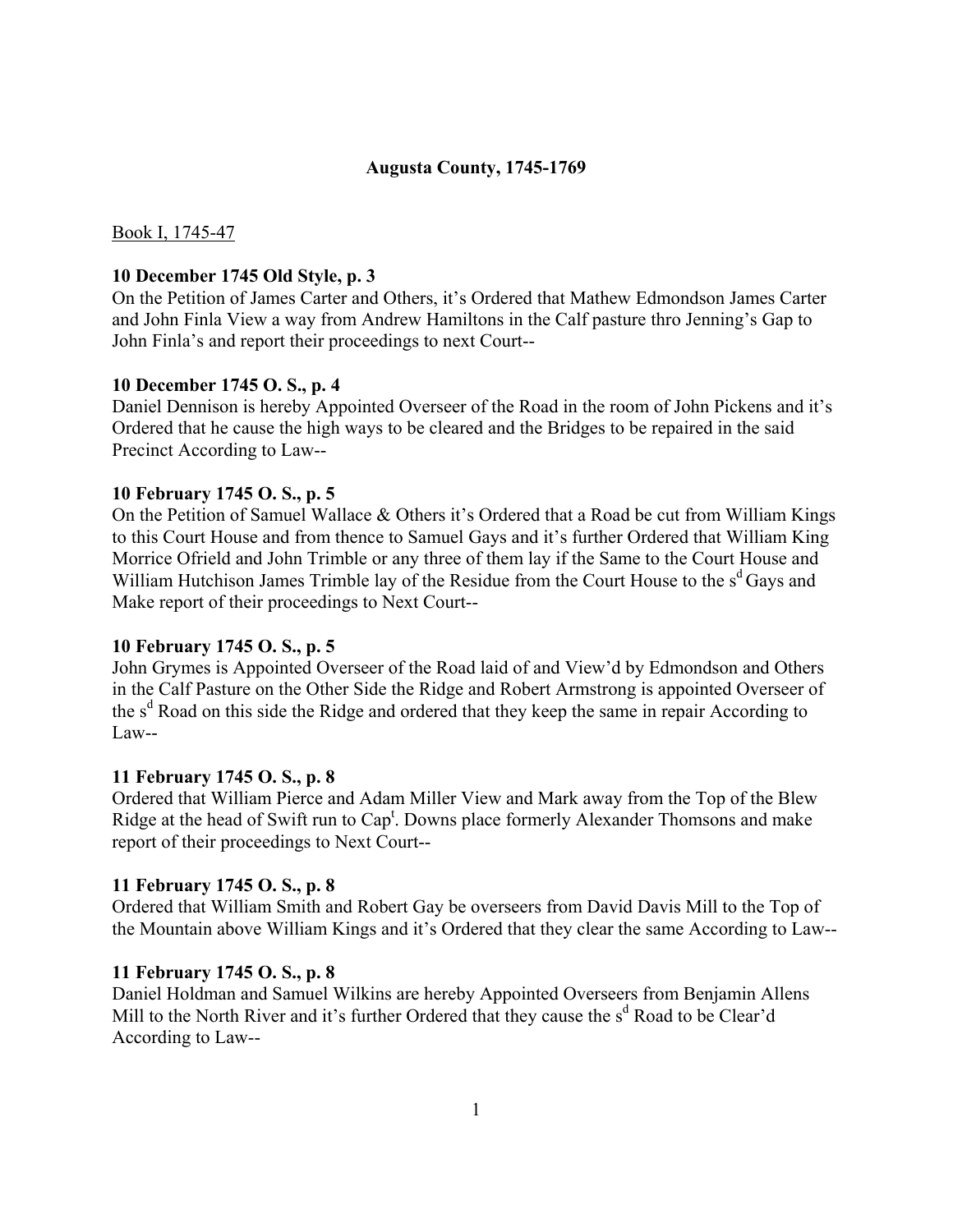### **11 February 1745 O. S., p. 8**

William M<sup>c</sup>Gill and Thomas Stinson are appointed Overseers of the Road from the North River to John Andersons  $\&$  it's further Ordered that they clear the s<sup>d</sup> Road According to Law

## **11 February 1745 O. S., p. 8**

John Anderson and Andrew Lewis are Appointed Overseers from the s<sup>d</sup> Andersons to this Court House and it's further Ordered that they Clear the Same According to Law--

### **10 March 1745 O. S., p. 20**

Ordered that the Road blazed by Order of Orange County from the Inhabitants of Roan Oak to the top of the Blew Ridge to the Bounds of Brunswick County & Mark Evans William Kervine John Mcfarron & James M<sup>t</sup>Gomerie are Appointed Overseers of the s<sup>d</sup> Road & it's further Ordered that Cap<sup>t</sup>. Robinson & John Mills lay of to each of the  $s<sup>d</sup>$ . Overseers their respective Precincts  $&$  tithables to work on the s<sup>d</sup> Road--

### **10 March 1745 O. S., p. 20**

Thomas Scot is hereby Continued Overseer of the road from the Top of the Ridge to Alexander Thomsons

### **12 May 1746 O. S., p. 44**

Simon Aires is hereby Appointed Overseer of the Road in the room of William Kerwin and it's Ordered that he with the tithables that was the  $s<sup>d</sup>$  Kerwin Clear & keep the  $s<sup>d</sup>$ . Road in Repair According to Law

### **12 May 1746 O. S., p. 45**

Robert Armstong is hereby Appointed Overseer of the Road from Jenning's Gap to Daniel M<sup>c</sup>anairs and from thence to John Finlas Cooper and so to the Court House and it's Ordered that he Clear and keep the Same in Repair According to Law and it's further Ordered that all the Male labouring Tithables within four Miles on Each Side of the  $s<sup>d</sup>$ . Road Assist in Clearing the Same

### **12 May 1746 O. S., p. 45**

Ordered that a Road be laid of and Marked from the great Lick in the Cow Pasture Adjoyning Col<sup>o</sup>. Lewis Land to Andrew Hamiltons in the Calf Pasture and that Andrew Lewis and George Lewis mark and lay of the same and make report of their proceedings to the Next Court--

### **13 May 1746 O. S., p. 46**

The Pet<sup>n</sup>. of William Lusk for turning the Road Round his Plantation is granted him

### **13 May 1746 O. S., p. 47**

Thomas Lockey is hereby Appointed Overseer of the Road in the Room of James Gill from the North river where the  $s^d$ . Gill dwelt to the South River and it's Ordered that the  $s^d$  Lockey keep the s<sup>d</sup> Road in repair According to Law with the Tithables that fomerly worked on the s<sup>d</sup>. Road--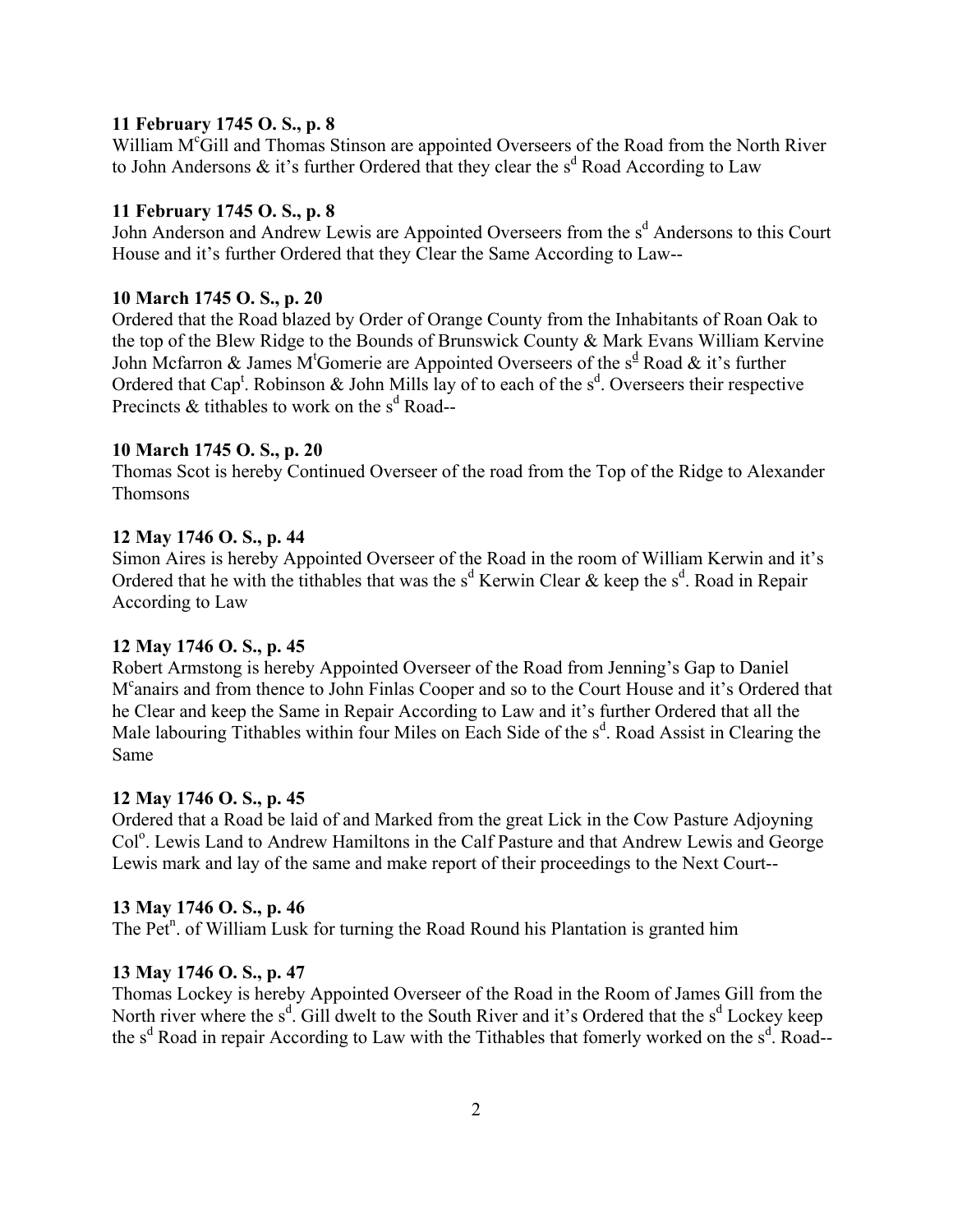### **18 June 1746 O. S., p. 49**

On the Petition of Richard Crunk and Others for a Road it's Ordered that Daniel Richeson Michael Stump and Benjamin Hardin or any two of them View the Road Petitioned for & make report of their proceedings to the Next Court--

#### **18 June 1746 O. S., p. 49**

Ordered that Morice Offrield John Trimble & William King mark and lay of the Remainder of the Way from the Top of the North Mountain to the s<sup>d</sup>. Kings and from thence to the Court House--

#### **19 June 1746 O. S., p. 51**

Henry Spears and Mathias Seltser are hereby Appointed Overseers of the Road that Leads over Thorns Gap to begin at the South River and that they Work on their respective roads till they Meet and then with their Gangs Work on the same to the Extent of the County & Clear the  $s<sup>d</sup>$ Roads According to Law.

### **20 June 1746 O. S., p. 67**

Cap<sup>t</sup> John Denton and Jonas Denton are hereby Appointed Overseers of the Road from the County line to Stoney Creek and it's Ordered that the Tithables Convenient to them work on the s<sup>d</sup> Road and that they Clear and keep the same in repair According to Law.

#### **20 June 1746 O. S., p. 68**

Griffith Thomas and John Ruddle Senior are hereby Appointed Overseers of the Road from the s<sup>d</sup>. Creek to the Place where the New Road is Opened and it's Ordered that they With the most Convenient Tithables Work & keep the same in repair According to Law.

#### **20 June 1746 O. S., p. 68**

Alexander Herrin is Appointed Overseer of the Road from Robert Cravens to Samuel Wilkins and it's Ordered that with the Most Convenient Tithables he keep the  $s<sup>d</sup>$  Road in repair According to Law.

#### **20 June 1746 O. S., p. 68**

Thomas Harrison and Jeremiah Harrison are Appointed Overseers of the Road from Craven's to the Indian Road and it's Ordered that they keep the s<sup>d</sup> Road in repair According to Law. And its further Ordered that Cap<sup>t</sup> Scholl lay of their proper precincts  $\&$  Tithables.

#### **16 July 1746 O. S., p. 70**

Ordered that John Maxwell and William Thompson View and mark a Way from this Court House to the Tinkling spring and report their proccedings to the Next Court--

#### **16 July 1746 O. S., p. 71**

Ordered that a Road be cleared from this Court House to the Clerks Office and the Tithables belonging to John Madison Gent William Nut James M<sup>c</sup>Corkle Robert M<sup>c</sup>Clenahan and James Armstrong Clear and keep the same in repair According to Law.

### **20 August 1746 O. S., p. 72**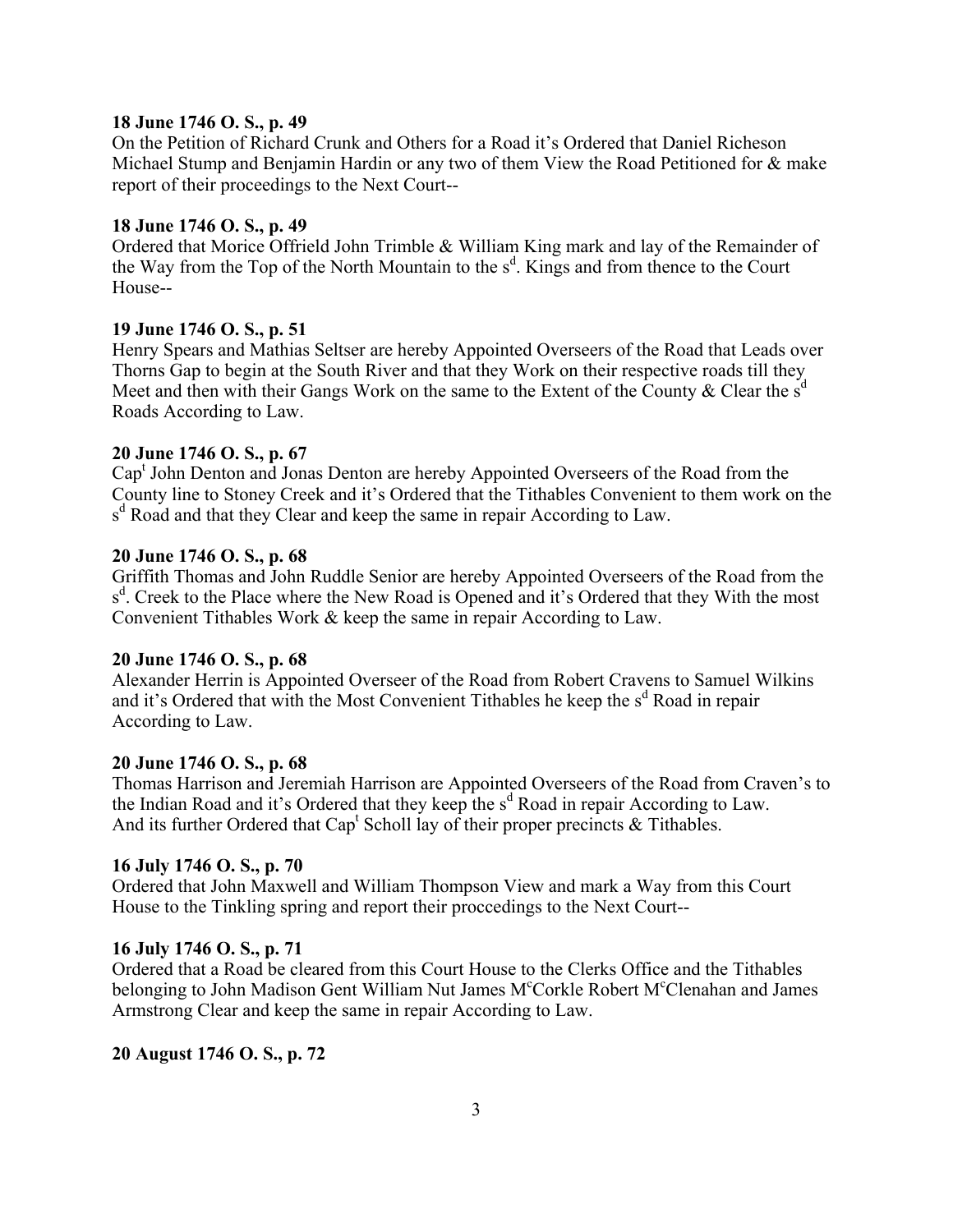On the Petition of Henry Downs and Others it's Ordered that a Way be Marked from the Road that Leads of the Mountain Near Alexander Thompsons to the lower Meeting House and that William Thompson j<sup>r</sup>. Samuel Givens and John Campbell mark and lay of the Same.

#### **20 August 1746 O. S., p. 72**

John Trimble William King and Morice Ofrield Pursuant to an Order of Court to them directed returned that they have marked and laid of the Most Convenient Way from the top of the North Mountain to William Kings and from thence to the Court House. Ordered that Robert Davis be Overseer of the road from the North Mountain to William Kings (Already marked and laid of by John Trimble and Others) and that the following tithables work on the s<sup>d</sup>. Road Viz<sup>t</sup>. George Kill Patrick Hugh Young Jam<sup>s</sup>. Young Samuel Kinkead James Mills William Mills Robert M°Clellan William M°feeters Adrew Pickens James Clark Jacob Lockart Henry Crestwell and John Trishell and it's further orderd that  $w^{th}$ . the s<sup>d</sup> Tithables he Clear and keep the s<sup>d</sup> road in repair According to Law.

#### **20 August 1746 O. S., p. 73**

Ordered that John Brown be Overseer of the road from William Kings to the Court House as already mark' and laid of by John Trimble and Others and that the following Tithables Work on the s<sup>d</sup>. Road Viz<sup>t</sup>. Hugh Spears James Phillips John Spears John M°Kenney James Bell Samuel Wallace Thomas Peary George Vance William M°Clintock John Bartley James Montgomerie John Davis Patrick Martin and Thomas Killpatrick and it's further Ordered that with the s<sup>d</sup> Tithables he Clear and keep the  $s<sup>d</sup>$  road in repair according to Law.

## **20 August 1746 O. S., p. 73**

Ordered that William Thompson Gent be Overseer of the road from the Court House to the tinkling Spring already Viewed and that the following Tithables Work on the  $s^d$  Road Viz<sup>t</sup>. John Lynn and his three Sons John Henderson David Stuart John Mitchell John Ramsey James Coile John Hutchison John Preston Joseph McClelhill Andrew Russell William Palmer Alexander Thompson George Caldwell and his two Sons and it's further Ordered that the s<sup>d</sup> Thompson with the  $s^d$ . Tithables Clear and keep the  $s^d$ . Road in repair According to Law.

#### **20 August 1746 O. S., p. 73**

a road being Cleared from those Inhabitants of Roan Oak that are part of this County to the top of the Ridge Adjoining to Luningsburgh County it's Ordered that James Montgomerie and George Robinson Gent wait on that Court and request the s<sup>d</sup>. Court to Order a road to be Cleared to meet the s<sup>d</sup>. Road at the Top of s<sup>d</sup> Ridge in Order to have a road out of this County into that and Make report of the  $s^d$ . Court's Answer.

### **20 August 1746 O. S., p. 73**

On the Petition of William Buchanan and Others it's Ordered that a Road be Cleared from the  $s<sup>d</sup>$ Buchanans to this Court House and that John Buchanan Gent Patrick Cook and Alexander Walker mark and lay of the same that also they Appoint Proper Overseers and gangs to work on the same and lay of their respective Precints and make return of their proceedings to the next Court--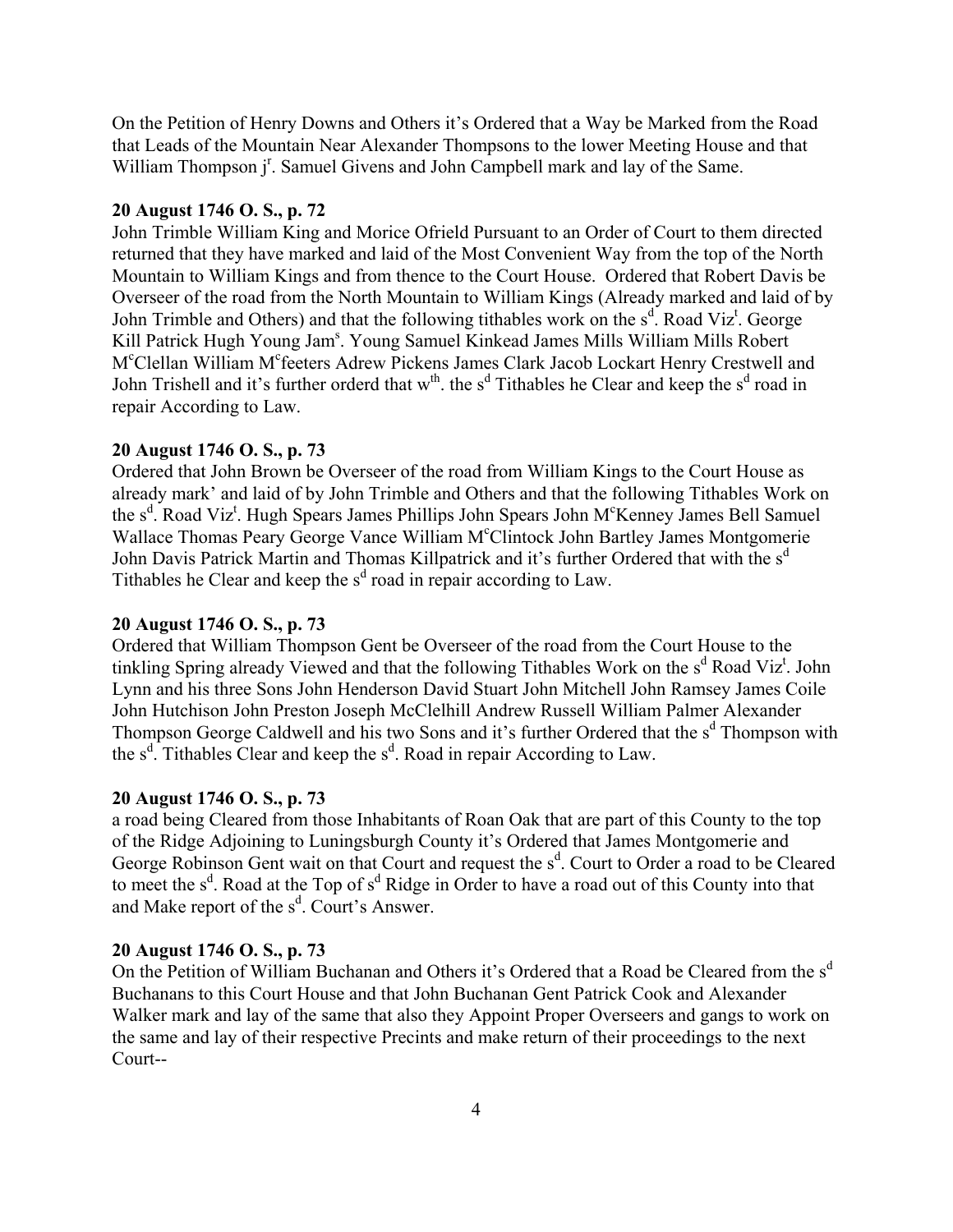## **20 August 1746 O. S., p. 74**

Ordered that John Graham be Overseer of the road Appointed to be Cleared from James Carters Mill to this Court House as farr as the first ford above Bells Land and that all the Tithables from John Millers to the head of the River assist in Clearing and keeping the same in repair According to Law.

#### **20 August 1746 O.S.,p. 74**

Ordered that Cap<sup>t</sup>. Daniel M<sup>c</sup>anare be Overseer of the Road appointed to be Cleared from the first ford above Bells land to the Court House and that the following Tithables Work on the same to wit, Samu'l Wallis James Bell Rob<sup>t</sup>. Renix Alexander Crawford James Mills Francis Gardner John Elliot James Dyer John Trimble David Trimble Cha<sup>s</sup>. Clendening Thomas Bard John Hogshead William Hogshead Rob<sup>t</sup>. Gilkason Alexander Gardner Rob<sup>t</sup>. Raltstone John Archer Sampson Archer John Moffet William Anderson Alexander Gibson Samuel Lusk John Spears Rob<sup>t</sup>. Davis James Phillips John M<sup>c</sup>Kenny Thomas Gardner Daniel Brealey William Brady Walter Trimble Matthew Edmondston Robert Armstrong John Sixby James Trimble James Miller David Stuart and John Farguson and it's further Ordered that the  $s^d$ . M<sup>c</sup>anare with the  $s^d$ Tithables Clear and keep the  $s<sup>d</sup>$  Road in repair According to Law.

### **20 August 1746 O.S., p. 74**

It's Ordered that James M<sup>c</sup>Cune be Overseer of the road in the room of Francis M<sup>c</sup>Cune and that with the usual Gang he Clear the Same Immediatly and keep the Same in repair According the Law--

#### **22 August 1746 O.S., p. 86**

Robert Patrick is hereby Appointed Overseer of the Road whereof Cap<sup>t</sup>. Gay was Overseer and Ordered that he keep the s<sup>d</sup> Road in repair according to Law  $w^{th}$ . the Same Gang that work'd under s<sup>d</sup> Gay.

#### **19 November 1746 O. S., p. 130**

Ordered that a road be Cleared from the North fork of James River to Looneys ford on the south fork of James River as already Laid of by Richard Burton Gent Joseph Lapsley and John Mathews are hereby Appointed Overseers of the s<sup>d</sup> Road it's also further Ordered that the Male Tithables of all the Families between the s<sup>d</sup> Rivers work on the same John Boyn Jos. Long and John Peter Sallings Families Excepted as also all the male Inhabitants from the South branch Downwards Clear and keep the same in repair According to Law.

#### **19 November 1746 O. S., p. 130**

Ordered that a Road be Cleared from the reed Creek the Nighest way to Eagle Bottom and from thence to the Top of the ridge that Parts the Waters of New River and those of the South fork of Roan Oak & it's further Ordered that George Ezekiel W<sup>m</sup> and Patrick Colhoon Bryant White W<sup>m</sup> Handlon Peter Rentfro and his two sons George the Tinker Jacob Woolman & two Sons John Black Simon Hart Michael Clanie John Stroud Samuel Starknecker and all the Dunkers that are able to Work on the Same and all Other Person in that Precinct are Ordered to Work under James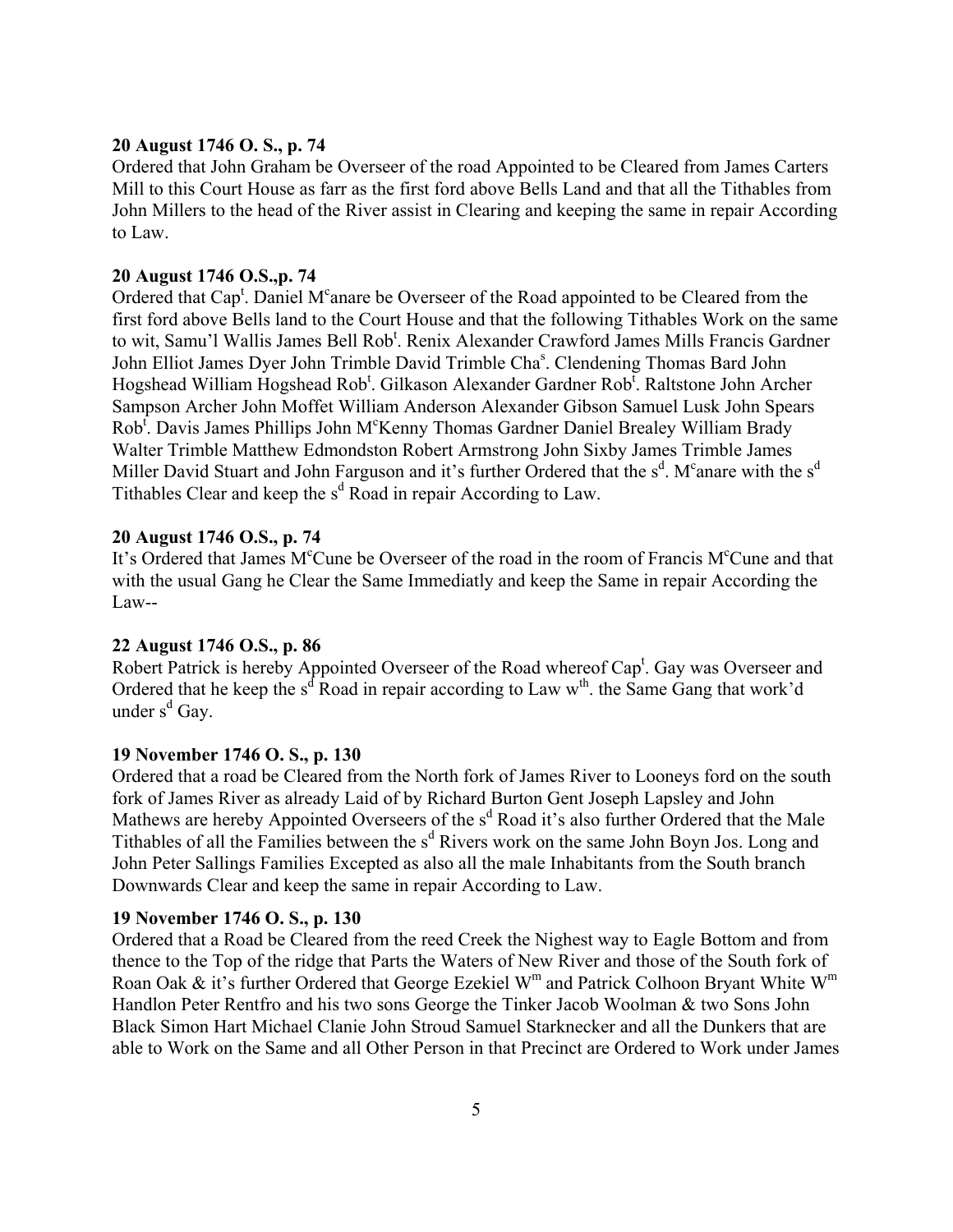Colhoon and Charles Hart who are Appointed Overseers  $\&$  it's further Ordered that w<sup>th</sup> the s<sup>d</sup> Gang they Clear & keep the  $s<sup>d</sup>$  road in repair According to Law.

### **19 November 1746 O. S., p. 130**

Ordered that a road be cleared from Adam Harmons to the River and North branch of Roan Oak and it's further Ordered that George Draper Israel Larton  $\&$  son Adam and George Herman Thomas Looney Jacob Harman and three Sons Jacob Castle John Lane Valintine Harman Adrew Moser Humberston Lyon James Skaggs Humphrey Baker John Davis Frederick Hering & two Sons and all Other Persons Setling in the Precincts work on the s<sup>d</sup> Road Under the s<sup>d</sup> Adam Harman who is hereby appointed Overseer of the s<sup>d</sup> Road with the s<sup>d</sup> Gang to Clear & keep the s<sup>d</sup> Road in repaire according to Law.

#### **19 November 1746 O. S., p. 131**

Ordered that a road be Cleared from the Ridge above Tobias Brights that Parts the Waters of New river from the brances of roan Oak to the Lower ford of Catabo Creek and it's further Ordered that William English and two Sons Thomas English and son Jacob Brown George Bright Benjamin Oyle Paul Garrison Elisha Isaac John Donalin Philip Smith Mathew English and the rest of the Tithables as Nominated by George Robinson and James Montgomerie Gent Work on the s<sup>d</sup> Road under Tobias Bright who is hereby appointed Overseer of the s<sup>d</sup> Road with the  $s<sup>d</sup>$  Gang to Clear and keep the same in repair according to Law.

#### **19 November 1746 O. S., p. 131**

Ordered that a Road be Cleared from the Ridge that Devides the Waters of New river from the waters of the South branch of Roan Oak to end in a road that heads Over the Blew ridge and further Ordered that Col W<sup>m</sup> Robinson & his Sons Tho<sup>s</sup> Wilson and his two Sons W<sup>m</sup> Bens and his Brother all the Ledfords Samuel Brown Henry Brown Samuel Niely James Burk James Bean Francis Estham Ephraim Voss and servants Fran<sup>s</sup> Summerfield John Mason Tasker and Thomas Tosh John and Peter Dill Uriah Evan's Sons Mathusaleth Griffeths and sons John Thomas Peter Kender and all Others that George Robinson and James Montgomerie Gent shall Nominate to Work on the Same under James Cambell and Mark Evans who are hereby Appointed Overseers to Clear and keep the  $s<sup>d</sup>$  road in repair According to Law.

### **20 November 1746 O. S., p. 133**

Hugh Thompson and Thomas Stinson are hereby appointed Overseers of the road from William Thompsons to the meeting House and it's Ordered that they summon the most Convenient Tithables to Work on the same and keep it in repair according to Law

### **21 November 1746 O. S., p. 135**

Adam Miller and Ludwick Francisco are hereby appointed Overseers of the Road from Alexander Thompsons to Swift run gap and it's further Ordered that all the Male Labouring Tithables from Jacob Cobers to Samuel Scots at the upper end of the Peaked Mountain on both sides the river assist in Clearing & keeping the same in repair according to Law.

#### **22 November 1746 O. S., p. 142**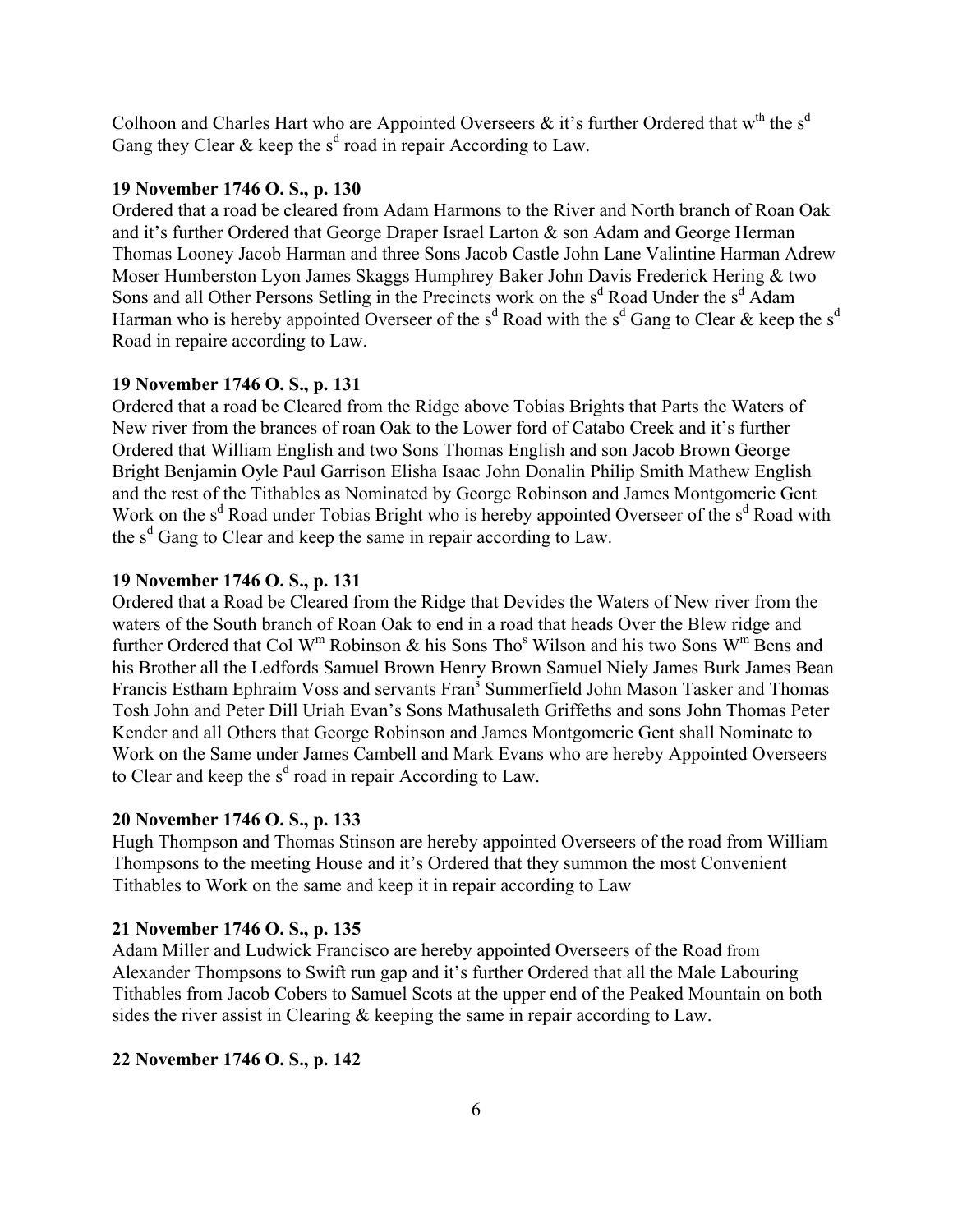Ordered that Public Notice be given by the Sherif to the respective Overseers of the roads in this County that at every Cross road & where the roads fork they set up Posts of Directions according to Law.

#### **22 November 1746 O. S., p. 142**

Ordered that a road be Cleared from the Court House to the Timber Broge as the Same is to be laid of by John Buchanan Gent Alex<sup>r</sup>. Walker and Patrick Cook David Suart James Lockart and John Hays are hereby Appointed Overseers of the same and it's further Ordered that all Male Labouring Titheables from the  $s<sup>d</sup>$  Road to the North mountain and all within three Miles of the  $s<sup>d</sup>$ Road on the Opposite side work on the same under the s<sup>d</sup> Overseers and Clear and keep the same in repair  $acc<sup>d</sup>$ . to Law.

#### **18 February1746 O. S., p. 151**

The Petition of Sundry of the Inhabitants of Roan Oak for a Road is Granted and Ordered that the Several Persons mentioned in the  $s<sup>d</sup>$  Petition Clear & keep the same in Repair According to Law.

#### **19 February 1746 O. S., p. 159**

The Petition of Adam Dickinson for a Road being read is rejected

### **18 March 1746 O. S., p. 168**

Ordered that a road be Cleared from Lower end of Cowpasture to Carters Mill and that Adam Dickenson with the following Persons lay of and Clear the same to Wit James Scot  $W^m$ . Galespy James Simpson W<sup>m</sup> Donerly Andrew Muldrough Hugh Coffey John Donerly Alexander M<sup>c</sup>Koy John Mitchell John Moore Ralph Laverty John Cockmill James Hay  $W^m$  Hugh James Stuart  $\&$ James M<sup>c</sup>Koy and it's further Ordered that they keep the Same in repair According to Law.

#### **18 March 1746 O. S., page 168**

On the Petition of Sundry the Inhabitants for a road from Calep Jones Mill Down to the County Line Ordered that James  $M^c$ Koy w<sup>th</sup> the s<sup>d</sup> Petitioners clear the same Viz<sup>t</sup>. Moses  $M^c$ Koy Henry Harding John Hill Philip Crim Thomas Land W<sup>m</sup> Hurst Thomas Burk W<sup>m</sup> Harrel Thomas Grubbs W<sup>m</sup> Hankins Zachery M<sup>c</sup>Koy [blank in book] Joshua Job James M<sup>c</sup>Neal Adam Cuningham Jacob Kerrell Charles Cox Charles Buck Ephraim Leech and Calep Job & further Ord<sup>d</sup>. that they keep the same in repair According to Law.

#### **18 March 1746 O. S., p. 168**

On the Petition of Sundry the Inhabitants for a road from the Top of the Ridge to John Terralds and James Beards Ordered that John Bomgardner and Jacob Harmon / after the County Road is Cleared with the Petitiones Clear the Same to Wit Robert Scot Samuel Scot John Stevenson Robert Hook Wm Burk Mathew Thompson Charles Duel Nicholas Noal Jacob Harmon John Lawrence Jacob Pence Henry Dickens Valintine Pence George Scot John Viare Jacob Harmon Sen<sup>r</sup> Mathew Sharp John Harmon Robert Frazier James Beard Mathew Thompson John Rolston Stiffell Francisco  $W<sup>m</sup>$  Lamb Samuel Lockard and Robert Smith and it's further Ordered that they keep the same in repair According to Law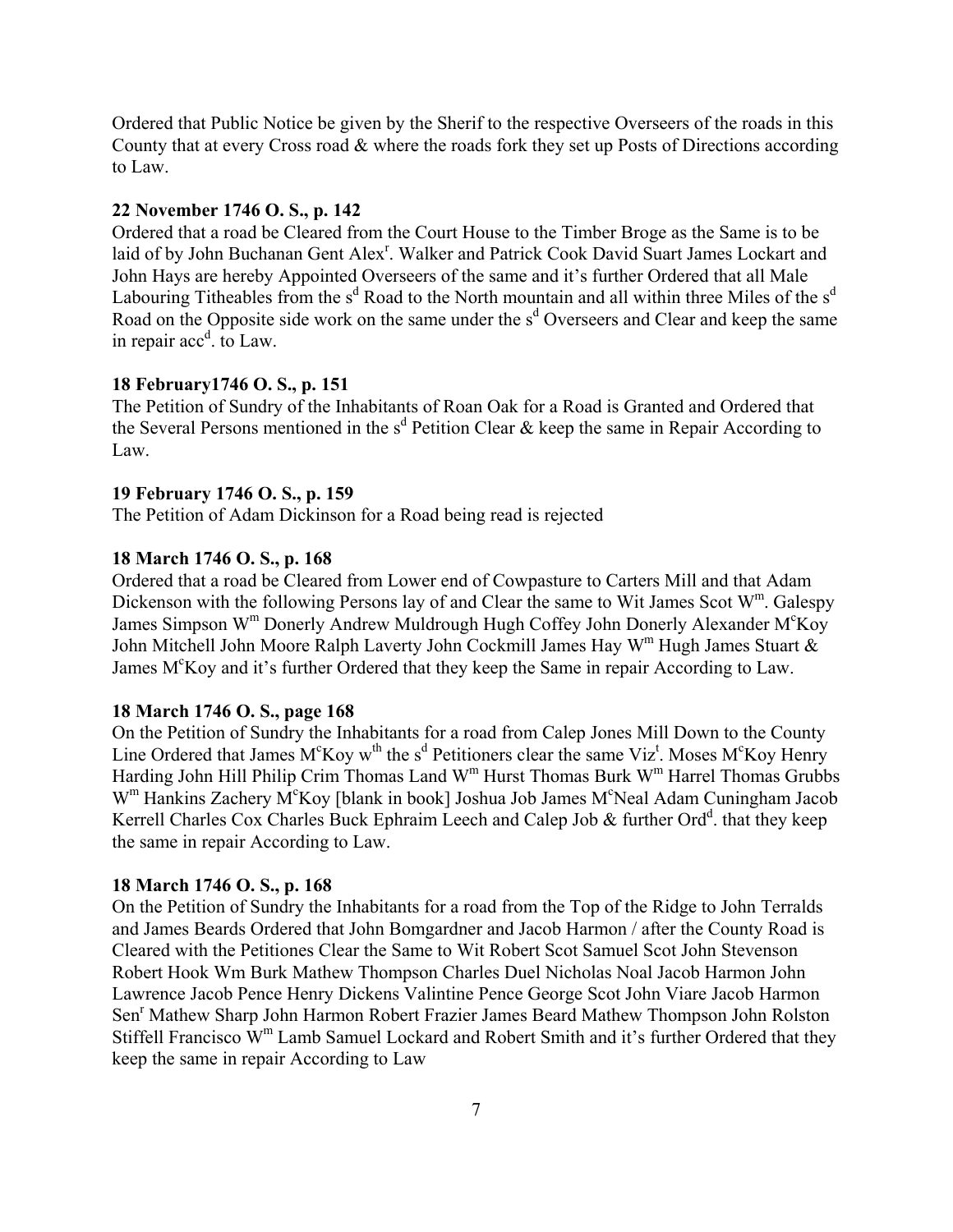## **19 March 1746 O. S., p. 175**

Ordered that John Smith and David Davis mark and lay of a Way from this Court House to the top of the Ridge near Rockfish Gap and that they View the Most Convenient Way from thence to the road that Leads to the Falls of James River and Fredericksburg and Make report of their proceedings to Next Court and that they bring in their Charge for the same at laying the County Levy

## **21 May 1747 O. S., p. 199**

On the Petition of Sundry the Inhabitants Ordered that John Dobikin John Smith Jacob Dye Thomas Moore and  $W^m$  Brown View and lay of a Way from the Fork of the New road near Jumping run or Colletts to this Court House and Marke report of their Proceedings to Next Court

### **21 May 1747 O. S., p. 199**

[Grand Jury Presentments]

. . . James Campbell and Mark Evans for not Clearing and Keeping the Road whereof they are Overseers in repair Acc<sup>d</sup> to Law on the Information of Col<sup>o</sup> John Buchanan

### **21 May 1747 O. S., p. 200**

Ordered that David Stuart and Andrew Russell View and lay of a Road from this Court House to Tinkling Spring, which was formerly laid of by  $W<sup>m</sup>$  Thompson and report their Proceedings to the next Court

## **21 May 1747 O. S., p. 200**

Ordered that the road formerly Cleared from James Youngs Mill to Woodís Gap be altered as the respective Overseers see Convenient and that this Order be sent to James M°Cowns John Hays Jo<sup>s</sup>. Coulton, Patrick Hays & Charles Campbell and that all the Titheables within three Miles of the South River Work on the  $s^d$  Road with the two last Overseers to the  $s^d$  Gap besides their former Gang.

### **21 May 1747 O. S., p. 200**

Ordered that John Allison have Licence on his Petition to keep a Ferry from his Landing to Harbert M<sup>c</sup>Clures

### **21 May 1747 O. S., p. 200**

Ordered that the Road formerly Cleared from Alexander Thomsoms to the Top of Ridge Leading to Louisa by Order Orange County Court be repaired and that William Thompson  $j<sup>r</sup>$ . with the Titheables from the South Mountain a Cross by the Peaked Mountain to the North Mountain and from South Mountain by Robert Turks a Cross by John Andersons to the s<sup>d</sup> North Mountain Assist in Clearing and keeping the Same in repair According to Law

### **21 May 1747 O. S., p. 202**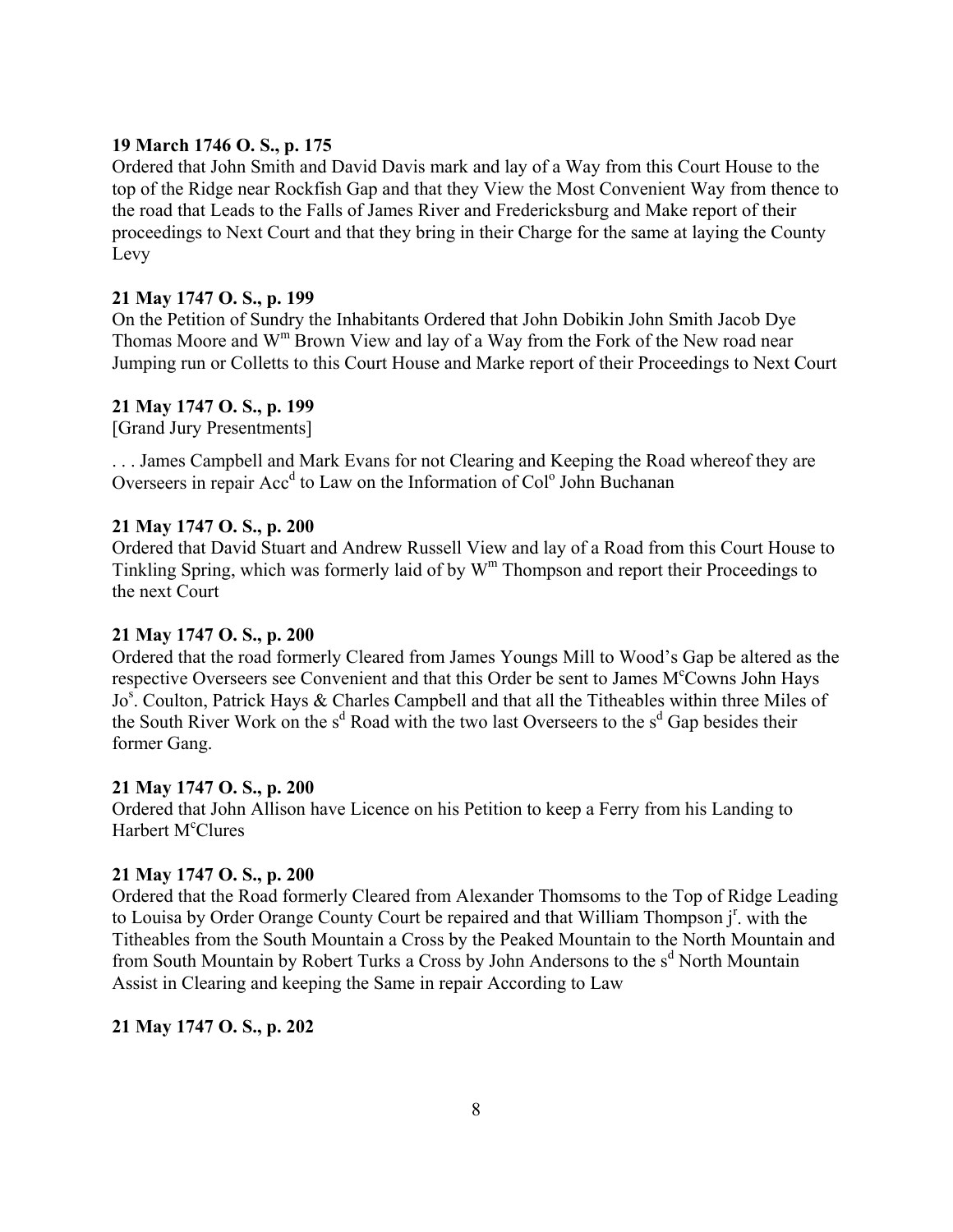Ordered that Henry Downs Gent wait on the Court of Orange and inform them there is a Road Cleared through this County to the Top of the Ridge near Swift run Gap and Desire and Order for another to meet the  $s<sup>d</sup>$  Road as the Law Directs

### **17 June 1747 O. S., p. 220**

The Petition of Benjamin Borden & Others for a Road is rejected

#### **19 June 1747 O. S., p. 239**

On the Petition of John Pickens Gent Ordered that Robert Patterson and James Allen View a Road from the  $s^d$  Picken's Mill to the Lower Meeting House & Make report of their Proceedings to y<sup>e</sup> next Court

### **19 June 1747 O. S., p. 239**

Ordered that Andrew Lewis and Robert Poge View a Road from Pickens Mill to this Court House and Appoint Proper Overseers and Titheables to Work on the s<sup>d</sup> Road and Make report of their Preceedings to the next Court

#### **19 August 1747 O. S., p. 248**

Ordered that John Pickens and William Bell be Overseers of the Road View'd by Andrew Lewis and Robert Poge from the s<sup>d</sup> Pickens Mill to this Court House and that William Lewis James Robertson Thomas Gordon Wm Baskins James Lasley James Wallis Daniel Deniston Daniel Deniston j<sup>r</sup>. William Bell j<sup>r</sup>. John Poge & George Crawford Clear and keep the Same in repair According to Law.

#### **19 August 1747 O. S., p. 250**

The Petition of James  $M^c$ Cown and Sundry of the Inhabitants is Continued & Ordered that Patrick Hays Cha<sup>s</sup> Campbell Isaac White & Samuel Steel be Summoned to Attend the Same and that Andrew Pickens Patrick Cook Patrick Martin William M<sup>c</sup>feeters John Anderson & W<sup>m</sup> Anderson View the s<sup>d</sup> Road Petitioned for from the Cross Road below Patrick Hay's as Also the Road that Leads by Edward Halls to their meeting at the foot of the Mountain and that they return the Most Convenient and best Way to the Next Court and that they Meet to View the s<sup>d</sup> Road the fourth of September Next and that Charles Campbell and Isaac White Pilate them the Way that leads by Halls & William Christian & Thomas Stewart Pilate them the Other Way

### **20 August 1747 O. S., p. 255**

John Smith and others being appointed to View and Lay of a road from Abrah<sup>m</sup> Coletts to this Courthouse and they having made their return that the said road is a Convenient road Therefore its ordered that  $y^e$  sev<sup>1</sup>. Persons who petitioned for  $y^e$  same Clear and keep the said Road in repair according to Law.

# **20 August 1747 O. S., p. 255**

Robert Craven and Sam<sup>1</sup> Wilkins are hereby appointed Overseers of the road from the Courthouse to the Indian road near y<sup>e</sup> s<sup>d</sup> Cravens's in the room of Alex<sup>r</sup> Herren Tho<sup>s</sup> Harrisson & Jeremiah Harrisson and its ordered that they keep  $y<sup>e</sup>$  same in repair according to Law.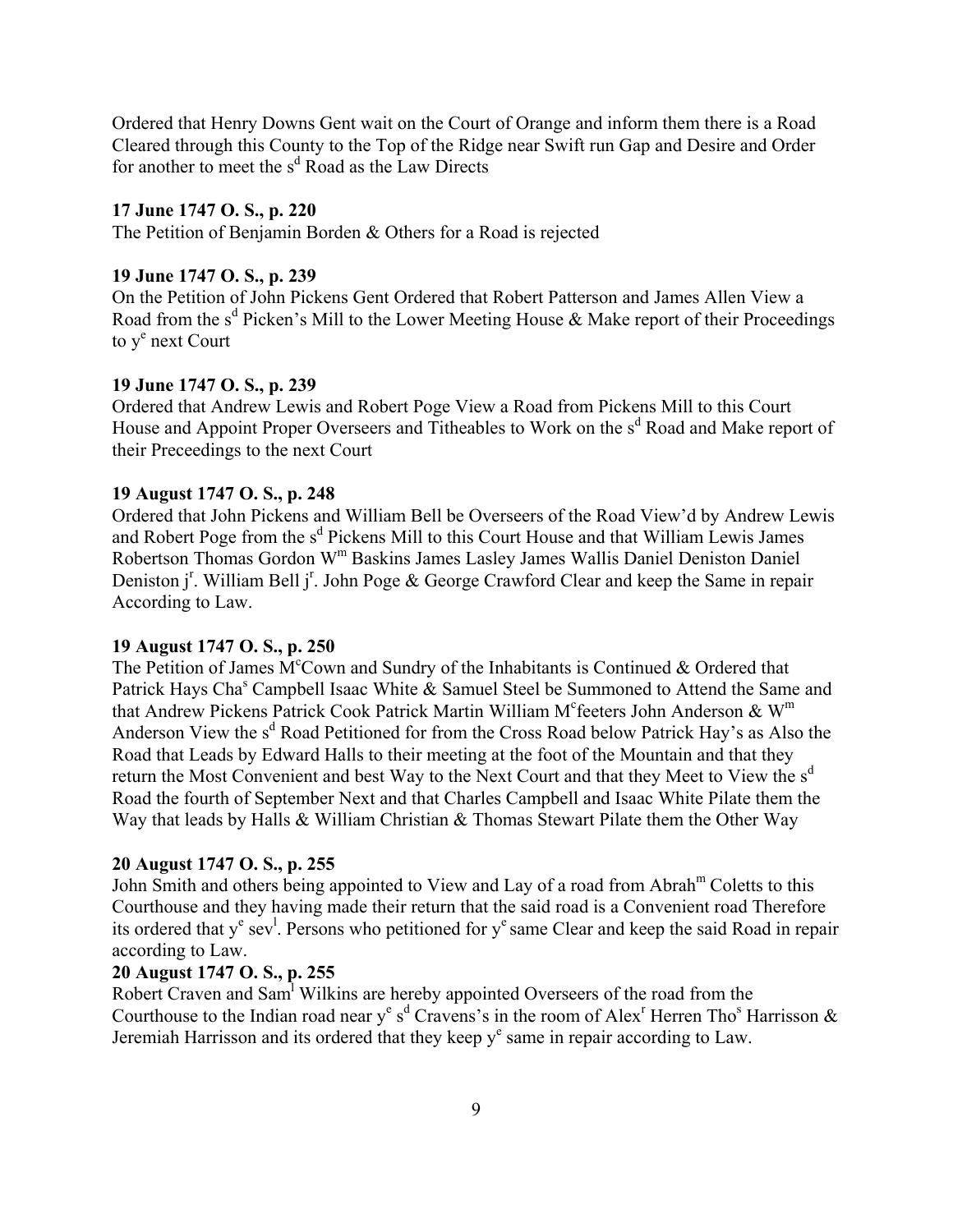### **22 August 1747 O. S., p. 268**

Grand jury v. James Campbell

Presentm<sup>t</sup> for not keeping the road wherof he is the Overseer in repair The Deft not appearing and the Sheriff having returned on the sumons Executed Its Considered that the said Deft be fined to our Sorereign Lord the King fifteen Shill<sup>s</sup>: Curr<sup>t</sup> Money for y<sup>e</sup> s<sup>d</sup> Offence according to Law & the Deft in Mercy  $\&^c$ 

## **22 August 1747 O. S., p. 269**

Grand jury v. Mark Evans

Presentment for not keeping the road whereof he is Overseer in repair The Deft not appearing and the Sheriff having returned the summons Executed on y<sup>e</sup> Deft. Its Considered by  $y^e$  Court that for  $y^e s^d$  Offence he be fined fifteen Shillings Curr<sup>t</sup> Money to our Sovereign Lord the King together with y<sup>e</sup> Costs of this Presentment & y<sup>e</sup> Deft in Mercy  $\&^c$ 

## **16 September 1747 O. S., p. 288**

Ordered that the road from the Cross road below Hays on the North Side the South river to the ridge be Cleared by the subscribers and that Tho<sup>s</sup> Stuart and W<sup>m</sup> Christian be Overseers of y<sup>e</sup> said road and cause y<sup>e</sup> same to be Cleared according to Law

## **16 September 1747 O. S., p. 288**

The Complaint of Robert Davies ag<sup>t</sup> the Overseers of the road from the Tinkling Spring is dismisd --

## **18 September 1747 O. S., p. 303**

Ordered that a road be cleared from the Tinkling Spring Meeting house to Col<sup>o</sup> Pattons Bridge and that James Pattons Tithables Edw<sup>d</sup> Hall Samuel Davids Robert Gibson W<sup>m</sup> Thomson & Geo: Caldwells Tithables work on the said Road under James Patton  $\&$  W<sup>m</sup> Thomson Gents who are hereby appointed Overseers of y<sup>e</sup> s<sup>d</sup> Road and are hereby ordered to clear y<sup>e</sup> s<sup>d</sup> Road & keep y<sup>e</sup> Same when cleared in repair according to Law.

## **18 September 1747 O. S., p. 303**

Ordered that James Lockhard John Buchannan & Benj<sup>n</sup> Walker lay of and mark a road from the Courthouse to where the Church is to be built and from thence to the Timber Grove and make report of their Proceedings to the next Court

## **18 November 1747 O. S., p. 319**

Ordered that Robert Ramsey & David Mitchell view mark and lay of a way from Timber Grove to the Place where the Church is to be built And that James Lockhart and  $W<sup>m</sup>$  Ledgerwood lay of and mark a way from thence to  $y^e$  Courthouse & make return of their proceedings to  $y^e$  next Court--

## **19 November 1747 O. S., p. 321**

Ordered that Mathias Seltzer be continued Overseer of the road whereof he was Overseer till May Court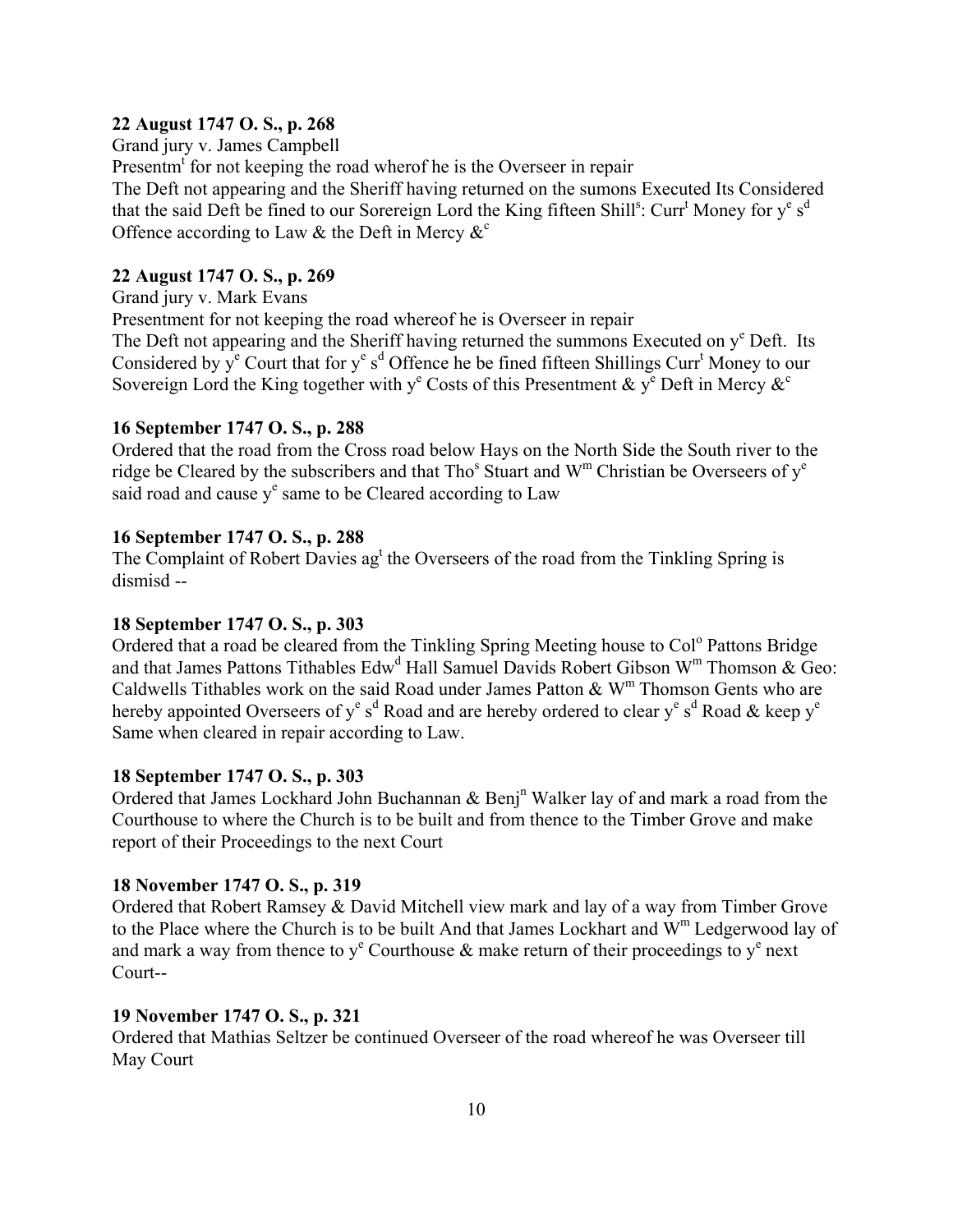## **20 November 1747 O. S., p. 331-2**

[Grand Jury Presentments]

We Present Henry Speer Overseer of a road from the Pass run that leads Over thorns Gapp for not clearing it according to Law by the information of Mathias Seltzer

\* \* \*

We Present Robert Davis & John Brown Overseers of a road from the top of ye Mountain by William kings to y<sup>e</sup> Courthouse for not clearing the Same according to Law by our own knowledge

We Present the Overseers of the road from Charles Miligans to Luneys Creek to George Robinsons for not clearing the Same according to Law by  $y^e$  Information of John Braham &  $W^m$ Pierce--

## **18 February 1747 O. S., p. 346**

John Brownlee is hereby appointed Overseer of the Indian road in the room of Patrick Campbell  $\&$  its further ordered that he keep y<sup>e</sup> said road in repair according to Law--

### **19 February 1747 O. S., p. 356**

Ordered that Thomas Stinson be Overseer of the road from Henry Downs jun<sup>r</sup> to  $y^e$  Meeting house and that he keep the Same in repair with the Same hands that formerly worked on y<sup>e</sup> said road

### **17 March 1747 O. S., p. 360**

John Pickens Gent is hereby appointed Overseer of the road in the room of Daniel Deniston and its ordered that with those tithables that formerly were under  $y^e s^d$  Deniston he cause the said road to be kept in repair according to Law--

### **17 March 1747 O. S., p. 363**

Ordered that John Briant be Overseer with Robert Cravens of  $y<sup>e</sup>$  road from the said Cravens to the Indian road  $\&$  that he keep y<sup>e</sup> Same in repair according to Law--

Book II, 1747-1751

## **18 May 1748 O. S., p. 5**

Samuel Wallace is hereby appointed Overseer of the road in the room of John Brown Gent  $\&$  its ordered that he Cause the same to be repaired according to law

### **18 May 1748 O. S., p. 5**

Ordered that Adam Rider & Charles Daley view and Mark a Way from  $W<sup>m</sup>$  Waldings to meet the road near Tho<sup>s</sup> Moores & make report of their proceedings to  $y^e$  next Court--

**18 May 1748 O. S., p. 6**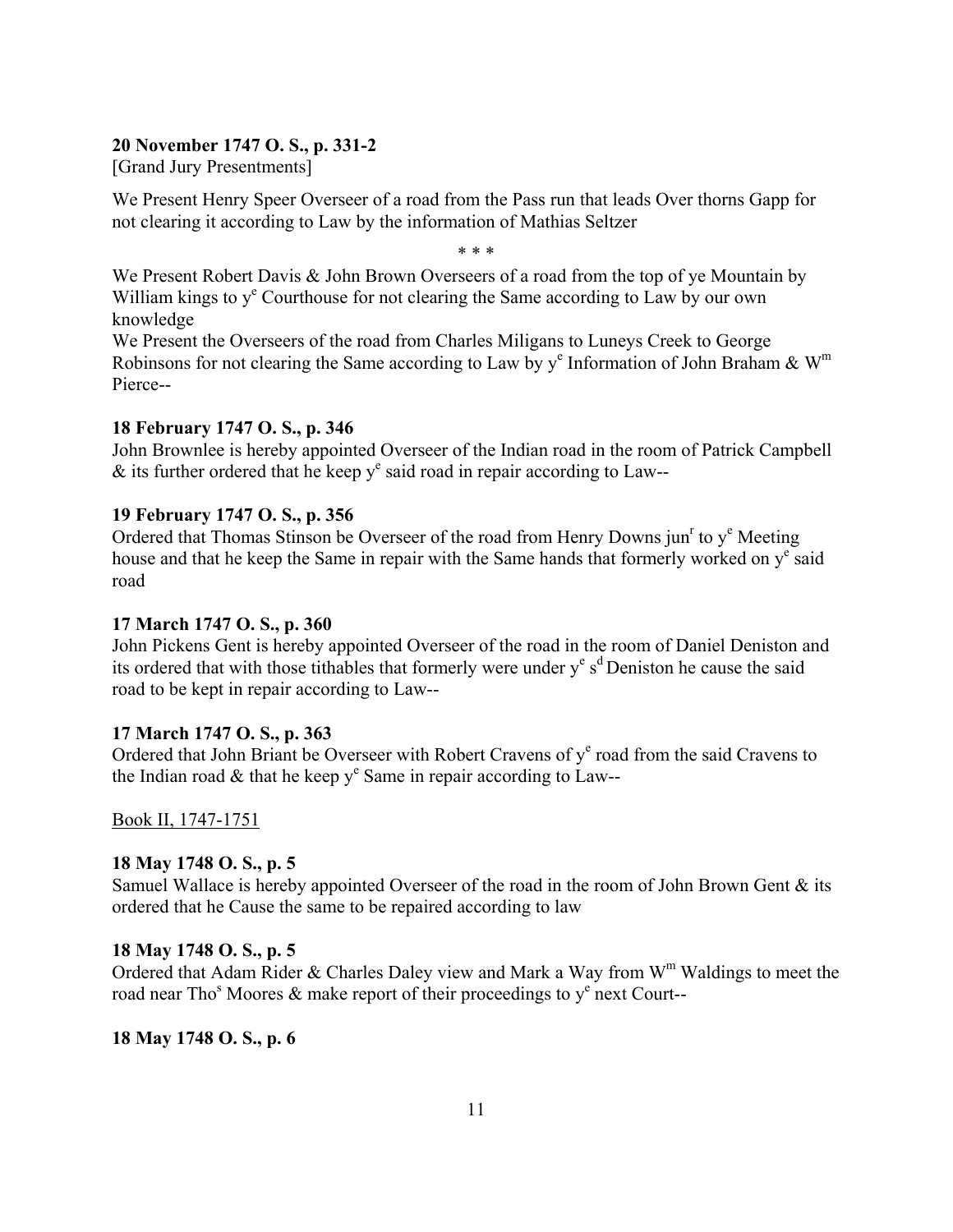The Pet<sup>n</sup> of Sundry Inhabitants of James River for a road is granted them  $\&$  its ordered that the several Subscribers clear y<sup>e</sup> same and that James Montgomery and John M<sup>c</sup>Pharron divide the Same into two precints

## **18 May 1748 O. S., p. 6**

Stephen Rentfro is hereby appointed Overseer of the road from Charles Milkins to the first fording on Catabo Creek and its ordered that he cause the Same to be cleared and kept in repair according to Law

# **18 May 1748 O. S., p. 7**

Morris Offrail is hereby appointed Overseer of the road in the room of Robert Davis and its orderd that he keep the said road in repair according to Law

# **18 May 1748 O. S., p. 7**

Joseph Canady & James Walker are hereby appointed Overseers of  $y^e$  road in the room of Joseph Coulton  $\&$  its ordered that  $y^e$  Cause the said road to be kept in repair according to Law

# **18 May 1748 O. S., p. 8**

Ordered that Isaac Taylor and  $W^m M^c$ Clung be Overseers of the road from Benj<sup>a</sup> Bordens to James ffultons & its ordered that they cause the said road to be cleared and kept in repair according to Law

# **19 May 1748 O. S., p. 9**

W<sup>m</sup> Pierce is hereby appointed Overseer of the road in the room of Ludwick Francisco and its ordered that he Cause the said road to be cleared and kept in repair according to Law

## **19 May 1748 O. S., p. 9**

Jacob Coger is hereby appointed Overseer of the road in the room of Adam Miller and its ordered that he Cause the said road to be Cleared and kept in repair according to Law

# **19 May 1748 O. S., p. 9**

Paul Luny is hereby appointed Overseer of ye road in the room of Mattias Seltzer and its ordered that he Cause the said road to be cleared  $&$  kept in repair according to Law

## **19 May 1748 O. S., p. 9**

Daniel Stover is hereby appointed Overseer of the road in the room of Henry Spear and its ordered that he Cause the said road to be cleared  $\&$  kept in repair according to Law

# **19 May 1748 O. S., p. 9**

Daniel Holdman is hereby appointed Overseer of the road in the room of Tho<sup>s</sup> Loakey and its ordered that he Cause the said road to be cleared and kept in repair according to Law

# **21 May 1748 O. S., p. 27**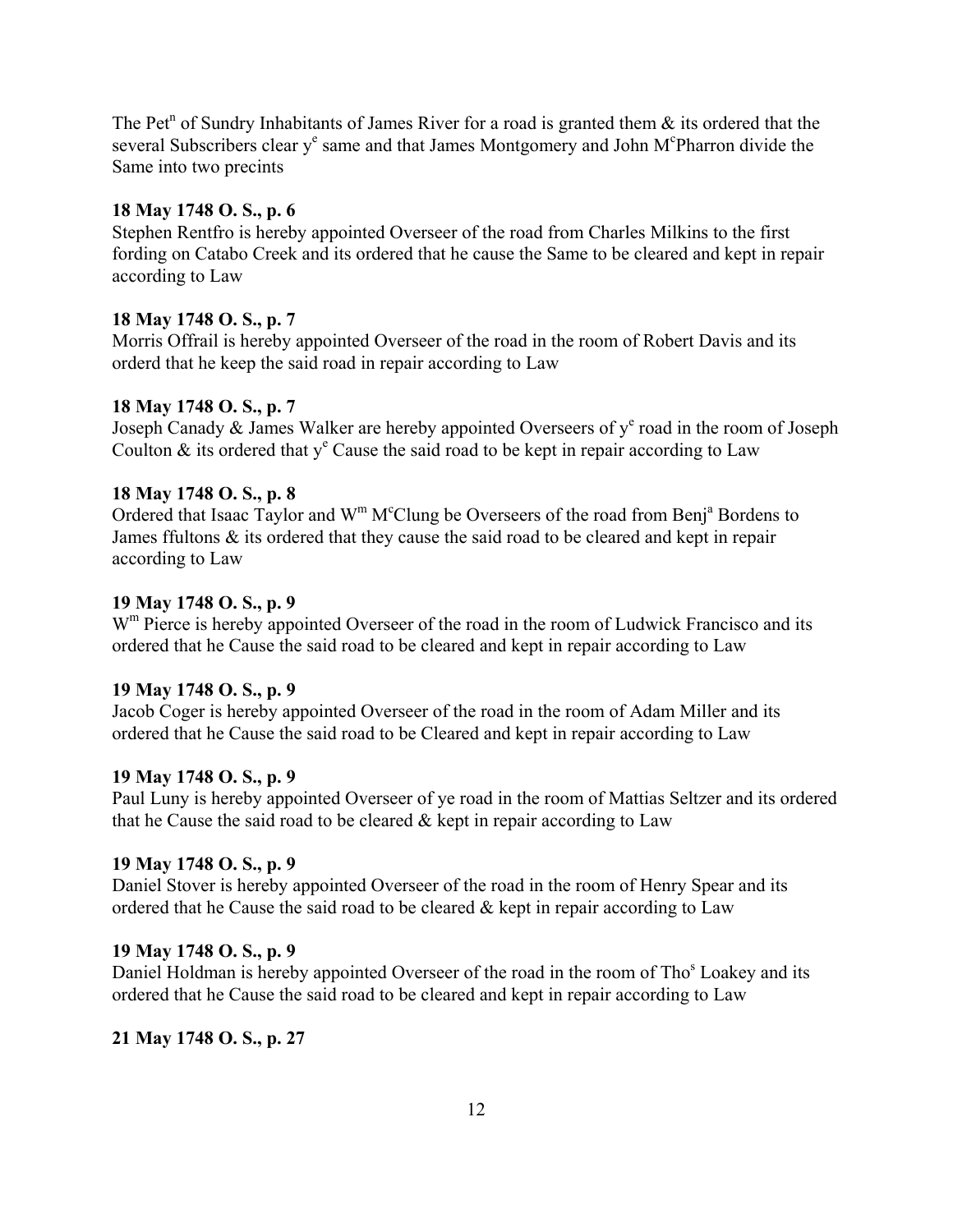Ordered that John Harrison with his gang clear out the road that was formerly blazed by Andrew Bird and his former gang--

## **21 May 1748 O. S., p. 28**

ffrancis Donnerly is hereby appointed Overseer of  $y^e$  road in the room of Robert Gay and its orderd that he keep  $y^e$  s<sup>d</sup> road in repair according to Law

# **21 May 1748 O. S., p. 30**

On the Motion of Benjamin Borden Its ordered that James Thompson clear the road already Petitioned for from Gilbert Campbells ford to  $y^e s^d$  Bordens & that  $y^e s^d$  Borden clear  $y^e s^d$  road from thence to Beverley Mannor Line & its ordered that  $y^e$  Cause  $y^e$  s<sup>d</sup> Road to be cleared and kept in repair according to Law

## **21 May 1748 O. S., p. 30**

Ordered that David Stuart and Andrew Russell be overseers of the road from the Courthouse to  $y^e$  tinkling Spring & the are ord<sup>d</sup> to keep  $y^e$  Same in repair

# **21 May 1748 O. S., p. 30**

Ordered that James Edmondson & Alex<sup>r</sup>: Thompson Survey and Lay of a road the Most convenientest way from tinkling Spring into the road whereof  $W^m$  Christian and Tho<sup>s</sup> Stuart are Overseers.

# **21 May 1748 O. S., p. 30**

James Lofton is hereby appointed Overseer of y<sup>e</sup> road from Pickins's to the tinkling Spring and its ordered that he keep ye same in repair according to Law

# **21 May 1748 O. S., p. 34**

[Grand Jury Presentment]

We Present Thomas Stevenson for not clearing the road from the Lower Meeting house to Henry Downs Jun<sup>r</sup>. on the Information of Henry Downs

## **21 May 1748 O. S., p. 43**

On the Motion of Patrick Hays Its ordered that he have Liberty to turn the road round his plantation and that he Clear ye same with his own people--

## **26 May 1748 O. S., p. 44**

A Proposition and Grievances of Sundry the Inhabitants of the West side of the blue Ledge for help to make the way over the blue ridge more convenient was presented into Court and orderd to be certifyed to the next Assembly

# **17 August 1748 O. S., p. 48**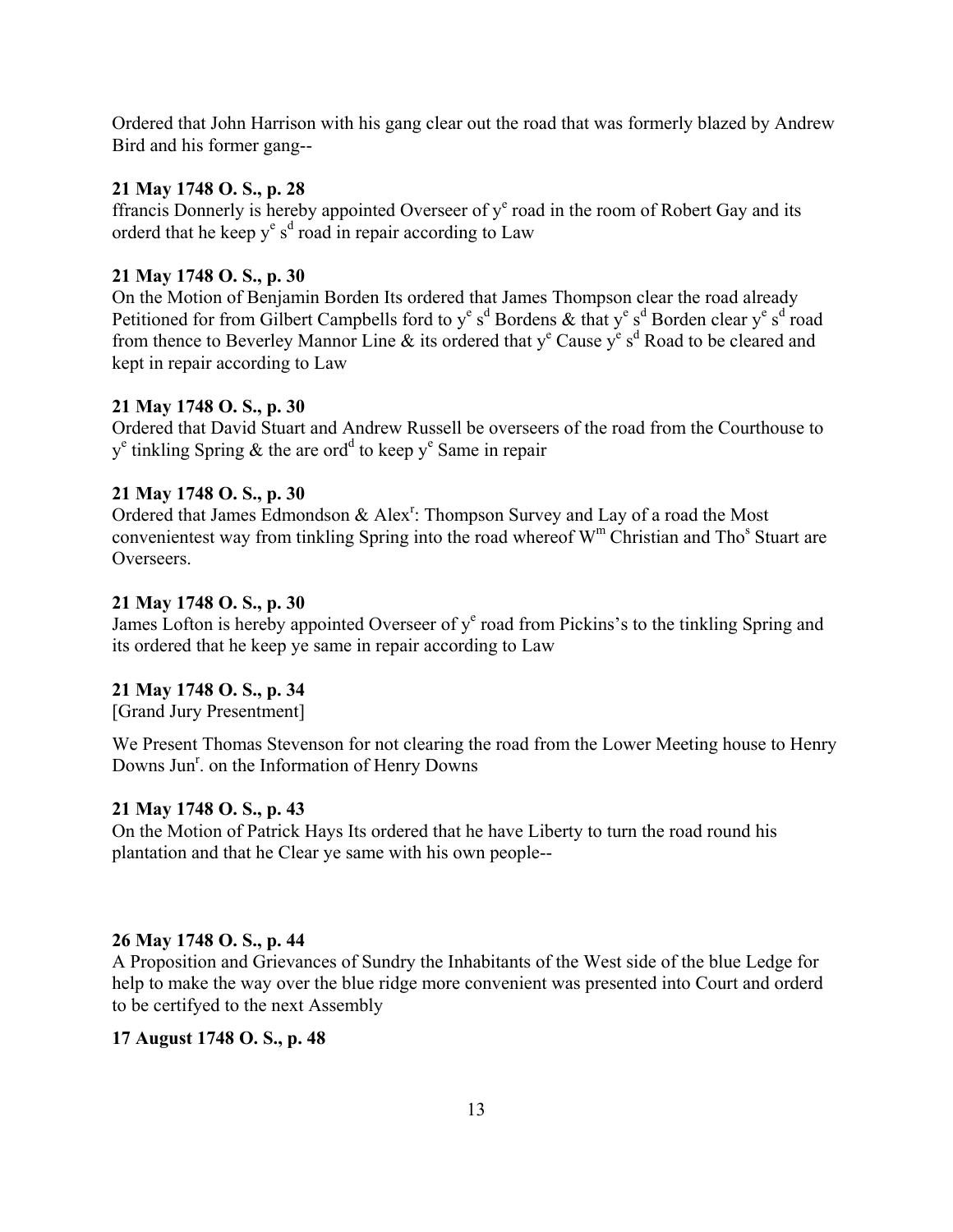John Pickens Gent and David Stevenson are hereby appointed Over Seers of the road Laid of from the said Pickins's Mill to y<sup>e</sup> Lower meeting house which they are orderd to keep in repair according to Law

#### **17 August 1748 O. S., p. 50**

David Edmiston is hereby appointed Overseer of the road from tinkling Spring to Stuart and Christians road and its ordered that James and John Campbell Archibald Stuart Charles Dollis James Hamilton Richard Pilsher David Henderson George Vance Rob<sup>t</sup> M<sup>c</sup>Cutchin Sam<sup>1</sup> M<sup>c</sup>Cune Robert Moody John ffrazier John Thompson W<sup>m</sup> Johnson Alex<sup>r</sup> Henderson, Sam<sup>1</sup> Henderson & Sam<sup>1</sup> ffarguson work on y<sup>e</sup> s<sup>d</sup> Road under the said Edmiston their Overseer and its further ordered that he Cause the Said road to be kept in repair with  $y^e s^d$  Hands according to Law

## **18 August 1748 O. S., p. 52**

 $W<sup>m</sup>$  Thomson Jun<sup>r</sup>. is herby appointed Overseer of  $y<sup>e</sup>$  road from the lower meeting house to Henry Downs Jun<sup>r</sup>: in the room of Hugh Thompson  $\&$  its orderd that he keep y<sup>e</sup> said road in repair according to Law

#### **20 August 1748 O. S., p. 59**

A Propositition from Sundrey the Inhabitants for a road to be cleared Over the ridge  $\&^c$ : received and ordered to be certifyed to the General Assembly for Allowance--

### **20 August 1748 O. S., p. 63**

Ordered that Robert and  $W^m$  Christian lay out a road from Black James Armstrong to  $W^m$  Longs Mill & from thence to ye Corner of James Alexanders ffence<sup>[?]</sup> and that  $y^e$  following Persons work on ye Same to wit James Armstrong Geo: Rutlidges Tho<sup>s</sup> Rutlidge James Caldwell James Armstrong James ffram W<sup>m</sup> Robb John Christian James Alex<sup>r</sup> John Blair John Wilson Anthony Black W<sup>m</sup> Wright & W<sup>m</sup> & John Robinson And its further ordered that the s<sup>d</sup> tithables work on ye said road  $\&$  clear the same immediately according to Law under the said Rob<sup>t</sup>  $\&$  W<sup>m</sup> Christian their Overseers--

#### **19 October 1748 O. S., p. 67**

Ordered that Sam<sup>1</sup> Brown & Jacob Brown upon Roan Oak Survey lay off and mark a road from the fork of Roan oak to the top of the ridge that divides the Waters of Roan oak and Massisippi and that Col<sup>o</sup> John Buchannan appoint two men to mark  $&$  Lay off a road from where the former road ends to reed Creek & that the make return to their proceeding to the next Court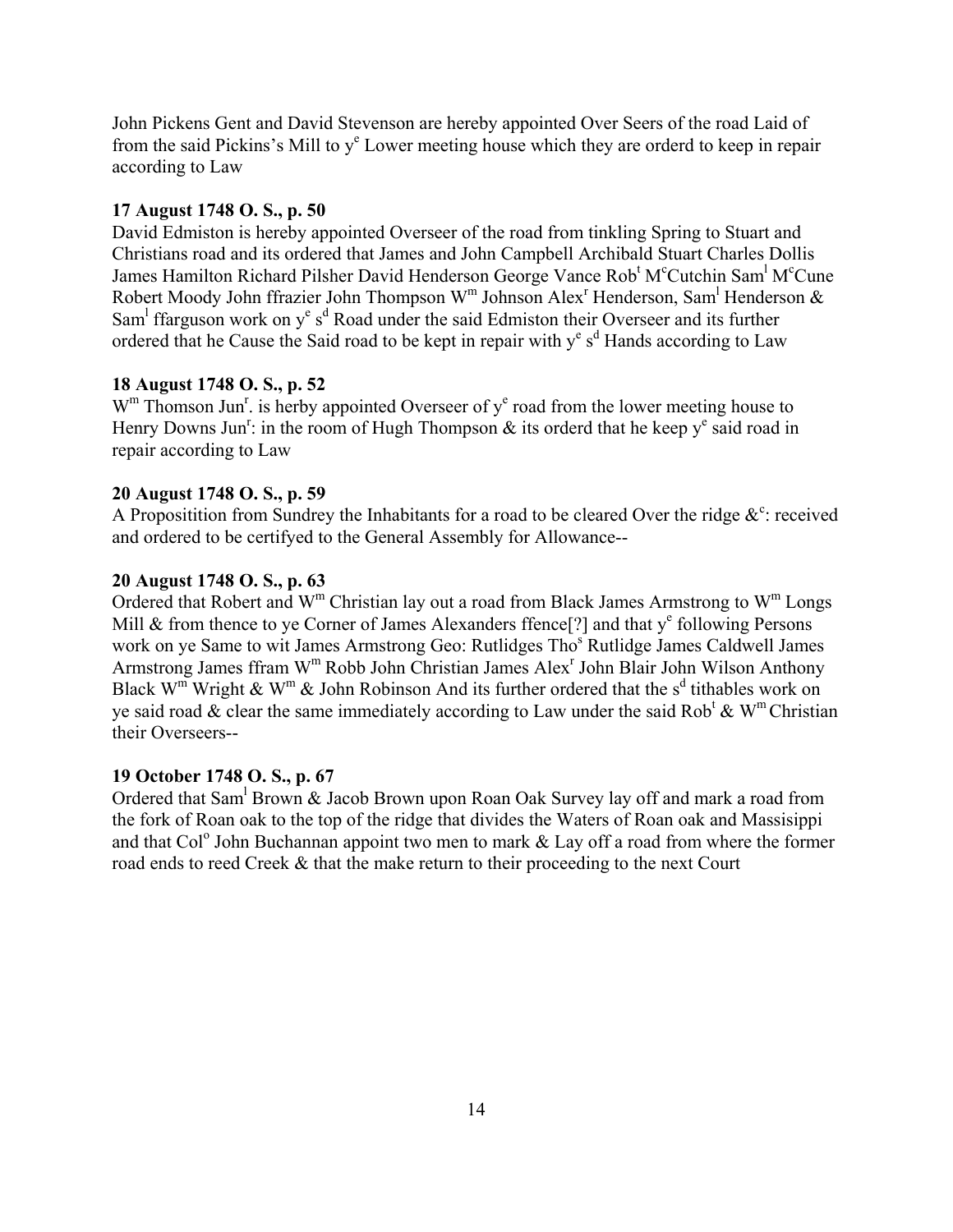### **19 October 1748 O. S., page 67**

Ordered that John ffinla Mathew Edmondson & David Trimble be overseers of the road from Jennings Gapp to this Courthouse in the room of Daniel M<sup>c</sup>anaire Gent and that the Gang formerly under the Said M<sup>c</sup>anaire work thereon and its further ordered that they Cause the said road to be kept in repair according to Law

### **18 May 1749 O. S., p. 114**

William Hamilton is Appointed surveyor of the Highway in the room of Captain  $W^m$ . Smith in the Calf Pasture who is discharged from that Office

### **18 May 1749 O. S., p. 114**

Ordered that Joseph Cannaday and Joseph Coulton marke and lay of a Road from the Timber Grove to the north mountain meeting House and that James Lockard and Wm Ledgerwood mark and lay of a Road from the s<sup>d</sup>. Meeting House to the Court House of this County and make report of their proceeding to the next Court

#### **18 May 1749 O. S., p. 115**

John Lynn is Appointed Surveyor of the Highway in the room of John Stevenson who is hereby discharge from that Office

### **18 May 1749 O. S., p. 115**

On the Petition of Sundry the Inhabitants of the South Branch of Potowmack River in this County It is Ordered that John Smith and Mathew Patton mark and Lay of a Way from John Pattons to the Forks of the Dry River and that Henry Smith and Gabriel Pickins mark it from thence to Cap<sup>t</sup> John Smith's and from the s<sup>d</sup> Smiths to the Court House of this County and make report of their Proceedings to the next Court--

#### **18 May 1749 O. S., p. 117**

Ordered that all Male Labouring work on the Road formerly laid of from Calop Jones Mill to the County line under the Present Overseer of the s<sup>d</sup> Road within five miles on Each side the same

#### **18 May 1749 O. S., p. 119**

Ordered that William Jackson mark and lay of a way from Jacksons River to Col<sup>o</sup>. John Lewis Land in the Cow Pasture and that James Mays be Overseer of the road Already marked from the  $s<sup>d</sup>$  Lewis Land to W<sup>m</sup> Hamiltons in the Calf pasture & It is further Ordered that all male Labouring Titheables above James Hugarts work on the Same

#### **19 May 1749 O. S., p. 126**

Ordered that all former Overseers of the Indian Road from Frederick County line to Toms Creek be Continued untill they Clear the s<sup>d</sup> Road and Set up Posts of Directions According to Law

**19 May 1749 O. S., p. 126**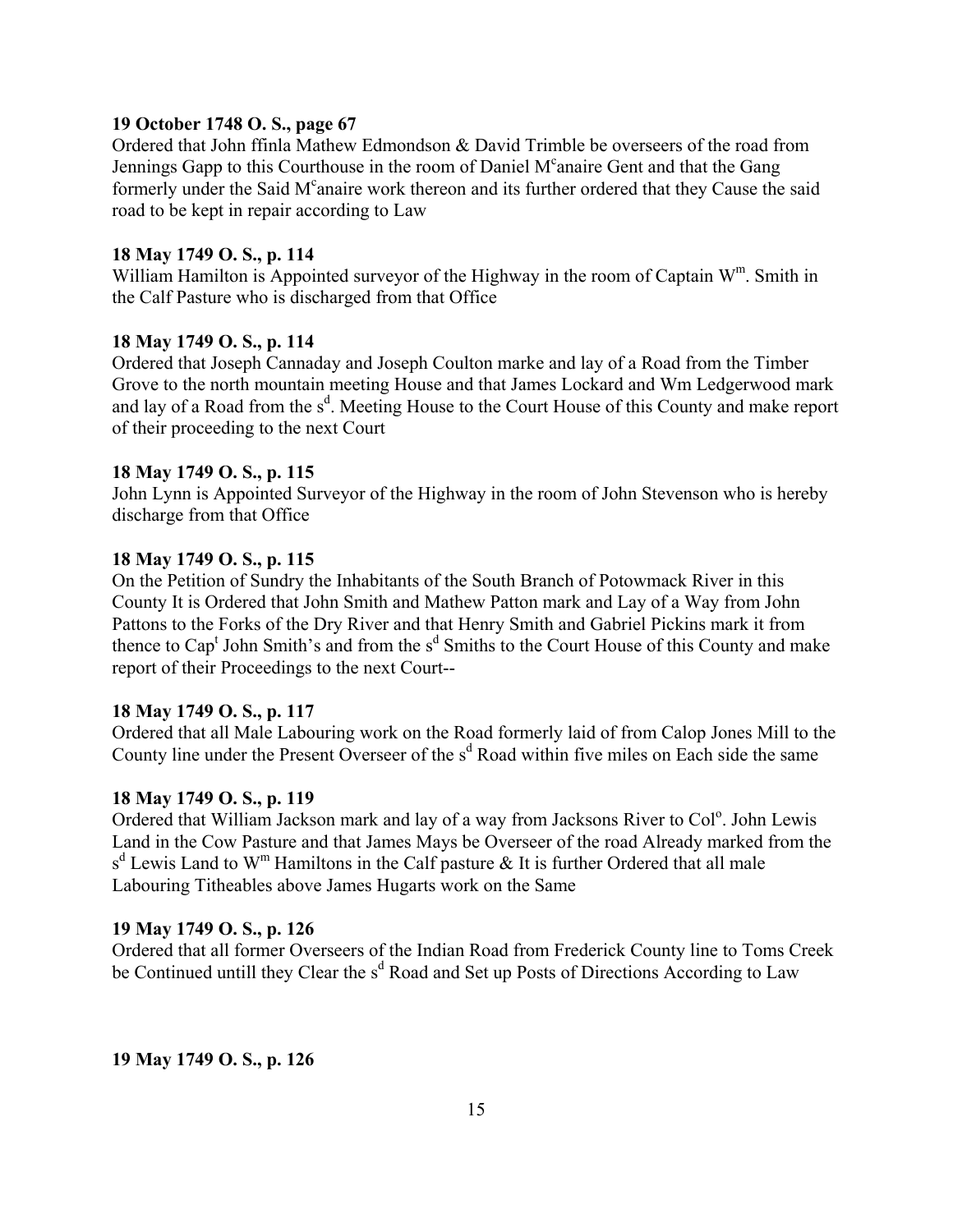Michael Kaufman is Appointed Overseer of the Road in the room of Paul Long who is hereby discharged from that Office.

### **19 May 1749 O. S., p. 126**

William Frazier is hereby Appointed Overseer of the Road in the room of  $W<sup>m</sup>$  Pierce who is discharged from that Office

#### **19 May 1749 O. S., p. 126**

Henry Long is hereby Appointed Overseer of the road in the room of Jacob Coger who is discharged from that Office & It is Order that all the male Labouring Tithables down the river as low as the s<sup>d</sup> Coger's Work on the same

### **19 May 1749 O. S., p. 126**

Ordered that James Montgomerie and Richard Burton or any one of them wait on the Court of Luninburg and Acquaint that the Inhabitants of Augusta County have Cleared a Road to the  $s<sup>d</sup>$ County Line and desire that they will Clear a Road from the Court House of Luninburg to meet the Road already Cleared by the Inhabitants of Augusta

### **19 May 1749 O. S., p. 127**

Francis M<sup>c</sup>Cown is Appointed Overseer of Road in the room of James M<sup>c</sup>Cown who is hereby discharged from that Office

### **19 May 1749 O. S., p. 127**

Andrew Pickens is hereby Appointed Overseer of the road in the room of Moric Offrield who is discharged from that Office

#### **19 May 1749 O. S., p. 127**

On the Petition Sundry the Inhabitants It is Ordered that Jacob Rogers Robert Scot and James Beard Survey and Mark a way from John Mizers to the Stone Meeting House Adjoining to the Court House Road and make report of their proceedings to the next Court--

## **20 May 1749 O. S., p. 129**

Ordered that James Carr be Overseer of the Road from Long Meadow Bridge to the South River at Israil Christians and that all Male Labouring Titheables from the s<sup>d</sup> Carrs to Robert Moodys work under & assist the s<sup>d</sup> Carr in repairing the s<sup>d</sup> Long Meadow bridge & keeping the s<sup>d</sup> Road in Repair According to Law

#### **20 May 1749 O. S., p. 129**

Ordered that Robert Patrick be Surveyor of the Highway from the South River at Christians to the Top of the Mountain at Woods Gap and that with the Male Labouring Titheables from Christians Clayman's to Edward Halls on the South River he Clear  $\&$  keep the Same in repair  $Acc<sup>d</sup>$  to Law.

## **22 May 1749 O. S., p. 148**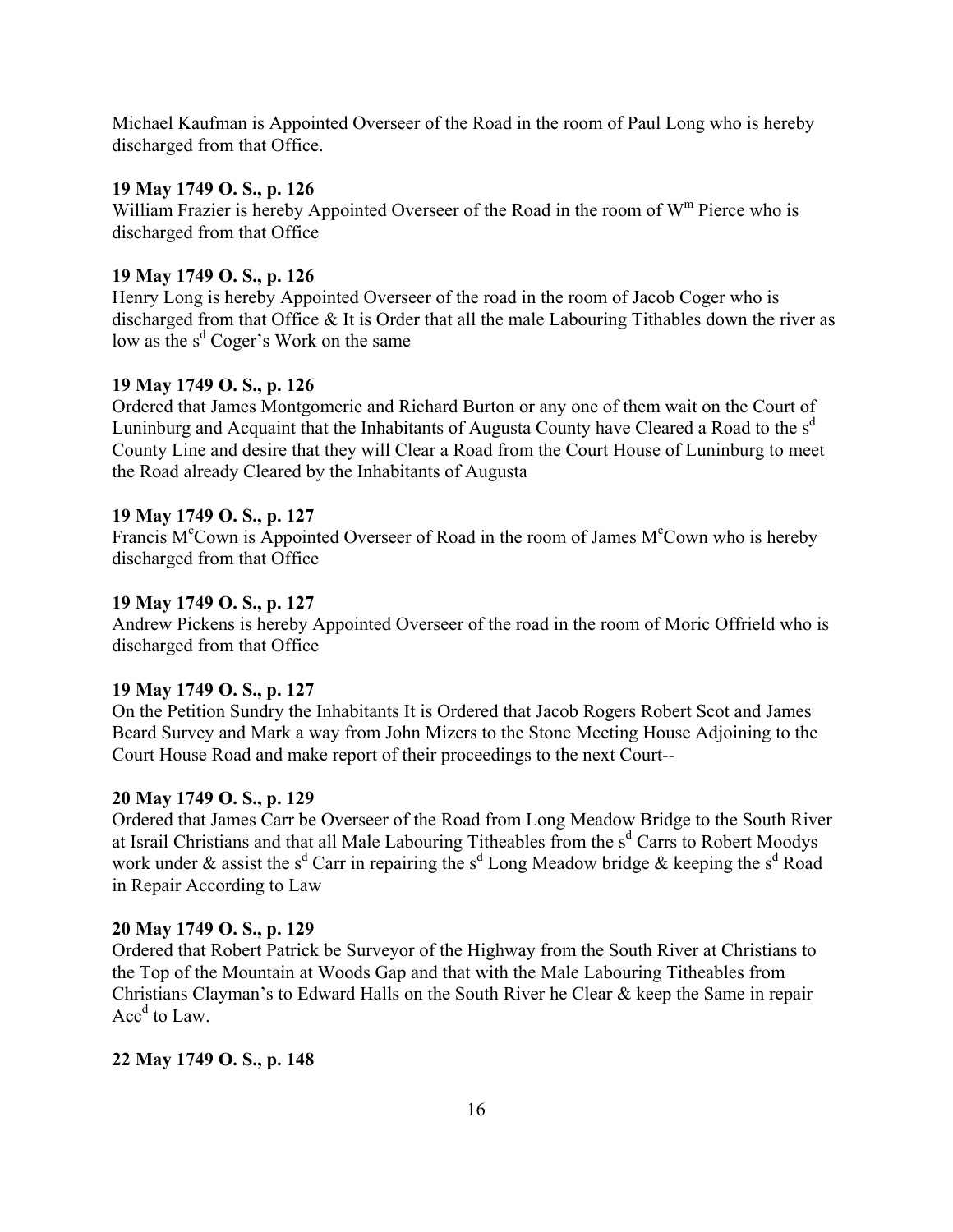John Maxwell and Robert M°Clenahan are Appointed Overseers of the Road in the room of David Stuart And<sup>r</sup> Russell and Ordered that they keep same in repair acc<sup>d</sup> to Law.

# **22 May 1749 O. S., p. 148**

Joseph Tees is hereby Appointed Surveyor of the high way from the foot of the Mountain at Woods Gap to James Bells on the South River

# **22 May 1749 O. S., p. 148**

Ordered that all the Male Labouring titheables from Long Meadow Run to the Top of the blew Ridge be added to Robert Patrick's Gang who is Overseer of the s<sup>d</sup> Road

# **22 August 1749 O. S., p. 151**

On the Petition of Sudry the Inhabitans for a Road from Picken's Mill to the Indian Road near Givens old place Ordered that Samuel Givens and  $W^m$ . Baskins mark and lay of the same that they with Hugh Thompson John Gwins W<sup>m</sup> Thompson John Pickens W<sup>m</sup> Bell Robert Scot Robert Patterson and James Givens the Subscribers Clear & keep the  $s^d$  Road in repair Acc<sup>d</sup> to Law.

# **22 August 1749 O. S., p. 151**

John Anderson is Appointed Overseer of the Highway from this Court House to the Middle River whereof Sam<sup>1</sup> Wilkins was Overseer and Ord<sup>d</sup>. that he Clear & keep the Same in repair  $Acc<sup>d</sup>$  to Law.

# **22 August 1749 O. S., p. 151**

James Allen is Appoint Surveyor of the High way from the Middle River to the Lower Meeting House and Ordered that he Clear  $\&$  keep the Same in repair Acc<sup>d</sup> to Law.

# **22 August 1749 O. S., p. 151**

David Stevenson is Appointed Overseer of the High way from the Lower Meeting House to Naked Creek and Ordered that they Clear and keep the Same in repair According to Law.

## **22 August 1749 O. S., p. 151**

Samuel Wilkins is Appointed Surveyor of the Highway from Naked Creek to Robert Craven's bounds and Ordered that he clear and keep the same in repair Acc<sup>d</sup> to Law.

## **[Page 162 is followed by page 263]**

## **24 August 1749 O. S., p. 263**

William Stevenson and Peter Horse are hereby App<sup>d</sup>. Surveyors of the Highway from John Pattons to the forks of the dry River and It is ordered that with the Adjacent titheables they clear and keep the same in repair according to law

## **24 August 1749 O. S., p. 263**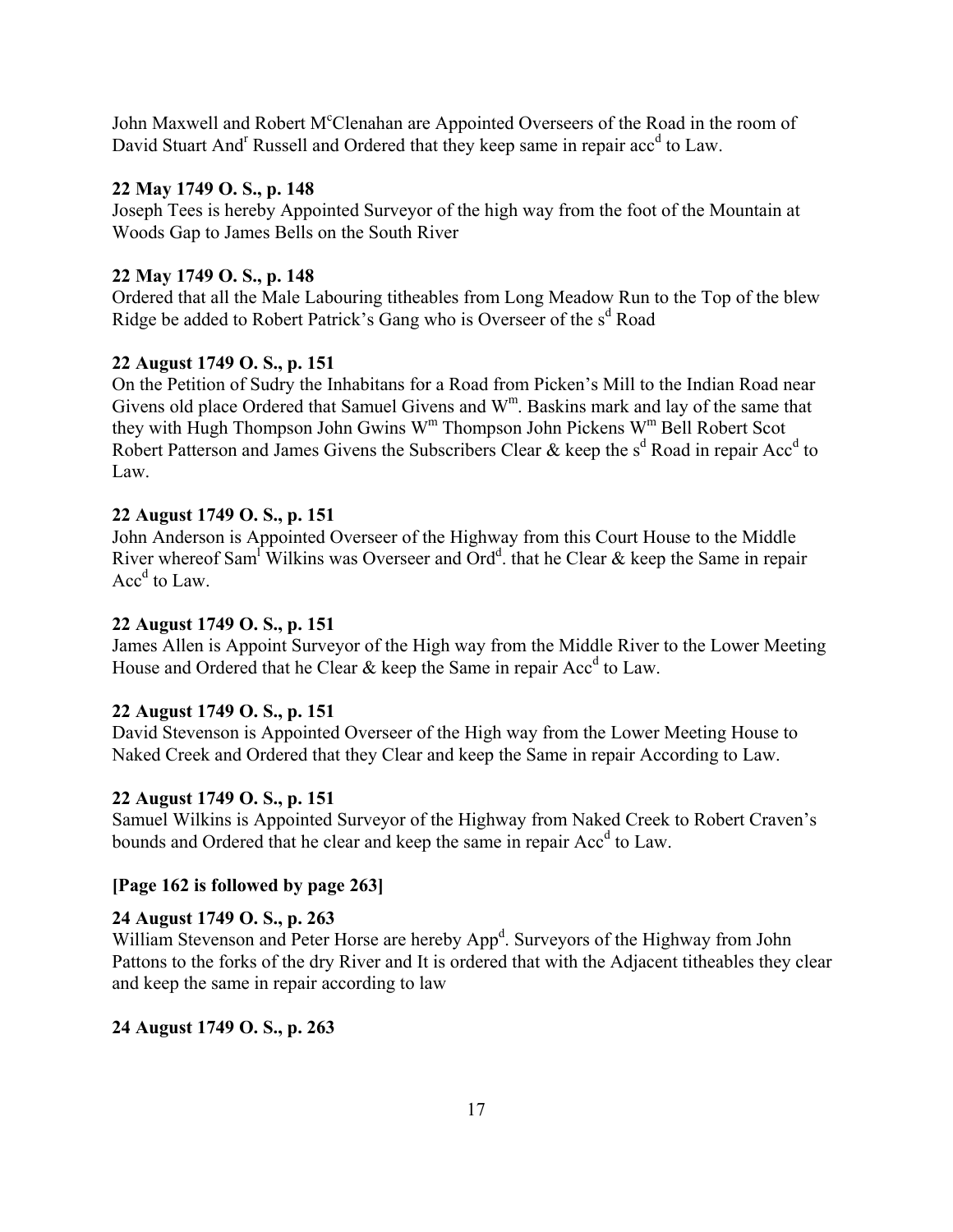Henry Smith and Gabriel Pickins are hereby Appointed Surveyors of the High way from the forks of the Dry river to the court House of this County as already laid of by John Smith & others and It is Ordered that with the Adjacent titheables they Clear and keep the same in repair acc<sup>d</sup> to law.

### **26 August 1749 O. S., p. 278**

James Beard is hereby appointed Surveyor of the Highway from the New Meeting House to Robert Scots and with the adjacent Titheables It is Ordered that he Clear & keep the same in repair According to Law

## **26 August 1749 O. S., p. 278**

John Craig is hereby appointed Surveyor of the High way from Robert Scots to the Smiths Shop near Jacob Roger's and with the Adjacent Tithea<sup>s</sup> It is ordered that he Clear & keep the same in repair According to Law

#### **26 August 1749 O. S., p. 278**

Jacob Rogers is hereby appointed Surveyor of the High Way from the Smith Shop near him to John Magorts and with the Adjacent Titheables It is Ordered that he clear & keep the same in repair According to Law

### **26 August 1749 O. S., p. 278**

On the motion of Gabriel Jones on behalf of the Justices of Culpeper County It is Ordered that James M<sup>c</sup>Coy and Richard Harrold mark  $&$  Lay off a way from the s<sup>d</sup> McKoys to Frederick County Line and make report of their proceedings to the next Court--

### **29 November 1749 O. S., p. 289**

James Brown is hereby appointed Surveyor of the Highway from the Court House of this County opposite to Robert Poages, and It is ordered that he Set up Posts of Directions & Clear and keep the  $s<sup>d</sup>$  Road in repair According to Law.

#### **29 November 1749 O. S., p. 290**

John Anderson Gent is hereby appointed Surveyor of the Highway from Rob<sup>t</sup>. Poages to the River near his own House and It is ordered that he set up Post of Directions and Clear and keep the  $s^d$  Road in repair  $Acc^d$  to Law

#### **29 November 1749 O. S., p. 292**

William Smith in hereby Appointed Surveyor of the Highway in the room of Daniel Deniston and it's Ordered that he Clear  $&$  keep the same in repair according to Law.

#### **1 December 1749 O. S., p. 297**

John Moore is hereby Appointed Surveyor of the high way in the room of John Hayes & Its Ordered that he Clear & keep the same in repair According to Law.

#### **2 December 1749 O. S., p. 311**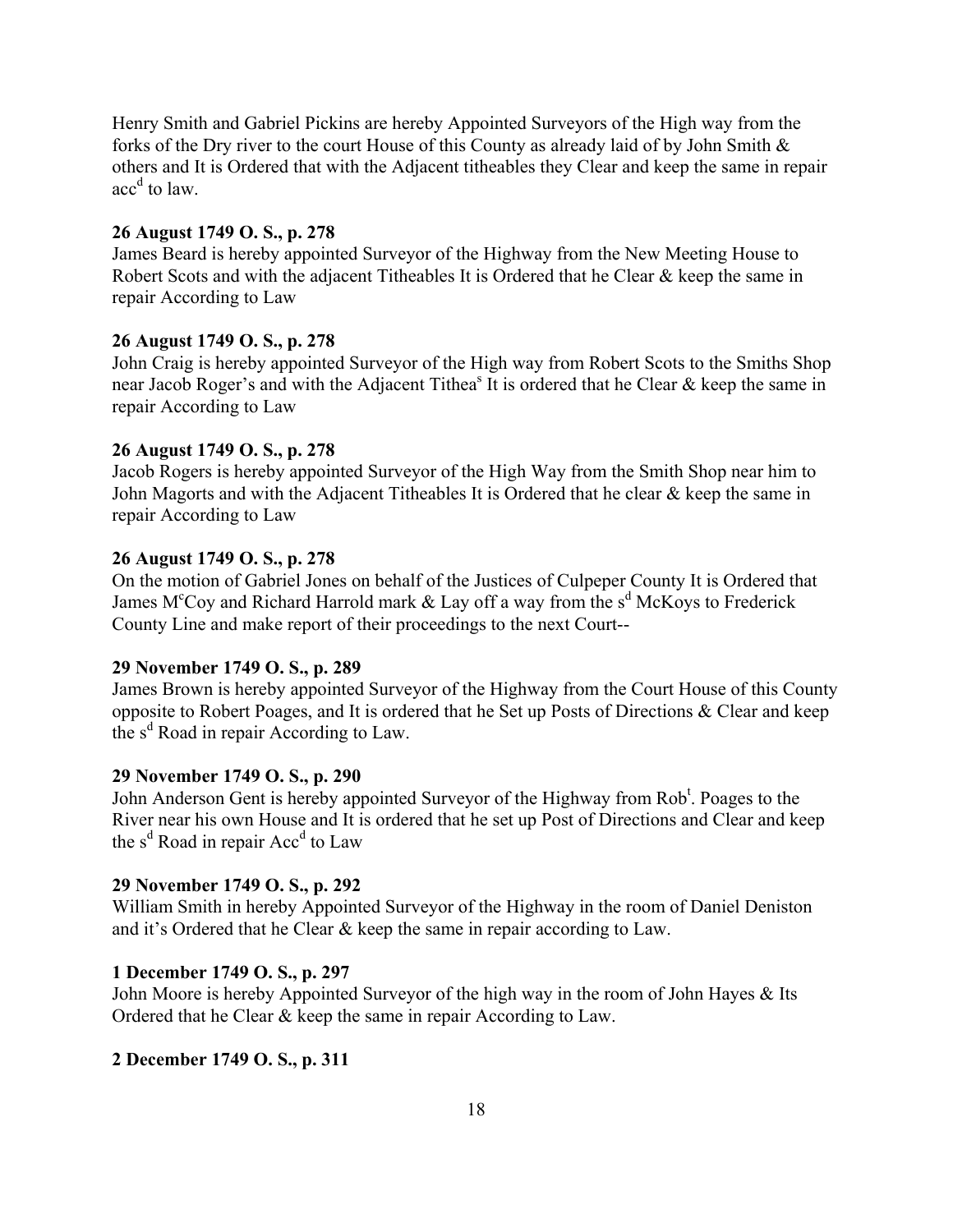Ordered that James Moodey William Nutt Robert Ramsey and Hugh Fulton mark a road the Most Convenient Way from the Court House to Moores Mill and make report of their proceedings to the Next Court

### **27 February 1749 O. S., p. 312**

James Lockart Gent and William Ledgerwood having returned that they have laid of a way from the North Mountain Meeting House to the Court House of this County It is Ordered that they with the adjacent Titheables Clear the same from the  $s<sup>d</sup>$  Meeting House as Low as John Campbells field and that they keep the same in repair According to Law

### **27 February 1749 O. S., p. 312**

Ordered that John Henderson and John Lynn be overseers of the Road Laid of by James Lockart and William Ledgerwood from John Campbells field to the Court House of this County and that they with the adjacent Titheables Clear & keep the same in repair According to Law

### **27 February 1749 O. S., p. 313**

Andrew Hayes and John Moore are hereby Appointed Surveyors of the Highway from the North Mountain Meeting House to the s<sup>d</sup>. John Moores and It is Ordered that with the Adjacent Titheables they Clear and keep the same in repair According to Law

### **22 May 1750 O. S., p. 356**

William Armstrong Daniel Evans and John Robinson are hereby appointed Surveyors of the high way in the room of James Campbell & it is Ordered that the Set up Sign Posts with directions & Clear & keep the Same in repair According to Law

## **22 May 1750 O. S., p. 358**

On the Motion of John Pickens it is Ordered that John Anderson and Thomas Gordon review the Road formerly laid of by William Baskins and Samuel Givens & make report of their proceedings to the next Court

### **22 May 1750 O. S., p. 359**

Thomas Moore and Riley Moore are hereby Appointed Surveyors of the High Way in the room of Daniel Holdman and it is Ordered that they set up posts of Directions and Clear & keep the same in repair According to Law.

### **22 May 1750 O. S., p. 359**

Daniel Davison is Appointed Surveyor of the High Way from John Harrisons to the Meeting House road and it is Ord<sup>d</sup>. that he Set up Posts of Directions & Clear & keep the Same in repair According to Law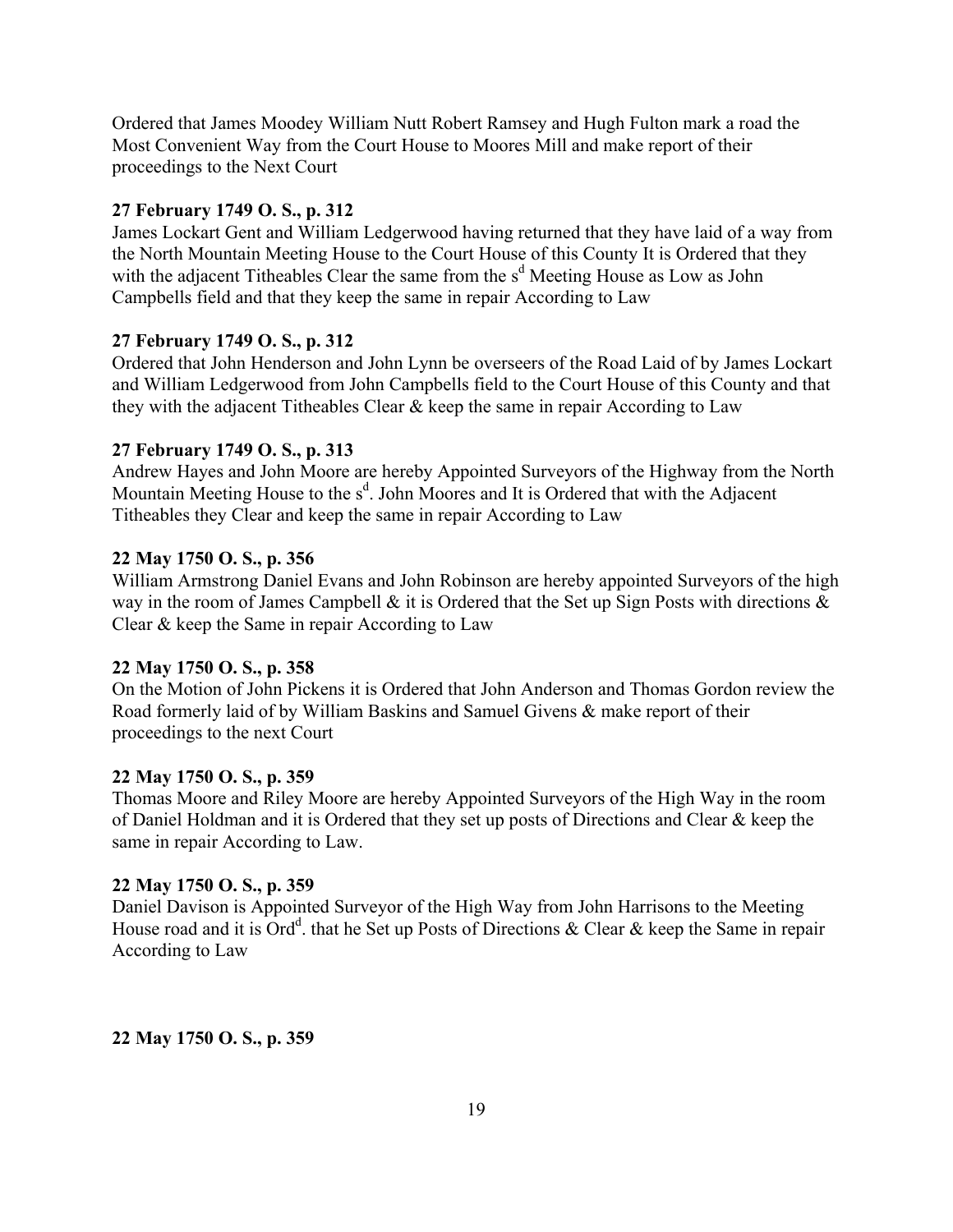Nicholas Long is hereby Appointed Overseer of the Highway in the room of Michael Kaufman decd and it is Ordered that he Set up Posts of directions & Clear and keep the Same in repair According to Law

#### **22 May 1750 O. S., p. 363**

Ordered that Robert Graham be Surveyor of the highway in the room of William Hamilton and that he Set up Posts of Directions and Clear  $\&$  keep the Same in repair Acc<sup>d</sup>. to Law

#### **23 May 1750 O. S., p. 363**

William M<sup>c</sup>Cutcheon is hereby Appointed Surveyor of the High Way from the North Mountain Meeting House as high as Bordens line and it is Ordered that he Set up Posts of Directions and Clear and keep the Same in repair According to Law

#### **23 May 1750 O. S., p. 364**

Ordered that a road be Cleared from John Hays Mill to Providence Meeting House from thence to the County Road and that And<sup>r</sup>. Hays Set up Posts of Direction and with the adjacent titheables Clear & keep the Same in repair According to Law

### **23 May 1750 O. S., p. 369**

The Petition of David Hayes and Others for a Road is rejected

### **23 May 1750 O. S., p. 370**

On the Petition of Sundry the South West Inhabitants of this County It is Ordered that John Vance and Alexander Sayers mark and lay of a Road from Ezekiel Colhouns to Wood's River and that John Stroud and James Conley mark and lay of a road from thence to the top of the Dividing Ridge beween Wood's River & the South fork of Roan Oak and that John  $M^c$  farland and Joseph Crocket be Surveyors of the s<sup>d</sup> Road from Cohouns to Wood's River and William Crisp and William Pellam be Surveyors of the Road from Wood's River to the top of the af<sup>d</sup>. Ridge and that with the adjacent titheables and Henry Ballon Mordicai Earley, John Mcfarland, Jacob Goldman, John Downing, John Goldman, Charly Sinclar, Nathaniel Wiltshire, William Sayers, Jacob Goldman, William Hamilton, Humberston Lyon, Frederick Carlock, Robert Norris James Miller, James Cave Samuel Montgomerie Steven Lyon, John Conley, Andrew Linam, James Willbey Samuel Stonlick, James Mairs Robert M<sup>c</sup>farlin, James Harris, John Vance, John Stride, Robert Miller, Alexander Sayers, John Miller, Jacob Castle, Robert Alcorn John Forman and William Miller they Clear and keep the same in repair According to Law

#### **23 May 1750 O. S., p. 371**

Erwin Patterson Gent is hereby desired to Wait on the Court of Luninburg and Acquaint them that the Inhabitants of this County have Cleared a Road from the forks of Roan Oak to their County Line, Thereupon pray that a Road may be Cleared from Lunenburg Court House to meet the same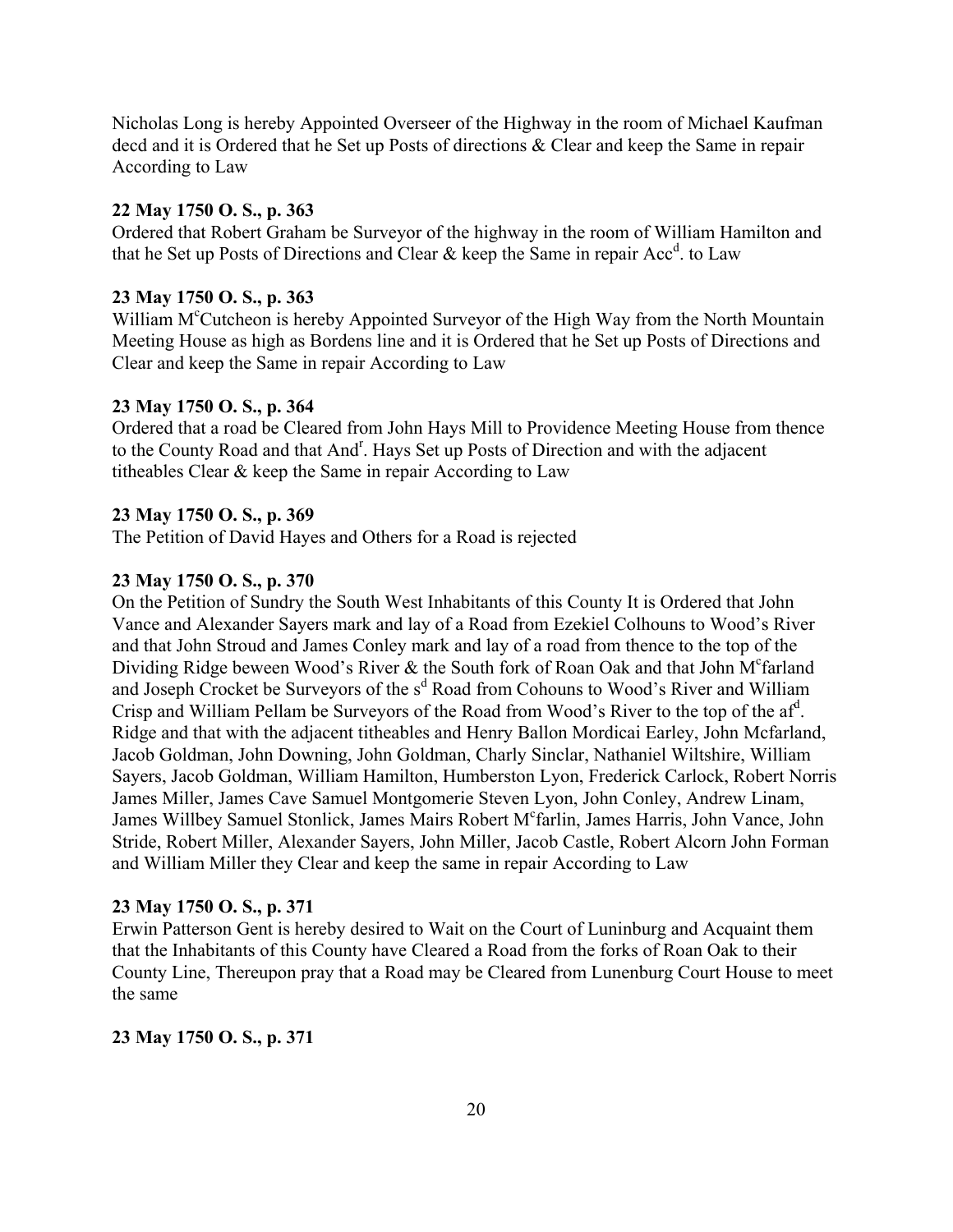Ordered that Andrew Cowan James Mitchell Samuel Downey and James Fulton be Surveyors of the High Way from the Court House of this County to Moores Mill and that they Set up Posts of Directions & Clear & keep the same in repair According to Law

## **24 May 1750 O. S., p. 372**

William Williams is hereby Appointed Surveyor of the highway in the room of John Lynn Gent and it is Ordered that he Set up Post of directions and Clear and keep the Same in repair According to Law

# **24 May 1750 O. S., p. 372**

Ordered that the Road marked from the North Mountain Meeting House to this Court House by James Lockart Gent and W<sup>m</sup> Ledgerwood be Cleared thro James Millers field the way the said Road was first laid of

## **24 May 1750 O. S., p. 373**

On the Petition of Sundry the Inhabitants for a Road from the County line to John Staly Mill It is ordered that Joseph How, Set up posts of directions and with the titheables persons within one Mile of the s<sup>d</sup> Road and John Elswick, Andrew Viney, John Dunbarr, William M<sup>c</sup>bride, Francis Mc bride, Robert Denton, James Thomas, James Scot, James Hamiltons William Miller and Valentine Sevier, the Subscribers he Clear & keep the Same in repar According to Law

### **25 May 1750 O. S., p. 381**

A Road being Cleared over the blew Ridge of Mountains at the place known by the Name of Wood's Old pass to the line of Albemarle It is Ordered that the Clerk of this Court Acquaint the Court of Albemarle thereof desiring them to Clear a Road from Albemarle Court House to meet the Same

### **25 May 1750 O. S., p. 381**

Richard Burton Robert Renix John Poage and Peter Wallace are hereby appointed Surveyors of the highway from Looneys Ferry to the North branch of James River and that John Mathews and Richard Woods Gent. lay of their respective gangs and precincts and it is further Ordered that they set up posts of directions and Clear and keep the Same in repair According to Law

## **25 May 1750 O. S., p. 381**

Benjamin Borden gent John Thompson Isaac Taylor & William M°Clung are hereby appointed Surveyors of the high way from the North River till it intercepts with the County Road and it is Ordered that John Lyle Gent & John Stevenson lay of their respective gangs and precincts & that they Set up posts of directions and Clear & keep the Same in repair According to Law.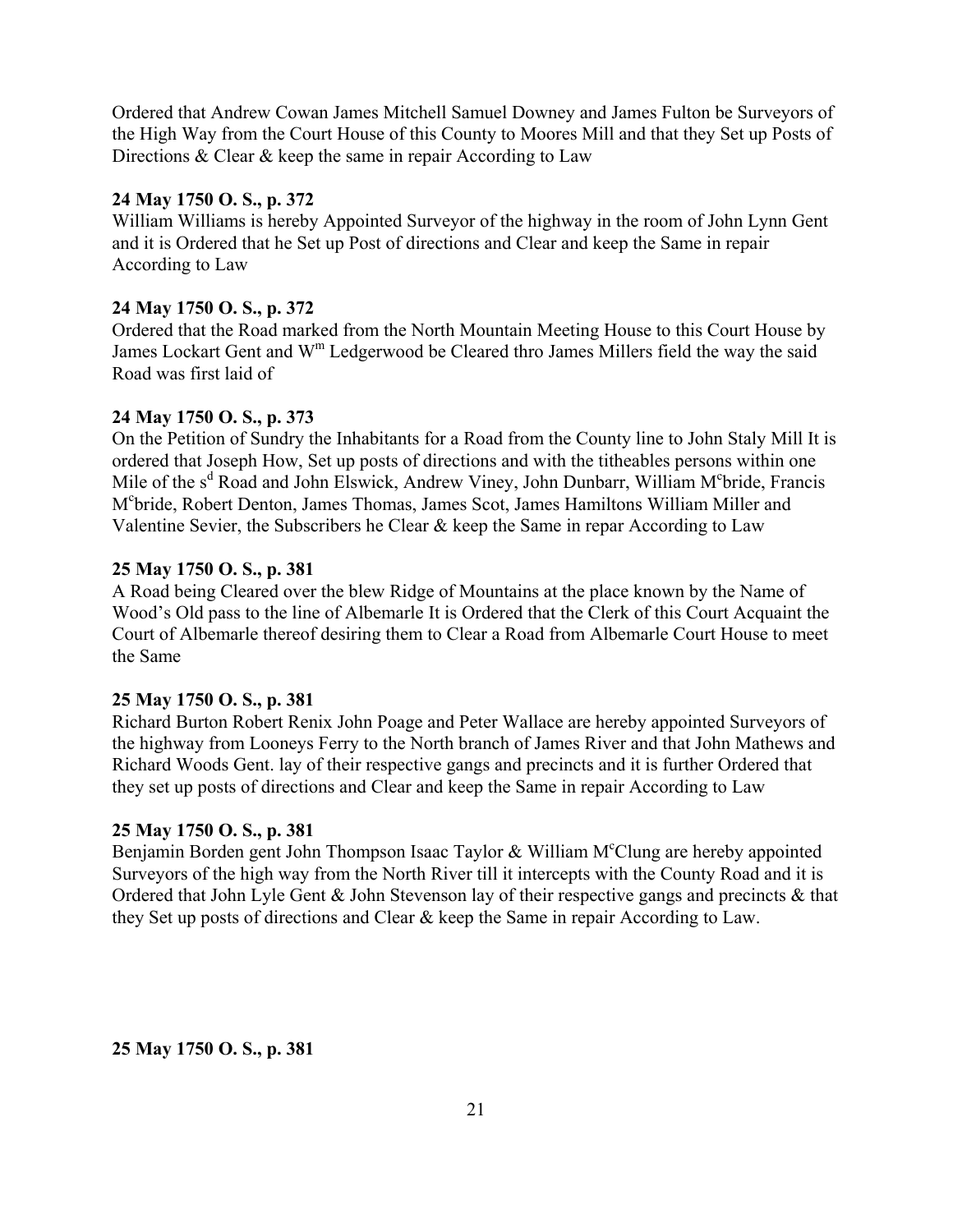James Bell James Alexander and John M°Clure are hereby appointed Surveyors of the High way from the Piney Run to Israel Christians & it is Ordered that Thomas Steuart and Robert Cuningham gent lay of their respective gangs and precincts

# **25 May 1750 O. S., p. 382**

Ordered that William Finley and Robert Patrick lay of and be Overseers of a road from Israel Christians to meet the road Cleared over the blew Ridge of Mountains by Thomas Steuart and that they Set up Posts of Directions and with the Titheables within fifteen Miles of the s<sup>d</sup>. Road they Clear & keep the Same in repair According to Law

# **25 May 1750 O. S., p. 382**

Mathew Edmondson is hereby appointed Surveyor of the High way from Daniel M°anares thro<sup>g</sup>. Jenning's gap to the Waters of the Cowpasture and that John Graham Settle the bounds between the s<sup>d</sup> waters & that the s<sup>d</sup> Edmondson with the Adjatient titheables Clear & keep the same in repair According to Law

# **25 May 1750 O. S., p. 382**

James Hall is hereby appointed Surveyor of the highway from the Waters of the Cowpasture to Lewis great bottom and that with the Adjacent titheables he Clear & keep the same in repair According to Law.  $\&$  its is further Ordered that  $W^m$ . Jackson mark and lay of a Way from Jacksons River to meet the Same

## **25 May 1750 O. S., p. 382**

W<sup>m</sup> Thompson and Joseph M<sup>c</sup>Clelhill are hereby appointed Surveyors of the high Way in the room of Robert M°Clenahan and John Maxwill and Ordered that with the Adjacent Tith<sup>s</sup>. they Set up posts of directions & Clear and keep the Same in repair According to Law

## **25 May 1750 O. S., p. 382**

Peter Thorn and Lambert Pooper are hereby Appointed to lay of and be Surveyors of a Road from Coburns Mill to the County Line and that James Rutledge gent lay of the titheables to Clear the Same

## **25 May 1750 O. S., p. 382**

Edward Erwin is Appointed Surveyor of the high Way in the room of William Thompson on the Middle River and it is Ordered that John Stevenson lay of his precincts & nominate the Titheables to work on the Same and it is further Ordered that he Set up posts of directions and Clear and keep the same in repair According to Law

## **25 May 1750 O. S., p. 382**

John Craig is hereby Appointed Surveyor of the Indian Road in the room of Robert Cravens and it is Ordered that with the Adjacent titheables he Set up posts of Directions and Clear and keep the Same in repair According to Law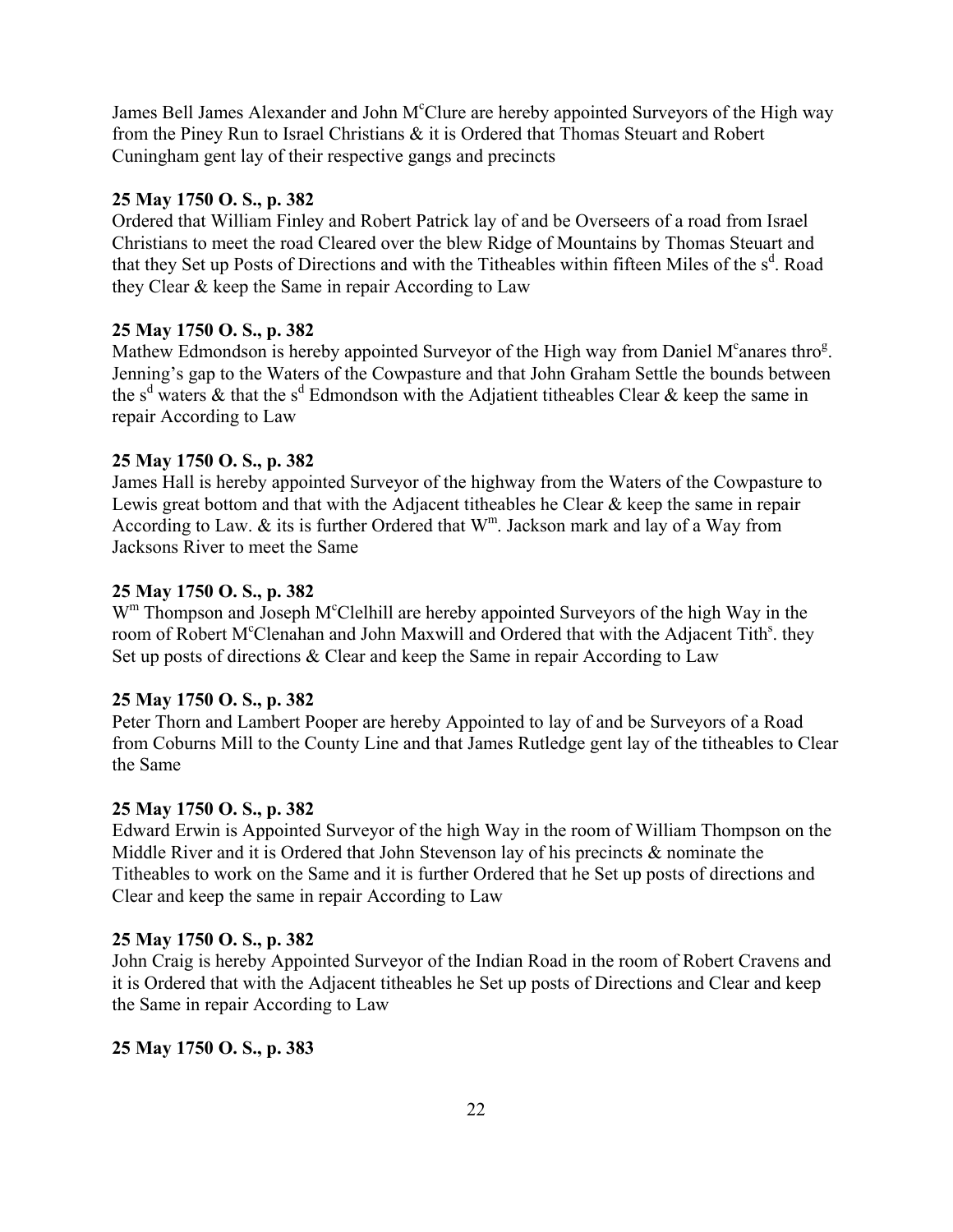Daniel Love is hereby Appointed Surveyor of the highway from the North River as low as Craven's and it is Ordered that he Set up posts of Directions and with the Adjacent Titheables Clear & keep the Same in repair According to Law

#### **28 August 1750 O. S., p. 415**

On the Petition of Sundry the Inhabitants of the Calf Pasture for a Road from  $W^m$  Gays to Robert M<sup>c</sup>Cutcheons & from thence to Robert Campbells It is Ordered that Robert M<sup>c</sup>Cutcheon with Wm Elliot Thomas Fulton, John Meek, John Gay, William Gay, Thomas Meek, John Gay, John Fulton & James Sevenson Clear & keep the same in repair According to Law.

#### **28 August 1750 O. S., p. 418**

William Beard is hereby Appointed Surveyor of the High Way in the Room of James Galespy / it being that part of the Indian Road whereof  $W^m$  Thompson was formerly Overseer / and it is ordered that he Set up Posts of Directions and Clear and keep the same in repair According to Law

### **1 September 1750 O. S., p. 459**

David Logan is hereby Appointed Surveyor of the Highway / in the room of John Craig / whereof Robert Craven was formerly Overseer and it is Ordered that he Set up posts of Directions & with the Usual Gang Clear and keep the Same in repair According to Law

#### **27 November 1750 O. S., p. 485**

On the Petition of Sundry the Inhabitants of the Cow pasture for a road from Patrick Davis's to the Road that Leads from Col<sup>o</sup> John Lewis' Land to Beverley's Bigg Meadows It is Ordered that James Mays Adam Dickenson & David Davis lay of the Same & make report of their proceedings to the next Court

#### **28 November 1750 O. S., p. 495**

[Grand Jury Presentments]

We Present the Overseers of the Road Over Swift run Gap on the Blue Ridge for not keeping the Same in Repair on the Information of Henry Downs

\* \* \*

We also present the Overseers of the Road from Henry Downs j<sup>r</sup> to the Stone Meeting House for being not Sufficient

We Present the Overseers of the Road from George Scots at the Middle River to John Harrisons not being Sufficient

#### **28 November 1750 O. S., p. 500**

John Mitchell is hereby Appointed Surveyor of the Highway in the room of John Buchanan and it is ordered that with the Usual Gang he Clear & keep the same in repair According to Law.

#### **27 February 1750 O. S., p. 523**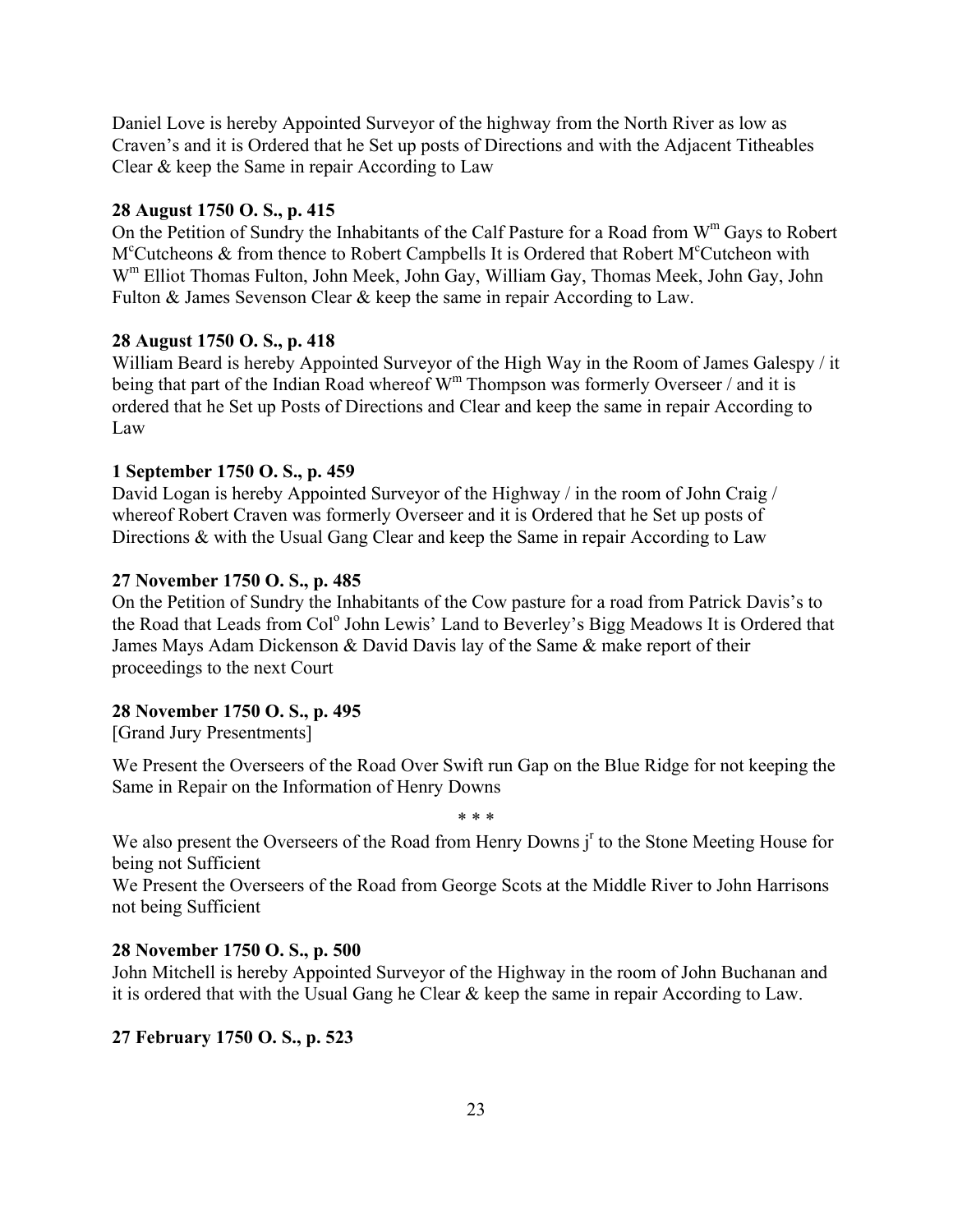Joseph Langdon is hereby Appointed Surveyor of the Highway in the room of Jonas Denton and its Ordered that with the Titheables that Usually work'd under the s<sup>d</sup> Denton / he Set up Posts of Directions and Clear & keep the Same in repair According to Law

## **27 February 1750 O. S., p. 523**

John Philips is hereby Appointed Surveyor of the Highway in the room of Daniel Deniston and it's Ordered that with the Titheables that Usually work'd Under the s<sup>d</sup>. Denton he Set up Posts of Directions and Clear and keep the Same in repair According to Law

### **27 February 1750 O. S., p. 523**

James Mays and John Dickenson are hereby Appointed Surveyors of the High Way from Patrick Davis' to the Road that Leads to Beverleys bigg Meadow, and It is ordered that Adam Dickenson Gent lay of their respective Gangs and precincts and that with the Same they Set up Posts of Directions and Clear and keep the Same in repair According to Law

### **2 March 1750 O. S., p. 558**

The King ag<sup>st</sup>. The Overseers of the Road Over Swift run Pass On Pres<sup>t</sup> of the Grand jury for not keeping the High Way in repair According to Law

The Sherif having returned on the Summons Not found". on the Motion of the Attorney of our  $L<sup>d</sup>$  the King an Alias Summons is Awarded ag<sup>st</sup>. them returnable here the Next Court

# **2 March 1750 O. S., p. 559**

The King ag<sup>st</sup>. The Overseers of the Road from Down's to the Stone Meeting House On Pres<sup>t</sup> of the Grand Jury

The Sherif having returned on the Summons not found, on the Motion of the Attorney of our Lord the King an Alias Summons is Awarded ag<sup>st</sup>, them returnable here the next Court

# **2 March 1750 O. S., p. 559**

The King ag<sup>st</sup>. The Overseers of the Road from Scots to the Middle River On Presentm<sup>t</sup> of the Grand Jury The Sherif having returned on the Summons "Not found" on the Motion of the Attorney of our Lord the King an Alias Summons is Awarded ag<sup>st</sup>. them returnable here the next Court.

### **28 May 1751 O. S., p. 566**

Robert Scot is hereby appointed Surveyor of the Highway in the Room of James Beard and It is ordered that he set up Posts of Directions and with the usual Gang that worked on the  $s<sup>d</sup>$  Road Under the s<sup>d</sup> Beard he Clear and keep the same in repair According to Law.

### **28 May 1751 O. S., p. 566**

On the Petition of Robert Campbell & Others It is Ordered that John M<sup>c</sup>Creary W<sup>m</sup> Lockart and James Wilson lay of a Road from between Captain Wilsons and John M<sup>c</sup>Crearys to the South Side of James Lockarts Field thence to the South Side James Wilsons Field and from thence the Nearest and best Way by Cap<sup>t</sup> Christians to the Road that Leads from Pattons Mill to the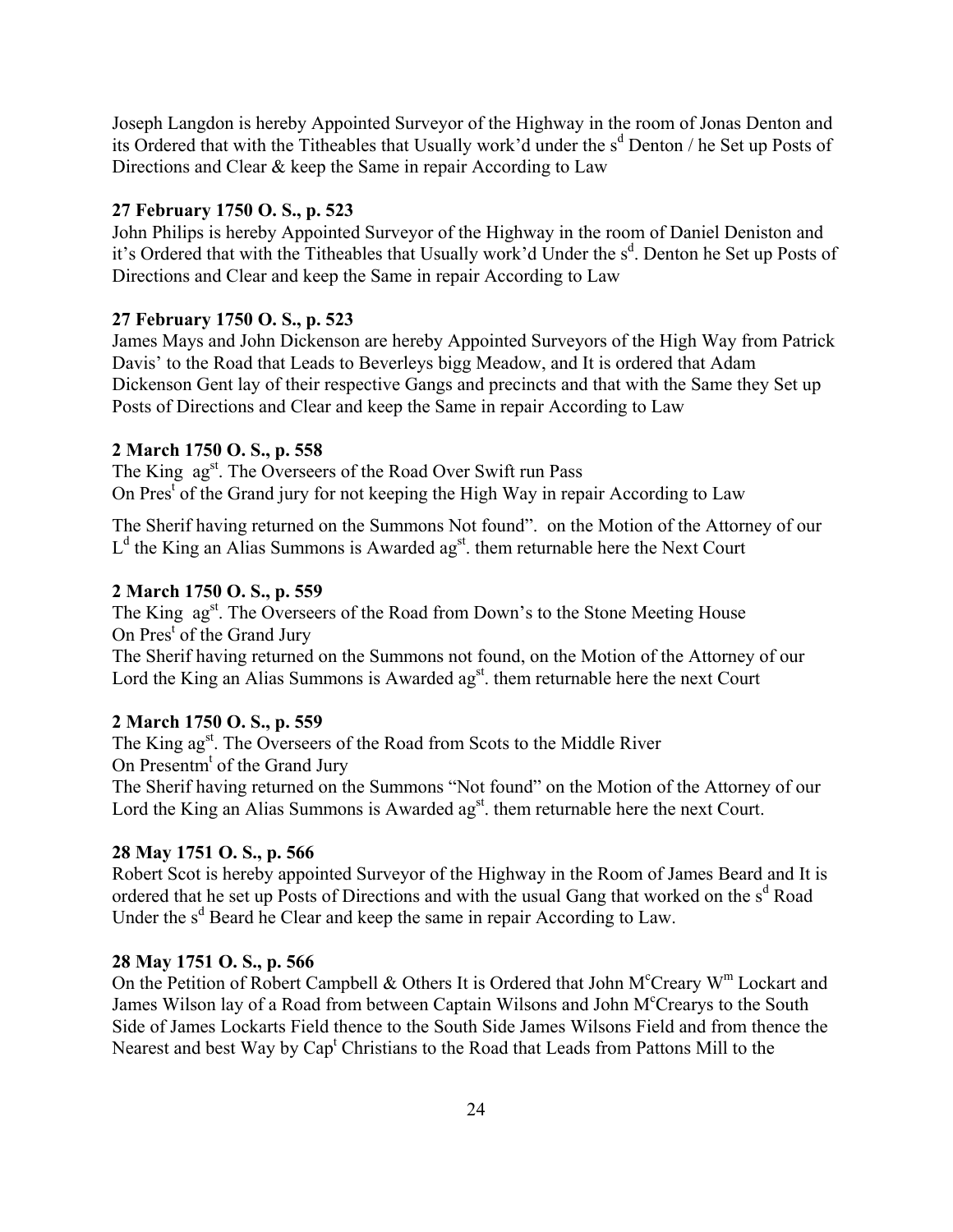Tinkling Spring and It is further Ordered that James Lockart John Wilson James Wilson, and James Moody be Overseers and with the Titheable persons within four Miles on Each Side of the s<sup>d</sup> Road they Clear and keep the same in repair According to Law. & that the s<sup>d</sup> Lockart & Wilson lay of their Respective Gangs & precincts

### **28 May 1751 O. S., p. 568**

David Kerr is hereby Appointed Surveyor of the highway in the Room of Andrew Hays and its<sup>7</sup> Ordered that he Set up Posts of Directions and with the Gang that Usually worked on the  $s<sup>d</sup>$  Road Under the s<sup>d</sup> Hays he Clear and keep the Same in repair According to Law.

### **28 May 1751 O. S., p. 568**

William Wortlow is hereby Appointed Surveyor of the highway in the room of John Moore and it's Ordered that he Set up Posts of Directions  $\&$  with the Gang that Usually worked on the s<sup>d</sup> Road Under the  $s^d$  Moore he Clear & keep the Same in repair According to Law.

## **28 May 1751 O. S., p. 568**

George Caldwell is hereby appointed Surveyor of the highway in the Room of  $W<sup>m</sup>$  Thompson and it's Ordered that he set up Posts of Directions and with the Gang that Usually Worked on the  $s<sup>d</sup>$  Road Under the  $s<sup>d</sup>$  Thompson he Clear & keep the same in repair According to Law

## **28 May 1751 O. S., p. 568**

[Grand Jury Presentments]

We present John Robinson Overseer of the Road in his precincts for not Clearing the  $s<sup>d</sup>$  Road According to Law. We also present Isaac Taylor for Stoping the s<sup>d</sup> Road Erwin Patterson Informer

### **28 May 1751 O. S., p. 569**

Ordered that a Road be Cleared from or Near James M°Cowns to Pattons Mill place on Christians Creek, and that James Buchanan John Shields and James Mitchell be Overseers and that the s<sup>d</sup> Buchanan & Shields lay of their respective precincts and Appoint their Gangs, and it's further Ordered that with the s<sup>d</sup> Gangs they Set up Posts of Directions and Clear & keep the s<sup>d</sup> Road in Repair According to Law.

# **28 May 1751 O. S., p. 569**

Ordered that a Road from Pattons Mill / formerly belonging to Andrew M<sup>c</sup>Cord / to the Tinkling Spring be kept in repair & that John Christian & Robert Coningham Gent with Usual Gang Appointed by Orange Court Clear  $\&$  keep the same in repair Acc<sup>d</sup>. to Law.

## **28 May 1751 O. S., p. 570**

William Hutcheson is hereby Appointed Surveyor of the Highway in the room of James Lesley  $\&$  it is Ordered that with the Titheables that usually worked on the s<sup>d</sup> Road under the s<sup>d</sup> Lestley he / set up Posts of Directions & Clear & keep the Same in repair According to Law.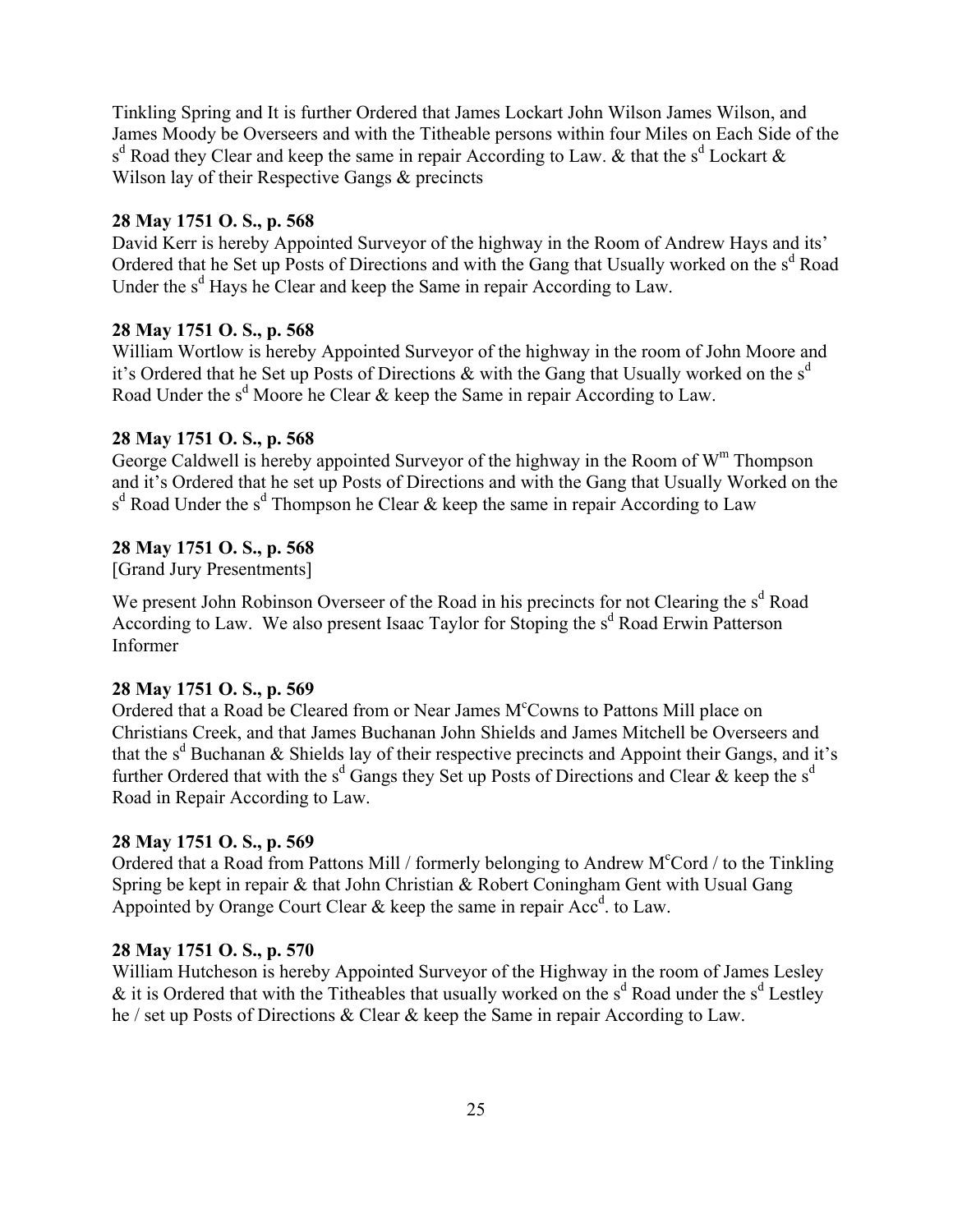## **8 May 1751 O. S., p. 570**

Ordered that a Road be Cleared from Timber Ridge to New Providence and that John Lyle and Andrew Hill [?] be Surveyors and Appoint their Gangs  $\&$  lay of their Precincts  $\&$  it's further Ordered that they set up Posts of Directions and  $w^{\underline{th}}$  their respective Gangs Clear & keep the s<sup>d</sup> Road in repair According to Law.

### **28 May 1751 O. S., p. 570**

Ordered that a Road be Cleared from the Court House of this County by John Buchanans Mill to the Indian Road that leads by Fultons and that James Lockart Gent lay of the Titheables and appoint Overseers to Clear the Same and its further Ordered that the  $s<sup>d</sup>$  Overseers w<sup>th</sup>. the Gang app<sup>d</sup> by the s<sup>d</sup> Lockart / Set up posts of Directions / and Clear & keep the same in repair According to Law

### **28 May 1751 O. S., p. 570**

Samuel Monsey is hereby Appointed Surveyor of the highway in the room of John Bryant and it's Ordered that with the adjacent Titheables / he Set up posts of Directions /  $\&$  Clear and keep the Same in repair According to Law.

### **28 May 1751 O. S., p. 570**

Ordered that a Road be Cleared from Crockets to Kings Gap and that Thomas Weems & William Hamilton be Surveyors, and Set up Posts of Directions, amd with the Adjacent Titheables Clear & keep the Same in repair According to Law.

### **28 May 1751 O. S., p. 571**

Ordered that a Road be Cleared from Calep Jobs to James M°Koys Crossing the River at a Place Called the brush bottom Ford and so Along the River by Henry Spears Plantation and that the  $s<sup>d</sup>$ Spears with Mason Combs, John Sollers, Richard Shirly William Hurst, William Overall, Thomas Hues, Zachariah M°Koy Terrance Carroll, W<sup>m</sup> Dickinson, Steven Philips, Alexander Gunnoe, James M°Neal, John Hankins, Benj<sup>a</sup>, Grider, Ephraim Leath, Charles Williamson, Josiah Parent William Parent Thomas Parent Edmond Bollen, Wm Parent, Adam Coningham & Francis Grubbs / Set up posts of Directions and / Clear & keep the s<sup>d</sup> Road in repair According to Law.

### **28 May 1751 O. S., p. 572**

Robert M<sup>c</sup>Mahon is hereby Appointed Surveyor of the Highway in the Room of W<sup>m</sup> Beard and it is Ordered that he Set up Posts of Directions  $\&$  with the Tithables that usually worked on the s<sup>d</sup> Road under the  $s^d$ . Beard he Clear & keep the Same in repair According to Law.

### **29 May 1751 O. S., p. 574**

Ordered that John Davis John Erwin and Thomas Turk mark a way from John Davis's Mill to Wood's New Cleared Gap and that John King with Andrew Erwin John M°Gill, William M°Gill, Robert Fowler Hugh Campbell John Erwin, Edward Erwin, Robert Carscaden Edward Erwin, Francis Erwin, William Frame, Benjamin Erwin Charles Campbell Robert Campbell W<sup>m</sup> Brown, Michael Dickey Robert Brown Henry Smith Hugh Diver, Charles Diver, David M<sup>c</sup>Cammis John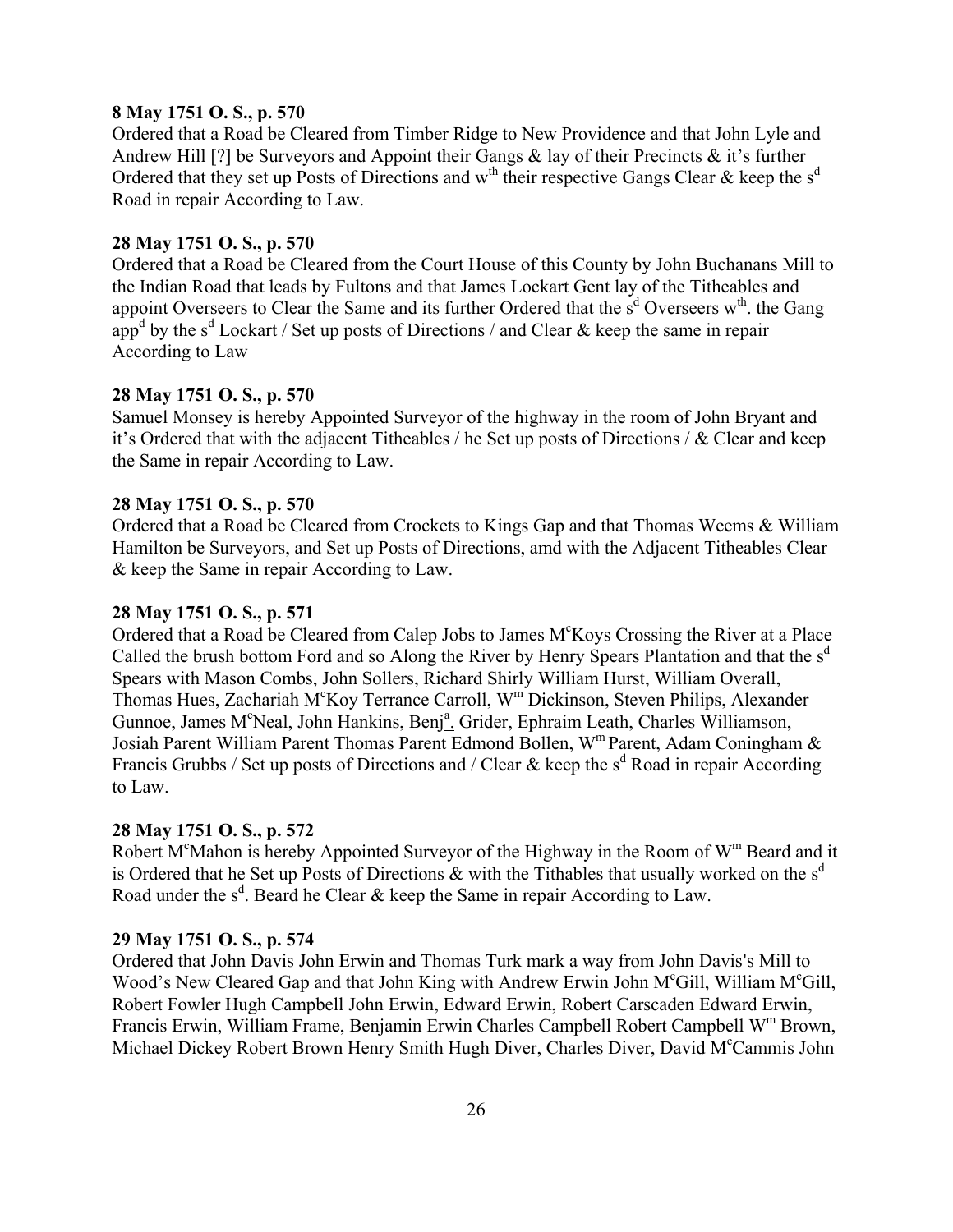Davis, Daniel Smith James Anderson, John Frances, W<sup>m</sup> Alexander Robert Gamble, Andrew Combs James Patterson Francis Brown and Gabriel Pickens Set up posts of Directions & Clear & keep the Same in repair According to Law.

## **29 May 1751 O. S., p. 574**

Ordered that James Lockart Gent and John Henderson be Surveyors of the highway from John Campbells field to this Court House & that they Set up Post of Directions and with the Adjacent Titheables Clear & keep the Same in repair According to Law.

## **29 May 1751 O. S., p. 574**

Alexander Painter and John Staley are hereby Appointed Surveyors of the Highway from Cape Caphon till it meets with the road near Thomas Moores, and it's Ord<sup>d</sup>. that with the Adjacent titheables they Clear & keep the Same in repair According to Law.

## **29 May 1751 O. S., p. 576**

John Magoit is hereby Appointed Surveyor of the Highway in the room of Henry Long & it is Ordered that he set up Post of Directions  $\&$  with the Titheables that usued to work on the s<sup>d</sup> Road under the  $s^d$ . Long Clear & keep the same in repair According to Law.

## **29 May 1751 O. S., p. 576**

George Lewis is hereby Appointed Surveyor of the highway in the room of James Hall, and it is Ordered that he Set up Posts of Directions  $\&$  with the Titheables that usued to work on the s<sup>d</sup> Road under the  $s^d$  Hall Clear & keep the Same in repair According to Law.

# **29 May 1751 O. S., p. 577**

Paul Lung is hereby Appointed Surveyor of the highway in the room of Nicholas Lung and it is Ordered that he Set up Posts of Directions and with the Titheable Persons that worked on the s<sup>d</sup> Road under the  $s^d$  Niho<sup>s</sup>. Lung Clear & keep the same in repair According to Law.

## **29 May 1751 O. S., p. 577**

Samuel O'Dell is hereby Appointed Surveyor of the highway in the room of Daniel Stover and it is Ordered that he set up Posts of Directions & with the Titheables Persons that Usually worked on the s<sup>d</sup> Road under the s<sup>d</sup> Stover he Clear & keep the same in repair According to Law.

# **29 May 1751 O. S., p. 577**

William Carroll is hereby Appointed Surveyor of the highway in the room of Riley Moore, and it is Ordered that he Set up posts of Directions and with the Titheable Persons that Usually Worked on the  $s^d$  Road Under the  $s^d$  Moore he Clear and keep the same in repair According to Law.

## **29 May 1751 O. S., p. 577**

Francis Hughs is hereby is hereby Appointed Surveyor of the highway in the room of Thomas Moore and it is Ordered that he Set up Posts of Directions and with the Titheable Persons that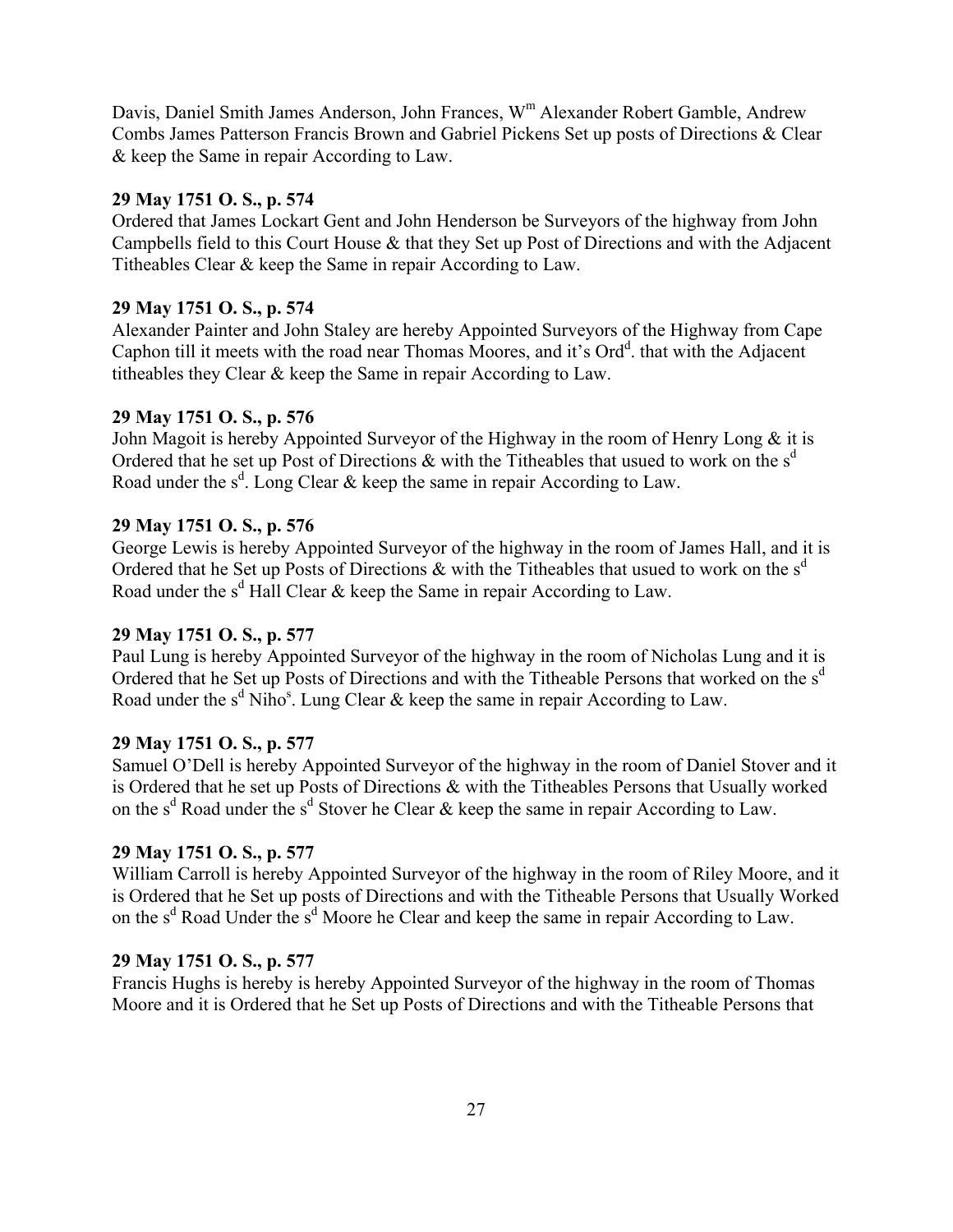Usually Worked on the s<sup>d</sup> Road under the s<sup>d</sup> Moore he Clear & keep the same in repair According to Law.

## **29 May 1751 O. S., p. 577**

Mathew Lyle is hereby Appointed Surveyor of the highway in the room of Benjamin Borden Gent and it is Ordered that he Set up Posts of Directions and with the Titheable Persons that Usually worked on the s<sup>d</sup> Road under the s<sup>d</sup> Borden he Clear & keep the same in repair According to Law.

## **29 May 1751 O. S., p. 577**

William Moore is hereby Appointed Surveyor of the highway in the room of W<sup>m</sup>. M<sup>c</sup>Clung and it is Ordered that he Set up Posts of Directions and with the Titheable persons that Usually worked on the s<sup>d</sup> Road Under the s<sup>d</sup> M<sup>c</sup>Clung he Clear & keep the Same in repair According to Law.

### **29 May 1751 O. S., p. 577**

David Drydon is hereby Appointed Surveyor of the highway in the room of James Thompson and it is Ordered that he Set up Posts of Directions and with the Titheable persons that Usually worked on the s<sup>d</sup> Road Under the s<sup>d</sup> Thompson he Clear & keep the Same in repair According to Law.

## **29 May 1751 O. S., p. 577**

Joseph Lapsley is hereby Appointed Surveyor of the highway in the room of Peter Wallace and it is Ordered that he Set up Posts of Directions and with the Titheable persons that Usually worked on the s<sup>d</sup> Road Under the s<sup>d</sup> Wallace he Clear & keep the same in repair According to Law.

### **29 May 1751 O. S., p. 578**

John Mason is hereby Appointed Surveyor of the Highway in the room of William Armstrong, and it is Ordered that he Set up Posts of Directions, & with the usual titheables that worked on the s<sup>d</sup> Road under the s<sup>d</sup> Armstrong he Clear & keep the same in repair According to Law.

### **29 May 1751 O. S., p. 578**

Thomas Tosh is hereby Appointed Surveyor of the highway in the room of Daniel Evans and it is Ordered that he set up posts of Directions and with the Titheable persons that usually worked on the s<sup>d</sup> Road Under the s<sup>d</sup> Evans he Clear & keep the Same in repair According to Law.

### **29 May 1751 O. S., p. 578**

The Petition of John Paxton to turn the Road by his Door is granted and it is Ordered that with his own hands he Clear & keep the same in repair According to Law.

### **29 May 1751 O. S., p. 580**

On the Petition of Sundry the Inhabitants of the Cow Pasture, Ordered that Wallace Estill with Robert Carlile, John Carlile, Loftus Pullen Rich<sup>d</sup>. Bodkin, Samuel Farguson, Mathew Harper, Thomas Wright Michael Harper Hance Harper, John Miller, William Price, James Anglen, Ja<sup>s</sup>. Hall, Philip Phegan, John Shaw Herculus Wilson, William Carlile & John Carlile lay of and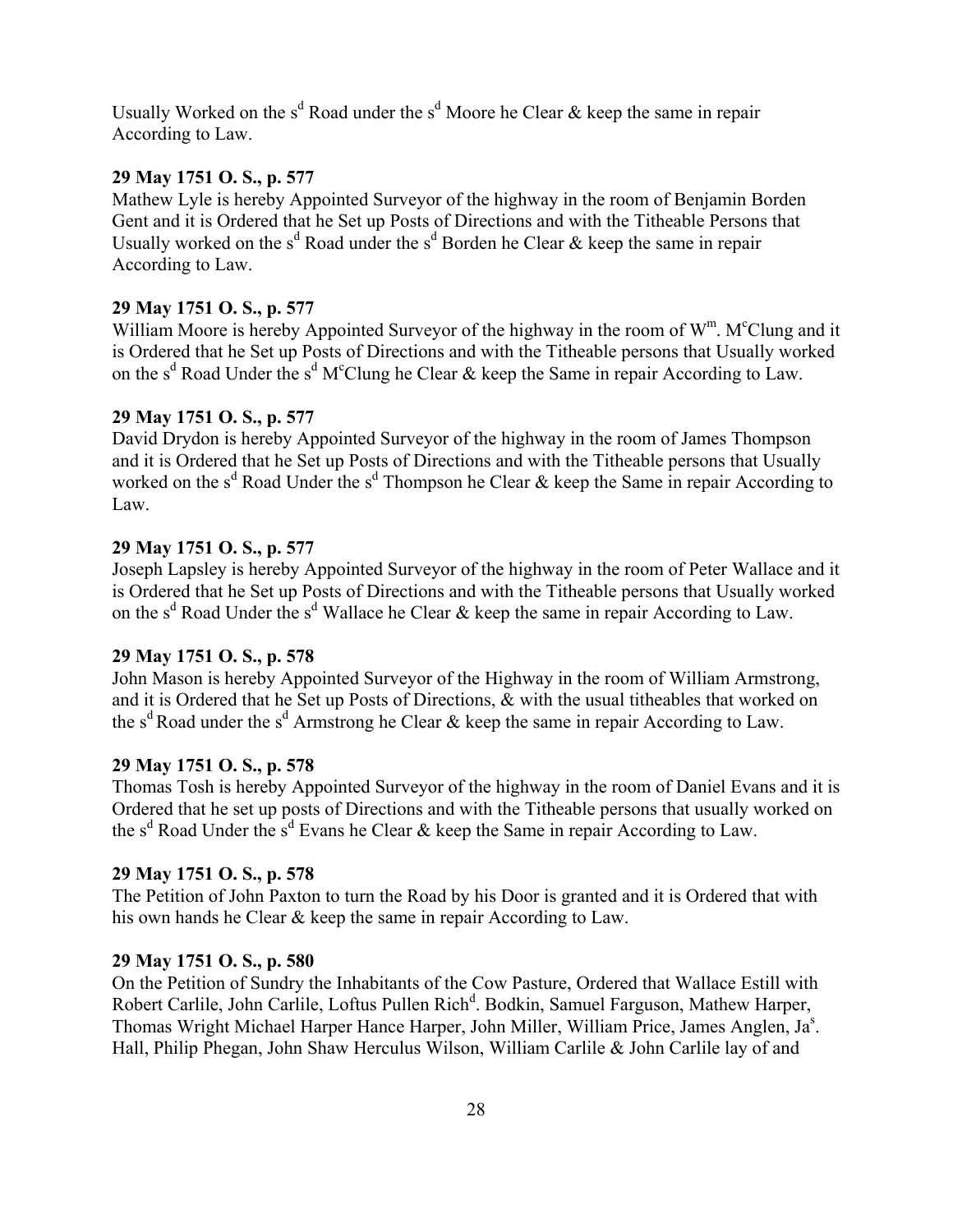Clear a Road from his Mill to the Road on the head of the Calf Pasture, and that he Set up Post of Directions & keep the  $s^d$  Road in repair According to Law.

## **29 May 1751 O. S., p. 581**

Samuel Tincher is hereby Appointed Overseer of the Road in the room of Andrew Hamilton and it is Ordered that With the Titheable persons that usually worked on the  $s<sup>d</sup>$  Road under the  $s<sup>d</sup>$ Hamilton he / Set up Posts of Directions  $\&$  / Clear  $\&$  keep the same in repair According to Law.

## **29 May 1751 O. S., p. 581**

On The Petition of Sundry the Inhabitants of the South branch. It is Ordered that John Patton, Roger Dyer, Daniel Richardson & Duke Collins with the Adjacent Titheables Clear a Road from Pattons Mill the Nearest  $\&$  best way to Coburns Mill  $\&$  that they Set up posts of Directions  $\&$ keep the  $s^d$  Road in repair According to Law.

## **29 May 1751 O. S., p. 582**

Joseph Canaday and James Walker are hereby Appointed Surveyors of the Highway in the room of Cap<sup>t</sup> Joseph Coulton and it is Ordered that they Set up Posts of Directions and with the Gangs that shall be appointed them by Benjamin Borden & Alexander Miller they Clear and keep the s<sup>d</sup>. Road in Repair According to Law.

## **29 May 1751 O. S., p. 582**

Ordered that a Road be Cleared from Hays's fulling Mill to Timber Ridge Meeting House and that Benjamin Borden Gent lay on their Gangs Overseers & Precincts.

# **29 May 1751 O. S., p. 583**

Henry Downs jun<sup>r</sup>. is hereby Appointed Surveyor of the highway from his house to the Stone Meeting House & Its is Ordered that he Set up Posts of Directions & with the Adjacent Titheables Clear & keep the Same in repair According to Law.

## **29 May 1751 O. S., p. 583**

Jacob Anderson and John Huston are hereby Appointed Surveyors of the highway from the North River to Robert Dunlops and it is Ordered that Benjamin Borden and John Lyle Gent lay of their Gangs and precincts.

## **29 May 1751 O. S., p. 583**

On the Motion of Thomas Steuart, John Lyle, Andrew Hays Charles Campbell John Trimble Cooper John Tate, John Anderson, & Joseph Lapsley or any five of them are hereby Ordered to View the Road Cleared by the s<sup>d</sup> Steuart Over the blew Ridge of Mountains and that they meet at the s<sup>d</sup> Mountains on the first day of August next, and return their proceedings to the next Court, and it is further Ordered that in Case the s<sup>d</sup> Road be found Sufficient that all Subscription papers relating thereto be delivered to the s<sup>d</sup> Steuart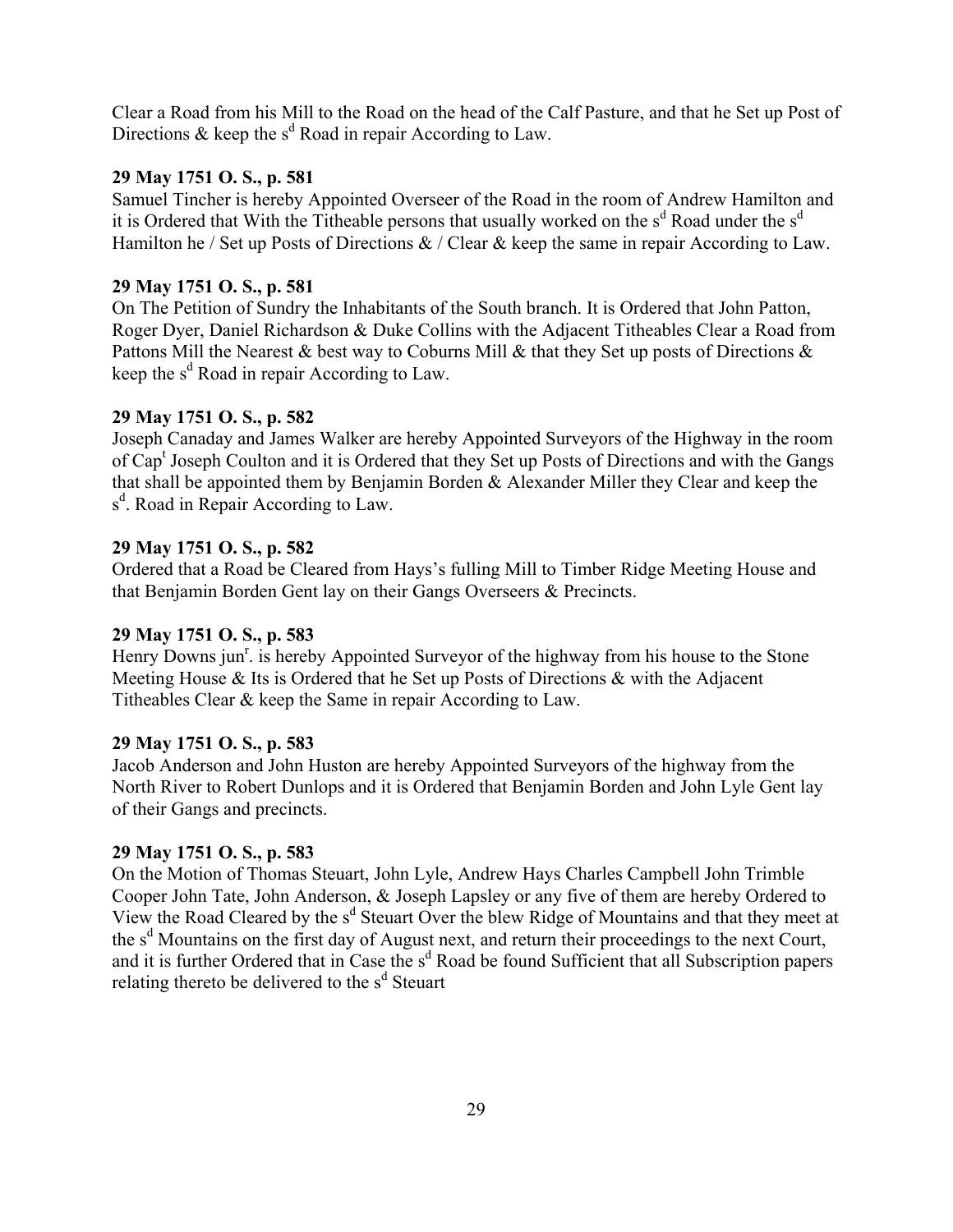## **29 May 1751 O. S., p. 583**

Joseph Robinson and John Marshall are hereby Appointed to lay of and be Surveyors of a Road from James Davis' to the Landing Road and it is Ordered that they set up posts of directions and w<sup>th</sup>. the Adjacent titheables Clear & keep the Same in repair According to Law.

## **29 May 1751 O. S., p. 583**

James Davis is hereby Appointed Surveyor of the highway from the Cherry tree bottom ford to Millikins, and it is Ordered that he Set up Posts of Directions and with the Adjacent titheables Clear & keep the Same in repair According to Law.

## **29 May 1751 O. S., p. 583**

Steven Rentfro is hereby Appointed Surveyor of the highway from Millikins to the first ford on Catapo and it is Ordered that he Set up posts of Directions and with the Adjacent Titheables Clear & keep the same in repair According to Law.

### **29 May 1751 O. S., p. 583**

Ordered that a Road be Cleared from David Moores Mill the Nearest & best way to Robert Poages Mill Place in the forks of James River, and that Archabald Alexander Michael Finney, John Hargrove, John Maxwell & John Peter Salling be Overseers of the Same  $\&$  it's further Ordered that John Lyle Benjamin Borden Richard Woods & John Mathews lay of their Respective Gangs & Precincts.

### **31 May 1751 O. S., p. 598**

James Downing is hereby Appointed Surveyor of the high way in the room of David Logan and it is Ordered that he Set up Posts of Directions with the titheables that Usual worked on the  $s<sup>d</sup>$ Road Under the s<sup>d</sup> Logan he Clear & keep the same in repair Acc<sup>d</sup> to Law.

### **31 May 1751 O. S., p. 598**

Jacob Nicholas is hereby Appointed Surveyor of the highway in the room of John Craige and it is Ordered that he Set up Posts of Directions  $\&$  with the titheables that Usually worked on the s<sup>d</sup> Road Under the s<sup>d</sup> Craig he Clear & keep the same in repair According to Law

### **31 May 1751 O. S., p. 598**

Henry Sellore is hereby Appointed Surveyor of the highway in the room of Jacob Rogers and it is Ordered that he Set up Posts of Directions and with the titheables that Usually worked on the  $s<sup>d</sup>$  Road Under the  $s<sup>d</sup>$  Craig he Clear & keep the same in repair According to Law.

### **1 June 1751 O. S., p. 605**

Ordered that Henry Smith and Daniel Harrison mark and lay of a way from the South branch Road to Swift run Gap and make a Report of their Proceedings to the next Court

Book III, 1751-1753

## **27 August 1751 O. S., p. 177**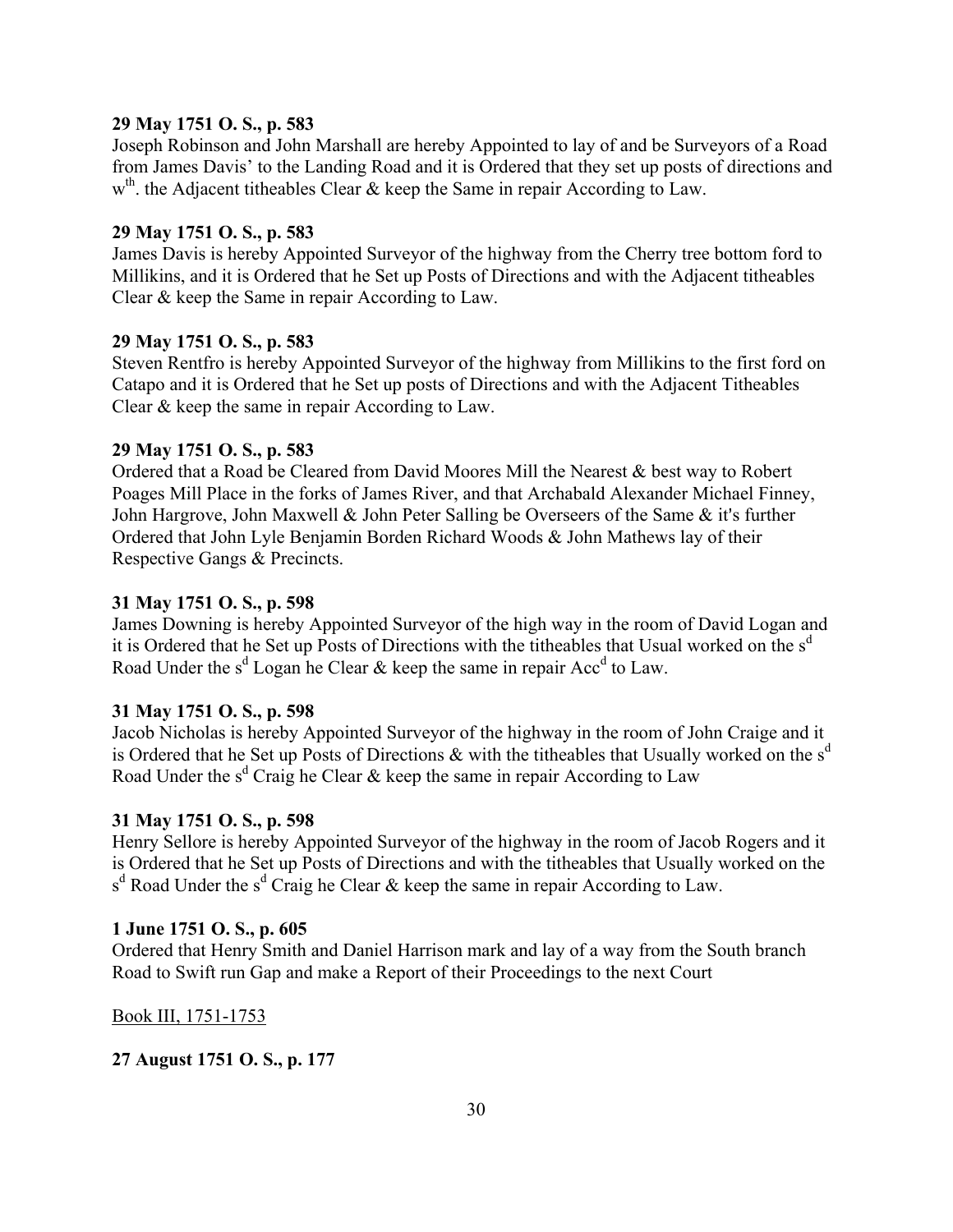Patrick Frazier is hereby Appointed Surveyor of the highway in the room of Robert M°Mahon and It is Ordered that with the Titheable persons that usually worked on the  $s<sup>d</sup>$  Road Under the  $s<sup>d</sup>$ M<sup>c</sup>Mahon he Clear and keep the same in Repair According to Law.

### **27 August 1751 O. S., p. 179**

On the Petition of Sundry the Inhabitants of this County for a Road from John Andersons to the Court House of this County It is Ordered that John Poage and James Allen being first sworn before a Justice of the Peace for this County do View the Most Conveniant way & make report of their proceedings to the next Court

## **27 August 1751 O. S., p. 179**

On the Complaint of William Russell Gent against William Hurst for not keeping the Road whereof he is Overseer in repair According to Law It is Ordered that he be Summoned to Appear at the next Court to answer the s<sup>d</sup> Complaint and that William Harrald be Appointed Surveyor of the s<sup>d</sup> Road in his Stead and it is further Ordered that James M°koy with the Titheable persons on the West Side the South River to Frederick County Line together with those on Goodys Run and on the South Side the River to the afores<sup>d</sup> line of Frederick assist the s<sup>d</sup> Harrald in Clearing and keeping the  $s^d$  Road in repair According to Law.

### **27 August 1751 O. S., p. 187**

Daniel Harrison and Henry Smith having According to an Order of this Court laid of away from the South branch to Swift run Pass. It is Ordered that Robert Craven and James Balley be Surveyors of the Same and that the said Harrison lay of their Precincts & appoint the Titheable persons that shall Clear the Same.

### **29 August 1751 O. S., p. 189**

On the Motion of Thomas Stewart It is Ordered that Alexander Wright John Christian, John Pickens, John Tate, John Anderson & William Hamilton, be Summoned to appear at the road Cleared over the blew Ridge of Mountains by the said Stewart, on the first Monday in Nov<sup>r</sup>. next and that with John Lyle and Andrew Hays or any four of them they View the same & report their proceedings to the next Court--

#### **29 August 1751 O. S., p. 189**

Andrew Hays having made Oath that Robert Patrick and William Finlay Overseers of the highway from Israel Christians to the Mountain had not Cleared and kept the said Road in repair According to Law It is Ordered that they be find Each fifteen Shillings Current Money According to Law & that they pay Cost--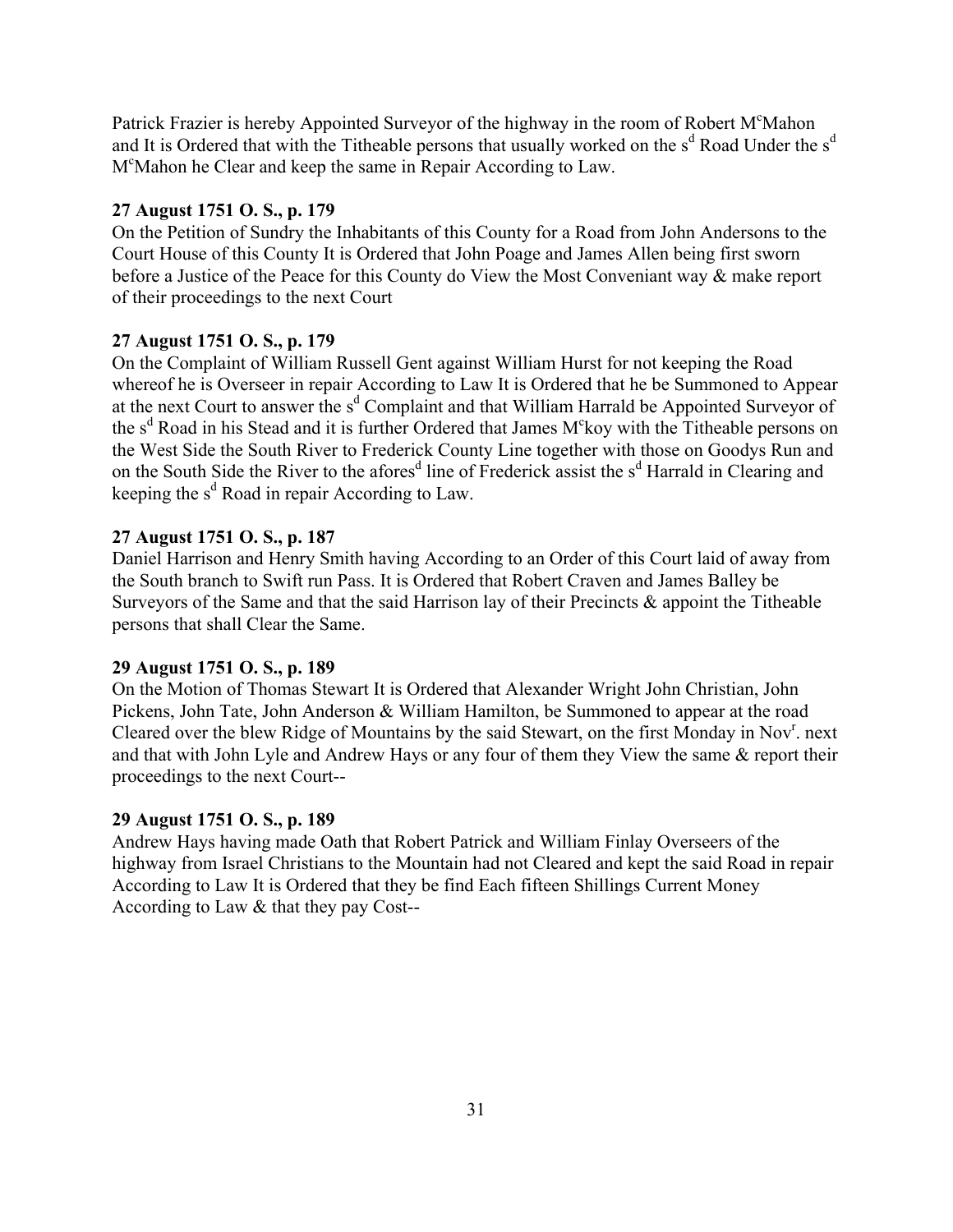## **29 August 1751 O. S., p. 189**

Ordered that Thomas Stewart and James Allen with Robert Finly and Robert Patrick be Surveyors of the Road from Israel Christians to the Mountain and that with the titheable persons Appointed by former Order they Clear and keep the Same in repair According to Law.

## **29 August 1751 O. S., p. 189**

Ordered that James Bell and James Alexander be Summoned to Appear at the next Court for not Clearing the road whereof they are Overseers According to Law.

## **26 November 1751 O. S., p. 200**

Ordered that John Davis and Samuel O'Dell being first Sworn before a Justice of the Peace for this County do lay of and mark the Most Conveniant Way from Thorns Gap to Henry Nethertons and Make report of their proceedings to the next Court

## **28 November 1751 O. S., p. 208**

Ordered that Adam Dickenson David Davis Peter Wright and Joseph Carpenter lay of and be Surveyors of a Road from Wrights Mill to the Cow Pasture near Hugarts or Knoxes and that with the Adjacent Titheables and such as may hereafter Subscribe they Clear and keep the s<sup>d</sup> Road in repair According to Law.

## **28 November 1751 O. S., p. 209**

The Petition of Sundry the Lower Inhabitants of the Cow Pasture for a Road from thence to Burdens Tract is granted and it is Ordered that James Scot John Scot, William Memury, James Simpson, James Frame, Robert Montgomerie, James Montgomerie Hugh M°Donall and William Galispy the Subscribers to the  $s^d$  Petition Clear & keep the same in repair According to Law

# **3 December 1751 O. S., p. 233**

[Grand Jury Presentments]

The King v The Overseers of the High-way that Leads over Swit run gap On a Presentm<sup>t</sup> of the Grand jury

The Sheriff having returned that  $s<sup>d</sup>$  Overseers was not found in this Bailiwic this Prest<sup>n</sup> is dismissed

The King v The Overseers of the Highway from Down's to the Stone Meeting-house On a Presentm<sup>t</sup> of the Grand jury

The Sheriff having returned that the s<sup>d</sup> Overseers was not found in this Bailiwic this Suit is dismissed

The King v The Surveyors of the Highway from Scots to the Middle River On a Present<sup>t</sup>. of the Grand jury

The Sheriff having returned that the s<sup>d</sup> Overseers was not found in his Bailiwic this Suit is dismissed

\* \* \*

The King v John Robinson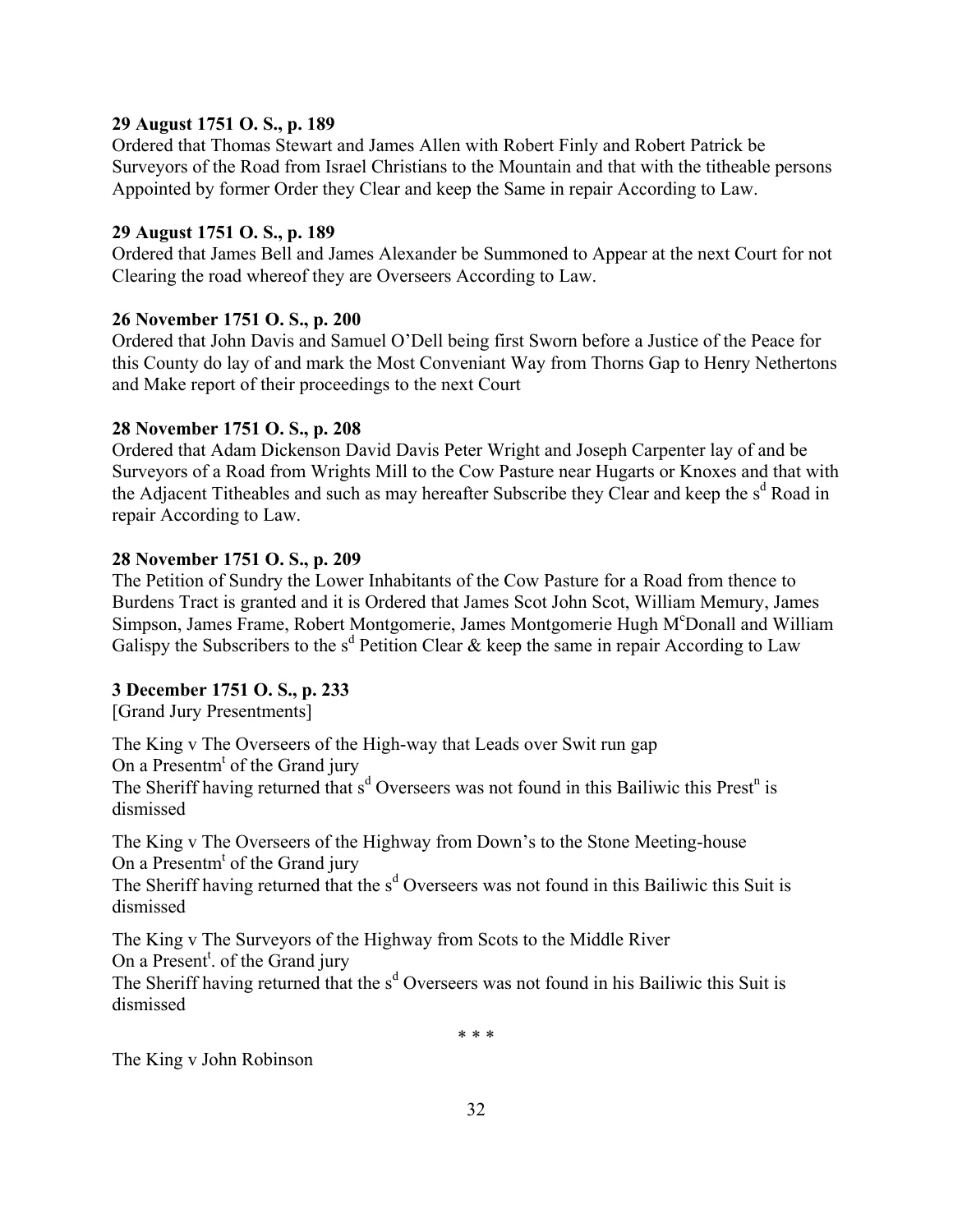On a Pres<sup>t</sup>. of the Grand Jury for not keeping the Road whereof he was Overseer in repair According to Law

The s<sup>d</sup> John being returned not to be found on the Motion of his Matys Attorney an Alias Summons is awarded against him returnable to the next Court

The King v Isaac Taylor On a Presentment of the Grand jury for Stoping the Highway The defendant being Summon'd Appeared and his Excuse being heard It is Ordered that the Presentment be discontinued

## **3 December 1751 O. S., p. 239**

The Order of Court for Summoning  $W^m$  Hurst on the Comp<sup>ls</sup>. of  $W^m$  Russell Gent for not keeping the Road whereof he is Overseer in Repair According to Law is dismissed Neither party Appearing

## **3 December 1751 O. S., p. 240**

The Order of Court for Summoning James Bell and James Alexander for not keeping the road whereof they are Overseers in Repair According to Law is dismissed

### **19 February 1751 O. S., p. 241**

A Petition of Sundry the Inhabitants praying a Sum of Money be by the Public Allowed them for the Clearing of Thorns Gap Over the Blew Ridge of Mountains and Other things therein Mentioned being read was Ordered to be Certified to the next Assembly

## **20 May 1752 O. S., p. 245**

On the Motion of Rubin Harrison It is Ordered that he have leave to turn the main Road near his House round his Plantation he with his own hands Clearing the Same According to Law

## **20 May 1752 O. S., p. 245**

Zebulon Harrison is hereby Appointed Surveyor of the highway in the room of John Philips and it is Ordered that with the Titheable Persons that usually worked on the s<sup>d</sup> Road Under the s<sup>d</sup> Philips he Clear and keep the Same in repair According to Law

### **20 May 1752 O. S., p. 247**

On the Petition of Hans Magort Overseer of the Highway from Shanando River to the Top of the Blew Ridge It is Ordered that James Urrey, Steven Hans Burger, John Fought William Burk, Samuel Thornhill, John F[illegible]rnice Little Patrick Jacob Miller & Son Adam Miller & Son Charles Cross Henry Lung Jacob Coger and George Warrell be Added to his former Gang & that with the Same he Clear  $\&$  keep the s<sup>d</sup> Road in repair According to Law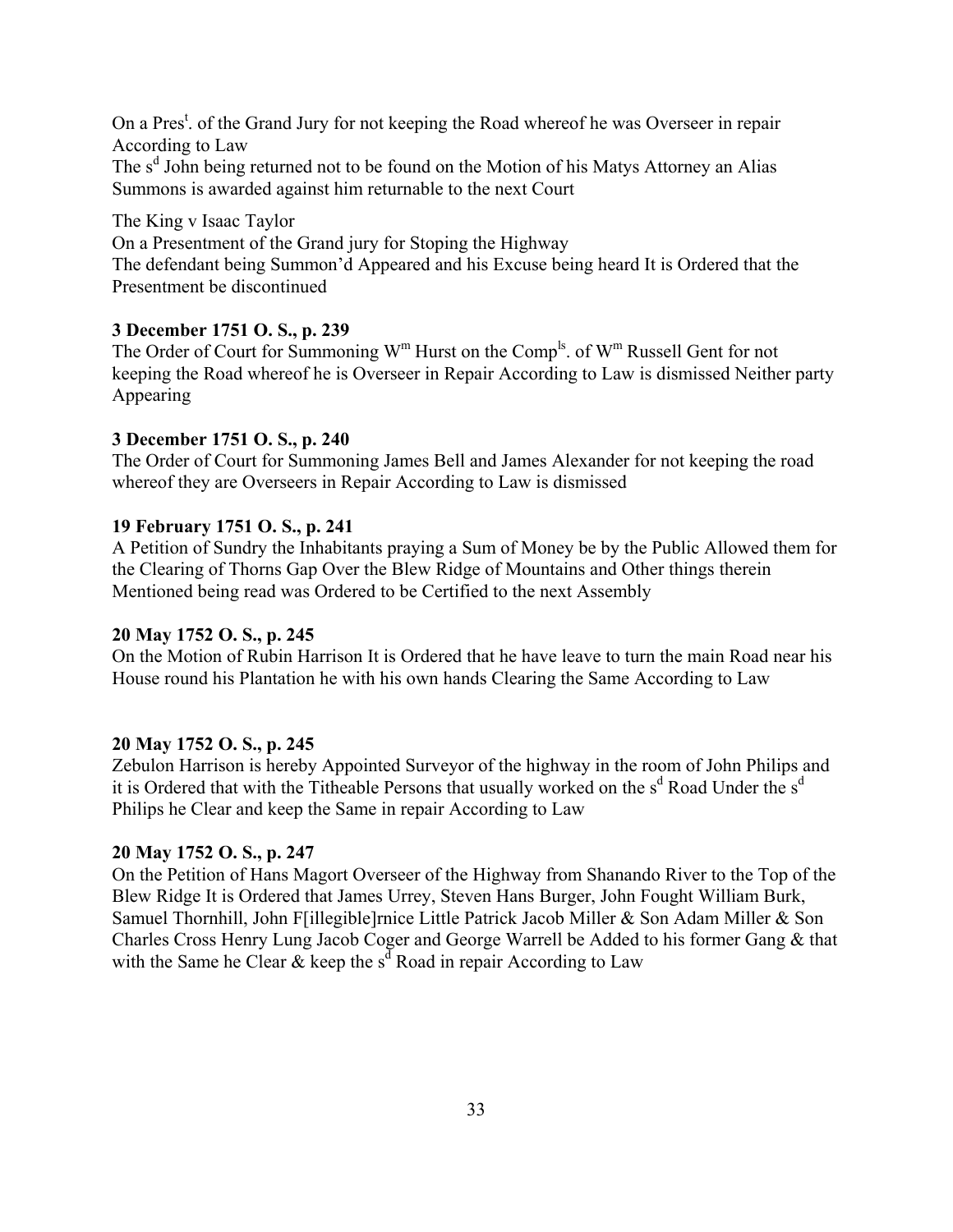### **20 May 1752 O. S., p. 247**

Thomas Armstrong is hereby appointed Surveyor of the highway in the room of Mathew Edmondson and it is Ordered that with the Titheable persons that Usually worked on the  $s<sup>d</sup>$  road under the  $s<sup>d</sup>$  Edmondson be clear and keep the same in repair According to Law.

## **20 May 1752 O. S., p. 247**

Ordered that John Finla be Surveyor of the highway from the Middle River to the Court House of this County and that with the adjacent Titheables he Clear and keep the same in repair Acccording to Law.

### **20 May 1752 O. S., p. 247**

Ordered that David Carr be Overseer of the highway in the room of William Worklaw and that with the titheable persons that Usually worked on the  $s<sup>d</sup>$  Road under the  $s<sup>d</sup>$  Worklaw he Clear and keep the Same in repair According to Law

#### **20 May 1752 O. S., p. 247**

Ordered that Andrew Erwin Thomas Stevenson and Patrick Crawford be Overseers of the Road in the room of John King and that with the Titheable Persons that Usually worked on the  $s<sup>d</sup>$ . road under the  $s<sup>d</sup>$  King they Clear and keep the same in repair According to Law.

#### **20 May 1752 O. S., p. 247**

James Bartley is hereby appointed Surveyor of the highway in the room of Daniel Love and It is Ordered that with the Usual Titheables that worked on the  $s<sup>d</sup>$  Road Under the  $s<sup>d</sup>$  Love he Clear and keep the Same in repair According to Law.

### **20 May 1752 O. S., p. 247**

On the Petition of Sundry the Inhabitants of Linvells Creek It is Ordered that Jonathan Duglass William Smith, John Miller, James Claypole, Will<sup>m</sup>. Claypole, Robert Williams & Rees Thomas Clear a Road from Brockes Creek to Francis Hughes & from thence to the Main Road that leads to Fredericksburg and that they keep the Same in repair According to Law

### **20 May 1752 O. S., p. 248**

On the Petition of Sundry the Inhabitants of the Calf Pasture It is Ordered that William Smith be Overseer and with the following Persons Viz<sup>t</sup>. William Elliot, Robert M°Cutcheon, William Smith, William Ramsey John Mocke, Robert Foyle, W<sup>m</sup> Guy, James Stevenson Rob<sup>t</sup>. Gay, John Guy Samuel Looney, Samuel Guy, John Hanley John Smith and John M<sup>c</sup>Ginney he Clear a Road from William Guys to Robert M<sup>c</sup>Cutcheons Mill and from thence to Robert Campbells and that with the above mentioned Titheables he keep the Same in repair According to Law.

#### **20 May 1752 O. S., p. 248**

On the Motion of Sundry the Inhabitants It is Ordered that a Road be Cleared from Jenning's to Swift run Gap and that Sampson Archer and John Young mark the  $s<sup>d</sup>$  Road from the begining to the North River & that John Hare and Hugh Campbell mark it from thence to Swift run Gap, and that  $W^m$  Hogshead be Overseer of the  $s^d$  Road from the begining to the Long Glade, John Francis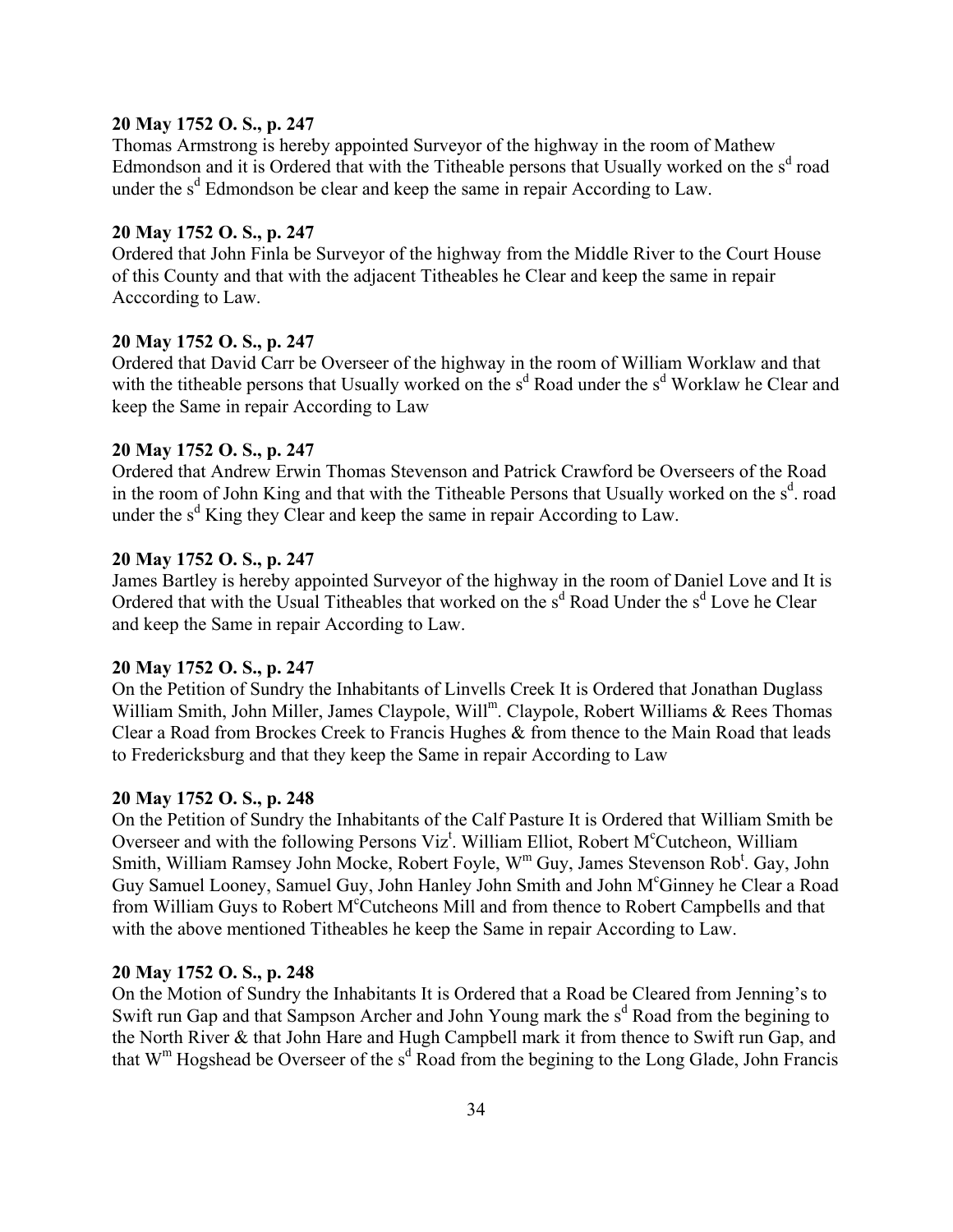to the s<sup>d</sup> North River and that Patrick Frazier to the Main Road that Leads to the s<sup>d</sup> Swift run Gap and that with the Adjacent titheables they Clear and keep the Same in repair According to Law

## **20 May 1752 O. S., p. 249**

John Beard and Jacob Gum are hereby appointed Surveyors of the highway in the room of Francis Hughs, and it is Ordered that with the Titheable persons that worked on the  $s<sup>d</sup>$  Road under the  $s^d$  Hughs they Clear and keep the same in repair According to Law

## **20 May 1752 O. S., p. 249**

Abraham Collet and William White are hereby appointed Surveyors of the highway in the room of William Carroll and It is Ordered that with the titheable persons that work'd on the s<sup>d</sup> Road under the  $s^d$  Carroll they Clear & keep the Same in repair According to Law

## **20 May 1752 O. S., p. 249**

Ordered that Nap Grigory lay of and mark a way from the Widow Jacksons to Wms [Williams] Creek and make report of his proceedings to the next Court

## **20 May 1752 O. S., p. 250**

Ordered that Samuel M<sup>c</sup>Clure be Overseer of the highway from the Tinkling Spring to Blacks run and that Robert Craig be Overseer from the  $s^d$ . run to the Middle River and that with the adjacent Titheables they Clear and keep the Same in repair According to Law

## **21 May 1752 O. S., p. 251**

Thomas Paxton Sen<sup>r</sup>. and John Paul are hereby Appointed Surveyors of the highway in the room of Archibald Alexander and It is Ordered that with the Titheable persons that worked on the  $s<sup>d</sup>$ Road under the s<sup>d</sup> Alexander the Clear and keep the Same in repair According to Law

## **21 May 1752 O. S., p. 251**

Ordered that Benjamin Borden Gent lay of a Road from his House to Providence Meeting House and that John Patton be Surveyor of the Same and with Such Titheable Persons as Shall be Appointed by the s<sup>d</sup> Borden and Archabald Alexander he Clear and keep the Same in repair According to Law.

## **21 May 1752 O. S., p. 251**

Ordered that Benjamin Borden and Archabald Alexander Gent<sup>n</sup>. Appoint the Titheable Persons to work under the Several Overseers of the Roads from the North River to Beverley Manner line

## **21 May 1752 O. S., p. 251**

Ordered that Joseph Coulton be Summoned to Appear at the next Court to Shew Cause if any he can, why he hath not Cleared the road whereof he is Overseer According to Law.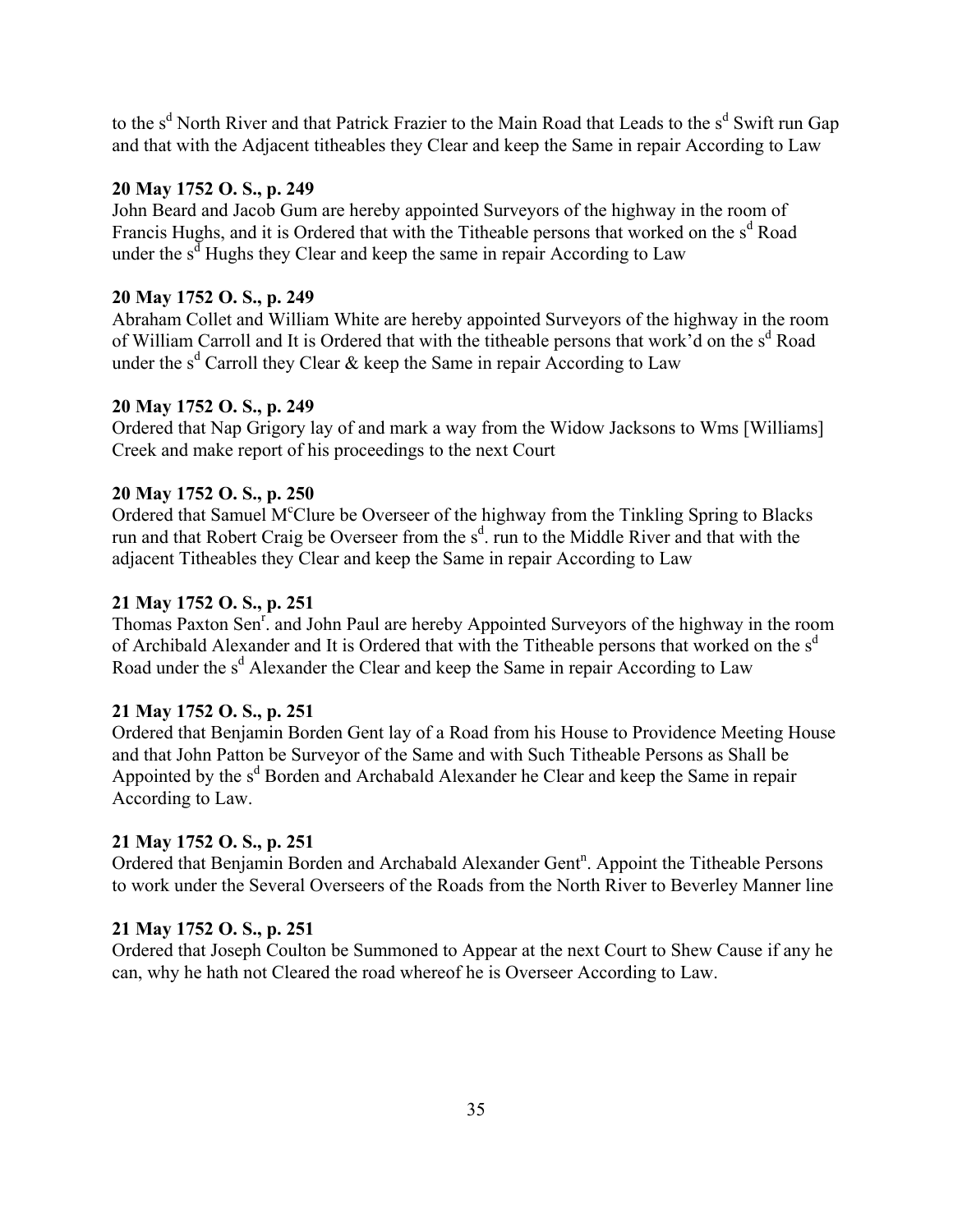## **21 May 1752 O. S., p. 251**

On the Motion of John Madison Ordered that a Road be Cleared from Robert Poages to Pickens Mill from thence to the forks of the River near the said Madisons from thence to Swift run gap and that he Appoint Surveyors and Titheable Persons to Clear and keep the same in repair According to Law

### **21 May 1752 O. S., p. 251**

Ordered that John Mathews and Richard Woods Gent Appoint the Several Gangs under the Overseers of the roads in the forks of James River

### **21 May 1752 O. S., p. 251**

Ordered that John Hare be Appointed Overseer of the Road from the North River to naked Creek near David Stevensons from thence to the Stone Meeting House and that with the Adjacent Titheables he Clear and keep the Same in repair According to Law

### **21 May 1752 O. S., p. 252**

James Cadwell is hereby Appointed Overseer of the Road from Nutts Mill Creek near his Meadow to this Court House and It is Ordered that with the adjacent Titheables he Clear and keep the Same in repair According to Law

### **21 May 1752 O. S., p. 253**

John Finla and Archabald Stewart are hereby Appointed Surveyors of the highway from Finla's Spring to the Meeting House and it is Ordered that with the Adjacent titheables they Clear and keep the Same in repair According to Law

## **21 May 1752 O. S., p. 254**

Ordered that Abraham Smith be Overseer of the Road in the room of Henry Smith and Gabriel Pickens from the Little fork of the Dry run to the North River and that Silas Hart Gent Appoint the Titheable persons with which they are Ordered to Clear and keep the same in repair According to Law

### **21 May 1752 O. S., p. 254**

Ordered that Henry Smith and William Anderson mark a Road from the North River near Silas Harts Gent to this Court-house and that John Anderson be Surveyor of the Same from the s<sup>d</sup> Harts to the Middle River and John Trimble from thence to the Court House of this County and that with the Convenient Titheables they Clear & keep the Same in repair According to Law

### **17 June 1752 O. S., p. 260**

Ordered that James Galespy and Joseph Tees be Surveyors of the highway in the room of John Finla and Robert Patrick and that with the Titheable Persons within Six Miles of the s<sup>d</sup> Road they Clear and keep the Same in repair According to Law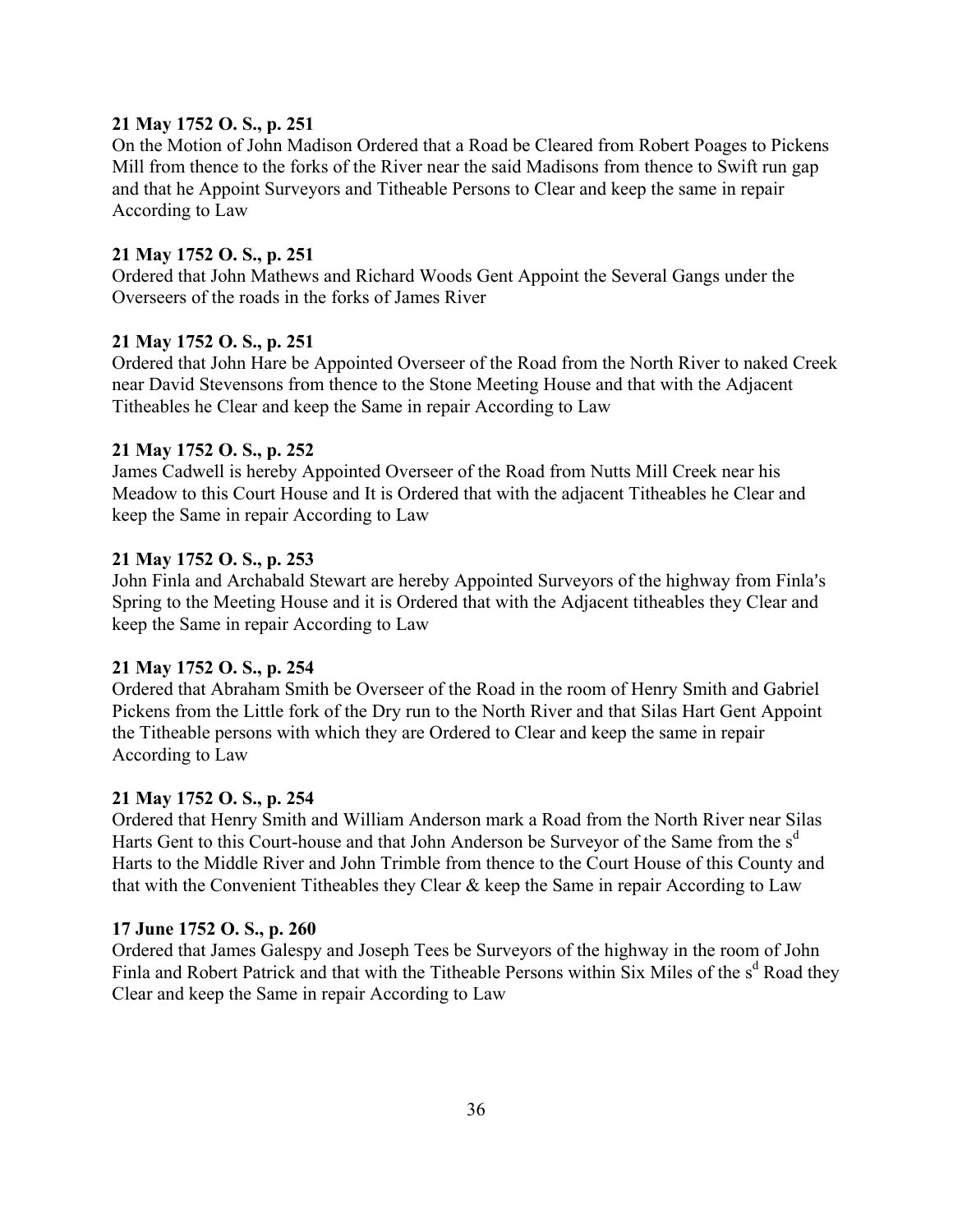## **17 June 1752 O. S., p. 260**

W<sup>m</sup> Gerrott is hereby Appointed Surveyor of the highway in the room of Tobias Bright and it is Ordered that with the Titheable persons that Usually worked on the  $s<sup>d</sup>$  Road under the  $s<sup>d</sup>$  Tobias he clear and keep the Same in repair According to Law

### **17 June 1752 O. S., p. 260**

Ordered that Samuel Fincher and Thomas Gilham be Overseers and with the Adjacent Titheables Clear and keep the road from Jenning's Gap to Charles Walkers in repair According to Law

# **17 June 1752 O. S., p. 260**

James Knox is hereby Appointed Overseer of the highway in the room of George Lewis and it is Ordered that with the Titheable persons that Usually worked on the s<sup>d</sup> Road under the s<sup>d</sup> Lewis he Clear and keep the Same in repair According to Law

### **17 June 1752 O. S., p. 260**

Ordered that Adam Dickenson and Joseph Carpenter being first Sworn before a Justice of the Peace for this County to View away from Peter Wrights to the  $s<sup>d</sup>$  Dickensons and that the  $s<sup>d</sup>$ Dickenson & Carpenter be Overseers and with the Titheable Persons from Thomas Thompsons to Patrick Davises and the Convienent Titheables on Jacksons River they Clear and keep the Same in repair According to Law

### **17 June 1752 O. S., p. 264**

Samuel Lockart is hereby Appointed Surveyor of the highway in the room of Patrick Frazier and it is Ordered that with the Titheable persons that worked on the s<sup>d</sup> road under the s<sup>d</sup> Frazier he Clear and keep the Same in repair According to Law

### **17 June 1752 O. S., p. 264**

Isaac Taylor jun<sup>r</sup>. is hereby Appointed Surveyor of the highway in the room of John Robinson and it is Ordered that with the Titheable Persons that Usually worked on the  $s<sup>d</sup>$  Road under the  $s<sup>d</sup>$ Robinson he clear & keep the Same in repair According to Law

## **18 June 1752 O. S., p. 265**

Ordered that Peter Scholl Gent Appoint the Titheable Person to work on the Road whereof Zebulon Harrison is Overseer and is further Ordered that with the Same he Clear and keep the Said Road in Repair According to Law

### **19 June 1752 O. S., p. 279**

John Robinson being Summoned to Answer the Presentment of the Grand Jury against him for not keeping the road whereof he is Overseer in repair According to Law Appeared & his Excuse being heard It is Ordered by the Court that the s<sup>d</sup>. Presentment be dismised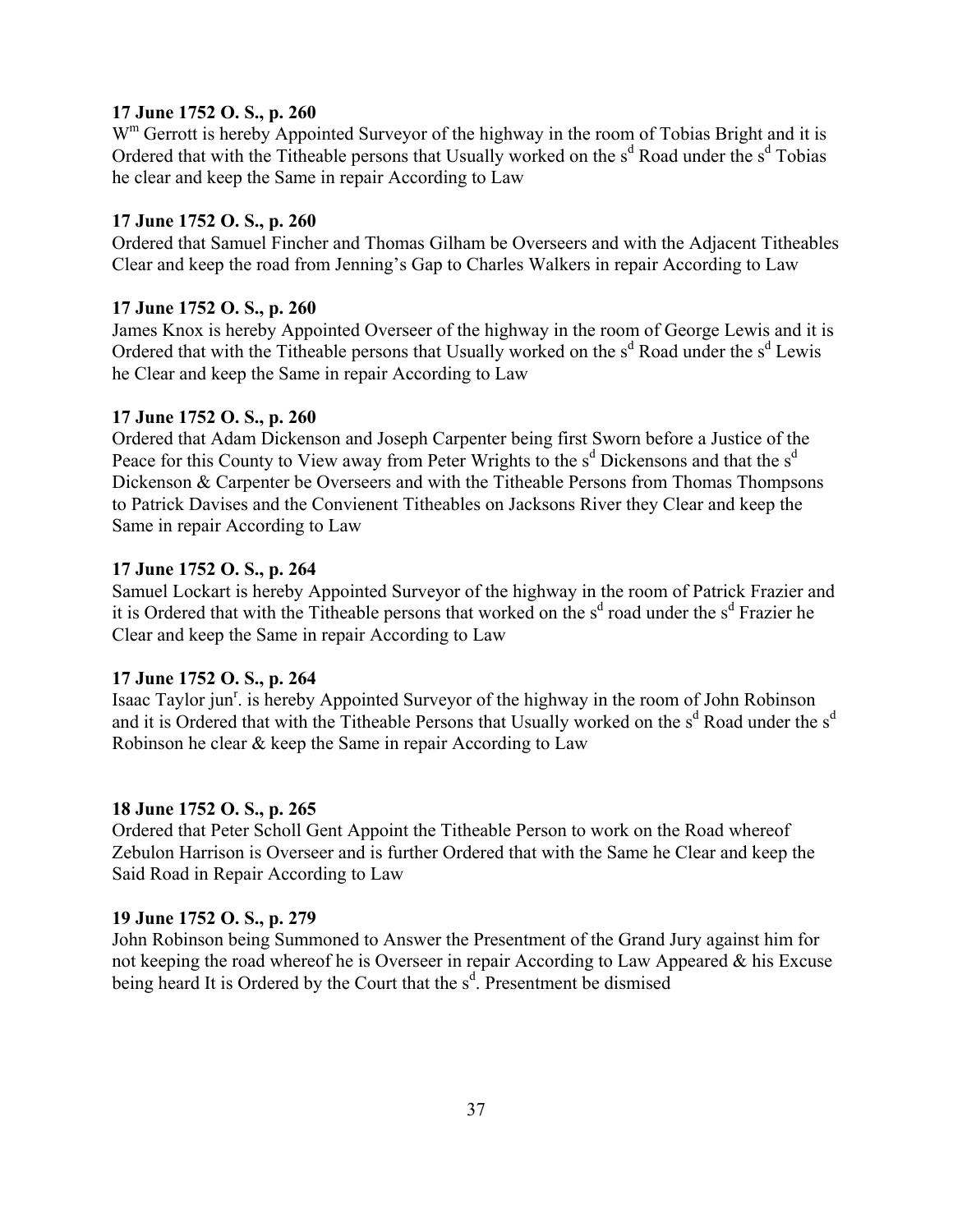### **20 August 1752 O. S., p. 315**

Ordered that James Campbell and James Nealy and William Robinson divide and lay of the Precincts for the Several Overseers of the Road from Reed Creek to Warwick & that W<sup>m</sup> Robinson be Surveyor of the upper part of the s<sup>d</sup>. Road

### **20 August 1752 O. S., p. 316**

Ordered that a Road be Cleared from Youngs Mill to Alexander Richeys Smiths Shop from thence to Buchanans Mill and that Patrick Martin and Alexander Richey be Overseers and with Adam Thompson George Ray Robert Young James Peary John Campbell, John Buchanan James Moody Andrew Cowan, James Callison, John Jameson, Walter Smiley James M°Corkle Robert M<sup>c</sup>Corkle Nathan Gilliland and William M<sup>c</sup>Nabb they Clear & keep the same in repair According to Law

### **20 August 1752 O. S., p. 317**

Ordered that a Road be Cleared from W<sup>m</sup> Clighorns by the Adjacent Titheables to the Waters of Purgatory

#### **22 August 1752 O. S., p. 328**

Ordered that a Road be Cleared from Edward Halls to William Longs Mill and that Thomas Stewart be Surveyor and with his Own Titheables, Isaac White, John M°Clure, Edward Hall James Patton, John Black James & Gabriel Alexander & James Bell he Clear & keep the same in repair According to Law

#### **22 August 1752 O. S., p. 328**

Ordered that a Road be Cleared from  $W^m$  Longs Mill to Charles Campbells & that the  $s^d$ Campbell with his own Tithables, William Long, Joseph Loves, John Wilsons,  $W<sup>m</sup>$  Wrights Anthony Blacks James Robinsons and Patrick Cambells - Clear and keep the same in repair According to Law

### **22 August 1752 O. S., p. 328**

Ordered that a Road be Cleared from Charles Campbells to the Cross Roads above James Fultons and the  $s<sup>d</sup>$  Campbell & Fulton be Surveyors and with the titheable persons through which the s<sup>d</sup> Road Shall Pass and within One Mile & a half thereof they Clear & keep the Same in repair According to Law.

#### **24 August 1752 O. S., p. 339**

On the Motion of Thomas Stewart It is Ordered that Robert Poage Alexander Wright, John Tate, Charles Campbell, William Henderson, John Trimble and William Anderson or any four of them View the Road Cleared by the s<sup>d</sup> Stewart Over the blew Ridge on the first Friday in September next and report their proceedings to the next Court

### **15 November 1752 New Style, p. 361**

On the Petition of Sundry the Inhabitants It is Ordered that Samuel Givens and Rob<sup>t</sup>. Patrick being first sworn before a Justice of the Peace for this County View and mark the Most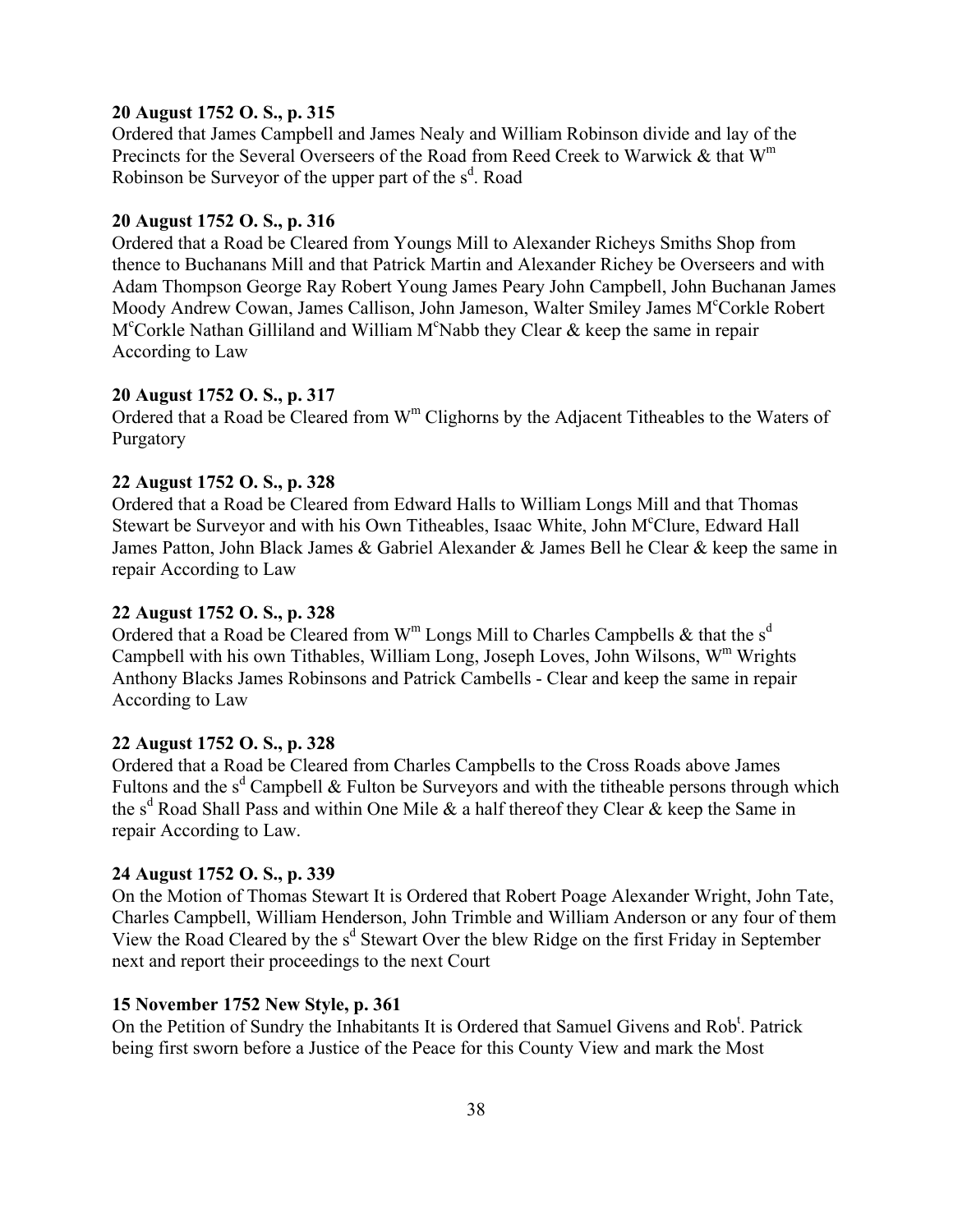Convenient way from James Givin's Mill to the Road that leads over Wood's new Gap at the foot of the Mountain and that Robert Patrick, William Hinds, John Homes, Joseph Bell, William Bell, W<sup>m</sup> Finla, Arch<sup>d</sup>. Stewart, Richard Pilson, W<sup>m</sup> Johnston, Robert Wilson John Hind George Skilleron, Hugh Ross, And<sup>r</sup>. Baskin, John Gwins, Samuel Henderson, John Ramsey, Alexander Henderson Samuel Henderson, Nathaniel Woodroof David Logan and George Duglass Clear and keep the Same in repair According to Law

### **15 November 1752 New Style, p. 361**

On the Petition of Sundred the Inhabitants of the South branch for a Road from their Waggon Road up the South fork to Peter Reeds Mill It is Ordered that James Simpson & Michael Stump being first Sworn before a Justice of the Peace for this County do View and Mark the Same & that they be Surveyors and with Jeremiah Osborn, George Osburn, Manis Alkin H[illegible] Carlock John Westfall Jacob Westfall, Michael Stump Henry Harris Henry Shipler Philip Moore  $\&$  W<sup>m</sup> Westfall they Clear  $\&$  keep the Same in repair According to Law

## **15 November 1752 New Style, p. 363**

On the Petition of Rachel Vance Seting forth that by Order of this Court a road is marked thro her Land Greatly to her Prejudice & Praying relief thereon It is Ordered that James Lockart Gent View  $&$  turn the s<sup>d</sup> Road as he shall think proper

## **15 November 1752 New Style, p. 364**

John Ward is hereby Appointed Surveyor of the highway in the room of Cha<sup>s</sup>. Campbell and It is Ordered that with the titheable Persons that worked on the  $s<sup>d</sup>$  Road Under the  $s<sup>d</sup>$  Campbell he keep the Same in repair According to Law

### **16 November 1752 New Style, p. 369**

[Grand Jury Presentments]

We present William Gerrall Overseer of the Road from the Lower ford of Catapo to Tobias Brights for not keeping the  $s<sup>d</sup>$  Road in repair according to Law on the Information of James M<sup>c</sup>Afee

We do present the Overseer of the Road from the North River to Naked Creek for not keeping the s<sup>d</sup> Road in repair According to Law on the Information of Peter Scholl Gent & David Logan

\*\*\*

\*\*\*

We do present Robert Dunlop for Clousing up the highway  $\&$  not finding Sufficient Ground to turn the Same on the Information of James Edmondson and Samuel Buchanan

We do present the Overseers of the Road from James Cowans to the Indian Road for not keeping the said Road in repair According to Law by two of our Number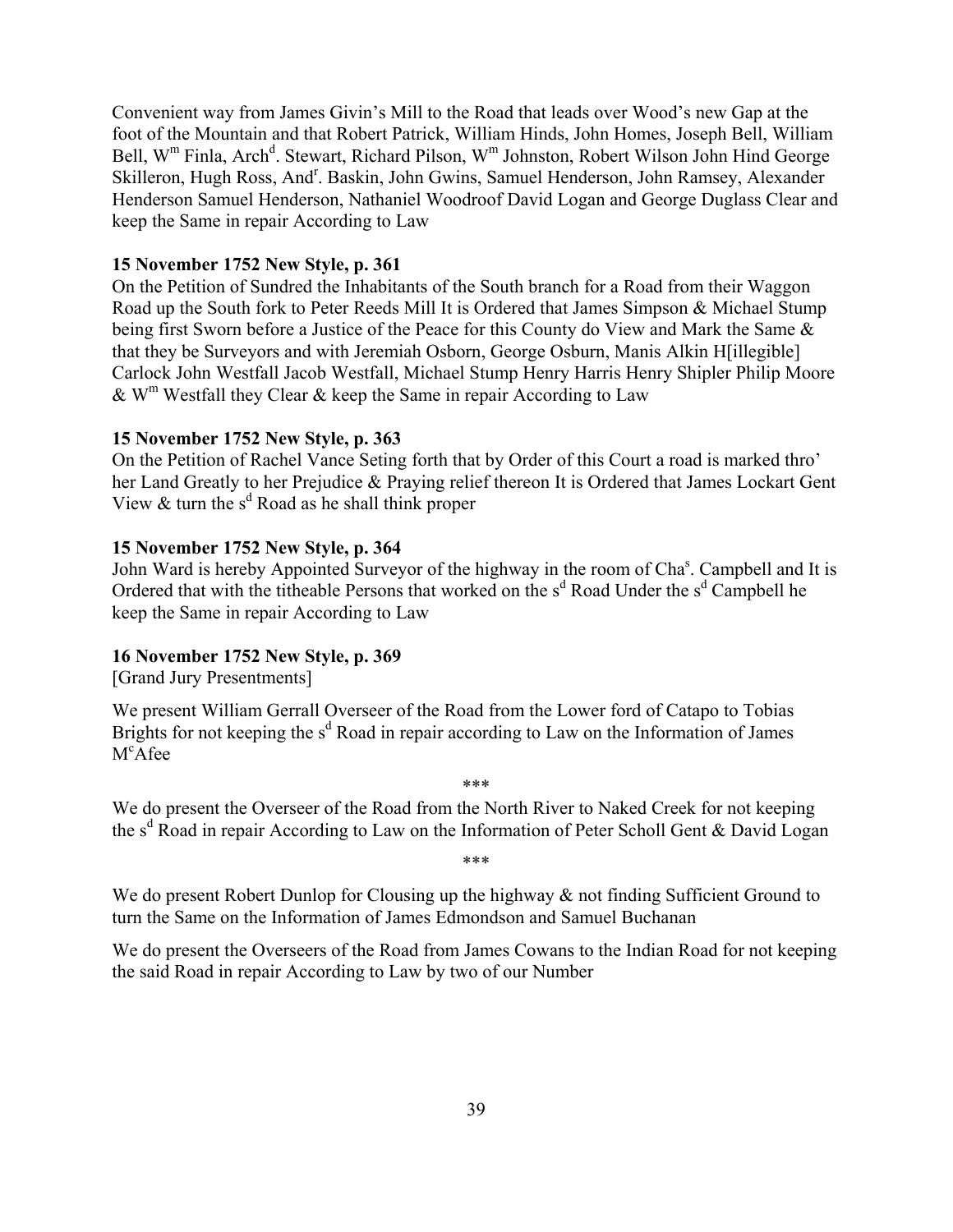### **21 November 1752 New Style, p. 410**

On the Petition of Samuel Wallace Surveyor of the highway from the Top of the North mountain to the Court House It is Ordered that the following Persons be added to his Gang Viz<sup>t</sup>. Maurice O'frield, Jn<sup>o</sup> Trimble, William M<sup>c</sup>feeters, W<sup>m</sup> Martain, Jame Young, Jacob Lockart, James Vance, Patrick Martin, W<sup>m</sup> M<sup>c</sup>Clintock Robert Young, Thomas Piery, John Campbell, James Peary, Robert Davis James Philips John Spear, John M<sup>c</sup>murry, Alexander M<sup>c</sup>Murry David Stuart, Hugh Young, John Jameson, Robert McClellon & John Brown

#### **21 March 1753 New Style, p. 414**

On the Petition of John Buchanan, James Clark, Jacob Lockart Thomas Kirkpatrick, John Berry, John Bartley, W<sup>m</sup> Martin Josias Richards, William M<sup>c</sup>feeters, John Jameson, James Young, Hugh Young, Robert Young, William McClintock, W<sup>m</sup> Ledgerwood, John Trimble, Maurice O'frield Samuel Wallace, Robert Davis, Rob<sup>t</sup>. M<sup>c</sup>Clenon, James Moody, James Philips, William Akry, Cornelius Donaho, George Peary, Adam Thompson, Thomas Peary John Campbell, James Peary, William M°Nab, Robert Scot Thomas Reid Abraham Me[ ]sha[?], Francis Dunn, Major Scot John Bigham, John Black Samuel Downing, Alexander M<sup>c</sup>feeters, Andrew Cowan, James M<sup>c</sup>Corkle, John Vance Ja<sup>s</sup>. Gilmore and Patrick Martin It is Ordered that Adam Thompson and Alexander Richey be Overseers of a Road layed of by former Order of this Court from James Youngs Mill to the s<sup>d</sup> Buchanans Mill and that with the Petitioners and their Male Labouring Titheables they Clear and keep the Same in repair According to Law

#### **21 March 1753 New Style, p. 414**

On the Petition of James Gorrell [Gorrett?], Thomas Ingles, John Ingles,  $W<sup>m</sup>$  Ingles Tobais Bright, George Pearis, William Pepper Adam Loony Elijah Isaac Erick Bright, Tho<sup>s</sup> Hill, Benjamin Ogle, Jacob Brown & John Robinson It is Ordered that they be Exempted from Working on the Road that leads down Catapo Creek farther than from the dividing Waters of New River to the Dividing ridge of Catapo

#### **21 March 1753 New Style, p. 415**

On the Petition of Robert Dunlop the Complaint Exhibited against him by John Edmondson for turning the Highway is  $\text{con}^{\text{t}}$  untill the next court

#### **21 March 1753 New Style, p. 415**

On the Petition of Robert Young and others for a Road from Joseph Longs Mill to James Youngs Mill thence to the Great Road on James Morrisons Plantation It is Ordered that the said Joseph Long and James Young be Overseers and with Robert Young, Joseph Long, Samuel Gibson, Soloman Whitley, John Collier, William Hall, Gilbert Crawford, George Gibson John Ruckman, Thomas Barton William Wadington William Brown, James Moore, John Hannah, James Huston, William Todd James Bats James Todd, James Young Patrick Young John Carr & James Campbell the Subscribers they clear and keep the same in repair According to Law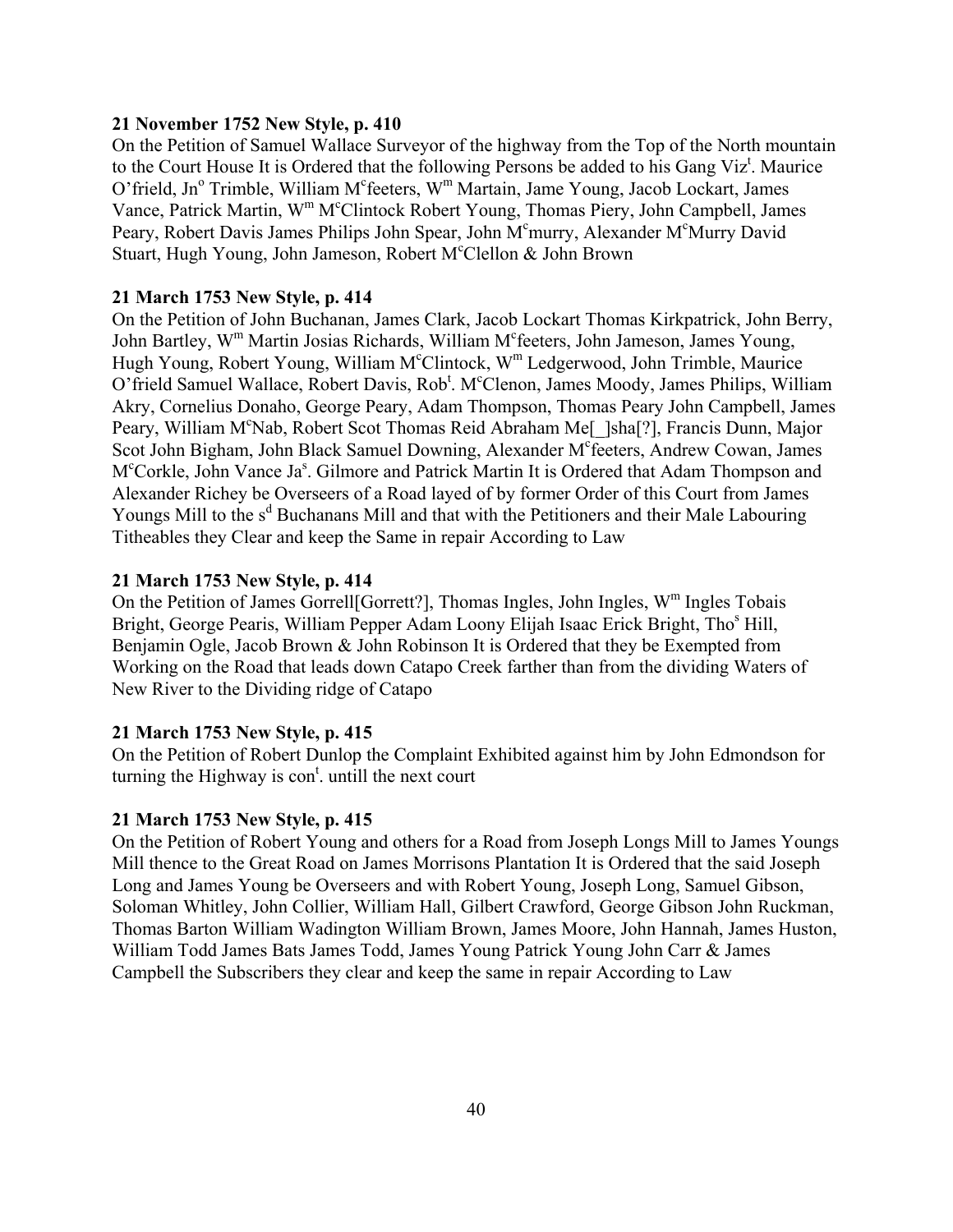### **22 March 1753 New Style, p. 419**

On the Petition of William Russell Gent It is Ordered that a Road be Cleared from the Road that leads from Chesters ford to Frederick County line to the Top of the blew ridge of Mountains to meet a Road Cleared by Order of Culpeper Court and that Henry Harden be Surveyor of the Same and with all the Male Labouring Titheables below Flint run on the East Side Shanando River and James  $M^c$ Coys on the West side of the s<sup>d</sup> River together with the Titheables below the s<sup>d</sup> M<sup>c</sup>Coys to the line of Frederick he Clear and keep the Same in repair According to Law

## **22 March 1753 New Style, p. 419**

Ordered that James Lockart, John Brown and John Trimble being first Sworn before a Justice of the Peace of this County do View and lay of a Road the nearest and best way from this Court House to Browns Meeting House and from thence to the Glebe and report their proceedings to the next Court

### **23 March 1753 New Style, p. 429**

On the motion of George Wilson It is Ordered that he together with Mathew Harper, Loftus Pullen, and Hugh Hicklen or any three of them being first Sworn before a Justice of the Peace of this County View a road already marked from Wallace Estells to the Calf Pasture road as also the Ground thereabouts and see whether a more convenient place can be had and report their proceedings to the next Court

### **23 March 1753 New Style, p. 430**

Ordered that Daniel Harrison Robert Fowler John M<sup>c</sup>Gill and David Nelson or any three of them being first sworn before a Justice of the peace of this County do View and Mark a way from the Calf Pasture to Swift run pass and report their proceedings to the next Court

### **23 March 1753 New Style, p. 430**

Joseph Waite is hereby Appointed Surveyor of the highway in the room of James Berkley and It is Ordered that with the titheable persons that Usually work'd on th said road under the  $s<sup>d</sup>$ . Berkley he Clear and keep the Same in repair According to Law

### **16 May 1753 N. S., p. 437**

[Grand Jury Presentments]

...against the Surveyors of the highway from the Court House to James Moodys for not keeping the same in repair According to Law, Against the Surveyors of the highway from Samuel Brafords Meadow to the Indian Road for not keeping the same in repair According to Law, against the Surveyors of the highway from the Court House to Givins's Mill for not keeping the same in repair According to Law. against Surveyors of the highway from the Stone Meeting House to Robert Poages for not keeping the Same in repair According to Law, against the Surveyor of the highway from the Stone Meeting house to John Davis's Mill for not keeping the Same in repair According to Law...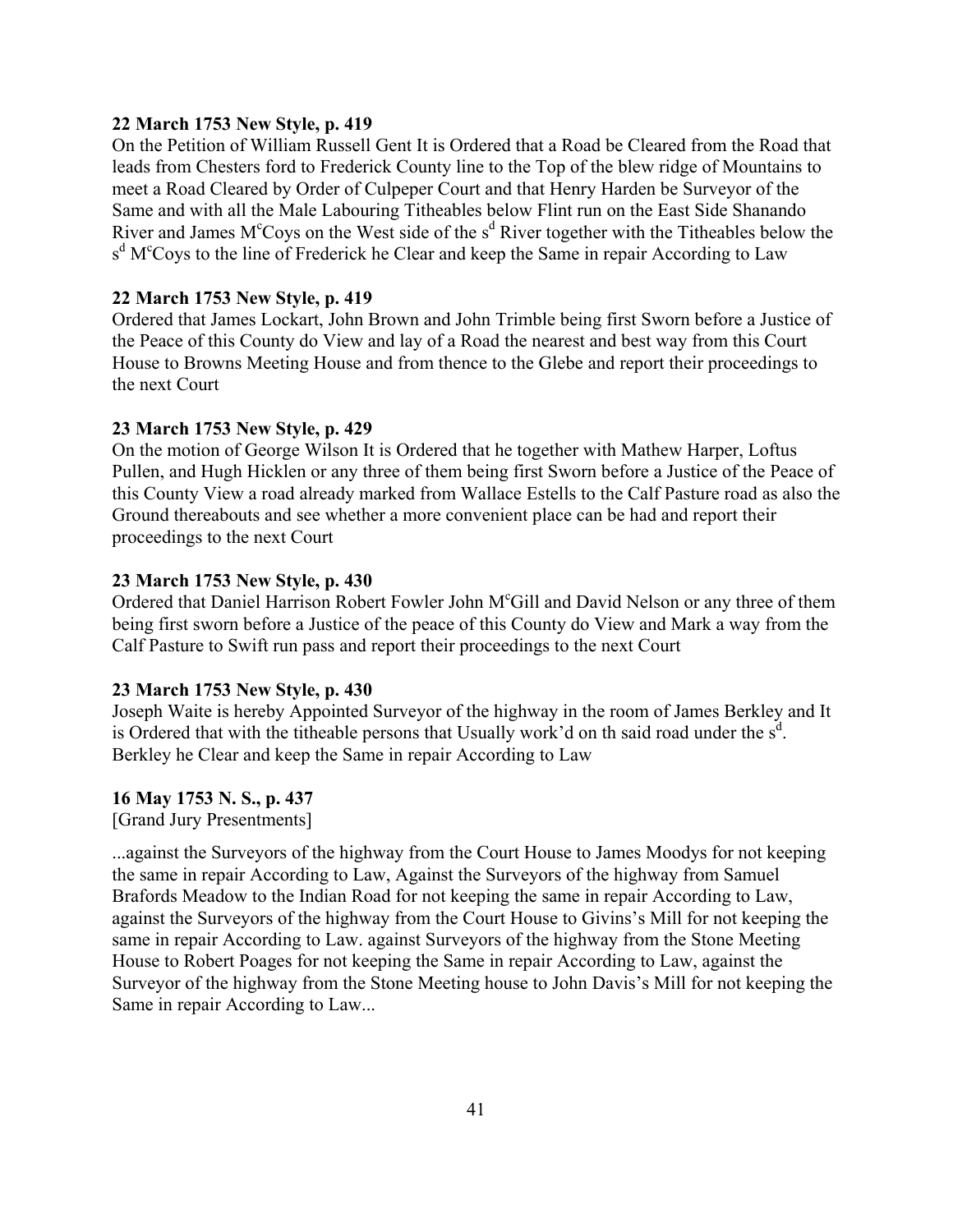### **16 May 1753 N. S., p. 440**

Alexander M<sup>c</sup>Clure is hereby Appointed Surveyor of the highway from Bordens to the North Branch of James River and It is Ordered that with the titheables that Usually work'd on the  $s<sup>d</sup>$ Road he Clear and keep the Same in repair According to Law

### **16 May 1753 N. S., p. 440**

Ordered that John Henderson be Surveyor of the highway from John Campbells to the Court House and that with William Ledgerwood John Bigham, George Campbell, William M°Nabb, James Peary John Campbell, Thomas Peary, Robert Young & Sons John Black and Sons David Stewart Samuel Sprowl, James Miller, James Miller, Abraham Miller Alexander Wright & his Titheables James Brown Samuel Wilson and John Cuningham he Clear and keep the same in repair According to Law

#### **16 May 1753 N. S., p. 440**

James Philips is hereby Appointed Surveyor of the highway in the room of John Finla and It is Ordered that with the titheables that Usually work'd on the  $s<sup>d</sup>$  Road under the  $s<sup>d</sup>$  Finla he Clear and keep the same in repair According to Law

### **16 May 1753 N. S., p. 440**

William Lockart and William Ledgerwood are hereby Appointed Surveyors of the highway in the room of James Lockart from the north Mountain Meeting House to John Campbells Field and it is Ordered that with the titheable persons that Usually work'd on the said Road under the  $s<sup>d</sup>$ Lockart they Clear and keep the same in repair According to Law

### **16 May 1753 N. S., p. 440**

Volentine Pence is hereby Appointed Surveyor of the highway from Robert Shanklands to Stoney Run in the Room of Jacob Nicholas and It is Ordered that with the titheables that Usually work'd on the said Road under the  $s<sup>d</sup>$  Nicholas he Clear and keep the same in repair According to Law

#### **16 May 1753 N. S., p. 440**

Nicholas Null is hereby Appointed Surveyor of the highway from Stoney Run to Hance Magots in the room of Henry Seller and It is Ordered that with the titheables that Usually work'd on the said road under the s<sup>d</sup> Seller he Clear and keep the Same in repair According to Law

#### **16 May 1753 N. S., p. 440**

Robert Huston is hereby Appointed Surveyor of the highway from Isaac Taylors to the Widow Bordens in the room of Daniel Lyle and It is Ordered that with the titheable persons that Worked on the said Road under the said Lyle he Clear and keep the same in repair According to Law

#### **16 May 1753 N. S., p. 442**

On the Petition of Peter Rufner It is Ordered that a Road be Cleared from William Bethells Road to the said Rufners Mill and from thence to Philips Lungs Road and that John Davis and Nicholas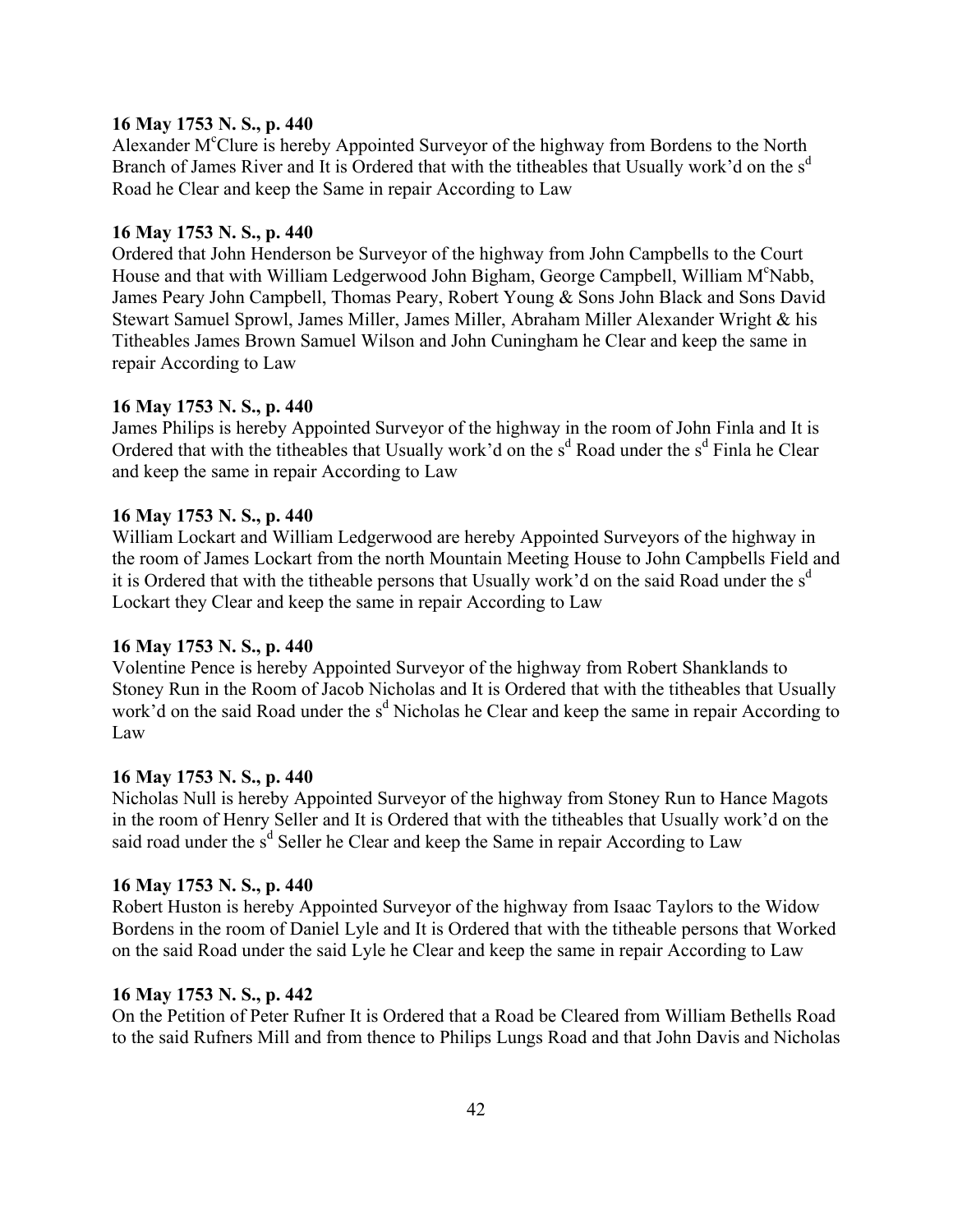Lung be Overseers and with the titheable persons within three Miles on Each Side the Said Road they Clear and keep the Same in repair According to Law

## **16 May 1753 N. S., p. 442**

John Walker is hereby Appointed Surveyor of the highway from Hay's Mill to Providence Meeting House in the room of Andrew Hays and it is Ordered that with the titheables that usually work'd on the said Road under the  $s<sup>d</sup>$  Hays he Clear and keep the Same in repair According to Law

## **16 May 1753 N. S., p. 442**

Patrick Hays and John Huston are hereby Appointed Surveyors of the road that goes by Kenadays to Patrick Hay's and it is Ordered that with the titheable persons that Usually work'd on the  $s^d$  Road they Clear and keep the same in repair According to Law

## **16 May 1753 N. S., p. 442**

John M<sup>c</sup>Cutcheon is hereby Appointed Surveyor of the highway from Kenadays Mill to the Court House and it is Ordered that with the titheable persons that usually work'd on the said road under W<sup>m</sup> M<sup>c</sup>Cutcheon the late Overseer he Clear and keep the Same in repair According to Law

## **17 May 1753 N. S., p. 444**

William Draper is hereby Appointed Surveyor of the Masanuting Road in the room of William White and it is Ordered that with the titheable persons that usually worked on the said Road under the said White he Clear and keep the same in repair According to Law

## **17 May 1753 N. S., p. 445**

James Reaburn is hereby Appointed Overseer of the Road from Jenning's gap to the long Glade in the room of William Hogshead and it is Ordered that with the titheable persons that usually work'd on the s<sup>d</sup> Road under the said Hogshead he Clear and keep the Same in repair According to Law

## **17 May 1753 N. S., p. 446**

John M<sup>c</sup>Cown is hereby app<sup>d</sup> Overseer of the Road in the room of James Davis and It is Ordered that with the titheable persons that usually work'd on the said Road under the s<sup>d</sup> Davis he Clear and keep the same in repair According to Law

# **17 May 1753 N. S., p. 448**

Upon the Complaint of Lofty Pullen upon Oath that George Wilson refused to Obey the Order of this Court for Viewing a Road It is Ordered that he be Summoned to appear at the next Court to Shew Cause for the  $s^d$  Contempt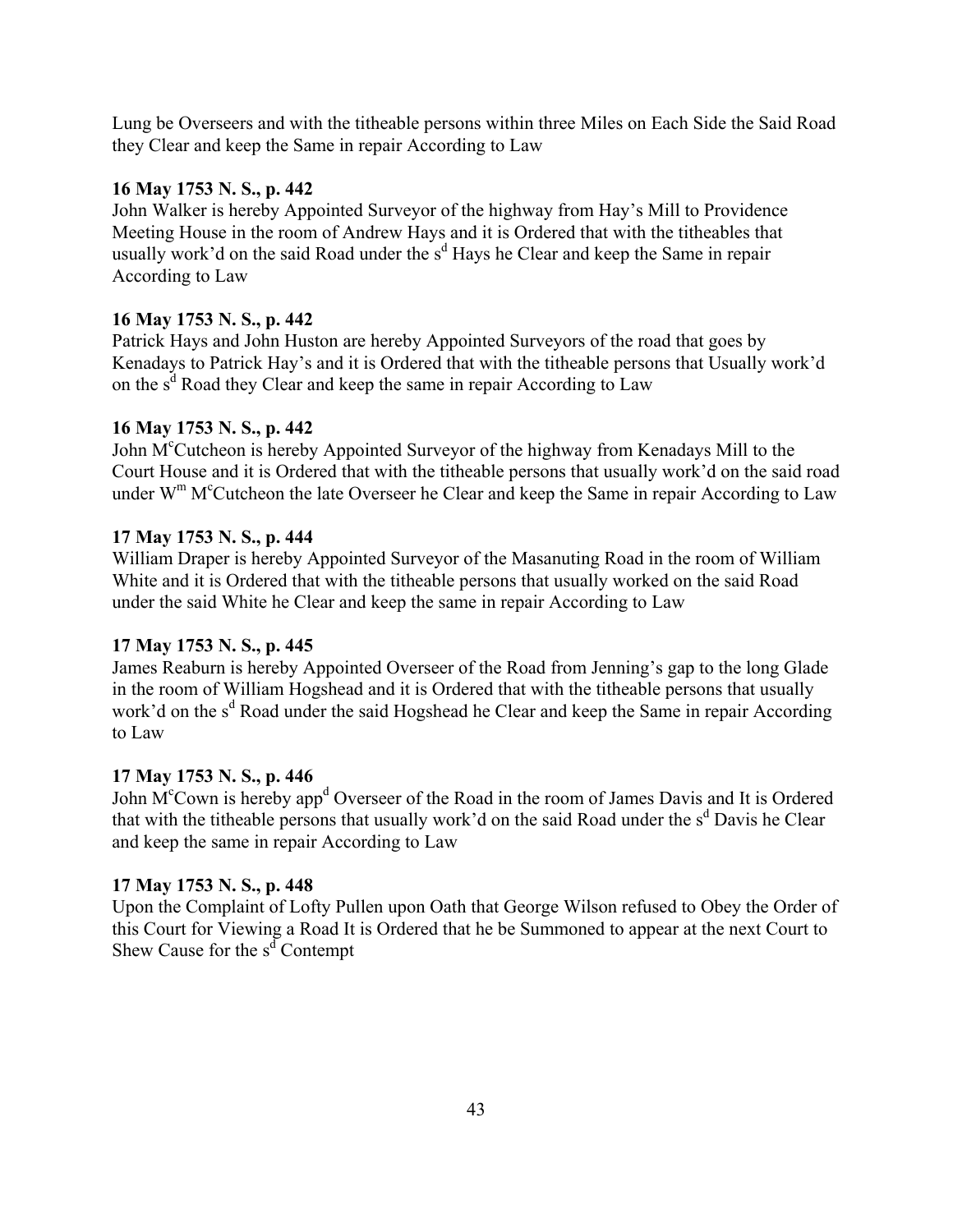## **17 May 1753 N. S., p. 449**

Ludwic Francisco is hereby Appointed Overseer of a road from Robert Cravens's to the Mark'd road that Leads to Swift run Pass and it is Ordered that with the adjacent titheables he Clear and keep the same in repair According to Law

# **17 May 1753 N. S., p. 449**

Daniel Love is hereby Appointed Overseer of the Road from the North River to Robert Craven's from thence by Volentine Seviers and it is Ordered that with the Adjacent titheables he Clear and keep the Same in repair According to Law

### **17 May 1753 N. S., p. 451**

On the Petition of John Risk and Thomas Teat It is Ordered that a road be Cleared from the said Risks Mill to the  $s^d$  Teats Shop and that the said John Risk & Samuel M<sup>c</sup>Cutcheon with the Adjacent titheables Clear and keep the Same in repair According to Law

### **18 May 1753 N. S., p. 453**

On the Petition of Sundry the Inhabitants for a Road from William Wilsons Mill to Wallace Estells Mill It is Ordered that Stephen Wilson and Hugh Hicklen be Overseers and with John Miller, William Wilson John Wilson, Samuel Gay, Robert Gay Robert Carlile, John Carlile John Hicklen Loftus Pullen and Thomas Hicklen they Clear and keep the Same in repair According to Law

## **19 May 1753 N. S., p. 457**

Israel Christian is hereby Appointed Surveyor of the highway in the room of Joseph M<sup>c</sup>Clelhill from the Court House to Christians Creek and it's Ordered that with the Titheable persons that Worked on the s<sup>d</sup> Road Under the s<sup>d</sup> M<sup>c</sup>Clelhill he Clear and keep the Same in repair According to Law

### **19 May 1753 N. S., p. 457**

On the Petition of Sundry the Inhabitants It is Ordered that a Road be Cleared from Browns Bridge to the Glebe Land and that Robert Campbell and John Trimble be Surveyors and with James Lusk Robert Robeson, Samuel M<sup>c</sup>Cutcheon William Hunter, James Hunter, Robert Campbells Man, Mathew Wilson William Wilson, John Wilson ju<sup>r</sup>. John M<sup>c</sup>Creary, James M<sup>c</sup>Creary, Tho<sup>s</sup> Kilpatrick & Son, James Peiry James Clark, John Clark, James Clark j<sup>r</sup> Jacob Lockart, James Lockart, John Bartley Josias Richards, W<sup>m</sup> Martin, George Berry, William M<sup>c</sup>feeters, John M<sup>c</sup>feeters W<sup>m</sup> M<sup>c</sup>feeters j<sup>r</sup>. John Jameson Patrick Martin Joseph Martin William Ward, Maurice Offriel, Robert Philips Robert Davis Thomas Reed, Robert Scot John Vance William Akry, Andrew Foster, James Bell,  $W^m$  Bell, Andrew Steel & his Man, Alexander M°Kenny John M°Kenny, John Spear, Patrick M°Croskey Abraham Shaw, John M°Clenhan, Robert M<sup>c</sup>Clenhan, Robert Young John M<sup>c</sup>Cutcheon John Young, Samuel M<sup>c</sup>Cutcheon Samuel Young Hugh Young, & his Man, William M<sup>c</sup>Clintock, Thomas Peiry John Campbell James M<sup>c</sup>Cutcheon George Peiry and Duncan M<sup>c</sup>Farland they Clear and keep the Same in repair According to Law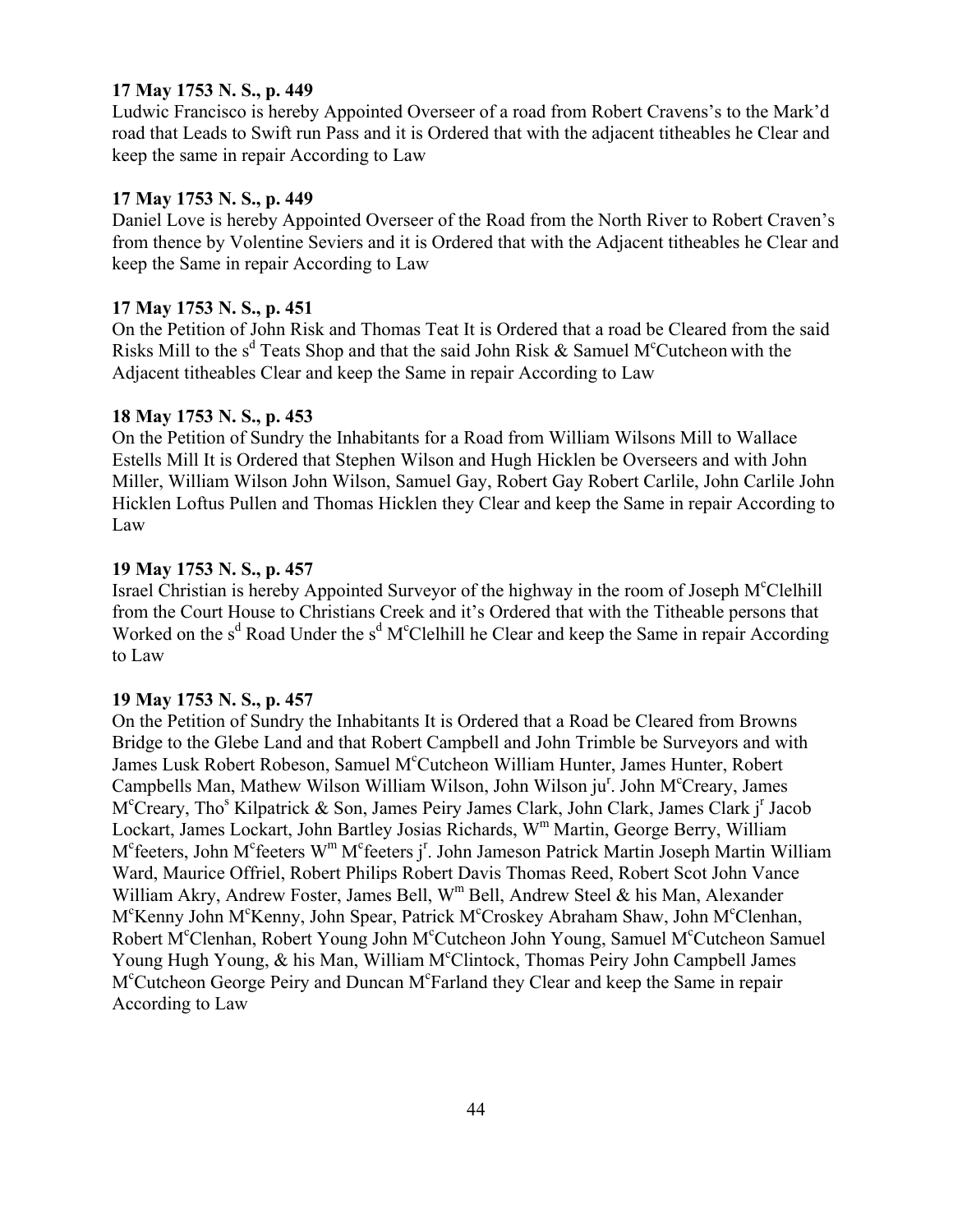## **19 May 1753 N. S., p. 458**

Thomas Beard is hereby Appointed Surveyor of the highway in the room of David Carr and it is Ordered that with the Titheables that Work'd on the s<sup>d</sup> Road Under the said Carr he Clear and keep the Same in repair According to Law.

## **21 May 1753 N. S., p. 480**

Israel Christian is hereby Appointed Surveyor of the highway from the Court House to Christians Creek and it is Ordered that with the adjacent Titheables he turn the  $s<sup>d</sup>$  road & make Such Alterations as he shall think proper

## **21 May 1753 N. S., p. 480**

John Cuningham is hereby Appointed Surveyor of the highway in the room of James Brown & It is Ordered that with the titheable persons that work'd on the  $s^d$  road under the  $s^d$  Brown he Clear and keep the same in repair According to Law

## **21 May 1753 N. S., p. 480**

Ordered that William Preston and John Trimble being first Sworn before a Justice of this County do View and lay of the Most Convenient way from this Court House to William Andersons & that the Surveyor thereof Samuel Wilson Clear the same according to their direction

## **22 May 1753 N. S., p. 497**

The King v  $W^m$  Gorrett On Pres<sup>t</sup> of the Grand jury for not keeping the road whereof his Overseer in repair Alias Summons

# **22 May 1753 N. S., p. 497**

The King v. John Hare On the Pres<sup>t</sup> of the Grand jury ag<sup>st</sup> for not keeping the road whereof he is Overseer in repair Alias Summons

# **22 May 1753 N. S., p. 497**

The King v. Robert Dunlop On a Present. of the  $G^d$ . Jury for stoping the highway Alias Summons

# **22 May 1753 N. S., p. 497**

The King v. Cha<sup>s</sup> Campbell & Ja<sup>s</sup> Fulton On Pre<sup>s</sup>. Grand Jury for not keep the road Whereof they are Overseers in repair Alias Summons

## **22 May 1753 N. S., p. 499**

On the Motion of James Patton Gent It is Ordered that the old Road turn'd by John Paxton to his House be by him Opened and that the Same be kept in repair According to Law by the Overseers,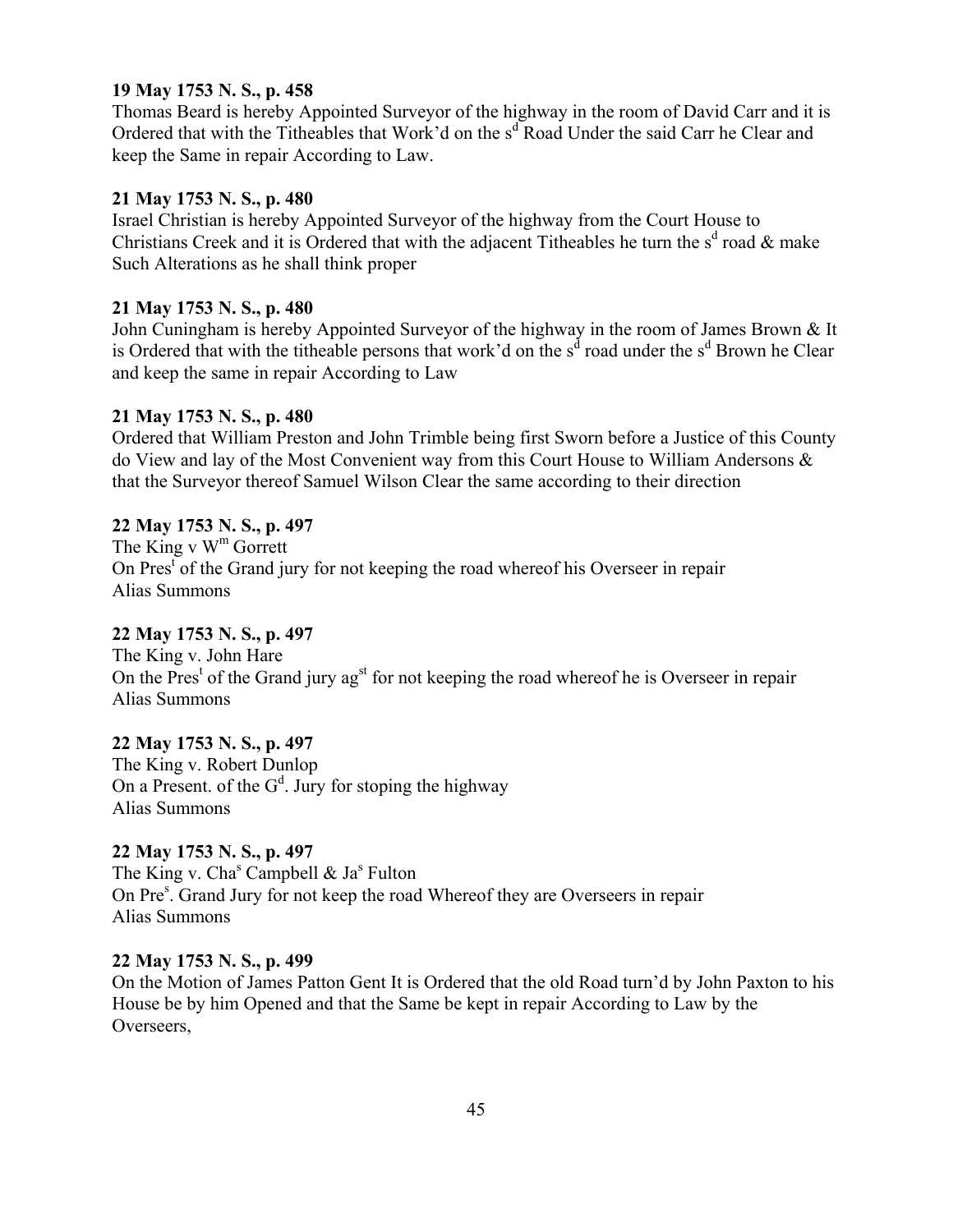and that no person be Oblidged to work on that part of the Road that leads by the  $s<sup>d</sup>$  Paxtons House

## **22 May 1753 N. S., p. 499**

Ordered that John Lewis Robert M°Clenachan & Sam<sup>1</sup> Wilson or any two being first Sworn before a Justice of this County do View & lay of the Most Convenient way from this Court House to Christys Creek & that Israel Christian be Surveyor & with the Adjacent Titheables Clear the same According to their direction

### Book IV, 1753-1755

### **15 August 1753 N. S., p. 4**

On the Petition of Ephraim Love and Others It is Ordered that the s<sup>d</sup> Love and Jeremiah Harrison being first Sworn before a Justice of the Peace for this County View and Mark the Most Convenient Way from the s<sup>d</sup> Ephraim Loves to the Main Road that leads from the South Branch Over Swift run pass and report their proceedings to the next Court

### **15 August 1753 N. S., p. 6**

Mathew Harper and Loftus Pullen being appointed to View a Way Mark'd from Wallace Estills to the Calf Pasture Road as also the Ground thereabouts to See whether a more Convenient way can be had, reported to the Court that the way already laid of is the Most Convenient It is therefore Ordered that the said Road as laid of be Continued

### **15 August 1753 N. S., p. 7**

On the Petition of William Smith and others Seting forth that they are Oblidged to keep in repair three Roads that are not above half a mile Distant  $\&$  praying the s<sup>d</sup> Roads be reduced into One It is therefore Ordered that William Christian, John Mitchell, John Buchanan and Joseph Kenaday or any two of them being first sworn before a Justice of this County View the  $s<sup>d</sup>$  Roads  $\&$  report their proceedings thereon to the next Court

### **15 August 1753 N. S., p. 7**

Ordered that the following persons with their Titheables Viz<sup>t</sup>. Robert Young, Thomas King John Campbell, James Peiry, John Bigham, William Ledgerwood Samuel M°Corkle James Caldwell, Andrew & Thomas Scot, Alexander Wright James Miller David Stewart John Black Nathan Gilliland, John Henderson, Robert M<sup>c</sup>Clenahan Robert Breckenridge John Cuningham and Major Scot work on the road whereof John Henderson is Overseer

### **16 August 1753 N. S., p. 9**

Ordered that William Leeper be Surveyor of the highway on New River in the room of Adam Harmon and that with the titheable persons that work'd on the  $s<sup>d</sup>$  Road under the  $s<sup>d</sup>$  Harman he Clear & keep the same in repair according to Law

### **16 August 1753 N. S., p. 9**

Ordered that John Stales and Alexander Painter be Overseers and with the Adjacent Titheables Clear and keep in repair a Road from the North Mountain Gap called Brocks Gap near Thomas Neist to the mouth of the Lost River leading to North Shenandore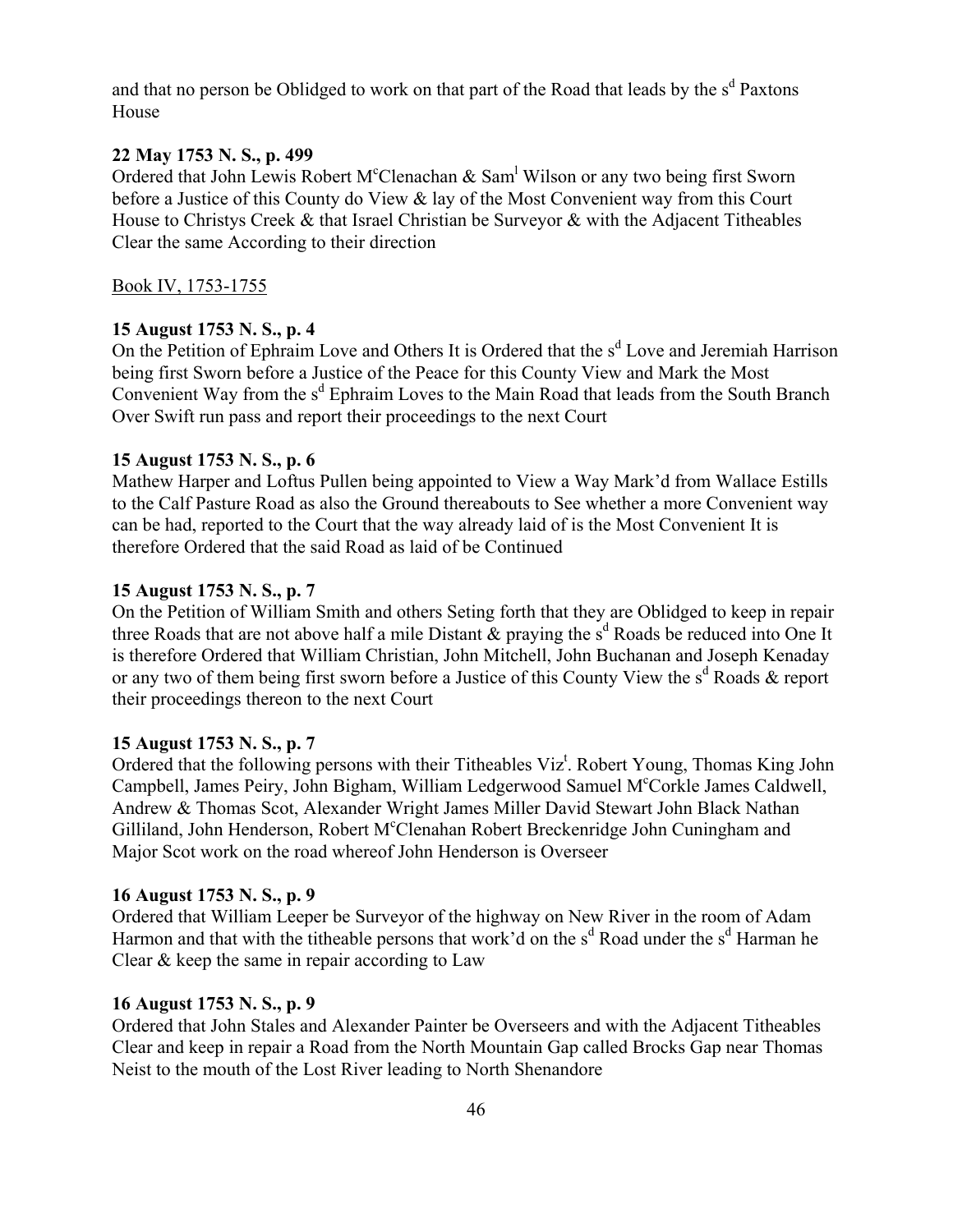# **16 August 1753 N. S., p. 10**

Ordered that Patrick Hays and John Huston be surveyors and Clear with the Adjacent Titheables the Road from the forks at the Widow Fultons to Joseph Kenadays Mill

## **16 August 1753 N. S., p. 11**

James Carlile is hereby appointed Surveyor of the highway in the room of Wallace Estell and It is Ordered that with the titheables that usually work'd on the s<sup>d</sup> Road under the s<sup>d</sup> Estill he Clear & keep the same in repair According to Law

### **16 August 1753 N. S., p. 11**

Ordered that John Crouch and John Cuningham be Surveyors of the highway in the room of Peter Thorn & Lambert Pooper and that with the Titheables that usually work'd under the  $s<sup>d</sup>$ Thorn & Pooper the Clear and keep the same in repair According to Law

### **17 August 1753 N. S., p. 15**

James Urrey is hereby Appointed Surveyor of the highway in the Room of Hance Magot & It is Ordered that with the titheable persons that work'd on the s<sup>d</sup> Road under the said Magot he Clear & keep the same in repair According to Law.

## **17 August 1753 N. S., p. 16**

William M<sup>c</sup>Curry is hereby Appointed Surveyor of the highway in the room of William Robinson from a ford near Esther Robinsons to a mark'd tree near hands Meadow and It is Ordered that with the titheable persons that work'd on the said Road under the s<sup>d</sup> Robinson he Clear and keep the same in repair according to Law

### **17 August 1753 N. S., p. 16**

John Stevenson is hereby Appointed Surveyor of the highway from John Wilson by Dooleys, Barnet Manns, John Loves & from thence to James Waits and It is Ordered that with the Convenient titheables he Clear & keep the Same in repair According to Law

### **17 August 1753 N. S., p. 17**

It is Ordered that Jeremiah Early Hance Magot and Francis Kirkley or any two of them being first sworn before a Justice of the Peace for this County View and Mark the Most Convenient Way over the Mountain at Swift run pass and report their proceedings to next Court

### **17 August 1753 N. S., p. 17**

It is Ordered that Robert M°Clenachan, Alexander Wright, John Hunter, Thomas Stewart, Samuel Steel and Isaac White or any three of them being first sworn before a Justice of this County View Armers and Rock-fish gaps and mark the Most Convenient Way and report their proceedings to the next Court

### **17 August 1753 N. S., p. 19**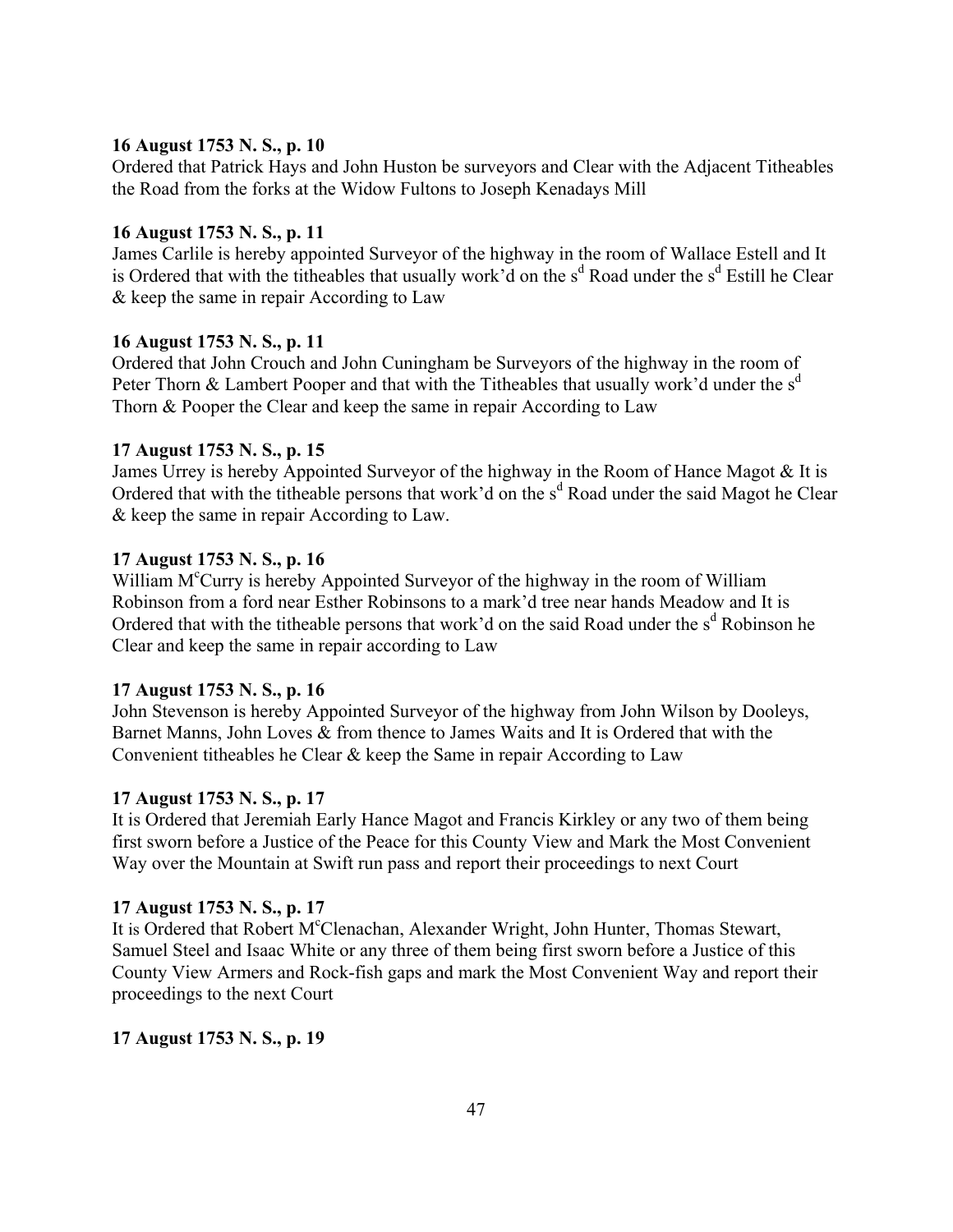John Hare being summoned upon a Presentment of the Grand jury against him for not keeping the road whereof he is Overseer in repair According to Law appeared and his Excuse being heard It is Ordered this presentment  $a\mathbf{g}^{\text{st}}$  him be dismis'd.

## **17 August 1753 N. S., p. 19**

Charles Campbell and James Fulton being Summoned upon a Presentment of the Grand Jury against them for not keeping the road whereof they were Overseers in repair According to Law, the said Campbell appeared and his Excuse being heard It is Ordered that this presentment ag<sup>st</sup> him be dismis'd, and this presentment ag<sup>st</sup>. the s<sup>d</sup> Fulton is abated by his Death.

## **17 August 1753 N. S., p. 19**

Robert Dalton being summoned upon a presentment of the Grand jury against him for Stoping the highway Appeared and his Excuse being heard It is Ordered that this presentment against him be dismised

## **17 August 1753 N. S., p. 20**

Elijah M<sup>c</sup>Clenachan and James Cowan being summoned upon a Presentment of the Grand jury against them for not keeping the road whereof they are Overseers in repair According to Law [blank in book]

## **17 August 1753 N. S., p. 20**

The Sherif having returned upon the Summons for Summoning Samuel Givens for not keeping the Road whereof he is Overseer in repair According to Law that he was not found within his Bailiwic on the Motion of his Matys Attorney an Alias Summons is awarded against him returnable here the next Court

## **17 August 1753 N. S., p. 20**

John Anderson being summoned upon a presentment of the Grand jury against him for not keeping the road whereof he is Overseer in repair According to Law Appeared and his Excuse being heard It is Ordered that this presentment against him be dismised

## **17 August 1753 N. S., p. 20**

The Sherif having returned upon the summons for summoning John King, Andrew Erwin and Michael Dickey for not keeping the road whereof they are Overseers in repair According to Law, not found on the motion of his Matys Attorney an Alias Summons is Awarded against them returnable here the next Court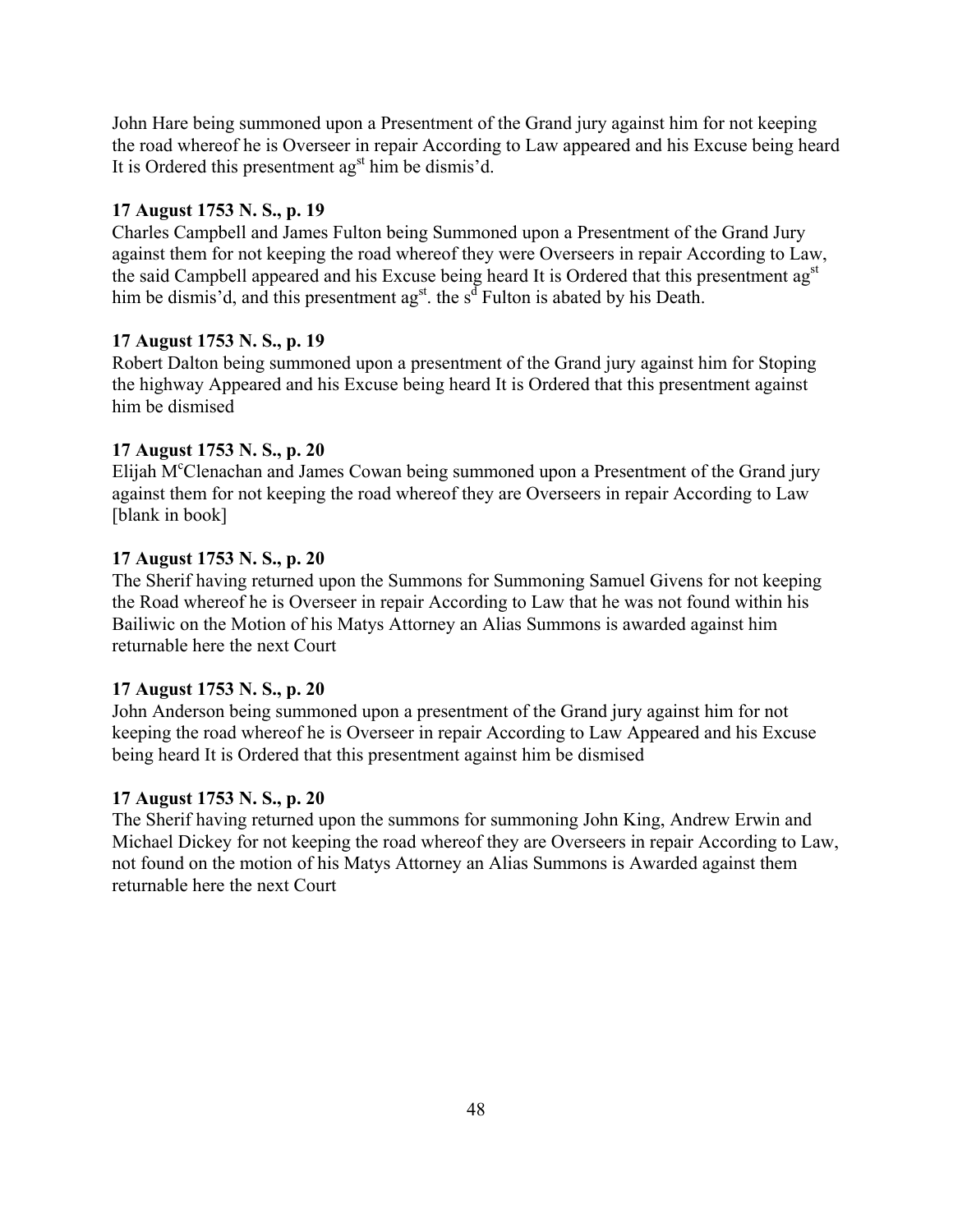### **18 August 1753 N. S., p. 63**

Ordered that James Campbell William Carvin, William Byran and W<sup>m</sup> Graham or any three of them being first sworn before a Justice of this County mark the Most Convenient Way for a road from Charles Millicans to William Bryans and report their proceedings to the next Court

### **21 November 1753 N. S., p. 65**

[Grand Jury Presentments]

We present the Overseers of the Road from James Roseboroughs to Josephs

Kenadays for not Clearing the s<sup>d</sup> Road According to Law on the Information of James Lockart We present the Overseers of the Road from the Court House to Robert Poages for not Clearing the  $\tilde{s}^d$  Road According to Law of our own knowledge

We present the Overseers of the Road from James Cowans to where it comes into the Indian Road of our own knowledge

### **21 November 1753 N. S., p. 65**

William Harrald is hereby Appointed Overseer of the Highway in the Room of Henry Harden and It is Ordered that with the Gang that Usually work'd on the said Road under the  $s<sup>d</sup>$  Harden he Clear & keep the same in repair According to Law

### **21 November 1753 N. S., p. 65**

Ordered that James Timble and John Paxton being first Sworn before a Justice of this County View two Roads that lead through the Land of Joseph Walker and report to the next Court the most Convenient

### **21 November 1753 N. S., p. 66**

Alexander Brownlee is hereby Appointed Surveyor of the highway in the room of John Ward & It is Ordered that with the Gang that Usually work'd on the said Road under the s<sup>d</sup> Ward he Clear and keep the Same in repair According to Law

### **21 November 1753 N. S., p. 66**

Edward Shankland and Robert Hooks are hereby Appointed Overseers of the highway in the room of Patrick Frazier and It is Ordered that with the Gang that usually work'd under the  $s<sup>d</sup>$ Frazier they Clear and keep the said Road in Repair according to Law

### **21 November 1753 N. S., p. 67**

James Robinson is hereby appointed Overseer of the highway in the room of John Bean and It is Ordered that with the titheables that Usually work'd on the  $s<sup>d</sup>$  Road under the  $s<sup>d</sup>$  Bean he Clear and keep the Same in repair According to Law

### **22 November 1753 N. S., p. 70**

Ordered that John Stevenson on his Petition have leave to Cut a Road from the Bent of Buffeloe to Michael Dougherty at his own Expence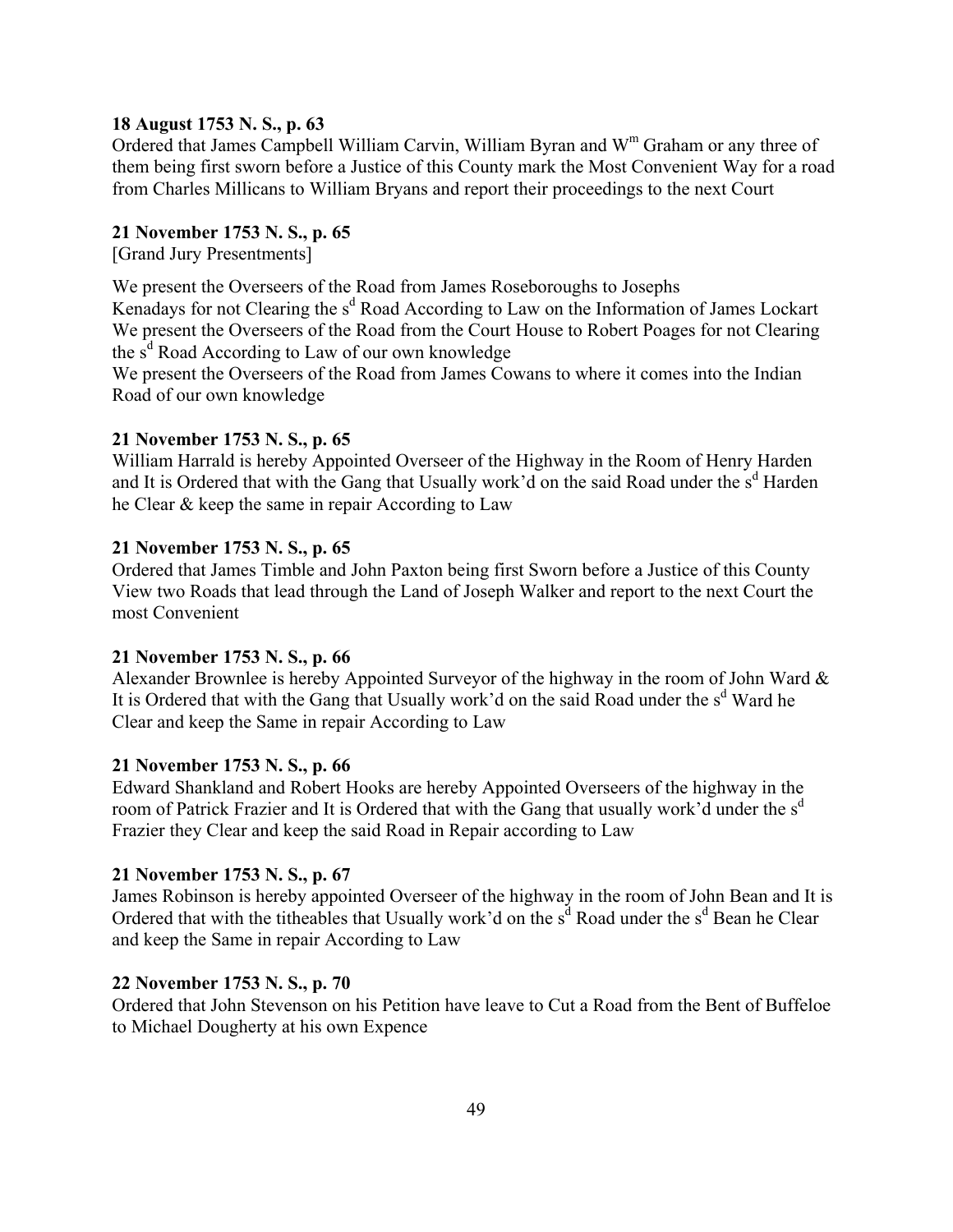### **22 November 1753 N. S., p. 70**

On the Motion of Elijah [torn: McC?]lenachan who was presented and find for not keeping a Road whereof [torn] was Overseer in repair According to Law It appearing to the Court the [torn: sa?] me was done by mistake It is Ordered that the  $s<sup>d</sup>$  fine be remitted

## **22 November 1753 N. S., p. 71**

James Neilly and Henry Brown are hereby Appointed Overseers of the highway in the room of Isaac Taylor and It is ordered that with the Titheable persons that Usually work'd on the Road under the  $s<sup>d</sup>$ . Taylor the Clear and keep the Same in repair According to Law

#### **23 November 1753 N. S., p. 73**

On the Petition of James Trimble It is Ordered that John Paxton be Overseer of a Road from James Edmondsons Mill to the fork Meeting House and that with James Trimble Michael Finney John Berriford William Holdman John Hardin Hugh Means Joseph Lapsley Peter Wallace Samuel M<sup>c</sup>Clure Abram Brown John Moore Robert Moore Stephen Arnold Samuel Paxton and James Edmondson he Clear and keep the Same in repair According to Law

#### **23 November 1753 N. S., p. 74**

Ordered that George Breckenridge be Overseer of a Road Mark'd by Charles Campbell from his House to Alexander Brownlees and from thence to the Lower End of James Fultons Meadow leaving the s<sup>d</sup> Meadow on the Right hand and so on to the forks of the Road above the s<sup>d</sup> Fultons House  $\&$  that with the titheable persons within four Miles on Each Side of the s<sup>d</sup> Road he Clear and keep the Same in repair According to Law

#### **23 November 1753 N. S., p. 74**

Robert M<sup>c</sup>Clanahan is hereby Appointed Overseer of the highway in the room of James Caldwell and It is Ordered that with the titheable persons that work'd on the  $s<sup>d</sup>$  Road under the  $s<sup>d</sup>$  Caldwell he Clear & keep the same in repair According to Law

### **23 November 1753 N. S., p. 74**

Ordered that John Carlile be Surveyor of the highway in the room of Wallace Estell and that with the titheable persons that work'd on the  $s<sup>d</sup>$  Road under the  $s<sup>d</sup>$  Estell he Clear and keep the same in repair According to Law

#### **23 November 1753 N. S., p. 75**

Ordered that a Road be Cleared from the North fork of James River near John Mathews to Renix's Road and that the s<sup>d</sup> Mathews be Overseer and with Henry Brown, John Smiley, James Trimble, John Berriford, James Edmondson William Edmondson Michael Finney, William Holdman, Steven Arnold Hugh Means John Hargus, William Scot, Edward Bishop, Alexander M<sup>c</sup>Corkall, Patrick M<sup>c</sup>Corkall, Henry Fuller, Joseph Poin<sup>[?]</sup>, Edward Belay James Baley John Peter Salling James Simpson James Wolson Alexander Beggs John Mathews Joshua Mathews John Maxwell, James Frazier, John Hutcheson Sen<sup>r</sup> John Hutchison j<sup>r</sup>. George Salling Richard Belon, William Boil John Sproul John Smith, Samuel M<sup>c</sup>Clure John Smiley, John M<sup>c</sup>Culey,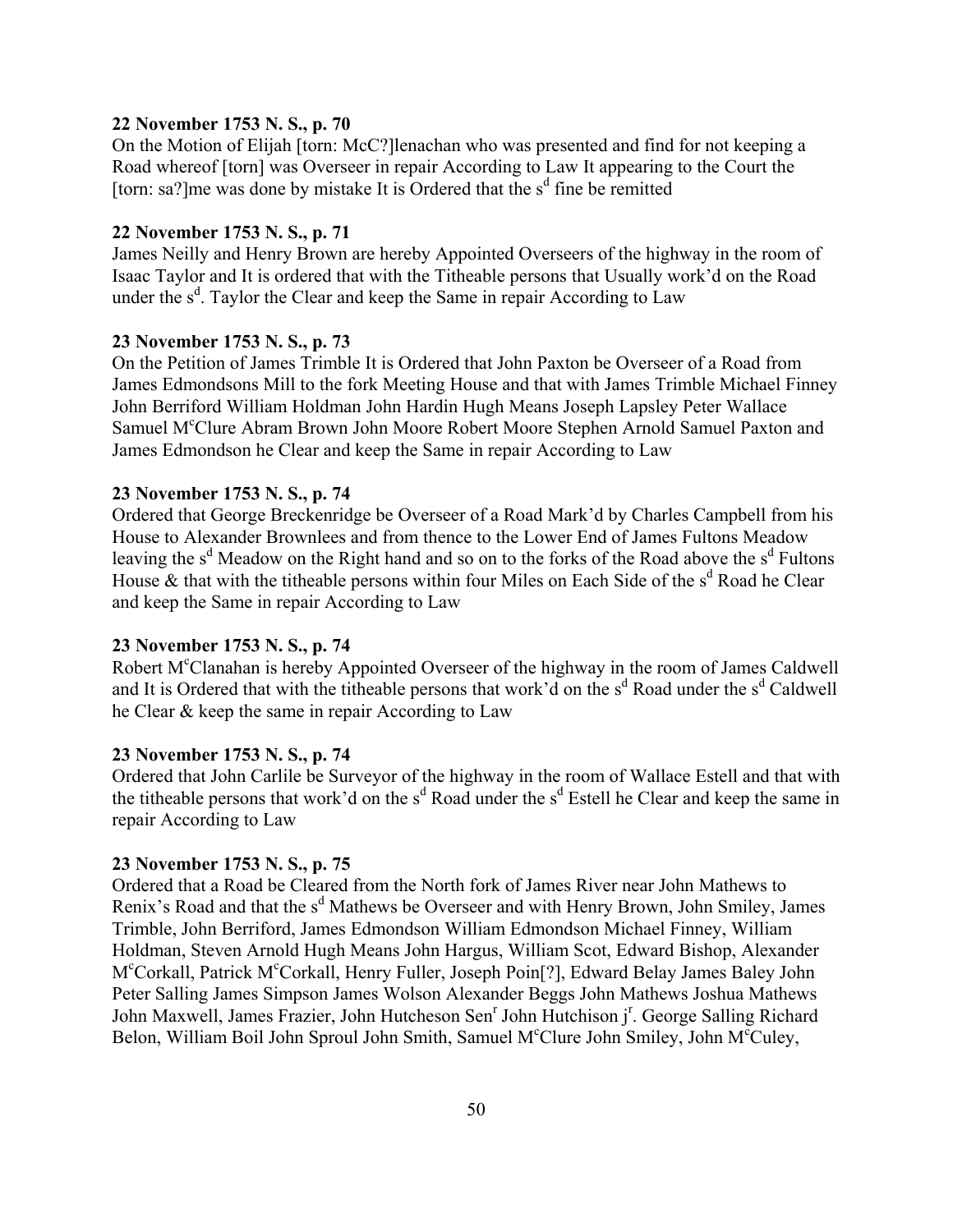Richard Mathews Sampson Mathews Daniel Sancion Samuel Paxton, William Paxton John Oleston Samuel Oleston & Samuel Walker & their respective Male Labouring titheables he Clear & keep the same in repair according to Law

#### **24 November 1753 N. S., p. 76**

It is Ordered that a Road be Cleared the nearest and best way from Samuel Stalnakers on Holdstons River to James Davis's and that the s<sup>d</sup> Samuel Stalnaker be Overseer of the Same and with James Davis, and his Sons, Frederick Carlock, David Carlock, George Carlock Conrod Carlock Frederick Stern, Jacob Stalnaker Adam Stalnaker Jacob & Henry Goldman Isaiah Hamilton, Hamilton Shoemaker Timothy Coe, Humphrey Baker, and Son, George Stalnaker Adam Andrews Mathias Sareh, Michael Hook Martin Counce, and Jacob Mires he Clear & keep the Same in repair According to Law

#### **24 November 1753 N. S., p. 76**

It is Ordered that a Road be Cleared the nearest and best way from the End of William Carravans Road on his Plantation to William Bryans on Roan Oak and that the said Bryan be Overseer of the same and with James Campbell Joseph Love William Bryan j<sup>r</sup>. John Bryan James Bane, Henry Brown j<sup>r</sup> James Neilly, Henry Brown Senior, Alexander Ingram, Edward Patterson, Jacob Patton John Wood Erwin Patterson Andrew Cox, Jesper Terry, William Terry, John Woods, Edward Moon Peter Craven, Aron Hart, Miles Hart, W<sup>m</sup> Graham Neal M°Neal Malcome Campbell Wm Armstrong Tasker Tosh Thomas Tosh Daniel Evans, Uriah Acres, Thomas Acres, John M<sup>c</sup>Adoe, William Akers & the Titheables with them bounds he Clear and keep the s<sup>d</sup> Road in repair According to Law.

#### **24 November 1753 N. S., p. 76**

It is Ordered that a Road be Cleared the nearest and best way from Charles Millicans to William Carravans & Over a Run near his House and that the  $s<sup>d</sup>$  Caravin be Overseer and with William Ralston & his Sons Charles Millican James M°Donald, Joseph M°Donald Edward M°Donald Joseph Robinson, David Robinson, James Galliad Arch<sup>d</sup>. Graham David Miller Hugh Mills, Richard Kerr, William Miller William Graham, David M°Cormick, Joshua M°Cormick Tobias Smith, Steven Rentfro, and all the Titheables with the  $s<sup>d</sup>$  Bounds he Clear and keep the same in repair According to Law

#### **26 November 1753 N. S., p. 78**

Ordered that John Poage Samuel M°Clure and Robert Renix be Surveyors of the Indian Road from the North fork to the Main Branch of James River and that James Patton and John Mathews Gent lay of their respective Gangs and precincts

#### **27 November 1753 N. S., p. 106**

Israel Christian is hereby appointed surveyor of the highway from the Court House to Christians Creek and It is Ordered that with the Titheable persons mentioned a list by him produc'd he Clear & keep the same in repair according to Law

#### **20 March 1754 N. S., p. 108**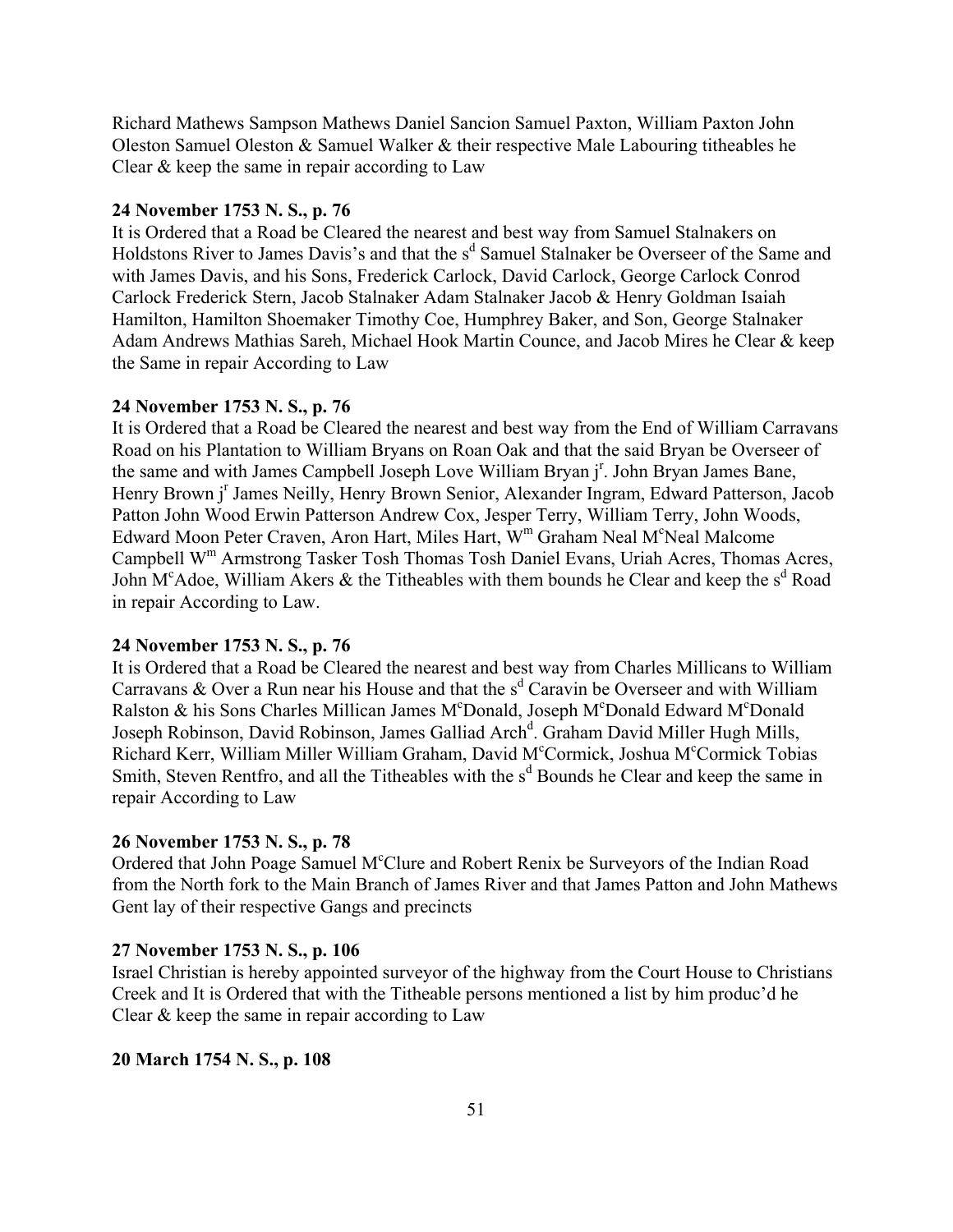On the Petition of Sundry the Inhabitants It is Ordered that Jam<sup>s</sup>. Patton David Stewart and Robert M<sup>c</sup>Clenachan Gent or any two of them agree with workmen to Erect a bridge at the Place commonly called & known by the name of Browns Bridge and that the workmen Undertaking the Same bring in their Charge at Laying the next County Levy

### **21 March 1754 N. S., p. 114**

John Paxton and James Trimble who were appointed to View a way Tho' Joseph Walkers Plantation (on his Petition) return that the way the Road now goes the Most Convenient It is Therefore Ordered that the  $s<sup>d</sup>$  Pet<sup>n</sup>. be rejected

### **21 March 1754 N. S., p. 116**

Ordered that James Patton Robert M°Clenachan and David Stewart Gent or any two of them agree with workmen to make a causeway over the marsh between this Court House and the tinkling Spring and that the Workmen bring in their Charge at laying the County Levy

### **22 March 1754 N. S., p. 121**

On the Petition of Sundry the Inhabitants It is Ordered that a Road be Cleared from the Glebe of this Parish to John Risks Mill and that John M°Cleary be Surveyor and with William M°feeters, John M<sup>c</sup>feeters, William Martin, Alexander Crawford, John Perry John Kirkpatrick, John Timble John Jones Samuel Wallace, James Clark John Wilson William Wilson Thomas Kirkpatrick and John Risk he Clear & keep the same in repair According to Law

### **23 March 1754 N. S., p. 126**

It is Ordered that a Road be Cleared from Campbells School House to Renix's Road and that Samuel Walker be Overseer and with William Bradshaw, John Maxwell, James Frazier John M<sup>c</sup>Colley John Peter Salley George Salley Henry Fuller, Joseph Ryon John Hutchings John Hutchings j<sup>r</sup>. John Sproul, Mathew Vance Richard Burton William Burt John Smith Joseph Smith John Allison William Byers Richard Mathews Sampson Mathews Samuel Walker Thomas Shaw Stephen Arnold Jonathan John Peteet William Noble and Samuel Allison he Clear and keep the Same in repair According to Law

### **23 March 1754 N. S., p. 126**

It is Ordered that a Road be Cleared from the North river to Campbells School House and that John Mathews j<sup>r</sup>. be Overseer and with Alexander M°Corkle, John Smiley James Bealey Samuel Paxton James Trimble, James Edmondson John Berriford Edmond Crump William Holdman John Harges William Scot Edward Bishop Michael Finney Hugh Manes Patrick M<sup>c</sup>Corkle Alexander Smiley, Michael Johnston, John Noble, John Stevenson, William Paxton, Alexander Baggs Joshua Mathews James Simpson and James Wilson[?] he Clear and keep the Same in repair According to Law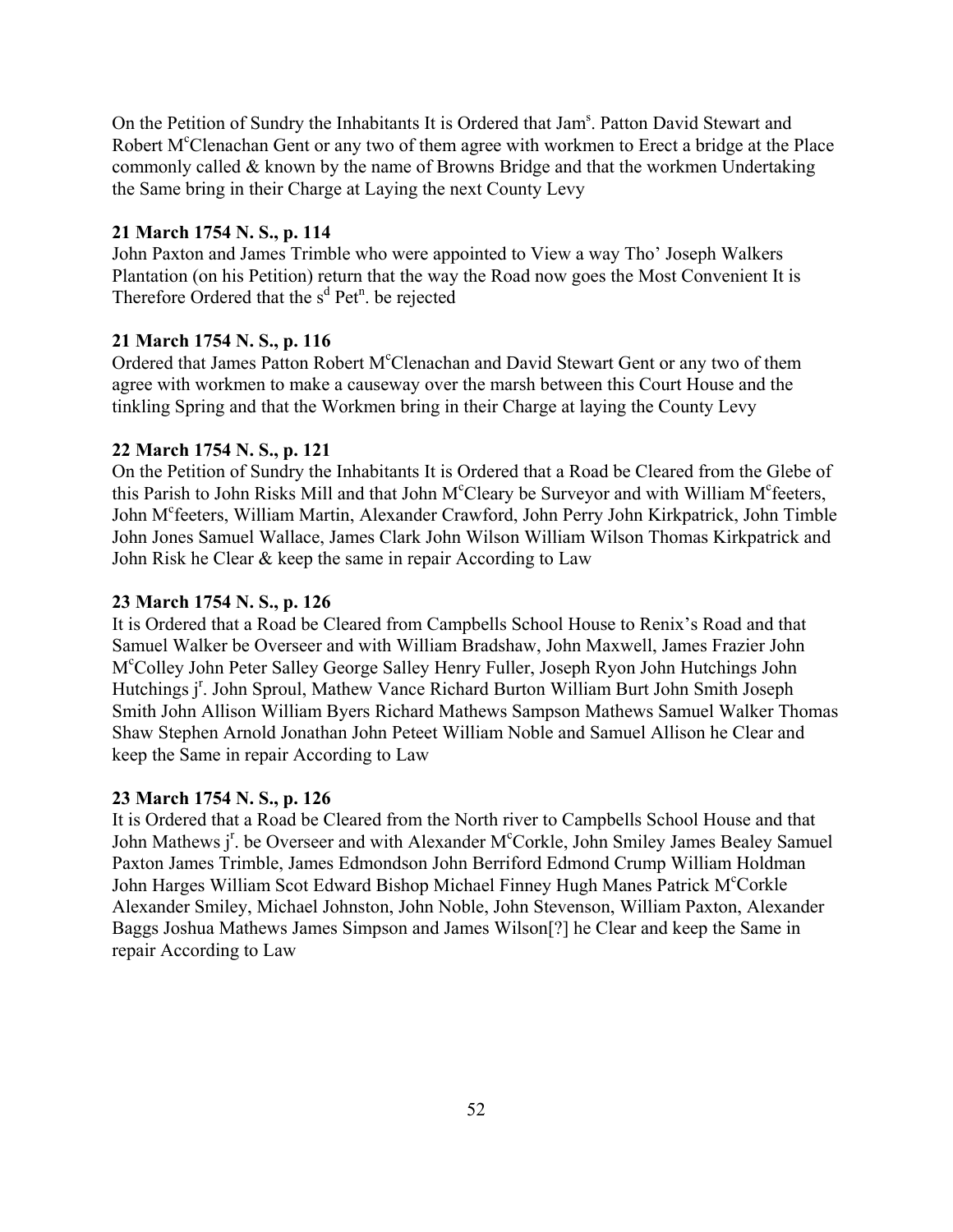## **23 March 1754 N. S., p. 127**

Ordered that a Road be Cleared from Charles Millicans to the End of Carwins Road and from thence to the Widow Sloans and that John M<sup>c</sup>Gown and Hugh Caruthers with the gangs already appointed them Clear and keep the same in repair According to Law

### **23 March 1754 N. S., p. 128**

Ordered that Mathew Patton and Henry Holdston lay of a Road from the mouth of John Creek thro the Mountains to the Waggon Road by James M<sup>c</sup>Afees And that Jacob Patton and Henry Holdston by Surveyors thereof and with the titheable persons on the said Creek and the Waters thereof they Clear and keep the Same in repair According to Law

### **23 March 1754 N. S., p. 128**

Ordered that Henry Holdston Senior and Plunkard Seilar mark a way from the mouth of Johns Creek to John M<sup>c</sup>farrons the nearest and best way over the Mountains and that John Lowry and Henry Holdston be Surveyors and with the Titheable persons on Craigs Creek and the Waters thereof they Clear and keep the Same in repair According to Law

### **23 March 1754 N. S., p. 128**

Richard Hull is appointed Overseer of the highway from the New river near Garret Zinns to the Waters of Roan Oak in the room of William Pellam and that with the titheables that usually work'd on the said Road under the  $s<sup>d</sup>$  Pellam he Clear & keep the Same in repair According to Law

### **25 March 1754 N. S., p. 142**

Ordered that a Road be Cleared from Bingamans Ferry to the Waters of Roan Oak near Tobias Brights as also from the Widow Drapers to Jacob Browns and that William Leopard be Overseer and James Patton Gent appoint the Titheables to work thereon

### **25 March 1754 N. S., p. 142**

Ordered that a Road be Cleared from Bingamans Ferry to Robinsons Land above John Bingamans j<sup>r</sup>. and that John Bingaman Senior & Henry Cook be Surveyors and that James Patton Gent appoint the Titheables to work thereon

### **25 March 1754 N. S., p. 142**

Ordered that a Road be Cleared from the End of Bingamans Road on Robinsons Land to James Millers on Reed Creek and that James Miller be Surveyor and that John Buchanan Gent Appoint the titheables to Work thereon

### **25 March 1754 N. S., p. 142**

Ordered that a Road be Cleared from Alexander Sayers Mill to James Davisons on Holdstons river and that James Davis and James M°Call be Overseers and that John Buchanan Gent appoint the Titheables to work thereon

### **25 March 1754 N. S., p. 142**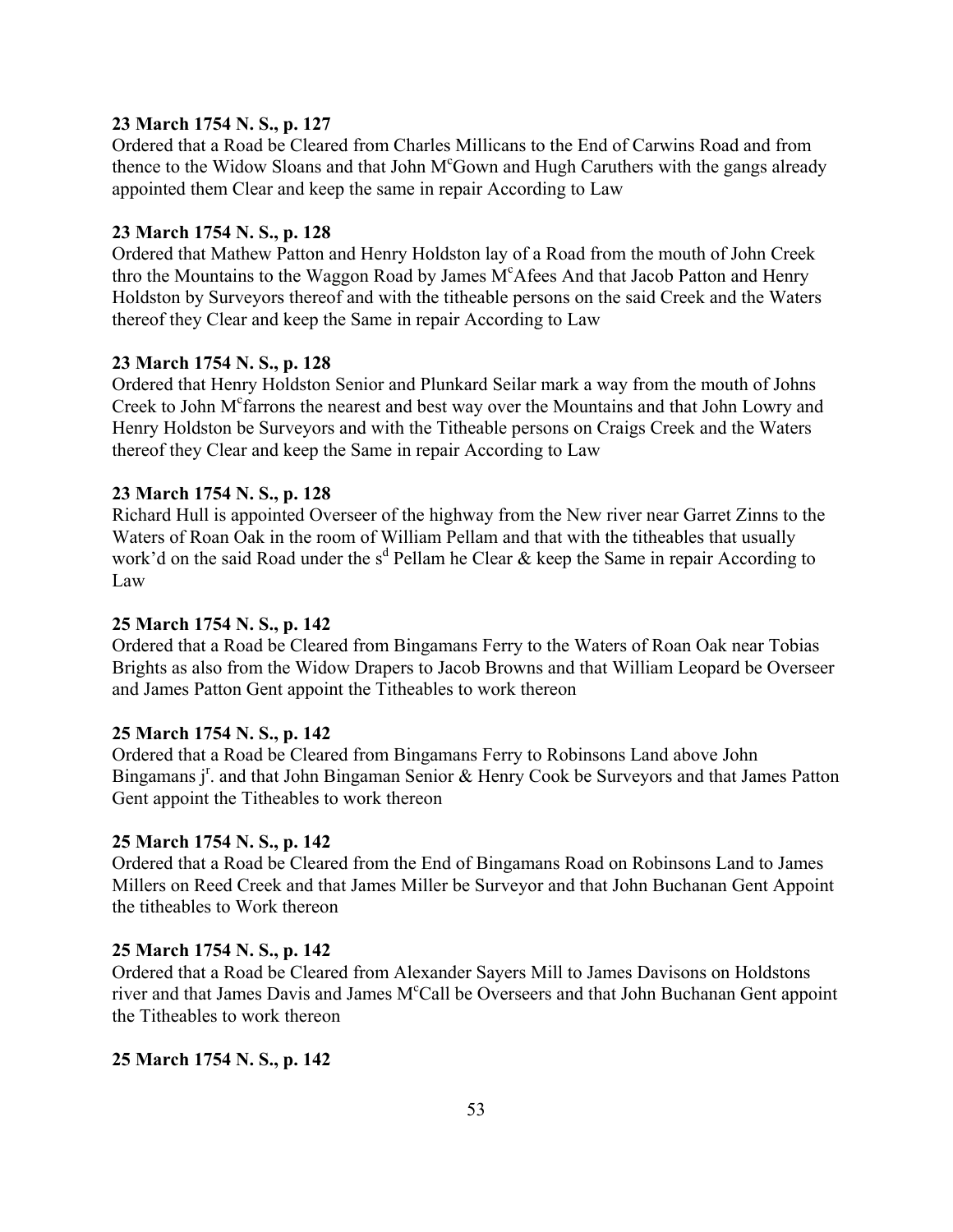Ordered that a Road be Cleared from Jacob Browns on Roan Oak to Isaac Taylors and John Robinson Senior and Jacob Brown be overseers and with the titheable persons on Roan Oak between the s<sup>d</sup> Robinsons and Browns they Clear and keep the Same in repair According to Law

## **25 March 1754 N. S., p. 147**

Ordered that a Road be Cleared from Frederick Hartsaws Mill On Craigs Creek up the said Creek and a Cross a mountain to James M°afees and that Henry Holdston junior be Surveyor and with the Titheables on Craigs Creek he Clear and keep the Same in repair According to Law

## **25 March 1754 N. S., p. 147**

Ordered that a Road be Cleared from Frederick Hartsaws Mill on Craigs Creek to the Catapo and that Jo<sup>n</sup>. Lowry be Surveyor of the Same and with the Titheables on the s<sup>d</sup> Creek he Clear and keep the Same in repair According to Law

## **25 March 1754 N. S., p. 147**

On the Motion of Israel Christian It is Ordered that the Main Road be turnd that leads through his Lott Number six in the Town of Staunton

## **27 March 1754 N. S., p. 184**

Upon the presentment of the Grand jury  $ag<sup>st</sup>$  John Cuningham for not keeping the Road whereof he was Overseer in repair According to Law The s<sup>d</sup> Cuningham Appeared and his Excuse being heard It is Ordered that this presentment against him be dismis'd

## **27 March 1754 N. S., p. 184**

Upon the presentment of the Grand jury ag<sup>st</sup>. Elijah M<sup>c</sup>Clenachan and James Cowan for not keeping the Road whereof they were Overseers in repair According to Law The s<sup>d</sup> M<sup>c</sup>Clenachan appeared & his Excuse being heard It is Ordered that this presentment  $\mathbf{a}^{\mathrm{st}}$  him be dis<sup>d</sup>. & that an alias Summons Issue ag<sup>st</sup> the s<sup>d</sup> Cowan returnable here the next Court

# **27 March 1754 N. S., p. 185**

The order for summoning George Wilson on the Complaint of Loftus Pullin for refusing to obey an order of this Court in Viewing and laying off a Road is dis<sup> $d$ </sup> neither party appearing

# **27 March 1754 N. S., p. 185**

John Madison having Inform'd the Court that the Road that Leads from Henry Down's through this Plantation formerly  $W^m$  Thompsons to the Stone Meeting House is of little Use and that the Same is prejudicial to him It is Therefore Ordered that the s<sup>d</sup> Road be discontinued

# **15 May 1754 N. S., p. 189-90**

[Grand Jury Presentments]

We present the overseers of the Road from the South River at Ramseys Over the Mountain for not keeping the Same in repair According to Law,

\* \* \*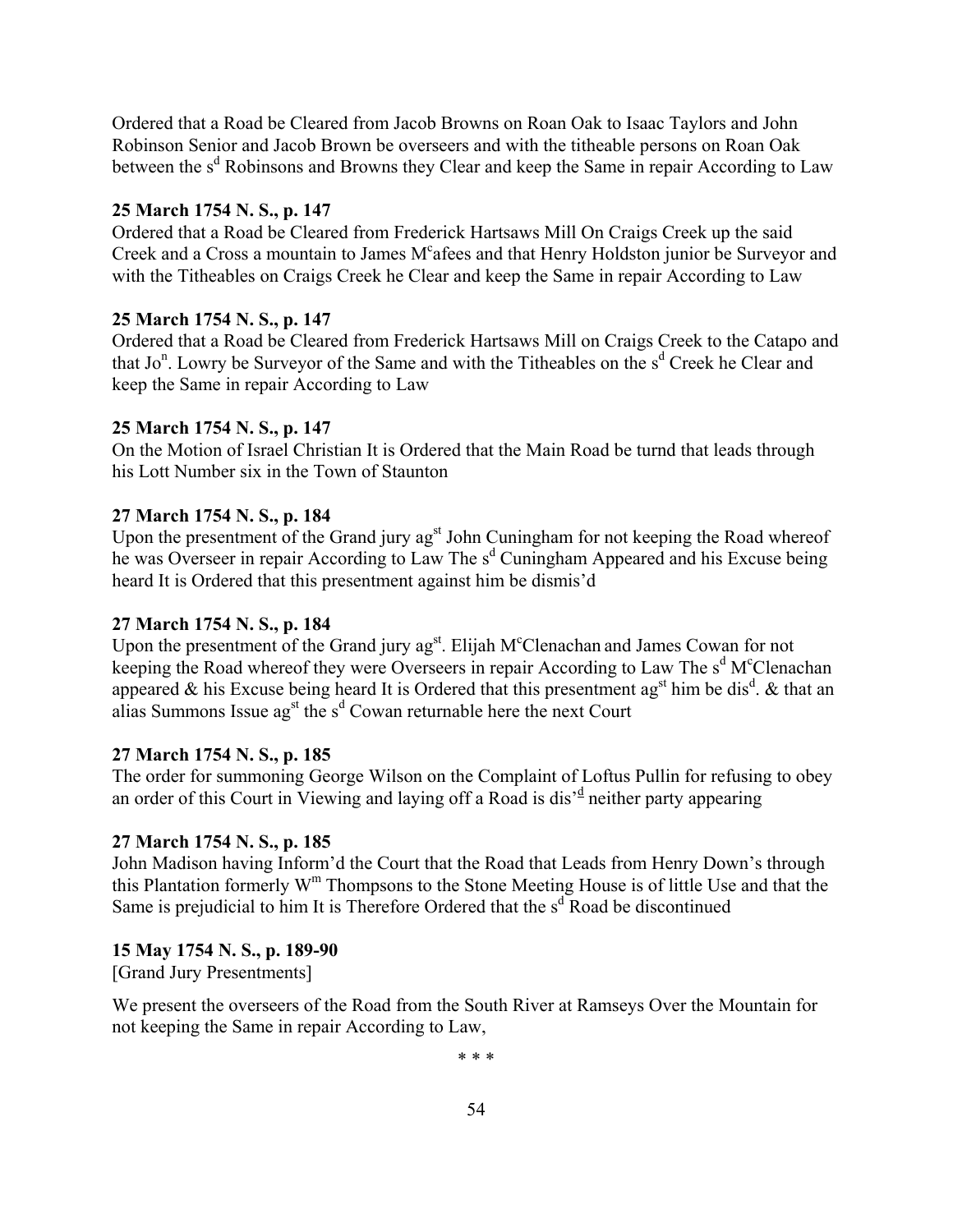We present the Over seers of the road from James Cowans Meadow to Patrick Campbells run by Information of Jacob Gray and Richard Woods

### **15 May 1754 N. S., p. 191**

James Greenlee is hereby Appointed Surveyor of the highway in the room of Mathew Lyle and It is Ordered that with the titheable persons that work'd on the said Road under the  $s<sup>d</sup>$  Lyle he Clear and keep the Same in repair According to Law.

### **15 May 1754 N. S., p. 191**

John Thompson is hereby appointed overseer of the highway in the room of George Caldwell and It is Ordered that with the titheable persons that work'd on the  $s<sup>d</sup>$  road under the  $s<sup>d</sup>$  Caldwell he Clear & keep the Same in repair According to Law

### **15 May 1754 N. S., p. 191**

John Ramsey is hereby appointed overseer of the highway from the South River to the foot of the Old Gap in the room of James Galespy and It is Ordered that with the titheable persons that work'd on the  $s^d$  Road under the  $s^d$  Galespy he keep the same in repair according to Law

### **15 May 1754 N. S., p. 192**

Baptist M°Nab is hereby Appointed Surveyor of the highway in the room of Alexander M°Clure and It is Ordered that with the titheables that usually work'd on the s<sup>d</sup> road under the s<sup>d</sup>. M<sup>c</sup>Clure he Clear and keep the Same in repair According to Law

### **15 May 1754 N. S., p. 192**

William Mathews is hereby Appointed Overseer of the highway in the room of James Reaburn and It is Ordered that with the Titheable persons that work'd on the  $s<sup>d</sup>$  Road under the  $s<sup>d</sup>$  Reaburn he Clear & keep the Same in Repair According to Law

### **15 May 1754 N. S., p. 192**

William Finla is hereby appointed Overseer of the highway in the room of Archibald Stewart and It is Ordered that with the titheable persons that Work'd on the s<sup>d</sup> Road under the s<sup>d</sup> Stewart he keep the same in repair According to Law

### **15 May 1754 N. S., p. 193**

Robert Poage is hereby appointed overseer of the highway in the room of John Cuningham and It is Ordered that with the Titheable persons that Usually work'd on the said Road under the  $s<sup>d</sup>$ Cuninigham he keep the Same in repair According to Law

## **15 May 1754 N. S., p. 193**

Robert Breckenridge is hereby Appointed Overseer of the highway in the room of Elijah M<sup>c</sup>Clenachan and It is Ordered that with the Titheable persons that usually work'd on the s<sup>d</sup> road under the  $s^d$  M<sup>c</sup>Clenachan he keep the Same in repair According to Law

### **15 May 1754 N. S., p. 193**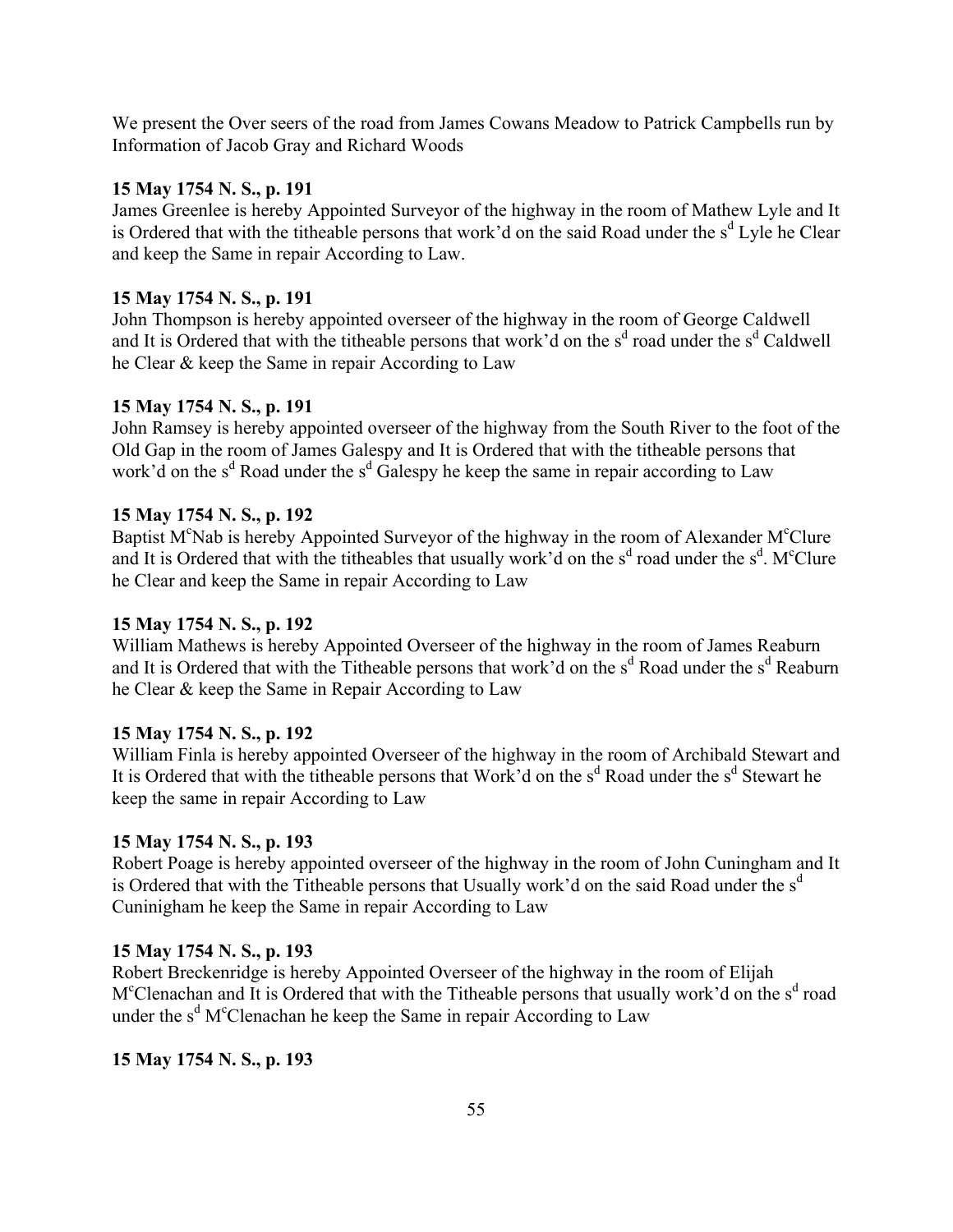John Underwood is hereby appointed overseer of the highway in the room of John Paul and It is Ordered that with the Titheable persons that usually worked on the said Road under the s<sup>d</sup> Paul he Clear  $\&$  keep the same in repair Acc<sup>d</sup> to Law

### **15 May 1754 N. S., p. 193**

Robert Gibson is hereby Appointed overseer of the highway in the room of James Patton Gent and It is Ordered that with the titheable persons that worked on the  $s<sup>d</sup>$  Road under the  $s<sup>d</sup>$  Patton he keep the same in repair  $Acc<sup>d</sup>$  to Law

### **15 May 1754 N. S., p. 194**

Robert Patterson is hereby Appointed Overseer of the highway from Picken's Grist Mill to the Stone Meeting House and It is Ordered that with the Titheables that usually work'd on the said Road under John Pickens the former Overseer he keep the Same in repair According to Law

### **15 May 1754 N. S., p. 194**

Ordered that a Road be Cleared from the Widow Sloans Plantation to the End of Caravans New Road and that John M<sup>c</sup>Gown be Surveyor  $\&$  with the titheable persons as Shall be Appointed him by James Patton Gent he Clear & keep the Same in repair According to Law

### **16 May 1754 N. S., p. 194**

Robert Armstrong is hereby appointed Surveyor of the highway in the room of John Poage and It is Ordered that with the titheable persons that Work'd on the  $s^{\dot{d}}$  Road under the  $s^{\dot{d}}$  Poage he Clear & keep the Same in repair According to Law

### **16 May 1754 N. S., p. 195**

James Campbell and Robert Bratton are hereby appointed Overseers of the highway from Samuel Jackson<sup>[?]</sup> to the Second ford on Jenings's Branch and It is ordered that with the Adjacent Titheables they Clear and keep the same in repair According to Law

### **16 May 1754 N. S., p. 195**

Nicholas Cuin is hereby Appointed Surveyor of the highway in the room of John Slater and It is Ordered that with the titheable persons that work'd on the s<sup>d</sup> Road Under the said Slater he Clear & keep the same in repair According to Law

## **16 May 1754 N. S., p. 196**

James Baggs is hereby Appointed Surveyor of the highway in the room of Alexander Pointer and It is Ordered that with the titheable persons that work'd on the said Road Under the said Pointer he keep the Same in repair According to Law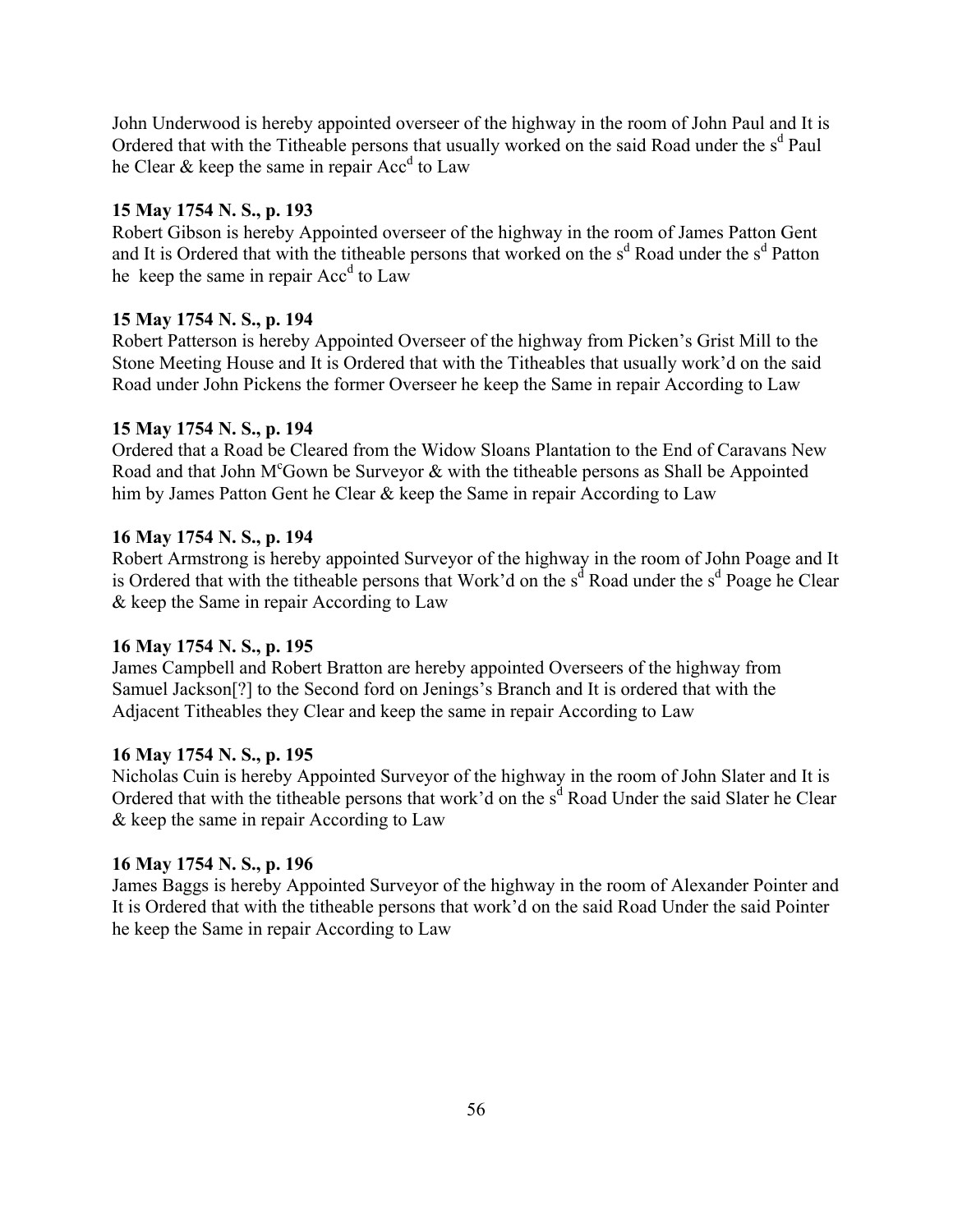### **16 May 1754 N. S., p. 196**

Joseph Kenaday is hereby appointed overseer in the room of Patrick Hays of the highway and It is Ordered that with the Such Titheable persons as Shall be appointed him by the  $s<sup>d</sup>$  Hays he keep the same in repair According to Law

## **16 May 1754 N. S., p. 198**

Ordered that John Anderson j<sup>r</sup>. and John Francis being first Sworn before a Justice of the Peace of this County do View & mark the Nearest and best Way from Silas Harts to the Court House of this County & make report thereof to the next Court

## **16 May 1754 N. S., p. 198**

Charles Campbell is hereby Appointed Surveyor of the highway from Longs Glade to the North River in the room of John Francis and It is Ordered that with the Titheable persons that work't on the s<sup>d</sup> Road under the s<sup>d</sup> Francis he Clear & keep the Same in repair According to Law

### **16 May 1754 N. S., p. 200**

Ordered that Edward M°Donald be Surveyor of the highway in the room of Stephen Rentfro and It is Ordered that with the Titheable persons that work'd on the said Road under the said Rentfro he keep the Same in repair according to Law.

### **18 May 1754 N. S., p. 244**

Ralph Laverty is hereby Appointed Surveyor of the highway in the room of John Dickenson and It is Ordered that with the titheable persons that work'd on the s<sup>d</sup> Road under the s<sup>d</sup> Dickenson he keep the Same in repair According to Law

### **20 May 1754 N. S., p. 252**

On the Petition of James Cowan Seting forth that he as Surveyor of the highway was presented by the Grand jury and find notwithstanding the s<sup>d</sup> Road was in good repair and the Same Appearing by Witness It is Ordered that he be of the Said fine Acquitted

## **21 May 1754 N. S., p. 252**

Alexander Wright is hereby appointed Surveyor of the highway in the room of Israel Christian and It is Ordered that with the titheable persons that work'd on the s<sup>d</sup> Road under the s<sup>d</sup> Christian he Clear & keep the Same in repair According to Law

### **21 August 1754 N. S., p. 255**

Henry Gay is hereby appointed Surveyor of the highway in the room of James Knox and It is Ordered that with the titheable persons that Usually work on the  $s<sup>d</sup>$  Road under the  $s<sup>d</sup>$  Knox he Clear & keep the Same in repair According to Law.

### **21 August 1754 N. S., p. 255**

On the Petition of Sundry the Inhabitants of the Cow and Calf Pastures for a Road from Andrew Hamiltons to the turn of the Waters by Charles Walkers It is Ordered that William Wilson John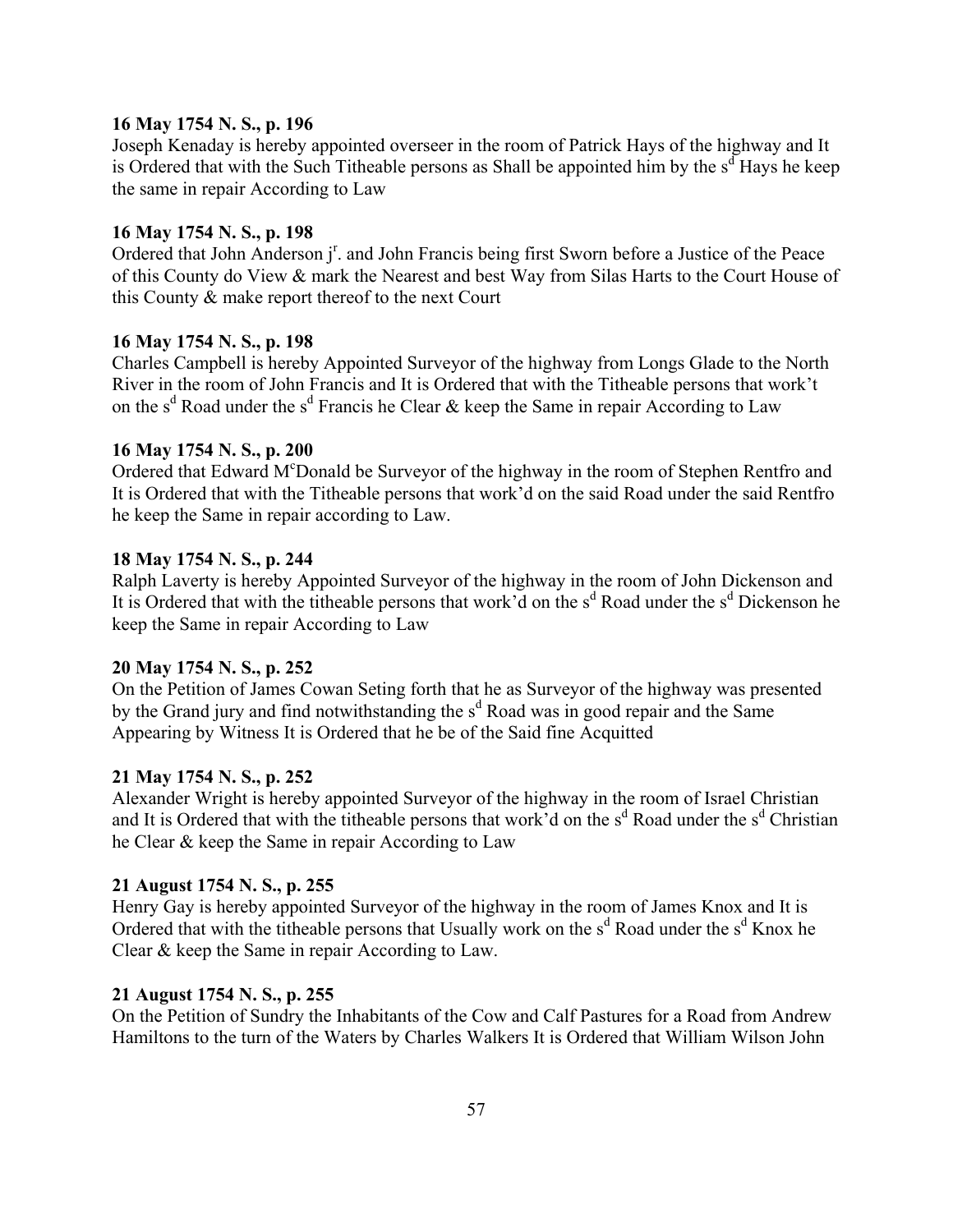M<sup>c</sup>Cleary and Robert Bratton or any two of them being first Sworn before a Justice of this County do View the Road Petitioned for and report their proceedings to the next Court--

## **21 August 1754 N. S., p. 256**

Jacob Anderson is hereby appointed Surveyor of the highway in the room of John Hays decd and It is Ordered that with the titheables that usually work'd on the  $s<sup>d</sup>$  Road under the  $s<sup>d</sup>$  Hays he Clear and keep the Same in repair According to Law.

## **21 August 1754 N. S., p. 257**

Ordered that a Road be Cleared from Jeremiah Earleys to the Top of the Ridge at Swift Run and that Gabriel Jones Thomas Lewis and John Madison appoint the Gangs and Overseers provided they be Such as Occupy the s<sup>d</sup> Road

## **21 August 1754 N. S., p. 257**

Ordered that Gabriel Jones Thomas Lewis Francis Tyler and John Madison or any one of them apply to the Court of Orange County and desire they will Order a Road to be Cleared to meet a Road Clear'd by the Inhabitants of this County to the Top of the Mountain at Swift Run Pass.

## **21 August 1754 N. S., p. 257**

Ordered that Robert McClenachan, Alexander Wright, Thomas Stewart and Samuel Steel or any three of them being first Sworn before a Justice of the Peace for this County do View the Mountains from Wood's Gap to the head of Rockfish and report the Most Convenient way over the  $s^d$  Mountains to the next Court--

# **21 August 1754 N. S., p. 259**

Ordered that William Hines be Surveyor of the highway in the Room of Samuel Givens and It is Ordered that with the titheable persons that work't under the  $s<sup>d</sup>$  Givens he Clear the  $s<sup>d</sup>$  Road as laid of by the  $s<sup>d</sup>$  Givens According to Law

## **21 August 1754 N. S., p. 259**

Samuel Givens who was presented by the Grand jury for not keeping the Road whereof he is Overseer in repair according to Law being Summoned and failing to appear It is Ordered that for the s<sup>d</sup> Offence he make his fine with our Lord the King by the paiment of fifteen Shillings  $\&$ Cost  $\&$  may be taken  $\&^{\circ}$ 

# **23 August 1754 N. S., p. 271**

James Robinson is hereby Appointed Surveyor of the highway in the room of William Bell and It is Ordered that with the titheables persons that work't on the  $s<sup>d</sup>$  road under the  $s<sup>d</sup>$  Bell he Clear and keep the same in repair According to Law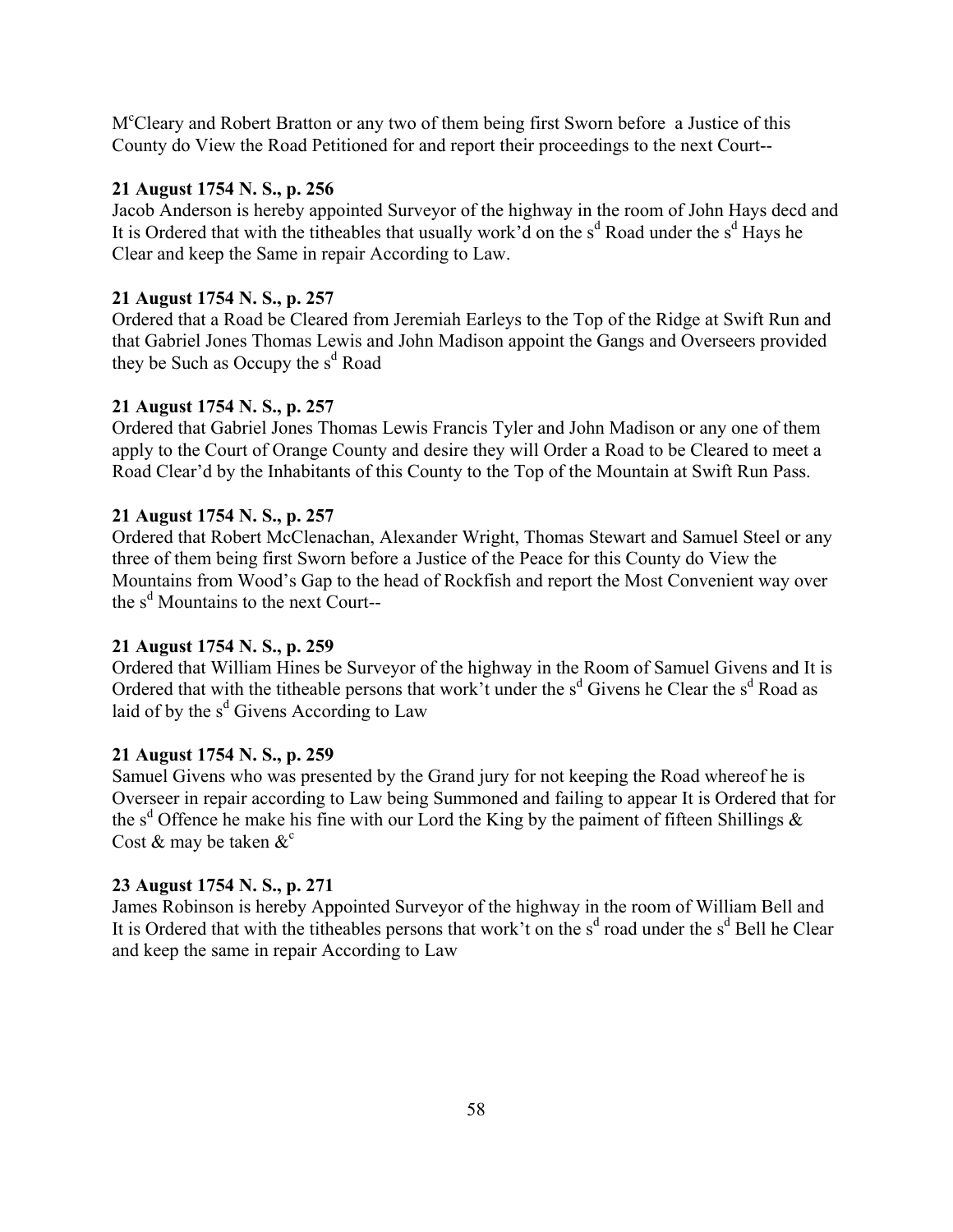#### **24 August 1754 N. S., p. 290**

Ordered that Thomas Tosh John Mason Jacob Harmon j<sup>r</sup>. William Hall j<sup>r</sup>. & John Buchanan or any three of them View and lay of a Road from Ephraim Voss to the New River and report their proceedings to the next Court

### **27 August 1754 N. S., p. 316**

The Summons against John King on a Presentment of the Grand jury for not keeping the Road whereof he is Overseer in repair According to Law not being  $Ex^d$ . It is Ordered that an alias Summons Issue against him returnable here the next Court

### **27 August 1754 N. S., p. 316**

The Sherif having returned on the Summons against David Carr on the Presentment of the Grand jury against him for not keeping the Road whereof he was Overseer in repair According to Law Not  $Ex<sup>d</sup>$ . It is Ordered that the  $s<sup>d</sup>$  Presentment be dis<sup>d</sup>.

#### **27 August 1754 N. S., p. 316**

The Summons against Robert Patrick and William Finla on the Presentm<sup>t</sup>. of the Grand jury against them for not keeping the road whereof they were Overseers in repair According to Law not being Executed It is Ordered that an alias Sum<sup>s</sup> Issue against them returnable here the next Court

### **27 August 1754 N. S., p. 316**

The Summons against Alexander Brownlee on the presentment of the Grand Jury against him for not keeping the Road whereof he was Overseer in repair According to Law not being Executed It is Ordered than an alias Summons Issue against him returnable here the next Court

#### **20 November 1754 N. S., p. 320**

On the presentment of the Grand jury against John King and Andrew Erwin for not keeping the road whereof they were Overseers in repair According to Law the  $s<sup>d</sup>$  King Appeared & his Excuse being heard It is Ordered that the  $s<sup>d</sup>$  presentment ag<sup>st</sup>. him be dismised and the Other Def Andrew Erwin not being Summoned It is further Ordered that an Alias Summons Issue against him returnable here the next Court

#### **20 November 1754 N. S., p. 322**

[County Levy]

To Robert Breckenridge for the Use of John Brown to be  $p<sup>d</sup>$  him When a Bridge by him Undertaken is finish'd 6840

#### **20 November 1754 N. S., p. 323**

Upon the presentment of the Grand Jury against Robert Patrick & William Finlay for not keeping the Road whereof they were Overseers in repair According to Law their Excuse being heard It is Ordered by the Court that the s<sup>d</sup> presentment against them be dismisd they paying Clerks and Sherifs fees.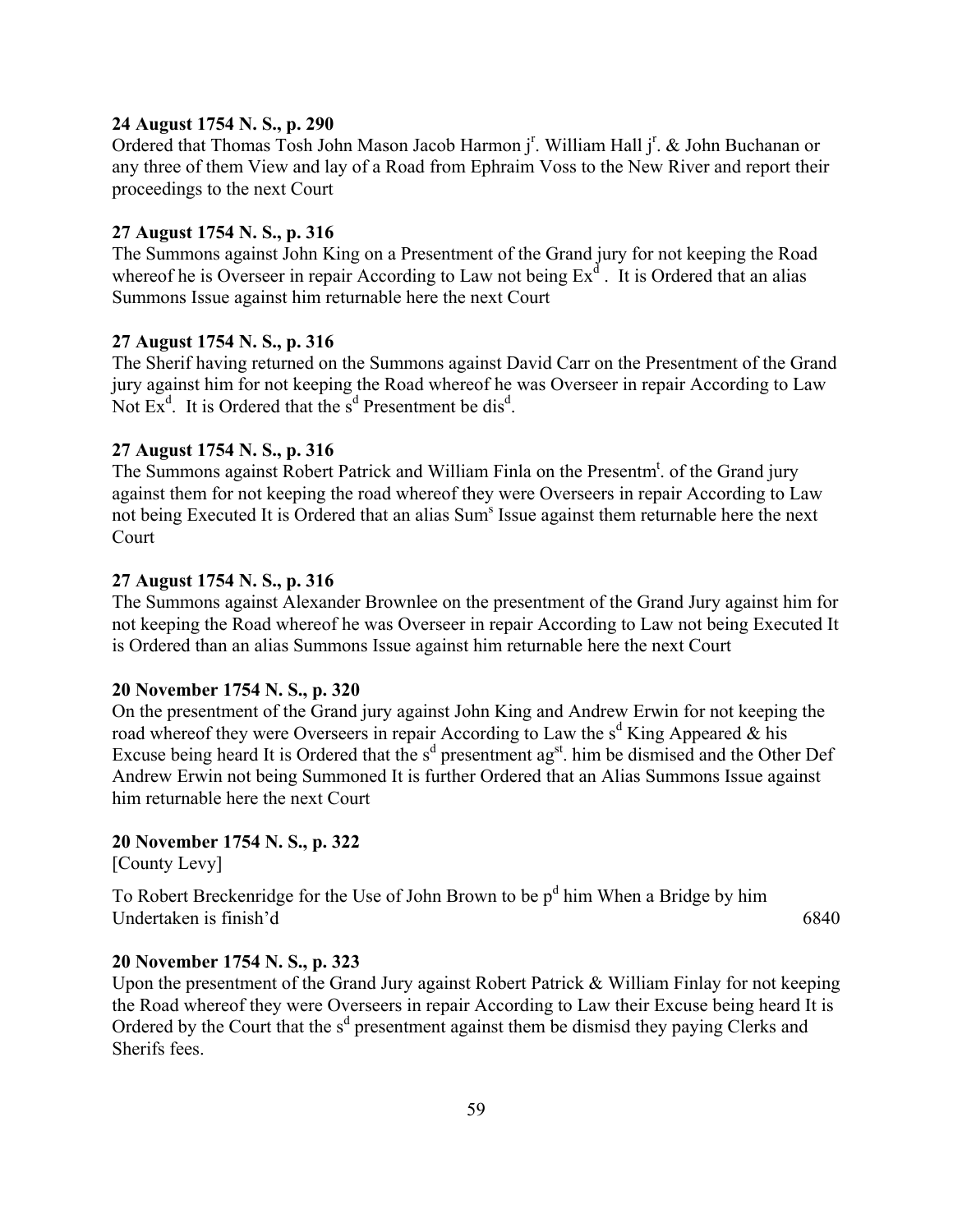### **20 November 1754 N. S., p. 323**

Upon the presentment of the Grand jury against Alexander Brownlee for not keeping the Road whereof he was Overseer in repair according to Law his Excuse being heard It is Ordered by the Court that the  $s^d$ . Presentment against him be dismisd he paying Clerks & Sherifs fees

## **21 November 1754 N. S., p. 325**

Daniel Deniston is hereby Appointed Surveyor of the higway in the room of James Robinson and It is Ordered that with the titheables that work'd on the  $s<sup>d</sup>$ . Road under the  $s<sup>d</sup>$  Robinson he Clear and keep the Same in repair According to Law

### **21 November 1754 N. S., p. 326**

John M<sup>c</sup>Croskey j<sup>r</sup> is Appointed Surveyor of the highway from Alex<sup>r</sup>. Millers to Robert Dunlops and It is Ordered that with the titheables persons that Shall be Appointed him by Andrew Hays he Clear and keep the Same in repair According to Law

### **21 November 1754 N. S., p. 326**

Ordered that Jacob Anderson with Such titheable persons as Shall be app<sup>d</sup>. him by Andrew Hays Clear and keep the Road whereof he is Overseer in repair According to Law

### **21 November 1754 N. S., p. 328**

John Wilson is hereby Appointed Surveyor of the highway from Risks Mill to Samuel Wallaces and It is Ordered that with the titheables as shall be Appointed him by James Lockart he Clear and keep the Same in repair According to Law

### **22 November 1754 N. S., p. 330**

James M<sup>c</sup>Dowell is hereby Appointed Surveyor of the Highway from Providence meeting House to Timber Ridge and It is Ordered that with the usual titheables that work'd on the s<sup>d</sup> Road he Clear and keep the same in repair According to Law

### **19 March 1755 N. S., p. 376**

Alexander Stewart is hereby Appointed Overseer of the highway in the room of John M<sup>c</sup>Clure and It is Ordered that with the titheable persons that Usually work'd on the said Road under the said M<sup>c</sup>Clure he Clear and keep the same in repair According to Law

### **19 March 1755 N. S., p. 376**

Ordered that the Road from Samuel Wallaces to James Youngs be discontinued

### **19 March 1755 N. S., p. 378**

William Wilson and John M°Cleary having by Order of this Court Viewed  $&$  laid of a Road from Andrew Hamiltons to the turn of the Calf Pasture Waters by Charles Walkers It is Ordered that Andrew Hamilton be Surveyor thereof and that with James Campbell James Carlile, John Carlile, John Kingkade, Jacob Clements, Thomas Gilham, Robert Gay, Thomas Fulton, Robert Lockridge, and William Hodge he Clear and keep the Same in repair According to Law. **[Note: Pages 379 to 382 are missing]**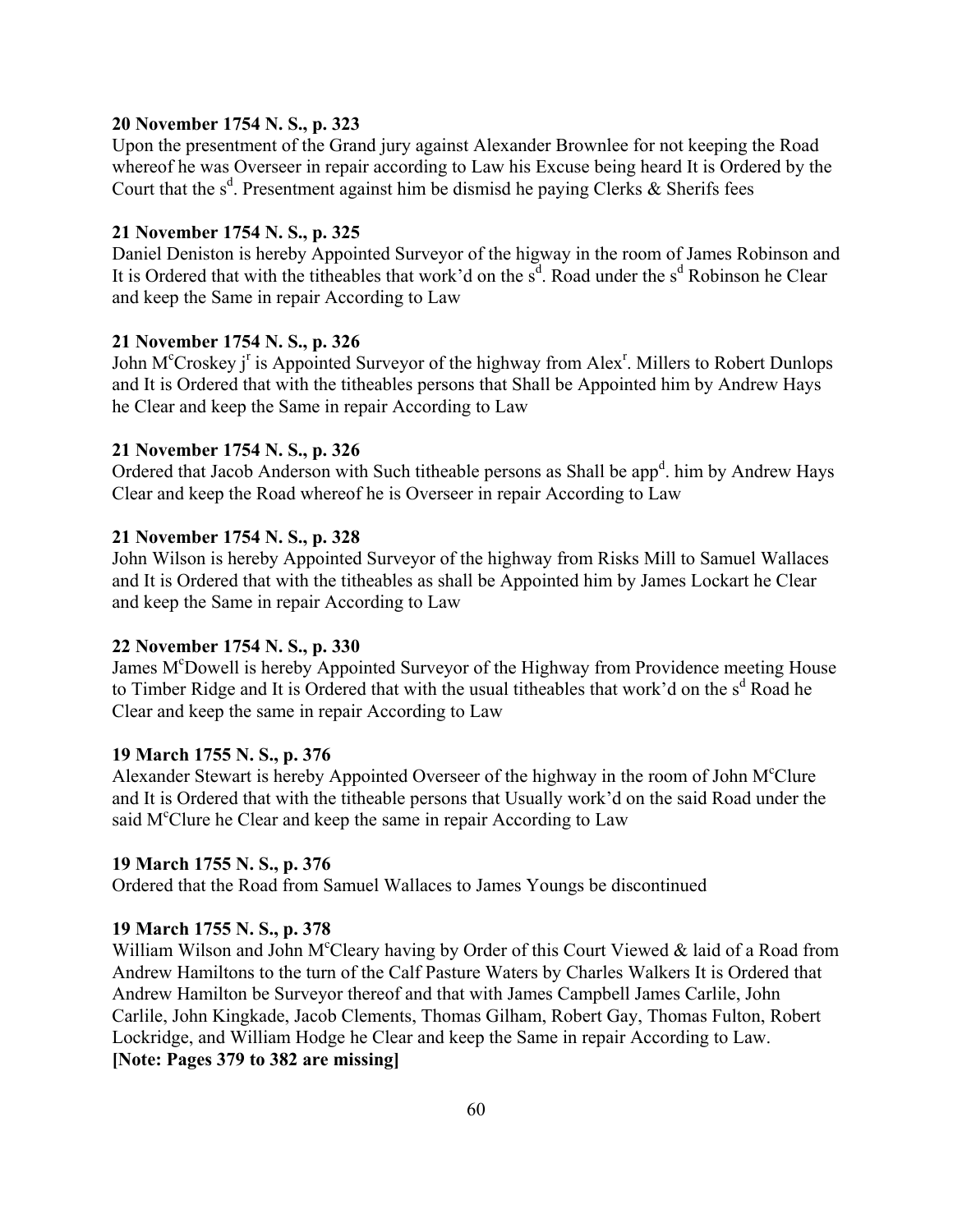## **20 March 1755 N. S., p. 383**

Ordered that Robert Looney  $j^r$ . be Surveyor of the higway from James River to to the forks below Charles Millicans and that with Such titheable persons as Shall be Appointed him by Major John Smith he Clear and keep the same in repair According to Law

### **20 March 1755 N. S., p. 383**

Ordered that John Lowry and John Potts being first Sworn before a Justice of the Peace for this County do mark and lay of a way from Henry Holdstons to the tavern Spring beyond James Montgomeries and that the s<sup>d</sup> Lowry and Plunkard Scilar[Seilar?] be Surveyors of the same and with the titheable persons on Johns Creek and on Craigs Creek as low as Hans Morris's he Clear and keep the Same in repair According to Law

### **20 March 1755 N. S., p. 384**

On the presentment of the Grand jury against Andrew Erwin for not keeping the Road whereof he was Surveyor in repair According to Law the s<sup>d</sup> Erwin being Summoned Appeared and his Excuse being heard It is Ordered that he be discharged on paying Clerks and Sherifs fees--

### **20 March 1755 N. S., p. 384**

Ordered that William Bell j<sup>r</sup>. Appoint the Several Precincts to Patrick Crawford Andrew Erwin and Thomas Stevenson Overseers of the highway from Davis's Mill to John Ramseys on the South River--

### **24 March 1755 N. S., p. 411**

Ordered that Archibald Alexander John Lyle and John M°Kay or any two of them being first sworn before a Justice of the Peace for this County do View & Mark the nearest and best way from Isaac Taylors to Tarrs Shop and report their proceedings to the next Court

### **22 May 1755 N. S., p. 423**

Samuel Black is hereby Appointed Surveyor of the highway in the room of John Henderson and It is Ordered that with the titheable persons that Usually work'd on the s<sup>d</sup> Road under the said Henderson he keep the same in repair According to Law

## **22 May 1755 N. S., p. 423**

Moses M<sup>c</sup>Clure is hereby Appointed Surveyor of the highway in the room of Baptist M<sup>c</sup>nabb and It is Ordered that with the titheable persons that Usually work'd on the  $s<sup>d</sup>$  Road under the  $s<sup>d</sup>$ M<sup>c</sup>nabb he keep the Same in repair According to Law.

### **22 May 1755 N. S., p. 423**

Richard Bodkin is hereby Appointed Surveyor of the highway in the room of John Carlile And It is Ordered that with the titheables that Usually work'd on the  $s<sup>d</sup>$  Road Under the  $s<sup>d</sup>$  Carlile he keep the Same in repair According to Law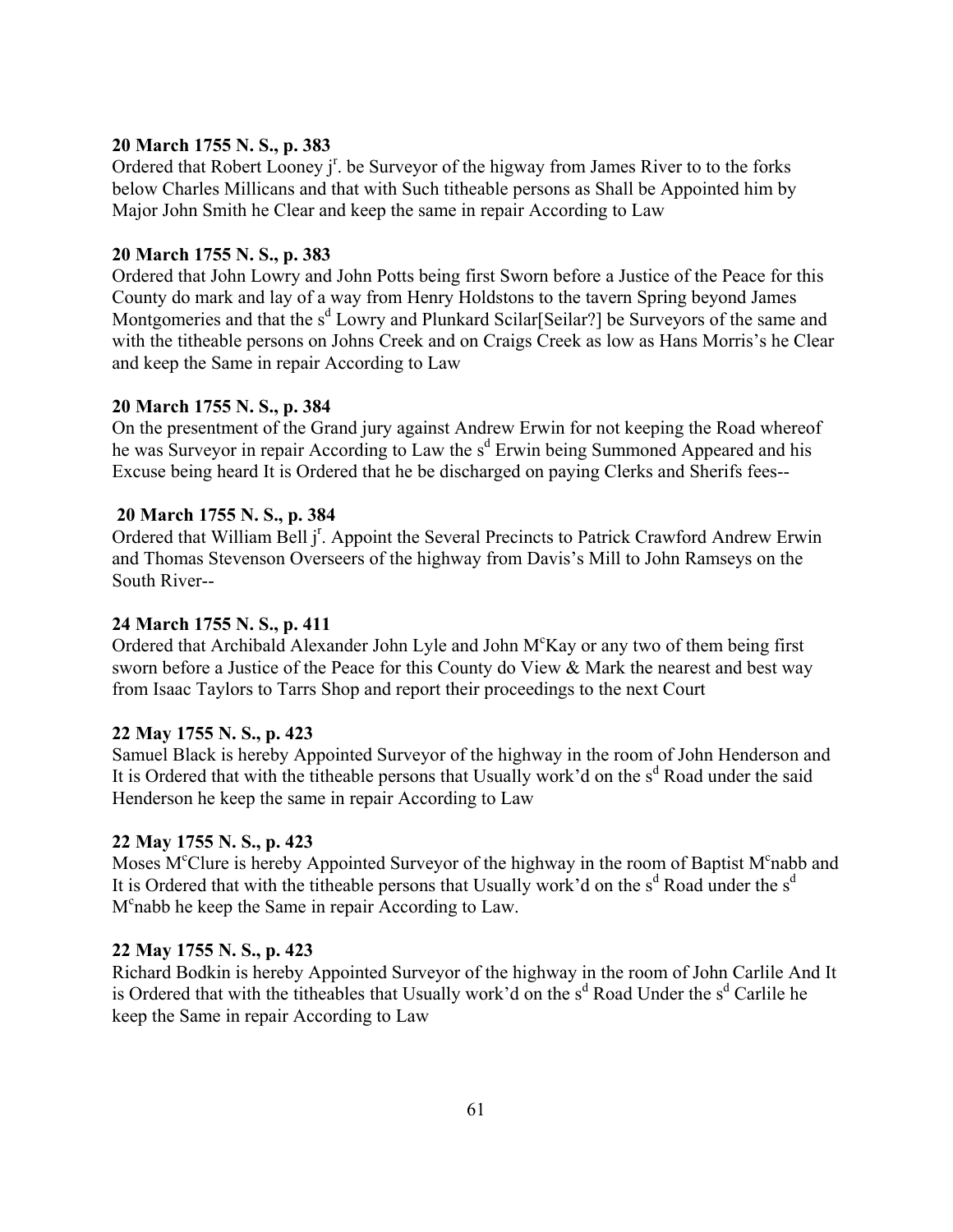### **22 May 1755 N. S., p. 423**

John Ledford is hereby appointed Surveyor of the highway in the room of Henry Brown And It is Ordered that with the titheables that Usually work'd on the  $s<sup>d</sup>$  Road Under the  $s<sup>d</sup>$  Brown he keep the Same in repair According to Law

## **22 May 1755 N. S., p. 423**

William Ledford is hereby appointed Surveyor of the highway in the room of  $W^m M^c$ murry and It is Ordered that with the titheables that usually workd on the  $s<sup>d</sup>$  Road Under the  $s<sup>d</sup>$  M<sup>c</sup>murry he Clear and keep the same in repair According to Law

## **22 May 1755 N. S., p. 423**

John Thompson is hereby Appointed Surveyor of the highway in the room of James Kerr and It is Ordered that with the titheables that usually work'd on the said Road under the s<sup>d</sup> Kerr he Clear and keep the Same in repair According to Law

### **22 May 1755 N. S., p. 423**

James M<sup>c</sup>Gill is hereby Appointed Surveyor of the highway in the room of Andrew Erwin and It is Ordered that with the titheables that Usually work'd on the  $s<sup>d</sup>$  Road under the  $s<sup>d</sup>$  Erwin he keep the Same in repair According to Law

### **22 May 1755 N. S., p. 424**

Sampson Archer is hereby Appointed Surveyor of the Highway from Jening's Gap to the Waters of the long Glade and It is Ordered that with the Adjacent titheables he Clear & keep the Same in repair According to Law

### **22 May 1755 N. S., p. 424**

John Timble is hereby appointed Surveyor of the Highway from the Middle River to the Court House in the room of James Philips and It is Ordered that with the titheables that Usually Work'd on the s<sup>d</sup> Road Under the said Philips he Clear and keep the Same in repair According to Law

## **22 May 1755 N. S., p. 424**

Charles Campbell is hereby appointed Surveyor of the Highway in the room of John Francis and It is Ordered that with the titheables that Usually work'd on the s<sup>d</sup> Road under the s<sup>d</sup> Francis he Clear & keep the Same in repair According to Law

### **22 May 1755 N. S., p. 424**

James Simpson is hereby Appointed Surveyor of the high way in the room of Robert Armstong and It is Ordered that with the Titheables that Usually work'd on the  $s<sup>d</sup>$  Road Under the  $s<sup>d</sup>$ Armstrong he Clear & keep the same in repair According to Law

### **22 May 1755 N. S., p. 424**

Archibald Alexander and Others being appointed to View a Road from Isaac Taylors to Tarrs Shop made return that the New Road is the Nearest & best Way It is Therefore Ordered that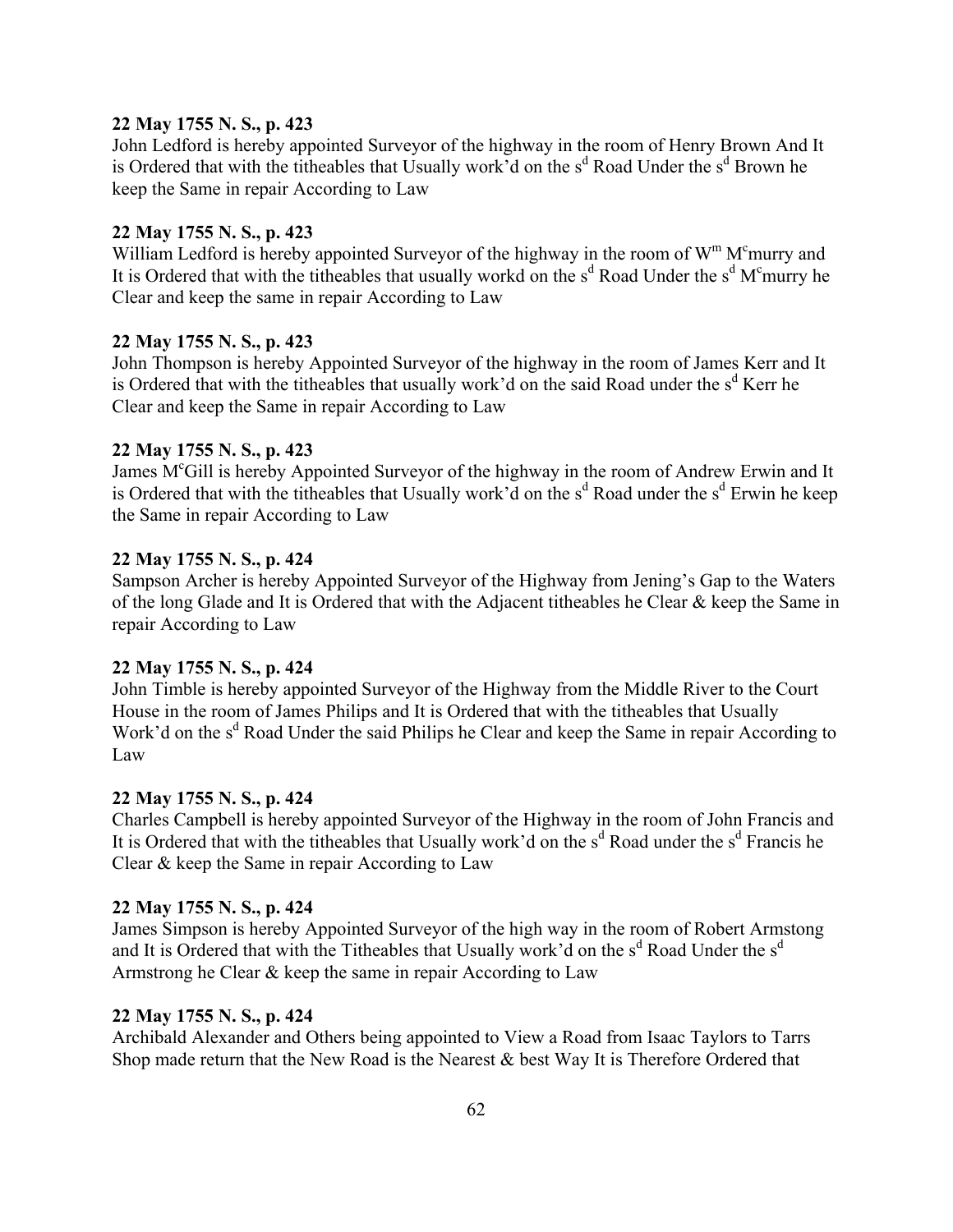Robert Huston and Moses M<sup>c</sup>Clure be Surveyors thereof and that with the Adjacent titheables they Clear & keep the Same in repair According to Law

# **22 May 1755 N. S., p. 426**

Ordered that John Anderson Sen<sup>r</sup> David Hogshead and John Davis being first Sworn before a Justice of the Peace for this County View the Several Roads that have been already Petitioned for from this Court House to Silas Harts and report the Most Convenient to the next Court

# **22 May 1755 N. S., p. 427**

On the Motion of John Stevenson It is Ordered that David Bell be Summoned to Appear at the next Court to Answer his Complaint ag<sup>st</sup> him for Stoping the High Way near his Plantation--

# **22 May 1755 N. S., p. 427**

James Galespy is hereby Appointed Surveyor of the highway in the room of Patrick Crawford and It is Ordered that with titheable persons that Usually work'd on the s<sup>d</sup> Road Under the said Crawford he keep the Same in repair According to Law

# **22 May 1755 N. S., p. 427**

Andrew Vought is hereby Appointed Surveyor of the highway in the room of Samuel Lockart And It is Ordered that with the titheable persons that Usually work'd on the  $s<sup>d</sup>$  Road under the  $s<sup>d</sup>$ Vought he keep the Same in repair According to Law

# **22 May 1755 N. S., p. 427**

Ordered that William Ledgerwood and James Mitchell being first Sworn before a Justice of the Peace for this County View two Roads from Charles Campbells to the forks of the Road above Fultons and report the Most Convenient to the next Court--

# **22 May 1755 N. S., p. 427**

William Graham is hereby appointed Surveyor if the highway from Carvins to Millicans in the room of William Carvin and It is Ordered that with Such Titheable's as Shall be Appointed him by John Mills and David Miller he keep the Same in repair According to Law

# **22 May 1755 N. S., p. 427**

Henry Reaburn is hereby Appointed Surveyor of the highway from James Beards ford to Chamberlaines run and Alexander Walker from the s<sup>d</sup> Run to the Stone Meeting House and It is Ordered that with the Most Convenient Titheables they Clear and keep the Same in repair according to Law

# **22 May 1755 N. S., p. 428**

Ordered that the Several persons Mentioned in a list produced by William Henderson work on the road whereof he is Overseer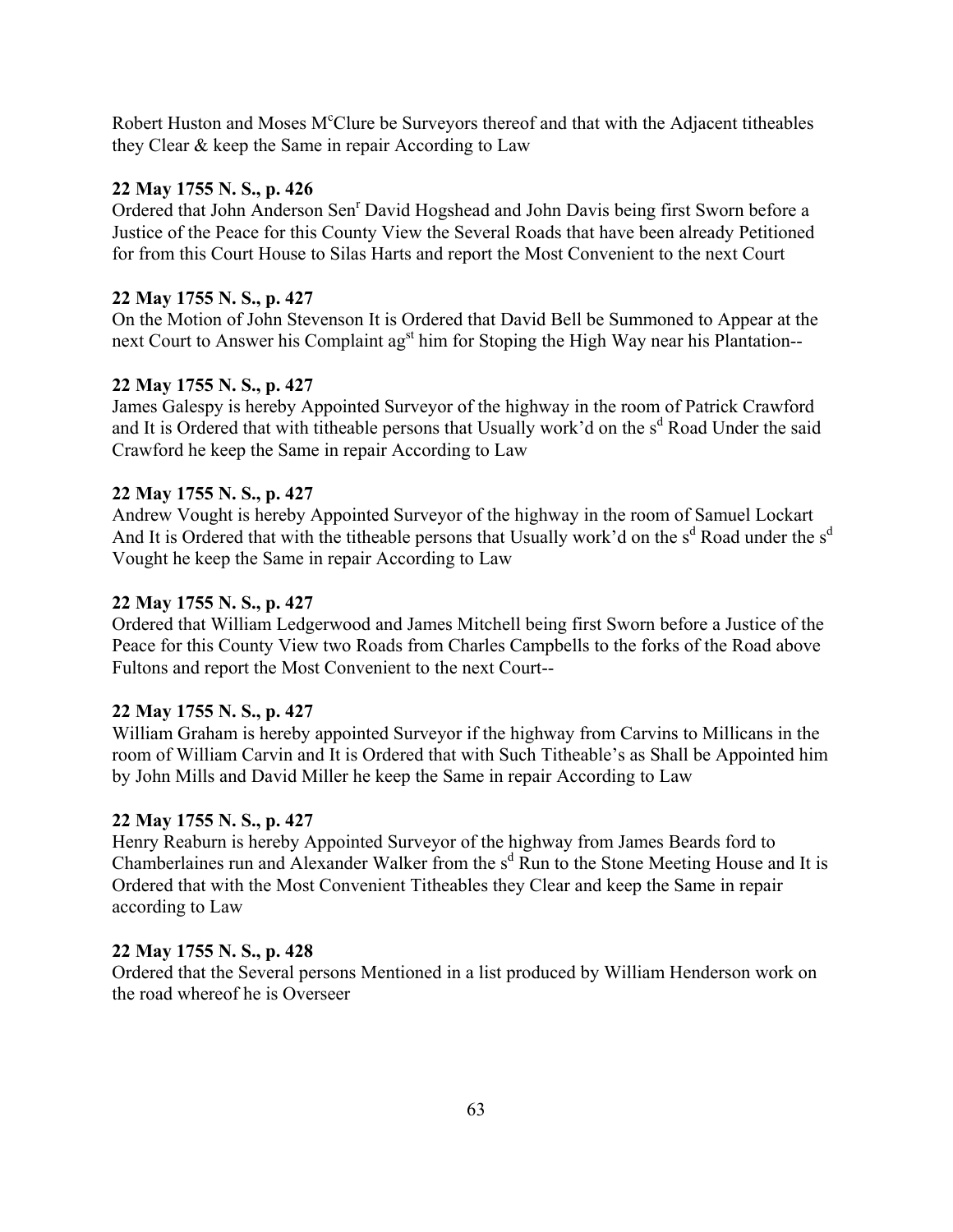# **22 May 1755 N. S., p. 428**

James Waits is hereby Appointed Surveyor of the highway in the room of Rob<sup>t</sup>. Craven and It is Ordered that with the Titheable persons that formerly work'd on the  $s<sup>d</sup>$  Road under the  $s<sup>d</sup>$  Craven he keep the Same in repair According to Law

# **23 May 1755 N. S., p. 435**

On the Petition of Sundry of the Inhabitants Seting forth that there might be a More Convenient Road from Thomas Moores to the Court House of this County than the one Already Used It is Ordered that Robert Patterson W<sup>m</sup> Brown and John King being first Sworn before a Justice of this County View the Present Road as also the one Petitiond for & report the Most Convenient to the next Court

## **23 May 1755 N. S., p. 439**

Patrick Sharkey is hereby Appointed Surveyor of the highway from David Cloyds to John Mc farrons in the room of John Marshall and It is ordered that with the Titheable Persons that Work'd on the s<sup>d</sup> Road Under the s<sup>d</sup> Marshall he Clear & keep the Same in repair According to Law

#### **23 May 1755 N. S., p. 439**

David Cloyd is hereby appointed Surveyor of the highway from his Plantation to the Roan Oak Road and It is Ordered that with the Most Convenient Male Titheables he Clear and keep the Same in repair According to Law.

#### **23 May 1755 N. S., p. 439**

Jacob Patton is hereby appointed Surveyor of the highway from James Campbells to the Catapo Road and It is Ordered that with the most Convienient Titheables he Clear & keep the Same in repair According to Law.

#### **23 May 1755 N. S., p. 439**

Richard Reed is hereby appointed Surveyor of the highway from the Catapo Road to Warwick Gap And It is Ordered that with the Most Convenient Male Titheables he Clear and keep the same in repair According to Law.

#### **23 May 1755 N. S., p. 439**

John Ledford is hereby appointed Surveyor of the highway from James Campbells to the head of Roan Oak Waters and It is Ordered that with the most Convenient Titheables he Clear and keep the same in repair According to Law.

#### **23 May 1755 N. S., p. 439**

Ordered that Robert Montgomerie and Thomas Ramsey being first Sworn before a Justice of the Peace for this County do Mark the Most Convenient Way from the Tavern Spring in the Gap to Robert Looneys Mill and that  $W^m$  Preston Gent Appoint the Surveyor & Titheables to Clear the Same.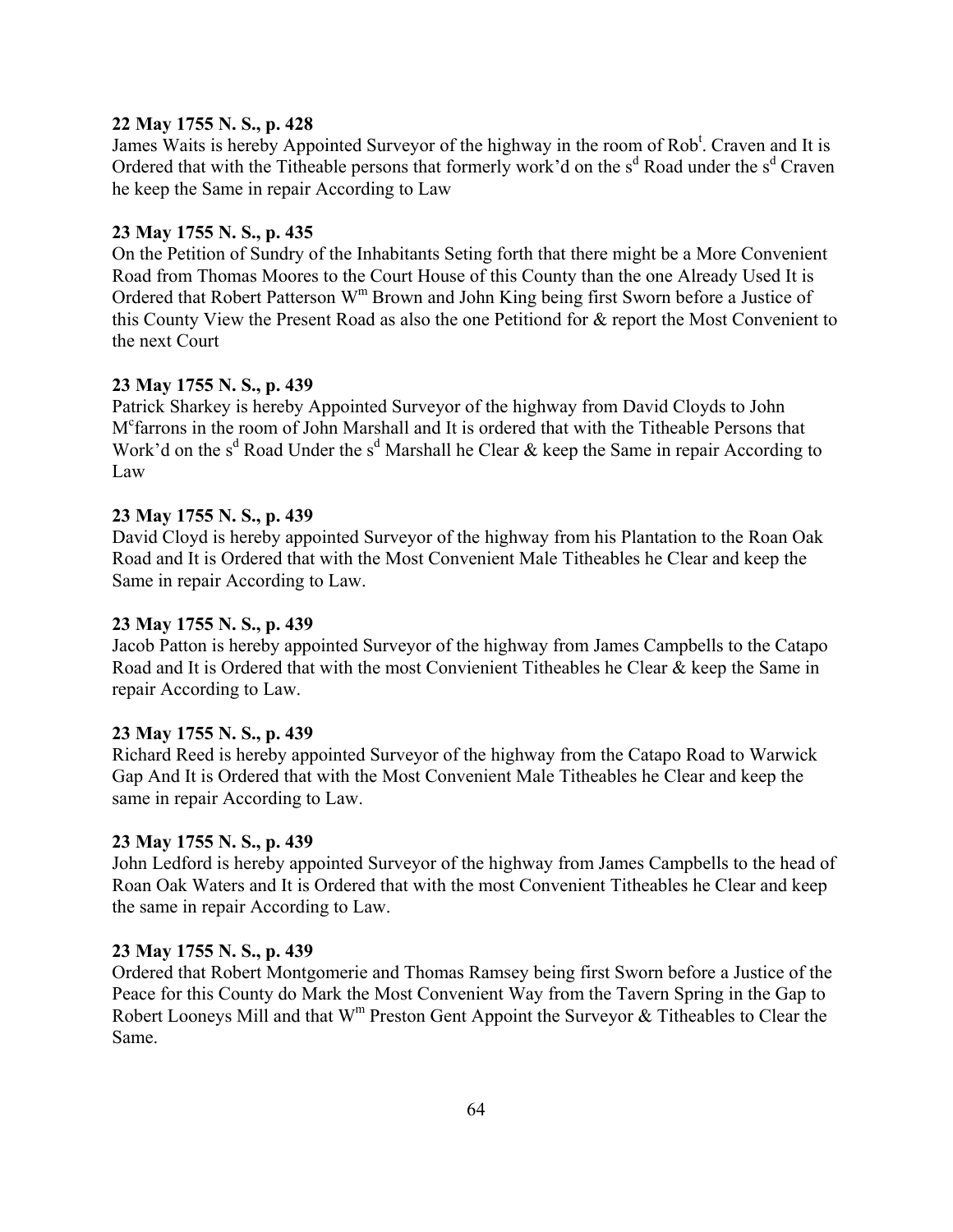#### **20 November 1755 N. S., p. 499**

James M<sup>c</sup>Gill was Appointed Surveyor of the highway in the room of Andrew Erwin having Complained that the  $s^d$  Erwin had not put the  $s^d$  Road whereof he is Overseer in good repair It is Therefore Ordered that the s<sup>d</sup> Erwin Continue Overseer of the Same untill he shall have Clear'd it according to Law.

#### **20 November 1755 N. S., p. 499**

Ordered that Baptist M°nabb remain Overseer of the Road whereof he was formerly Surveyor the present Overseer Moses M°Clure not being Convenient to the s<sup>d</sup> Road.

#### **21 November 1755 N. S., p. 504**

Ordered that John Paxton Joseph Lapsley & Joseph Long being first Sworn before a Justice of the Peace for this County View the Ground and lay of a Road from William Halls to the Mountain Road and make report to the next Court

Book V, 1755-1757

#### **25 November 1755 N. S., p. 3**

James Caldwell is hereby appointed Surveyor of the highway from Nutt's Mill Creek to this Court House in the room of Robert M°Clenachan and It is Ordered that with the Titheable persons that Usually work'd on the s<sup>d</sup> Road Under the s<sup>d</sup> M<sup>c</sup>Clenachan he Clear and keep the Same in repair According to Law

#### **17 March 1756 N. S., p. 33**

On the Petition of David Moore praying a road may be laid of from the Indian Road to his Mill It is Ordered that Nath Evans and Thomas Wilson being first Sworn before a Justice of the Peace for this County View the  $s^d$  Road  $\&$  make report to the next Court.

#### **19 May 1756 N. S., p. 111**

George Rankins is appointed Surveyor of the high Way in the room of Sam<sup>1</sup> Givens And It is Ordered that with the Titheables that Worked Under the s<sup>d</sup> Givens he keep the same in repair Acc<sup>d</sup> to Law

#### **19 May 1756 N. S., p. 111**

Evan Evans is Appointed Surveyor of the highway in the room of Andrew Fought And It is Ordered that with the Titheables that work'd on the  $s<sup>d</sup>$  Road under the  $s<sup>d</sup>$  Fought he keep the Same in repair Acc<sup>d</sup> to Law

#### **19 May 1756 N. S., p. 111**

John Campbell is Appointed Surveyor of the high Way in the room of Charles Campbell And It is Ord<sup>d</sup>. that W<sup>h</sup>. the Tith<sup>s</sup>. that Usually Work'd Under the  $s^d$ . Campbell he keep the Same in repair Acc<sup>d</sup> to Law

#### **19 May 1756 N. S., p. 111**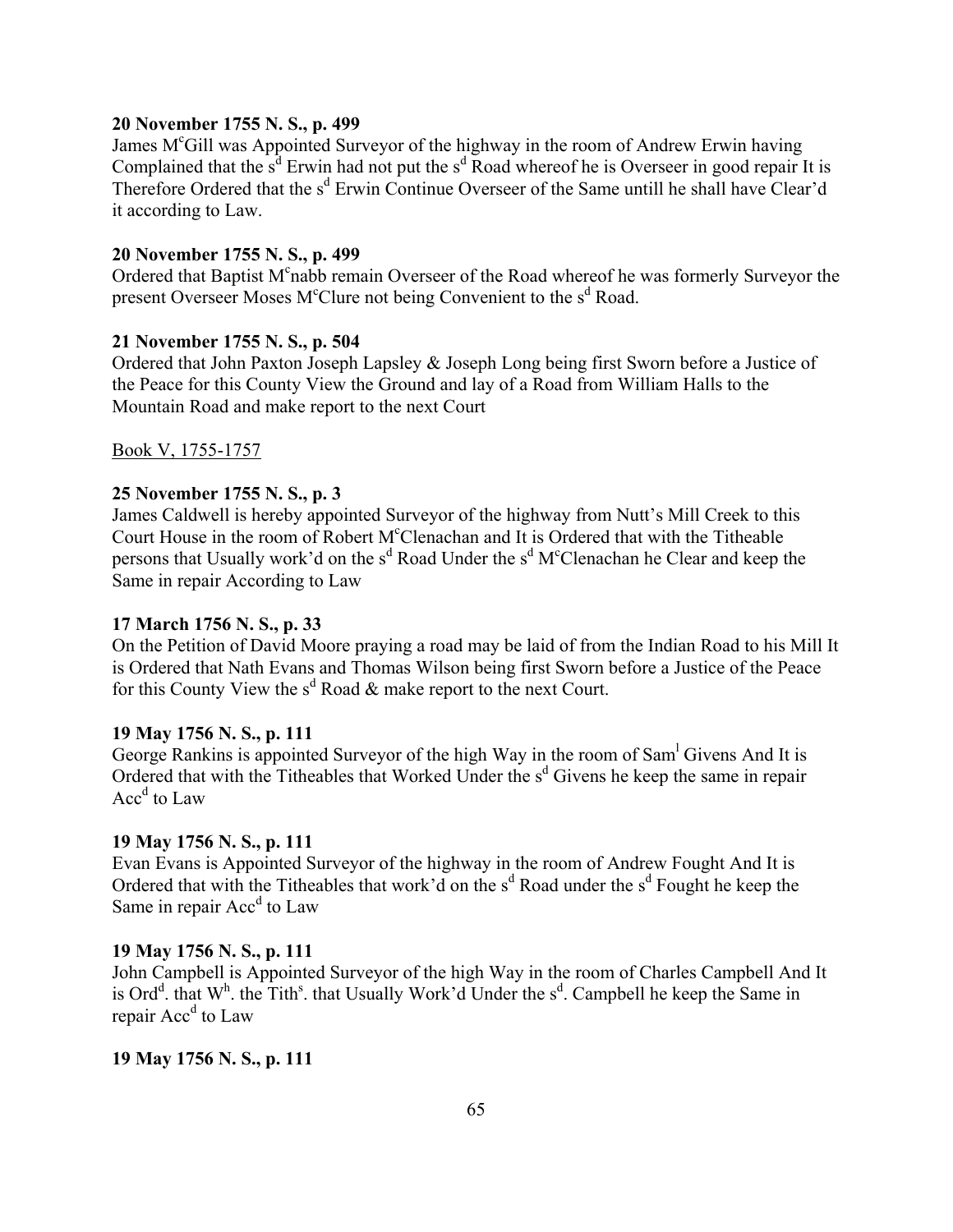Thomas Wilson is Appointed Surveyor of the highway in the room of John Underwood and It is Ordered that with the Tith<sup>s</sup>. that usually work'd Under the  $s<sup>d</sup>$ . Jn<sup>o</sup>. he keep the Same in repair Acc<sup>d</sup>. to Law.

# **19 May 1756 N. S., p. 111**

John Buchanan is App<sup>d</sup>. Surveyor of the highway in the room of Rob Breckenridge And It is Ord<sup>o</sup>. that with the Tith<sup>s</sup> that Usually work d under the s<sup>d</sup> Rob. he keep the Same in repair Acc<sup>d</sup> to Law

# **19 May 1756 N. S., p. 111**

Felix Gilbert is appointed Surveyor of the highway in the room of Ja<sup>s</sup>. Knox And It is Ordered that with the Tith<sup>s</sup> that usually Work'd under the s<sup>d</sup> James he keep the same in repair Acc<sup>d</sup> to Law.

# **19 May 1756 N. S., p. 111**

Walter Davis & George Caldwell are appointed Surveyors of the highway in the room of  $W<sup>m</sup>$ Henderson & It is Ordered that with the Tith<sup>s</sup> that usually work'd under the s<sup>d</sup> W<sup>m</sup> they keep the Same in repair According to Law.

# **20 May 1756 N. S., p. 119**

John Anderson and David Hogshead having been appointed to View two Several Roads from this Court House to Silas Harts made their report, that the Lower Road is the Most Convenient, It is therefore Ord<sup>d</sup>. that John Young & John Francis be Overseers of the Same and that with the Convenient Titheables they keep the Same in repair Acc<sup>d</sup> to Law

#### **21 May 1756 N. S., p. 124**

Moses M<sup>c</sup>Clure is Appointed Surveyor of the highway in the room of Thomas Paxton and It is Ordered that with the Titheable Persons that Usually work'd under the  $s<sup>d</sup>$  Paxton he keep the Same in repair According to Law.

#### **21 May 1756 N. S., p. 124**

William Dyer and Michael Props are appointed Surveyors of the highway in the room of Peter Haws  $\&$  W<sup>m</sup> Stevenson and It is Or<sup>d</sup>, that with the titheable Persons that Usually work'd under the s<sup>d</sup> Haws & Stevenson they keep same in repair According to Law

# **21 May 1756 N. S., p. 124**

William Stevenson is appointed Surveyor of the highway in the room of Abraham Smith and It is Ordered that with the Titheables that usually work  $\check{d}$  under the  $s^d$ . Smith he keep the Same in repair According to Law

#### **21 May 1756 N. S., p. 124**

Robert Huston is appointed Surveyor of the highway in the room of Baptist M°Nab and It is Order that with the Titheables that Usually work'd under the  $s<sup>d</sup> M<sup>c</sup>$ nab he keep the Same in repair According to Law

# **21 May 1756 N. S., p. 125**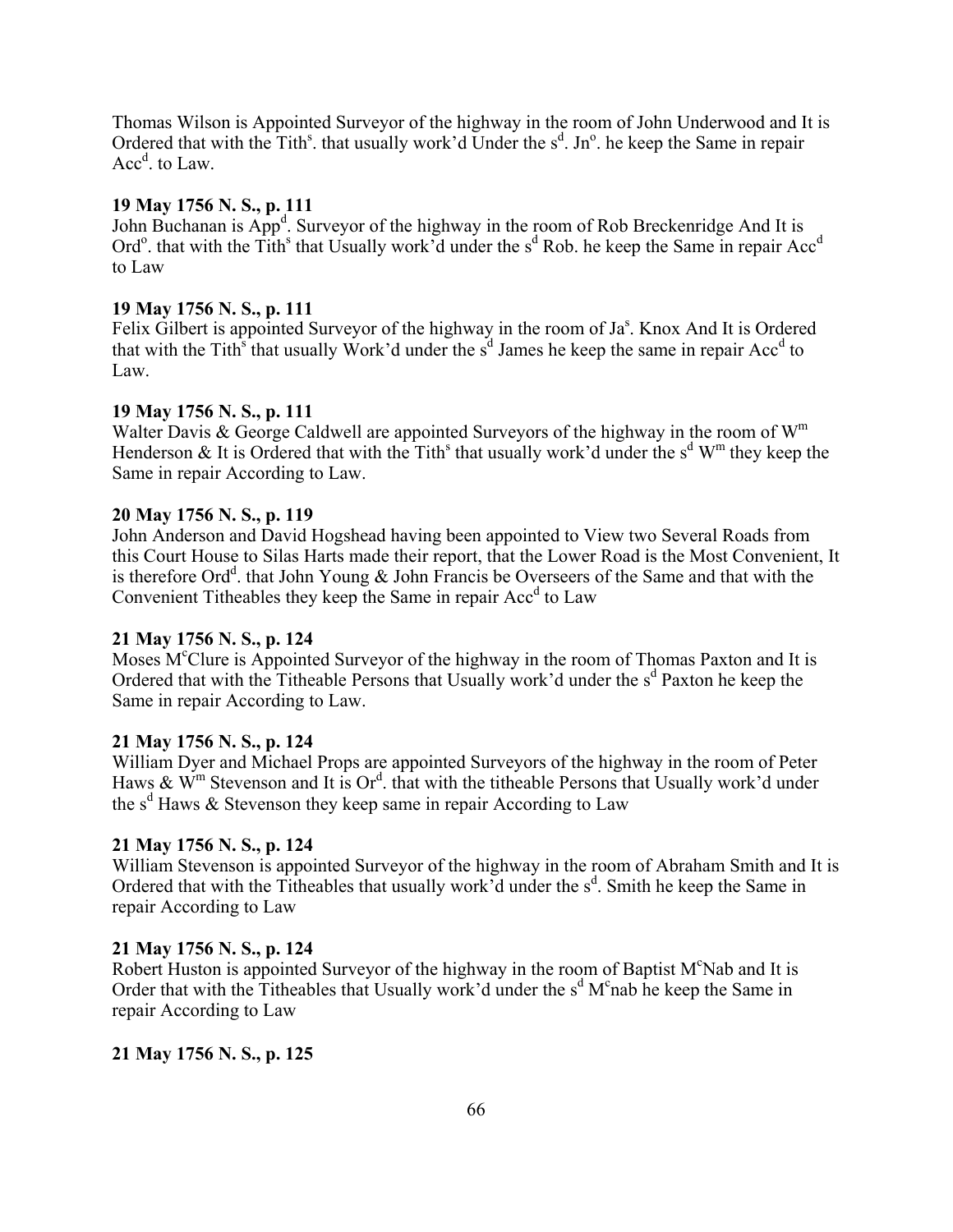Ordered that Silas Hart & Rob M°Clenachan appoint Surveyors  $\&$  and titheable Persons to Work on two Roads from this Court House to the  $s<sup>d</sup>$  Harts

## **21 May 1756 N. S., p. 126**

William Hall & Low Todd are hereby appointed Surveyors of the highway in the room of Robert Young and It is Ordered that with the Titheables that formerly work'd on the s<sup>d</sup> Road under the s<sup>d</sup>. Young they keep the Same in repair According to Law.

#### **22 May 1756 N. S., p. 134**

Samuel Black is hereby appointed Surveyor of the highway in the room of James Black and It is Ordered that with the Titheables that usually work'd under the s<sup>d</sup> James he keep the Same in repair according to Law.

#### **18 November 1756 N. S., p. 246**

On the Petition of Robert Shankland Seting forth that the Road that Leads from James Beards tho<sup>r</sup>. his Land to the North River is Verry Inconvenient and Praying to have the Same turned It is Ordered that Henry Downs being first Sworn View the Same together with the Way Proposed by the Petitioner and make report to the next Court

#### **15 June 1757 N. S., p. 366**

John Bigham is Appointed Surveyor of the highway in the room of John Henderson and It is Ordered that with the Tithables that Usually worked Under the said Henderson he keep the same in repair According to Law

#### **15 June 1757 N. S., p. 366**

John Hinds is Appointed Surveyor of the Highway in the room of George Rankins and It is Ordered that he with the Titheables that Usally worked under the said Rankins he keep the same in repair According to Law

# **15 June 1757 N. S., p. 369**

Mathew Thompson is Appointed Surveyor of the highway in the room of Evan Evans and It is Ordered that with the Tithables that Usally worked under the s<sup>d</sup> Evans he keep the same in repair According to Law

#### **15 June 1757 N. S., p. 369**

Ludwick Waggoner and Pasley Hover are Appointed Surveyors of the highway from John Pattons old place to the little fork of Dry River and It is Ordered that with the Tithables that Usally worked on the Road they keep the same in repair According to Law

#### **17 June 1757 N. S., p. 375**

On the Petition of Sundry the Inhabitants of the South branch for a Road from the South fork of Potowmack to the Main Road Near Abraham Smiths It is Ordered that William Dyer and Mathew Patton being first Sworn Veiw the Road from Already Cleared together with the one Petitioned for and report to the next Court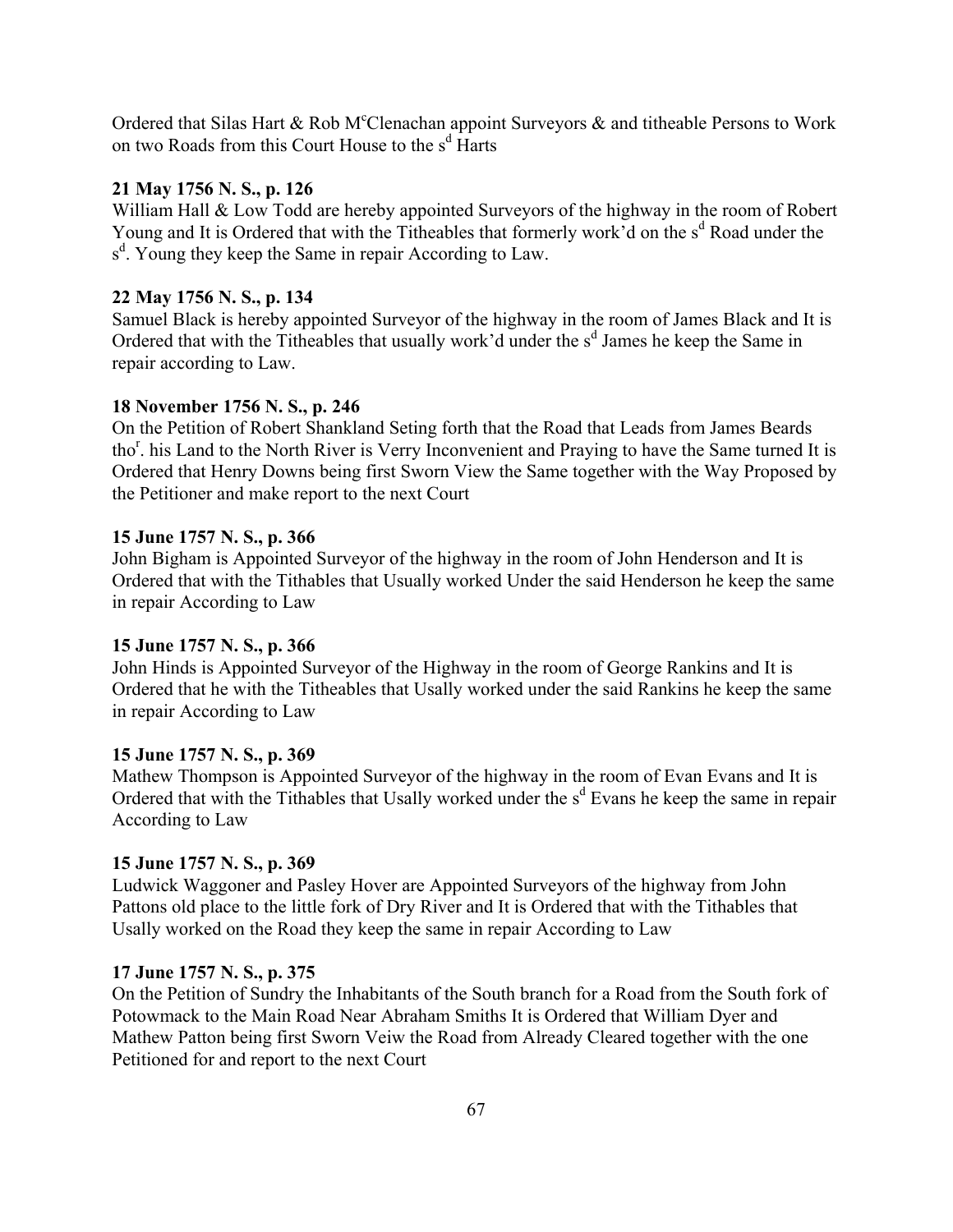## **18 August 1757 N. S., p. 440**

William Finla is Appointed Surveyor of the highway in the room of Alexander Stewart and It is Ordered that with the Tithables that Usually worked under the said Stewart he keep the same in repair According to Law

# Book VI, 1757-1761

# **19 August 1757 N. S., p. 17**

Ordered that James Galespie be Surveyor of the highway from Ramsay's to the foot of the South Mountain and that with the Several Tithables in a List delivered in Court he keep the same in Repair According to Law

## **19 November 1757 N. S., p. 72**

Ordered that the Several Persons that Work on the highway from Ramsays to the South Mountain be Exempted from the Working on Other Roads

## **20 March 1758, p. 125**

Henry Miller is Appointed Surveyor of the highway in the room of James Orry and It is Ordered that with the Tithables person that Usally worked under the said James Orry he keep the same in repair According to Law

## **20 March 1758, p. 141**

The Complaint of John Stevenson against David Bell For Stoping up the Highway is dismised

#### **17 May 1758, p. 145**

John M<sup>c</sup>Croskey is hereby Appointed Surveyor of the highway from Alexander Millers to Beverly Manor line and It is Ordered that with the Tithables that shall be Appointed by Andrew Hays he keep the same in repair According to Law

#### **17 May 1758, p. 145**

Charles Hays is hereby Appointed Surveyor of the highway from Adrew Hays Mill to Captain Kenadys and that with such Tithables person as formerly worked on the said Road Under John Walker he Clear and keep the same in repair According to Law

#### **17 May 1758, p. 145**

Alexander M<sup>c</sup>Clure is hereby Appointed Surveyor of the hghwaye from the North River to William Lusk and that with the adjacent Tithable person he keep the same in repair According to Law

#### **17 May 1758, p. 147**

Ordered that the Several Persons Mentioned in a List Given in by Henry Reaburn work on the Road whereof he is Overseer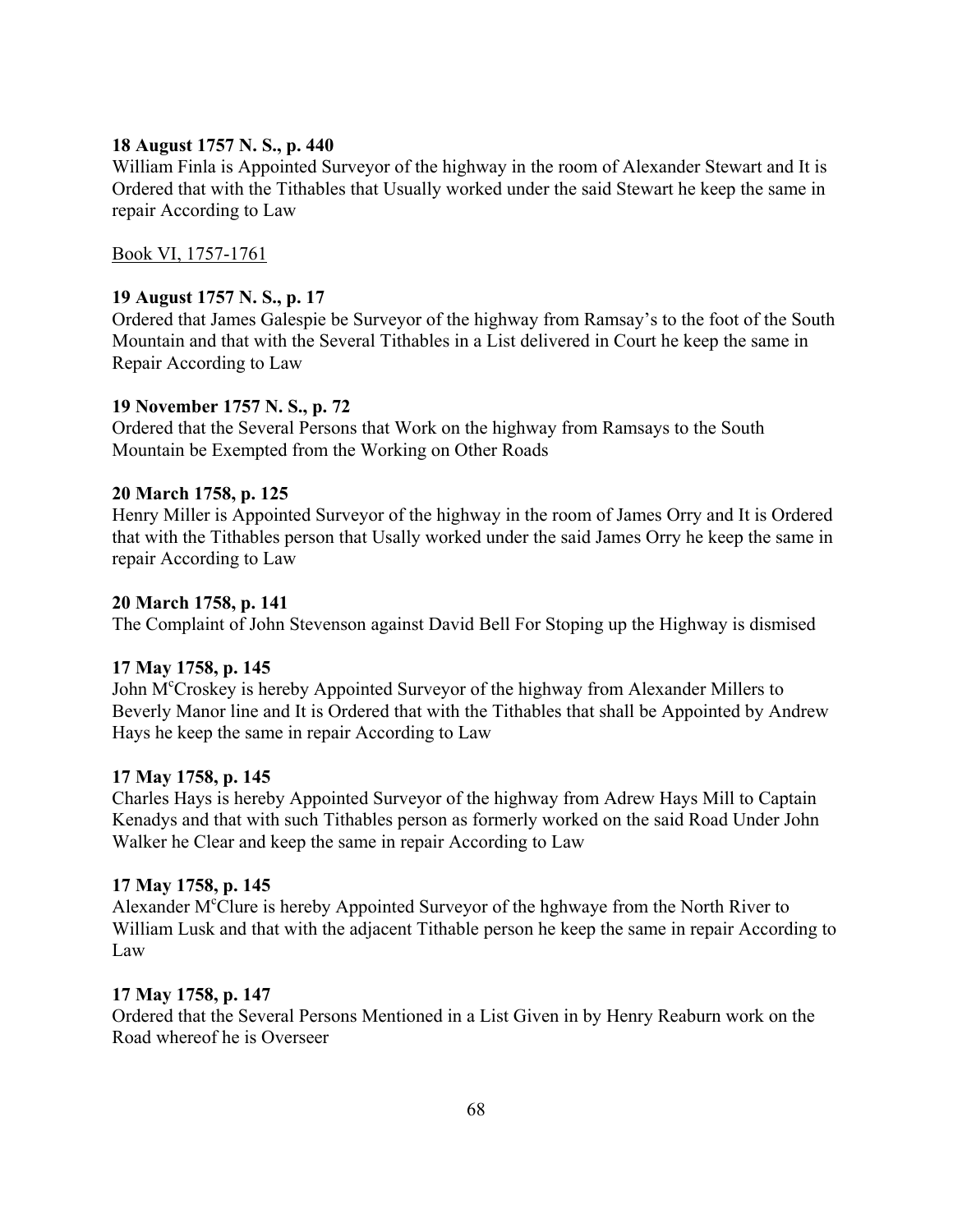#### **17 May 1758, p. 147**

Jacob Anderson is hereby appointed Surveyor of the highway from the North River to Alexander Millers and that with the adjatient Tithable person he keep the same in repair According to Law

#### **17 May 1758, p. 147**

James Fulton is hereby Appointed Surveyor of the highway from James Cowans line to David Moores and that with the Convenient Tithable person he keep the same in repair According to Law

#### **18 May 1758, p. 158**

Alexander Blair and Alexander Craig are appointed Surveyors of the highway in the room of John Young and John Anderson and It is ordered that they with the Tithable person that Ussally worked under the s<sup>d</sup> John Young and John Anderson they keep the same in repair According to Law

#### **17 August 1758, p. 181**

Isaac Anderson is hereby Appointed Surveyor of the highway from Hays Mill to Alexander Millers in the room of Andrew Hays and that with such Tithable persons as formerly worked on the said Road under Andrew Hays he Clear and keep the same in repair According to Law

#### **15 November 1758, p. 211**

Ordered that Alexander Miller Joseph Coulton and Archibald Alexander they being first sworn before a Justice of this County do Veiw and Mark a way from Hays Mill to Timber Ridge Meeting House and report to the next Court

# **21 March 1759, p. 236**

On the Petition of Sundry the Inhabitants of this County It is Ordered that Andrew Soduskie Martin Wiltsil and Uriah Humble or any Two of them of them being first Sworn Veiw the nearest and Most Convenient Way from Jacob Haldermans to Hampshire County Line and make report thereof to the next Court

#### **22 March 1759, p. 241**

On the Motion of Patrick Campbell leave to turn the road round his plantation is granted him

# **22 March 1759, p. 244**

John Miller Junior is Appointed Surveyor of the highway in the room of Nicholas Cain and It is Ordered that with the Tithable persons that Usally worked under the said Cain he keep the same in repair according to Law

#### **16 May 1759, p. 258**

Andrew Steel is appointed Surveyor of the highway in the room of William Berry and It is Ordered that with the Tithable person that Usally worked under the said Berry he keep the same in repair According to Law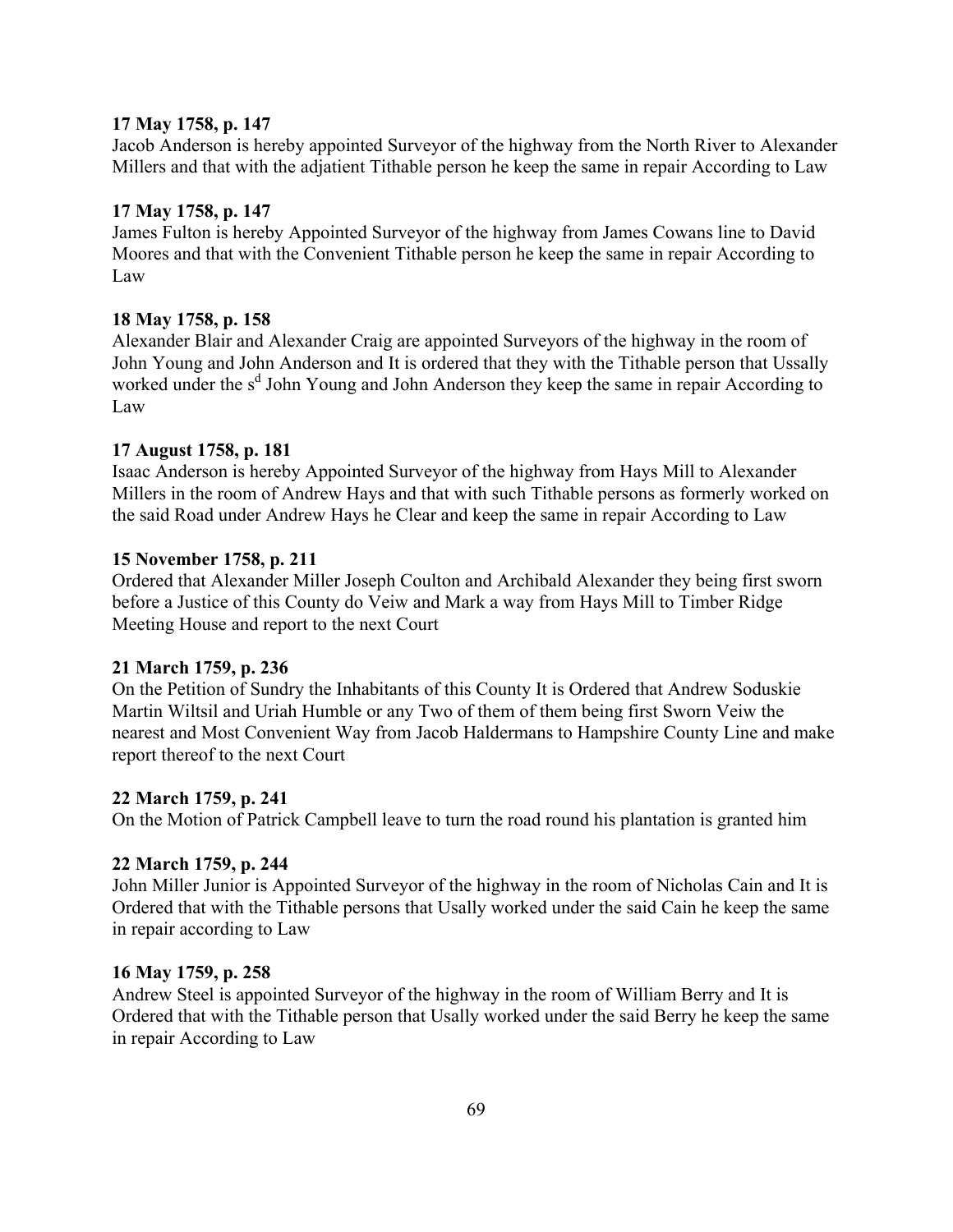# **16 May 1759, p. 259**

John Wortlaw is hereby Appointed Surveyer of the highway from the Wilderness Bridge to Beverly Manor line and It is Ordered that with the Adjacent Tithables he Clear and keep the same in repair According to Law

# **16 May 1759, p. 259**

Samuel Buchanan is hereby Appointed Survey of the highway from Hays to Kenadays Mill and It is Ordered that with the Adjacent Tithables he Clear and keep the same in repair According to Law

# **16 May 1759, p. 259**

Archibald Armstrong and William Elliot are Appointed Surveyors of the highway in the room of Thomas Weems and It is Ordered that With the Tithable person that Usally worked under the said Weems they Clear and keep the same in repair According to Law

## **16 May 1759, p. 259**

Alexander Brownlee and Samuel Steel are hereby Appointed Surveyors of the highway from from Cowans Line to David Mores and It is ordered that with the adjacent Tithables they Clear and keep the same in repair According to Law

## **16 May 1759, p. 259**

James Bell is hereby Appointed Surveyor of the Highway from the Pine Run to Adam Maurys and It is Ordered that with the adjacent Tithables he Clear and keep the same in repair According to Law

#### **16 May 1759, p. 259**

Patrick Hays is hereby appointed Surveyor of the highway from Beverly Manor line to the Indian Road and It is ordered that with the adjacent Tithables he Clear and keep the same in repair According to Law

#### **16 May 1759, p. 260**

James Beard is hereby Appointed Surveyor of the Highway from John Stevenson to Andrew Leepers, and It is Ordered that with the Adjacent Tithables he Clear and keep the same in repair According to Law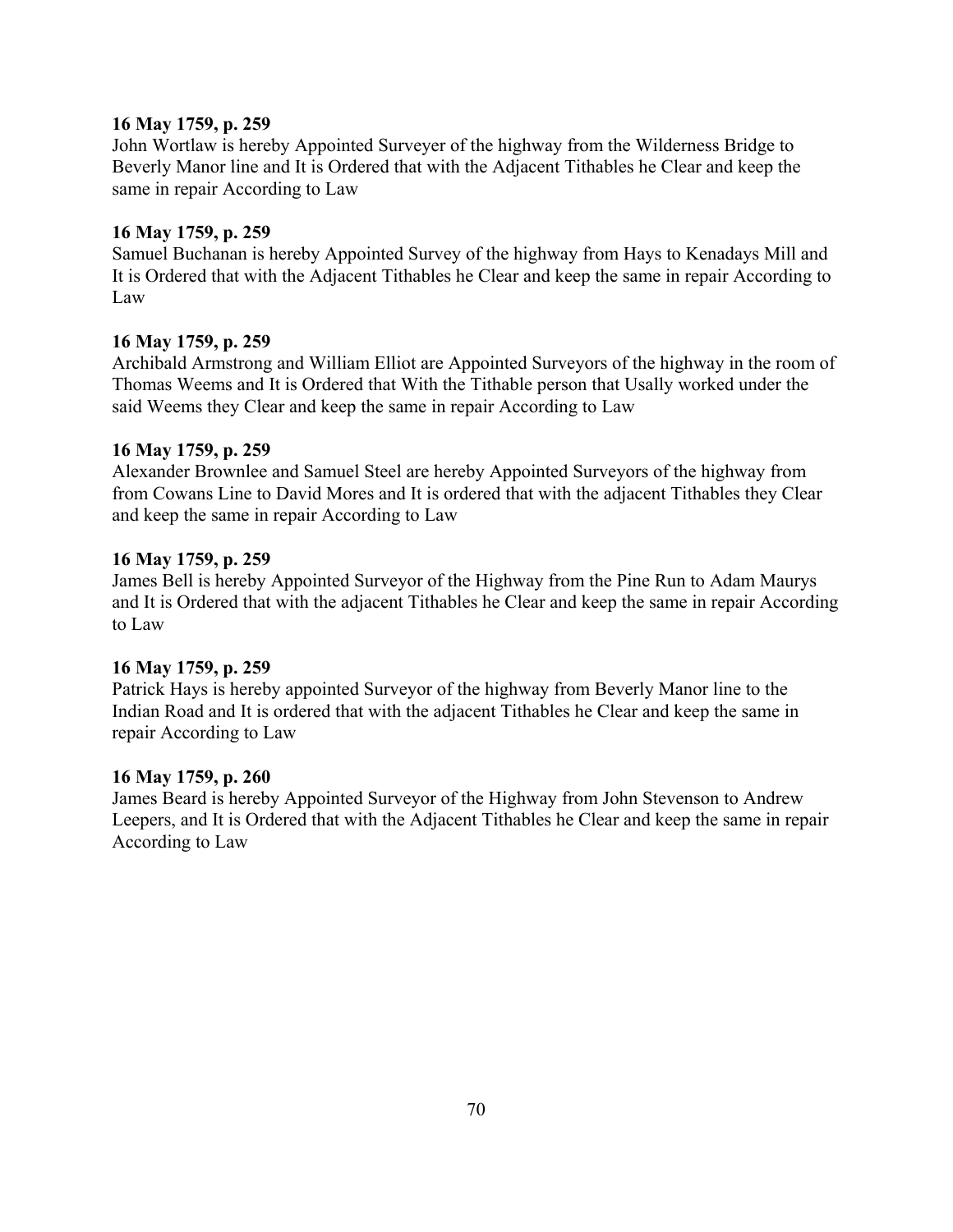#### **16 May 1759, p. 260**

Henry Parkey is hereby Appointed Surveyor of the Highway in the room of Robert Hook and It is Ordered that with the Tithable person that Usally worked under the said Hook he Clear and keep the same in repair According to Law

# **16 May 1759, p. 260**

George Poage is hereby appointed Surveyor of the room of Alexander Walker and It is Ordered that with the Tithable person that Usually worked Under the said Walker he Clear and keep the same in repair According to Law

## **16 May 1759, p. 261**

Patrick Hays and John Montgomerie are hereby Appointed Surveyor of the Highway from Joseph Kenady to the Landing Road and It is ordered that with the Adjacent Tithables they Clear and keep the same in repair according to Law

## **16 May 1759, p. 264**

Thomas Sheilds and James Mitchell are hereby Appointed Surveyors of the highway from Joseph Mays to James Balls and It is Ordered they devide the Tithables and Precints and Clear & keep the same in repair According to Law

## **16 May 1759, p. 264**

Robert Young and John Allison are hereby Appointed Surveyor of the highway from the Widow Longs to James Thompson and It is Ordered that with the Adjacent Tithables they Clear and keep the same in repair According to Law

#### **16 May 1759, p. 264**

Henry Long is appointed Surveyor of the highway from Fraziers to Hance Magorts and John Early from thence to the top of the Ridge at Swift Run pass and that Francis Kirkley j<sup>r</sup> devide the Tithables that Ussally worked on the said Road and that they Clear and keep the same in repair According to Law

#### **17 May 1759, p. 264**

John Stuart is appointed Surveyor of the highway in the room of John Bigam and It is Ordered that with the Tithable persons that Ussally worked under the said Bigam he Clear and keep the same in repair According to Law

#### **15 August 1759, p. 288**

On the Petition of sundry Inhabitants It is Ordered that a Road formerly Cleared from John Archers to John Ramsey's be again repaired and that William Anderson Archibald Hamilton and James Anderson be Surveyors of the Road and that they devide their Precents and with the Convenient Tithables they keep the same in repair According to Law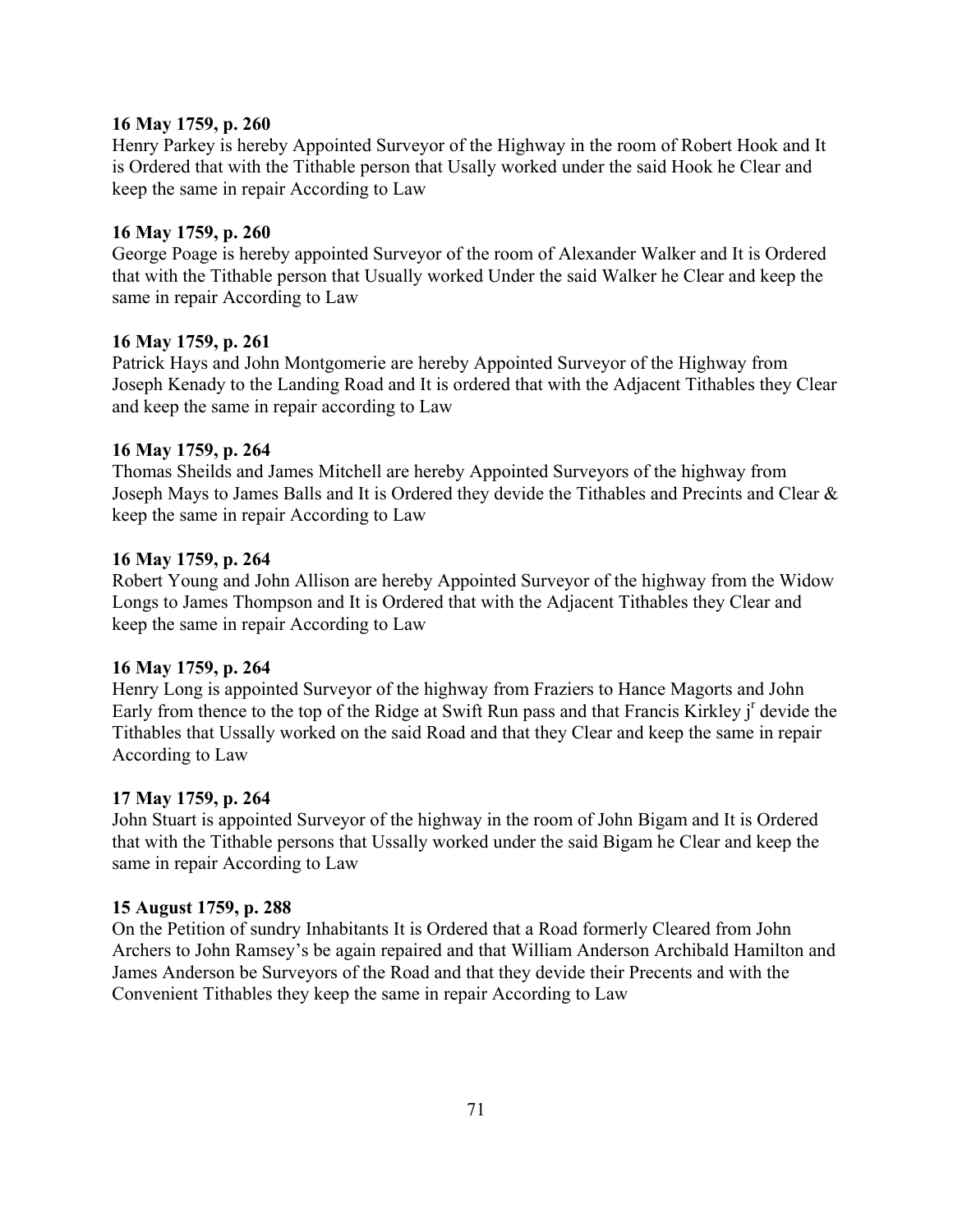# **17 August 1759, p. 292**

Nathaniel Evans is Appointed Surveyor of the highway from Evans Run to Beverly Manor line in the room of David Moore and It is Ordered that with the Tithable person that Usally worked under the said Moore he Clear and keep the same in repair according to Law

## **22 November 1759, p. 319**

Ordered that John Mitchell and James Mitchell they being first sworn Veiw a Road from the North Mountain Meeting House to John Tates Mill and make report thereof to the next Court

## **26 November 1759, p. 339**

Ordered that the Sherif Imploy Workmen to repair the Bridge near John Browns and that they bring their Charge at the Laying the next County Levy

## **20 May 1760, p. 348**

Thomas Mitchell is herby Appointed Surveyor of the Highway from James Cowans to Bordens line in the room of Alexander Brownlee and It is Ordered that with the Adjacent Tithables that Usally worked under Brownlee he Clear and keep the same in repair According to Law

## **20 May 1760, p. 348**

William Brown is hereby Appointed Surveyor of the Highway from the South branch to Staunton Between Mossey Creek and Middle River in the room of Alexander Blair and It is Ordered that with the Adjacent Tithables he Clear and keep the same in repair According to Law

# **20 May 1760, p. 348**

William Hunter is hereby Appointed Surveyor of the highway in the room of Samuel Downing and It is Ordered that with the Adjacent Tithables he Clear and keep in repair According to Law

# **20 May 1760, p. 349**

William Patterson is hereby Appointed Surveyor of the Highway [in the?] room of William Finley and It is ordered that with the Tithable persons that Usally worked under the said Finley he Clear and keep the same in repair According to Law

# **20 May 1760, p. 350**

Andrew Cowan is hereby Appointed Surveyor of the highway in the room of James Moody and It is Ordered that he with the Tithable persons that Usally Worked Under the said Moody he Clear and keep the same in repair According to Law

#### **20 May 1760, p. 350**

James Hunter is hereby Appointed Surveyor of the Highway in the room of John Risk and It is Ordered that he with the Tithable persons that Usally worked under the said Risk he Clear and keep the same in repair According to Law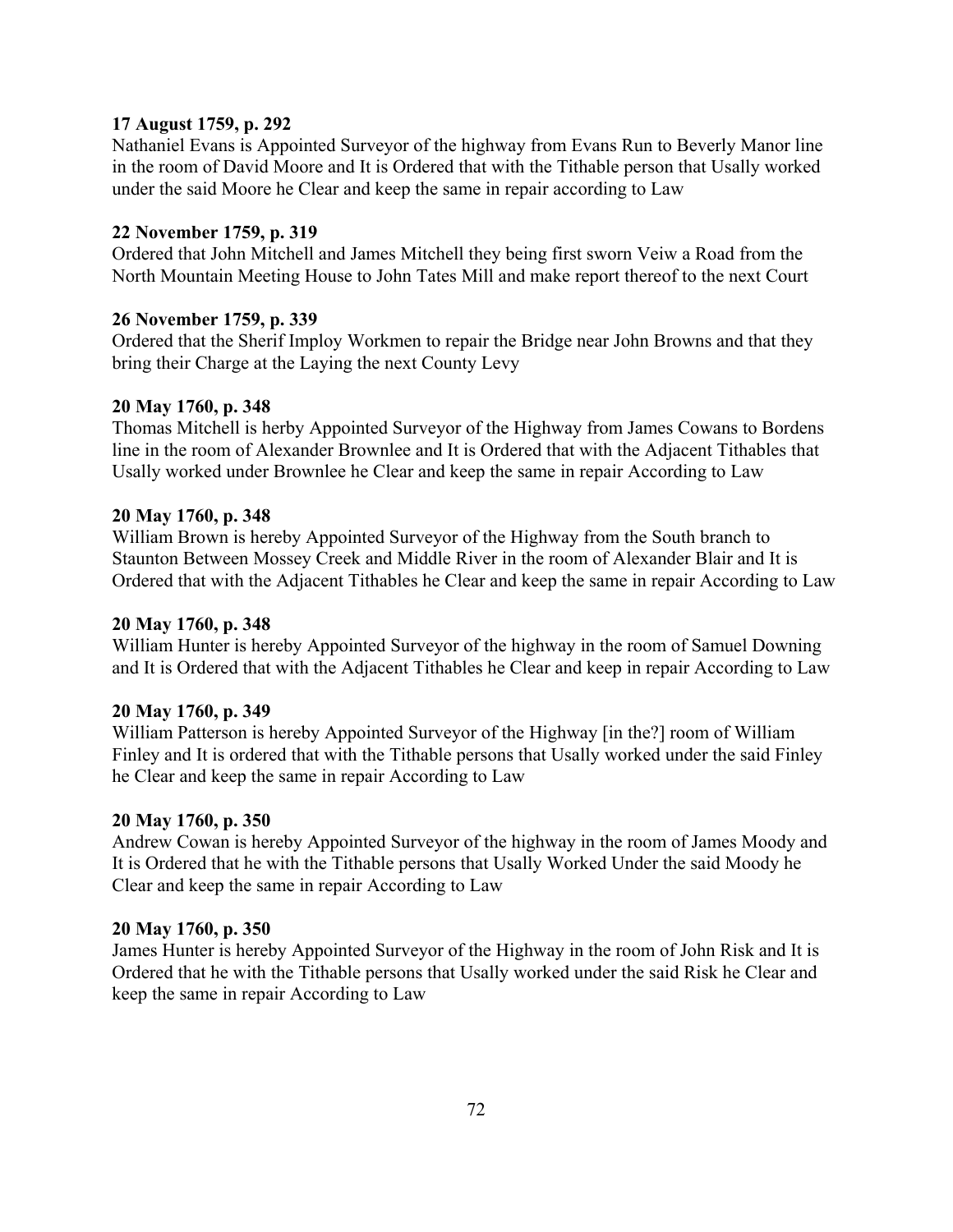Robert Patterson is hereby Appointed Surveyor of the Highway in the room of Alexander Craige and It is Ordered that with the Titheable persons that usally worked under the said Craige he Clear and keep in repair according to Law

# **20 May 1760, p. 350**

Robert Allison is hereby Appointed Surveyor of the Highway in the room of Alexander M<sup>c</sup>Clure and It is Ordered that with the Tithable persons that Usually worked under the said M°Clure he Clear and keep the same in repair According to Law

## **20 May 1760, p. 351**

John Fulton is hereby Appointed Surveyor of the highway in the room of Patrick Hays and It is ordered that with the Tithable persons that Usally Worked under the said Patrick Hays he Clear and keep the same in repair According to Law

## **20 May 1760, p. 351**

John Stewart is hereby Appointed Surveyor of the highway in the room of Samuel Buchanan and It is Ordered that with the Tithable persons that Usally worked Under the said Samuel Buchanan he Clear and keep the same in repair according to Law

## **20 May 1760, p. 351**

John Handley is hereby appointed Surveyor of the Highway in the room of Andrew Steel and It is Ordered that with the Tithable persons that Usally worked Under the said Andrew Steel he Clear and keep the same in repair According to Law

#### **20 May 1760, p. 351**

Thomas Turk is hereby Appointed Surveyor of the Highway in the room of William Hind and It is Ordered that with the Tithable persons that Usally worked under the said William Hind he Clear and keep the same in repair According to Law

#### **20 May 1760, p. 351**

John Ramsey is hereby Appointed Surveyor of the highway in the room of James Galespy and It is Ordered that with the Tithable person that Usally worked under the said James Galespy he Clear and keep the same in repair According to Law

#### **20 May 1760, p. 351**

Robert Moody is hereby Appointed Surveyor of the Highway in the room of John Thompson and It is Ordered that with the Tithable persons that Usally worked Under the said John Thompson he Clear and keep the same in repair According to Law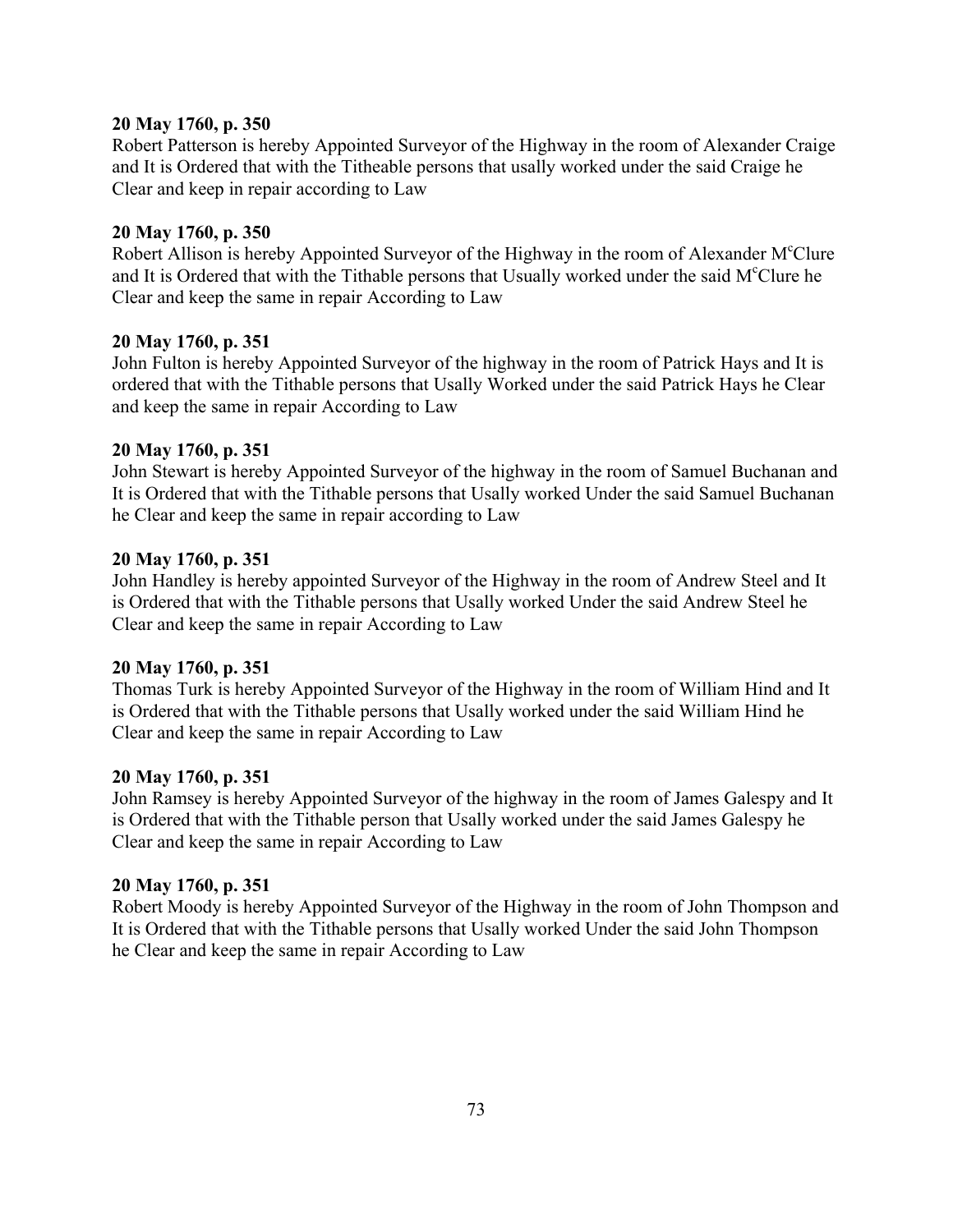Thomas Baggs is hereby Appointed Surveyor of the Highway from Brocks Gap to Hampshire County Line and It is ordered that with the Adjacent Tithables he Clear and keep the same in repair according to Law.

#### **20 May 1760, p. 352**

Ordered that John Buchanan John Poage Audley Paul and Richard Mathews or any three of them do Veiw a road from Simpsons Place on Buffaloe Creek by the Plantation of John Poage to the road Commonly Called Mathews's joining said Road at Chittams place and with Mathews's road to the Great Spring ware it is to join the old road and make report thereof to the next Court

#### **20 May 1760, p. 352**

William Craven and Edward Shankland is hereby Appointed Surveyors of the highway from Brocks Gap to said Shanklands and It is Ordered that with the adjacent Tithables he Clear and keep the same in repair According to Law

#### **20 May 1760, p. 352**

William Logan is hereby Appointed Surveyor of the Highway from the Tinckling Spring to the Great Spring belonging to John Finley in the room of John Finley and It is Ordered that with the Tithable persons that Ussally Worked Under the said John Finley he Clear and keep the same in repair according to Law

#### **20 May 1760, p. 352**

Joseph Gamble is hereby Appointed Surveyor of the Highway in the room of John Stewart and It is Ordered that with the Tithable person that Usally worked Under the said John Stewart he Clear and keep the same in repair According to Law

#### **20 May 1760, p. 352**

Ordered that the Sherif of this County Imploy Workmen to repair the Bridge below this Court House on Lewis Creek as also a Bridge on the Upper part of the same in the Town of Stanton and bring in his Charge at the Laying of the next County Levy

#### **20 May 1760, p. 352**

On the Petition of Sundry the Inhabitants for to have road Cleared from Basson Hovers on the South fork of the South Branch of Potomak by the Bryery Branch to Silas Harts is granted and It is Ordered that Henry Pickle be Surveyor thereof  $\&$  that with the Persons Mentioned in the s<sup>d</sup> Petition he Clear and keep the same in repair According to Law

#### **21 May 1760, p. 353**

David M<sup>c</sup>Croskey is hereby Appointed Surveyor of the Highway from Andrew Hays to Robert Kilpatricks and that the Old road Williams Bohanons place be discontinued  $\&$  It is ordered that with the Adjacent Titheables he Clear and keep the same in repair According to Law

#### **21 May 1760, p. 354**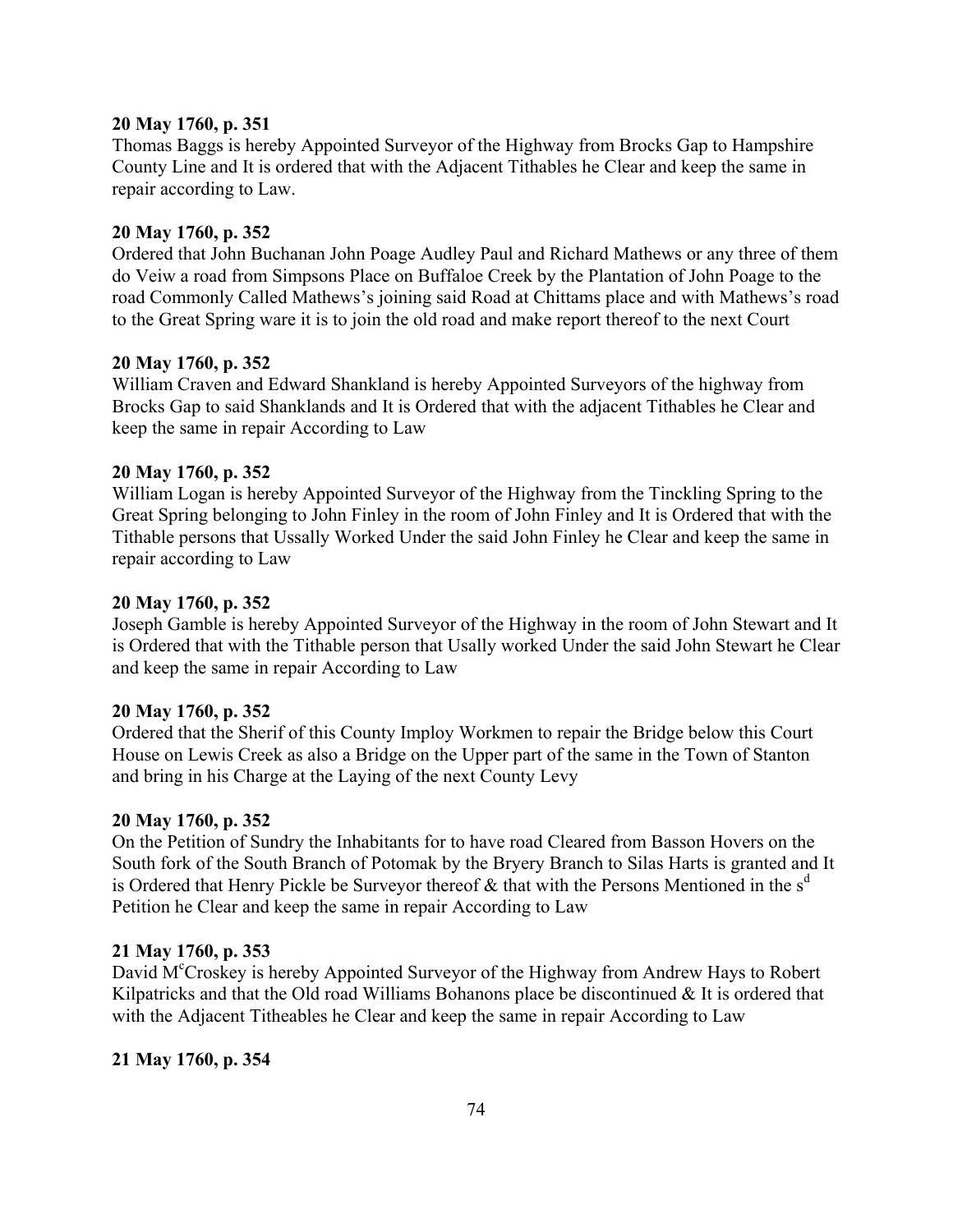John Davis is hereby appointed Surveyor of the Highway from James Bairds to the Lick by Robert Scotts and It is Ordered that with the Adjacent Tithables he Clear and keep the same in repair According to Law

# **21 May 1760, p. 354**

Valintine Pence is hereby Appointed Surveyor of the Highway from Cub run to Robert Scotts and It is Ordered that with the Adjacent Tithables he Clear and keep the same in repair According to Law

# **21 May 1760, p. 355**

William Campbell is hereby Appointed Surveyor of the Highway from John Tates to the North Mountain Meeting House and It is Ordered that with the Adjacent Tithables he Clear and keep the same in repair According to Law

# **21 May 1760, p. 355**

James M<sup>c</sup>Cleary is hereby Appointed Surveyor of the Highway from Parson Jones to Rusks Mill in the room of John Wilson and It is Ordered that with the Adjacent Tithable he Clear and keep the same in repair According to Law

# **21 May 1760, p. 355**

Thomas Stewart and John Black is hereby Appointed Surveyor of the Highway from the tinkling Spring Meeting House to James Balls in the room of Walter Davis and George Caldwell and It is ordered that with the Tithable person that Usally worked under the said Walter Davis and George Caldwell they Clear and keep the same in repair according to Law

# **21 May 1760, p. 358**

Silas Hart Gent is hereby Appointed Surveyor of the Highway in the room of William Stevenson deceased and It is Ordered that with the Tithable persons that Usally Worked Under the said Stevenson he Clear and keep the Same in repair According to Law

# **22 May 1760, p. 363**

Ordered that Robert Brackenridge and Felix Gilberts veiw the Bridge repaired by John Brown and make their report to the next Court

# **22 May 1760, p. 363**

Patrick Young is Appointed Surveyor of the Highway in the room of John Allison and It is Ordered that with the Tithable persons that Usally Worked under the said John Allison he Clear and keep the same in repair According to Law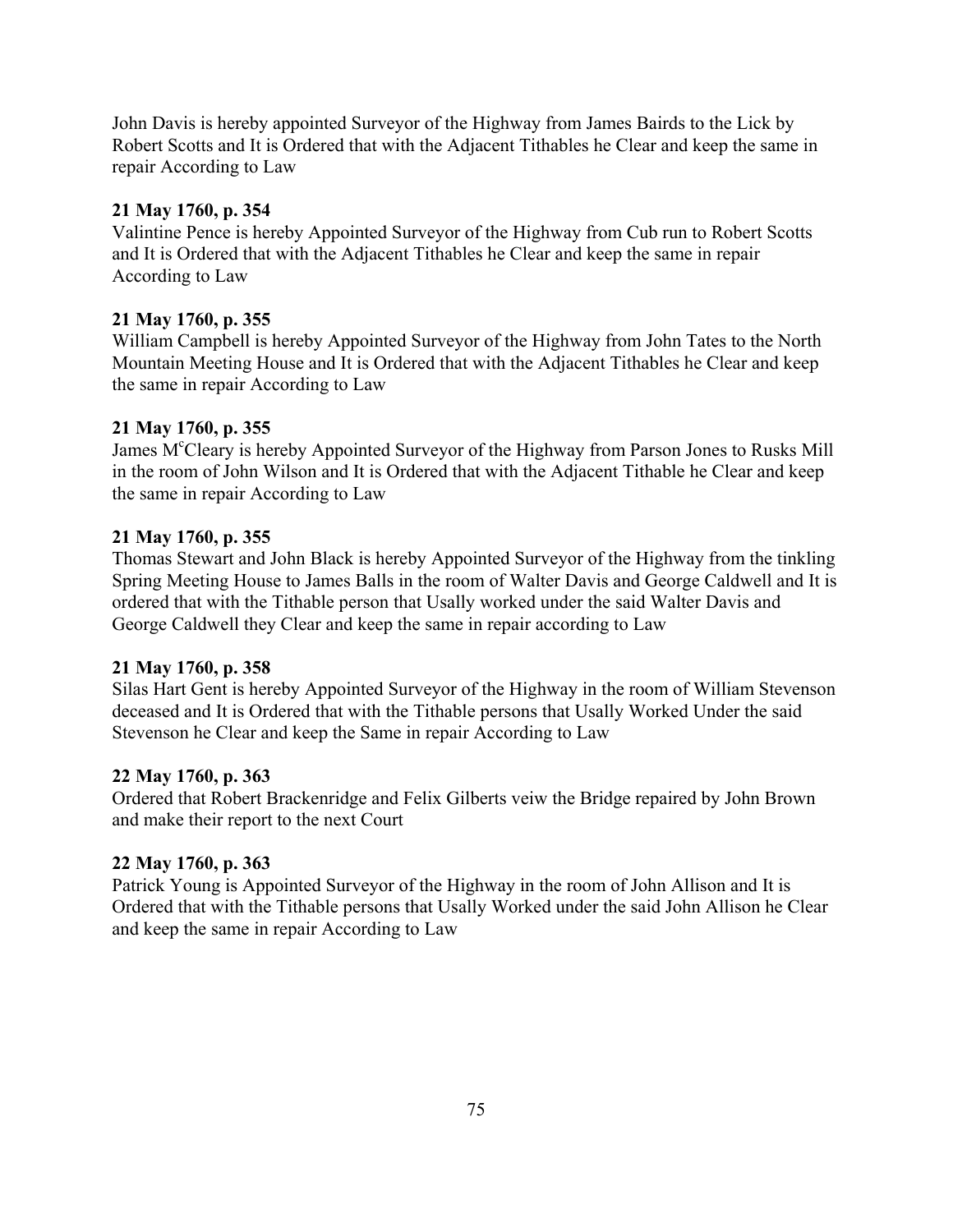#### **19 August 1760, p. 390**

Daniel Lyle is hereby Appointed Surveyor of the highway from John Bowyers to William Lusks in the room of Robert Houston and It is Ordered that With the Tithable persons that Usally worked Under the said Huston he Clear and keep the Same in repair According to Law.

#### **19 August 1760, p. 390**

John Paxton and Abraham Brown are hereby Appointed Surveyors of the highway from the North River to James Simpsons place and It is Ordered that with the Adjacent Tithables they Clear and keep the same in repair According to Law

#### **19 August 1760, p. 391**

On the Petition of Mathew Robertson & others for leave to turn the Road from the Stone Meeting House to King Mill thro the fenced Ground of William Hamilton It is Ordered that John Anderson John Pattison and David Bell do Veiw the Same and report the Conveniences or Inconveniences Attending such Alteration to the next Court

#### **19 August 1760, p. 391**

On the Petition of Joseph Walker for leave to turn the road between Halls Mill and the Main County Road round his Fence It is Ordered that Richard Woods John Allison and Daniel Lyle do veiw the same and report the Conveniences or inconveniences Attending such Alteration to the next Court

#### **20 August 1760, p. 394**

On the Petition of William Ramsay and Others ordered that a Road be Cleared from George Taylors feild to said Ramsays Mill and from thence to the Waggon ford of the North river and that Nathaniel M<sup>c</sup>Clure be Surveyor thereof and that with such Tithable persons as are willing to work on the same he Clear and keep the same in repair According to Law

#### **20 August 1760, p. 395**

William Logan Overseer of the Road from John Finlas great Spring to the Tinkling Spring Meeting House returned a List of Tithables which are Convenient to work on the said road It is Ordered by the Court that the said Tithables are to work Accordingly

#### **20 August 1760, p. 395**

Ordered John Dickenson and James Lockridge Gent do devide the Tithables to work on the road between John Willsons Gap and the Panther Gap and return the Lists respectively into Court

#### **22 August 1760, p. 406**

John Buchanan and John Maxwell Gent are hereby Appointed Surveyors of the Highway from the Broad Spring in the forks of James River to the Ferry and It is Ordered that with the Convenient Tithables they Clear and keep the same in repair According to Law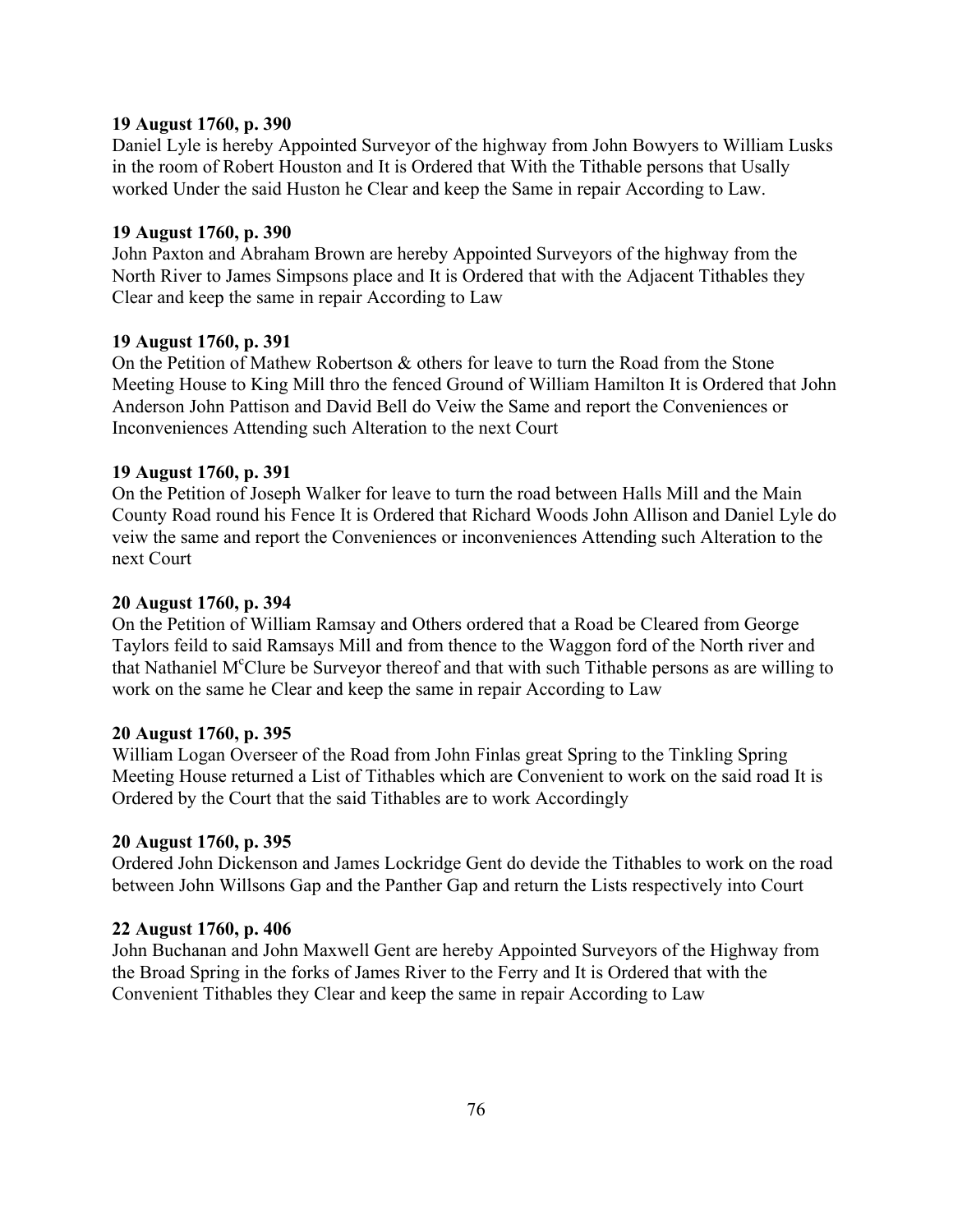#### **23 August 1760, p. 421**

Felix Gilbert and Robert Breckenridge Gent being Appointed to Veiw a Bridge Built by John Brown Near his House made report that the same was done on a good and Workmanlike Manner

# **23 August 1760, p. 422**

Johnston Hill is Appointed Surveyor of the highway in the room of William Stevenson and It is Ordered that with the Tithable persons that Usally worked Under the said Stevenson he Clear and keep the same in repair According to Law

# **23 August 1760, p. 422**

Alexander Herron and Daniel Love are hereby Appointed Surveyors of the Highway from the Dry River Gap to the Road that leads over Swift run Gap and It is Ordered that Daniel Smith Gent devide their Precents and that they with the Tithables persons as Shall be Appointed them by the said Smith they Clear and keep the same in repair According to Law

# **21 November 1760, p. 439**

Ordered that John Dunkle and Nicholas Havenor they being first Sworn Veiw a Way from Michael Props to the County Line and make report thereof to the next Court

## **21 November 1760, p. 439**

Ordered that John Dunkle and Nicholas Havener they being first sworn Veiw the Ground from Michael Props to Daniel Harrison's and make report whether or no a waggon Road Can be had to the next Court

#### **24 November 1760, p. 458**

Ordered that Robert Christian William Henderson John Tate Thomas Stuart and Felix Gilbert they being first sworn Veiw the most Convenient way from the Widow Tee's to the top of the Ridge at Kingkades Gap and make report thereof to the next Court

#### **24 November 1760, p. 459**

Ordered that James Alexander and William Hinds they being first sworn Veiw the Most Convenient way from Samuel Davis to the Mountain at Woods Gap and make report thereof to the next Court

#### **24 November 1760, p. 459**

Ordered that James Trimble and Archibald Alexander they being first sworn Veiw the Road from Paxtons ford at the North River to the foot of the Poplar Hill tho Browns Land and make report thereof to the next Court

#### **24 November 1760, p. 459**

Israel Christian Gent having Informed the Court that the Road now goes by the Reason of Steepness of the Heill thro a Valuable Lott of his to his great Prejudice It is Therefore Ordered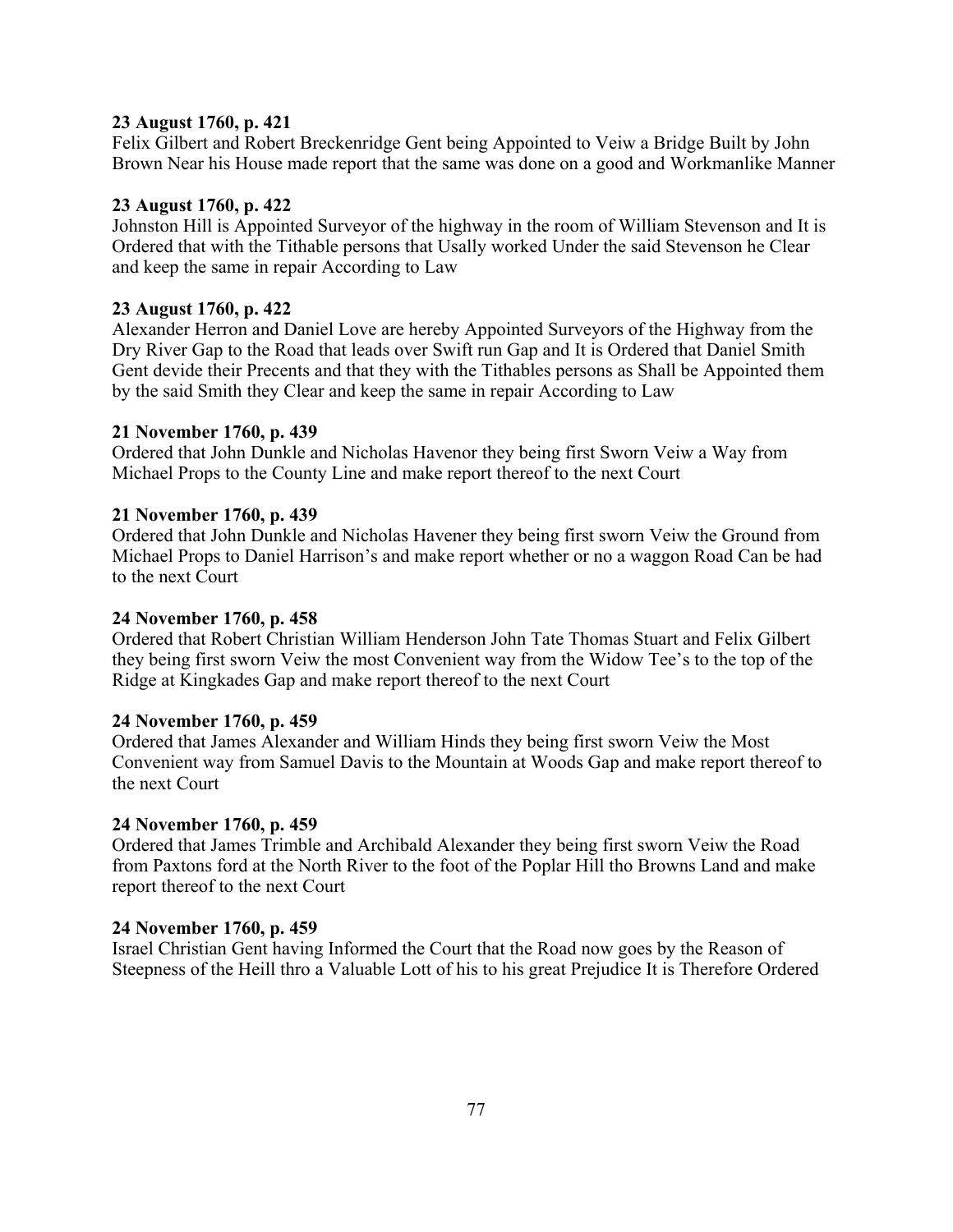that CoL<sup>o</sup> Preston John Poage and Felix Gilbert Gent veiw the Same and make report thereof to the next Court

## **24 November 1760, p. 459-60**

[Grand Jury Presentments]

The King against Robert M<sup>c</sup>Clenachan

On a Presentment of the Grand jury for not keeping the road whereof he is Overseer in repair Continued by Consent

\* \* \*

The King against The Overseers of the Road from Kenadys to Walkers On Presentment of the Grand jury for not keeping the Highway in repair According to Law The Sherif having returned that the said Overseers was not found in his Bailiwick this Suit is dismised.

 $* * *$ 

The King against The Overseers of the Road from the Court House to Christians Creek On Presentment of the Grand jury for not keeping the Highway in repair According to Law The Sherif having returned that the said Overseers was not found in his bailiwick this Suit is dismised from

\* \* \*

The King against The Overseers of the Road from Sam<sup>1</sup> Youngs to Browns On Presentment of the Grand jury for not keeping the Highwway in repair According to Law The Sherif having returned that the said Overseers was not found in his Bailiwick this Suit is dismised

# **17 February 1761, p. 463**

The Petition of William Hall Habert M°Clure to have the road turned round Joseph Walkers Plantation reveiwed is rejected

# **17 February 1761, p. 463**

On the Petition of Randall Lockart for Leave to turn the road that Leads thro' his Plantation It is Ordered that John Anderson George Anderson and John Hutcheson they being first sworn Veiw the Ground and Make report to the next Court

# **17 February 1761, p. 462 II**

James Hamilton and Samuel M°Clure are hereby appointed Surveyors of the Highway from the tinkling Spring to Blacks Draft and It is Ordered that with the Persons Mentioned in a List they Clear and keep the same in repair According to Law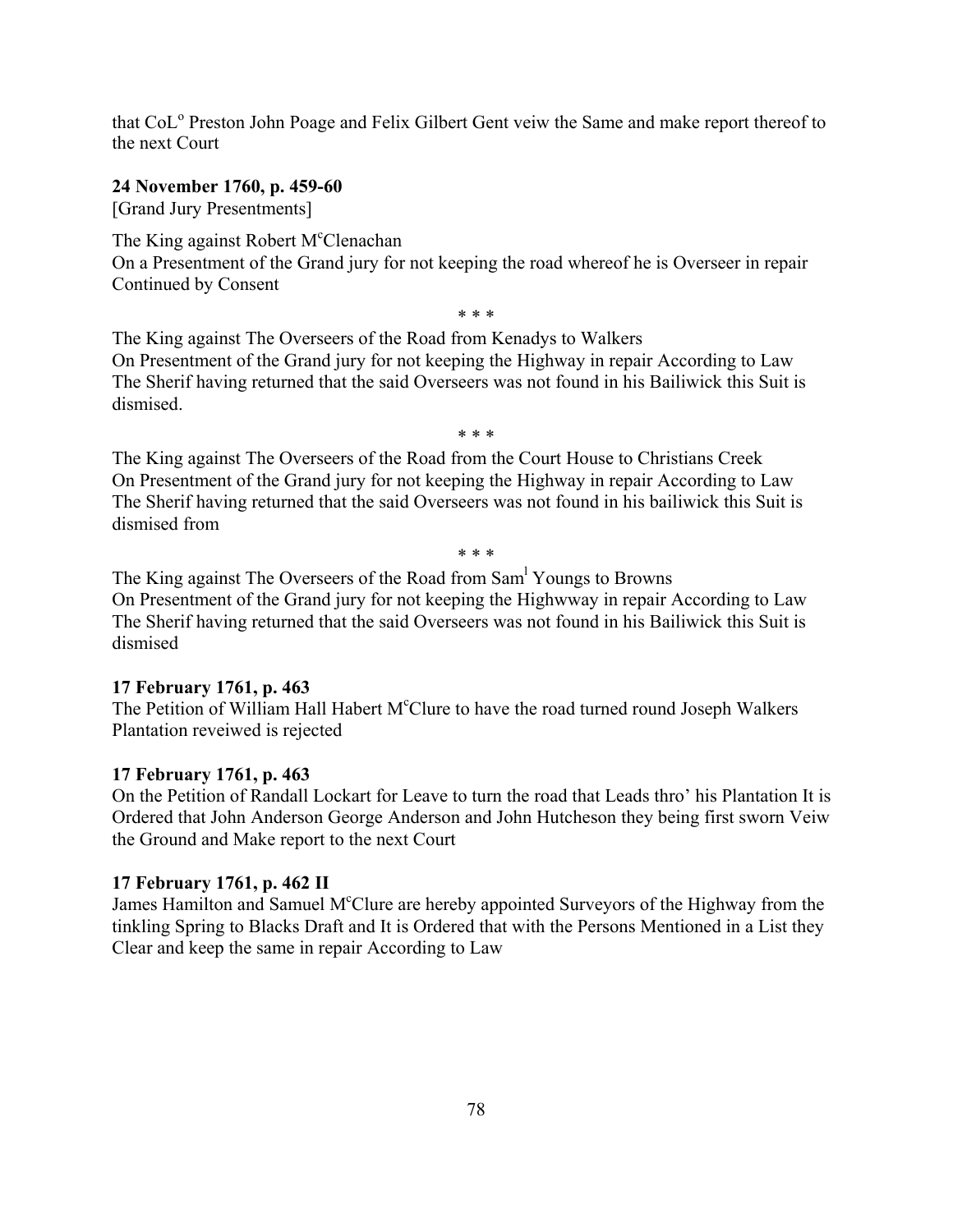## **17 February 1761, p. 462 II**

On the Petition of Sundry the Inhabitants James Allen is hereby Appointed Surveyor of the Highway from Kings Mill to the Stone Meeting House and It is Ordered that with the said Petitioners he Clear and keep the same in repair According to Law

#### **18 February 1761, p. 463 II**

Ordered that James Trimble and Archibald Alexander they being first sworn Veiw the Road from the North River ford to Buffallow Creek ford and make report thereof to the next Court

#### **18 February 1761, p. 463 II**

Ordered that the Road by John Paxtons House to Buffalow Creek be kept Open and in repair According to Law

#### **18 February 1761, p. 472**

Ordered that Abraham Smith John Hopkins and John M<sup>c</sup>Coy Lay of the most Convenient Road from this Court House to Brocks Gap and It is Ordered that Abraham Love John Malcome and Robert Gray be Surveyors of the said Road and that with the Tithables as shall be Appointed them by Silas Hart and Daniel Smith Gent they Clear and keep the same in repair According to Law

#### **18 February 1761, p. 472**

Ordered that a Road be Cut from the old Road that leads thro' the Dry River Gap of the Mountain and that Gabriel Pickens be Surveyor of that Part the South side of the Mountain and Mark Swatley from their to Sivers's Mill Mathew Patton from their to Charles Wilsons and Charles Wilson from their to the County Line and It is Ordered that with the Adjacent Tithables they Clear and keep the same in repair According to Law

#### **20 February 1761, p. 476**

Samuel Davidson is hereby Appointed Surveyor of the highway from Samuel Davidsons to Woods Gap & It is Ordered that with the Adjacent Tithables he Clear and keep the same in repair Acccording to Law

#### **20 February 1761, p. 476**

Felix Gilbert Gent is hereby Appointed Surveyor of the highway from the Court House to Christian Creek and It is Ordered that with the Usal Tithables together with those in the town of Staunton he Clear and keep the same in repair According to Law

#### **23 February 1761, p. 493**

Ordered that William Preston and John Trimble be Overseers from this Court House to the Middle river and that the said Preston with the Tithables in Staunton Clear the said Road to the head of the Race paths and the s<sup>d</sup> Trimble with the Tithable persons that Usally worked Under him from thence to the Middle river and that they Clear and keep the same in repair According to Law.

Book VII, 1761-1763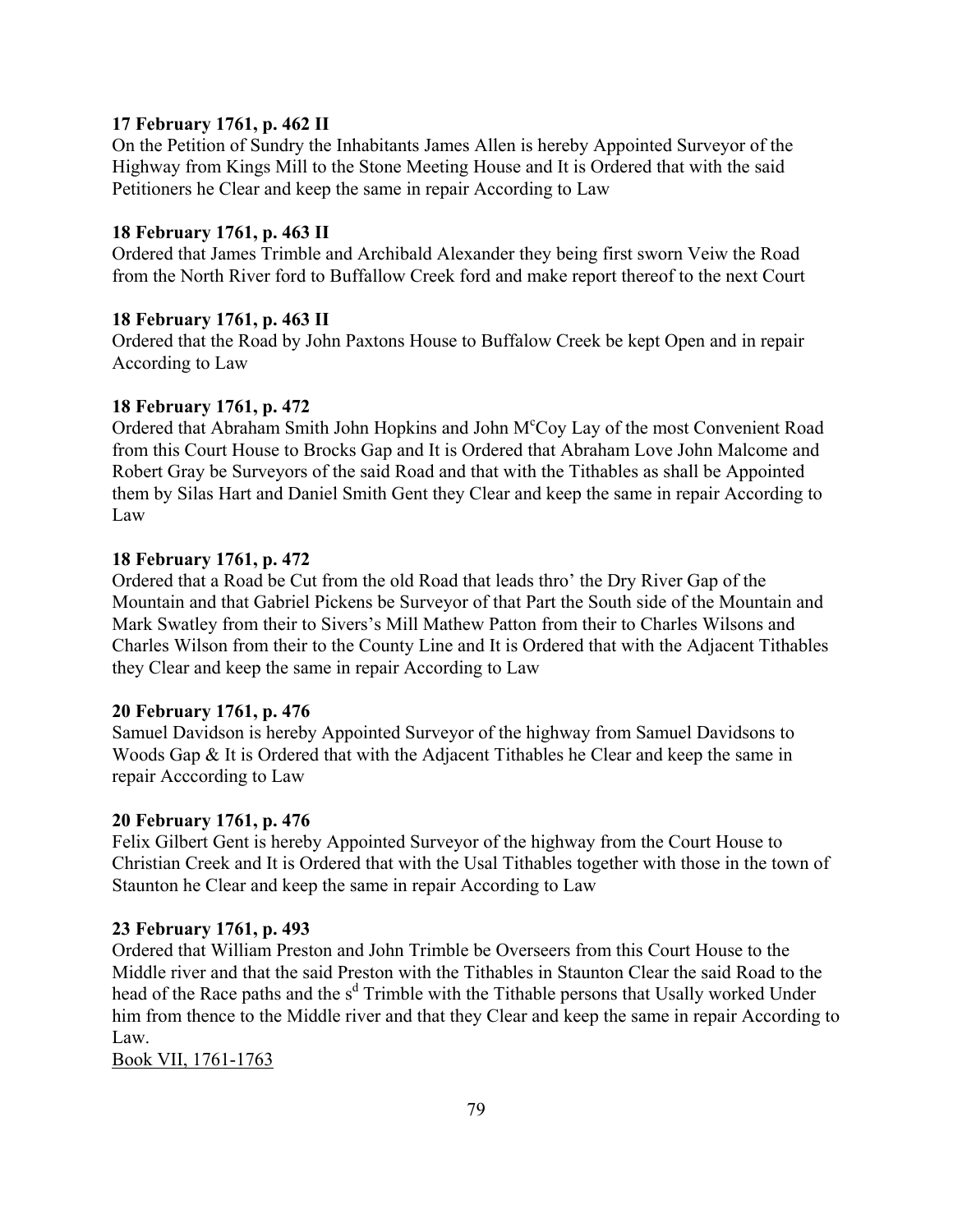David Drydon is hereby Appointed Surveyor of the highway from the North branch of James River to William Lusk and It is ordered that with the Adjacent Tithables he Clear and keep the same in repair According to Law

# **19 May 1761, p. 1**

Moses Hall is Appointed Surveyor of the highway in the room of William Brown and It is Ordered that with the Tithable persons that Usally worked Under the said Brown he Clear and keep the same in repair According to Law

# **19 May 1761, p. 1**

Alexander Kyle is Appointed Surveyor of the highway in the room of John Hare and It is Ordered that with the Tithable person that Usally worked under the said Hare he Clear and keep the same in repair According to Law

# **19 May 1761, p. 2**

Robert Brown is Appointed Surveyor of the highway in the room of William M°Gill and It is Ordered that with the Tithable persons that Usally worked Under the said M°Gill he Clear and keep the same in repair According to Law

# **19 May 1761, p. 2**

William M<sup>c</sup>Crorie is Appointed Surveyor of the highway in the room of Thomas Wilson and It is Ordered that with the Tithable persons that Usally worked under the said Wilson he Clear and keep the same in repair According to Law

# **19 May 1761, p. 2**

Robert Belshire is Appointed Surveyor of the highway in the room of James Beard and It is Ordered that he with the Tithable persons that Usally Worked Under the said Beard he Clear and keep the same in repair According to Law

# **19 May 1761, p. 5**

Thomas Stevenson j<sup>r</sup> is Appointed Surveyor of the Highway in the room of David Stevenson and It is ordered that with the Tithable persons that Usally worked Under the said David Stevenson he Clear and keep the same in repair According to Law

# **19 May 1761, p. 5**

John Stevenson is hereby Appointed Surveyor of the Highway from Waters feild to the Stone Meeting House and It is Ordered that With the Adjacent Tithables he Clear and keep the same in repair According to Law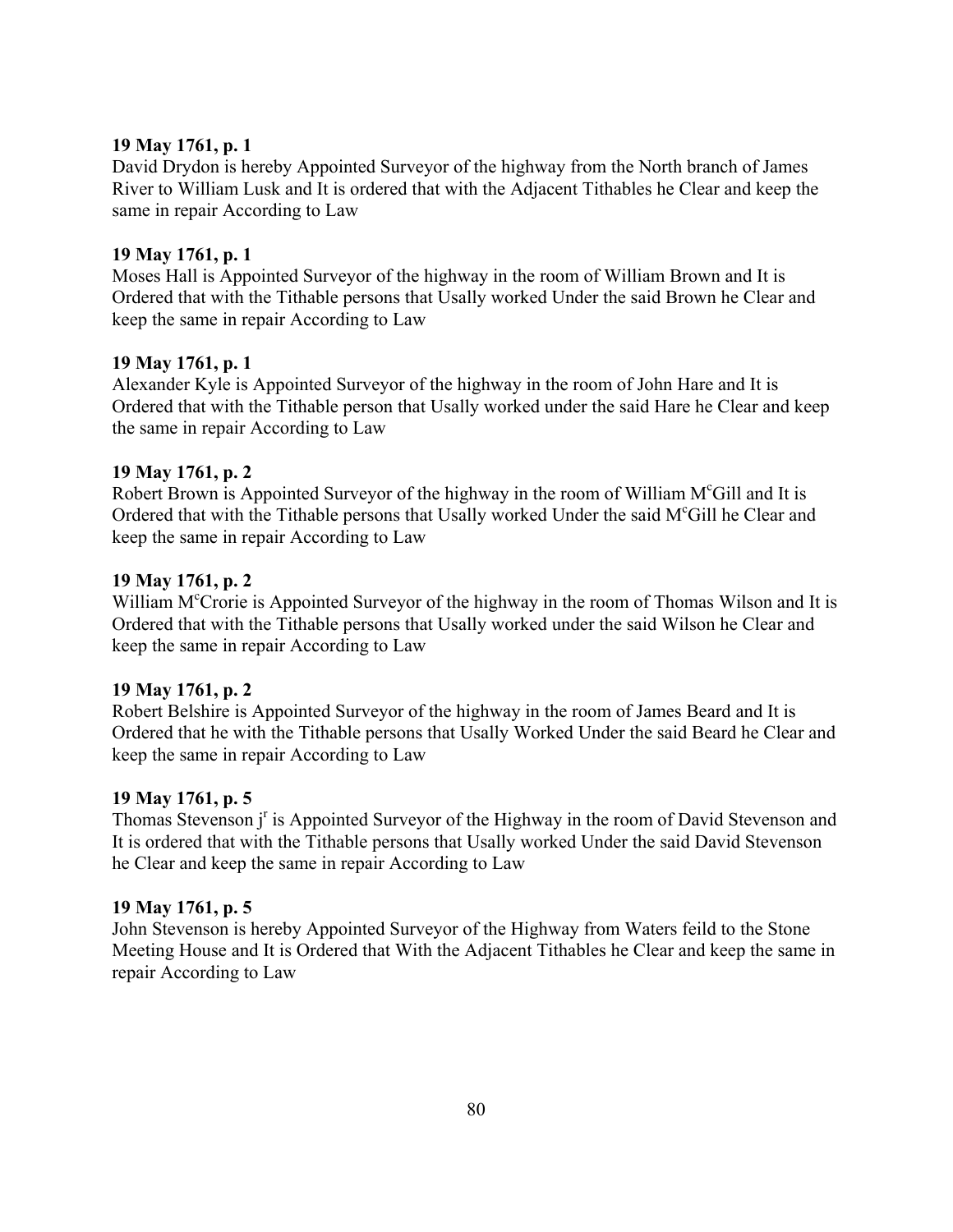Mathew Robertson is hereby Appointed Surveyor of the Highway in the room of Thomas Stevenson and It is Ordered that with the Adjacent Tithable persons that Usally worked Under the said Stevenson he Clear and keep the same in repair According to Law

# **19 May 1761, p. 5**

Alexander Thompson is hereby Appointed Surveyor of the Highway from Christians Creek to the Tinkling Spring and It is Ordered that he with the Tithables Mentioned in a List by him delivered in Court he Clear and keep the Same in repair According to Law

## **19 May 1761, p. 5**

James Gamble is Appointed Surveyor of the Highway in the room of Robert Patterson and It is Ordered that with the Tithable persons that Usally Worked under the said Patterson he Clear and keep the same in repair According to Law

## **19 May 1761, p. 5**

David Doak is hereby Appointed Surveyor of the Highway from Tates Mill to Alexander Kellys and It is Ordered that with the Adjacent Tithables he Clear and keep the same in repair According to Law

# **19 May 1761, p. 6**

Ordered that Richard Woods Gent he being first Sworn Veiw the Nearest and best way from Paul Whitleys to the Main Road between the North River and the Poplar Hills and make report thereof to the next Court

# **19 May 1761, p. 7**

Patrick Crawford is Appointed Surveyor of the Highway in the room of John Hinds and It is Ordered that with the Tithable persons that Usally worked Under the said Hinds he Clear and keep the same in repair According to Law

#### **19 May 1761, p. 7**

Upon the return of Archibald Alexander and James Trimble who were Appointed to Veiw the Nearest and best way from the North River to Buffalo ford It is Ordered that the Petition for turning the same be rejected

#### **20 May 1761, p. 10**

John Campbell is Appointed Surveyor of the Highway in the room of William Patterson and It is Ordered that with the Tithable persons that Usally worked Under the said Patterson he Clear and keep the same in repair According to Law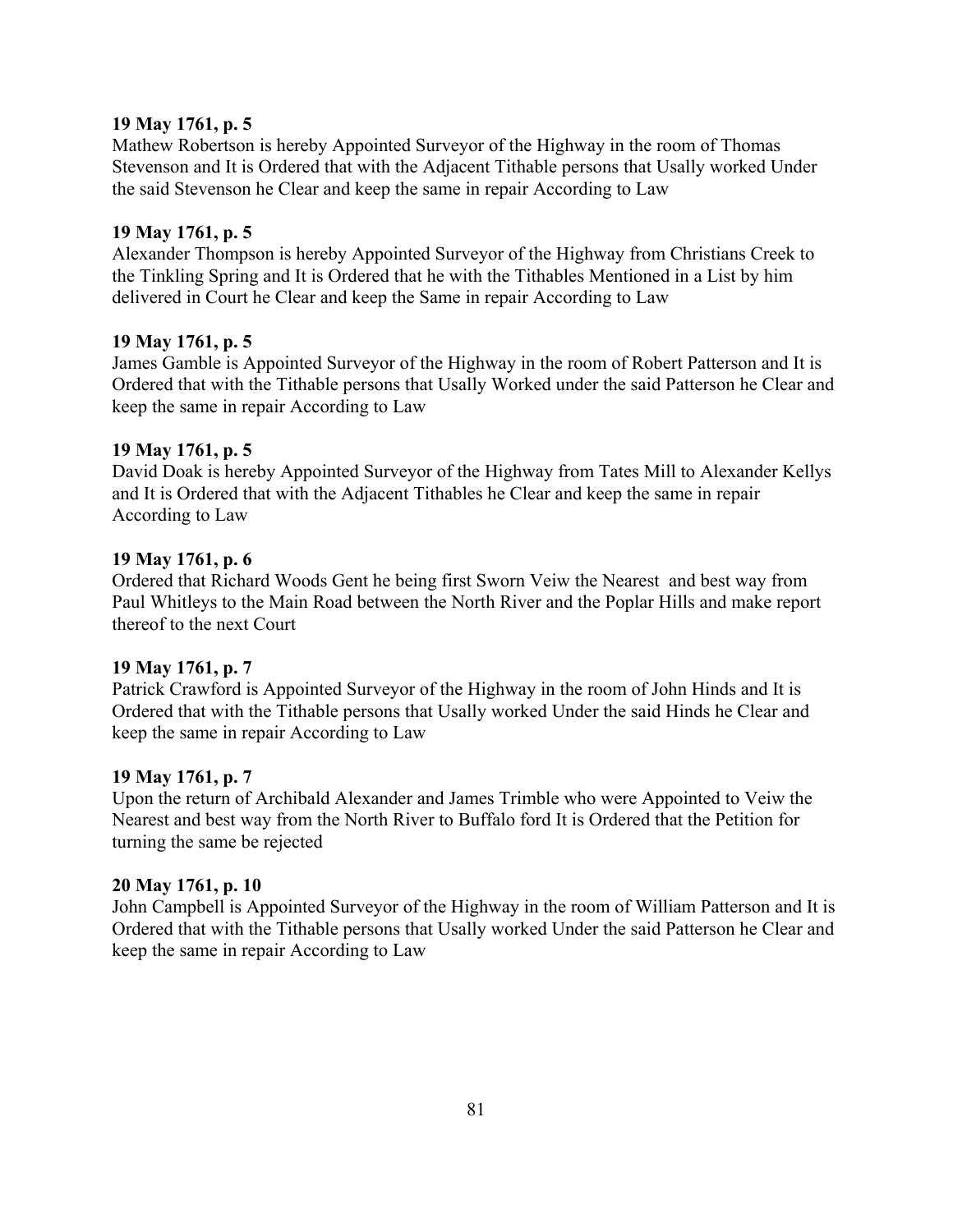Ordered that Andrew Hays and Jacob Anderson they being first sworn veiw a road from Andrew Hays Mill on back Creek to Timber ridge Meeting House and that they report the Conveniences or Inconveniences of the same to the next Court

# **21 May 1761, p. 16**

John Thomas and Abraham Bird are hereby Appointed Surveyors of the Highway from John Grattons to the County Line on the south side of the North Mountain and that Daniel Smith Gent lay of their precents and Appoint the Tithables to work on the same they Clear and keep the same in repair According to Law

## **21 May 1761, p. 16**

Michael Finney is hereby Appointed Surveyor of the Highway of the Lower Road from the North river Upwards and that Richard Woods and James Trimble devide their Bounds from the North River to Looneys for the Several Overseers and Appoint the Tithables for each Overseer on both roads

## **21 May 1761, p. 17**

Thomas Boyd is Appointed Surveyor of the Highway in the room of Nathaniel Evans and It is Ordered that with tithable persons that Usally worked Under the said Evans he Clear and keep the same in repair According to Law

## **21 May 1761, p. 18**

Ordered that the Surveyor Thomas Armstrong with his gang work on the road from Jenings Gap to the turn of the Waters near the head of the Calf pasture

#### **21 May 1761, p. 18**

Michael Hogshead is Appointed Surveyor of the Highway in the room of Sampson Archer and It is Ordered that with the Tithable persons that Usally worked Under the said Archer he Clear and keep the same in repair According to Law

#### **21 May 1761, p. 18**

William Christian is hereby Surveyor of the Highway from Longs Saw Mill to Andrew Scots and It is Ordered that with the Adjacent Tithables he Clear & keep the same in repair According to Law

#### **22 May 1761, p. 31**

Ordered that the Overseer with the Usal Tithables turn the road petitioned for by Randal Lockart According to the report of the Veiwers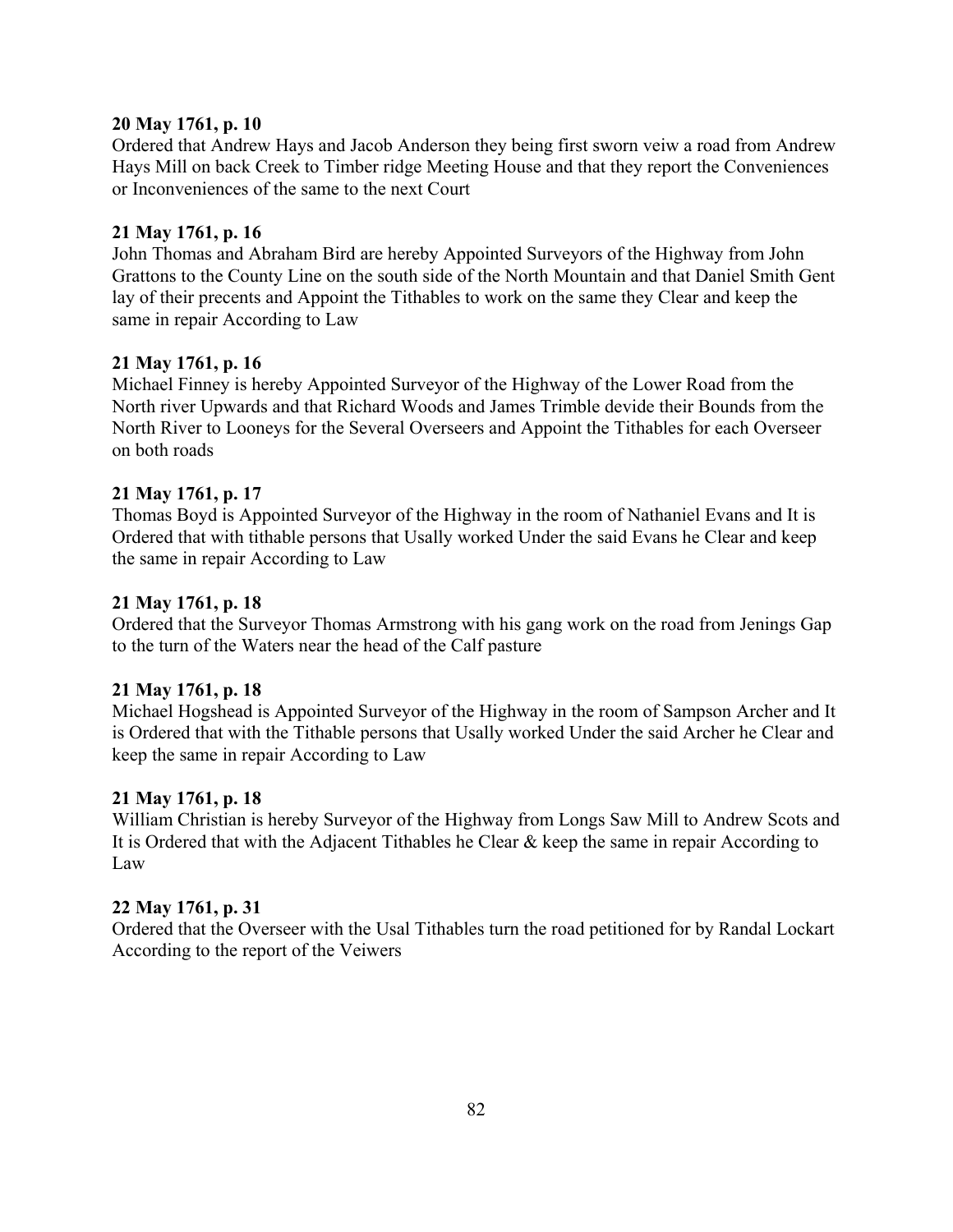Thomas Fulton is hereby Appointed Surveyor of the highway in the room of Joseph Gamble and It is Ordered that with the Tithable person that Usally worked Under the said Gamble he Clear and keep the same in repair According to Law

## **23 May 1761, p. 49**

John Williams is Appointed Surveyor of the highway in the room of James Anderson and It is Ordered that with the Tithable persons that Usally worked Under the said Anderson he Clear and keep the same in repair According to Law

## **18 August 1761, p. 54**

John Mathews is hereby Appointed Surveyor of the highway from the North River to Joining the Road near Sharps and It is Ordered that with the Tithables Mentioned in a List by him delivered in Court he Clear and keep the same in repair According to Law

## **18 August 1761, p. 54**

On the Petition of Sundry the Inhabitants for to have a road Cleared from Andrew Leepers to the Mountain Opposite to John Madisons is granted and It is Ordered that Robert Craig and Thomas Fimster be Surveyors and that Samuel Henderson Appoint the Tithables to work on the same and that they Clear and keep the same in repair According to Law

## **19 August 1761, p. 56**

Ordered that Alexander Walker and James Gay they being first sworn veiw the Road from Alexander Walkers to the Painter Gap and make report thereof to the next Court

# **19 August 1761, p. 56**

Ordered that Henry Smith and John Malcome they being first sworn Veiw the Ground from M<sup>r</sup>. Harts to the Meeting House on Cooks Creek and make report thereof to the next Court

#### **19 August 1761, p. 58**

Ordered that the Road from Abraham Smiths to this Court House be discontinued and that Moses Hall the Surveyor thereof be Exempted from Working thereon

#### **19 August 1761, p. 60**

William Preston and Felix Gilbert Gent. being Appointed to Veiw and report the Damage done Israel Christian Gent by reason of the Main road going tho' one of his Lots are of Opinion that he Sustains damage thereby to Five pounds ten Shillings It is Therefore Ordered that the Sherif pay him out of the Money in his hands Five pounds ten Shillings and that the road be Continued

#### **19 August 1761, p. 60**

Thomas Harrison is hereby Appointed Surveyor of the Highway from Robert Cravens to the fork of the Road below John Harrisons and It is Ordered that with the Adjacent Tithables he Clear and keep the same in repair According to Law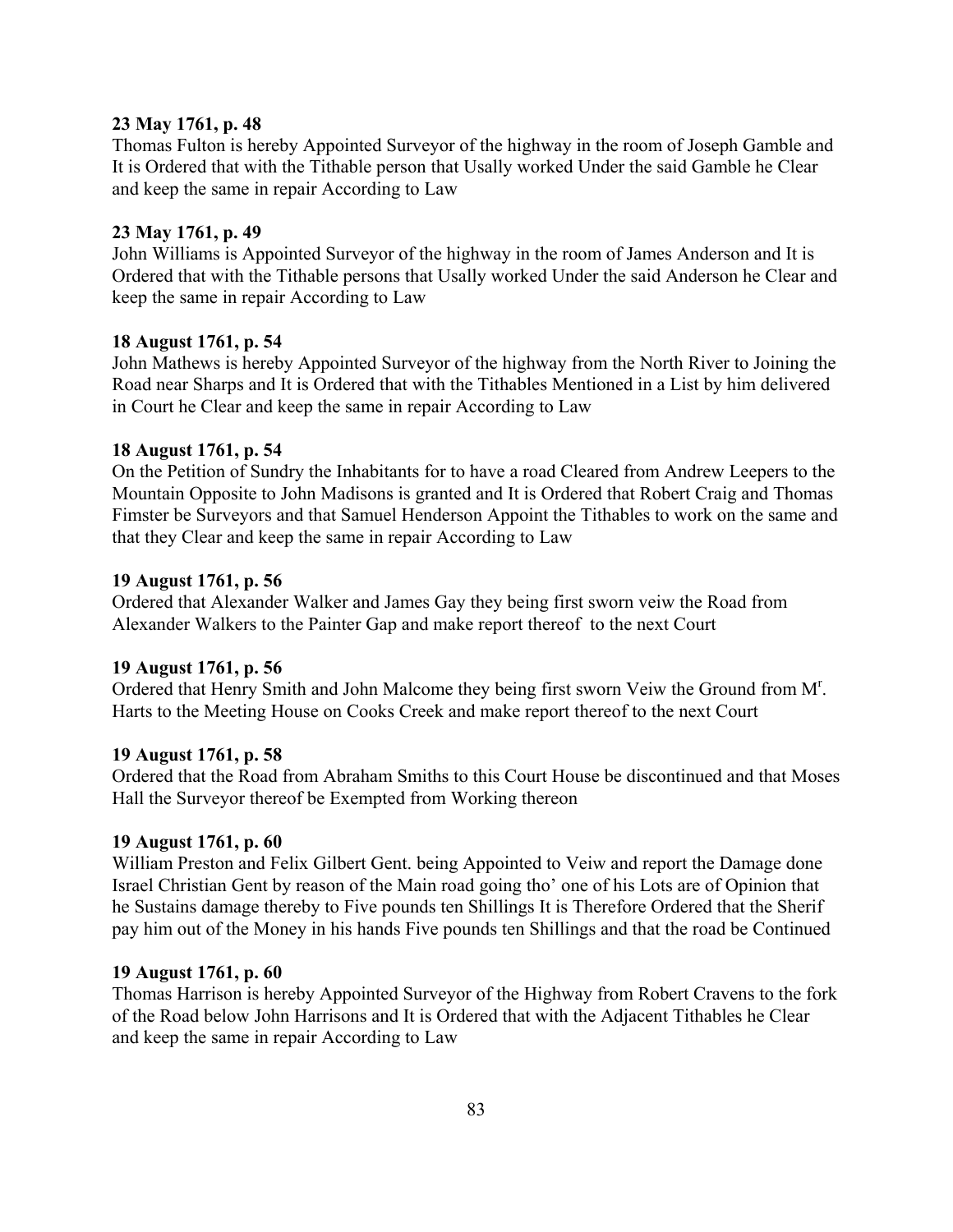## **19 August 1761, p. 61**

Ordered that Silas Hart and Daniel Smith Gent Appoint such Tithables as are to Work on the Pensylvania and Brocks Gap Roads

# **20 August 1761, p. 62**

Archibald Alexander Felix Gilbert Andrew Hays John Tate and John Buchanan are hereby Appointed Surveyors of the Highway from Archibald Stuarts to the top of the Mountain near Rockfish Gap and It is Ordered that with the Tithables as the Roads runs from Woods Gap to Jenings Gap and so between the North and South Mountain to the North River they Clear and keep the same in repair According to Law

## **22 August 1761, p. 75**

George Lewis is hereby Appointed Surveyor of the highway from his Own House to Charles Walkers and It is Ordered that with the Adjacent Tithables he Clear and keep the same in repair According to Law

## **22 August 1761, p. 75**

Robert Bratton is hereby Appointed Surveyor of the Highway from Charles Walkers to Robert Gays and It is Ordered that with the Adjacent Tithables he Clear and keep the same in repair According to Law

## **24 August 1761, p. 100**

William Crow and John Stuart are hereby Appointed Surveyors of the Highway from this Court House to William Christians and It is Ordered that with the Adjacent Tithables they Clear and keep the same in repair According to Law

# **24 August 1761, p. 101**

William Armstrong is hereby Appointed Surveyor of the Highway from William Christians to the Saw Mill and It is Ordered that with the Adjacent Tithables he Clear and keep the same in repair According to Law

#### **24 August 1761, p. 102**

The King against Robert McClenachan

On a Presentment of the Grand jury for not keeping the road whereof he is Overseer in repair The Attorney of our Lord the King saith that he will not further prosecute of and Upon the Premises It is therefore Ordered that this Presentment be discontinued

# **24 August 1761, p. 103**

The King against Joseph Gamble

On a Presentment of the Grand jury for not keeping the road whereof he is Overseer in repair Continued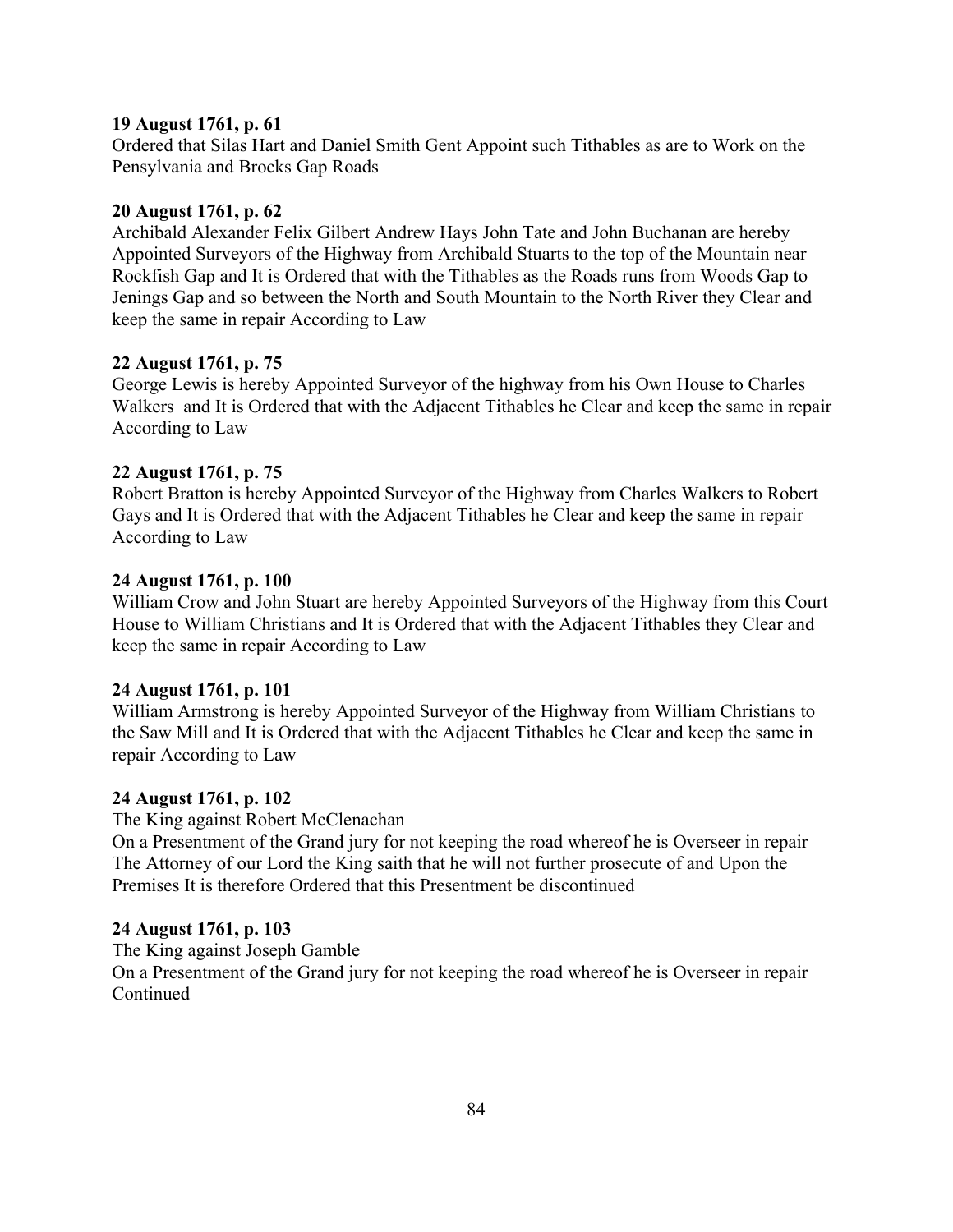# **24 August 1761, p. 103**

The King against Daniel Love

On a Presentment of the Grand jury for not keeping the road whereof he is Overseer in repair The Sumons against the said Defendant being returned not executed on the Motion of his Majestys Attornoy an Alias Sumons is Awarded against him returnable here the next Court

# **24 August 1761, p. 103**

The King against Henry Parkey and Edward Shanklin

On a Presentment of the Grand jury for not keeping the road whereof they are Overseers in repair The Sumons against the said Defendants being returned not Executed on the Motion of his Majestys Attorney an Alias Sumons is Awarded against them returnable here the next Court

# **24 August 1761, p. 103**

The King against James Lockart and John Wilson

On a Presentment of the Grand jury for not keeping the Road whereof they are Overseers in repair

The Attorney of our Lord the King saith that he will not further prosecute of and upon the Premises It is therefore Ordered that this Presentment be discontinued

# **24 August 1761, p. 103**

John Harrison is hereby Appointed Surveyor of the Highway from Volintine Seviers old place to Daniel Davisons And It is Ordered that with the Tithable Persons within Two Miles thereof he Clear and keep the same in repair According to Law

# **24 August 1761, p. 103**

Daniel Davison is hereby Appointed Surveyor of the Highway from his House to John Stevensons and It is Ordered that with the Tithable Persons within Two Miles Thereof he Clear and keep the same in repair According to Law

# **24 August 1761, p. 104**

Archibald Huston is hereby Appointed Surveyor of the highway from John Stevenson to James Beard and It is Ordered that with the Tithable persons within Two Miles thereof he Clear and keep the same in repair According to Law.

# **24 August 1761, p. 104**

Ordered that James Trimble James Edmiston and William Holdman or any two of them being first Sworn Veiw the Nearest and Convenientest way from Thomas Paxtons by Harts bottom to the fork of Buffelow and make report thereof to the next Court

# **17 November 1761, p. 107**

John Mills and David Looney are hereby Appointed Surveyors of the Highway On the South side of James River from the ferry and ford to Sloans Land above William Harbesons from thence on a Road formerly Opened to Archibald Grymes Land and that George Paris be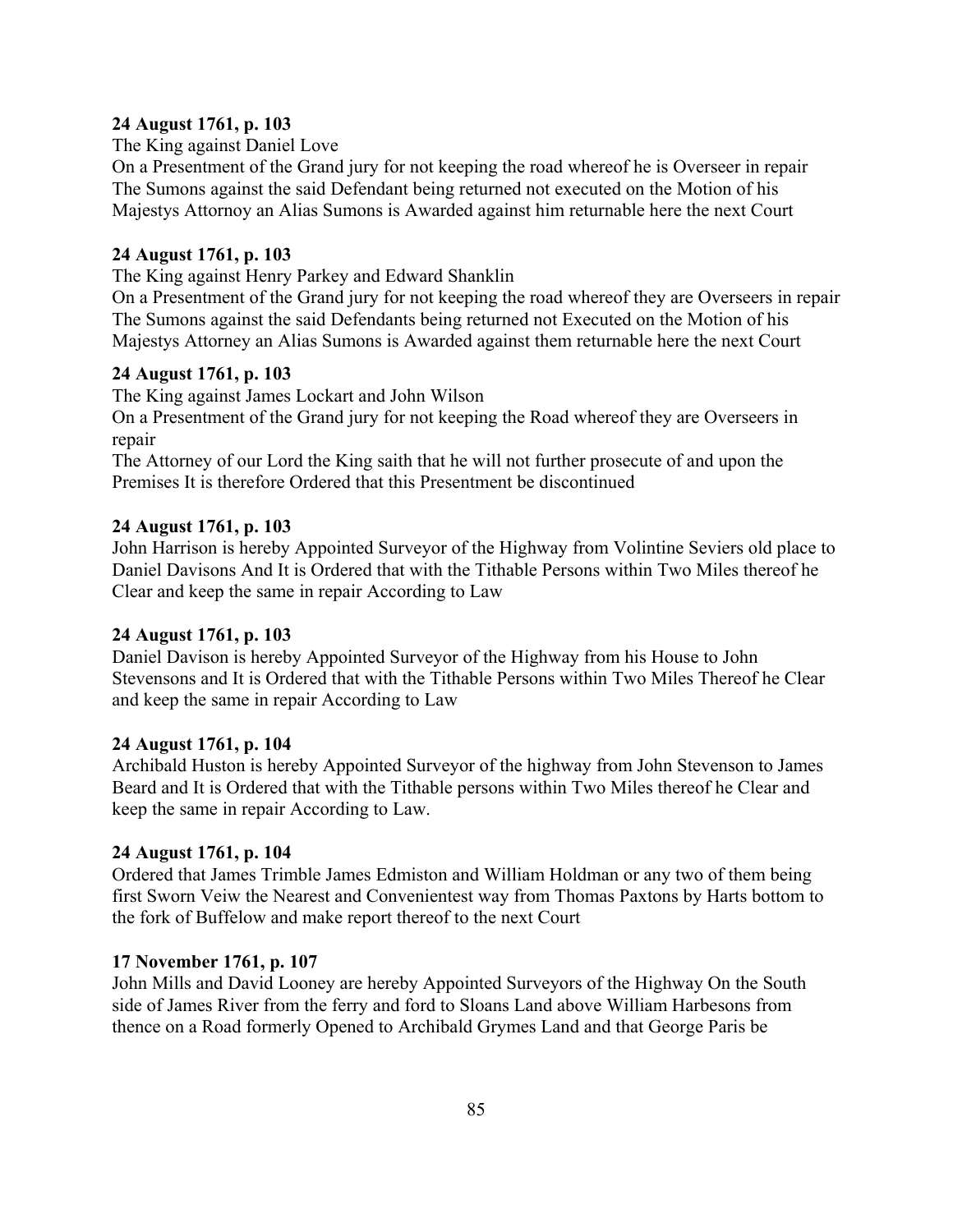Surveyor of the Highway from thence to the Gap of the Mountain and It is Ordered that with the Adjacent Tithables they Clear and keep the same in repair According to Law

# **17 November 1761, p. 107**

George Robinson is hereby Appointed Surveyor of the Highway from Grymes Land to the Great Licks and It is Ordered that with the Adjacent Tithables he Clear and keep the same in repair According to Law

# **17 November 1761, p. 107**

William Hutcheson (Georges Son) is hereby Appointed Surveyor of the Highway from the Tinkling Spring to Mr Craig's and It is Ordered that with the Tithables as shall be Appointed him by Andrew Russell and Alexander Thompson he Clear and keep the same in repair According to Law

# **18 November 1761, p. 109**

John Gilmore is hereby Appointed Surveyor of the Highway in the room of Francis M°Cown and It is Ordered that with the Tithable persons that Usally Worked Under the said Francis M°Cown he Clear and keep the same in repair According to Law

# **19 November 1761, p. 111**

Silas Hart is hereby Appointed Surveyor of the Highway lately laid of by John M°kam and Henry Smith from the said Harts to the Meeting House on Cooks Creek and It is Ordered that with the Adjacent Tithables he Clear and keep the same in repair According to Law

# **20 November 1761, p. 121**

Alexander Walker and James Gay are hereby Appointed Surveyors of the Highway from the said Walkers to the painter Gap and It is Ordered that with the Adjacent Tithables they Clear and keep the same in repair According to Law

# **20 [21] November 1761, p. 145**

Thomas Sheilds is Appointed Surveyor of the Highway in the room of John Campbell It is Ordered that with the Tithable persons that Usally worked under the said John Campbell he Clear & keep the same in repair According to Law

# **20 [21] November 1761, p. 146**

Ordered that Robert Poage Sampson Mathews and Elijah M°Clenachan they being first sworn view the Most Convenient way from this Court to Robert M°Clenachan and make report thereof to the next Court

# **20 [21] November 1761, p. 150**

Ordered that John Bryan and John Thomas they being first sworn view the Most Convenientest way from Thomas Mill to Thomas Harrisons and make report thereof to the next Court

# **20 [21] November 1761, p. 150**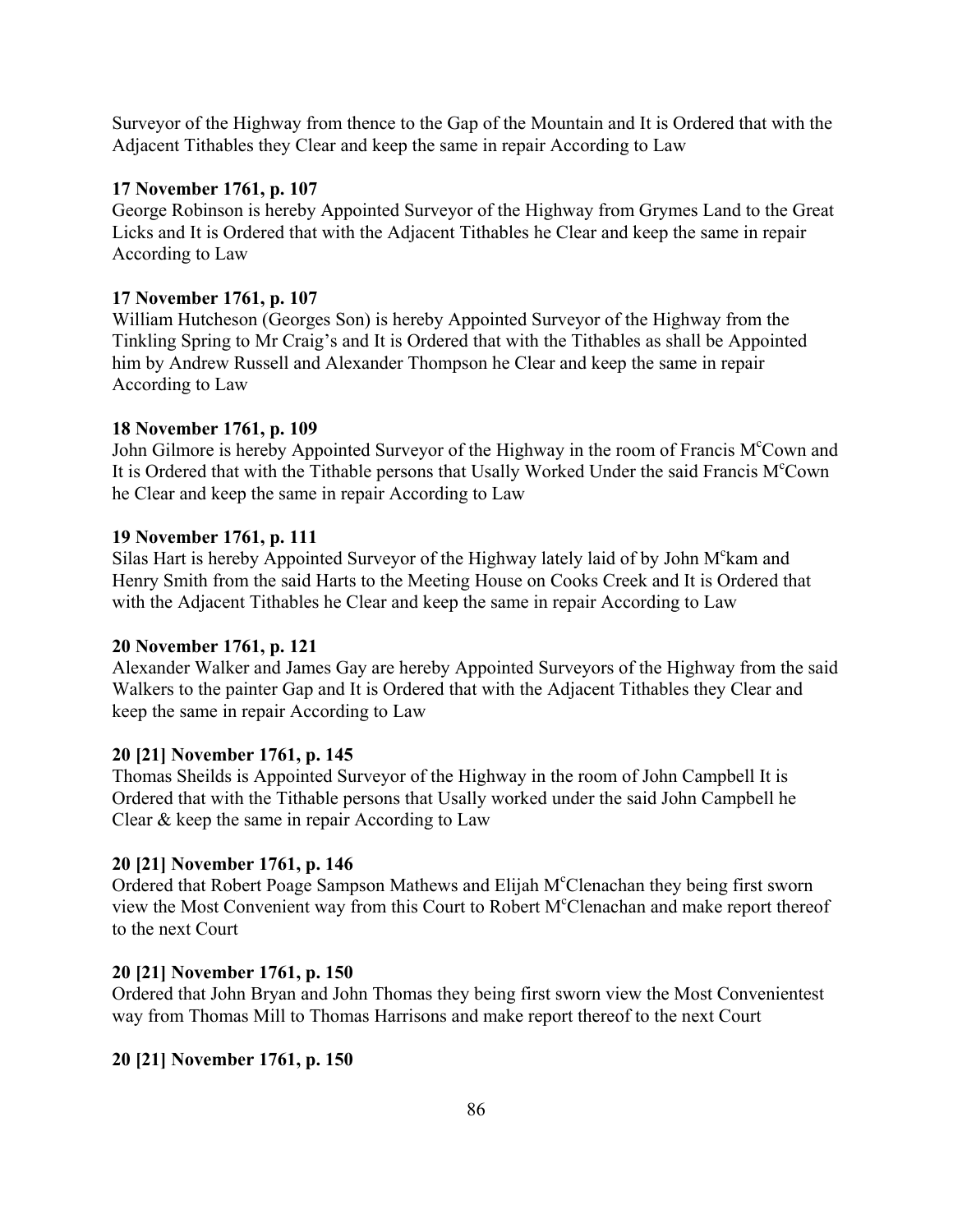John Henderson is hereby Appointed Surveyor of the highway in the room of Joseph Gamble and It is Ordered that with the Tithable persons that Usally worked under the said John Henderson he clear and keep the same in repair According to Law

# **17 February 1762, p. 156**

Ordered that John Poage George Anderson Audley Hamilton Charles Lewis and John Baskins they being first sworn Veiw the Most Convenient way from Carrs Shop to this Court House and make report thereof to the next Court

# **17 February 1762, p. 156**

Robert Poage Sampson Mathews and Elijah M°Clenachan being Appointed to Veiw the Way from this Court House to Robert M°Clenachans made report that the old Road is the Most Convenient It is therefore Ordered that the said Road lie Established

# **18 February 1762, p. 162**

Ordered that Jacob Nicholas Ludwick Francisco and Jacob Parsinger they being first sworn veiw the most Convenient way from Jone's Ford to John Scots and that Soloman Turpin and Daniel Ponder they being first sworn veiw the Most Convenient way from thence to Thomas Mill and make report thereof to the next Court

# **22 February 1762, p. 169**

John Trimble and Sampson Mathews are hereby Appointed Surveyor of the Highway from this Court House to Trimbles ford and It is Ordered that with the Tithable persons as shall be Appointed them by Felix Gilbert Gent they Clear and keep the same in repair According to Law

# **23 February 1762, p. 196**

Ordered that the Sherif of this County Imploy Workmen to repair the Causeway Over the Run below this Town and bring in his Charge at the Laying of the next County Levy

# **24 February 1762, p. 203**

The King against James Lockart & John Wilson

On a Presentment of the Grand jury for not keeping the Road whereof he is Overseer in repair According to Law

The Attorney of our Lord the King saith that he will not further prosecute of and upon the Premises It is therefore Ordered that this Presentment be discontinued

# **18 May 1762, p. 208**

William M<sup>c</sup>Gee is Appointed Surveyor of the Highway in the room of Zebulon Harrison and It is Ordered that with the Tithable persons that Usally worked under the said Zebulon Harrison he Clear and keep the same in repair According to Law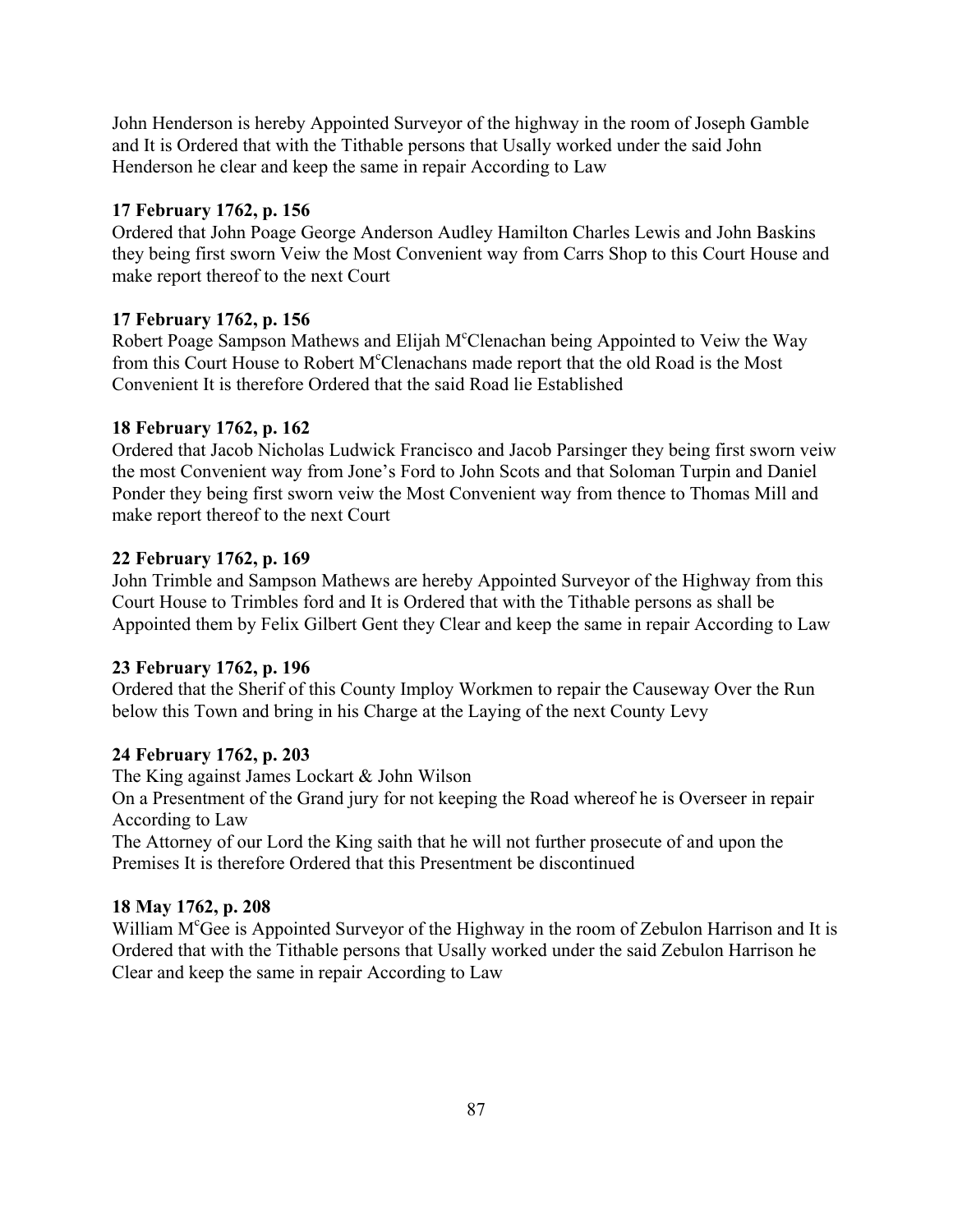Jacob Goodman is hereby Appointed Surveyor of the Highway in the room of Andrew Vought and It is Ordered that he with the Tithable Persons that Usually worked Under the said Andrew Vought he Clear and keep the same in repair According to Law

## **18 May 1762, p. 211**

William Martin is hereby Appointed Surveyor of the Highway in the room of John Davis and It is Ordered that he with the Tithable Persons that Usally worked Under the said John Davis he Clear and keep the same in repair According to Law

# **18 May 1762, p. 212**

Thomas Conerly is hereby Appointed Surveyor of the Highway in the room of Henry Reaburn and It is Ordered that with the Tithable persons that Usally worked under the said Henry Reaburn he Clear and keep the same in repair According to Law

## **18 May 1762, p. 212**

John Craven is Appointed Surveyor of the Highway in the room of Daniel Love and It is Ordered that with the Tithable Persons that Usally worked under the said Daniel Love he Clear and keep the same in repair According to Law

## **18 May 1762, p. 212**

Mathew Black is Appointed Surveyor of the Highway in the room of Daniel Love and It is Ordered that with the Tithable persons that Usally worked under the said Daniel Love he Clear and keep the same in repair According to Law

#### **18 May 1762, p. 212**

William Beard is Appointed Surveyor of the Highway in the room of Andrew Davidson and It is Ordered that with the Tithable persons that Usally worked under the said Andrew Davidson he Clear and keep the same in repair According to Law

# **18 May 1762, p. 214**

James Lasley is Appointed Surveyor of the Highway in the room of Archibald Hamilton and It is Ordered that with the Tithable persons that Usally worked Under the said Archibald Hamilton he Clear and keep the same in repair According to Law

#### **18 May 1762, p. 214**

Samuel M<sup>c</sup>Cutcheon is Appointed Surveyor of the Highway in the room of William M<sup>c</sup>Cutcheon and It is Ordered that with the Tithable Persons that Usally worked Under the said William Mc Cutcheon he Clear and keep the same in repair According to Law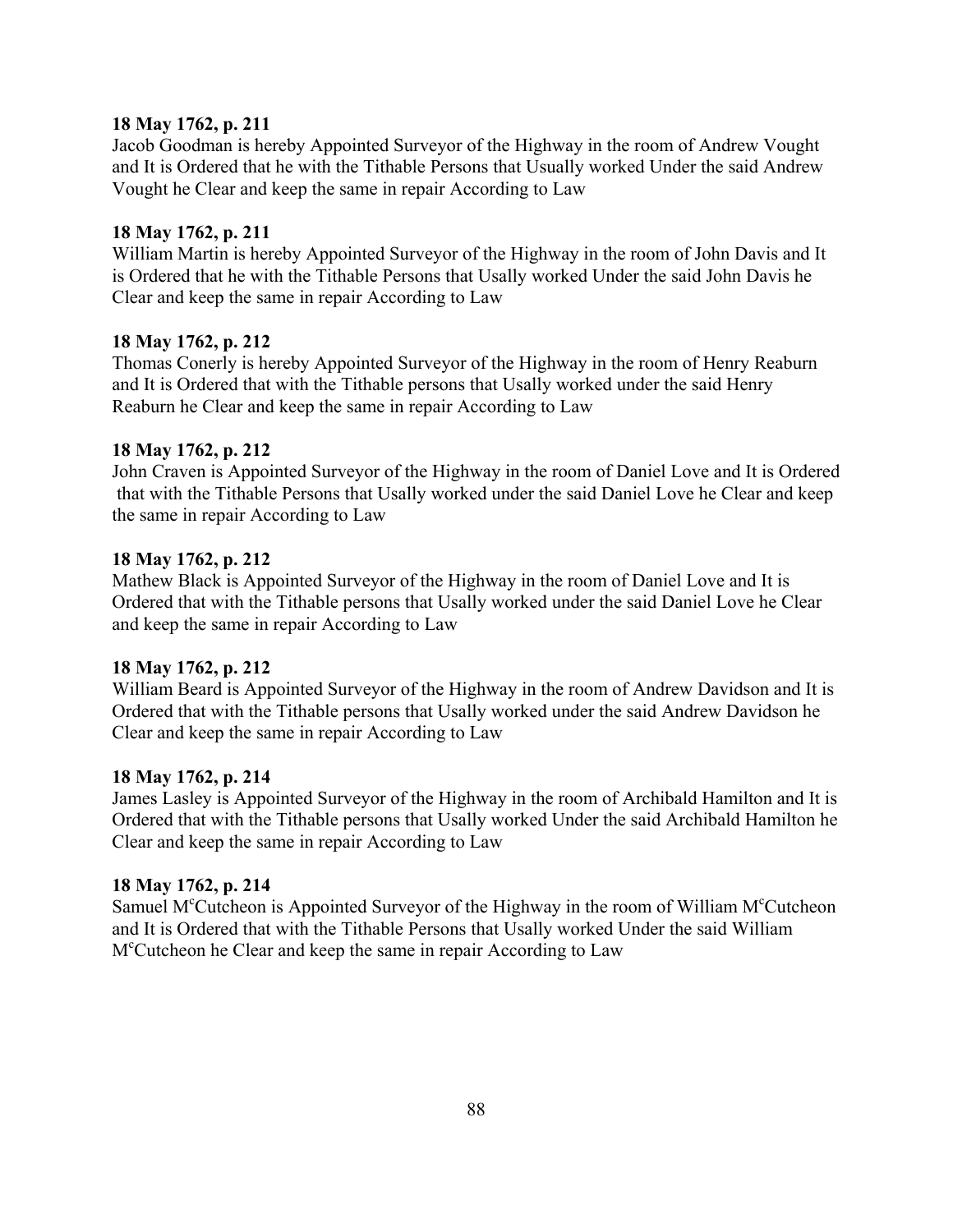Thomas Berry is Appointed Surveyor of the Highway in the room of John Handley and It is Ordered that with the Tithable Persons that Usally Worked Under the said John Handley he Clear and keep the same in repair According to Law

# **18 May 1762, p. 214**

Samuel Huston is Appointed Surveyor of the Highway in the room of John Fulton and It is Ordered that with the Tithable Persons that Usally worked Under the said John Fulton he Clear and keep the same in repair According to Law

## **19 May 1762, p. 215**

John Hopkins and John Herdman are hereby Appointed Surveyors of the Highway from Ephraim Loves to James Waits and It is Ordered that with the Adjacent Tithables they Clear and keep the same in repair According to Law

## **19 May 1762, p. 216**

Ordered that James Hamilton and Thomas Turk they being first sworn View the Most Convenient Way from the Stone Meeting House to Samuel Davidsons ford and make report thereof to the next Court

## **19 May 1762, p. 216**

John Bryan is hereby Appointed Surveyor of the Highway from Daniel Smith to Rubin Harrisons Meadow and It is Ordered that with the Adjacent Tithables he Clear and keep the same in repair According to Law

# **19 May 1762, p. 216**

Mathais Rader is Appointed Surveyor of the Highway in the room of Alexander Painter and It is Ordered that with the Tithables persons that Usally Worked Under the said Alexander Painter he Clear and keep the same in repair According to Law

# **19 May 1762, p. 218**

James Davis is Appointed Surveyor of the Highway in the room of Patrick Young and It is Ordered that with the Tithable persons that Usally worked under the said Patrick Young he Clear and keep the same in repair According to Law

# **19 May 1762, p. 218**

John Vance is Appointed Surveyor of the Highway in the room of Alexander Richey and It is Ordered that with the Tithable Persons that Usally worked Under the said Alexander Richey he Clear and keep the same in repair According to Law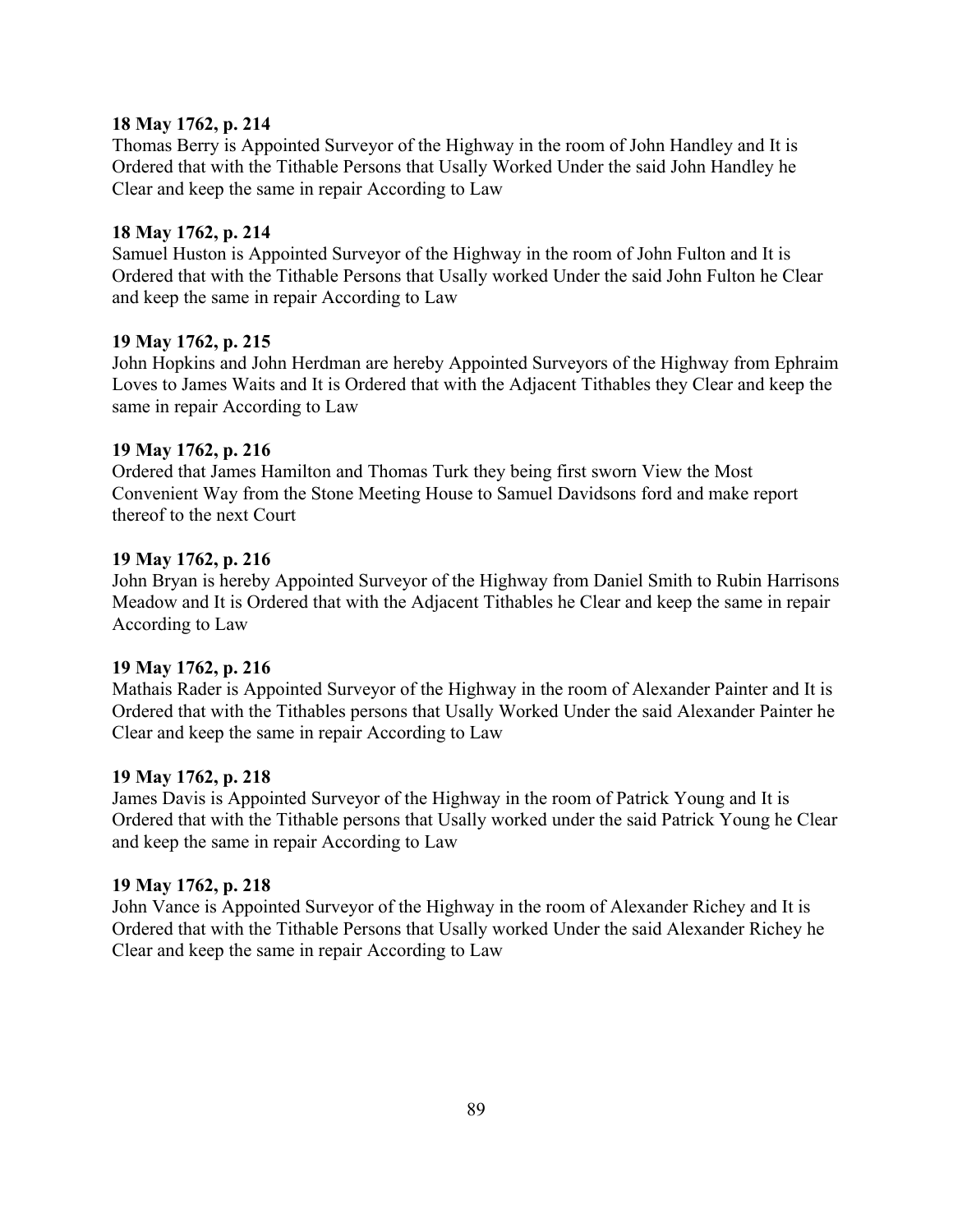Ordered that Ralph Laverty James M<sup>c</sup>koy and John Dickenson or any two of them being first Sworn Veiw the Most Convenient way from Doves to Captain John Dickenson and make report thereof to the next Court

# **21 May 1762, p. 229**

Ralph Laverty and James Gay are hereby Appointed Surveyors of the Highway from the Panther Gap to Captain John Dickenson and It is Ordered that with the Tithables as shall be Appointed them by John Dickenson they Clear and keep the same in repair According to Law

## **22 May 1762, p. 234**

Ordered that Stephen Rentfro James Rowland Bryan M°Donall or any two of e'm being first sworn Veiw and Mark the Nearest and best way from Looneys ferry to the first ford of Catawbo and make report thereof the next Court

## **22 May 1762, p. 234**

Robert M<sup>c</sup>Gomery and Joseph Robinson j<sup>r</sup>. are hereby Appointed Surveyors of the Highway from Grahams Clearing to Catawbo and It is Ordered that with the Tithables as shall be Appointed them by David Cloyd and George Robinson they Clear and keep the same in repair According to Law

## **22 May 1762, p. 234**

Ordered that Robert Neilly and George Pearis they being first sworn Veiw and Mark the Nearest and best way from Bedford Gap to the old road near John Neillys and make report thereof to the next Court

#### **22 May 1762, p. 234**

Jacob Nicholas is hereby Appointed Surveyor of the Highway from Jones ford to John Scots and It is Ordered that with the Tithable persons within Three Miles of the said road he Clear and keep the same in repair According to Law

#### **22 May 1762, p. 235**

Michael Warring is hereby Appointed Surveyor of the Highway from Shipays to Thomas Mill and It is Ordered that with the Tithable persons within Three Miles of the said road he Clear and keep the same in repair According to Law

#### **22 May 1762, p. 235**

James Neilly and William Graham are hereby Surveyors of the highway from Grahams Clearing by the Great Lick to Alexander Boyds and It is Ordered that with the Adjacent Tithables he Clear and keep the same in repair According to Law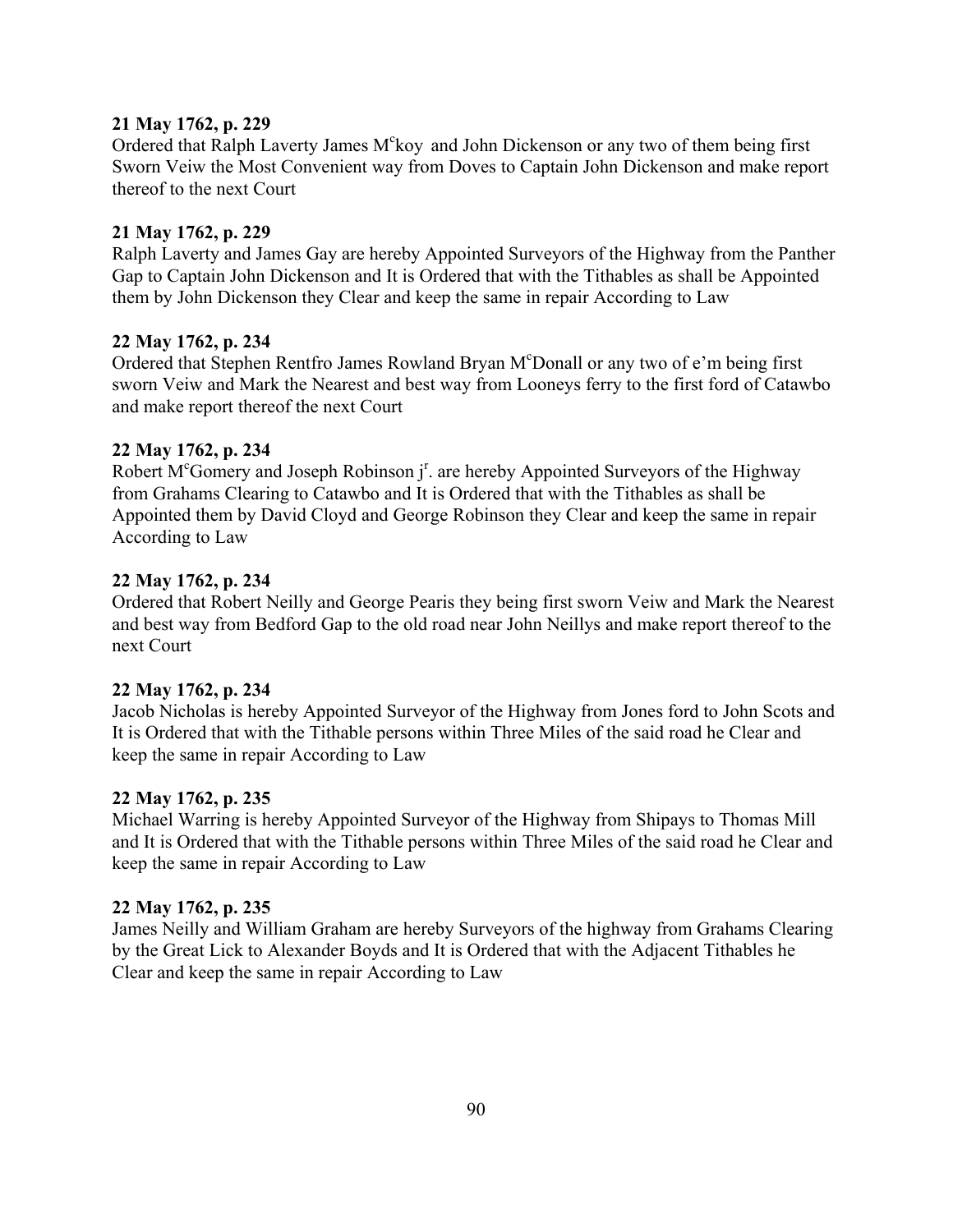Ordered that Felix Gilbert Gent Appoint and devide the Tithables in the Town of Staunton to work on the several roads Leading to the said Town

#### **22 May 1762, p. 236**

Ordered that William Lewis and Charles Lewis they being first sworn Veiw the Nearest and best way from this Court House to Christy's Creek and make report thereof to the next Court

#### **22 May 1762, p. 236**

Ordered that James Lockart and Patrick Martin Appoint the Tithables to work on the Road from Buchanans to Youngs Mill

#### **24 May 1762, p. 250**

John Poage Gent George Anderson Audley Hamilton and John Baskin who were Appointed to Veiw a Road from Carrs Shop to this Court House made their return that the said Road in their Opinion Ought to be Continued from the said Carrs Shop to Baskins ford thence up a Ridge between Daniel Denistons and John Poages from thence into the road from Robert Poages to this Town It is Ordered that the said Road be Established and John Baskin be Surveyor thereof and that with the Tithables as shall be Appointed him by John Poage he Clear and keep the same in repair According to Law

#### **24 May 1762, p. 253**

Ordered that Sampson Mathews and William Tees they being first sworn Veiw and Mark the Nearest and best way from Rockfish Gap to the old Road above Archibald Stewarts and make thereof to the next Court

#### **17 August 1762, p. 281**

George Poage and James Hamilton being Appointed to Veiw a Way from Davidsons ford to the stone Meeting House mad report that the most Convenient way is from the said Davidsons to Edward Rutledges and from thence to John Allisons ford near his feild and from thence by John Kerrs to the stone Meting House It is therefore Ordered that the said Road be Established and that Thomas Turk be Surveyor thereof from Davidsons ford to John Allisons ford and John Cockrance from thence to the Stone Meeting House and It is Ordered that with the Adjacent Tithables he Clear and keep the same in repair According to Law

# **17 August 1762, p. 282**

William Bowyer is hereby Appointed Surveyor of the Highway from the Stone House to Bedford Line and It is Ordered that with the Tithables as shall be Appointed him by William Grymes and James Neilly he Clear and keep the same in repair According to Law

#### **17 August 1762, p. 283**

Sampson Mathews and William Tees being Appointed to Veiw a Road from Rockfish Gap to the old Road near Archibald Stewarts made report that the said Road Ought to Pass by Alexander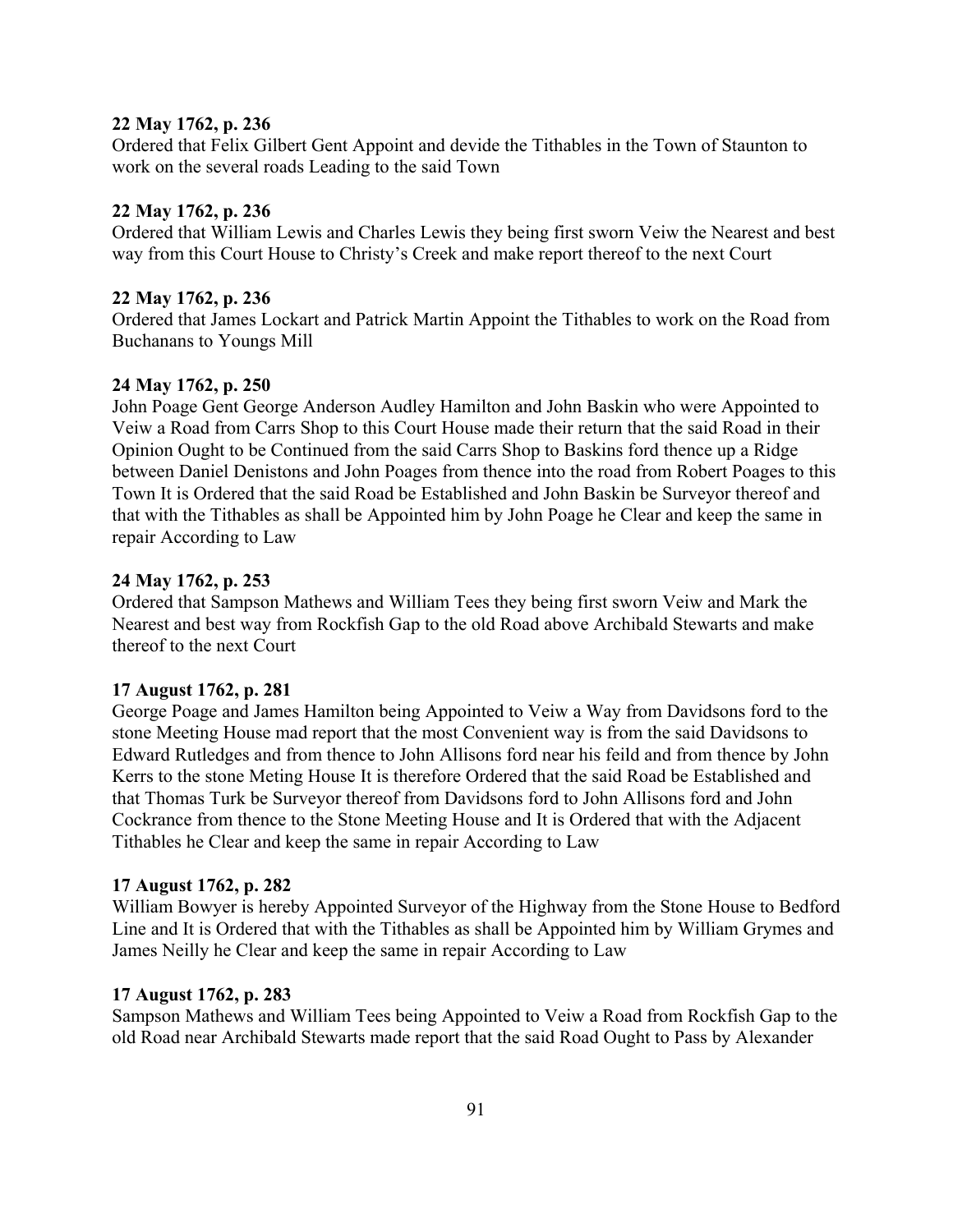Stewarts It is therefore Ordered that the said Road be Established and that William Tees and Alexander Stewart be Surveyors thereof and that with the Tithables as shall be Appointed them by Thomas Stewart and Alexander Thompson they Clear and keep the same in repair According to Law

## **17 August 1762, p. 283**

Ordered that Robert Armstrong and Alexander Crawford they being first sworn veiw and mark the Most Convenient way from the Drybranch Gap of the North Mountain to Archers Mill and make report thereof to the next Court

#### **18 August 1762, p. 285**

Henry Pickle is hereby Surveyor of the Highway from Henry Stones to Silas Hart and that It is Ordered that with the Tithable persons from Nicholas Havener's up the South fork of Potowmack he Clear and keep the same in repair According to Law

#### **20 August 1762, p. 296**

On the motion of Peter Hog. John Harvie Gent is Appointed to Apply to the Court of Amherst for Persons to Veiw a way from the New Gap of Rockfish to the line of Albemarle and so to the Road that leads over the Secretary ford

#### **20 August 1762, p. 296**

Ordered that Michael Waring and Solomon Turpin they being first sworn Veiw the Most Convenient way from the said Waring to John Scots and It is Ordered that they be Surveyors thereof and that with the Adjacent Tithables they Clear and keep the same in repair According to Law

#### **25 August 1762, p. 355**

Ordered that the Overseer of the road from Jening's Gap work on the Road to the turn of the Calf Pasture Waters

#### **19 November 1762, p. 392**

Robert M<sup>c</sup>Clenachan is hereby Appointed Surveyor of the Highway from Staunton to Buchanans Mill Creek on the Road Leading to William Longs Mill And It is Ordered that with the Tithables in Staunton and the Adjacent Tithables he Clear and keep the same in repair According to Law

#### **22 November 1762, p. 441**

Ordered that John Thompson Henry Ferguson and Hugh Mills or any two of them being first sworn Veiw the Nearest and best way from the Stone House to Bedford Line and make report thereof to the next Court

#### **23 November 1762, p. 448**

Ordered that the Road be turned from the Corner of Grimes Land by Captain Breckenridges House leaving his little feild on the Left hand and thence into the main Road and that John Neilly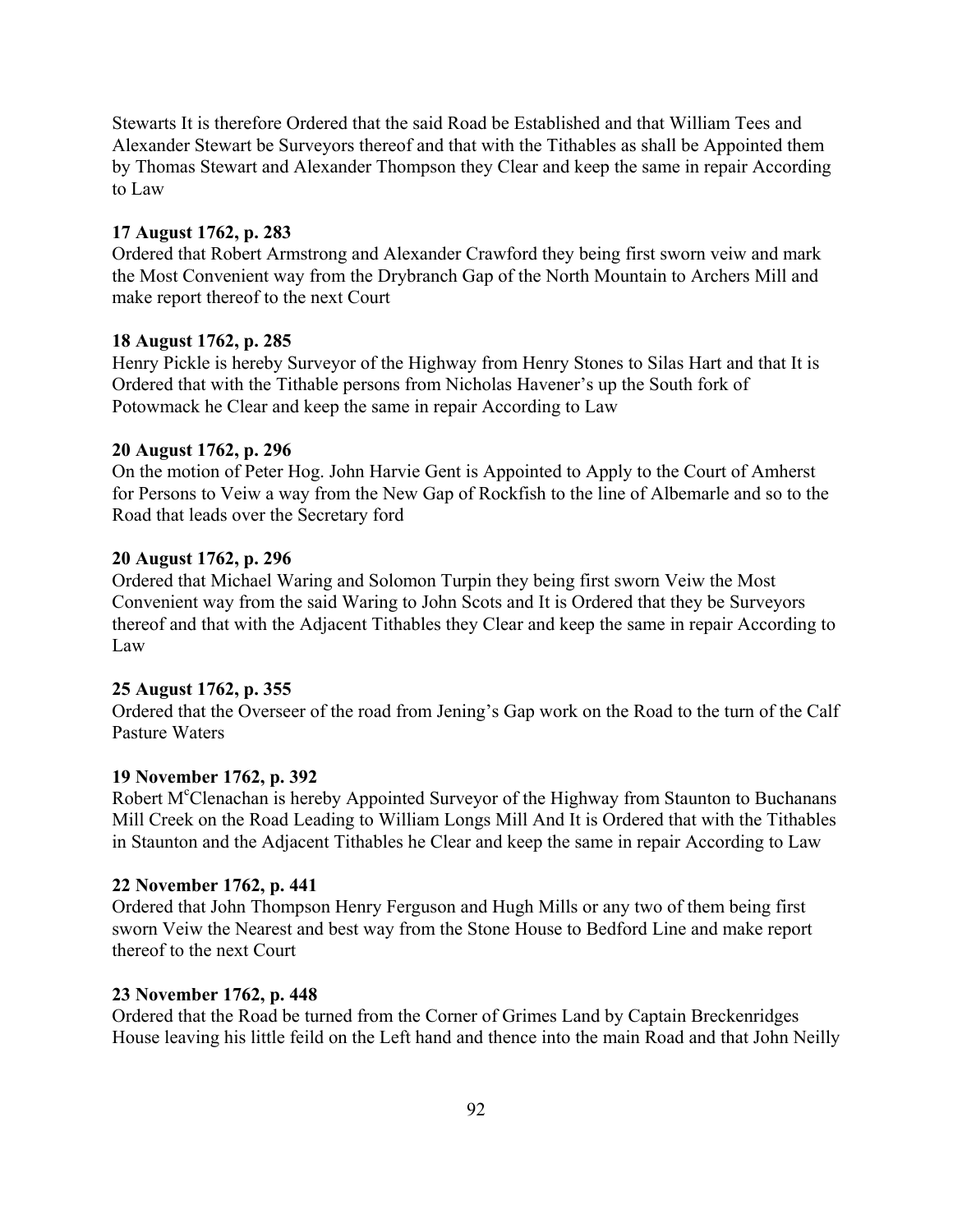with the tithables that worked under John Robinson the former Overseer he Clear and keep the same in repair According to Law

## **15 February 1763, p. 450**

Ordered that James Lockart Joseph Martin and Thomas Brown they being first sworn Veiw the best and Most Convenient Way from this Court House to the North Mountain Meeting House and make report thereof to the next Court

## **15 February 1763, p. 451**

Ordered that Thomas Gardner and Nathan Gilliland they being first sworn Veiw the Most Conveint way from the Gry [Guy?] branch Gap to Buchanans Mill and Make report thereof to the next Court

## **15 February 1763, p. 452**

On the Petition of John Patrick and Others seting forth that they are not only obliged to work on the Mountain at Woods Gap but on Several other Roads It is Ordered that they be Exempted from working on any Roads and they only keep the Pass over Woods Gap in repair

## **17 February 1763, p. 471**

The Persons Appointed to Veiw a Road from Staunton to the North Mountain Meeting House having made their report It is therefore Ordered that the Road Petitioned for be Established and that James Lockart and Nathan Gilliland they being first sworn mark the same and Israel Christian and Thomas Fulton be Surveyors thereof and that they with the Tithables that Usually worked on the old Road Clear and keep the same in repair According to Law

# **18 February 1763, p. 477**

Ordered that Andrew Russell with Two Tithables William Palmer William Martin Alexander Mc Donald William Thompson Alexander Thompson John Thompson George Caldwell and his two Sons William Henderson and John Wallace work under the Several Overseers of the Road from Christians Creek to Rock Fish Gap

#### **19 February 1763, p. 486**

Ordered that Edward Garwin and James M°Cown they being first sworn Veiw a way from the Stone House to James M°afees or James M°Cowns on Catapo and make report thereof to next Court

#### Book VIII, 1763-1764

#### **21 February 1763, p. 23**

On the Motion of Sampson Mathews for leave to turn the Road Through his Plantation It is Ordered that William Lewis and Robert Poage they being first sworn veiw the Ground and make report thereof to the next Court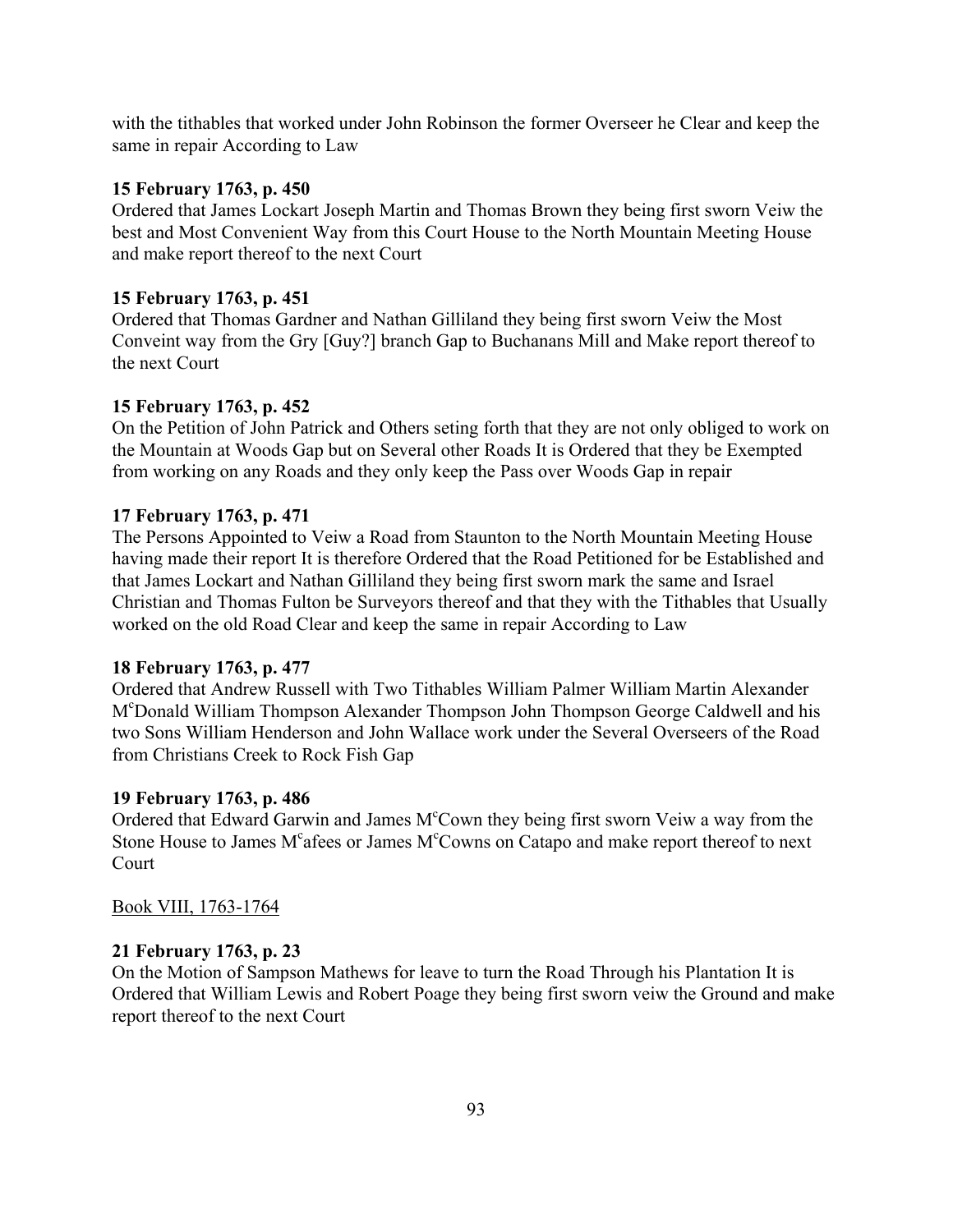#### **21 February 1763, p. 23**

Ordered that Audley Hamilton and William Tees they being first sworn veiw and mark the most Convenient way from Mathews Plantation to the New Road that Leads to Rockfish Gap and make report thereof to the next Court

#### **19 April 1763, p. 24**

David Cuningham and James Callison are Appointed Surveyors of the Highway in the room of John Wilson and James Lockart and It is Ordered that with that with the Tithable persons that Usally worked under the said John Wilson and James Lockart they Clear and keep the same in repair According to Law

#### **19 April 1763, p. 24**

Joseph Waughul and John Ramsey are Appointed Surveyors of the Highway in the room of Archibald Armstrong and It is Ordered that with the Tithable persons that Usally worked under the s<sup>d</sup> Archibald Armstrong they Clear and keep the same in repair According to Law

## **19 April 1763, p. 25**

John Davidson is Appointed Surveyor of the Highway in the room of Robert Brown and It is Ordered that with the Tithable persons that Usally worked under the said Robert Brown he Clear and keep the same in repair According to Law

## **21 April 1763, p. 40**

On the Motion of Robert M<sup>c</sup>Clanachan leave is given him to Cut a Road from his House to the Road that leads to the Tinkling Spring at his own Cost provided it doth not go tho' the Lands of David Stewart

# **22 April 1763, p. 45**

Ordered that a Road be Cleared from Walkers Place to the Warm Springs and that Thomas Feemster be Surveyor of the Road from Walkers place to Charles Lewis's and John Lewis be Surveyor of the Road from Charles Lewis to the Warm Springs and that the Inhabitants of the Cow Pasture the Inhabitants on back Creek in the Calfpasture and the Inhabitants from the Falling Springs upwards on Jacksons River and the Inhabitants from Hance Harpers downwards in the Bull Pasture they Clear and keep the same in repair According to Law

#### **23 April 1763, p. 49**

On the Petition of Sundry the Inhabitants seting forth that the Road turned by Israel Christian round his Meadow fence is Inconvenient It is Ordered that Robert M°Clenachan Sampson Mathews Thomas Poage and Daniel Deniston or any three of them being first sworn do Veiw and make report whether the old or New Road is Most Convenient to the next Court

#### **23 April 1763, p. 51**

William Grymes James Neilly and William Robinson be Overseers of the Road from Grymes Clearing to the head of the Run above Madisons Plantation and that John Craig be Overseer of the Road from thence to New River on the Lands of John Buchanan Gent and Alexander and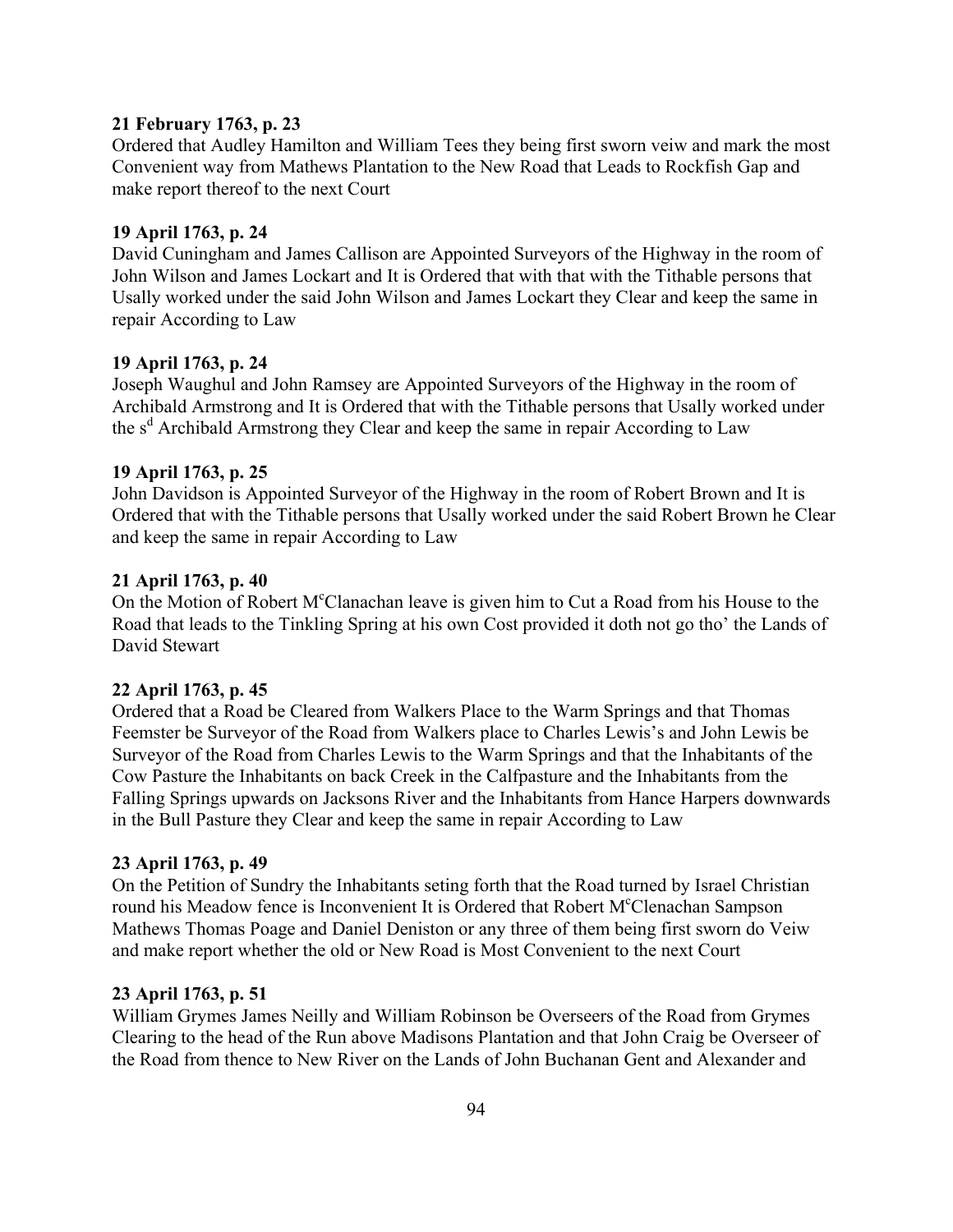William Sayers be Overseers from thence to Fort Chiswell and that William Preston Gent devide their precints and appoint the Tithables as far as Fort Lewis and William Thompson from thence to Fort Chiswell and It is Ordered that the Several Overseers with the Tithables as shall be Appointed them by they keep the several Roads in Repair According to Law

# **23 April 1763, p. 51**

On the Motion of James M°Dowell Praying to have the Road turned round his feild that runs tho' his Plantation It is Ordered that James Trimble and William Paxton they being first sworn veiw the same and make report thereof to the next Court

# **26 April 1763, p. 93**

Robert Poage and William Lewis having been Appointed to Veiw a way thro' the Plantation of Sampson Mathews made their report that the Road by him petitioned for was the most Convenient It is therefore Ordered that the same be Established he Clearing the same at his own Expence

# **26 April 1763, p. 101**

William Preston Gent is hereby Appointed Surveyor of the Highway from Grymes Clearing to Catapo and It is Ordered that with the Adjacent Tithables he Clear and keep the same in repair According to Law

# **26 April 1763, p. 102**

Ordered that David Ball Thomas Poage and William Tees they being first sworn Veiw and Mark the Most Convenient way from Mathews's Plantation to the New Road that leads to Rockfish Gap and make report thereof to the next Court

# **21 June 1763, p. 107**

Ordered that John Bowyer and Archibald Alexander Gent the Tithables to work on the Road whereof Moses M°Clure and David Dryden are Overseers

# **22 June 1763, p. 115**

The Person Appointed to Veiw the Road round James M<sup>c</sup>Dowells Plantation having returned that the road Petitioned for is Convenient It is Ordered that it be Established

# **22 June 1763, p. 115**

On the Petition of Robert Scot and Others for a Road from the South River above Joseph Hanahs Over Coles Foard to Mathew Thompsons It is Ordered that Joseph Hanah Robert Shankland and Robert Frazier or any two of them being first sworn do Veiw the same and make report thereof to the next Court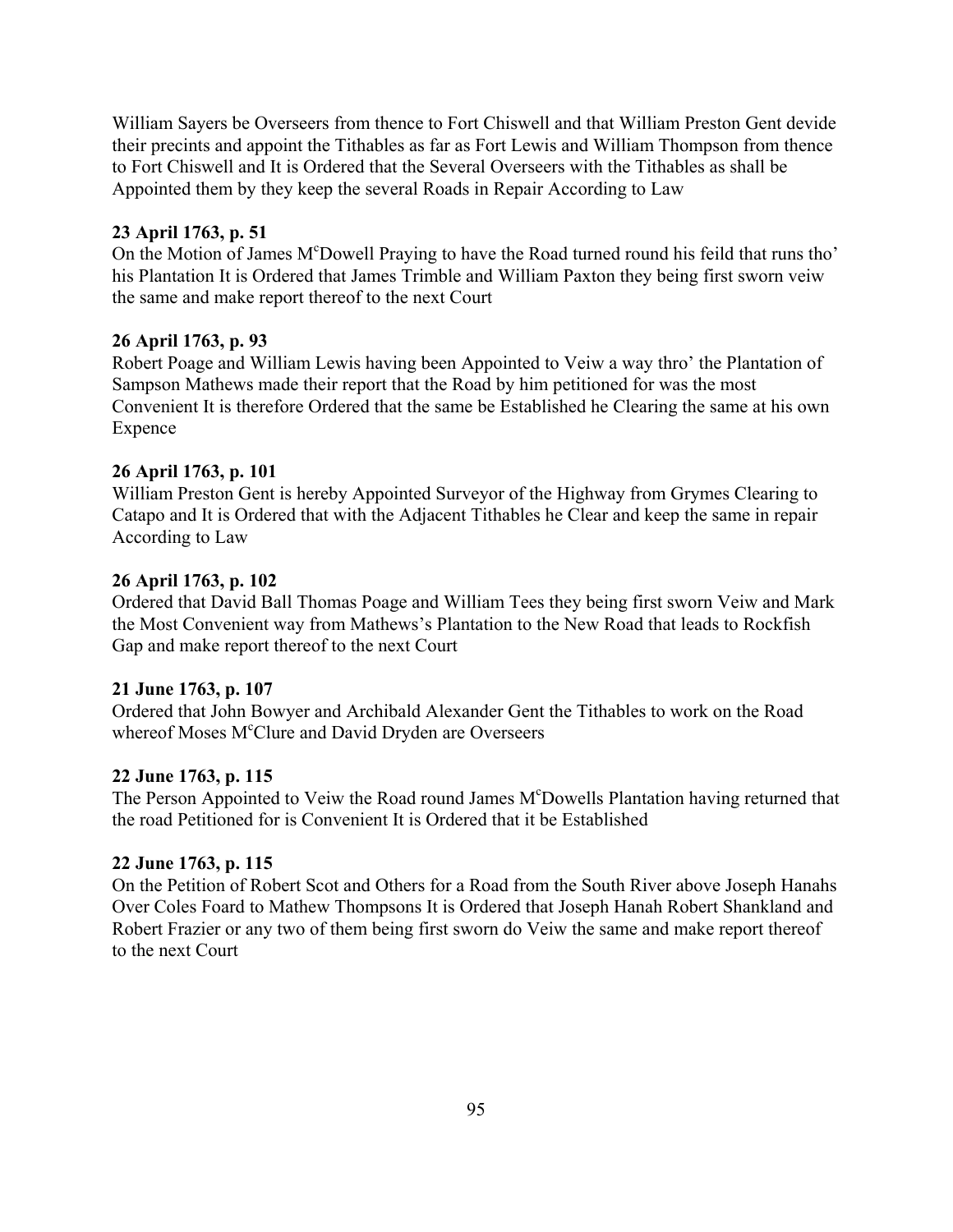# **22 June 1763, p. 116**

Ordered that Felix Gilbert and William Crow devide and Appoint the Tithable Inhabitants of Staunton to Work on the Several Roads that Lead to the s<sup>d</sup> Town

# **22 June 1763, p. 116**

Ordered that Joseph Lapsley and Robert Erwin Appoint the Tithables to work on Carrs Creek Roads and the Main Roads that Leads from Poages to Paxtons

# **22 June 1763, p. 116**

James M<sup>c</sup>Dowell is Appointed Surveyor of the Highway in the room of James Greenlee and It is Ordered that with the Tithable person that Usally worked under the said James Greenlee he Clear and Clear and keep the same in repair According to Law

# **22 June 1763, p. 117**

William Ward is hereby Appointed Surveyor of the Highway from Evans Run to David Moore and It is Ordered that with the Adjacent Tithables he Clear and keep the same in repair According to Law

## **22 June 1763, p. 119**

Thomas Berry is Appointed Surveyor of the Highway in the room of John Davis and It is Ordered that with the Tithable persons that Ussally worked under the said John Davis he Clear and keep the same in repair According to Law

# **23 June 1763, p. 128**

The Persons Appointed to Veiw the Road turned by Israel Christian Gent round his Meadow fence made report that the same is more Convenient than the old Road It is therefore ordered that the same be Established

# **24 June 1763, p. 133**

On the Motion of John Robinson It is Ordered that William Robinson he being first sworn veiw a Road from English's to Madisons Plantation and make report thereof to the next Court

# **25 June 1763, p. 205**

Ordered that Patrick Shirkey and George Patterson they being first sworn Veiw the Nearest and best way from the ford of Catabo to John M<sup>c</sup>farrons and make report thereof to the next Court

# **25 June 1763, p. 206**

William Preston and John Armstrong are hereby Appointed Surveyors of the Highway from Bryan M<sup>c</sup>Daniels to James M<sup>c</sup>afees and It is Ordered that with the Adjacent Tithables they Clear and keep the same in repair According to Law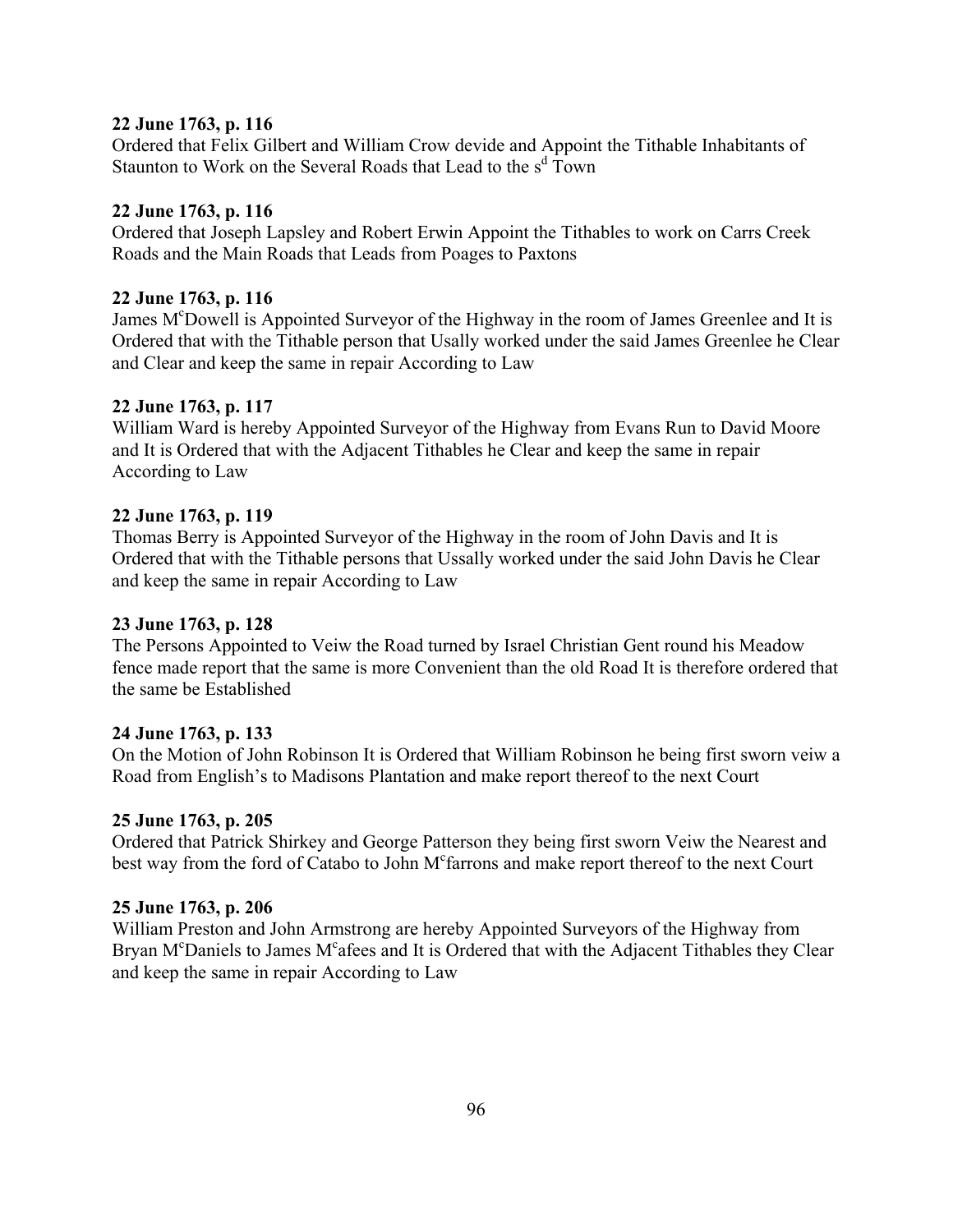## **23 September 1763, p. 251**

John Madison is hereby Appointed Surveyor of the Highway from Givens Mill to the forks of the River and It is Ordered that with the Tithable persons from Givens Mill on the Middle River and from Christian Clemons's to the said Madisons on the South River he Clear and keep the same in Repair According to Law

## **23 September 1763, p. 251**

John Madison is hereby Appointed Surveyor of the Highway from the Forks of the South River to William Fraziers and It is Ordered that with the Tithable persons within Three Miles on Each side of the Main River he Clear and keep the same in repair According to Law

## **23 September 1763, p. 251**

Frances Kirtley Gent is hereby Appointed Surveyor of the Highway from William Fraziers to the Mountain at Swift Run Gap and It is Ordered that with the Tithables that Usually worked under John Early and Henry Long together with the Convenient Tithables he Clear and keep the same in repair According to Law

#### **23 September 1763, p. 252**

Ordered that Robert Belshire John Richey and John M°Mahon they being first sworn do Veiw and Mark the Most Convenient Way from William Beards to the Stone Meeting House and make report thereof the next Court

#### **26 September 1763, p. 321**

David Bell Thomas Poage and William Tees the persons Appointed to Veiw a Road from Mathewses Plantation to the new Road that Leads Over Rockfish Gap and having reported that the same is Convenient It is Ordered that the said Road be Established and that George Mathews be Surveyor thereof and that with the Tithable persons as shall be Appointed him by John Poage Gent he Clear and keep the Same in repair According to Law

#### **26 September 1763, p. 322-3**

[Grand Jury Presentments]

The King against Joseph Gamble

On a Presentment of the Grand Jury for not keeping the Road whereof he is Overseer in repair The Defendant being Summoned and not Appearing It is Considered that for the said Offence he make his fine with our Lord the King by the Paiment of fifteen Shillings and that he pay the Cost of this Prosecution & May be taken &

Cost Tobacco

 $* * *$ 

The King against The Surveyors of the Highway from the Stone Meeting House to Thomas Connerleys

On a Presentment of the Grand Jury

The Sherif having returned that the Surveyors was not found in his [blank] It is Ordered that this Presentment be discontinued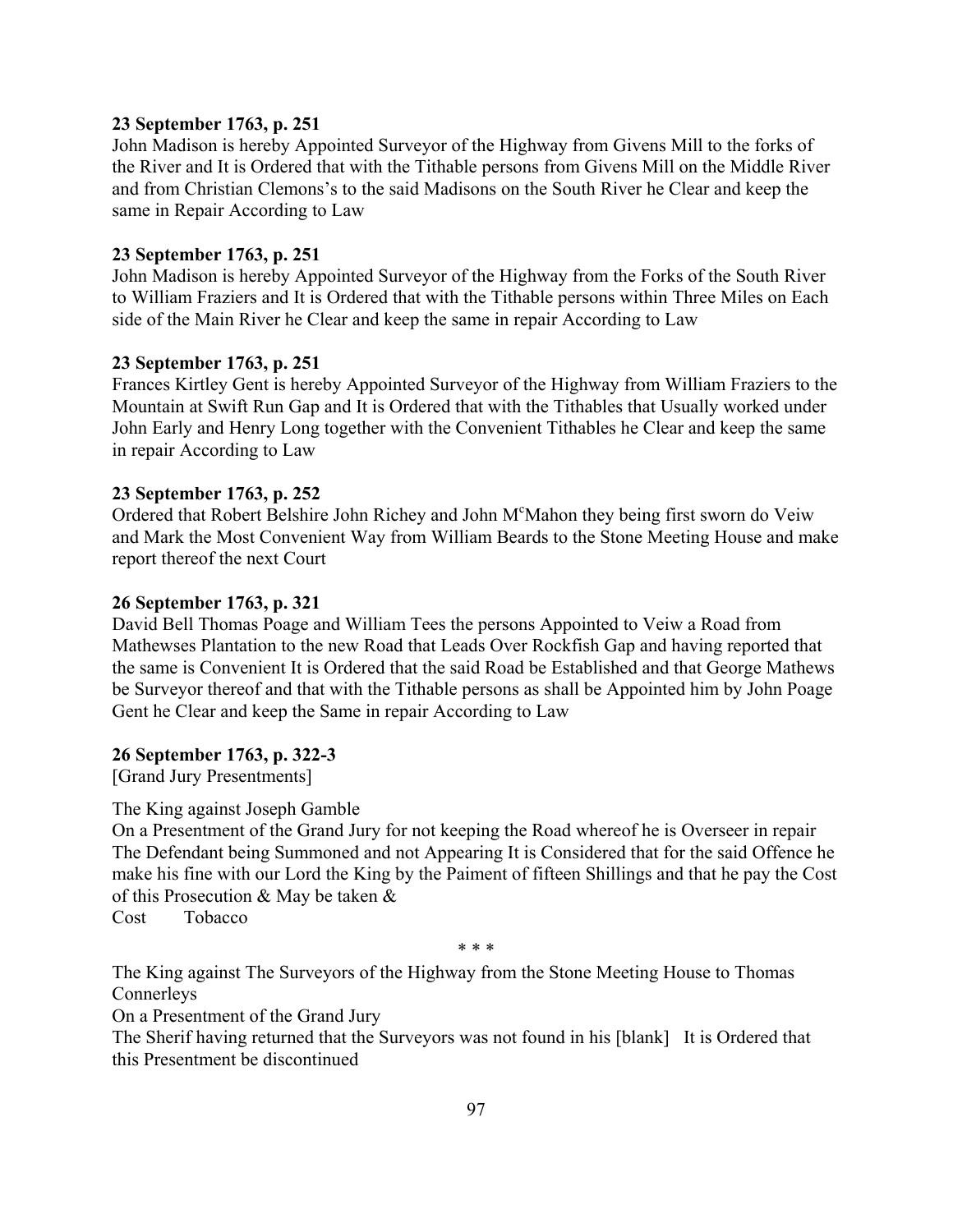# **26 September 1763, p. 324**

George Skillern is hereby Appointed Surveyor of the Highway On the Left of CoL<sup>o</sup> Lewis's from Staunton to John Grymes and It is Ordered that with the Adjacent Tithables he Clear and keep the same in repair According to Law

# **9 November 1763, p. 326**

[Trial of slave, Tom, convicted of murdering his master John Harrison and sentenced to hang; ordered that after his death:]his head be Severed from his body and Affixed on a Pole on the Top of the Hill near the Road that Leads from this Court House to Edward Tars

# **16 November 1763, p. 332**

John Huston is hereby Appointed Surveyor of the Highway from Timber Ridge to Providence Meeting House and It is Ordered that with the Tithable persons as shall be Appointed him by Samuel M<sup>c</sup>Dowell Gent he Clear and keep the same in repair according to Law

# **16 November 1763, p. 332**

On the Motion of John Buchanan It is Ordered that the Tithables within Three Miles of Each side of the Road whereof he is Overseer work on the same

# **16 November 1763, p. 333**

John Summers is hereby Appointed Surveyor of the Highway from Joseph Long Mill to the Great Road near Thompsons and It is Ordered that with the Tithable persons within four Miles of the said Road he Clear and keep the same in repair According to Law

# **17 November 1763, p. 342**

William Beard is hereby Appointed Surveyor of the highway from John Stevensons to the Top of the Ridge by the Feild of John Harrison Jun<sup>r</sup>. deceased and that Alexander Buchanan be Surveyor of the Highway from the Top of the Ridge to the Line of this County and It is Ordered that with the Tithable persons within four Miles on Each side of the said Road they Clear and keep the same in repair According to Law

# **17 November 1763, p. 342**

Ordered that John Smith William Grymes James Nealey and Israel Christian or any three of them being first sworn Veiw the Roads that Leads from Vauses Over the New River on the Lands of John Buchanan and Likewise by Inglesses Ferry to the Lead Mines and make report of the Conveniences and Inconveniennces of Each Road to the next Court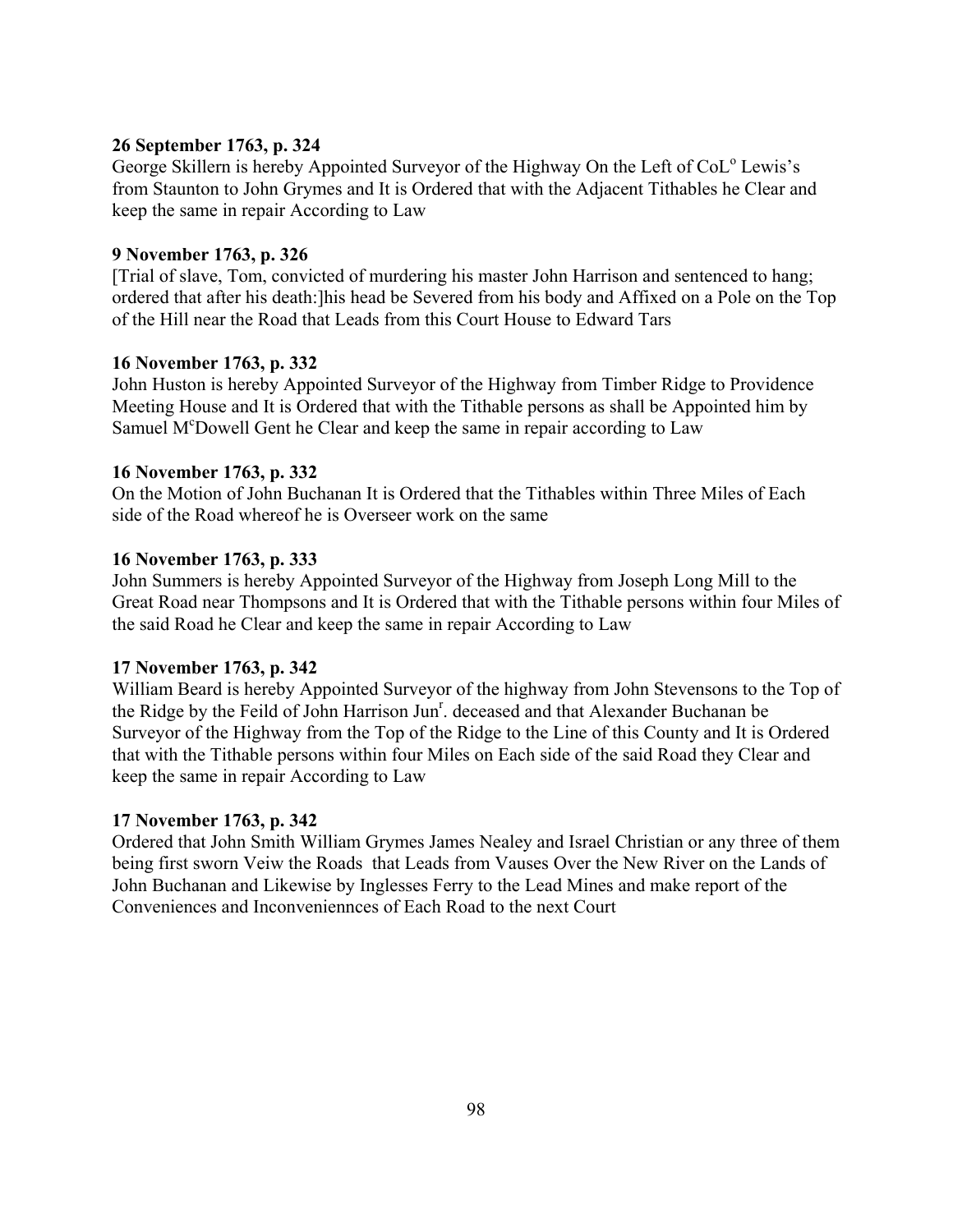#### **17 November 1763, p. 342**

Ordered that Jacob Archenbright and Jacob Nicholas they being first sworn Veiw the Most Convenient way from Cap<sup>t</sup> Kirtleys to the Top of the Ridge at Swift Run Pass and make report thereof to the next Court

### **17 November 1763, p. 342 [Note: both sides of page numbered 342]**

George Mathews is hereby Appointed Surveyor of the highway from his Mill to Francis Alexanders and that Francis Alexander by Surveyor of the Highway from his House to the new Road that Leads to Rockfish Gap and It is Ordered that with the Tithable persons as shall be Appointed them by John Poage and George Skilleren they Clear and keep the same in repair According to Law

#### **20 March 1764, p. 387**

James Hughes is Appointed Surveyor of the Highways from this Court House to Robert Poages in the room of Robert Poage and It is Ordered that with the Tithable persons that Usally worked under the said Robert Poage he Clear and keep the same in repair According to Law

#### **20 March 1764, p. 389**

On the Petition of Sundry of the Inhabitants for a road from John Kings Mill on Naked Creek to John Kings Mill on the Middle River and from thence to Staunton It is Ordered that John King and James Young they being first sworn veiw the road Petitioned for and make report thereof to the next Court

#### **20 March 1764, p. 391**

Ordered that the Sherif Imploy a Workman to build a bridge Over the Run near Robert Poages and to make a Sufficient Causeway and bring in his Charge at the Laying of the next County Levy

#### **20 March 1764, p. 391**

Ordered that James Lockart John Tate and David Doage they being first sworn veiw the most Convenient way from the North Mountain Meeting House to John Tates Mill and make report thereof to the next Court

#### **20 March 1764, p. 392**

On the Petition of Jacob Nicholas praying that he may not be Compelled to Clear the Road whereof he is Overseer According to Law is rejected

#### **20 March 1764, p. 392**

Robert Shanklin is hereby Appointed Surveyor of the Highway from Shanklins Run to Stoney Run and It is Ordered that with the Adjacent Tithables he Clear and keep the same in repair According to Law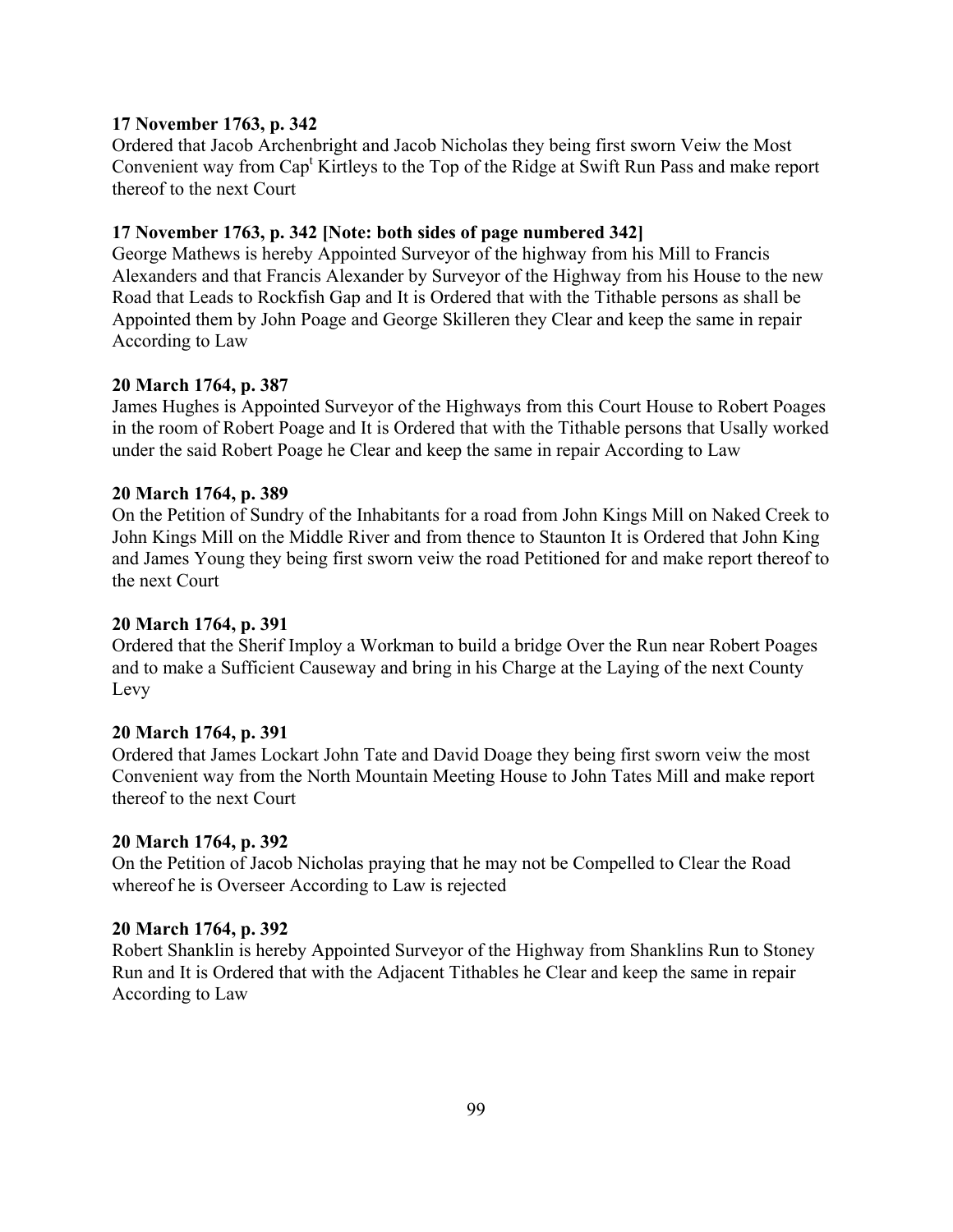### **21 March 1764, p. 394**

Ordered that John Anderson John Francis and James Bell they being first sworn Veiw the most Convenient way for turning the Road that Leads from Jenning's Gap to Swift Run at that part at the Long Glade and make report thereof to the next Court

#### **21 March 1764, p. 394**

John Thomas is hereby Appointed Surveyor of the Highway from his Mill to Thomas Brians and It is Ordered that with the Adjacent Tithables he clear and keep the same in repair According to Law

### **21 March 1764, p. 395**

John Bryan is hereby Appointed Surveyor of the Highway from Smiths Bridge to the forks of the Road near John Harrisons and It is Ordered that with the Adjacent Tithables he Clear and keep the same in repair According to Law

#### **21 March 1764, p. 395**

Ordered that Daniel Lyle William Ramsey and James Simpson they being first sworn Veiw the most Convenient way from the Ford of the North branch of James River to James Stinsons on Buffelow and make report thereof to the next Court

#### **21 March 1764, p. 395**

Ordered that James Trimble James Magavock John Gilmore and John Summers lay of the several districts and Appoint the Tithables to work on the Several Roads in the forks of James River

#### **21 March 1764, p. 395**

Ordered that Daniel Price John Burk and Thomas Burk they being first sworn Veiw the most Convenient way from Lord Fairfax's Line to the Road that Leads over Swift Run Pass and make report thereof to the next Court

#### **22 March 1764, p. 406**

William Preston Gent is Appointed Surveyor of the Highway from the Widow M°Daniels to William Harbisons and It is Ordered that with the Adjacent Tithables he Clear and keep the same in repair According to Law

#### **22 March 1764, p. 406**

James Rowland is Appointed Surveyor of the highway from Stephen Rentfroes to John Millers Mill and It is Ordered that with the Adjacent Tithables he Clear and keep the same in repair According to Law

#### **22 March 1764, p. 406**

Bryan M<sup>c</sup>Daniel is Appointed Surveyor of the Highway from Fort William to the Market Road and It is Ordered that with the Adjacent Tithables he Clear and keep the same in repair According to Law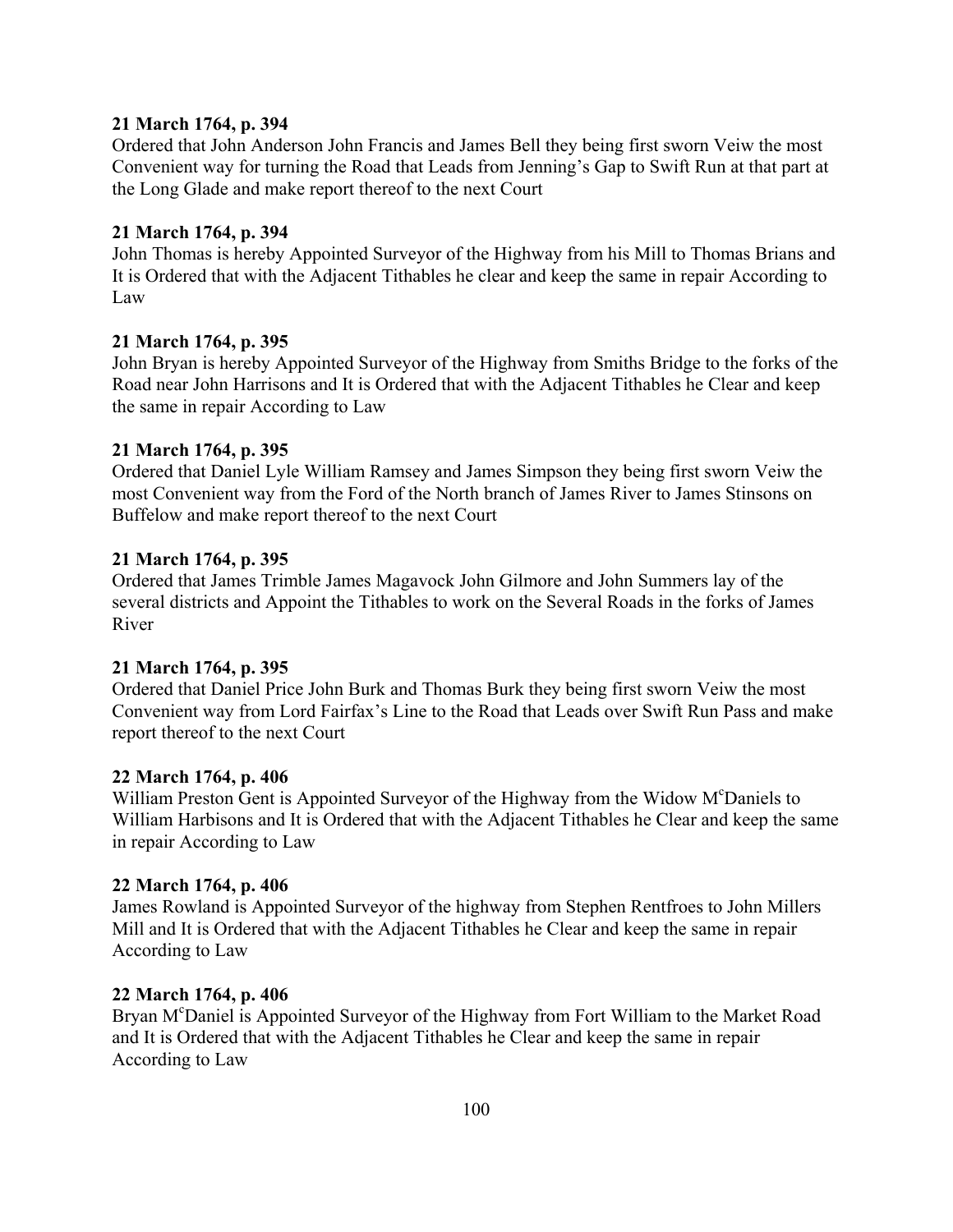#### **22 March 1764, p. 406**

James Neelley is Appointed Surveyor of the Highway from Fort Lewis to the Great Lick and It is Ordered that with the Adjacent Tithables he Clear and keep the same in repair According to Law

### **22 March 1764, p. 406**

David Bryans is Appointed Surveyor of the Highway from the Great Lick to the County Line and It is Ordered that with the Adjacent Tithables he Clear and keep the same in repair According to Law

## **22 March 1764, p. 411**

Ordered that that the former persons who were Appointed to Veiw the Road now Established from Mathewses Mill to Tees's Gap they being first sworn Veiw the Nearest and best way tho' the Plantation of Francis Alexander and make report thereof to the next Court

## **23 March 1764, p. 413**

William Ward is Appointed Surveyor of the Highway from his House to Bordens Patent Line and It is Ordered that with the Adjacent Tithables he Clear and keep the same in repair According to Law

## **24 March 1764, p. 474**

On the Petition of William Crow It is Ordered that Sampson Mathews Robert M°Clenachan and James Huston they being first sworn Veiw the Ground from the Rocks below this Town to Elizabeth Moores and make report thereof to the next Court

### **15 May 1764, p. 494**

The Persons Appointed to Veiw a Way from Lord Fairfax's Line to the Road that leads Over the Swift Run Pass having made their report It is Ordered that the said Road be Established and that Michael Coger and Daniel Price be Surveyors thereof and that with the Convenient Tithables he Clear and keep the same in repair According to Law

### **19 June 1764, p. 494**

Robert Scot is Appointed Surveyor of the Highway formerly Veiwed from Joseph Hannahs to Mathew Thompsons and It is Ordered that with the Tithable persons within Two Miles on Each side of the said Road he Clear and keep the same in repair According to Law

### **19 June 1764, p. 495**

Ordered that George Skillern and John Finley Imploy a Workman to build a bridge and Causeway Over the Long Meadow where the Road Crosses it that Leads from Francis Alexanders to William Tees's and bring in his Charge at the Laying of the next County Levy

### **19 June 1764, p. 495**

James Lockart and John Tate being Appointed to Veiw the Most Convenient way from the North Mountain Meeting House to John Tates Mill returned that the Road formerly Cleared is the Most Convenient It is Ordered that the said Road be Established and that James Lockart David Doage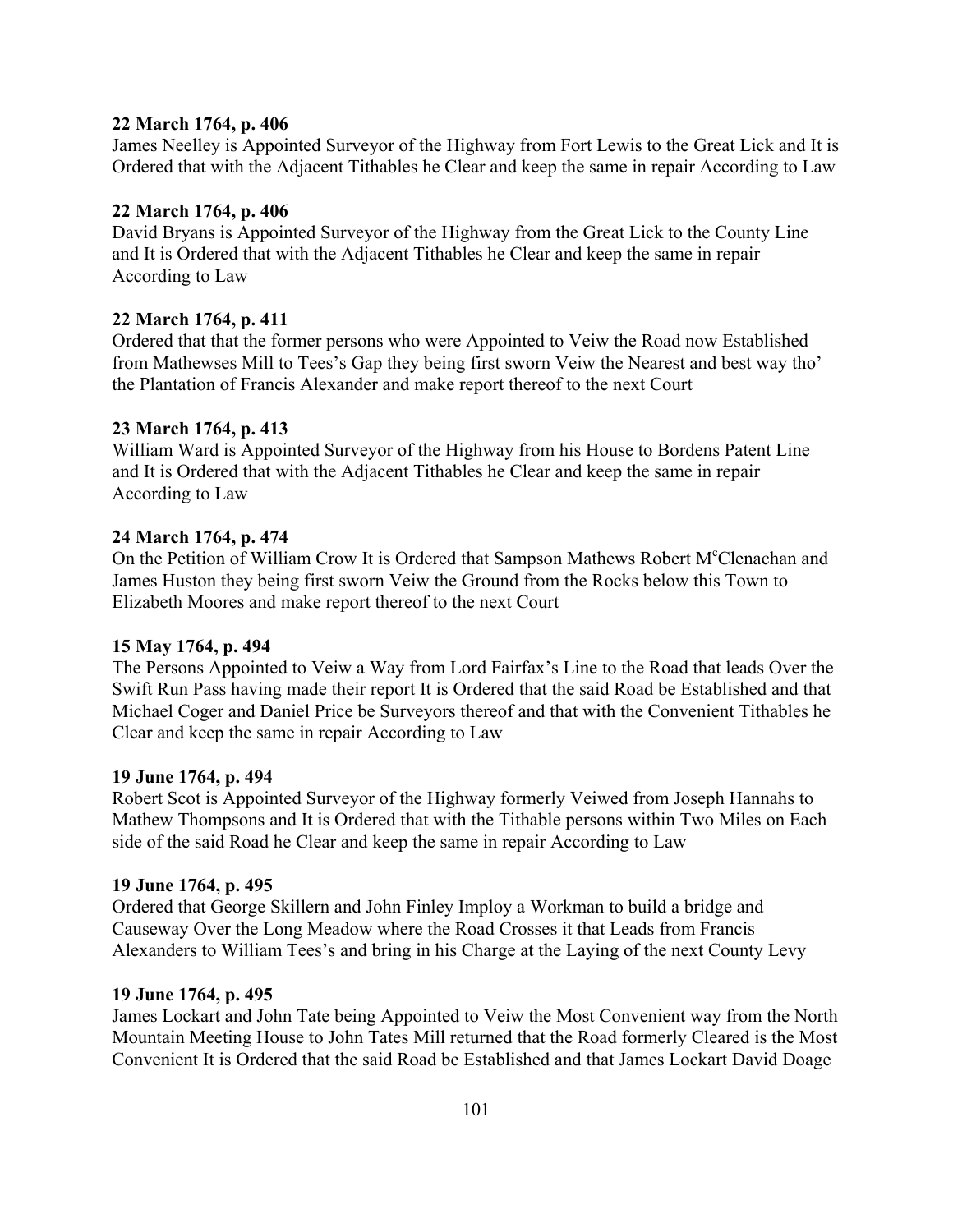be Surveyors thereof and It is Ordered that with the Tithable persons within Two Miles on Each side of the said Road they Clear and keep the same in repair According to Law

## **19 June 1764, p. 496**

James Gilmore is Appointed Surveyor of the Highway from Poage Run to Robert Renix's Plantation and It is Ordered that with the Adjacent Tithables he Clear and keep the same in repair According to Law

## **19 June 1764, p. 497**

Ordered that Samuel Steel John Tate and David Doage they being first sworn Veiw the Nearest and best way from Beverly Mannor line to the Forks of the Road near Hugh Fultons and make report thereof to the next Court

## **20 June 1764, p. 505**

John Philips is Appointed Surveyor of the Highway in the room of Alexander Buchanan and It is Ordered that with the Tithable persons that Usually worked under the said Alexander Buchanan he Clear and keep the same in repair According to Law

## **21 June 1764, p. 512**

Ordered that John Poage and George Mathews Imploy Workmen to make a Causeway in the Lane near his House and Cut Down the side of a Hill near it and bridge a Hollow near the same and bring in their Charge at the Laying of the next County Levy

Book IX, 1764-1765

# **22 June 1764, p. 56**

Ordered that William Lewis and Andrew Russell they being first sworn Veiw the Most Convenient way from this Town to Christians Creek and make report thereof to the next Court

# **22 June 1764, p. 60-3**

[Grand Jury Presentments]

The King against John Baskins On a Presentment of the Grand jury for not keeping the road whereof he is Overseer in repair According to Law The Defendant being Summoned and not Appearing It is Considered that for the said Offence he make his fine with our Lord the King by the Paiment of fifteen Shillings and that he pay the costs of this Prosecution and may be taken &c Cost Tobacco

The King against John Madison On a Presentment of the Grand jury for not keeping the Road whereof he is Overseer in repair According to Law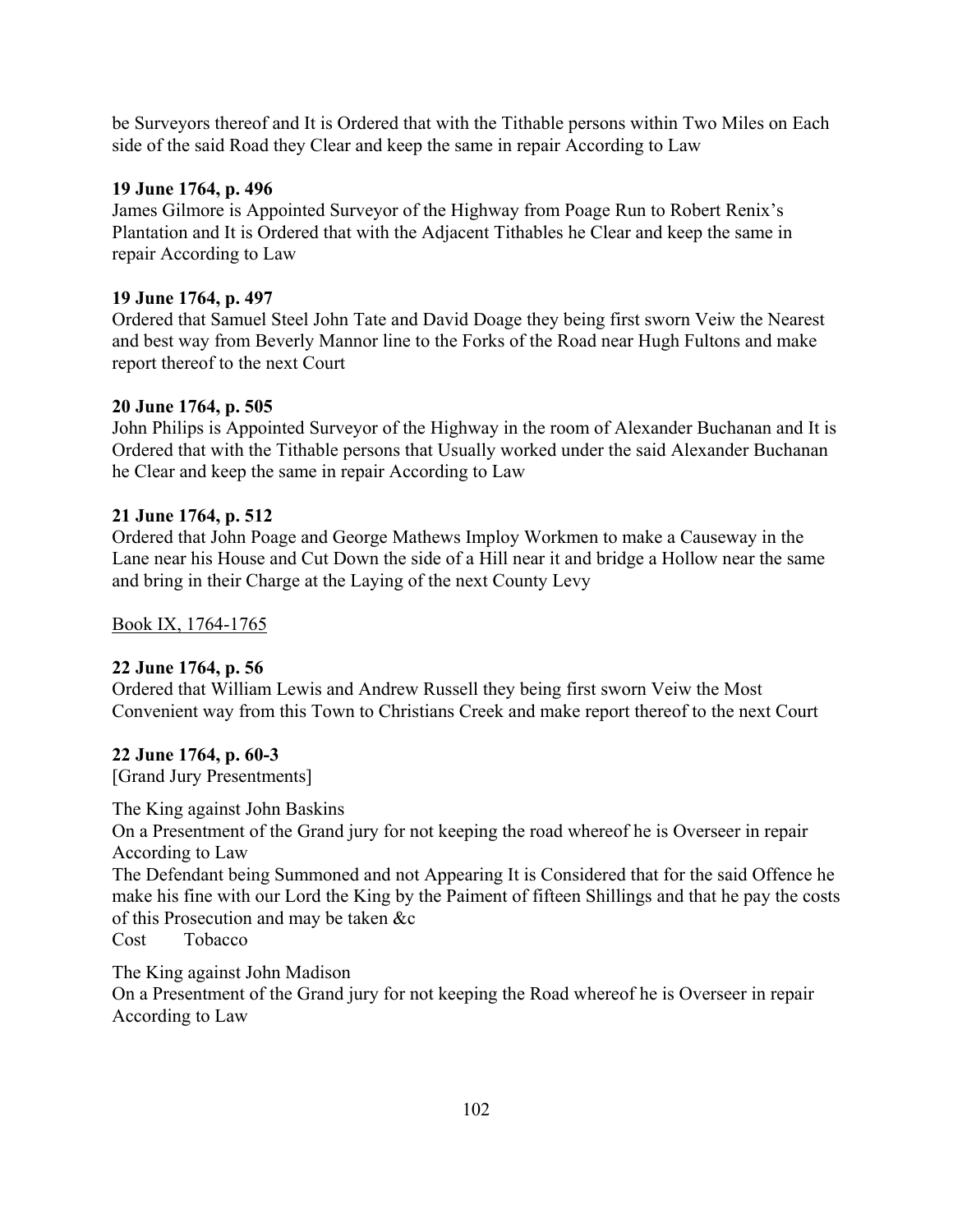The Defendant being Summoned and not Appearing It is Considered that for the said Offence he make his fine with our Lord the King by the Paiment of fifteen Shillings and that he pay the Cost of this Prosecution and may be taken &c

Cost Tobacco

The King against Felix Gilbert Gent

On a Presentment of the Grand jury for not keeping the Road whereof he is Overseer in repair According to Law

The Defendant being Summoned and not Appearing It is Considered that for the said Offence he make his fine with our Lord the King by the Paiment of fifteen Shillings and that he pay the Cost of this Prosecution and may be taken &c

Cost Tobacco

The King against Henry Murray

On a Presentment of the Grand jury for not keeping the Road whereof he is Overseer in repair According to Law

The Attorney of our Lord the King saith that he will not further prosecute of and upon the Premises It is therefore Ordered that this Presentment be dismised

The King against Patrick Crawford

On a Presentment of the Grand jury for not keeping the Road whereof he is Overseer in repair According to Law

The Defendant being Summoned and not Appearing It is Considered that for the said Offence he make his fine with our Lord the King by the Paiment of fifteen Shillings and that he pay the Cost of this Prosecution and may be taken &c

Cost Tobacco

\* \* \*

The King against Samuel Wallace

On a Presentment of the Grand jury for not keeping the Road whereof he is Overseer in repair According to Law

The Attorney of our Lord the King saith that he will not further prosecute of and upon the Premises It is therefore Ordered that this Presentment be dismised

The King against William Beard

On a Presentment of the Grand jury for not keeeping the Road whereof he is Overseer in repair According to Law

The Summons against the said William Beard being returned not Executed on the Motion of his Majestys Att<sup>o</sup> an Alias Summons is Awarded against him returnable here the next Court

 $* * *$ 

The King against Jacob Nicholas

On a Presentment of the Grand jury for not keeping the Road whereof he is Overseer in repair According to Law

The Defendant being Summoned and not Appearing It is Considered that for the said Offence he make his fine with our Lord the King by the Paiment of fifteen Shillings and that he pay the Cost of this Prosecution and may be taken &c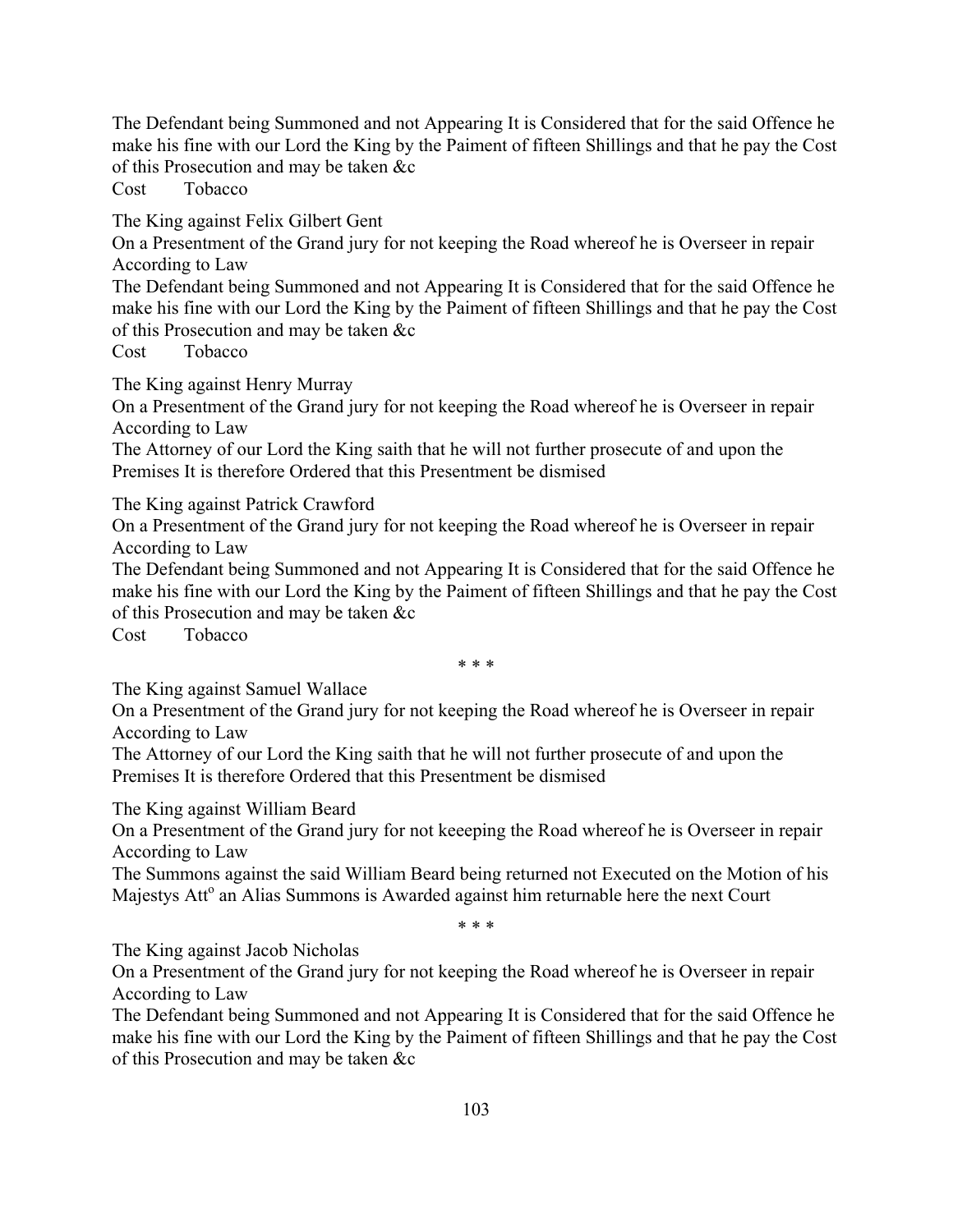Cost Tobacco

\* \* \*

The King against James Givens

On a Presentment of the Grand jury for not keeping his Mill Dam and Bridge in Repair According to Law

The Defendant being Summoned and not Appearing It is Considered that for the said Offence he make his fine with our Lord the King by the Paiment of Twenty Shillings and that he pay the Cost of this Prosecution and may be taken &c

Cost Tobacco

The King against William Campbell and David Doage

On a Presentment of the Grand jury for not keeeping the Road whereof he is Overseer in repair According to Law

The Attorney of our Lord the King saith that he will not Further Prosecute of and upon the premises It is therefore Ordered that this suit presentment be discontinued

\* \* \*

The King against The Surveyor of the Highway from Jenings's Gap to the Long Glade On a Presentment of the Grand jury

The Sherif having returned that the Surveyors was not found in his Bailiwick on the Motion of the Attorney of our Lord the King It is Ordered that this Presentment be discontinued

# **22 June 1764, p. 64**

John Brown is Appointed Surveyor of the Highway in the room of Samuel Wallace and It is Ordered that with the Tithable persons that Usually worked under the said Samuel Wallace he Clear and keep the same in repair According to Law

# **22 June 1764, p. 64**

John Henderson is Appointed Surveyor of the Highway from Staunton to Christians Creek in the room of Felix Gilbert and It is Ordered that with the Tithable persons that Usually worked under the said Felix Gilbert he Clear and keep the same in repair According to Law

# **17 June [probably 17 July] 1764, p. 65**

Thomas Lewis Gent is Appointed Surveyor of the Highway from the Mouth of the South River to James Fraziers and It is Ordered that with the Tithables of Gabriel Jones Peachey Ridgway Gilmore John Madison Jacob Miller and his Own he Clear and keep the same in repair According to Law and It is further Ordered that the Tithables of the said Madison be Exempted from Working on any Other Road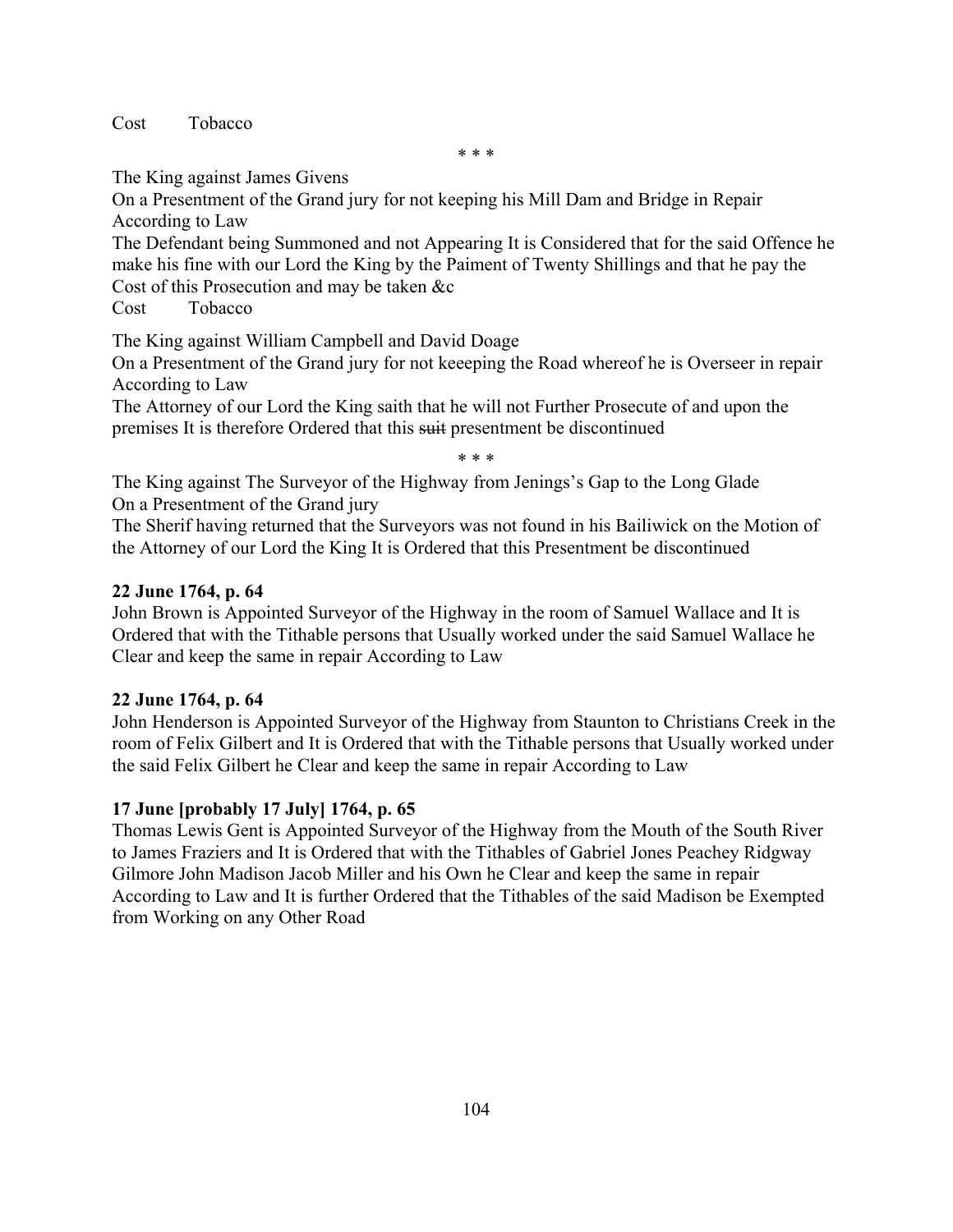### **17 June [probably 17 July] 1764, p. 65**

Ordered that William Robinson and William Inglis Imploy Workmen to make a Causeway a Cross Madisons Meadow at Vauses in the Most Convenient Place which they are hereby Ordered to Veiw and Appoint and bring in their Charge at the Laying of the next County Levy

#### **21 August 1764, p. 66**

On the Motion of Bryce Russell leave is granted him to Clear a Road from his House to the Main Road near John Reaburns

#### **22 August 1764, p. 71**

William Paxton is Appointed Surveyor of the Highway from Buffelow Creek to the ford of the North River and It is Ordered that with the Adjacent Tithables he Clear and keep the same in repair According to Law

#### **22 August 1764, p. 75**

Ordered that William Lewis Robert M<sup>c</sup>Clenachan and Alexander Thompson they being first sworn Veiw the Most Convenient way from Staunton to Christian Creek and make report thereof to the next Court

#### **22 August 1764, p. 78**

Nathaniel Evans is Appointed Surveyor of the Highway from Buffelow Creek to Edward Sharps and It is Ordered that with the Adjacent Tithables he Clear and keep the same in repair According to Law

### **23 August 1764, p. 85**

The Persons Appointed to Veiw a Road from the North Branch of James River to Buffelow reported that by turning the Road by One Abraham Browns it would be nearer and better but for reasons Appearing to the Court It is Ordered that the Road from John Paxtons be Established

#### **23 August 1764, p. 87**

Ordered that William Carwin and John M°Neil they being first sworn Veiw the best way from the Stone House to Fort Lewis and make report of the Conveniances and Inconveniances to the next Court

#### **24 August 1764, p. 91**

Ordered that John Poage Gent Appoint the Tithables to work on the Road from this Town to Robert Poages

#### **24 August 1764, p. 99**

Ordered that Zachariah Smith John Hutchison Jun<sup>r</sup>. and George Mathews they being first sworn Veiw the Ground between Christians Creek and Tees's and make a report wether or not a better way can be had than the road now Established to the next Court

#### **20 November 1764, p. 156**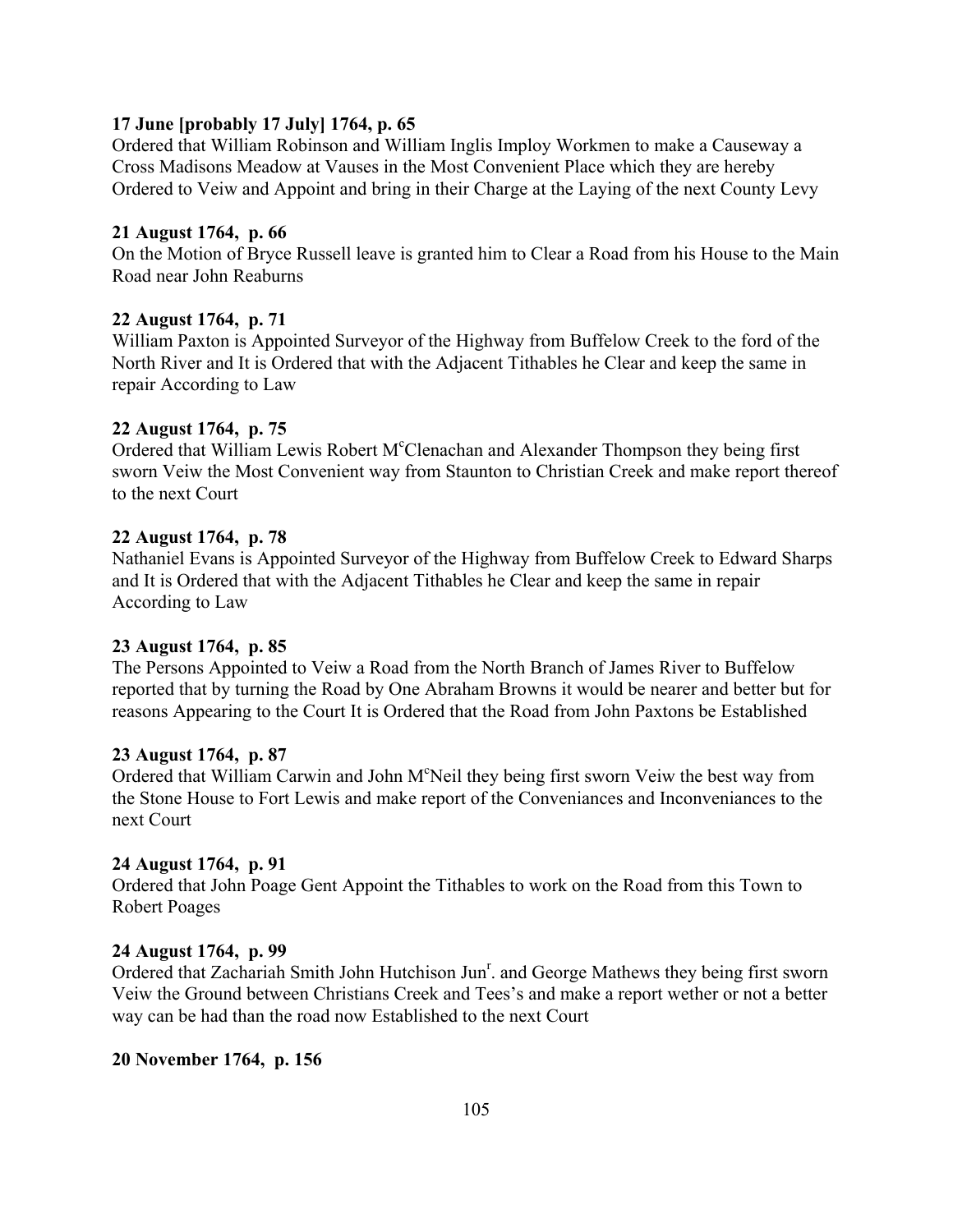Peachy Ridgeway Gilmore is Appointed Surveyor of the Highway in the room of Jacob Nicholas and It is Ordered that with the Tithables that Usually worked under the said Jacob Nicholas he Clear and keep the same in repair According to Law

## **20 November 1764, p. 159-60**

| [County Levy]                                                                         |  |
|---------------------------------------------------------------------------------------|--|
|                                                                                       |  |
| * * *                                                                                 |  |
| To Joseph Gamwell and William Patton for Cuting down the side of a Hill and makeing a |  |
| * * *                                                                                 |  |
|                                                                                       |  |
|                                                                                       |  |

## **21 November 1764, p. 161**

Ordered that Samuel Lyle and Daniel Lyle they being first sworn Veiw the Nearest and best Way from William Davis's to Timber Ridge Meeting House and make a report of the Conveniances and Inconveniances to the next Court

## **21 November 1764, p. 162**

The Persons Appointed to Veiw the Most Convenient way from Staunton to Christians Creek made their report the Old Road to be the best It is therefore Ordered that the same be Established

### **21 November 1764, p. 162**

James Wait is Appointed Surveyor of the Highway in the room of Mathew Black and It is Ordered that with the Tithable persons that Usually worked under the said Matthew Black he Clear and keep the same in repair According to Law

### **22 November 1764, p. 171**

William Ward is Appointed Surveyor of the Highway from where the Road Crosses the run above his House to Bordens Patent line and It is Ordered that with the Adjacent Tithables he Clear and keep the same in repair According to Law

### **22 November 1764, p. 172**

David Dryden is hereby Appointed Surveyor of the Highway from the North branch of James River to Edward Tarrs old Shop on said Road and It is Ordered that with the Adjacent Tithables he Clear and keep the same in repair According to Law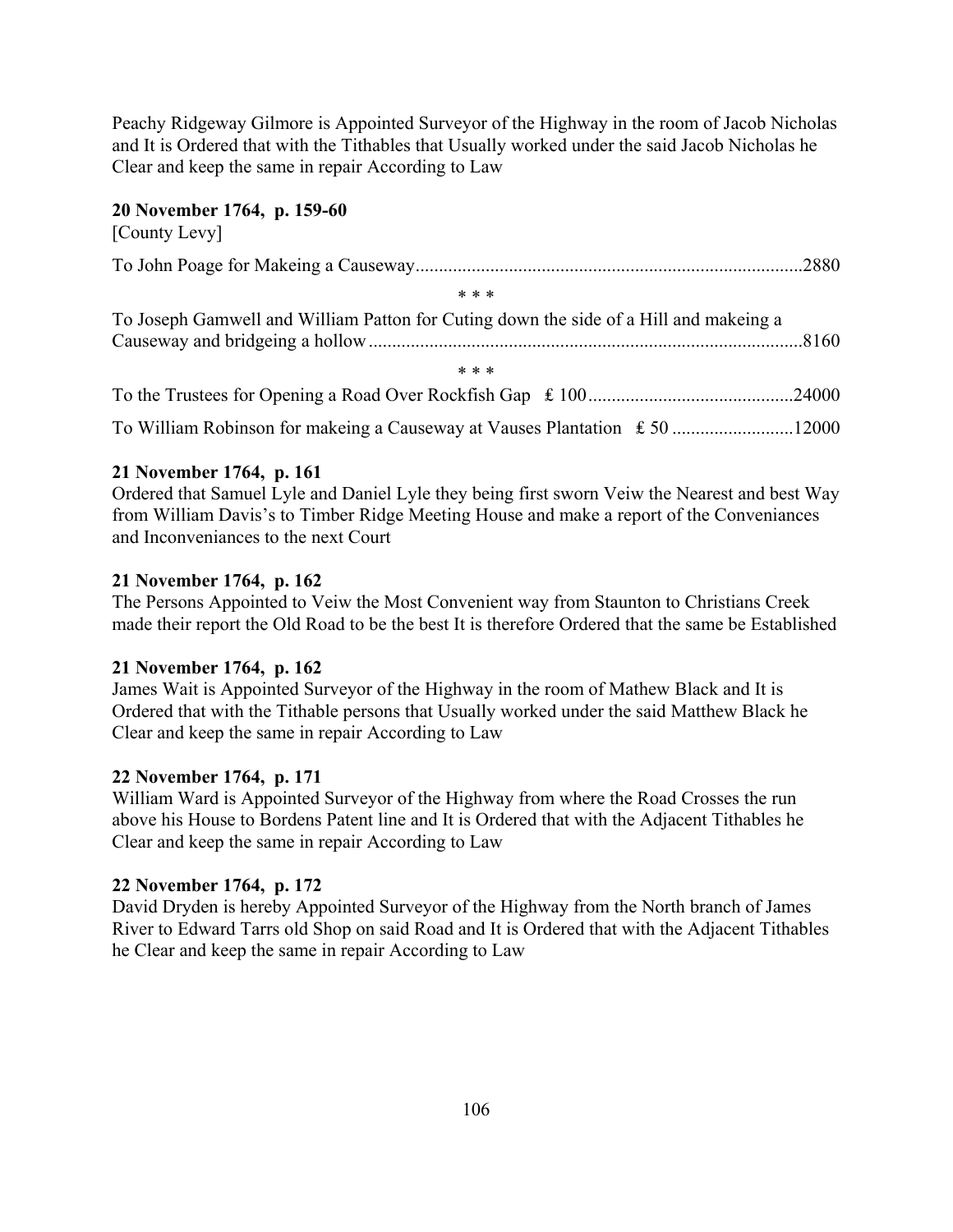### **23 November 1764, p. 211**

Robert Reed is hereby Appointed Surveyor of the Highway in the room of John Henderson and It is Ordered that with the Tithable persons that Usually worked under the said John Henderson he Clear and keep the same in repair According to Law

#### **23 November 1764, p. 211**

Ordered that Felix Gilbert and Daniel Smith Gent<sup>n</sup> Appoint the Tithables to work on the Roads between the said Smiths and Gilberts

#### **24 November 1764, p. 218**

William Preston and George Poage are Appointed Surveyors of the Highway from Ramseys Cabbin to John Crawfords and It is Ordered that with the Adjacent Tithables he Clear and keep the same in repair According to Law

#### **24 November 1764, p. 218**

Thomas Moore is Appointed Surveyor of the Highway in the room of Alexander Buchanan and It is Ordered that with the Tithable persons that Usually worked under the said Alexander Buchanan he Clear and keep the same in repair According to Law

#### **24 November 1764, p. 230**

Robert Breckinridge Gent is Appointed Surveyor of the Highway from Crosby's feild to Bedford Line and It is Ordered that with the Adjacent Tithables he Clear and keep the same in repair According to Law

#### **24 November 1764, p. 230**

Ordered that the Sherif pay Andrew Lewis and Peter Hog Gent who are Appointed Trustees for agreeing with the Undertakers for Clearing a Road Over Rockfish Gap One Hundred Pounds Levied for that Use and that the said Trustees be Impowered to Contract for a further sum of Money not exceeding fifty Pounds for Purposes aforesaid

#### **24 November 1764, p. 230**

Ordered that Fifty Pounds levied for William Robinson remain in the Sherifs hands until the Causeway he has made at Vauses be by the Persons Impowered to let the same taken of his hands

#### **19 March 1765, p. 234**

Ordered that Daniel Lyle and Samuel Lyle devide the Precints and Appoint the Tithables to Work Under the Overseers of the Road from the North River to John Bowyers

#### **19 March 1765, p. 235**

William Carvin and John M°Neil the persons Appointed to Veiw the most Convenient way from the Stone House to Fort Lewis made their report It is Ordered that the said Road be Established and that Peter Evans be Surveyor thereof and that with the Convenient Tithables he Clear and keep the same in repair According to Law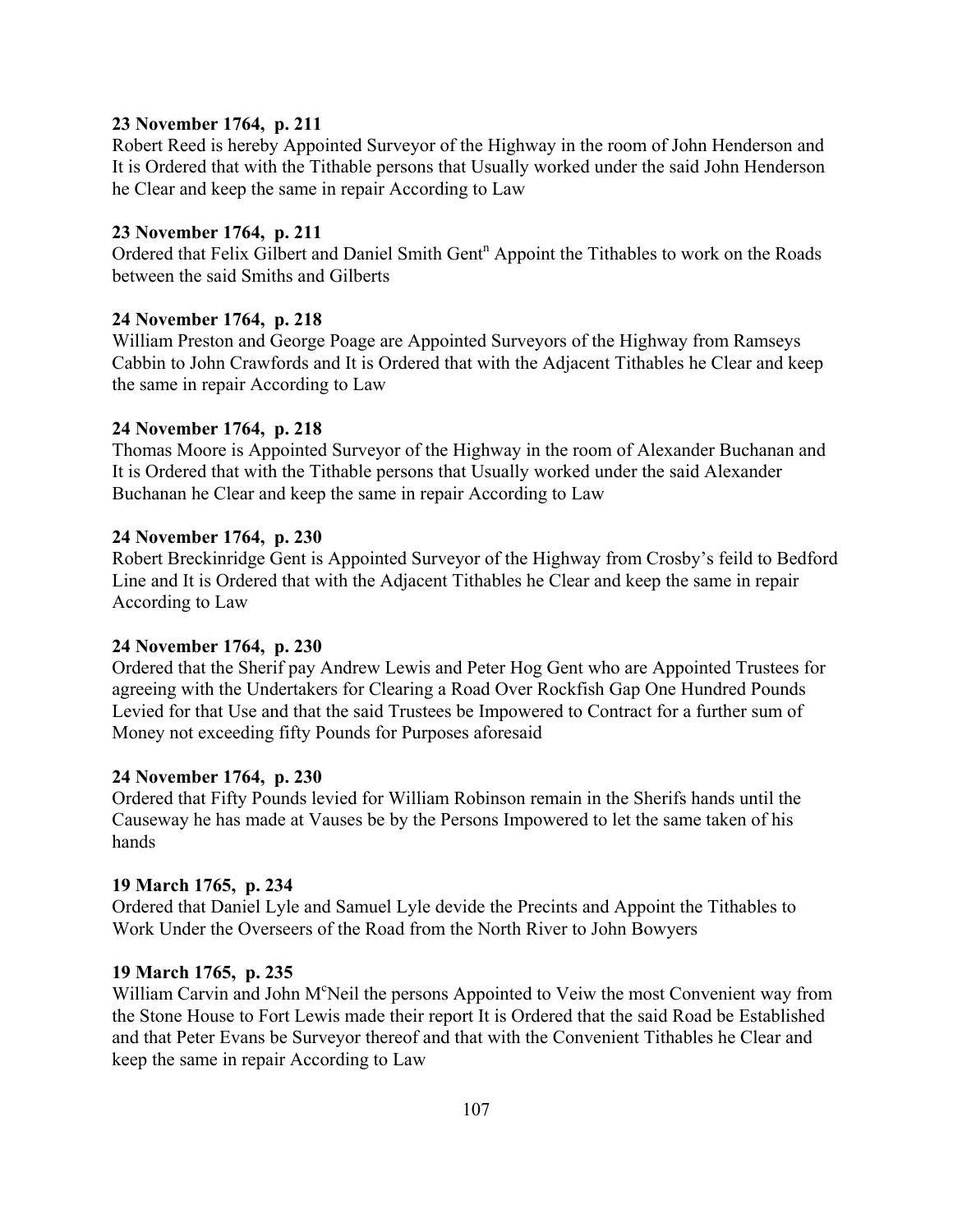#### **19 March 1765, p. 235**

Robert Wiley is Appointed Surveyor of the Highway in the room of James Gamble and It is Ordered that with the Adjacent Tithables he Clear and keep the same in repair According to Law

#### **19 March 1765, p. 235**

On the Motion of Samuel Lyle leave is granted him to Clear a Road at his Own Expence from his House thro' William Taylors Land to the County Road as it shall be laid of by Isaac Taylor:

#### **19 March 1765, p. 235**

Hugh Hays is Appointed Surveyor of the Highway from John Montgomeries to Robert Steels and It is Ordered that with the Adjacent Tithables he Clear and keep the same in repair According to Law

#### **20 March 1765, p. 236**

Ordered that Silas Hart Gent Appoint the Tithables to work on the Road from the Duck Ponds to Alexander Blairs

#### **20 March 1765, p. 237**

Ordered that John Maxwell John Poage and James Simpson they being first sworn Veiw the Nearest and best Way from John Poages to Audley Pauls and make report of the Conveniences and Inconveniences thereof to the next Court

#### **20 March 1765, p. 239**

Ordered that the Tithables in a list Mentioned work on the Road from the Tinkling Spring to Rockfish Gap

### **20 March 1765, p. 244**

John Davis is Appointed Surveyor of the Highway in the room of Ludwick Waggoner And It is Ordered that with the Tithable persons that Usually worked under the said Ludwick Waggoner he Clear and keep the same in repair According to Law

#### **20 March 1765, p. 244**

George Spears is Appointed Surveyor of the Highway in the room of John Thomas from Thomas Bryans to Thomas's Mill and It is Ordered that with the Tithable persons that Usually Worked under the said John Thomas he Clear and keep the same in repair According to Law

### **21 March 1765, p. 247**

On the Petition of Thomas Barnes James Mckeachy and Others to prevent the Establishing a road lately Veiwed from the Stone House to Fort Lewis is rejected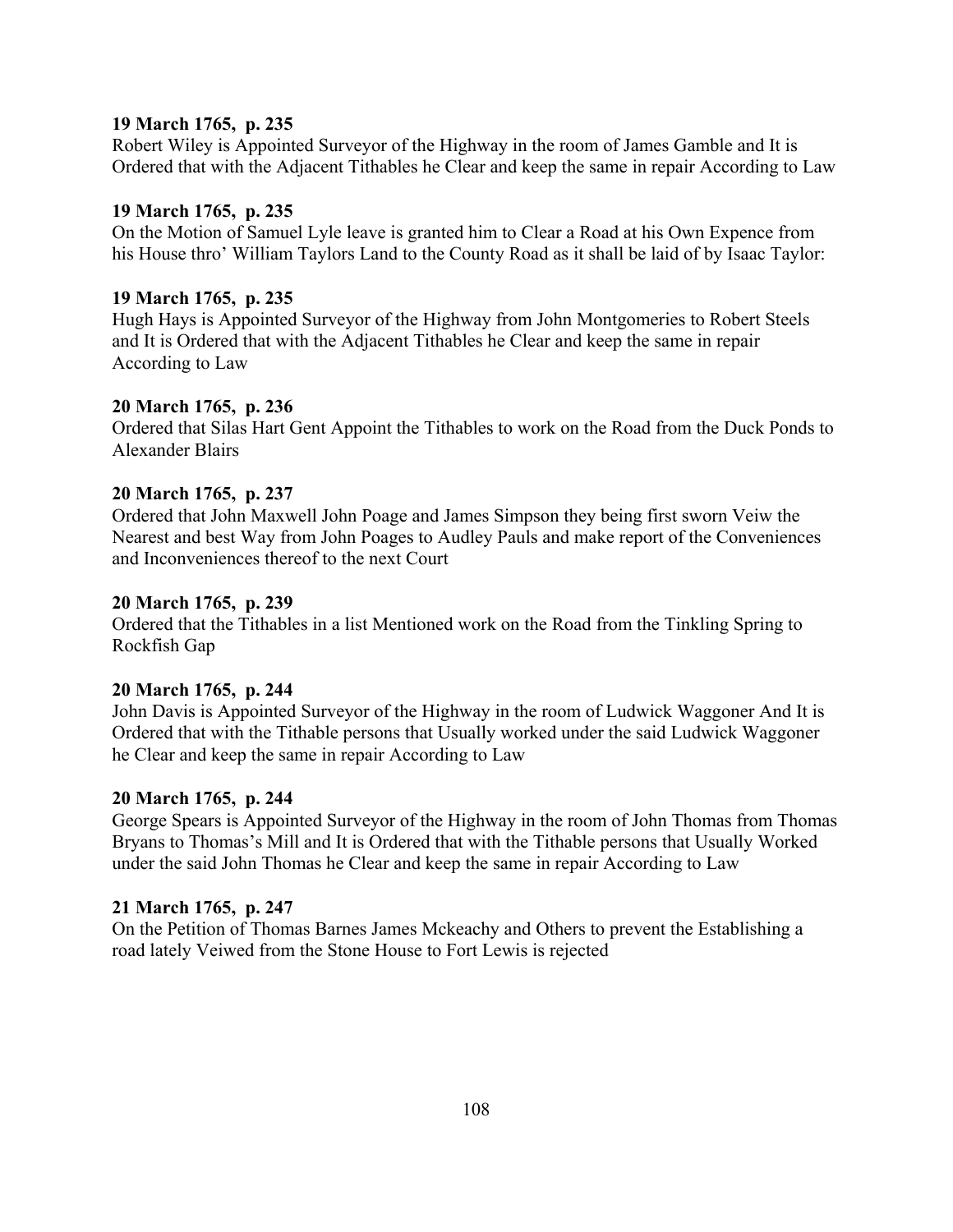### **21 March 1765, p. 247**

Ordered that James Bruister John Stevenson and Joseph English they being first sworn do Veiw the Nearest and best Way from John Stevenson to Thomas Rutherfords and make a report of the Conveniances and Inconveniances to the next Court

#### **21 March 1765, p. 248**

Ordered that Robert M°Clenachan David Stewart and John Buchanan or any two of them being first sworn Veiw the Nearest and best Way from Staunton to the Glebe and make a report of the Conveniances and Inconveniances thereof to the next Court

#### **21 March 1765, p. 251**

Ordered that William Robinson James Neelley and William Bryans they being first sworn Veiw the Ground from Vauses by Inglis's ferry to Peak Creek and report the Conveniances or Inconveniances to the next Court

#### **21 March 1765, p. 251**

Ordered that the Persons formerly Appointed to Veiw the Way from Vauses to Fort Chiswell be Summoned to Shew Cause why they have not Compiled with the said Order

#### **21 March 1765, p. 251**

Ordered that Nicholas Harplore Paul Shaver and Jacob Wees they being first sworn Veiw the Ground on North Mill Creek from the Upper Tract to the County line below Jacob Peterson and make a report of the Conveniances and Inconveniances thereof to the next Court

#### **22 March 1765, p. 253**

Daniel Smith Felix Gilbert and Francis Kirtley Gent are Appointed to devide the Tithables to work on the several Roads below the North River

#### **22 March 1765, p. 253**

Ordered that John Frazier John Richey and Robert M°Mahon they being first sworn Veiw the most Conveniant Way from Patrick Fraziers to the Stone Meeting House and make a report of the Conveniances and Inconveniances thereof to the next Court

#### **22 March 1765, p. 254**

Ordered that John Lyle and Daniel Lyle they being first sworn Veiw the Ground from Samuel M<sup>c</sup>Dowells by Matthew Lyles to James M<sup>c</sup>kees and make a report of the Conveniances and Inconveniances thereof to the next Court

#### **23 March 1765, p. 255**

James Bruister is Appointed Surveyor of the Highway from John Stevensons to William Beards and It is Ordered that with the Adjacent Tithables he Clear and keep the same in repair According to Law

#### **23 March 1765, p. 258**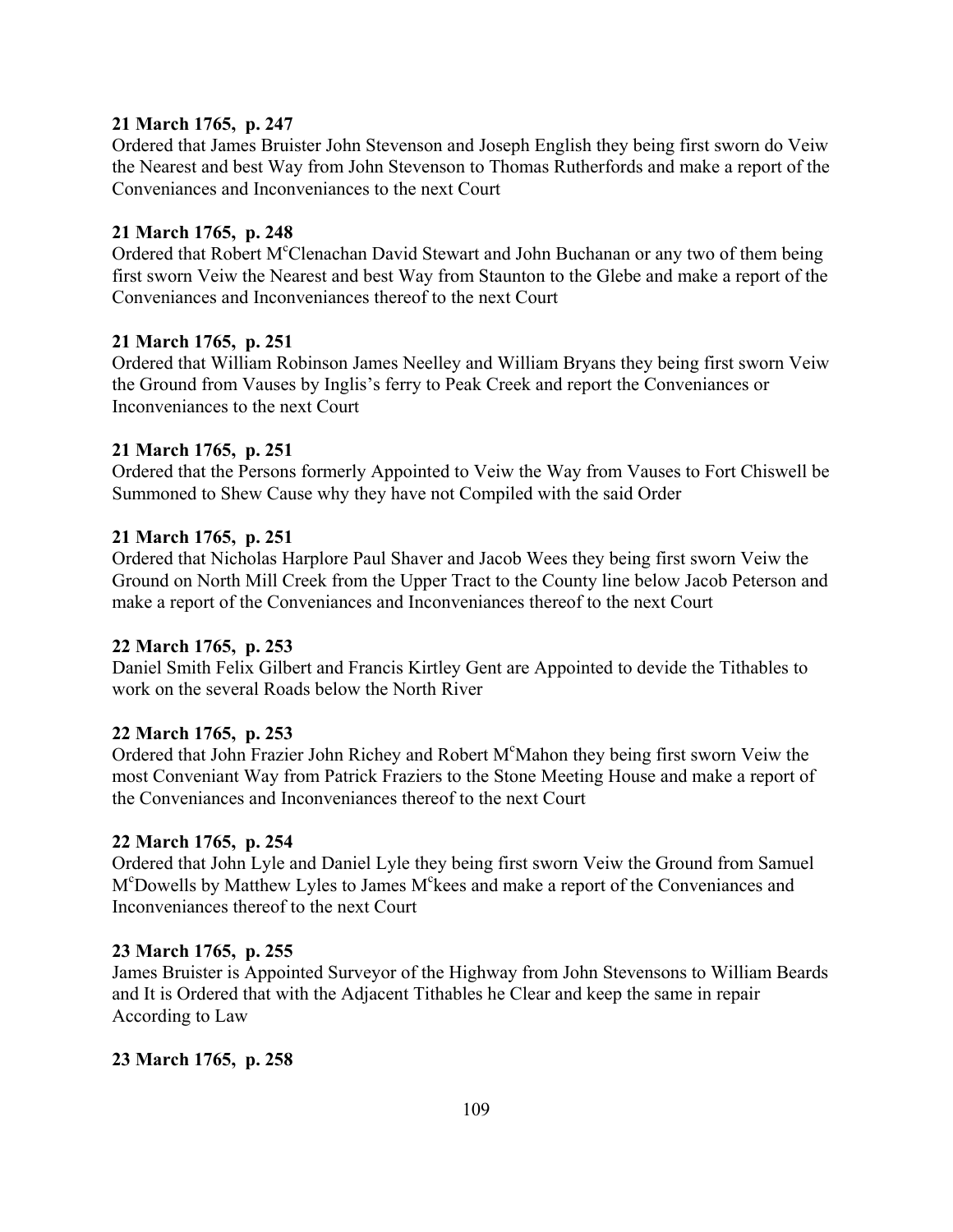John Bowyer Gent is Appointed Surveyor of the Highway in from the the North Branch of James River to Buffalo and It is Ordered that with the Adjacent Tithables he Clear and keep the same in repair According to Law

## **23 March 1765, p. 258**

James Simpson is Appointed Surveyor of the Highway from Buffelo to James Gilmores and It is Ordered that with the Adjacent Tithables he Clear and keep the same in repair According to Law

## **23 March 1765, p. 258**

James Gilmore is Appointed Surveyor of the Highway from his House to Renix's old Place and It is Ordered that with the Adjacent Tithables he Clear and keep the same in repair According to Law

## **25 March 1765, p. 312**

Ordered that William Crow and Sampson Mathews Appoint the Tithables in the Town of Staunton to work on the Roads leading thereto

## **26 March 1765, p. 333**

Ordered that John Trimble Thomas Fulton and Hugh Allen Veiw the Bridge Built and Causeway made by John Brown and report whether or not the same is done in a Workmanlike Manner if so to receive the same of the said Brown and also Value the same and make a report of the Value thereof to the next Court

### **21 May 1765, p. 342**

William M<sup>c</sup>Cutcheon (Merchant) is Appointed Overseer of the Road from Charles Campbells Long Meadow branch by Joseph Kanady's to Beverley Mannor Line and It is Ordered that with the Adjacent Tithables he Clear and keep the same in repair According to Law

### **21 May 1765, p. 343**

John Buchanan Gent is Appointed Surveyor of the Highway from Renix's to Jame River at his House and It is Ordered that with the Convenient Tithables he Clear and keep the same in repair According to Law

### **21 May 1765, p. 343**

Henry Black is Appointed Surveyor of the Highway from Abraham Smiths to the foot of the Mountain at Briery Branch Gap and It is Ordered that with the Convenient Tithables he Clear and keep the same in repair According to Law

### **21 May 1765, p. 344**

John Lyle and Daniel Lyle the Persons Appointed to Veiw the Ground from Samuel M°Dowells by Matthew Lyles to James M<sup>c</sup>kees made report that the Road by Matthew Lyles is best It is therefore Ordered that the same be Established

**21 May 1765, p. 344**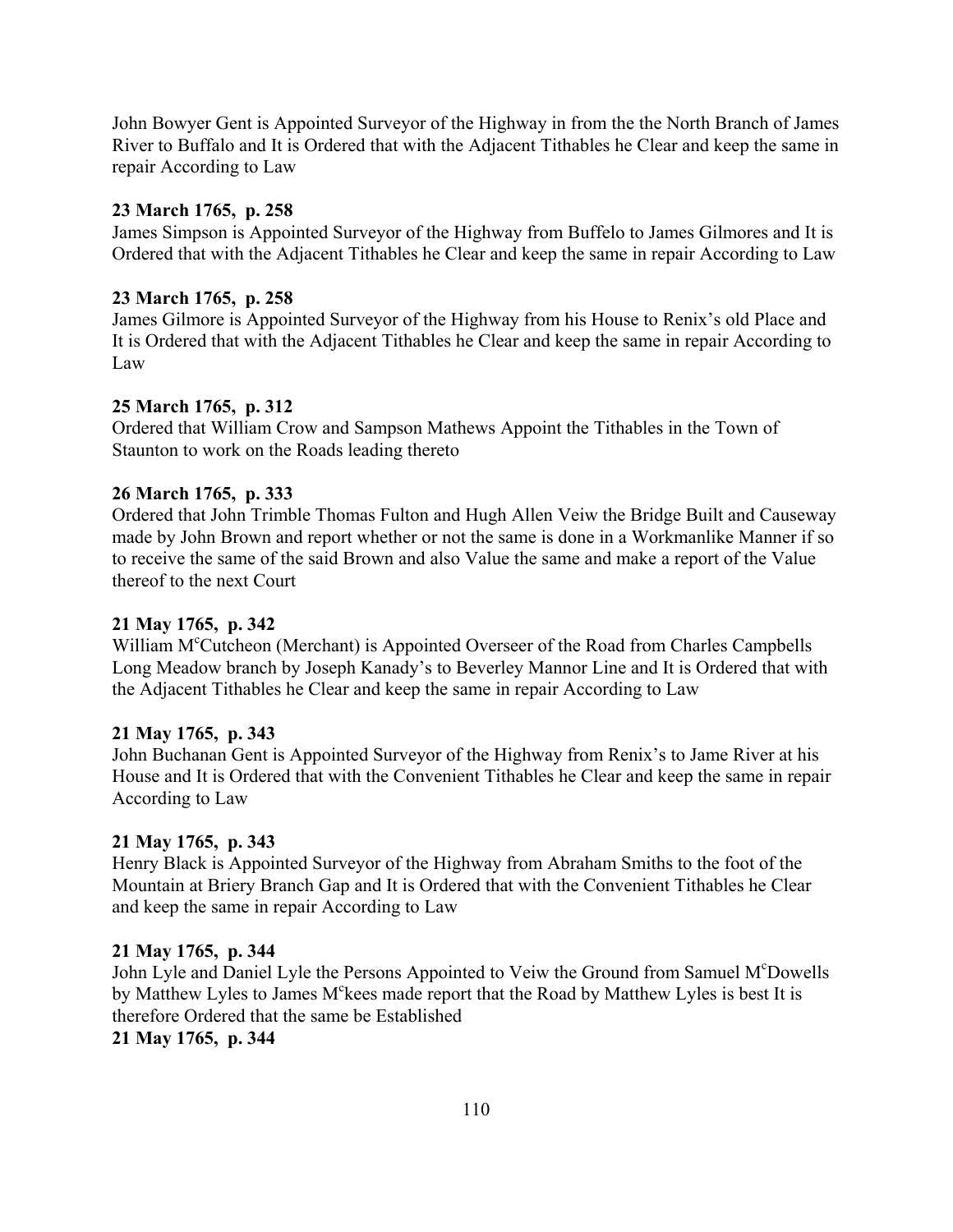James Montier is Appointed Surveyor of the Highway in the room of James Lockart and It is Ordered that with the Tithable persons that usually worked under the said James Lockart he Clear and Keep the same in repair According to Law

## **21 May 1765, p. 344**

William Reah is Appointed Overseer of the Road in the room of James Buchanan deceased and It is Ordered that with the Tithables that Usually Worked under the said James Buchanan he Clear and keep the same in repair According to Law

## **22 May 1765, p. 345**

Mark Swatley is Appointed Surveyor of the Highway from Michael Props To Conrod Goods and It is Ordered that with the Adjacent Tithables he Clear and keep the same in repair According to Law

## **22 May 1765, p. 345**

John Trimble Thomas Fulton and Hugh Allen the Persons Appointed to Veiw And Value the Causeway and Bridge built by John Brown made their report that the same is of the Value of Forty one Pounds Eleven Shillings and three pence

## **22 May 1765, p. 347**

James Bruister is Appointed Surveyor of the Highway of the Way lately Veiwed from John Stevensons to Thomas Rutherfords and It is Ordered that with the Convenient Tithables he Clear and keep the same in repair According to Law

### **22 May 1765, p. 347**

John Gratton and Francis Green are Appointed Surveyors of the Highway from Edward Shanklins to Widow Thomases Old Place near Brocks Gap and It is Ordered Archibald Hopkins and Daniel Smith Gent. devide their districts and Appoint the Tithables and that the said Gratton and Green with the Tithables as shall be Appointed them they Clear and keep their districts in repair According to Law

### **22 May 1765, p. 347**

William Mathews is Appointed Surveyor of the Highway from Mossey Creek to William Anderson and It is Ordered that with the Convenient Tithables he Clear and keep the same in repair According to Law

# **22 May 1765, p. 347**

David Trimble is Appointed Surveyor of the Highway from William Andersons to the Town of Staunton and It is Ordered that with the Convenient Tithables he Clear and keep the same in repair According to Law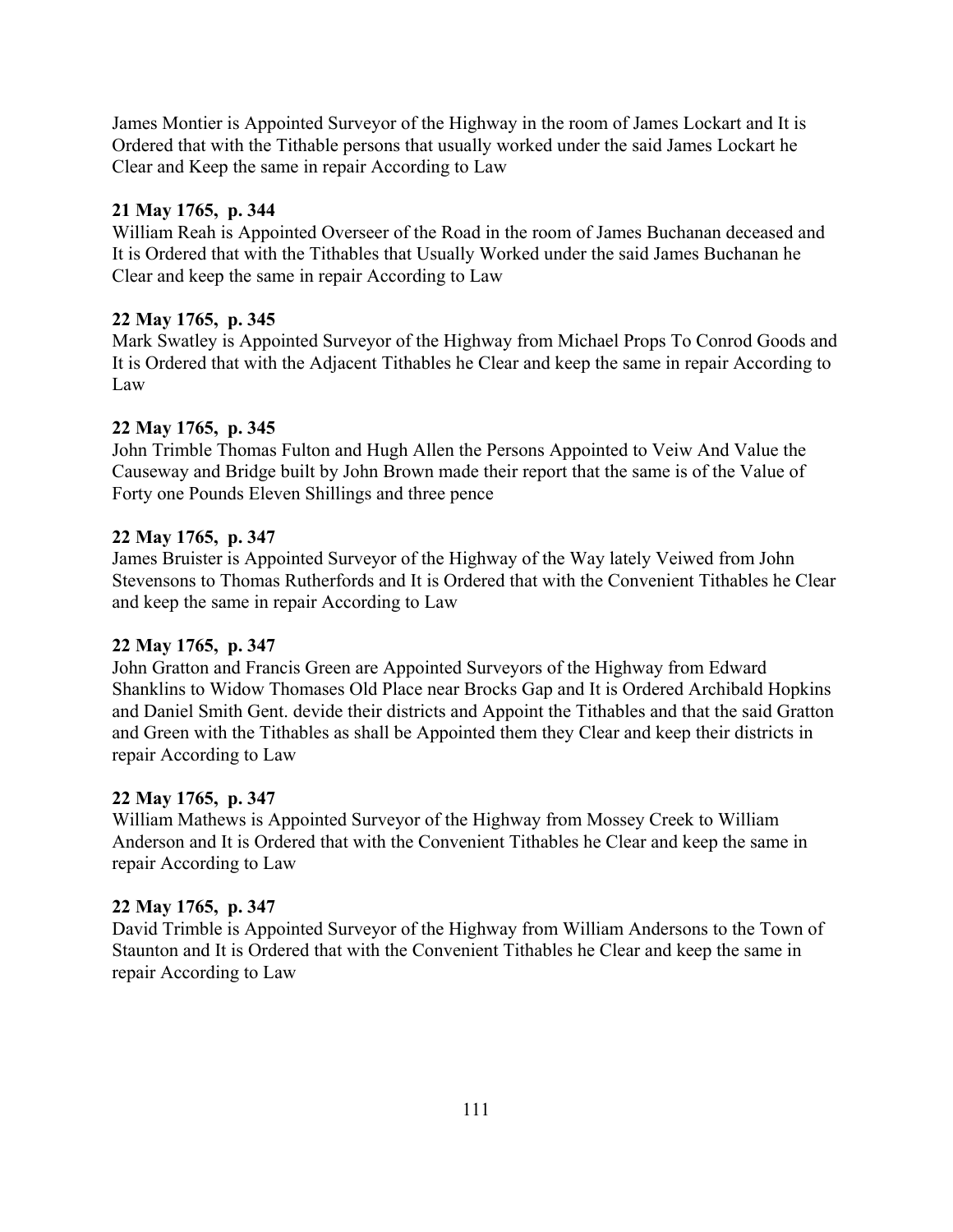## **22 May 1765, p. 352**

John Coulton is Appointed Surveyor of the Highway from Stewarts Run to Murrays Place in the room of James Alexander and It is Ordered that with the Tithables that Usually Worked under the said James Alexander he Clear and keep the same in repair According to Law

## **22 May 1765, p. 353**

Samuel Love is Appointed Surveyor of the Highway from CoL<sup>o</sup> Pattons Mill Place to the Tinkling Spring Meeting House in the room of Robert Cuningham and It is Ordered that with the Tithables that Usually Worked under the said Robert Cuningham he Clear and keep the same in repair According to Law

## **22 May 1765, p. 353**

The Persons Appointed to Veiw the Nearest and best Way from Staunton to the Glebe having not proceeded According to Law It is Ordered that John Christian John Poage James Bell John Brownlee and James Sayers or any three of them being first sworn Veiw the said Road and make a report thereof to the next Court.

## **22 May 1765, p. 354**

Joseph Rutherford Sen<sup>r</sup>. is Appointed Surveyor of the Highway in the room of Solomon Turpin and It is Ordered that with the Tithables that Usually Worked under the said Soloman Turpin he Clear and keep the same in repair According to Law

## **22 May 1765, p. 354**

Samuel Monsey is Appointed Surveyor of the Highway from the forks of the Road below John Harrisons to the Upper End of Reubin Harrisons Meadow and It is Ordered that with the Convenient Tithables he clear and keep the same in repair According to Law

### **22 May 1765, p. 354**

Reubin Harrison is Appointed Surveyor of the Highway from the Upper End of his Meadow to Daniel Smiths Bridge and It is Ordered that with the Conveniant Tithables he Clear and keep the same in repair According to Law

### **22 May 1765, p. 354**

Ordered that John Christian Gent Appoint the Tithables to work on the Roads whereof James Bell and John Coulter are Surveyors

### **22 May 1765, p. 355**

William Bryan and Israel Christian Gent are Appointed Surveyors of the Highway from the Stone House to Fort Lewis in the room of Peter Evans and It is Ordered that with the Tithables that shall be Appointed them by Robert Breckenridge Gent they clear and keep the same in repair According to Law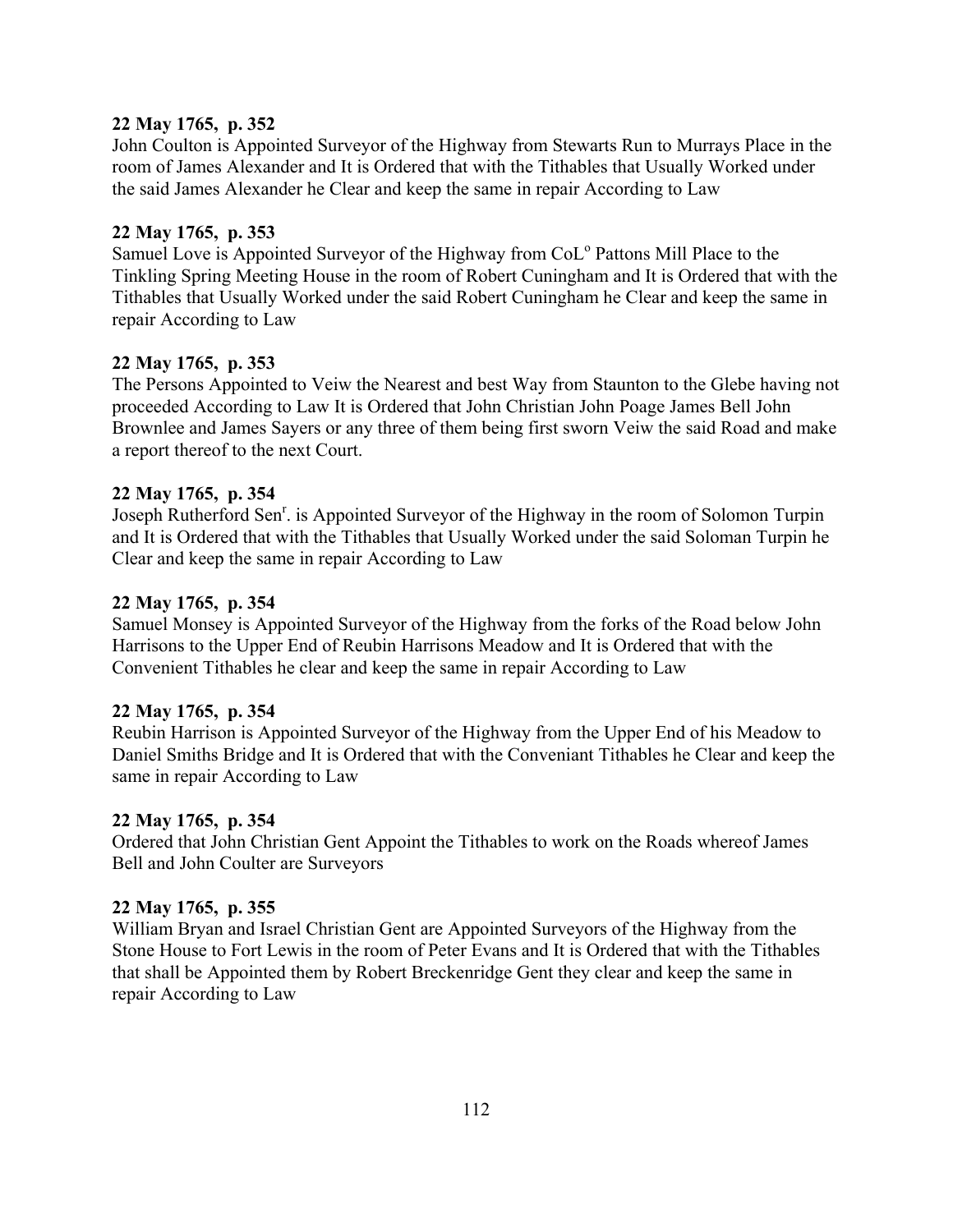## **23 May 1765, p. 355**

Isaac Taylor is Appointed Surveyor of the Highway from Fort Lewis to Vauses and It is Ordered that with the Tithables as shall be Appointed him by Israel Christian Gent he Clear and keep the same in repair According to Law

## **23 May 1765, p. 356**

William Curruthers is Appointed Surveyor of the Highway in the room of Moses M<sup>c</sup>Clure and It is Ordered that with the Tithables that Usually Worked under the said Moses M°Clure he Clear and keep the same in repair According to Law

## **23 May 1765, p. 356**

William Kennady is Appointed Surveyor of the Highway in the room of James M°Crorey and It is Ordered that with the Tithables that Usually Worked under the said James M°Crorey he Clear and keep the same in repair According to Law

## **23 May 1765, p. 356**

Ordered that Andrew Lockridge and Thomas Hugart they being first sworn Veiw the Most Convenient Way from Samuel Hodges to Jennings's Gap and make a report of the Conveniances and Inconveniances thereof to the next Court

## **24 May 1765, p. 363**

Ordered that David Robinson be Appointed in the room of William Robinson deceased and that he being first sworn together James Neelley and William Bryans who were formerly Appointed for that purpose do Veiw the Ground from Vauses by Ingleses ferry to Peak Creek and report the Conveniances or Inconveniances thereof to the next Court

### **24 May 1765, p. 370**

Loftus Pullen is Appointed Surveyor of the Highway in the room of Richard Bodkin and It is Ordered that with the Tithable Persons that Usually Worked under the said Richard Bodkin he Clear and keep the same in repair According to Law

### **24 May 1765, p. 373**

Ordered that William Lewis Robert M°Clenachan William Fleming and William Bowyer or any two of them Imploy Workmen to repair the Bridge below this Town near William Duncans

### **25 May 1765, p. 430-2**

[Grand Jury Presentments]

### The King against James Hughes

On a Presentment of the Grand jury for not keeping the Road whereof he is Overseer in repair The Attorney of our Lord the King saith that he will not further Prosecute of and upon the Premises It is therefore Ordered that this Presentment be dismised

\* \* \*

The King against Alexander Stewart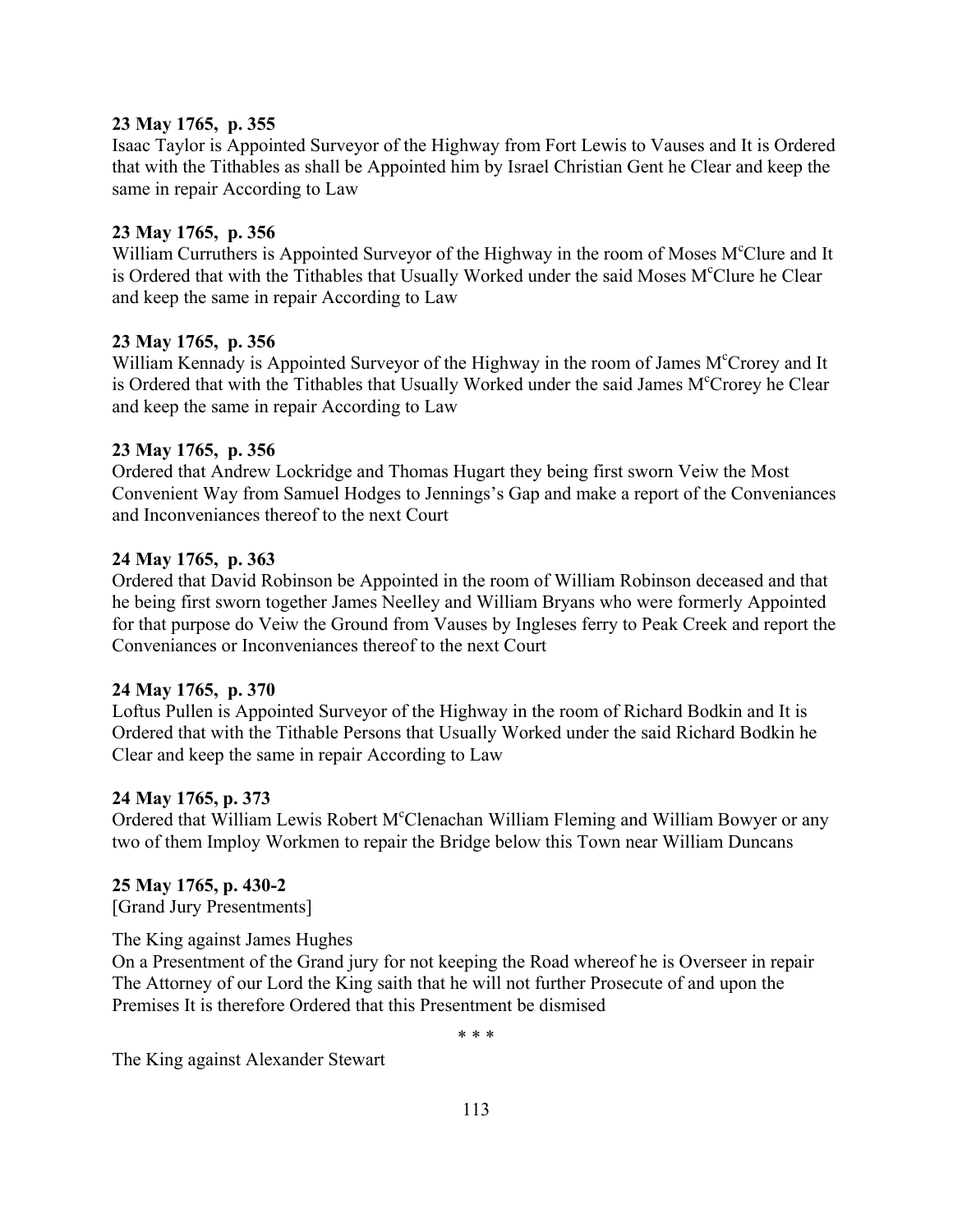On a Presentment of the Grand jury for not keeping the Road whereof he is Overseer in repair According to Law

The Defendant being Summoned and not Appearing It is Considered that for the said Offence he make his fine with our Lord the King by the Paiment of fifteen Shillings and that he pay the Costs of this Prosecution and may be taken  $\&^{\circ}$ 

Costs Tobacco

The King against William Tees

On a Presentment of the Grand jury for not keeping the Road whereof he is Overseer in repair According to Law

The Defendant being Summoned and not Appearing It is Considered that for the said Offence he make his fine with our Lord the King by the Paiment of fifteen Shillings and that he pay the Cost of this Prosecution and May be taken &c

Costs Tobacco

The King against John Baskins

On a Presentment of the Grand jury for not keeping the Road whereof he is Overseer in repair According to Law

The Defendant being Summoned and not Appearing It is Considered that for the said Offence he make his fine with our Lord the King by the Paiment of fifteen Shillings and that he pay the Cost of this Prosecution and May be taken & c

Costs Tobacco

\* \* \*

The King against William Beard

On a Presentment of the Grand jury for not keeping the Road whereof he is Overseer in repair According to Law

The Defendant being Summoned and not Appearing It is Considered that for the said Offence he make his fine with our Lord the King by the Paiment of fifteen Shillings And that he pay the Costs of this Prosecution and may be taken & c

Cost Tobacco @15/

\* \* \*

The King against John Henderson

On a Presentment of the Grand jury for not keeping the Road whereof he is Overseer in repair According to Law

The Attorney of our Lord the King saith that he will not further prosecute of and upon the Premises It is therefore Ordered this Presentment be dismised

\* \* \*

The King against William Beard

On a Presentment of the Grand jury for not keeping the Road whereof he is Overseer in repair According to Law

The Sherif having returned on the Summons against the said Defendant not Executed on the Motion of his Majestys Attorney an Alias Summons is Awarded against him returnable here the next Court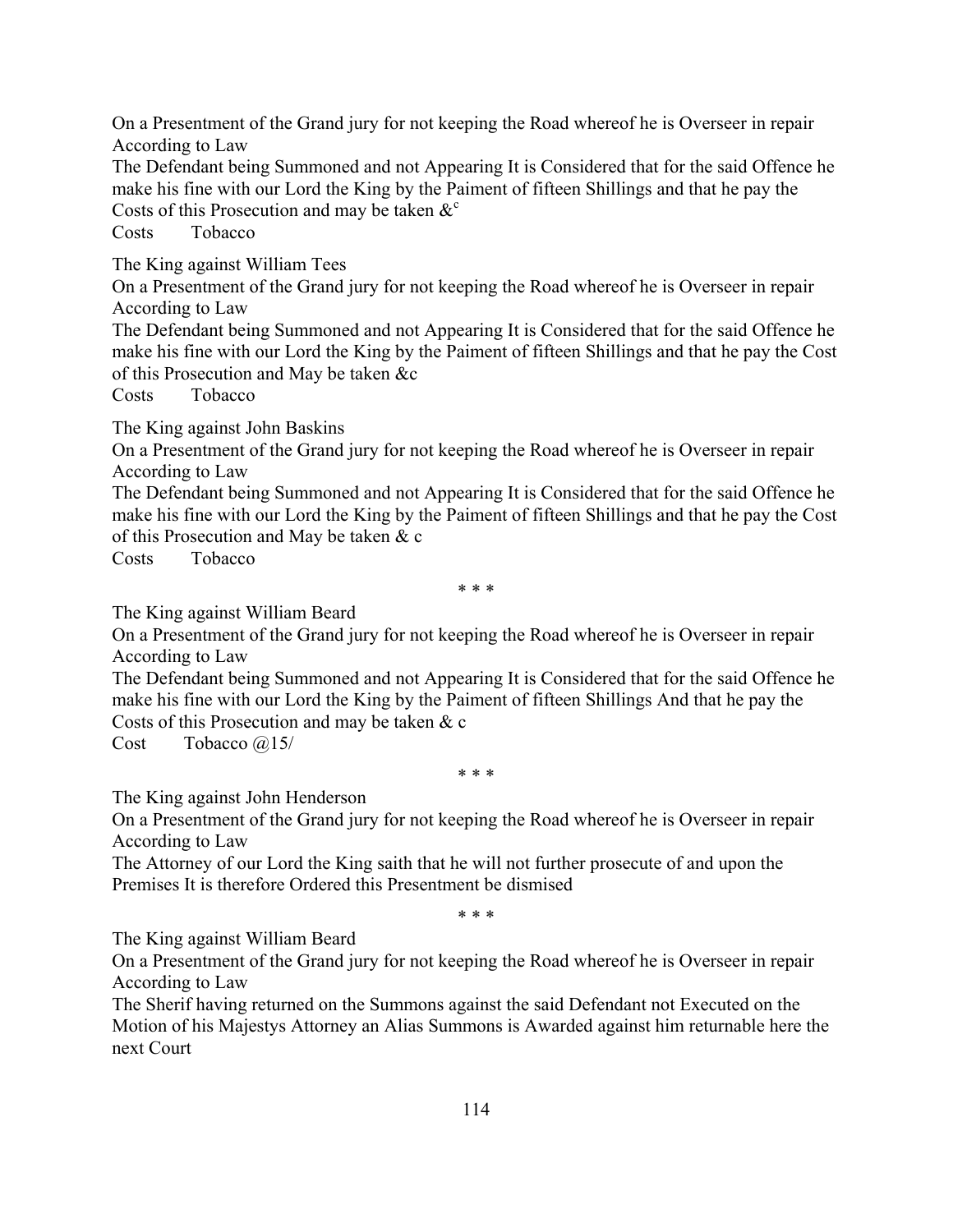#### **20 August 1765, p. 437**

Thomas Frame is Appointed Surveyor of the Highway in the room of John Cochran deceased and It is Ordered that with the Tithables persons that Usually worked Under the said John Cochrane he Clear and keep the same in repair According to Law

#### **20 August 1765, p. 439**

Ordered that the Sherif of this County pay Major John Brown Forty Six Pounds Eleven Shillings and three pence for Building the Bridge and Causeway near his House

#### **20 August 1765, p. 441**

On the Motion of John M<sup>c</sup>Creary It is Ordered that he be for the future Exempted from Working on the Roads

#### **20 August 1765, p. 443**

Robert Bratton and Thomas Hugart are Appointed Surveyors of the Highway from the Widow Gays to Samuel Hodges and It is Ordered that with the Adjacent Tithables they Clear and keep the same in repair According to Law

#### **20 August 1765, p. 444**

Ordered that David Robinson and James Robinson they being first Sworn Veiw the Hill whereon Fort Lewis Stands from the East to the West End and make a report of the Conveniances and Inconveniances of turning the Road Round the said Hill to the next Court

#### **21 August 1765, p. 445**

On the Motion of David Nelson It is Ordered that he be for the future Exempted from Working on the Roads

### **21 August 1765, p. 445**

Robert Armstong is Appointed Surveyor of the Highway from the turns of the Waters in Jenning's Gap in the room of Henry Murray and It is Ordered that with the Tithables that Usually Worked under the said Henry Murray he Clear and keep the same in repair According to Law

### **21 August 1765, p. 451**

James Robertson is Appointed Surveyor of the Highway from Vauses to Fort Lewis and It is Ordered that with the Tithable Persons that shall be Appointed him by William Preston Gent he Clear and keep the same in repair According to Law and It is further Ordered that such Tithables as shall be Appointed to Work on the Warwick Road as low as the Great Lick be Exempted from Working on any Other Road

#### **21 August 1765, p. 451**

Henry Cartmill and Samuel Gibson are Appointed Surveyors of a Bridle Way from the Widow Longs to Henry Kirkhams and It is Ordered that with the Tithables and their Perceints that shall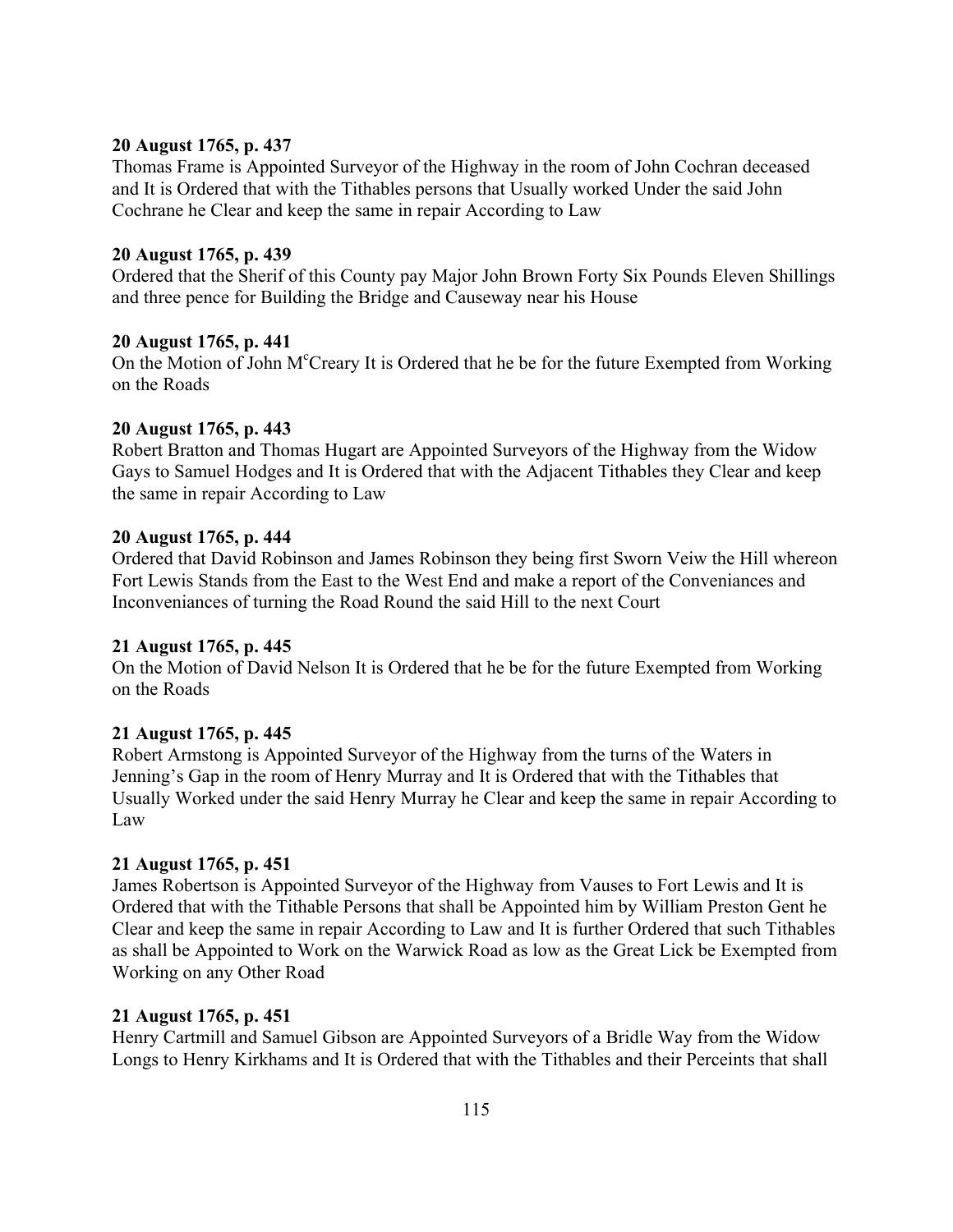be Appointed them by John Buchanan and Richard Woods Gent (the Tithables not Exceeding Twenty) they Clear and keep Each their Perceint in repair According to Law

## **21 August 1765, p. 451**

Henry Hoffman is Appointed Surveyor of the Highway in the room of Charles Wilson and It is Ordered that with the Tithables that Usually Worked Under the said Charles Wilson he Clear and keep the same in repair According to Law

## **22 August 1765, p. 453**

Ordered that Michael Hogshead Robert Trimble George Moffett James Bell and Benjamin Harrison or any three of them being first sworn Veiw the Most Conveniant Way from Jennings's Gap to Barnat Man's and make a report of the Conveniances and Inconveniances thereof to the next Court

## **23 August 1765, p. 468**

Ordered that John Risk William M°Cutcheon and Thomas Berry or any two of them they being first sworn Veiw the Most Conveniant Way from John Risks Mill to Providence Meeting House and make a report of the Conveniances and Inconveniances thereof to the next Court

## **23 August 1765, p. 469**

George Mathews having Informed this Court that there is in his hands Seven Pounds which is the ballance of the Money Lodged in his hands for Building a Bridge on the Road that leads to Rockfish Gap from his House It is therefore Ordered that he pay the same to Francis Alexander in part of his Account against this County for Building a Bridge Over the Long Meadow Run

### **23 August 1765, p. 469**

James Alexander is Appointed Surveyor of the Highway from Staunton by John Hutchisons to the Old Road Leading from Mathew's Mill to John Ramseys in the Room of George Skillern Gent and It is Ordered that with the Tithables within two Miles thereof he Clear and keep the same in repair According to Law

### **24 August 1765, p. 529**

Ordered that William Lewis Gent Appoint the Tithables to work on the Road from Staunton to Christians Creek whereof John Henderson is Surveyor

# **24 August 1765, p. 529**

James Gay is Appointed Surveyor of the Highway from the Painter Gap to Captain Dickinsons and It is Ordered that with the Adjacent Tithables he Clear and keep the same in repair According to Law

### **24 August 1765, p. 529**

John Christian James Bell John Poage and John Brownlee four of the Persons Appointed to Veiw the Nearest and best way from Staunton to the Glebe made a report that a Way leading by the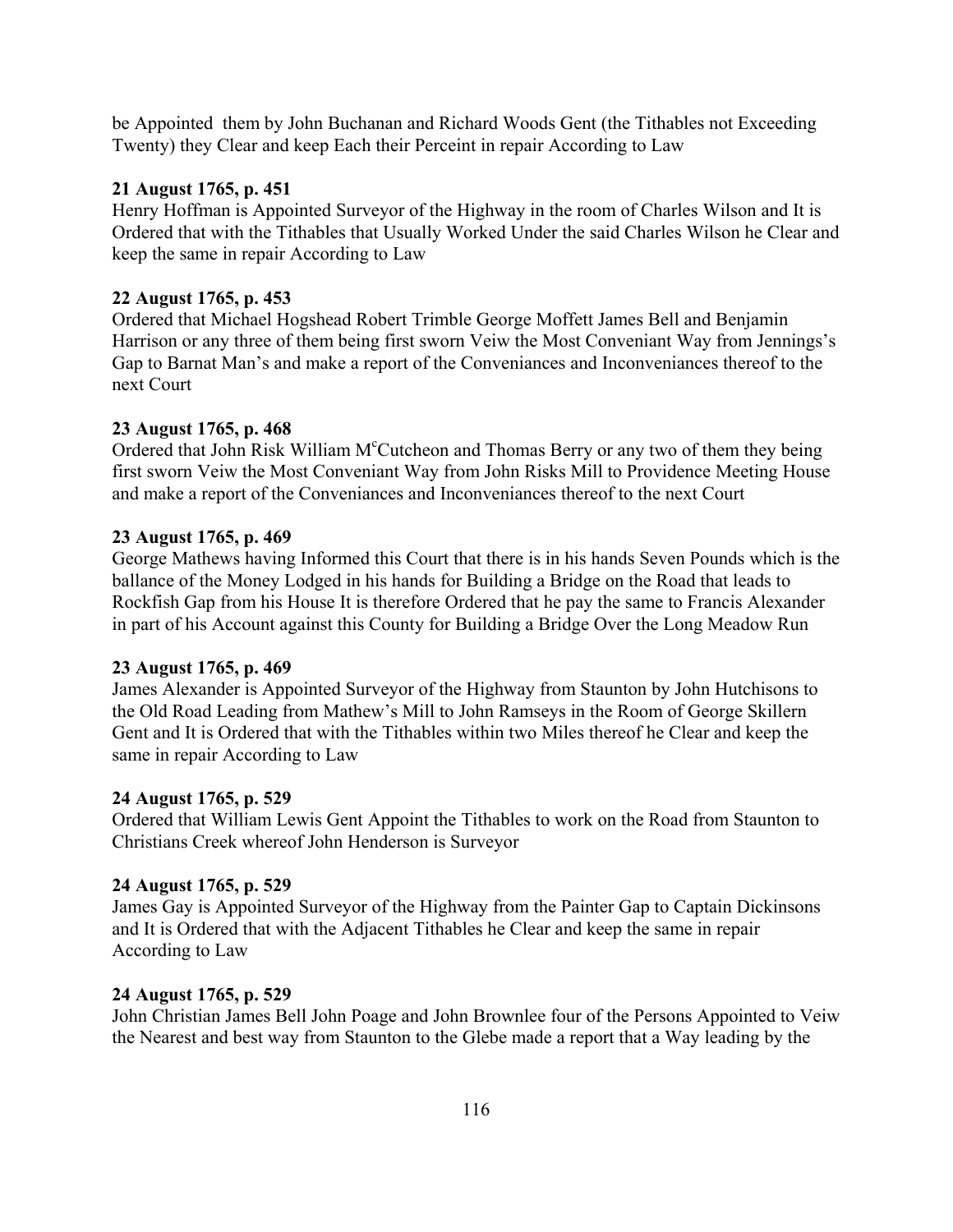Widow Youngs to be the Nearest Notwithstanding which for reasons Appearing to the Court It is Ordered that the Road leading by Major Browns be Established

## **24 August 1765, p. 529**

On the Motion of Samuel Cowden leave to Cut a Road from the Glebe to the Town of Staunton at his Own Expence is Granted him

Book X, 1765-1767

# **15 October 1765, p. 5**

William Lourey is Appointed Surveyor of the Highway from the Wilderness Bridge to Beverley Mannor Line in the room of John Wardlaw and It is Ordered that with the Tithables that Usually Worked under the said John Wardlaw he Clear and keep the same in repair According to Law

## **15 October 1765, p. 6**

John Risk and Thomas Berry are Appointed Surveyors of the Highway from Risks Mill to Providence Meeting House and It Ordered that with the Tithables that shall be Appointed them by James Ewing they Clear and keep the same in repair According to Law

## **16 October 1765, p. 10**

Ordered that John Madison Thomas Lewis Francis Kirtley and Felix Gilbert Gentlemen or any three of them agree with some person or persons for the Clearing Mending and Repairing the Road that goes Over Swift Run Gap and make a report of their Proceedings to this Court

### **16 October 1765, p. 14**

Alexander Walker is Appointed Surveyor of the Highway from Hayses Gap to Captain Cultons and It is Ordered that with the Adjacent Tithables he Clear and keep the same in repair According to Law

# **18 October 1765, p. 24**

Ordered that John Looney and Absolom Looney they being first sworn do Mark a Bridle Way from Buchanans Ferry to the Top of the Blew Ridge Joinning Bedford Line and make a report of the Conveniances and Inconveniances thereof to the next Court

# **18 October 1765, p. 24**

Ordered that James Cathey and David Bryans they being first sworn veiw and Mark a Road from the Great Lick to Bedford Line to the Road that Leads to Captain Rentfroes and make report of the Conveniences and Inconveniances Thereof to the next Court

### **18 October 1765, p. 24**

Ordered that George Poage and John Crawford they being first sworn Veiw and Mark a Road from the Mouth of Craigs Creek to Fort Young and make report of the Conveniances and Inconveniances thereof to the next Court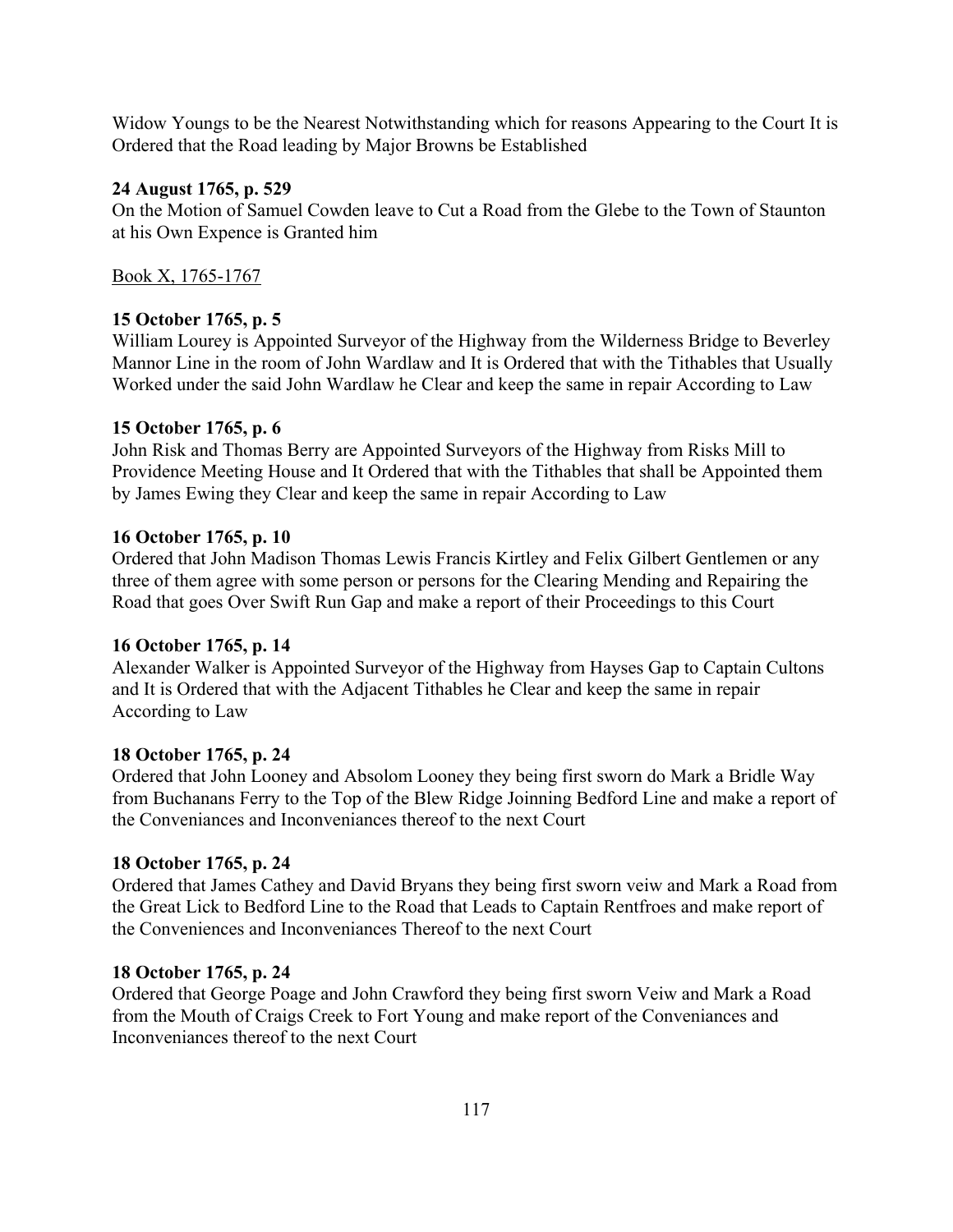### **19 October 1765, p. 33**

Ordered that William Black John Hicklen and John Estill they being first sworn Veiw a Road from Estills Mill in the Bull Pasture to George Lewises in the Cow Pasture and make a report of the Conveniances and Inconveniances thereof to the next Court

#### **19 October 1765, p. 39**

Charles Lewis is Appointed Surveyor of the Highway in the room of Thomas Feemster and It is Ordered that with the Tithables that Usually Worked under the said Thomas Feemster he Clear and keep the same in repair According to Law

#### **19 October 1765, p. 39**

John M<sup>c</sup>Clanachan is Appointed Surveyor of the Highway in the room of John Lewis and It is Ordered that with the Tithables that Usually Worked Under the said John Lewis he Clear and keep the same in repair According to Law

#### **19 October 1765, p. 40**

William Black is Appointed Surveyor of the Highway from George Lewis's to Robert Halls and It is Ordered that with the Tithables that shall be Appointed him by Charles Lewis he Clear and keep the same in repair According to Law

#### **19 October 1765, p. 40**

John Estill is Appointed Surveyor of the Highway from the turn of the Waters of the Cow Pasture River to Robert Halls and It is Ordered that with the Adjacent Tithables he Clear and keep the same in repair According to Law

#### **19 October 1765, p. 40**

John Greenlee is Appointed Surveyor of the Highway from John Mathews Junior deceased to the Top of the Mountain at Sinclars Gap and It is Ordered that with the Tithables that shall be Appointed him by James Greenlee he Clear and keep the same in repair According to Law

#### **19 October 1765, p. 40**

Thomas M<sup>c</sup>Farron is Appointed Surveyor of the Highway from Catawbo to the Pedler Foard on James River in room of William Preston Gent and It is Ordered that with the Tithables that shall be Appointed him by the said William Preston he Clear and keep the same in repair According to Law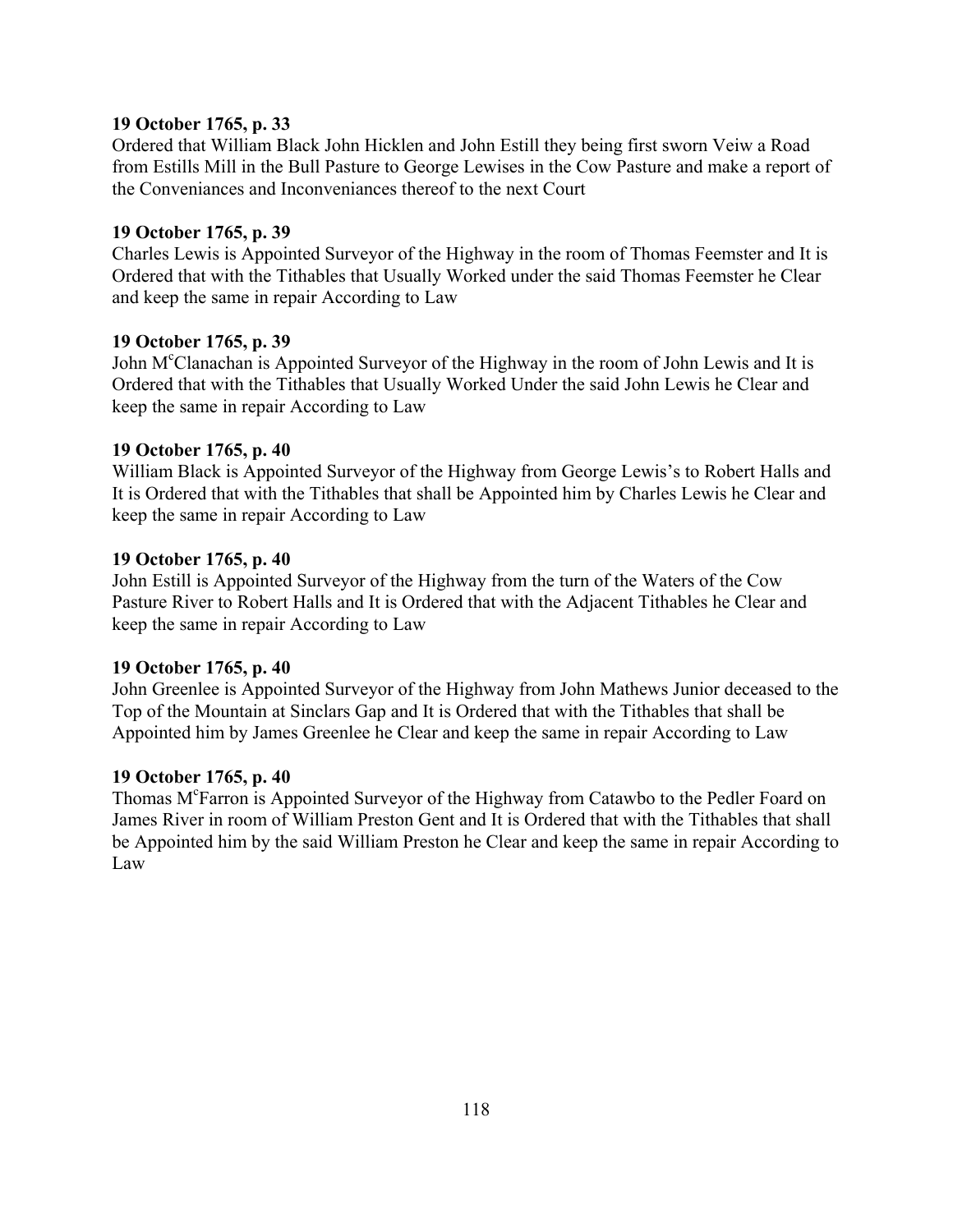#### **19 October 1765, p. 44**

William Long and Robert Christian are Appointed Surveyors of the Highway from William Longs to Caldwells Creek and It is Ordered that with the Adjacent Tithable persons they Clear and keep the same in repair According to Law

#### **19 October 1765, p. 45**

Benjamin Hawkins  $G^t$ . is Appointed Surveyor of the Highway from James Montgomerys to the foot of the Mountain towards Craigs Creek and It is Ordered that with the Adjacent Tithables he Clear and keep the same in repair According to Law

#### **19 October 1765, p. 45**

George Poage is Appointed Surveyor of the Highway from the Pedler Foard on James River up the said River Eight Miles and It is Ordered that with the Adjacent Tithables he Clear and keep the same in repair According to Law

#### **19 October 1765, p. 45**

William Gallespy and James Beard are Appointed Surveyors of the Highway from Eight Miles above the Pedlar Foard on James River to Captain Dickinsons and It is Ordered that with the Tithables that shall be appointed them by the said Dickinson they Clear and keep the same in repair According to Law

#### **19 October 1765, p. 45**

John Potts is Appointed Surveyor of the Highway from the Mouth of Johns Creek to the top of the Gap next Montgomerys and It is Ordered that with the Adjacent Tithables he Clear and keep the same in repair According to Law

#### **19 October 1765, p. 47**

John Burnsides is Appointed Surveyor of the Highway from the Stone Meeting House to Shanklins Place and It is Ordered that with the Adjacent Tithables he Clear and keep the same in repair According to Law

#### **21 October 1765, p. 89**

John Bowen is Appointed Surveyor of the Highway from Colonel Buchanans on the North Side of James River to the Pedlar Foard and It is Ordered that with the Tithables that shall be Appointed him by John Buchanan Gent he Clear and keep the same in repair According to Law

#### **22 October 1765, p. 142**

James Cloyd is Appointed Surveyor of the Highway from David Cloyds Juniors to the Plantation of John Bowyer G<sup>t</sup> Plantation on James River and It is Ordered that with the Tithables that shall be Appointed him by John Bowyer he clear and keep the same in repair According to Law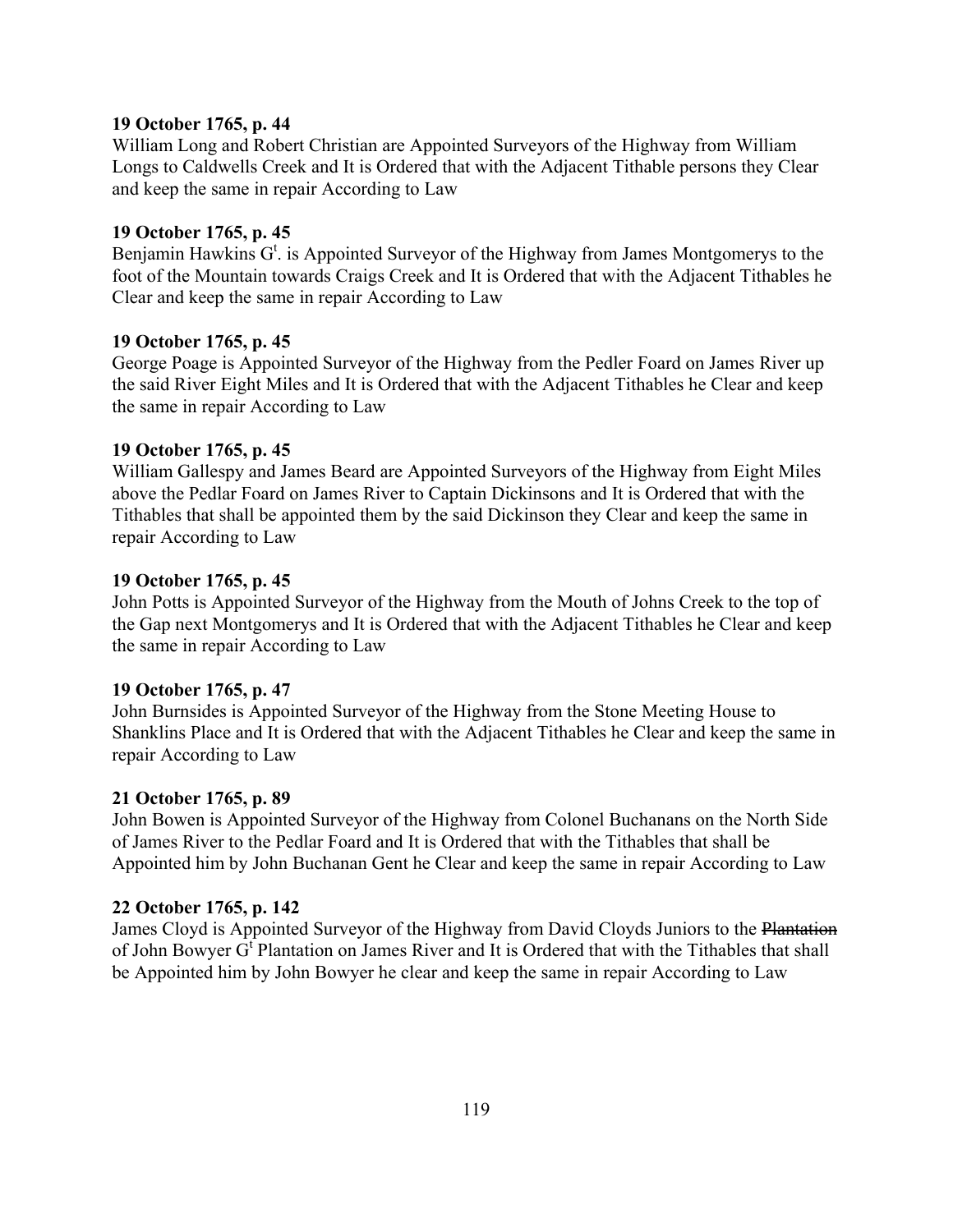#### **22 October 1765, p. 143-4**

[County Levy]

To Samuel Cowdon for Makeing a bridge and Causeway Thirty Pounds 7200

\* \* \*

For Clearing the Road Over Rockfish Gap Fifty Pounds Nine Pounds Eighteen Shillings and three pence to be paid to Israel Christian Gent by him advanced and the remainder to David Kinkead 12000

\* \* \*

For Clearing of Swift Run Gap Seventy Pounds 16000 16000

## **22 October 1765, p. 145**

Ordered that Gabriel Jones Gent pay the Money in his Hands the Property of this County to the Persons Appointed to agree with Workmen to Clear Swift Run Gap

### **22 October 1765, p. 145**

Andrew M<sup>c</sup>Clure is Appointed Surveyor of the Highway in the room of George Skillern And It is Ordered that with the Tithables that Usually worked under the said George Skillern he Clear and keep the same in repair According to Law

### **22 October 1765, p. 147**

David Robinson and James Robertson the Persons Appointed to Veiw the Hill whereon Fort Lewis Stands from the East to the West End whether or not the Road may be Conveniently turned made a report that the same Road may be Conveniently turned as the Ground is more even Through it will be Longer by about Twenty Poles It is therefore Ordered that the said Road be Established and that the Overseer of the former Road Clear and keep the same in repair According to Law

### **20 May 1766, p. 151**

John Ramsey is Appointed Surveyor of the Highway in the room of Andrew M<sup>c</sup>Clure and It is Ordered that with the Tithable Persons that Usually worked under the said Andrew M°Clure he Clear and keep the same in repair According to Law

### **20 May 1766, p. 151**

James Patterson is Appointed Surveyor of the Highway in the room of Francis Erwin and It is Ordered that with the Tithable persons that Usually worked under the said Francis Erwin he Clear and keep the same in repair According to Law

### **20 May 1766, p. 153**

James M<sup>c</sup>Campbell is Appointed Surveyor of the Highway in the room of William Davis and It is Ordered that with the Tithables that Usually worked under the said William Davis he clear and keep the same in repair According to Law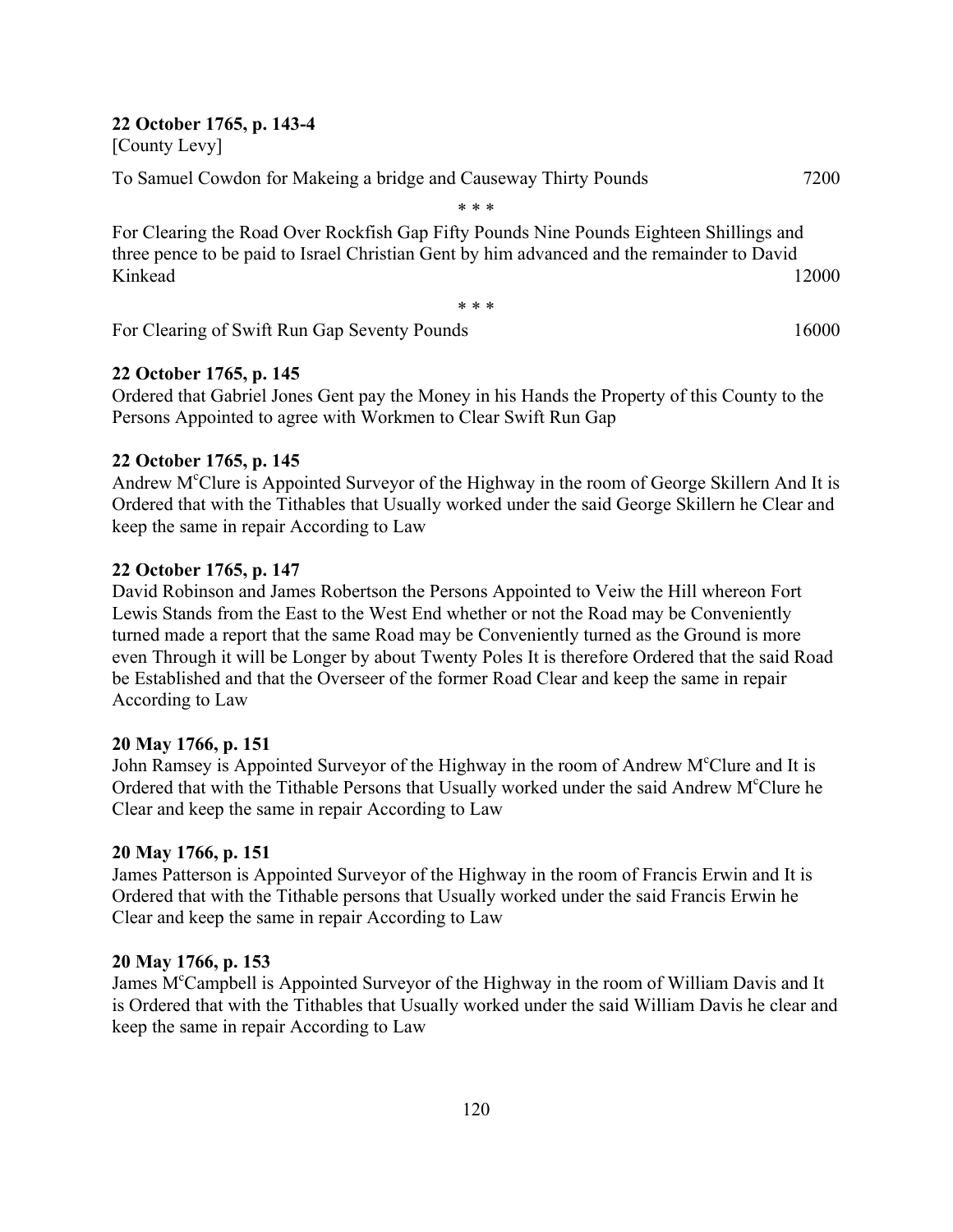#### **20 May 1766, p. 154**

James Cloyd is Appointed Surveyor of the Highway from the Lower End of John Bowyers Plantation on James River by Seder Bridge to Mathews's Road and It is Ordered that with the Tithables of Christopher Vinyard John Hall William Hall John Logan James Skidmore George Wilson John Berry John Jones James M°Clure Matthew Hair John Bowyer George Skillern and Conrod Wall he Clear and keep the same in repair According to Law

#### **20 May 1766, p. 155**

Thomas Wilson is Appointed Surveyor of the Highway in the room of William Ward and It is Ordered that with the Tithable persons that Usually worked under the said William Ward he Clear and keep the same in repair According to Law

### **21 May 1766, p. 190**

William Kinkead is Appointed Surveyor of the highway from the Widow Gays to the Deviding of the Waters in Jenningses Gap and It is Ordered that with the Tithables that shall be Appointed him by Andrew Hamilton he Clear and keep the same in repair According to Law

### **21 May 1766, p. 190**

John M<sup>c</sup>Pheetters and William M<sup>c</sup>Pheetters Junior are Appointed Surveyors of the Highway in the room of John Trimble and Robert Campbell and It is Ordered that with the Tithable persons Usually Worked under the said John Trimble and Robert Campbell they Clear and keep the same in repair According to Law

### **21 May 1766, p. 192**

John Lyle Junior is Appointed Surveyor of the Highway from the Second branch between M<sup>r</sup>. Browns and John Houston to the Great Road by the Widow Lyles and It is Ordered that with the Tithable persons that shall be Appointed him by Samuel M<sup>c</sup>Dowell Gent he Clear and keep the same in repair According to Law

### **21 May 1766, p. 193**

John Findley is Appointed Surveyor of the Highway from the Middle River to Staunton in the room of John Trimble deceased and It is Ordered that with the Tithables that Usually Worked under the said John Trimble he Clear and keep the same in repair According to Law

### **21 May 1766, p. 193**

Alexander Gibson is Appointed Surveyor of the Highway in the room of John Henderson and It is Ordered that with the Tithables that Usually Worked under the said John Henderson he Clear and keep the same in repair According to Law

### **21 May 1766, p. 193**

Ordered that Daniel Smith Joseph Dickton William Gragg and James M°Gill they being first Sworn Veiw the Most Convenient Way from Bernerd Manns to Edward Erwins Juniors and make report of the Conveniances and Inconveniances thereof to the next Court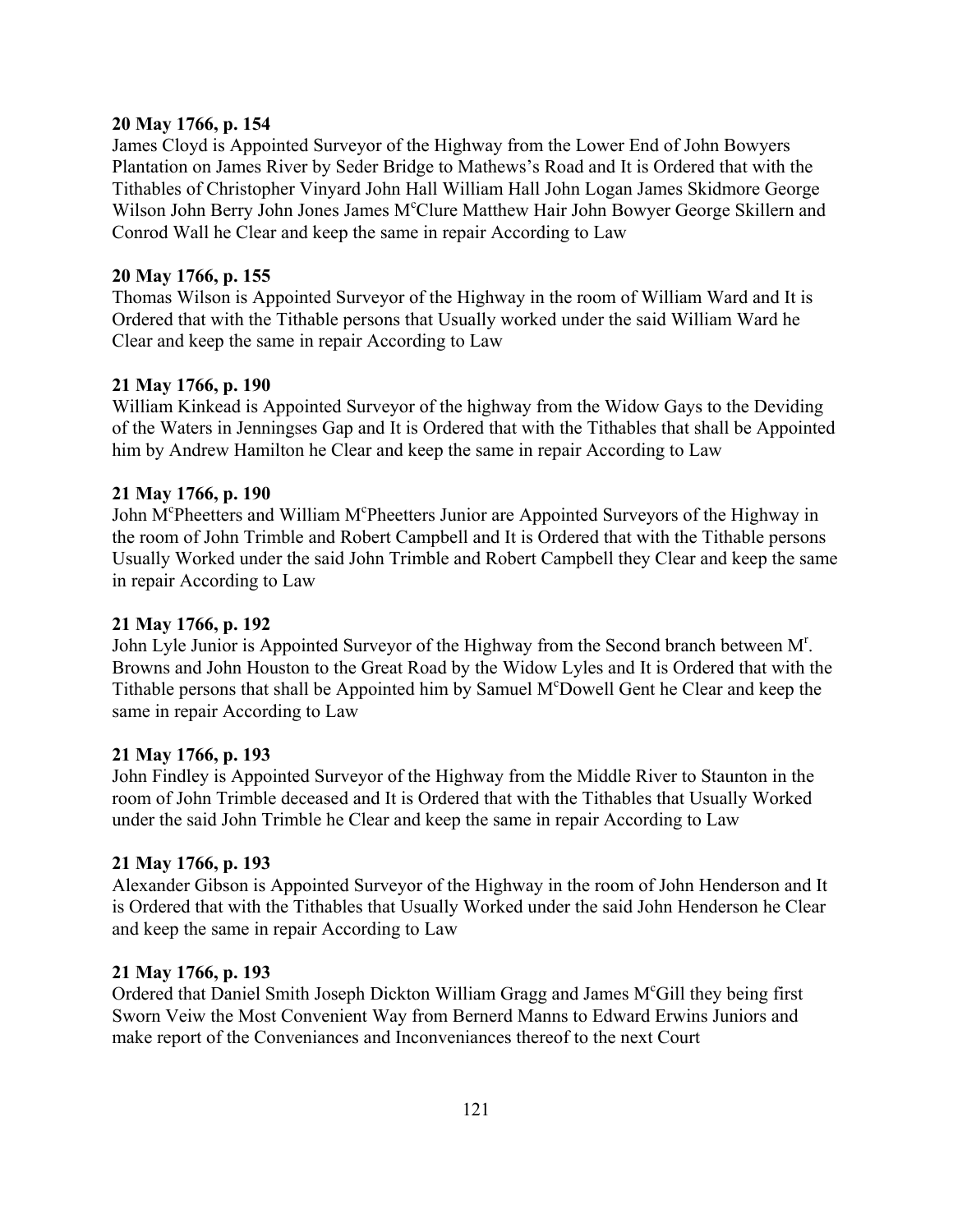#### **21 May 1766, p. 193**

Archibald Hamilton is Appointed Surveyor of the Highway from Kerrs Shop to the Main Road near Poages and It is Ordered that with the Adjacent Tithables he Clear and keep the same in repair According to Law

#### **19 August 1766, p. 198**

William Mathews is Appointed Surveyor of the Highway in the room of Nathaniel Evans and It is Ordered that with the Tithable persons that Usally Worked under the said Nathaniel Evans he Clear and keep the same in repair According to Law

#### **19 August 1766, p. 200**

William Fulton is Appointed Surveyor of the Highway in the room of Thomas Berry and It is Ordered that with the Tithable Persons that Usually worked under the said Thomas Berry he Clear and keep the same in repair According to Law

#### **19 August 1766, p. 200**

Samuel Lyle is Appointed Surveyor of the Highway in the room of David Dryden and It is that with the Tithable persons that Usually worked under the said David Dryden he Clear and keep the same in repair According to Law

#### **19 August 1766, p. 201**

Gawin Leeper is Appointed Surveyor of the Highway in the room of John Burnsides and It is Ordered that with the Tithable Persons that Usually worked under the said John Burnsides he Clear and keep the same in repair According to Law

#### **20 August 1766, p. 205**

Ordered that John Dickinson Gent and William Hugart take an Account of the Tithables and Devide the Road from within Eight Miles of the Pedler Foard to Captain Dickinsons whereof William Galespy and James Beard are Surveyors and make report thereof to the next Court

#### **20 August 1766, p. 205**

Alexander Walker is Appointed Surveyor of the Highway from James Beards to the Stone Meeting House and It is Ordered that with the Adjacent Tithables he Clear and keep the same in repair According to Law

#### **20 August 1766, p. 206**

John Hannah is Appointed Surveyor of the Highway in the room of John Summers and It is Ordered that with the Tithable persons that Usually worked under the said John Summers he Clear and keep the same in repair According to Law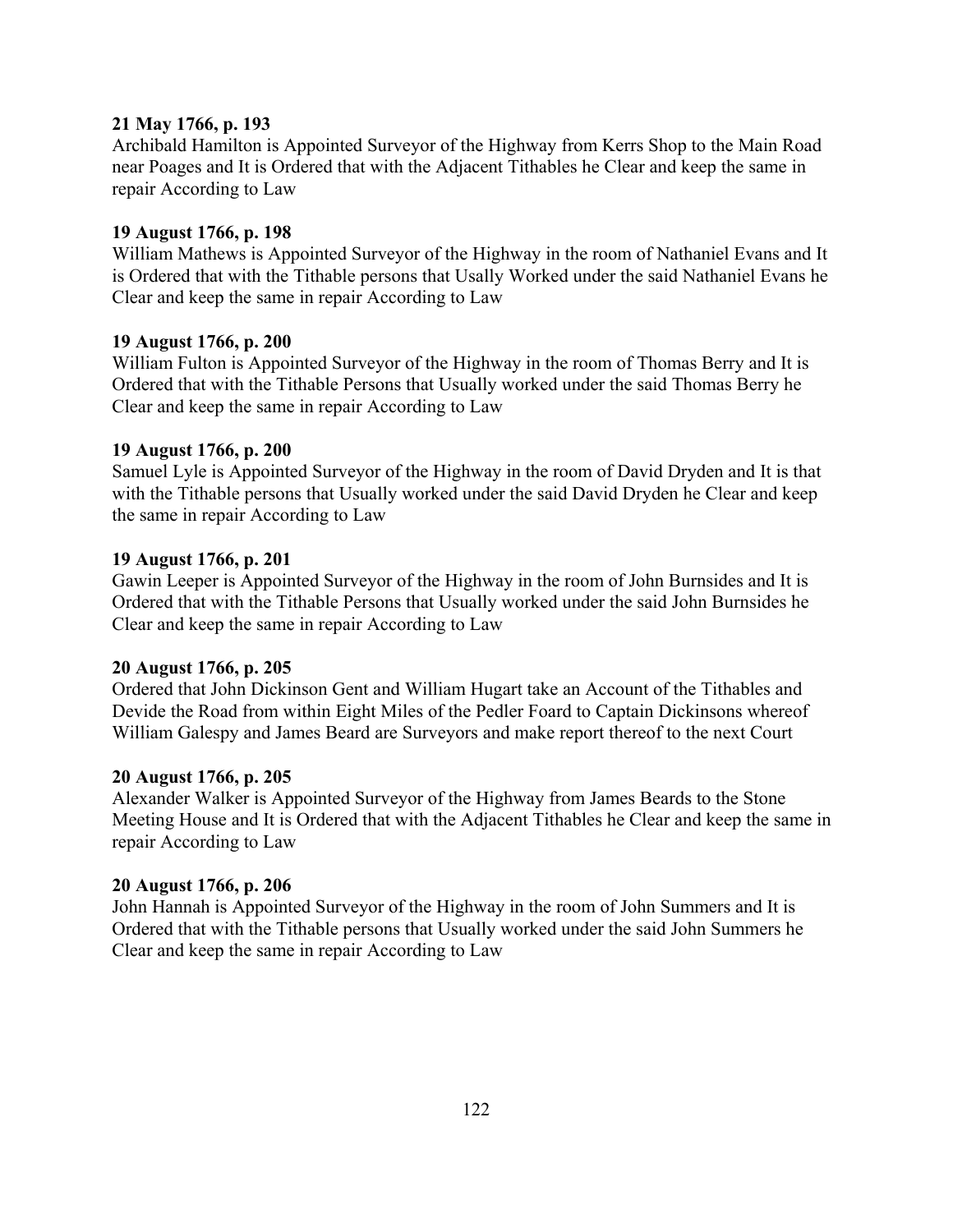#### **21 August 1766, p. 217**

Ordered that David Robinson Robert Breckenridge and John Buchanan Gentlemen View the Causeway made by William Robinson deceased at Vauses and make a report thereof to the next Court whether the same is done According to Contract

#### **21 August 1766, p. 217**

The Persons formerly Appointed to Veiw a Way from Vauses Over Inglis's Ferry to Peak Creek having made their report on Consideration of which the Court are of Opinion that it is not made According to Law and that the same be rejected

#### **21 August 1766, p. 218**

Ordered that the Persons Mentioned in a List delivered in by John Finley work on the Road whereof he is Surveyor

#### **21 August 1766, p. 218**

William Black John Hicklen and John Estill the Persons Appointed to Veiw a Road from Estills Mill in the Bull Pasture to George Lewises in the Cow Pasture made their report that a good Way may be had It is therefore Ordered that the said Road be Established and that John Estill be Surveyor thereof and that with the Convenient Tithables he Clear and keep the same in repair According to Law

#### **21 August 1766, p. 225**

Ordered that the Sheriff pay Sixty six Pounds thirteen Shillings and four pence the Money levied for Clearing Swift Run Gap to Felix Gilbert and that he also pay him Three Pounds Seven Shillings and Eight pence out of the Depositum in his Hands

#### **22 August 1766, p. 229**

Ordered that Silas Hart James Hogshead John Hogshead and John Hopkins or any three of them being first sworn Veiw the old Road together with the new Road lately Marked that goes from Jennings Gap to Edward Erwin Junior and make a report which is most Convenient to the next Court

#### **22 August 1766, p. 233**

John Gum is Appointed Surveyor of the Highway in the room of Alexander Herron and It is Ordered that with the Tithable persons that Usually Worked under the said Alexander Herron he Clear and keep the same in repair According to Law

#### **22 August 1766, p. 239**

Ordered that John Davis Jacob Nicholas Benjamin Harrison and Daniel Love they being first sworn Veiw the New Marked Way from Edward Erwins to the Market Road that Leads to Swift Run and that they likewise Veiw the Old Road that leads from Jenningses Gap to Swift Run Gap and make report of the Conveniances there and Inconveniances of Each Road to the next Court

#### **25 August 1766, p. 289**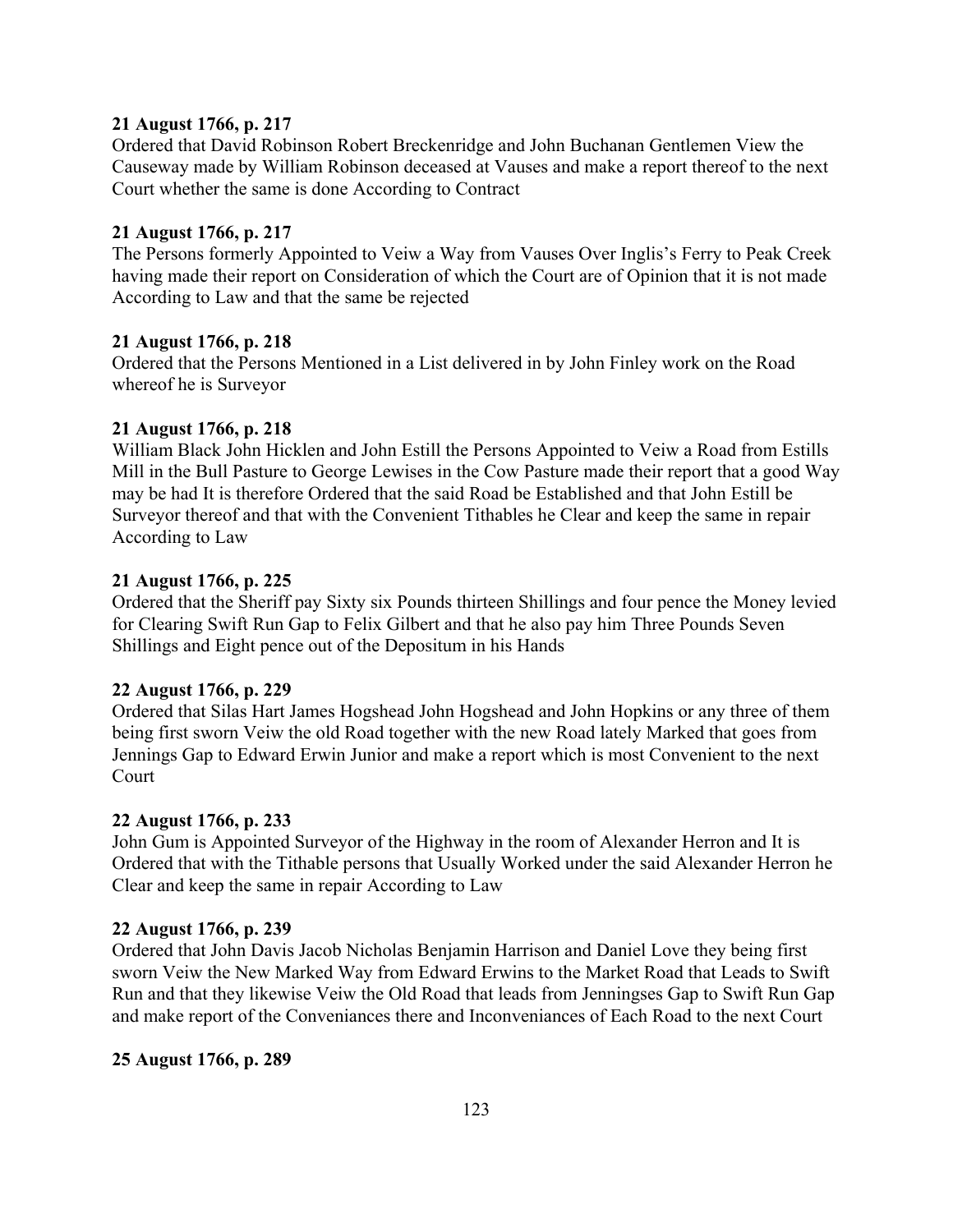Andrew Lewis Gent is Appointed Surveyor of the Highway in the room of John Henderson deceased and It is Ordered that with the Tithable persons that Usually worked under the said John Henderson he Clear and keep the same in repair According to Law

#### **25 August 1766, p. 290**

Ordered that John Bowyer Gent Joseph Lapsley Peter Wallace and John Moore or any three of them being first Sworn Veiw the Most Convenient Way from the North Branch of James River round the Poplar Hills to Buffalo Creek and make a report of the Conveniances and Inconveniances thereof to the next Court

#### **25 August 1766, p. 292**

Ordered that John Bowen and John Crawford they being first sworn Veiw the Nighest and best Way from CoL<sup>o</sup> Buchanans to the Pedlar Foard on James River on the North side and make a report of the Conveniences and Inconveniances thereof to the next Court

#### **16 September 1766, p. 330**

Silas Hart Gent John Hogshead and James Hogshead three of the Persons Appointed to Veiw the Old Road together with the new Road lately Marked that Leads from Jenningses Gap to Edward Erwin Juniors and to make a report which is the Most Convenient made their report that the New Marked way is much the Leavelest Clearest of Stones and the Straightest It is therefore Ordered that the said Road be Established and George Moffett Gent be Surveyor of the said Road from Jenningss Gap to William Flemings and Edward Erwin be Surveyor from the said Flemings to his House and that all the Tithables between the North and Middle River from Jennings Gap as far down as John Young and from the said Youngs to Joseph Reaburns and from thence to Edward Erwins and from thence to Margaret Ramseys work On the said Road and that Silas Hart and James M<sup>c</sup>Gill devide the Tithables between the Overseers and that they then keep the said Roads in Repair According to Law

#### **16 September 1766, p. 331**

Daniel Love Jacob Nicholas John Davis and Benjamin Harrison the Persons Appointed to Veiw the New Marked Way from Edward Erwins to the Markett Road that Leads to Swift Run and likewise to Veiw the Old Road that Leads from Jenninges Gap to Swift Run and make a report of the Conveniances and Inconveniances of Each Road to this Court made their report that they had Veiwed the Old Market Road from Edward Erwins to the fork below Jacob Nicholases and look on the Cheif Part of the same to be Very bad and hilly The new Road Mentioned in above Order not being all Marked as we could find out we have take all Possible Care to Veiw the Ground for the Most Convenient Way and found only One Inconvenience Viz<sup>t</sup> from John Fowlers Still House to the East End of Shanklins (about a Mile) it leaves the Straitest Course considerably Nevertheless we reckon it may be made the best Way the Ground will Afford between Edward Erwins and said Forks below said Nicholas's to begin at said Edward Erwins leaving William Currys on the right Hand and Edward Erwins Jun<sup>r</sup>. on the Left thence down the old Road to said Fowlers Still House thence passing thro Edward Shanklins Lane the most direct Course to David Nellsons thence to Join with the South Branch Road at Houstons Meadow and thence to aforesaid Forks below Jacob Nicholasís It is therefore Ordered that the said Road be Established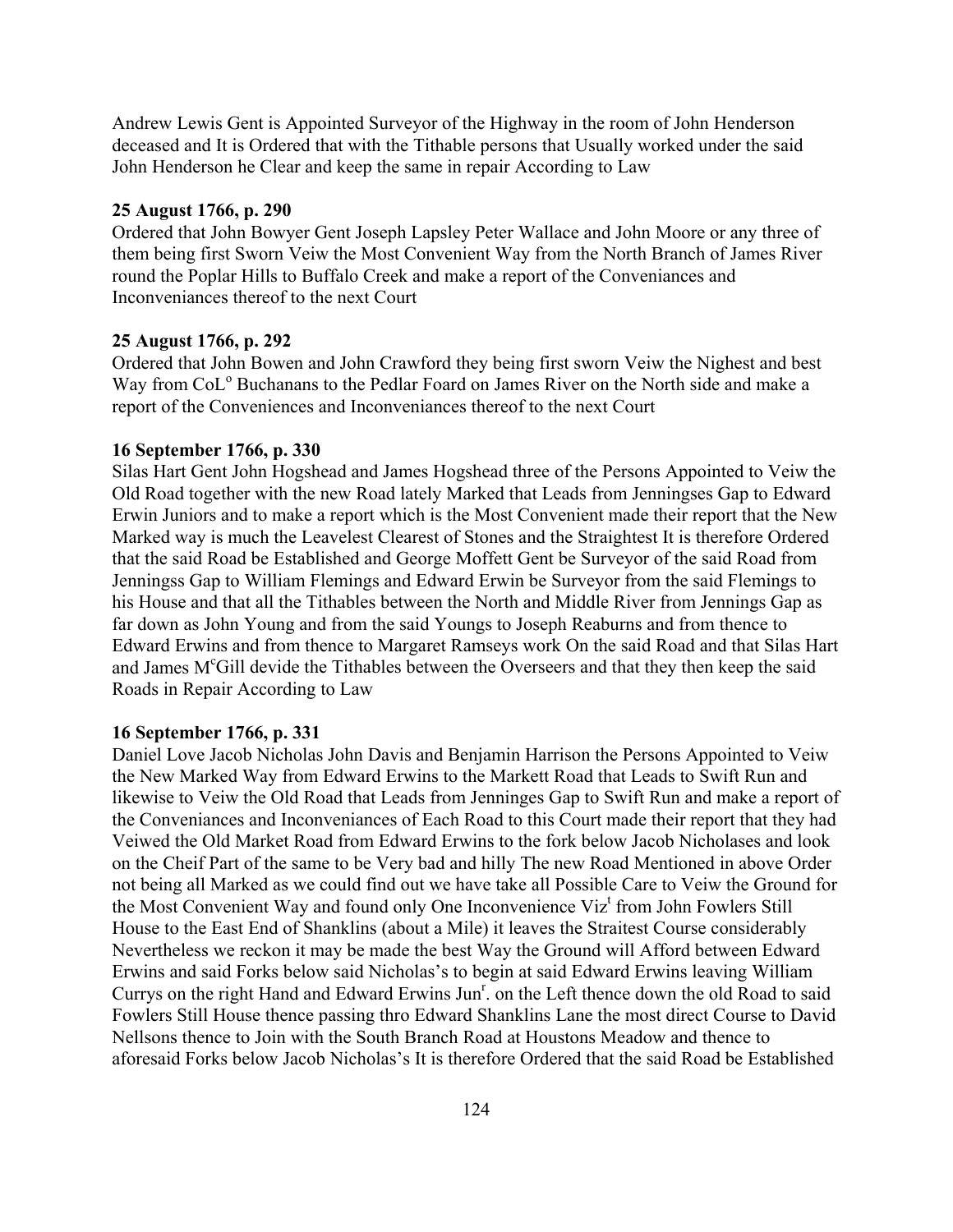and that James Magill be Surveyor of the said Road from Erwins to Edward Shanklins and that John Cravens be Surveyor of the said Road from Edward Shanklins to the forks Below Nicholases and that all the Tithables within four Miles on Each side the said Road work thereon and that the said Surveyors with the  $s<sup>d</sup>$  Tithables as they shall be devided to them by Felix Gilbert Gent and Edward Shanklin clear and keep their Roads in repair According to Law

#### **18 November 1766, p. 335**

John Lyle Senior is Appointed Surveyor of the Highway in the room of Daniel Lyle and It is Ordered that with the Tithable persons that Usually worked under the s<sup>d</sup>. Daniel Lyle he Clear and keep the same in repair According to Law

#### **18 November 1766, p. 337**

John Young is Appointed Surveyor of the Highway in the room of John Vance and It is Ordered that with the Tithable persons that Usually worked under the said John Vance he clear and keep the same in repair According to Law

#### **18 November 1766, p. 338**

Ordered that David Robinson James Robinson John Buchanan and William Thompson or any three of them Veiw the Road and Causeway made by William Robinson deceased at Vauses whether the same is done According to Contract and the Value thereof to this Court

#### **18 November 1766, p. 338**

John Buchanan Gent David Robinson and William Thompson three of the Persons Appointed to Veiw the Road and Causeway made by William Robinson deceased at Vauses whether the same is done According to Contract and the Value thereof made there report that the same is of the Value of Forty Pounds which sum It is Ordered that the Late Sheriff pay unto Margaret Robinson his Widow Out of the Money levied for that Purpose

#### **19 November 1766, p. 339**

Ordered that Robert Dunlap William Elliott and Alexander Hamilton they being first sworn Veiw the Most Convenient way from William Elliots to M<sup>c</sup>Cutcheons Mill and from thence thro Buffaloe Gap and make a report of the Conveniances and Inconveniances thereof to the next Court

#### **19 November 1766, p. 340**

Ordered that Joseph Carpenter Senior and William Whooley are Appointed Surveyors of the Highway in the Fort Defiance to Handleys Mill and It is Ordered that with Peter Wright Soloman Carpentor Thomas Carpentor Nathaniel Carpentor John Umpris Thomas Carpenter Zophar Carpenter Ezekel Johnson Edward M°Mullin John M°Mullin James Williams Joseph Soper John Frelen William Whooley Christian Whooley Peter Whooley William M°Murry Thomas Wright Robert Galespy Patrick Carrigan and Joseph Carpenter Junior and their Tithables they Clear and keep the same in repair According to Law

#### **19 November 1766, p. 340**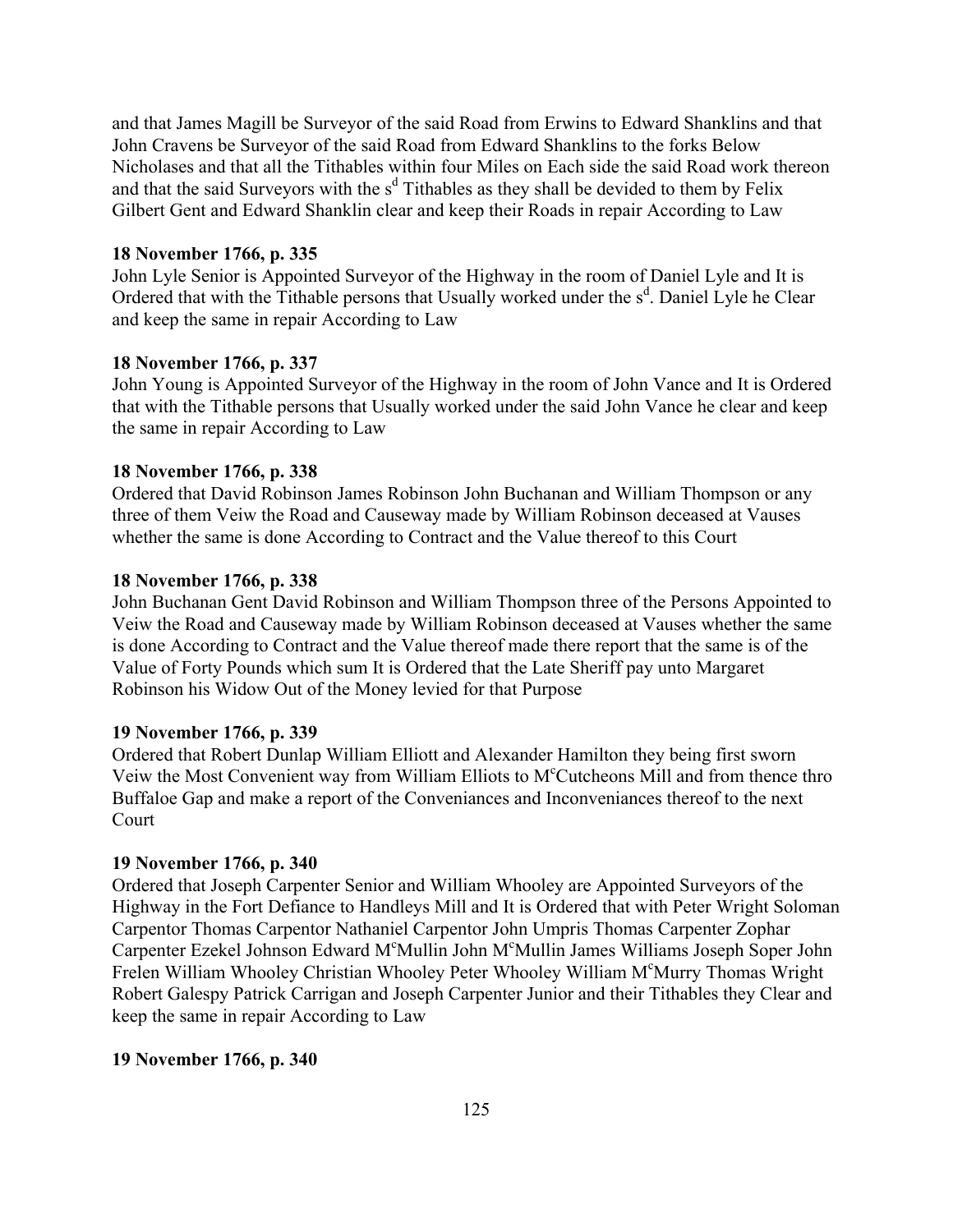Hugh Crockett is Appointed Surveyor of the Highway from the Head of Meadow Creek to the Causeway at Vauses and It is Ordered that with the Adjacent Tithables he Clear & keep the same in repair According to Law

## **19 November 1766, p. 341**

Matthew Patton Gent and Mark Swatley are Appointed Surveyors of the Highway from Michael Props to the head of the South fork of Potomack and It is Ordered that with the Adjacent Tithables he Clear and keep the same in repair According to Law

## **21 November 1766, p. 356**

Benjamin Harrison is Appointed Surveyor of the Highway in the room of John Gratton and It is Ordered that with the Tithable persons that usually worked under the said John Gratton he Clear and keep the same in repair According to Law

## **21 November 1766, p. 356**

John Stevenson is Appointed Surveyor of the Highway from Kings Mill or Naked Creek to Patrick Hamiltons and Robert Young from thence by John Poages Mill to the Staunton Road and It is Ordered that with the Tithables that shall be Appointed them by John Poage and George Moffett Gent they Clear and keep the same in repair According to Law

## **21 November 1766, p. 357**

Ordered that Abraham Bird John Bryan and Reuben Harrison they being first sworn Veiw the most Convenient way from Hites Mines to the Road that leads to Swift Run Gap and make a report of the Conveniences and Inconveniences thereof to the next court

# **21 November 1766, p. 357**

Ordered that Hugh Duglass James Duglass and Abraham Smith they being first sworn Veiw the most Convenient way from Abraham Smiths to the Road that leads to Swift Run Gap and make a report of the Conveniences and Inconveniences thereof to the next Court

### **22 November 1766, p. 359**

Sampson Mathews Gent is Appointed Surveyor of the Highway in the room of Andrew Lewis Gent and It is Ordered that with the Tithable Inhabitants Liveing on this side of Christians Creek from the Road down the Creek as far as George Hutchinsons deceased by CoL<sup>o</sup> Lewis's Includeing the Tithables in Staunton and from thence by Colonel Stewarts Stephens Loys and Andrew Scotts and thence to Christians Creek two Miles above the Road he Clear and keep the same in repair According to Law

# **25 November 1766, p. 454-7**

[Grand Jury Presentments]

The King against William Beard

On a Presentment of the Grand jury for not keeping the Road whereof he is Overseer in repair According to Law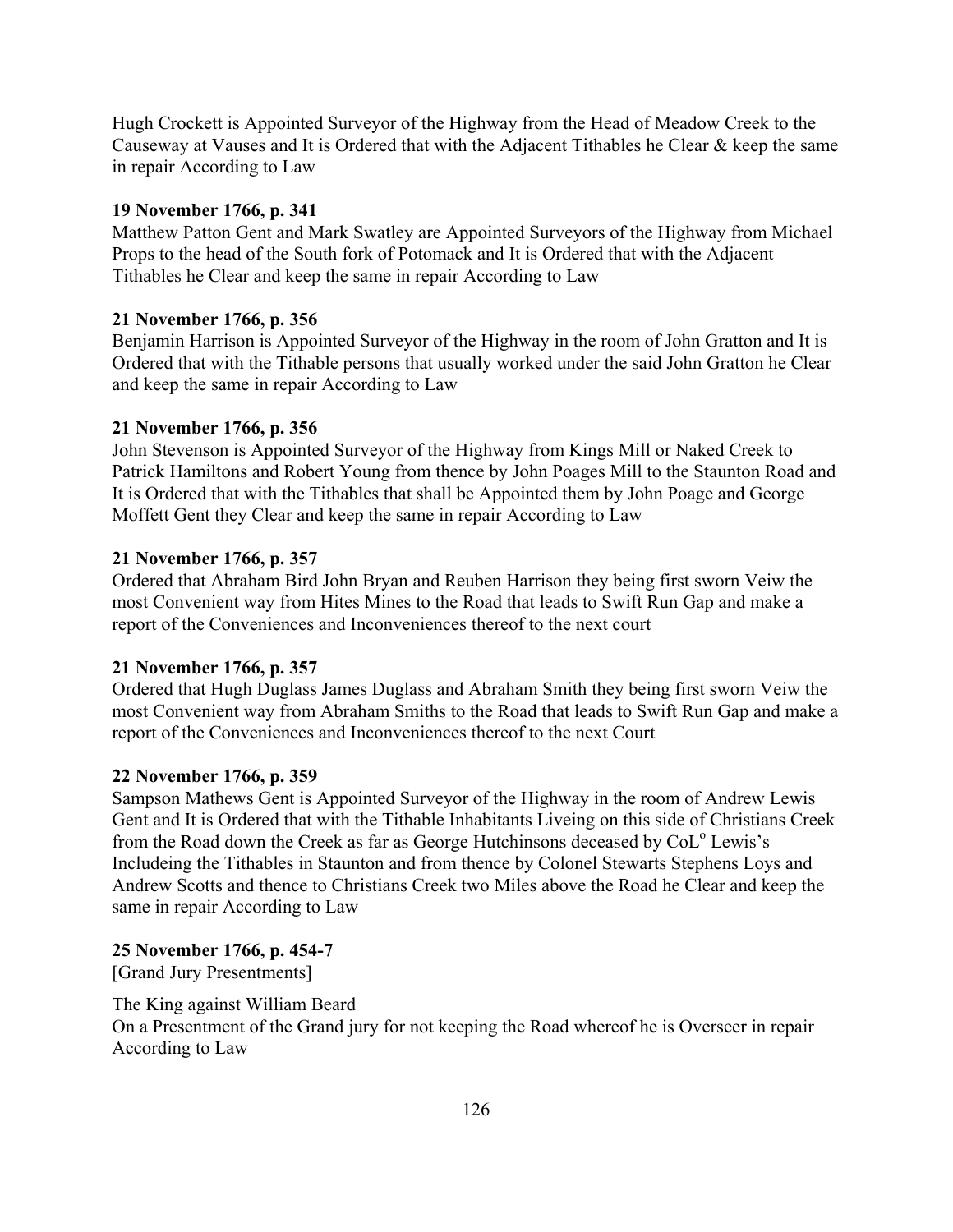The Defendant being Summoned and not Appearing It is Considered that for the said Offence he make his fine with our Lord the King by the Paiment of fifteen Shillings and that he pay the Costs of this Prosecution and may be taken  $\&^{\circ}$ 

Costs 159 Tobacco  $\omega$  151

\* \* \*

The King against John Baskins

On a Presentment of the Grand jury for not Grubing the Road whereof he is Overseer According to Law

The said John Baskins not being an Inhabitant of this Colony the Attorney of our Lord the King saith that he will not further Prosecute of and upon the premises It is therefore Ordered that this presentment against him be dismised

The King against The Surveyor of Highway thro<sup>g</sup> Jennings's Gap

On a Presentment of the Grand jury for not keeping the Road in repair According to Law Thomas Armstrong the Surveyor being Summoned and not Appearing It is Considered that for the said Offence he make his fine with our Lord the King by the Paiment of fifteen Shillings and that he pay the Cost of this Prosecution and may be taken  $\&^c$ Costs 144 Tobacco  $(a)$  151

The King against The Surveyor of the Highway from the Long Glade to the North River Commonly known by the Name of Swift Run

On a Presentment of the Grand jury for not keeping the Road in repair According to Law The Attorney of our Lord the King saith that he will not further prosecute of and upon the Premises It is therefore Ordered that this Presentment against him be dismised

The King against The Surveyor of the Streets of Staunton

On a Presentment of the Grand jury for not keeping the Streets in repair According to Law The Attorney of our Lord the King saith that he will not further prosecute of and upon the premises It is therefore Ordered that this Presentment against him be dismised

The King against The Surveyor of the Highway from James Beards foard to the Stone Meeting house

On a Presentment of the Grand jury for not keeping the Road in repair According to Law Thomas Connerly the Surveyor being Summoned and not Appearing It is Considered that for the said Offence he make his fine with our Lord the King by the Paiment of fifteen Shillings and he pay the Costs of this Prosecution and may be taken  $\&^c$ Costs 144 Tobacco @ 151

The King against The Surveyors of the Highway from John Davisons to the Stone Meeting House On a Presentment of the Grand jury for not keeping the Road in repair According to Law John Davison the Surveyor being Summoned and not Appearing It is Considered that for the said Offence he make his fine with our Lord the King by the Paiment of fifteen Shillings and he pay the Costs of this Prosecution and may be taken  $\&^c$ 

Costs 144 Tobacco  $(a)$  151

The King against The Surveyors of the Highway from John Fowlers foarding to the Stone Meeting House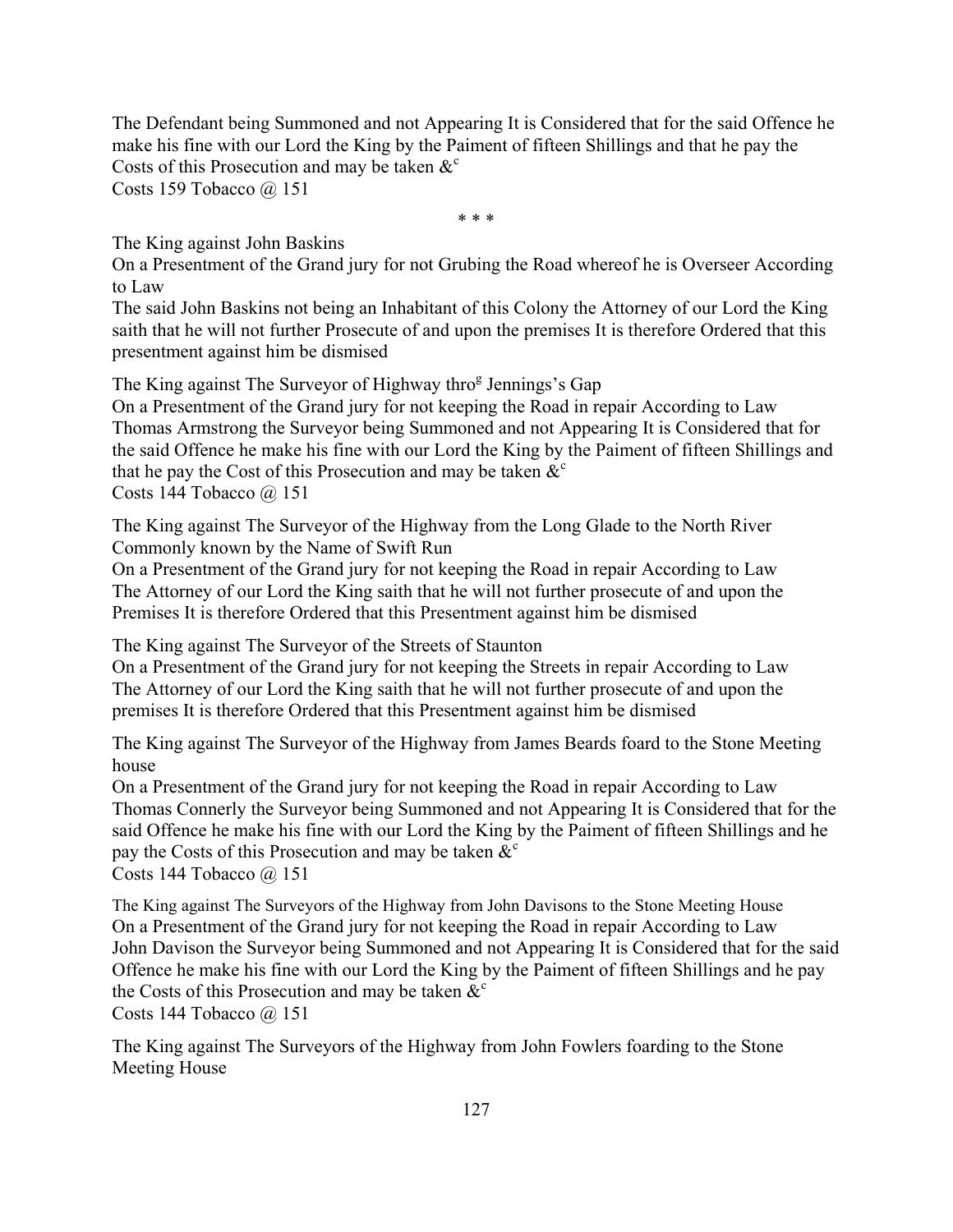On a Presentment of the Grand jury for not keeping the Road in repair According to Law Alexander Kile the Surveyor not being an Inhabitant of this Colony the Attorney of our Lord the King saith that he will not further prosecute of and upon the Premises It is therefore Ordered that the Presentment against him be dismised

The Order of Court for Summoning John Smith Israel Christian Gent William Grymes and James Neelley for not Veiwing the Roads that Lead from Vauses Over the New River on the Land of John Buchanan and likewise by Ingleses Ferry to the Lead Mines is dismised

### **25 November 1766, p. 460**

Ordered that Ten Pounds the remainder of fifty Pounds that was formerly levied for William Robinson for makeing a Causeway at Vauses be by the Sheriff paid to Israel Christian Gent and Philip Love who are Appointed to Imploy Workmen to repair the same

## **20 January 1767, p. 462**

Ordered that John Wilson John Tate Alexander M<sup>c</sup>elroy they being first sworn Veiw a way round the Plantation of Margaret Clark and make a report whether or not the Road she turned which Leads from Risks Mill to Providence be Convenient or Inconvenient to the next Court

# **17 March 1767, p. 463**

William M<sup>c</sup>Cutcheon (Merchant) is Appointed Surveyor of the Highway in the room of John Stewart and It is Ordered that with the Tithable Person that Usually Worked under the said John Stewart he Clear and keep the same in repair According to Law

# **17 March 1767, p. 464**

Samuel Wilson is Appointed Surveyor of the Highway from his House to Wallace Estills and It is Ordered that with the Tithables from Estills up the Bull Pasture River to Black Thorn and from James Gwinns up the Cow Pasture they Clear and keep the same in repair According to Law

### **17 March 1767, p. 467**

Robert Dunlap William Elliot and Alexander Hamilton the Persons Appointed to Veiw the most Convenient way for a Road from William Elliotts to M<sup>c</sup>Cutcheons Mill and from thence thro<sup>g</sup> the Buffalo Gap and report the Conveniances and Inconveniances thereof made their Report that they had Veiwed the within Mentioned Road and finds it Sufficient It is Ordered that the said Road be Established and that Alexander Hamilton and Robert Dunlap be Surveyors thereof and that with the Adjacent Tithables they Clear and keep the same in repair According to Law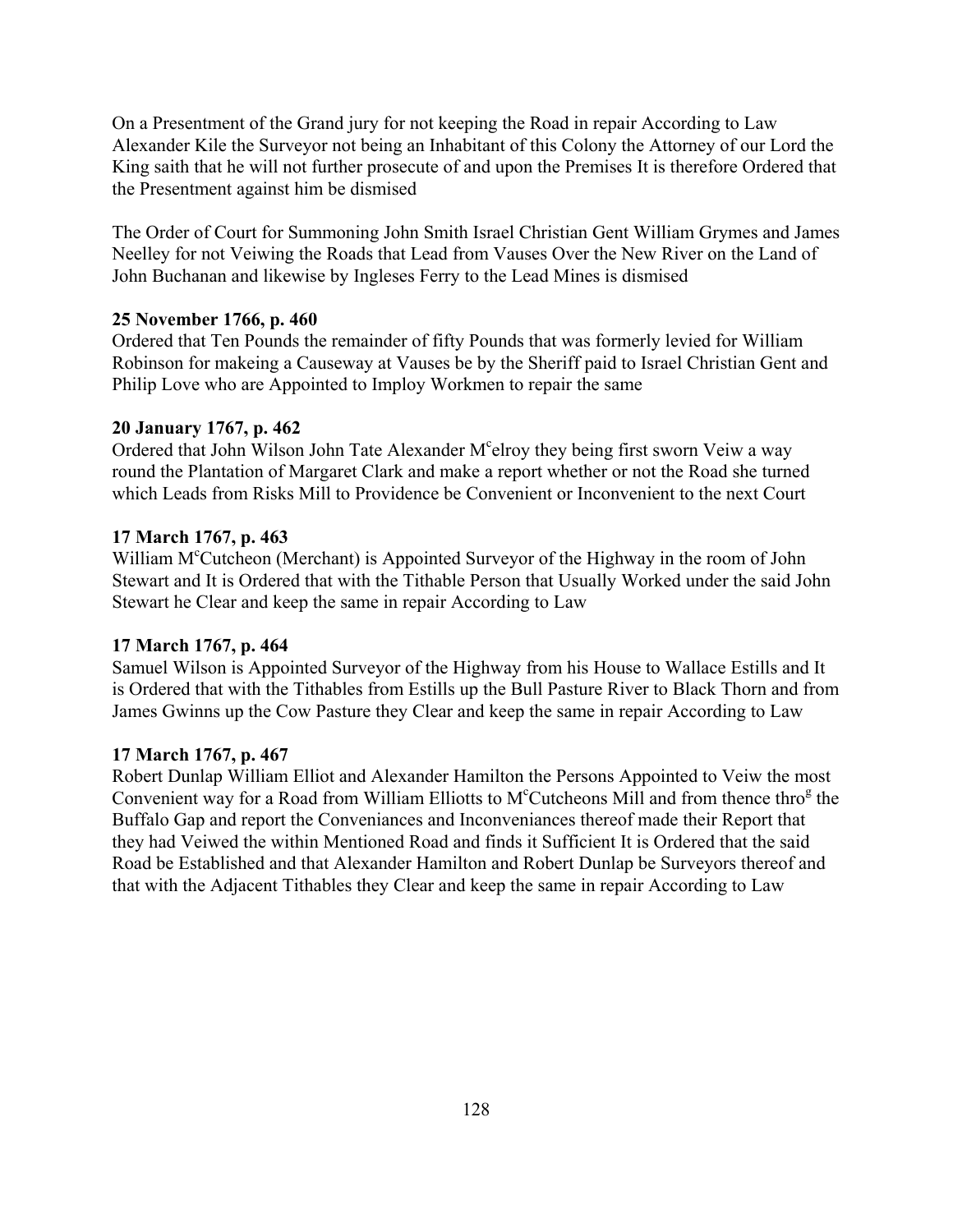#### **18 March 1767, p. 475**

Malcom Allen is Appointed Surveyor of the Highway from William Lawrances to the Ferry on James River It is Ordered that he with the Tithables from James Arbuckles on both sides of the River to the ferry he Clear and keep the same in repair According to Law

#### **18 March 1767, p. 477**

On the Petition of Frederick Stern, Isaac Job, Thomas Grayon John Bell, Henry Skaggs, Joseph Hix John Draper, George Baker, Joseph Howe, Levy Smith, Erasmus Noble, Samuel Pepper, James Condon Edmund Vansell, Humphrey Baker, Anthony Bledsoe, James Newell and Alexander Page for a Road from Vauses by Ingleses ferry to Peak Creek on the North side of the New River It is Ordered that James Neelley Philip Love William Christian and William Bryans or any three of them being first sworn do Veiw the same and make a report of the Conveniances and Inconveniances thereof to the next Court

#### **18 March 1767, p. 477**

Hugh Douglass James Douglass and Abraham Smith Gent the persons Appointed to Veiw the Most Convenient Way from Abraham Smiths to the Road that Leads to Swift Run Gap made a report that after Reveiwing we find a Straight and a good Road by James Douglasses and Crossing Dry River above James M°Clure's feild and Cross Cooks Creek between William Snodons and Alexander Herons Meadow fence and to the Left hand of Edward Shanklins to the Main Road that Leads to Swift Run Gap It is therefore Ordered that the said Road be Established and that Hugh Douglas be Surveyor thereof and that with the Convenient Tithables he Clear and keep the same in repair According to Law

#### **18 March 1767, p. 477**

It is Ordered that the Tithables within four Miles of the Road whereof John Estill is Overseer work the same

#### **18 March 1767, p. 478**

On the Petition of Wallis Estill Hugh Miller John Davidson Loftus Pullen John Carlile James Bodkin James Byrnsides John Miller Thomas Hambleton John Miller William Martin Dawson Wade Richard Bodkin John Bodkin James Freelan William Blanton Hugh Bodkin Robert Duffield Robert Carlile and Samuel Givens for a Road from Hicklens in the Bull Pasture to Thomas Feemsters in the Cow Pasture is rejected

#### **18 March 1767, p. 478**

On the Petition of William Wilson Ralph Laverty Robert Bratton David Frame William Laverty Robert Barnett George Skillern William Givens Duncan M<sup>c</sup>farling Robert M<sup>c</sup>farling Alexander Mc farling Stephen Wilson John Davis and Thomas Lewis for a Road from William Wilsons Mill into the New Layed out Road at the foot of the Bull Pasture and thence into the Branch Near Feemsters It is Ordered that William Givens John Wilson Stephen Wilson and John Hicklen or any three of them being first sworn Veiw the same and make a report of the Conveniances and Inconveniances thereof to the next Court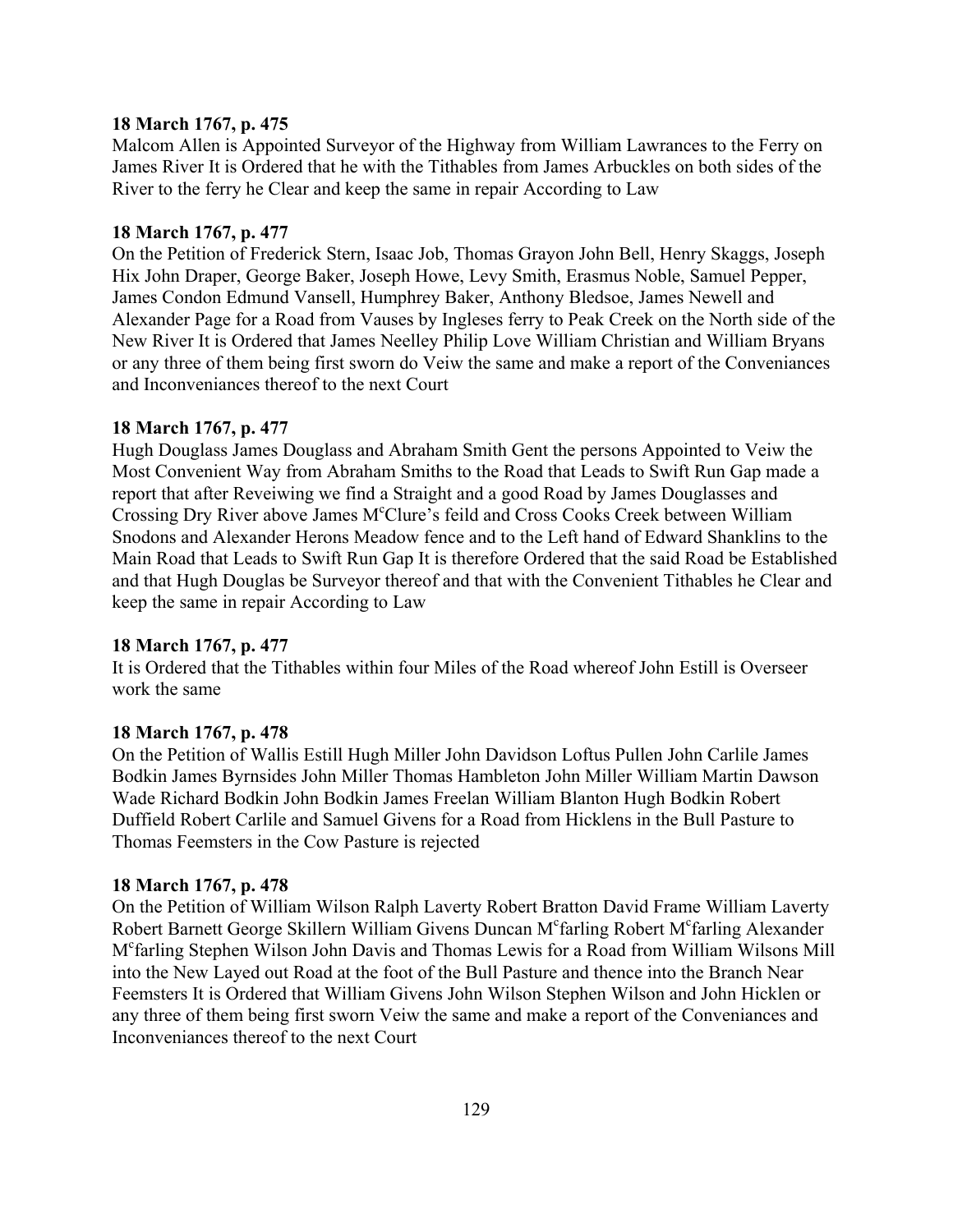### **19 March 1767, p. 482**

On the Petition of Samuel Woods Thomas Goodson John Richards William Ward, Hugh Crockett, Jacob Kent Robert Crockett Philip Love and Joseph Crockett for a road from Vauses to Samuel Woods's It is Ordered that Hugh Crockett Samuel Woods and Jacob Kent they being first sworn Veiw the same and make a report of the Conveniances and Inconveniances thereof to the next Court

#### **19 March 1767, p. 485**

William Mcbride is Appointed Surveyor of the Highway from John Poages by William M°brides Shop to the Main Road between Baileys and Browns It is Ordered that with the Tithables within two miles of the said Road he Clear and keep the same in repair According to Law

#### **21 March 1767, p. 493**

Samuel Hamilton is Appointed Surveyor of the Highway from Captain Dickinsons to the Main Road between Captain Lewis's and the Warm Springs and It is Ordered that with the Tithables from Thomas Galespies down the Cow Pasture to Alexander Clarks he Clear and keep the same in repair According to Law

#### **21 March 1767, p. 493**

Ordered that James Gamwell John Anderson Junior and Isaac Carson they being first sworn Veiw the Most Convenient way for a Road from John Archers Mill to Robert Fowlers and make a report of the Conveniances and Inconveniances thereof to the next Court

#### **21 March 1767, p. 499**

[Grand Jury Presentment]

The King against John Estill On a Presentment of the Grand jury for not keeping the Road whereof he is Overseer in repair According to Law The deft being Summoned and not Appearing It is Considered that for the said Offence he make his fine with our Lord the King by the paiment of fifteen Shillings and that he pay the Costs of this prosecution and may be taken &

Costs Tobacco @ 151

Book XI, 1767-1768

### **23 March 1767, p. 32**

On the Petition of John Henderson and others It is Ordered that Samuel M<sup>c</sup>Cune Andrew Mc Clure and James Galespie they being first sworn Veiw the Most Convenient way from John Patricks to Rockfish Gap and make a report of the Conveniances and Inconveniances thereof to the next Court

#### **19 May 1767, p. 64**

John Graham is appointed Overseer of the road in the room of Ja<sup>s</sup>. Alexander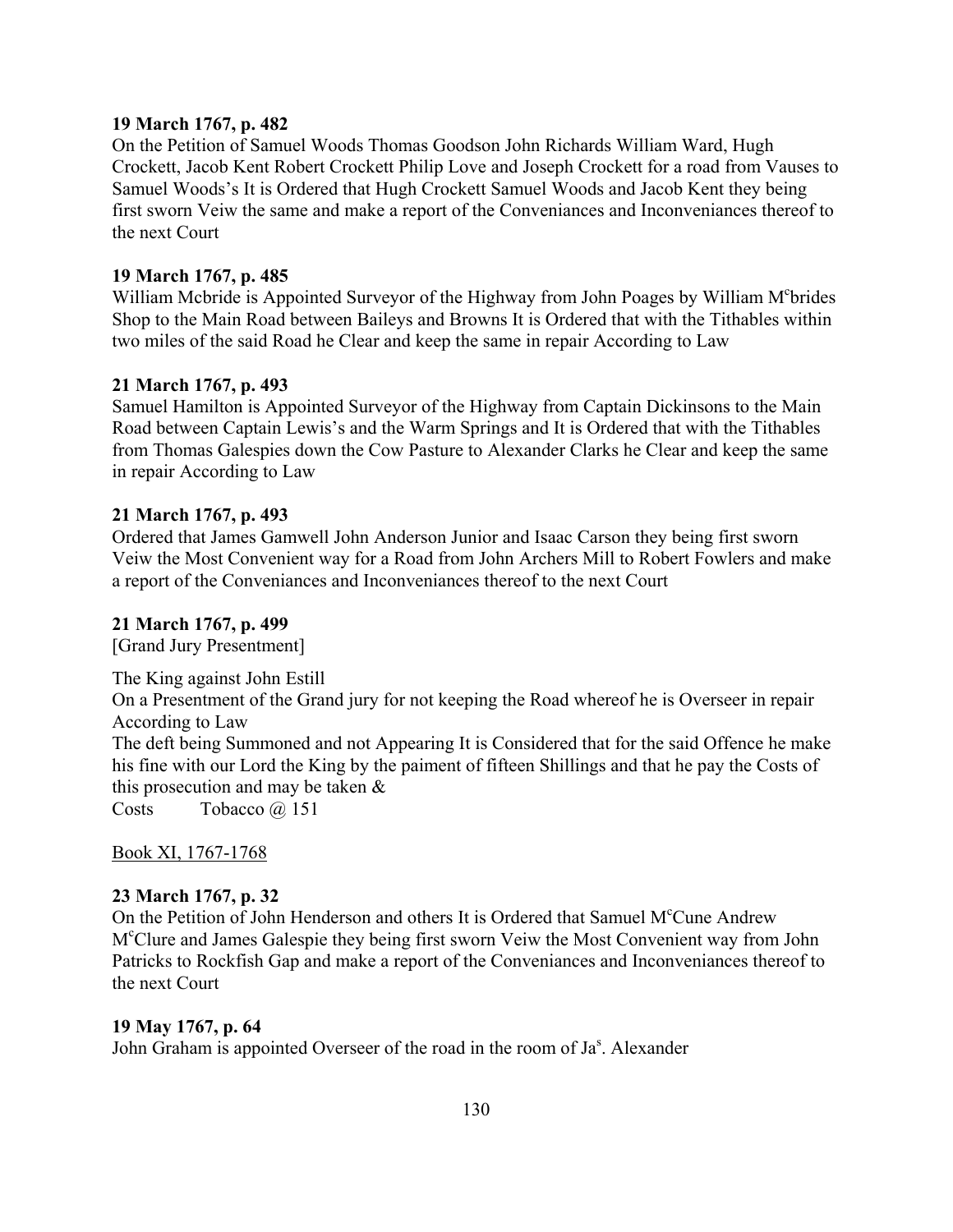#### **19 May 1767, p. 64**

Walter Stewart is appointed Overseer of the road in the room of John Buchanan

#### **19 May 1767, p. 64**

Isaac White is Appointed Overseer of the road in the room of  $Jn^{\circ}$  Ramsey

## **19 May 1767, p. 64**

John Beard is appointed Overseer of the road in the room of  $Jn^{\circ}$  Findlay

## **19 May 1767, p. 64**

James Leard is appointed Overseer of the road in the room of  $W<sup>m</sup>$  Beard

## **19 May 1767, p. 64**

Thomas Bryans is appointed Overseer of the road in the room of George Spears

### **19 May 1767, p. 65**

Ordered that Mich<sup>1</sup>. Warren George Shoemaker & John Bryans Veiw the most Convenient way from Adam Readers Mines to Isaac Robinsons from thence to the Widow Wrights and from thence to Thomas Harrisons and make a report thereof to the next Court

### **19 May 1767, p. 65**

John Patterson is appointed Overseer of the road from John Andersons Meadow to Mathews's Mill and that the Tithable within two Miles of the road work thereon

# **20 May 1767, p. 72 [Second of two pages numbered 72]**

John Poage is appointed Overseer of the Road from Pedler Ford to Lapsleys Run & that the Tithables within three Miles on each side of the road work thereon

### **20 May 1767, p. 78**

Michael Dickey is appointed Overseer of the road from Thomas Wattersons field to John Davis Mill and that the tithables within three miles on each side of the road work thereon  $\&$  It is Ordered that he Clear & keep the same in repair According to Law

### **21 May 1767, p. 82**

John M<sup>c</sup>Mahen is appointed Overseer of the road from John Richeys old place on the North River to the Stone Meeting House and that the Tithables within three Miles on each side of the road work thereon & It is Ordered that he with the said Tithables Clear and keep the same in repair According to Law

### **21 May 1767, p. 82**

George Baxter is Appointed Surveyor of the Highway in the room of John Thomas and It is Ordered that with the hands that usually worked under the said John Thomas he Clear and keep the same in Repair According to Law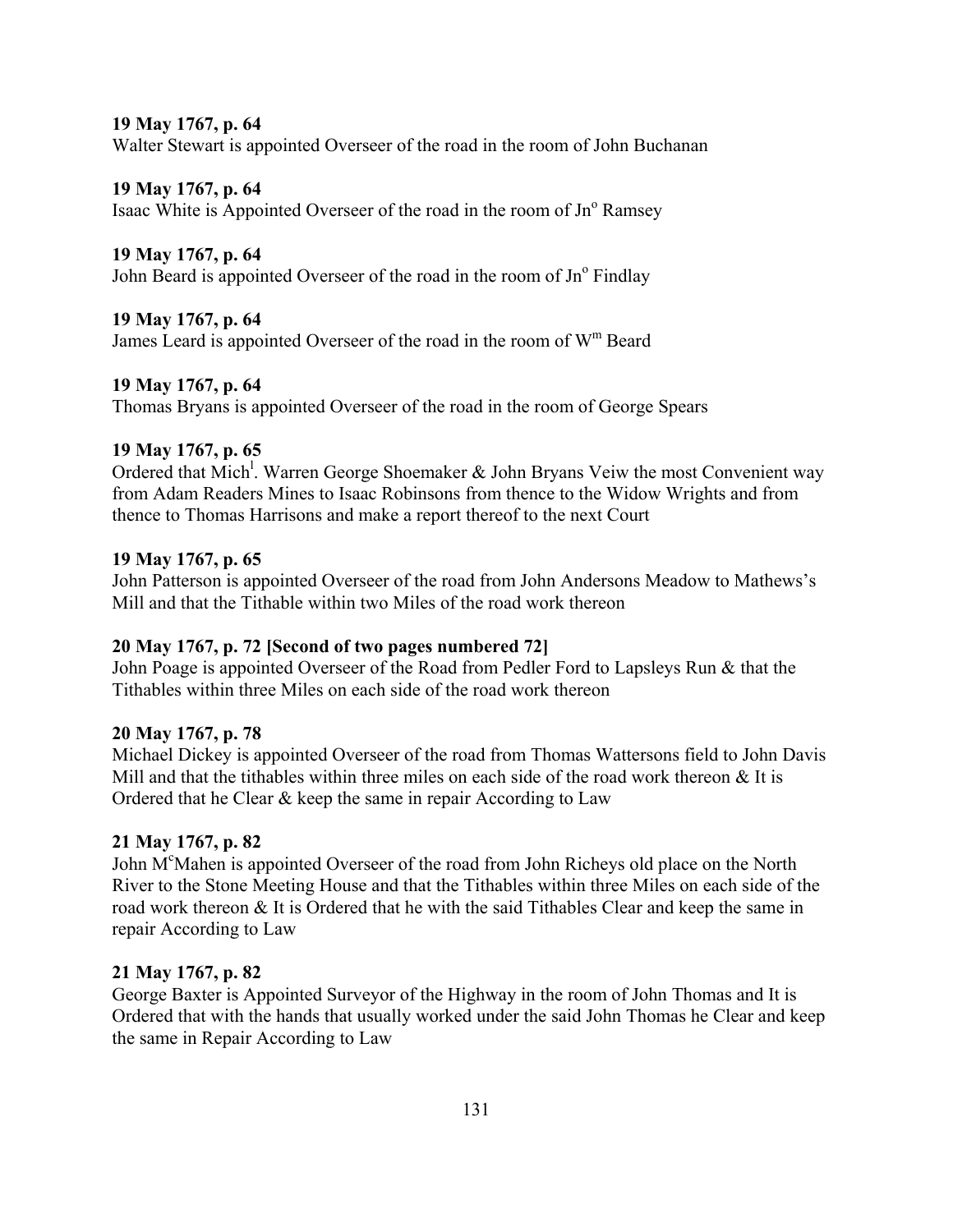### **21 May 1767, p. 85**

William Christian, Phillip Love and William Bryan three of the Persons appointed to View the most Convenient way from Vauses on Roanoake by English's ferry to Peak Creek on the north side of New River and make report of the Conveniences and Inconveniences to this Court Made their Report that they had Viewed the Ground from Vauses Plantation to Peak Creek by English's ferry and found that a good and Convenient road may be had as we have marked it if Properly Cleared to which John Buchanan Gent by his Attorney Objected for that the said Report was Defective and not made according to Law in not setting forth the Conveniences and Inconveniences Attending the same and further the part of the road Petitioned for is on the Lands of the Western Waters and that it was Contrary to his Majestys Proclamation to grant any order for Clearing any Road thereon which said Objections was Overrulled by the Court and it was therefore Ordered that the said Road be Established.

From which said Order the said John Buchanan prayed an Appeal to the sixth day of the next General Court and having given security of Prosecution According to Law his Appeal is Allowed.

### **21 May 1767, p. 86**

Thomas Bredshaw is appointed Surveyor of the High way in the room of David Trimble and It is Ordered that with the hands that Usually worked under the said David Trimble he Clear and Keep the same in repair According to Law

#### **21 May 1767, p. 86**

Charles Donerly is appointed Surveyor of the High Way from Painter Gap to James Gays and It is Ordered that with Tithables within three miles on each side of the road he Clear and keep the same in repair According to Law

### **21 May 1767, p. 87**

John Robinson and John Henderson are appointed Surveyors of the Highway from the Head of the north fork of Roanoake to Cap<sup>t</sup>. John Robinson Mill's and Its ordered that with the Tithables within five miles on each side of the road they Clear and keep the same in Repair According to Law

#### **21 May 1767, p. 88**

Isaac Robinson is appointed Overseer of the road in the room of Mathias Rider and It is Ordered that with with the hands that usually worked under the said Mathias Rider he Clear and Keep the same in repair According to Law

#### **21 May 1767, p. 88**

George Carpenter is appointed Surveyor of the High way in the room of James Bruister and It is Ordered that with the hands that Usually worked under the said Ja<sup>s</sup>. Bruister he Clear and Keep the same in Repair According to Law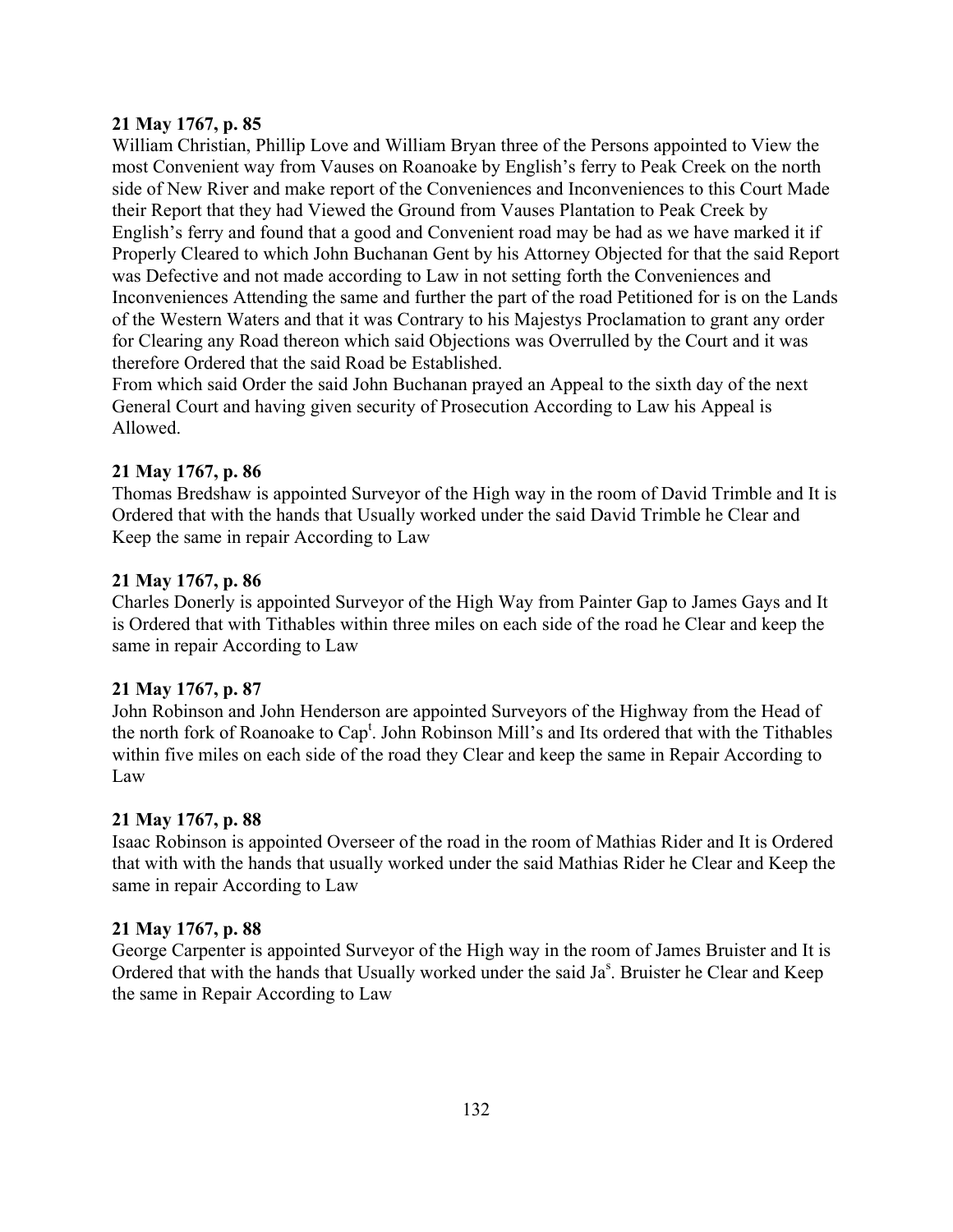### **22 May 1767, p. 92**

Jacob Persenger is appointed Surveyor of the High Way In the room of Ludwick Francisco and It is Ordered that with the hands that Usually worked under the said Ludwick Francisco he Clear and Keep in repair According to Law

#### **22 May 1767, p. 94**

Itís Ordered that Matthew Patton and John Davis View the Road round John Bennets Plantation and report thereof to the next Court

#### **25 May 1767, p. 164**

[Grand Jury Presentments]

The King Against Loftus Pullings

On a Presentment of the Grand Jury for not Keeping the road Whereof he is Overseer in repair According to Law

This Day Came the Attorney for our Lord the King and the said Defendant being duly Summoned and not Appearing It is Considered by the Court that our said Lord the King recover against the said Loftus Pullings fifteen Shillings or one hundred and fifty Pounds of Tobacco to the use of the Parish of Augusta and that he pay the Costs of this Prosecution and may be taken &c--Costs 134 Tob<sup>o</sup>  $@.151$ 

### **25 May 1767, p. 186**

Alexander Herron is appointed Surveyor of the High Way from Robert Cravens to the ford at the North River at John Fowlers in the room of John Cravens and It is Ordered that with the hands that Usually Worked under the said Cravens he Clear and keep the same in repair According to Law

### **18 August 1767, p. 215**

Robert Allen is Appointed Surveyor of the Highway in the room of Isaac White and It is Ordered that with the Tithable persons that Usually worked under the said Isaac White he Clear and keep the same in Repair According to Law

#### **18 August 1767, p. 215**

Robert Gragg is Appointed Surveyor of the Highway from the Duck Ponds to the Middle River and It is Ordered that With the Tithables formerly worked under him he Clear and Keep the same in repair According to Law

### **18 August 1767, p. 215**

Ordered that John Poage and George Moffett Gent lay of and Appoint the Tithables to work on the road from Staunton to Jennings Gap.

### **18 August 1767, p. 217**

Samuel Henderson is appointed Surveyor of the High Way from John Madisons to Givens Mill and that with the Tithables from James Craigs up the Middle River to James Givens and with the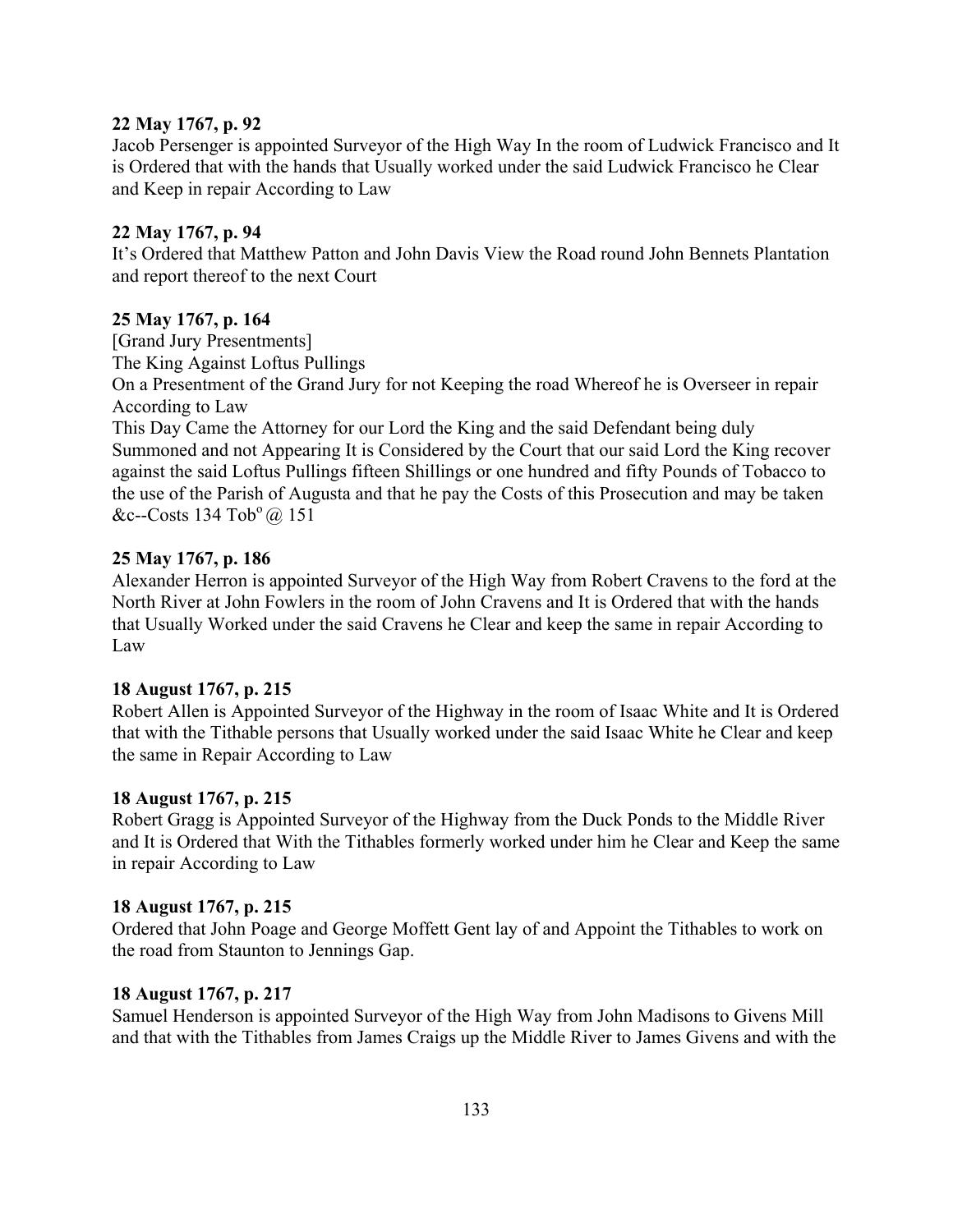Tithables On the South River from William Pattersons to Christian Clemons he Clear and Keep the same in repair According to Law

## **18 August 1767, p. 217**

John Madison is Appointed Surveyor of the high Way from his house to Jones Ford and that with the Tithables on the Middle River from James Craigs Downwards and on the South River from William Pattersons Downwards and as low as the said Madisons he Clear and Keep the same in repair According to Law

## **18 August 1767, p. 217**

Andrew Fought is Appointed Surveyor of the High Way in the room of Archibald Huston and It is Ordered that with the hands that Usually Worked under the said Archibald Huston he Clear and Keep the same in Repair According to Law

## **18 August 1767, p. 218**

John Anderson and William Ralston are Appointed Surveyors of the High Way from the Duck Ponds to the Middle river in the room of Roberts Gregg and It is Ordered that Abraham Gent Divide their Tithables and Precints--

## **18 August 1767, p. 218**

On the Petition of [blank in book] and Others It is Ordered that James Craig, Robert Frazier, and Christian Clements being first Sworn View the Most Convenient way from Craigs Mills to the Mouth of the South river and from the Mills to the Great road Leading to Staunton and report to the next Court the Conveniences and Inconveniences that Attends the same

### **18 August 1767, p. 219**

John Robinson is Appointed Surveyor of the High Way from his Mill by the Den to County road Leading to Warwick and that Israel Christian Gent Appoint the Tithables to work thereon.

### **19 August 1767, p. 220**

John Beard and James Sayers jun<sup>r</sup>. is appointed Surveyors of the high Way in the room of Robert Armstrong and that George Moffett Gent Divide their Tithables and Precints

### **19 August 1767, p. 220**

Hugh Allen is appointed Surveyor of the High Way from James Givens Mill by his house to the Stone Meeting house and that Samuel Hinds Hugh Allen, Andrew Lockart, William Kerr, William M<sup>c</sup>Clure, John Burnside John Stewart, Robert Stevenson, Samuel M<sup>c</sup>Kee, John Campbell James Allen, James Searight James Allen, Samuel Bell, Thomas Storey and Jn<sup>o</sup> Anderson and there Tithables work on the said Roads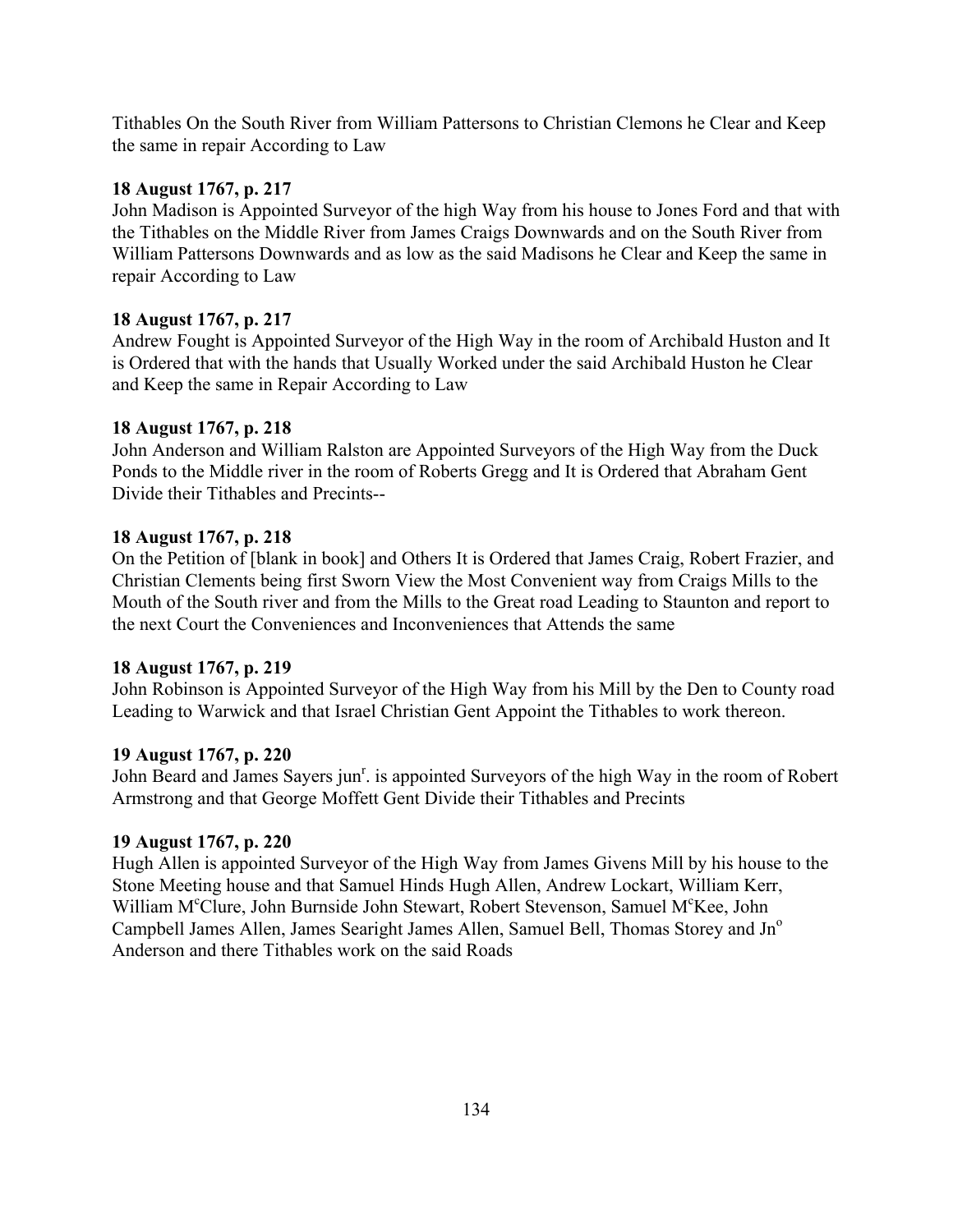### **19 August 1767, p. 225**

Aaron Hughes is appointed Surveyor of the High Way in the room of  $Jn^{\circ}$  Phillips and It is Ordered that with the Tithables that Usually Worked under the said Jn° Phillips he Clear and keep the same in repair According to Law

### **19 August 1767, p. 230**

Thomas Hicklen jun<sup>r</sup>. is appointed Overseer of the road in the room of John Estill and It is Ordered that with the Tithables that Usually worked under the said Tho<sup>s</sup> Hicklen he Clear  $\&$ keep the same in repair According to Law.

### **19 August 1767, p. 230**

John Dailey is appointed Overseer of the road from the North River to the south River and that Archibald Alexander & Samuel M<sup>c</sup>Dowell Gent Appoint the Tithables to work thereon

### **19 August 1767, p. 230**

Walter Smiley is appointed Overseer of the road in the room of Will<sup>m</sup> Kennady and It is Ordered that with the Tithables that Usually Worked under the said William Kennady he Clear and keep the same in Repair According to Law

### **21 August 1767, p. 239**

Ordered that Joseph M°Murty and George M°afee they being first Sworn View a Way from M<sup>c</sup>Murtys Mill through M<sup>c</sup>Afees Gap to the Waggon road and report the Conveniences and Inconveniences to the next Court--

## **21 August 1767, p. 239**

James M<sup>c</sup>Afee Senior and Bryan M<sup>c</sup>Donald are Appointed Surveyors of the High way from fort William to the head of Catawbo and that William Preston Gent Appoint the Tithables to work thereon

## **21 August 1767, p. 239**

Patrick Shirley and William Watkins are Appointed Surveyors of the high Way from James Montgomerys at Catawbo to the side of Craigs Creek Mountain where John Potts Quit Clearing and It is Ordered that with the Tithables that will be Appointed by William Preston Gent they Clear and Keep the same in repair According to Law

## **21 August 1767, p. 239**

James Cloyd is appointed Surveyor of the High Way from Grahams Clearing to James Johnstons in the room of William Preston and It is Ordered that with the Tithables that Usually Worked under the said William Preston he Clear and keep the same in repair According to Law

#### **21 August 1767, p. 239**

Samuel M<sup>c</sup>Roberts is appointed Surveyor of the High Way from James Johnstons to Josiah Ramseys Cabbain in the room of William Preston and It is Ordered that with the Tithables that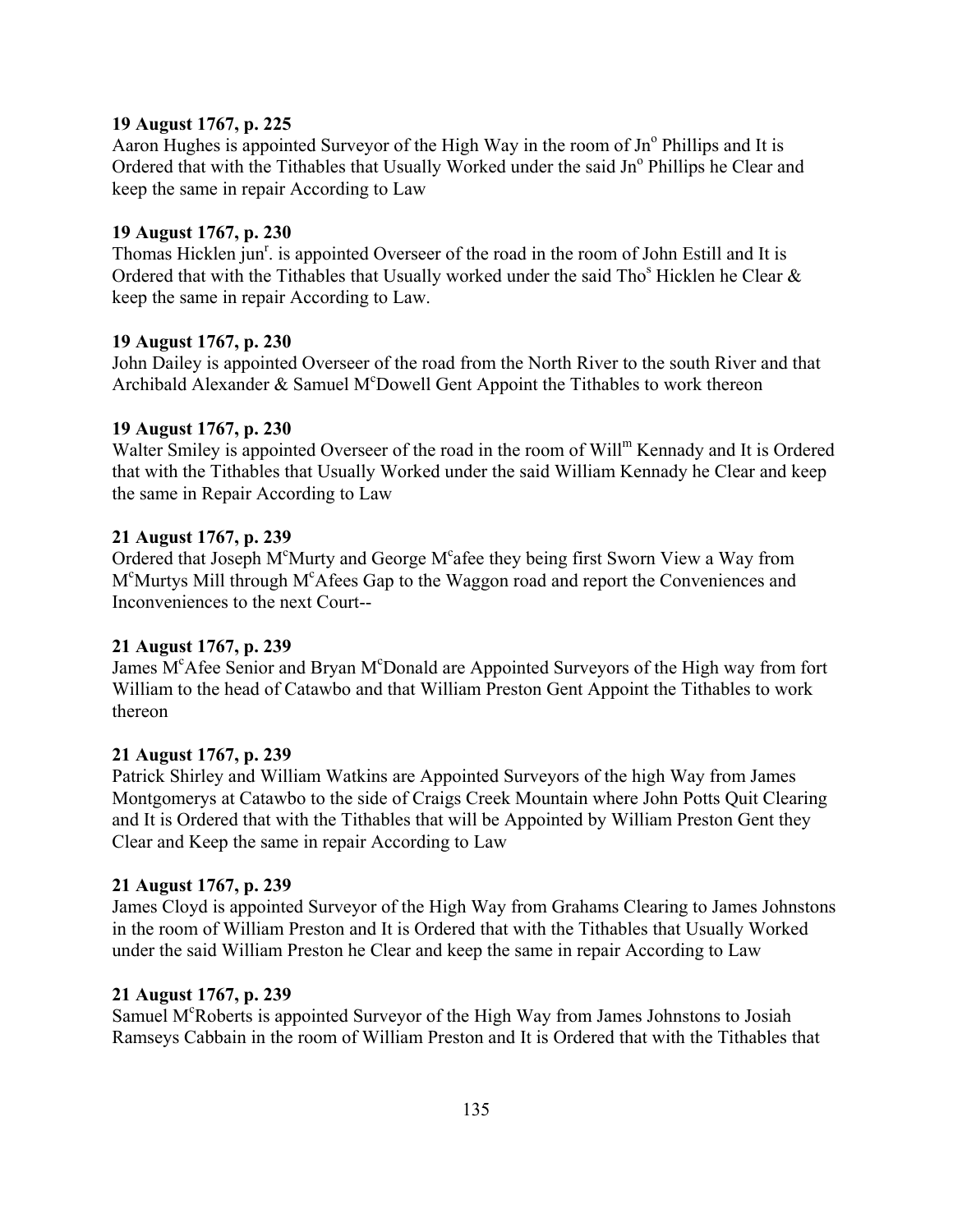usually worked under the said  $W<sup>m</sup>$  Preston and It is Order that with the Tithables that usually worked under the said W<sup>m</sup> Preston he Clear & Keep the same in repair According to Law

## **21 August 1767, p. 240**

Michael Cloyd is appointed Surveyor of the high Way from his house to the branch below James Moores Junior and that with the Tithables that shall be appointed him by William Preston Gent he Clear and Keep the same in repair According to Law

## **21 August 1767, p. 240**

Ordered that Henry Dooley and John Thompson they being first Sworn View the Most Convenient Way from the Welshmans run to the Bedford Line and report the Conveniency and Inconveniency to the next Court

## **21 August 1767, p. 240**

Israel Christian Gent is appointed Surveyor of the High Way from the Great Lick to Grahams Clearing in the room of William Graham and It is Ordered that with the Tithables that Usually worked under the said William Graham he Clear and Keep the same in repair According to Law

## **21 August 1767, p. 241**

Ordered that James Trimble, John Maxwell and William M°Clenachan being first Sworn View the Old and New Roads from M<sup>c</sup>Clenachans Mill to William Holdmans and report the Conveniences and Inconveniences of each road to the next Court

## **21 August 1767, p. 241**

Robert Thompson is Appointed Surveyor of the High Way in the room of Alexander Thompson and It is Ordered that with the Tithables that Usually worked under the said Alexander he Clear and Keep the same in repair According to Law

## **21 August 1767, p. 241**

Henry Keffman is appointed Surveyor of the High Way in the room of Charles Willson and It is Ordered that with the Tithables that Usually Worked under the said Charles Willson he Clear and Keep the same in repair According to Law

## **22 August 1767, p. 252**

Francis Erwin Jun<sup>r</sup>. is appointed Surveyor of the High Way from Charles Campbells run to John Davis's Mill in the room of Michael Dickey and It is Ordered that with the Tithables that Usually worked under the said Mich<sup>1</sup> Dickey he Clear and Keep the same in repair According to Law

## **24 August 1767, p. 313**

William Bryans is appointed Surveyor of the High Way from Fort Lewis to Peters Creek and It is Ordered that with the Tithables that shall be Appointed him by William Preston Gent he Clear and Keep the same in repair According to Law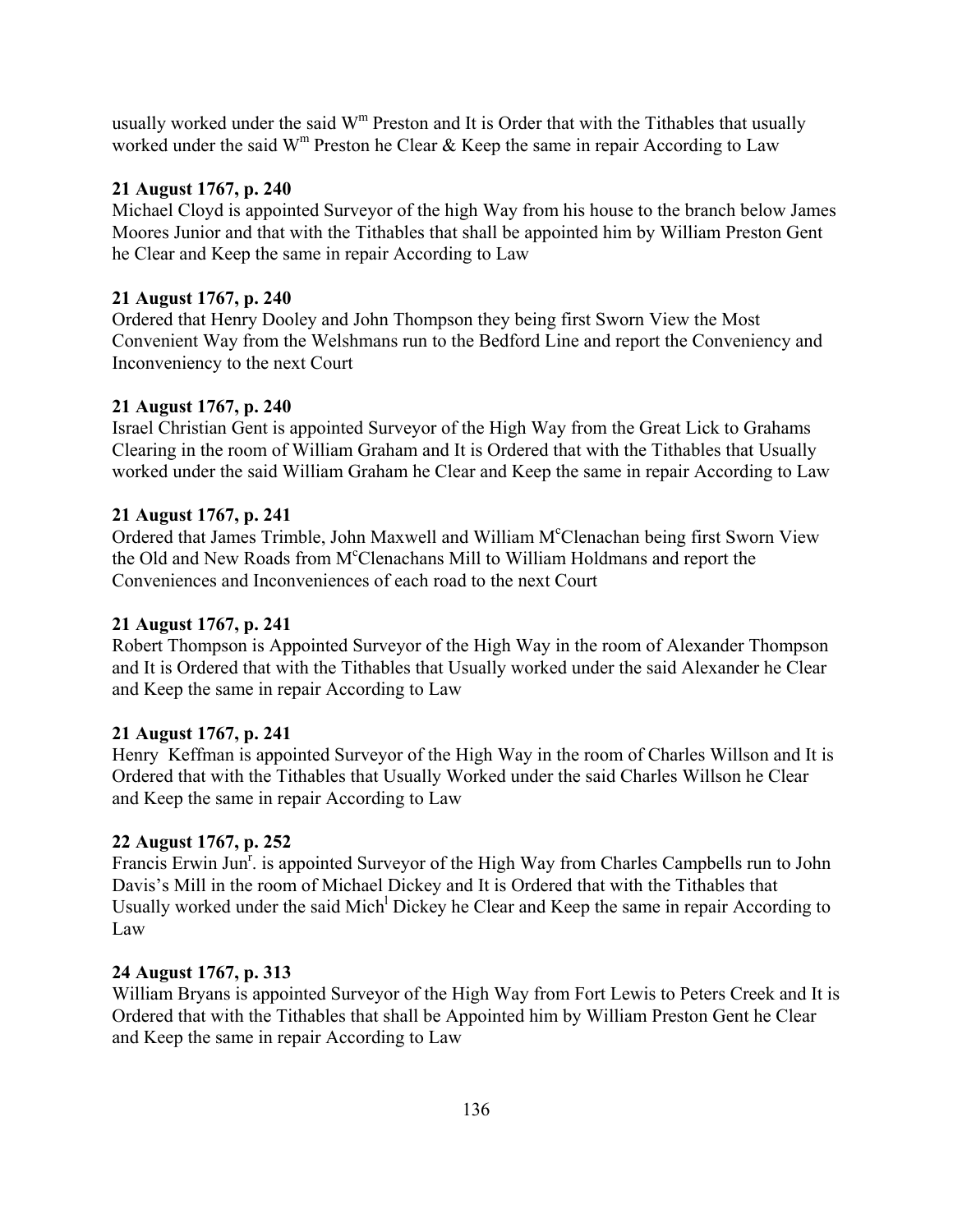### **24 August 1767, p. 313**

Thomas Barnes is appointed Surveyor of the High Way from Peters Creek to Tinker Creek and It is Ordered that with the Tithables that shall be Appointed him by William Preston Gent he Clear and keep the same in repair According to Law

### **24 August 1767, p. 313**

John M<sup>c</sup>adoo and John Thompson are Appointed Overseers of the High Way from Tinker Creek to the County Line and It is Ordered that with the Tithables that shall be Appointed by William Preston Gent he Clear and Keep the same in repair According to Law

## **17 November 1767, p. 338**

Hugh Donaho is Appointed Surveyor of the high Way from Thomas Connellys House to James Beards ford in the room of Alexander Walker and It is Ordered that with the Tithables that Usually Worked under the said Alexander Walker he Clear and Keep the same in repair According to Law

### **17 November 1767, p. 341**

Joseph Bell is Appointed Surveyor of the High Way from James Lesslys to the fork of the road leading to Staunton and It is Ordered that with the Tithables that Usually Worked under the said Archibald Hamilton he Clear and Keep the same in repair According to Law

### **17 November 1767, p. 342**

James Craig Robert Frazier and Christian Clements the persons Appointed to View the Most Convenient way from Craigs Mill to the Mouth of the south River and from the Mills to the great Road leading to Staunton this day made their report that the same was Conveninent. It is therefore Ordered that the said Road be Established agreeable to the said Report and James Craig and Robert Frazier are Appointed Surveyors of the said Road & that with the Adjacent Tithables within three Miles of the road they Clear and Keep the same in repair According to Law

#### **17 November 1767, p. 343**

James Davis is Appointed Surveyor of the high Way in the room of John Hanna and It is Ordered that with the Tithables that Usually Worked under the said Jn° Hanna he Clear and Keep the same in Repair According to Law

#### **17 November 1767, p. 344**

John White and John Hall is Appointed Surveyors of the High Way from George Campbells to William M<sup>c</sup>Clenachans Mill and that the Tithables mentioned in a Petition work thereon

#### **18 November 1767, p. 345**

James Simpson is Appointed Surveyor of the High Way from the Cow Pasture to Gilmers Gap and the Inhabitants from  $W^m$ . Doughertys Down the River to Cap<sup>t</sup>. Christians work thereon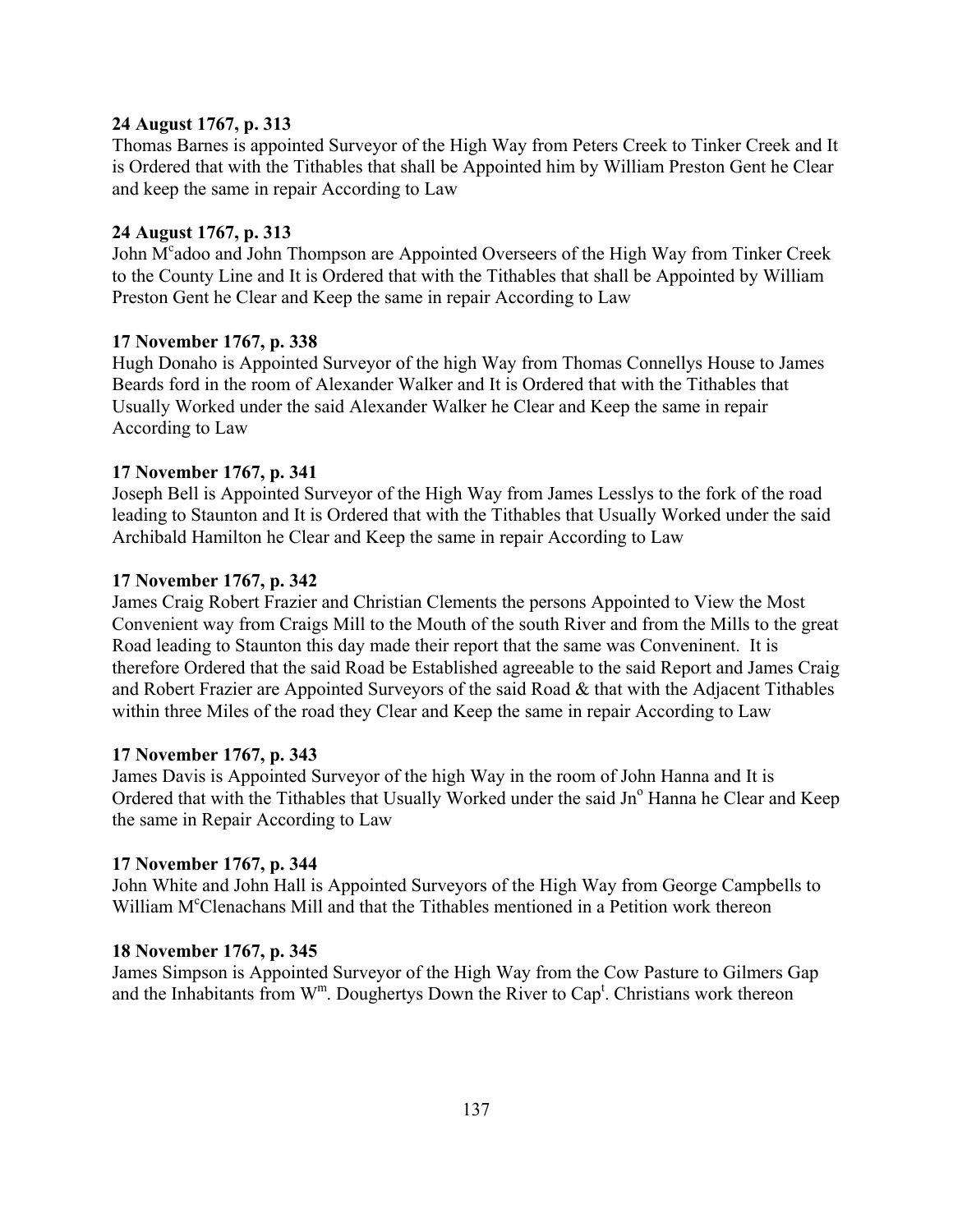#### **18 November 1767, p. 345**

Ordered that Abraham Smith and Silas Hart Appoint the Tithables to Work under John Gum and Ephraim Love

### **18 November 1767, p. 347**

On the Petition of Sundry the Inhabitants It is Ordered that Thomas Tosh Daniel M°Neill and Francis Grymes they being first Sworn View and Mark the most Convenient from the Stone house to Evanses Mill and report to the next Court the Conveniences and Inconveniences that Attends the same

## **18 November 1767, p. 347**

David Campbell and Samuel Downey is appointed Overseers of the road from John M<sup>c</sup>Creerys to James Moffetts in the room of James Callison and David Cunningham and It is Ordered that with the Tithables that Usually Worked under the said James Callison and David Cuninngham they Clear and Keep the same in repair According to Law

### **18 November 1767, p. 347**

John Bowen is appointed Overseer of the road from the ferry On James River to the Warm Springs Oppisite to John M°Clures and that the Adjacent Tithables within two Miles of the said Road work thereon

### **18 November 1767, p. 348**

Ordered that Alexander M°Clenachan Jones Henderson and Michael Bowyer or any three of them being first Sworn View the Most Convenient Way from this Town to the Glebe and report to the next Court the Conveniences and Inconveniences that Attends the same

#### **18 November 1767, p. 349**

John Colter is appointed Surveyor of the high Way from Benjamin Stuarts branch to the Courthouse road and that with the Tithables that Usually worked under him he Clear and Keep the same in Repair According to Law

#### **19 November 1767, p. 352**

John Seewright is Appointed Surveyor of the High Way from the Stone Meeting house to Naked Creek

## **19 November 1767, p. 352**

Gawin Leeper is Appointed Surveyor of the High Way from Grattons Store to Naked Creek

## **19 November 1767, p. 352**

Felix Gilbert and Joseph Dickton are Appointed Surveyors of the High Way in the room of John Cravens and It is Ordered that with the Tithables that Usually worked under the said John Cravens they Clear and Keep the same in repair According to Law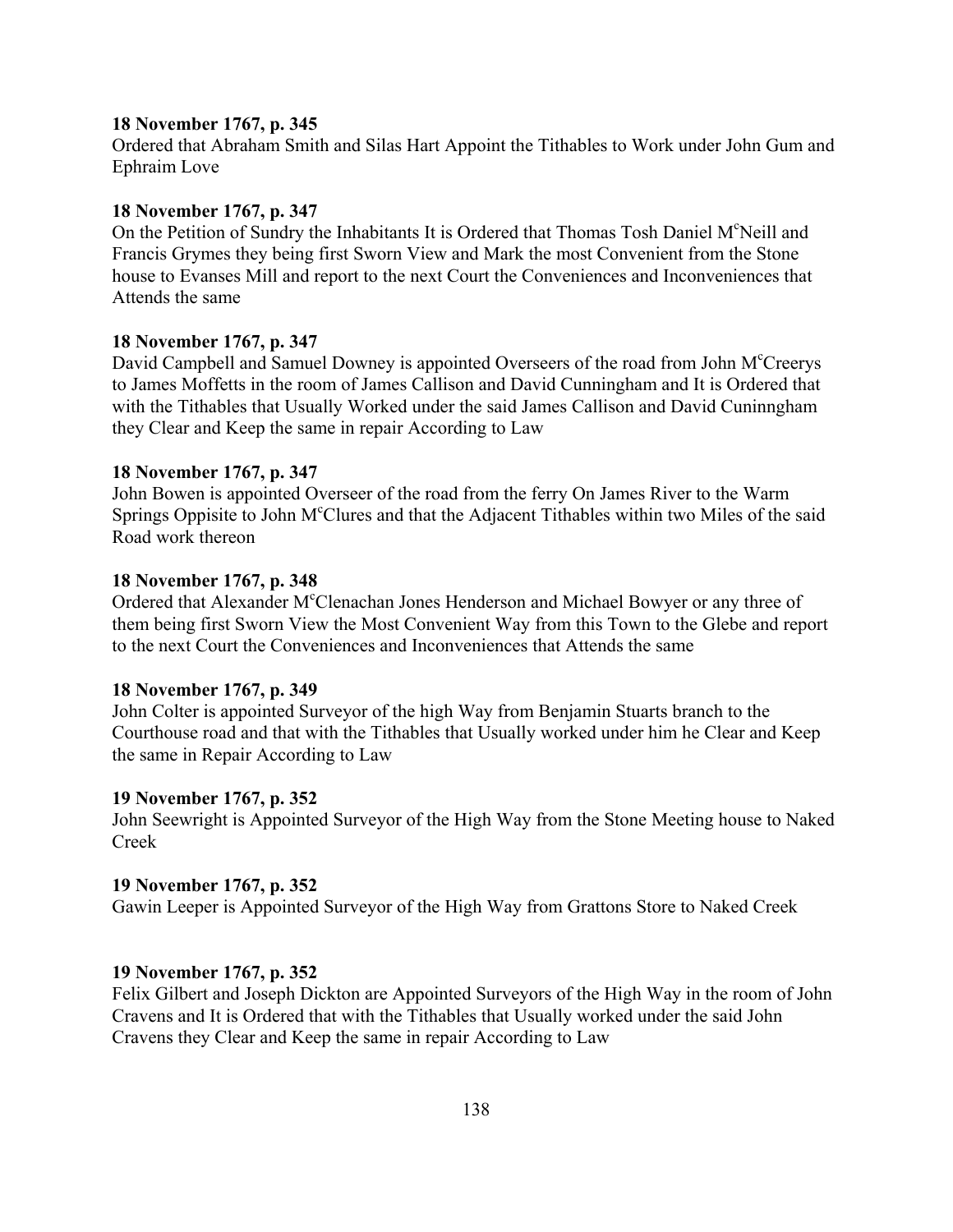### **19 November 1767, p. 352**

Ordered that Felix Gilbert, Peter Hog Samuel Erwin and James Allen or any three of them being first Sworn View the Most Convenient way from Joseph Dickensons to the Stone Meeting house, and report to the next Court the Coveniences and Inconveniences that Attends the same

### **19 November 1767, p. 358**

William M<sup>c</sup>Cutcheon is Appointed Surveyor of the High Way in the room of John Risk and It is Ordered that with the Tithables that Usually worked under the said John Risk he Clear and Keep the same in repair According to Law

### **19 November 1767, p. 360**

Joseph M<sup>c</sup>Murty and George M<sup>c</sup>afee the persons Appointed to View the Most Convenient Way from M<sup>c</sup>Murtys Mill thro' M<sup>c</sup>afees Gap to the Waggon road and make report of the Conveniences and Inconveniences to this Court made a report that they had viewed the road and believe it Practicable to make a Waggon road through the Gap but are of Opinion that there not hands enough Convenient to do more than Clear it for Carrying Loads on horseback untill the Country is better Settled It is therefore Ordered that the said Road be Established and that Joseph M<sup>c</sup>Murty and James M<sup>c</sup>afee jun<sup>r</sup>. be Surveyors thereof and that with the Tithables on Craigs Creek and Its Branches from Gathives up and on Catabo from Alexander Smiths up they Clear and Keep the same in repair According to Law

### **19 November 1767, p. 361**

Jacob Pence is Appointed Overseer of the road in the room of Jacob Parsenger and It is Ordered that with the Tithables that Usually worked under the said Jacob Parsenger he Clear and Keep the same in repair According to Law.

## **19 November 1767, p. 361**

Michael Shirley is appointed Surveyor of the highway in the room of Nich<sup>s</sup>. Null and It is Ordered that with the Tithables that Usually worked under the said Nicholas Null he Clear and keep the same in repair According to Law

#### **19 November 1767, p. 361**

Zebulon Harrison is appointed Surveyor of the high Way in the room of John Phillips and It is Ordered that with the Tithables that Usually worked under the said John Phillips he Clear and Keep the same in repair According to Law

#### **19 November 1767, p. 362**

William Black is Appointed Surveyor of the High Way in the room of John Black and It is Ordered that with the Tithables that Usually worked under the said John Black he Clear and Keep the same in repair According to Law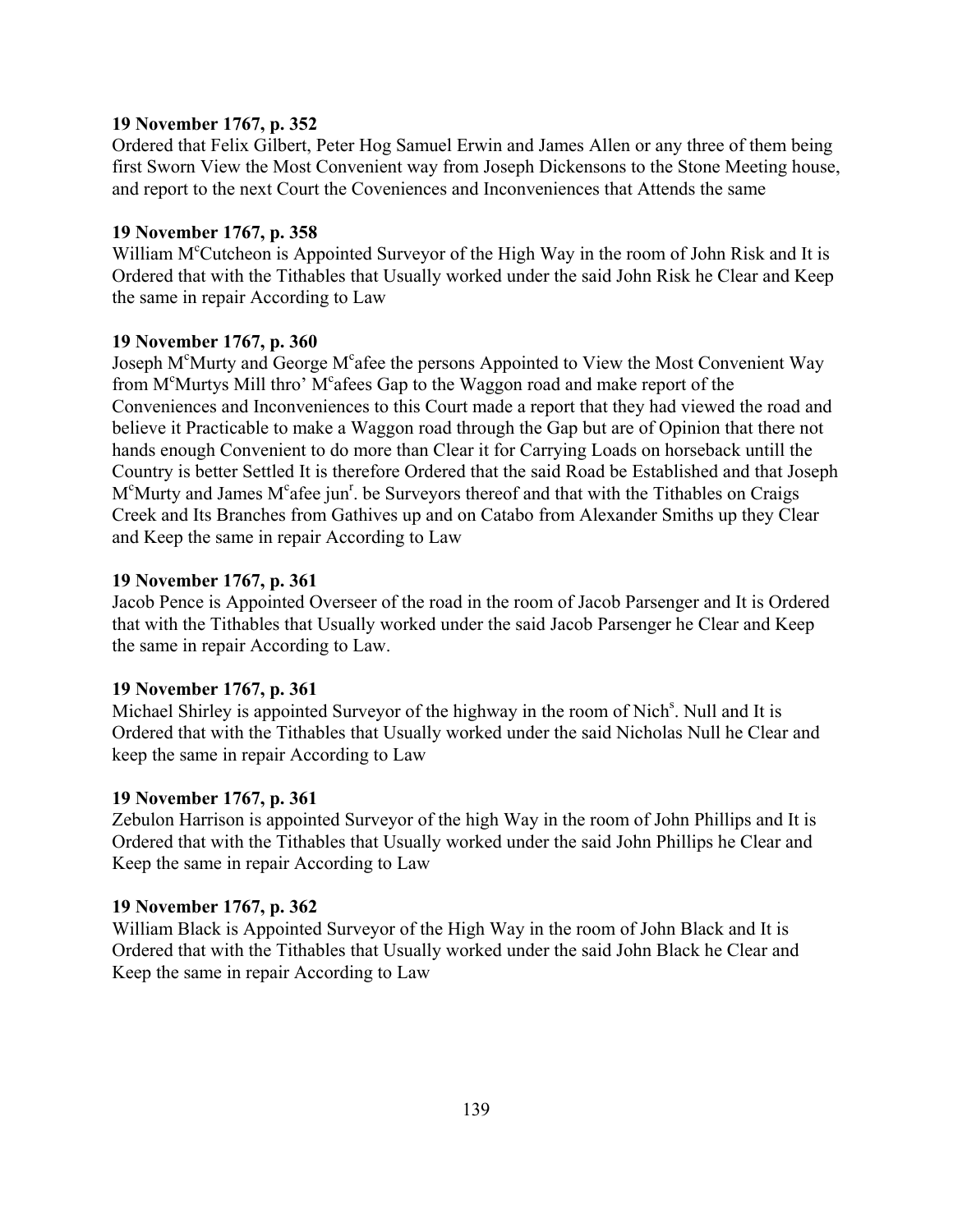### **20 November 1767, p. 366**

the Persons Appointed to View a road from John Archers Mill to Robert Fowlers made their report that the same was Convenient It is therefore Ordered that the said Road be Established According thereto and John Blair and John Young are Appointed Surveyors thereof and It is Ordered that with the Tithables within three Miles on each side of the road they Clear and Keep the same in repair According to Law

### **21 November 1767, p. 371**

Ordered that Samuel M<sup>c</sup>Dowell Jn<sup>o</sup> Lyle James M<sup>c</sup>Dowell & Daniel Lyle or any three of them being first Sworn View the Old and New Road from Timber Ridge Meeting house Isaac Taylors and report to the next Court the Conveniences and Inconveniences that Attends the same

### **23 November 1767, p. 432**

Andrew Greer is Appointed Surveyor of the High Way from John Harrisons at the big Spring to the County Line and It is Ordered that with the Adjacent Tithables within three Miles On each side of the said Road he Clear and Keep the same in repair According to Law

### **23 November 1767, p. 441**

Archibald Gilkison is appointed Surveyor of the High Way in the room of George Moffett and It is Ordered that with the Tithables that shall be Appointed him by the said George Moffett and John Archer Gent. he Clear and Keep the same in repair According to Law

### **24 November 1767, p. 483**

On the Petition of Sundry the Inhabitants It is Ordered that John Patrick, John Ramsey, and Samuel Steel they being first Sworn View the Most Convenient way from James Craigs Mill up the South river to John Patricks and report to the next Court the Convenience and Inconveniences that Attends the same

#### **15 March 1768, p. 493**

Ordered that John Campbell, James Campbell, John Henderson, William Tees Robert Allen Sen<sup>r</sup>. John Steel Andrew Steell James Bell, John Henderson Lazarus Inman Isaac White John Finley, Robert Finley, William Finley, James Ramsey John Ramsey, John Galespie, John Patrick and James Gillespy and their Tithables work on the road whereof Robert Allen Jun<sup>r</sup>. is Overseer and that they be Exempted from working on any other road whatever

### **15 March 1768, p. 495**

James Blair Junior is appointed Surveyor of the high Way in the room of John Stevenson and It is Ordered that with the Tithables that usually worked under the said John Steven he Clear and Keep the same in repair According to Law--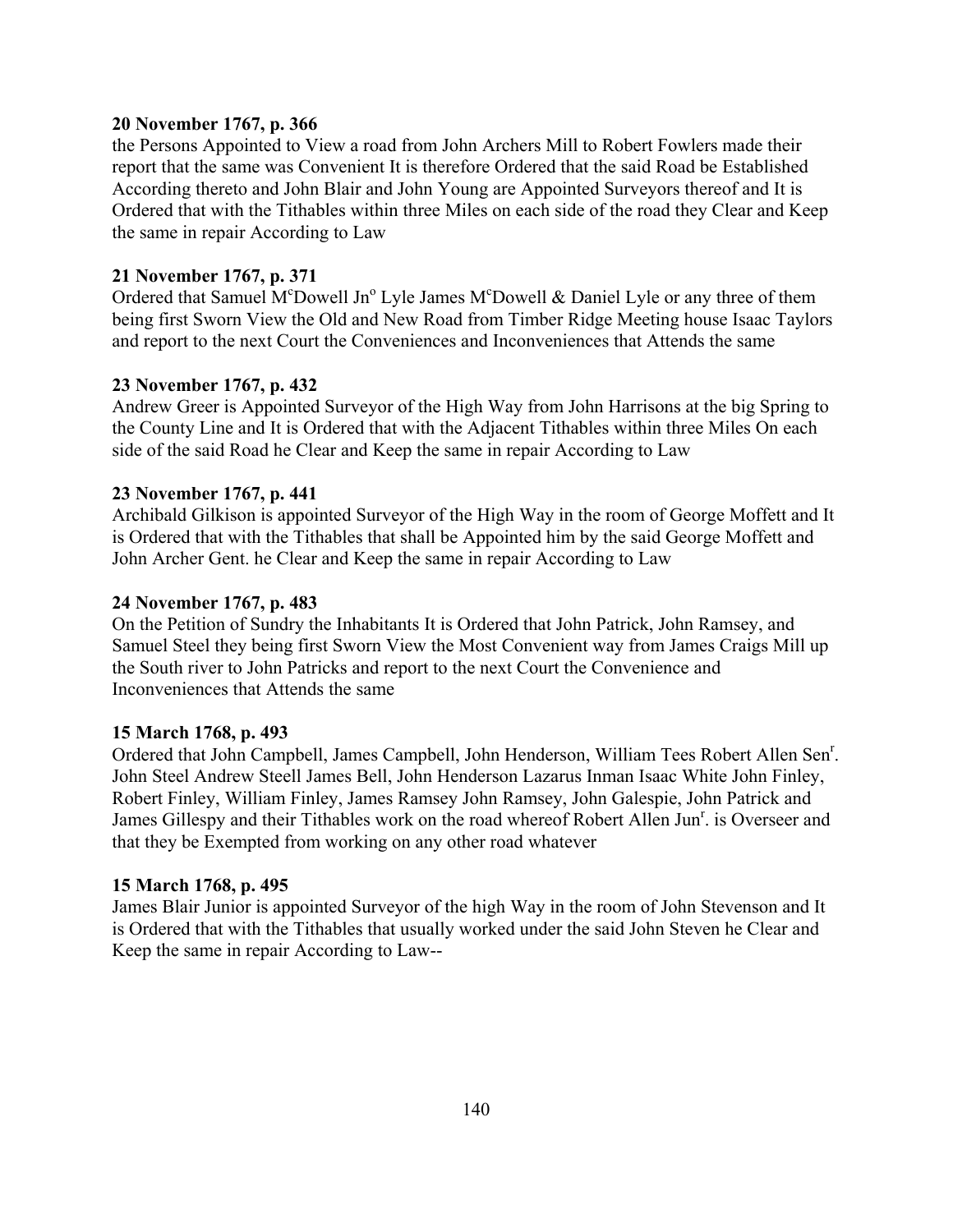### **15 March 1768, p. 495**

David Erwin is Appointed Surveyor of the high Way from Thomas Wattersons to the Stone Meeting house in the room of  $Jn^{\circ}$  Stevenson It is Ordered that with the Tithables that usually worked under the said John Stevenson he Clear & Keep the same in repair According to Law

#### **15 March 1768, p. 496**

William Alexander is Appointed Surveyor of the high Way in the room of William Lowrey and It is Ordered that with the Tithables that Usually under the said William Lowry he Clear and Keep the same in repair According to Law

### **15 March 1768, p. 496**

Robert Fowler is appointed Surveyor of the high Way in the room of James M°Gill and It is Ordered that with the Tithables that Usually worked under the said James M°Gill he Clear and Keep the same in repair According to Law

### **15 March 1768, p. 496**

James Crockett is appointed Surveyor of the high way from the Painter Gap to Samuel Hodges and It is Ordered that with the Tithables within one Mile on Each Side of the road he Clear and Keep the same in repair According to Law

### **15 March 1768, p. 497**

Thomas Connelly is Appointed Surveyor of the high Way in the room of Hugh Donaho and It is Ordered that with the Tithables that usually worked under the said Hugh Donaho he Clear and Keep the same in repair According to Law

#### **16 March 1768, p. 504**

Ordered that Peter Wallace, Samuel Wallace James M°Nabb and Halbert M°Clure or any three of them being first Sworn do Veiw the most Convenient Way from William Halls Mill to William Mc Kees and report to the next Court the Conveniences and Inconveniences that Attends the same

#### **16 March 1768, p. 506**

The Persons appointed to View a road from Welshmans run to the Bedford Line this day made their report that the same is Convenient It is Therefore Ordered that the said Road be Established According thereto and that Henry Dooley be Surveyor thereof and he with the Adjacent Tithables within three Miles on each side of the road he Clear and Keep the same in repair According to Law

#### **17 March 1768, p. 508**

John Bodkin is Appointed Surveyor of the high Way in the room of John Estill from James Givens to the head of the Cowpasture River and that the Tithables from the said Givens up work thereon and It is Ordered that With the said Tithables he Clear and Keep the same in repair According to Law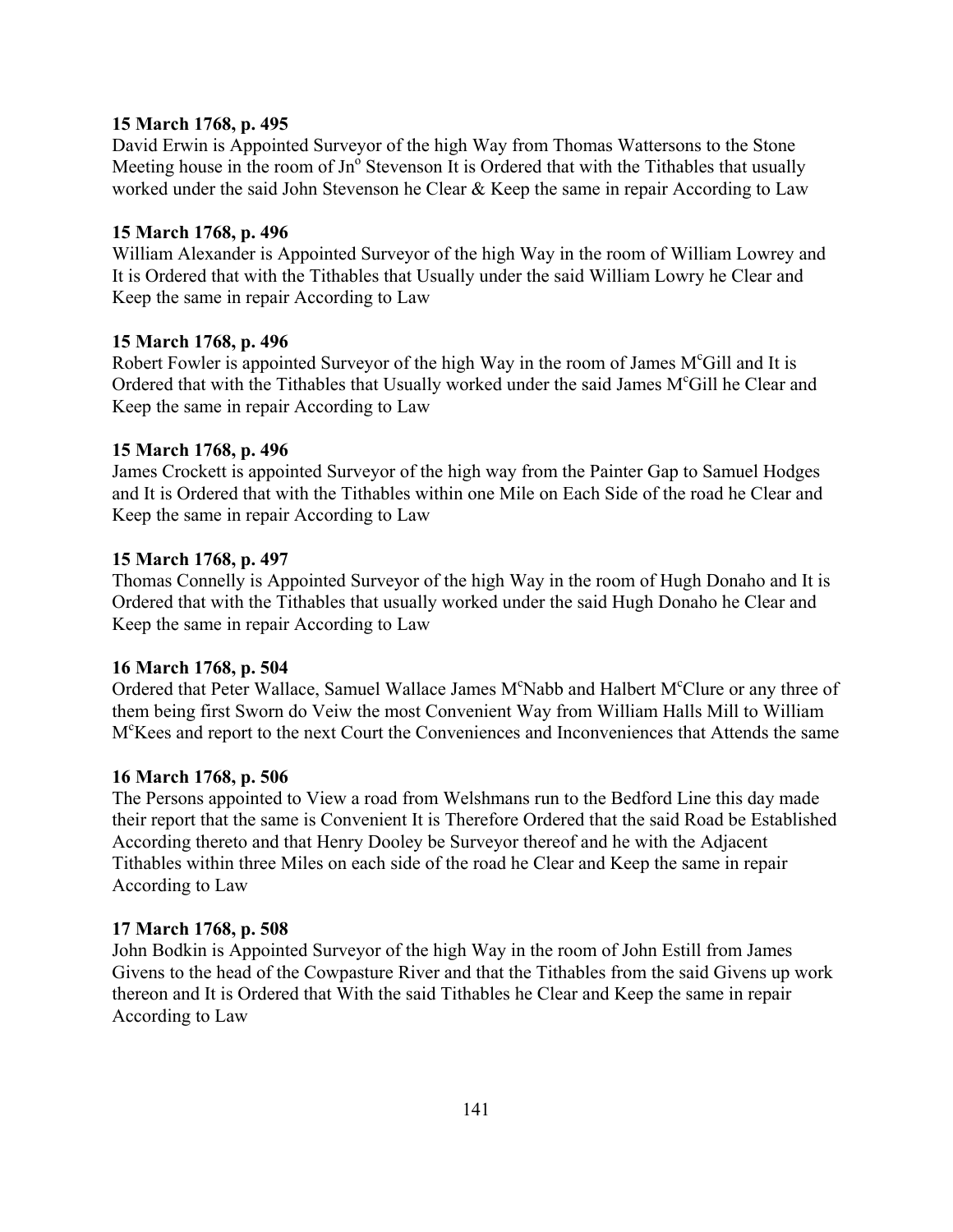## **21 March 1768, p. 92**

Ordered that the Overseer of the road from the Stone house to Tinker Creek with the Assistance of Robert Breckenridge and David Robinson make a small alteration on the road three Quarters of a Mile from the Old ford to the same and that he Open and Keep the Same in repair According to Law and that Israel Christian Gent Clear out the ford at his own Expence

## **21 March 1768, p. 94**

Robert Armstrong is Appointed Surveyor of the High Way from Archers Mill to the Dry branch Gap and It is Ordered that with the Tithables within four Miles on each side side of the said Road he Clear and Keep the same in repair According to Law

## **22 March 1768, p. 127**

[Grand Jury Presentments]

The King Against Walter Stewart

On the Presentment of the Grand Jury for not Keeping the road whereof he is Overseer In repair According to Law

The Defendant being Summoned and not Appearing It is Considered that for the said Offence he make his fine with our Lord the King by the Paiment of fifteen Shillings and that he Pay the Cost of this Prosecution and may be taken  $\&^c$ 

Costs Tobacco @ 15/

The King Against Walter Smiley

On a Presentment of the Grand Jury for not keeping the road whereof he is Overseer in repair According to Law

The Attorney for our Lord the King saith that he will not further Prosecute of and upon the Premises It is therefore Ordered that this suit Against him be Discontinued

The King Against The Surveyors of the Highway from the forks Betwixt the Widow Steels and James Bells

On a Presentment of the Grand Jury for not keeping the road in repair According to Law John Brownlee the Surveyor being Summoned and not Appearing It is Considered that for the said Offence he make his fine with our Lord the King by the Payment of fifteen Shillings and that he Pay the Costs of this Prosecution and may be taken  $\&^c$ Costs  $144 \text{ Tob}^{\circ}$  @15/

 $* * *$ 

The King Against The Surveyors of the Highway from Lord Fairfax line to William Beards On the Presentment of the Grand Jury for not Keeping the road in repair According to Law The Attorney for our Lord the King saith that he will not further Prosecute in and upon the Premises It is therefore Ordered this Presentment against him be Dimissed

 $* * *$ 

The King Against John Cravens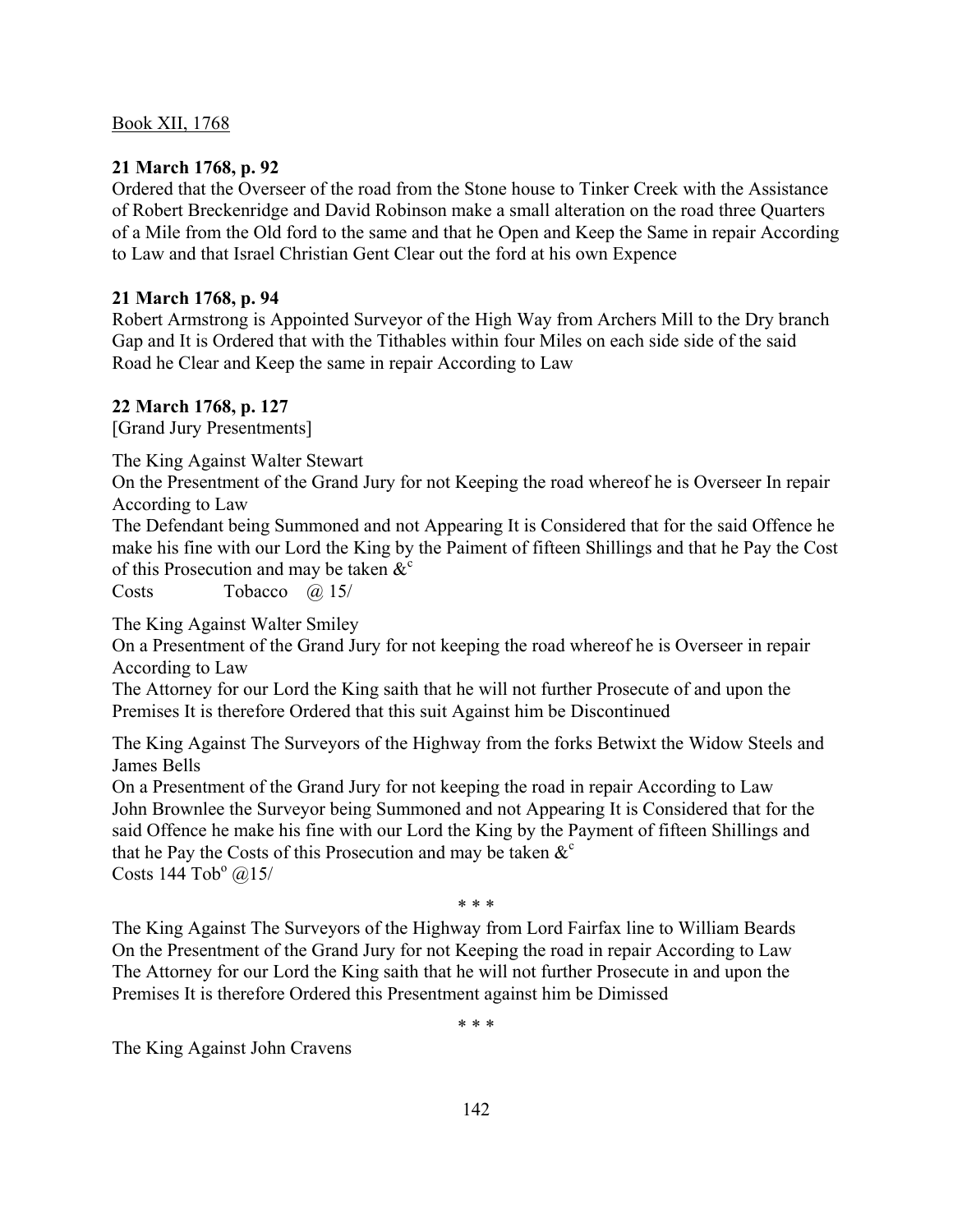On a Presentment of the Grand Jury against him for not Keeping the road whereof he is Overseer In repair According to Law

The Attorney for our Lord the King saith that he will not further Prosecute in and upon the premises It is Therefore Ordered this Presentment against him be Dismissed

The King Against The Surveyors of the Highway from John Grattans to the Stone Meeting House

On a Presentment of the Grand Jury for not Keeping the said Road in repair According to Law The Attorney for our Lord the King saith that he will not further Prosecute in and upon the Premises It is therefore Ordered that this Presentment against him be Dismissed

The King against Alexander Walker

On a Presentment of the Grand Jury for not Keeping the road whereof he is Overseer in repair According to Law

The Attorney for our Lord the King saith that he will not further Prosecute of and upon the Premises It is therefore Ordered that this Presentment again him be Dismissed

 $* * *$ 

The King Against Francis Alexander

On a Presentment of the Grand Jury for not Keeping the Road whereof he is Overseer in repair According to Law

The Defendant being Summoned and not Appearing therefore It is Considered that he make his fine with our Lord the King by the paiment of fifteen Shillings and that he pay the Costs of this Prosecution and may be taken  $\&^{\circ}$ 

Costs Tobacco @ 15/

## **22 March 1768, p. 131**

Samuel Frazier is Appointed Surveyor of the Highway from the Long Meadow Bridge to Rockfish Gap Road in the room of Francis Alexander and It is Ordered that the Tithathables that Usually worked under the said Fra<sup>s</sup>. Alexander he Clear  $\&$  Keep the same in repair According to Law

## **19 [17?] May 1768, p. 141**

James Phillips is Appointed Surveyor of the High Way in the room of Thomas Bradshaw and It is Ordered that with the Tithables that Usually worked under the said Thomas Bradshaw he Clear and keep the same in repair According to Law

## **19 [17?] May 1768, p. 142**

Joseph Bosart is Appointed Surveyor of the Highway in the room of Andrew Faught It is Ordered that with the Tithables that Usually worked under the said Andw Faught he Clear and Keep the same in repair According to Law

## **19 [17?] May 1768, p. 142**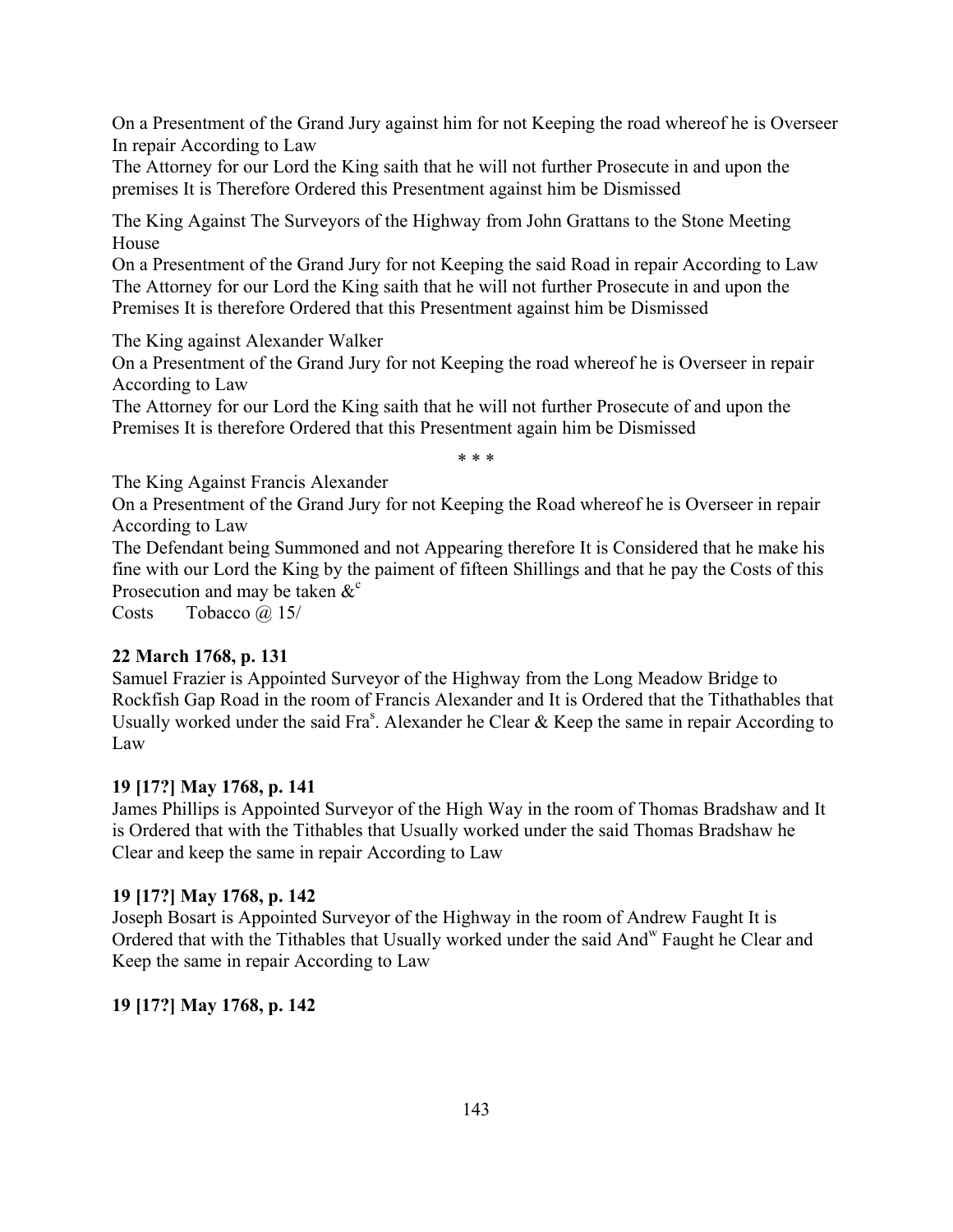Thomas Willson <sup>CH</sup>[?] is Appointed Surveyor of the Highway in the room of Thomas Willson  $\&$ It is ordered that with the Tithables that Usually worked under the said Thomas Willson (Chestnut Hill) he Clear and keep the same in repair According to Law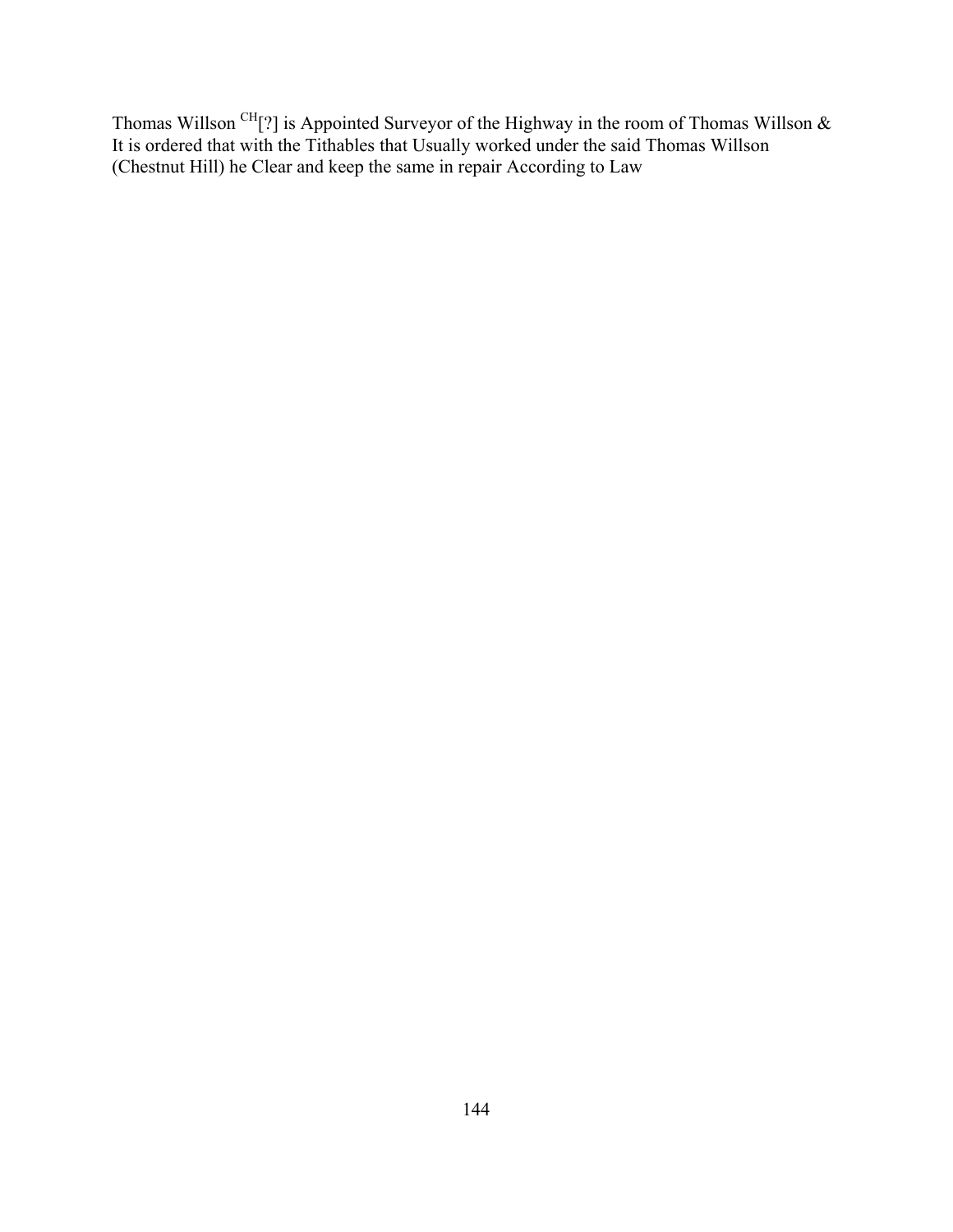### **19 [17?] May 1768, p. 143**

Ordered that James Robinson, Hugh Crocket, and Philip Love they being first Sworn View a road James Montgomerys Lower Line to the Old County Line Leading from Catawbo to the New River and make report of the Conveniences and Inconveniences that Attends the same to the next Court

### **18 May 1768, p. 153**

Alexander Walker Jun<sup>r</sup>. is appointed Surveyor of the Highway in the room of John M<sup>c</sup>Mahon and It is Ordered that with the Tithables that Usually worked under the said John M°Mahon he Clear and Keep the same in repair According to Law

#### **19 May 1768, p. 160**

Francis Stuart is appointed Surveyor of the High Way in the room of Alexander Herron and It is Ordered that with the Tithables that Usually worked under the said Alexander Herron he Clear and keep the same in repair According to Law

#### **19 May 1768, p. 162**

Ordered that James Bell, James M<sup>c</sup>Gill and Charles Campbell view they being first Sworn view the road turned round the Plantation of James Hendersons by him whether the Alteration is Convenient or Inconvenient to the next Court

### **20 May 1768, p. 167**

William Hutchinson is Appointed Surveyor of the High way in the room of George Mathews and It is Ordered that with the Tithables that Usually worked under the said George Mathews he Clear and keep the same in repair According to Law

#### **20 May 1768, p. 168**

John Patterson is Appointed Surveyor of the High Way from John Andersons Meadow to George Mathews and It is Ordered that with the Tithables within two miles on each side the road he Clear and Keep the same in repair According to Law

#### **20 May 1768, p. 168**

Ordered that John Bowyer, Abraham Brown, John Paxton and Samuel Wallace or any three of them being first sworn View the most Convenient way from the North branch of James River round the Poplar Hill to Buffalo Creek and make report of the Conveniences and inconveniences Attending the same to the next Court

#### **20 May 1768, p. 168**

Ordered that Jonathan Smith, Walter Stuart, and John Mills they being first Sworn View the most Convenient way from Walter Stewarts to the best foard on James River between the ferry and Col<sup>o</sup>. Buchanans and from thence to the main road Leading to John Mills's and make report of the Conveniences and Inconveniences Attending the same to the next Court

#### **20 May 1768, p. 168**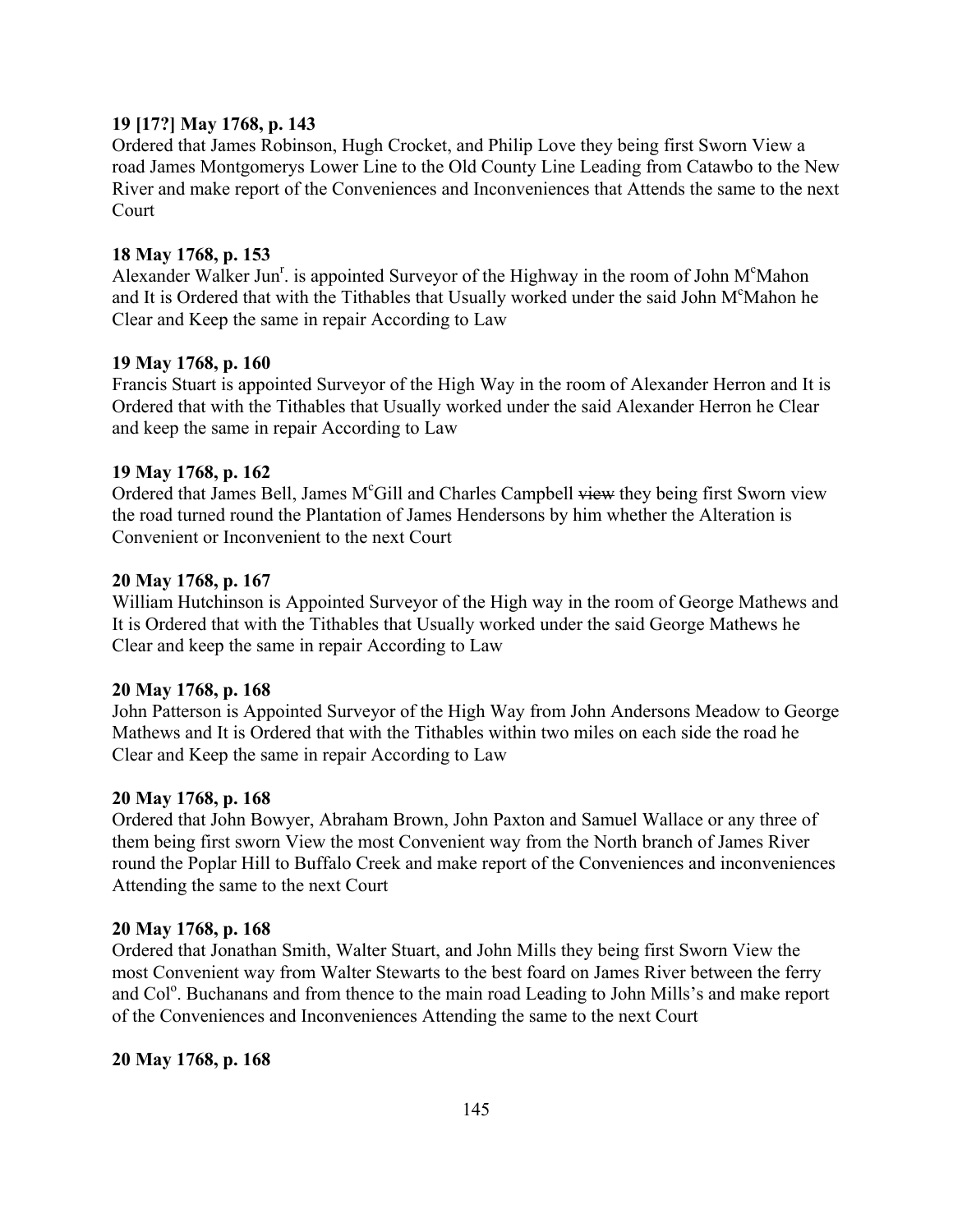Ordered that John M°Clung, James Greenlee, James Cowdon, and James M°Dowell, or any three of them (being first Sworn) View the Most Convenient Way from David Moores to Cap<sup>t</sup>. Sam<sup>1</sup> Mc Dowell and make report of the Conveniences and Inconveniences Attending the same to the next Court

## **23 May 1768, p. 254**

The Order for to View a Road from this Town to the Glebe Alexander M°Clenachan Elijah Mc Clenachan and Michael Bowyer three of the Persons Appointed made their Report that the new Road by Youngs Mill to be the Nearest and most Convenient Way. It is Ordered that the said Road be Established and that Joseph Henderson and John Handley be Overseers thereof and that the Tithable within three Miles on each side of the Road Work Thereon and that the old Road by Browns bridge be Discontinued

## **24 May 1768, p. 309**

Ordered that Robert M°Clenachan Gent make a Foard ACross the Creek near Daniel Kidds and bring in his Charge at the Laying of the next County Levy

## **18 [16?] August 1768, p. 314**

James Gamwell Is Appointed Overseer of the road in the room of John Anderson and It is Ordered that with the Tithables that usually worked under the said John Anderson he Clear and Keep the same in repair according to Law

## **18 [16?] August 1768, p. 314**

Robert M<sup>c</sup>Mahon is appointed Surveyor of the High Way from John Seewrights Mill to Thomas Connerlys and it is ordered that with the Tithables mentioned in a Petition he Clear and Keep the same in repair According to Law

## **17 [19?] August 1768, p. 317**

The persons appointed to View a Road from William M<sup>c</sup>kees to William Halls mill this day made their report that the same is Convenient It is therefore Ordered that the said Road be Established and William M°kee is appointed Surveyor of the said Road and It is Ordered that with the Tithables within two miles on each side of the Road he Clear and Keep the same in repair According to Law

## **18 [20?] August 1768, p. 333**

John M<sup>c</sup>Clure is appointed Surveyor of the high Way in the room of John Bowen and It is Ordered that with the Tithables that usually worked under the said John Bowen he Clear and Keep the same in repair According to Law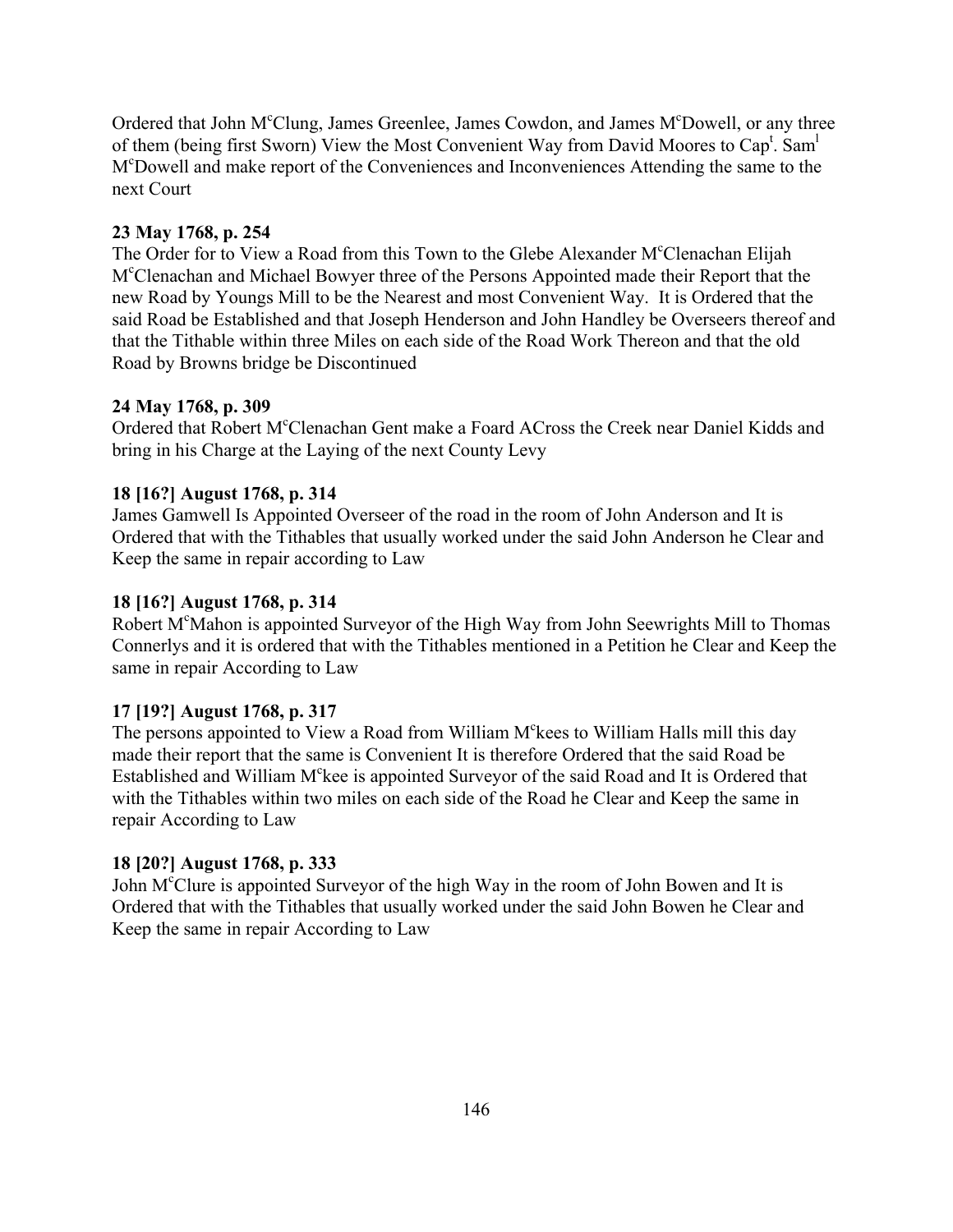## **18 [20?] August 1768, p. 335**

Ordered that Samuel Weer Samuel Steel and Robert Steell (Miller) they being first Sworn do view the most Convenient way from Steels mill to James Telfords and make report of the Conveniences and Inconveniences Attending the same to the next Court

## **20 [22?] August 1768, p. 352**

John Hogshead is Appointed Surveyor of the High Way in the room of James Sayers Jun<sup>r</sup>. and It is Ordered that with the Tithables that Usually worked under the said James Sayers jr he Clear and keep the same in repair According to Law

## **22 [24?] August 1768, p. 444**

Ordered that John Shanklin Charles Callachan & John Hopkins View the Road from Thomas Gordons to Aron Olivers and make report of the Conveniances and Inconveniances to the Next Court

## **23 [25?] August 1768, p. 450**

John Black is appointed Overseer of the Road in the room of Robert Reed and Ordered that he with the usuall Tithables that worked thereon he Clear  $\&$  keep the same in repair According to Law

## **23 [25?] August 1768, p. 466**

Ordered that the Tithables in Staunton work on no other road but the road from Staunton to Christians Creek whereof Sampson Mathews is Surveyor

## **23 [25?] August 1768, p. 466**

David Bell is appointed Surveyor of the road in the room of John Anderson & Ordered that he with the usuall Tithables Clear  $\&$  keep the same in repair According to Law

## **23 [25?] August 1768, p. 466**

Ordered that James M<sup>c</sup>kearny Peter Evans & Thomas Tosh they being first sworn View a road from said Toshes to the road cleared by Richard Doggett to the Bedford line and make report of the Conveniences and Inconveniences to the next Court

## **15 November 1768, p. 472**

Thomas Rowland is appointed Surveyor of the Road in the room of Samuel M<sup>c</sup>Roberts and Ordered that he with the Tithables that usually worked thereon he Clear  $\&$  keep the same in Repair According to Law

## **15 November 1768, p. 473**

Cornelious Ruddle is appointed Surveyor of the Old Road from Ruders Mines to Michael Warings and It is Ordered that the Tithables with in two Miles each side of the Road work thereon, and that he with the same Clear & keep it in Repair According to Law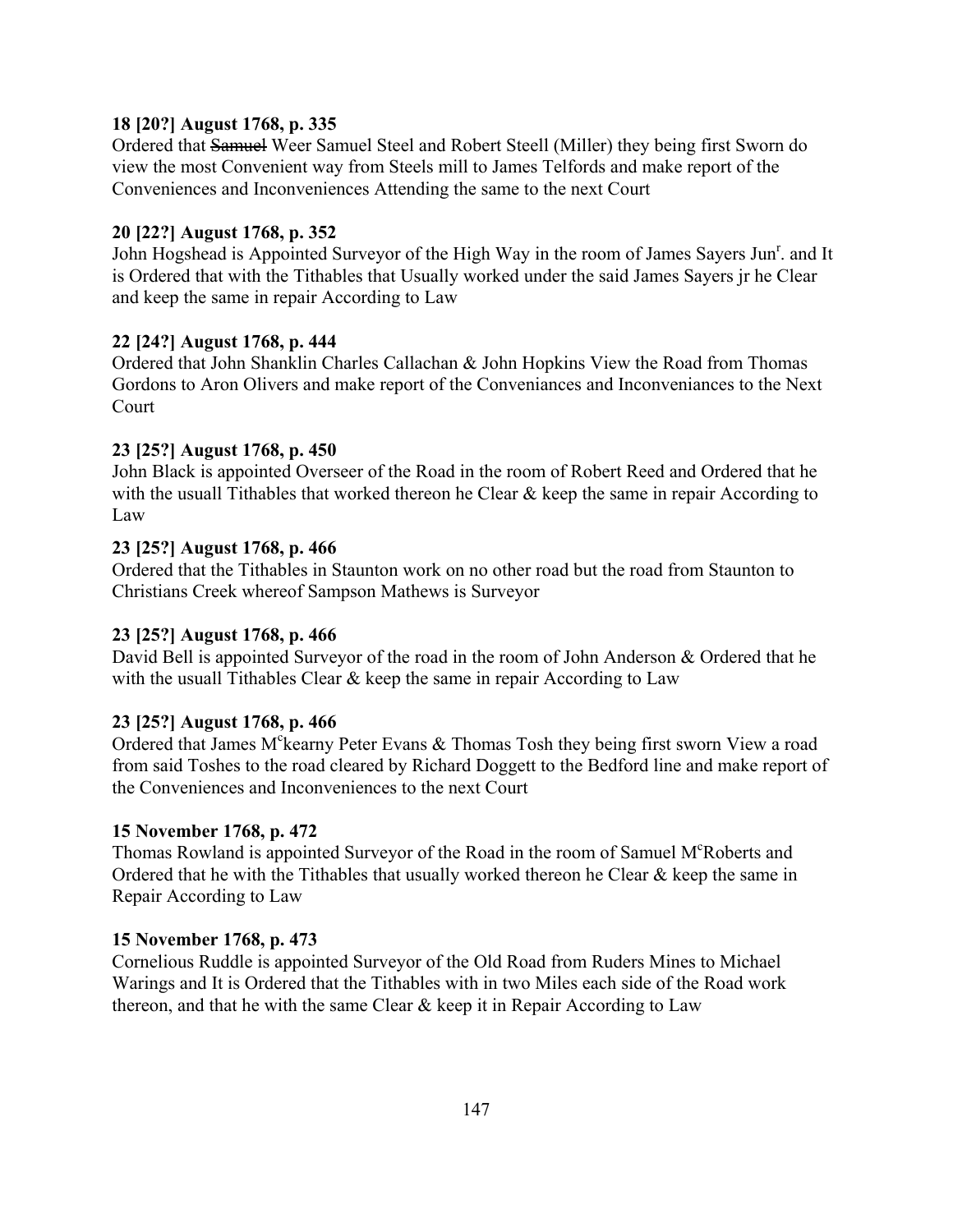#### **15 November 1768, p. 473**

John Crawford is Appointed Surveyor of the road in the room of George Poage from Pedler foard to Bulletts Springs and Ordered that he with the Tithables that usually worked thereon he clear & keep the same in repair According to Law

#### **15 November 1768, p. 473**

Ordered that James Ewing John Tate and John Wilson they being first sworn view the road from Patrick Martins to Browns Meeting House and make report of the Conveniances and Inconveniances at the next Court also report the Alterations made thereon by Margaret Clark

### **16 November 1768, p. 475**

John Miller is appointed surveyor of the road in the room of Loftus Pullin from Wallace Estills to Tinchers & Ordered that he with the usual Tithables Clear & keep the same in repair According to Law

### **16 November 1768, p. 483**

Ordered that the Sheriff pay Robert M°Clenachan Three Pounds Ten Shillings for repairing the Bridge near Daniel Kidds

### **16 November 1768, p. 487**

The Persons appointed to View a Road from James Tedfords to Steeles Mill made report and Ordered that the same be Established and that Moses Moore be Surveyor thereof and that he with the Tithables within two Miles each side of the said Road he Clear & keep the same in repair According to Law

#### **17 November 1768, p. 490**

Henry Ervin is appointed Surveyor of the Road in the room of Benjamin Harrison from Linvells Creek to Mole Hill Draft and ordered that he with the Tithables that usually worked thereon he Clear & keep the same in repair According to Law

#### **17 November 1768, p. 494**

Robert Belshee is appointed Surveyor of the road in the room of Samuel Monsey and Ordered that he with the Tithables that usually Worked thereon he Clear & keep the same in repair According to Law

### **18 November 1768, p. 494**

Moses M<sup>c</sup>Elwain is appointed Surveyor of the Road in the room of William Renix and Ordered that he with the Tithables that usually worked thereon he Clear & keep the same in repair According to Law

#### **18 November 1768, p. 495**

John Wilson William Givens and John Hicklen three of the Persons appointed to View a Road from William Wilsons Mill to the new Road near John Hicklens made report that the same is Convenient. It is Therefore Ordered that the said Road be Established and that John Wilson be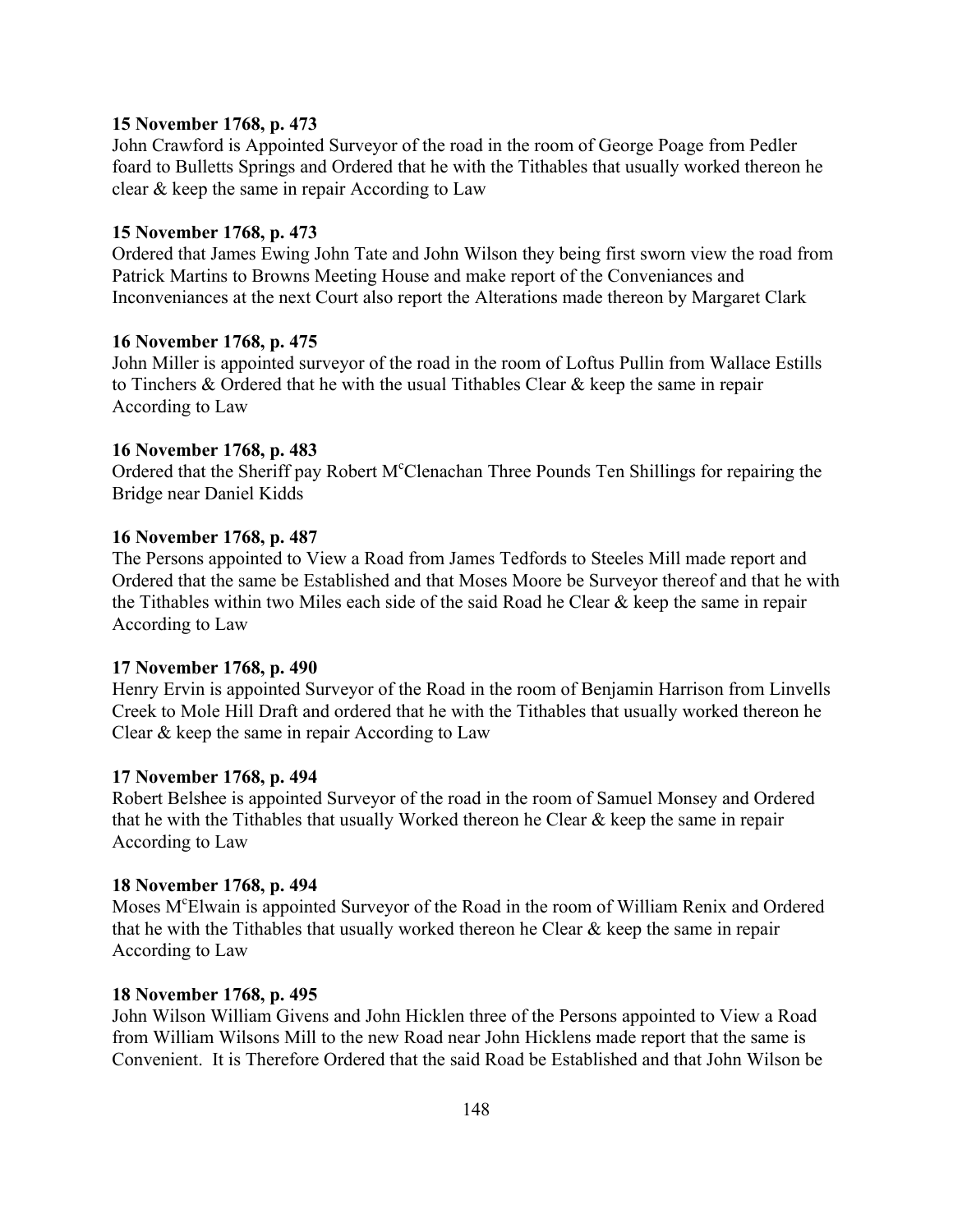Surveyor thereof and that he with the tithables from Jacksons Land to the head of Jacksons River Clear and keep the same in repair According to Law

## **18 November 1768, p. 495**

Ordered that John Summers James Gilmore and Moses Colier View the most Convenient way for a Road from George Gibsons at the House Mountain to John Hannas Mill and make report of the Conveniences and Inconveniences at the next Court

## Book XIII, 1768-1769

## **21 November 1768, p. 45**

John M<sup>c</sup>Creery is appointed Surveyor of the road from Captain Charles Lewis's to where Dickinsons road joins the road leading from Staunton to Warm springs and Ordered that he with the Tithables from John Dickensons to William Blacks on the Cow Pasture and Stuarts Creek Clear and keep the same in repair According to Law in the room of John M°Clenachan

## **21 November 1768, p. 45**

John Hamilton is appointed Surveyor of the road from the Warmsprings to the forks of the road leading to Captain John Dickinsons And Ordered that with the tithables on Jacksons River from William Manns to Duncan M<sup>c</sup>farlands and the Tithables on back Creek clear and keep the same in repair According to Law in the room of John M°Clenachan

## **22 November 1768, p. 48**

Sampson Mathews and William Bowyer Gentlemen are Appointed Surveyors of the Streets of Staunton and Ordered that they with the Tithables in the said Town Clear & keep the same in repair According to Law

## **22 November 1768, p. 61**

Ordered that Robert Brown and James Sawyers Junior they being first sworn view the nearest and most Convenient way from thro' Buffalo Gap to the road leading to Staunton and make report of the Conveniences and Inconveniences at the next Court

## **22 November 1768, p. 61**

Ordered that Thomas Hughart and Andrew Hamilton (they being first sworn) view the most Convenient way from John Hodges to the Buffalo Gap road and make report of the Conveniances and Inconveniances at the next Court

## **21 March 1769, p. 80**

Ordered that Archibald Hamilton Hugh Allen & Matthew Robertson they being first sworn View the most Convenient way from the Stone meeting House to James Kerrs and make report of the Conveniances and Inconveniences at the next Court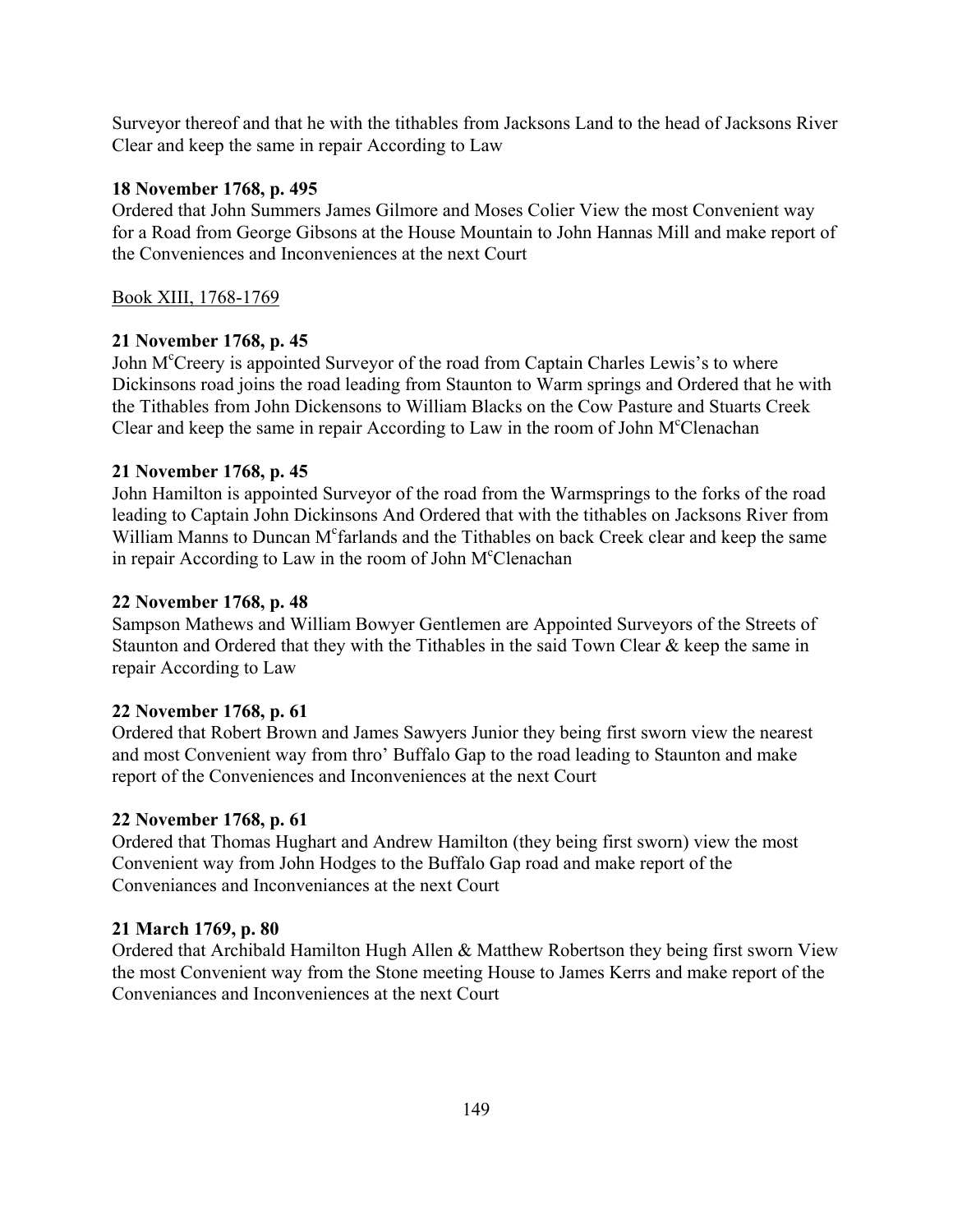## **21 March 1769, p. 83**

John Finley is Appointed surveyor of the road in the Room of Robert Allen and Ordered that he with the tithables that usually Worked thereon clear  $\&$  keep the same in repair According to law

## **21 March 1769, p. 83**

On the Motion of Malcolm Allen It is Ordered that John Clark be Summoned to appear here the next Court to shew cause why he did not execute several precipts put into his hands on persons fined for not working on the road whereof the said Allen is Surveyor of

### **21 March 1769, p. 83**

Ordered that Walter Trimble & William Bell View the most Convenient way from Buffalo Gap to the road leading to Staunton and make report at the next Court

### **21 March 1769, p. 84**

Robert Hamilton is appointed Surveyor of the road in the room of John Gilmore and It is Ordered that he with the Tithable that usually worked thereon clear & keep the same in repair According to law

### **21 March 1769, p. 84**

John Hays is appointed Surveyor of the road in the room of Jacob Anderson and Ordered that he with the Tithables that usually worked thereon clear  $\&$  keep the same in repair According to Law

### **22 March 1769, p. 87**

John Paxton is appointed Surveyor of the Road in the room of John Bowyer and Ordered that he with the Tithables that usually worked under him clear  $\&$  keep the same in repair According to Law

## **22 March 1769, p. 89**

Joseph Robinson is appointed Surveyor of the Road from Major Breckenridges to the Great Lick and Ordered that he with the Tithables that usually worked thereon, clear and keep the same in repair According to Law

#### **22 March 1769, p. 90**

On the Petition of Sundry of the Inhabitants It is Ordered Ordered that Silas Hart George Moffitt and James Bell they being first sworn View a road from the Dry Gap to John Archers Mill and make a report whether the same will be useful or not at the next Court

#### **22 March 1769, p. 96**

Ordered that Joseph Culton Samuel Steel and William Porter they being first sworn view the Old Road from Alexander Walkers by James Moores to Andrew Hays's and the new Road from Alexander Walkers by Charles Hays's to Andrew Hays's and make report of the Conveniances and Inconveniances at the next Court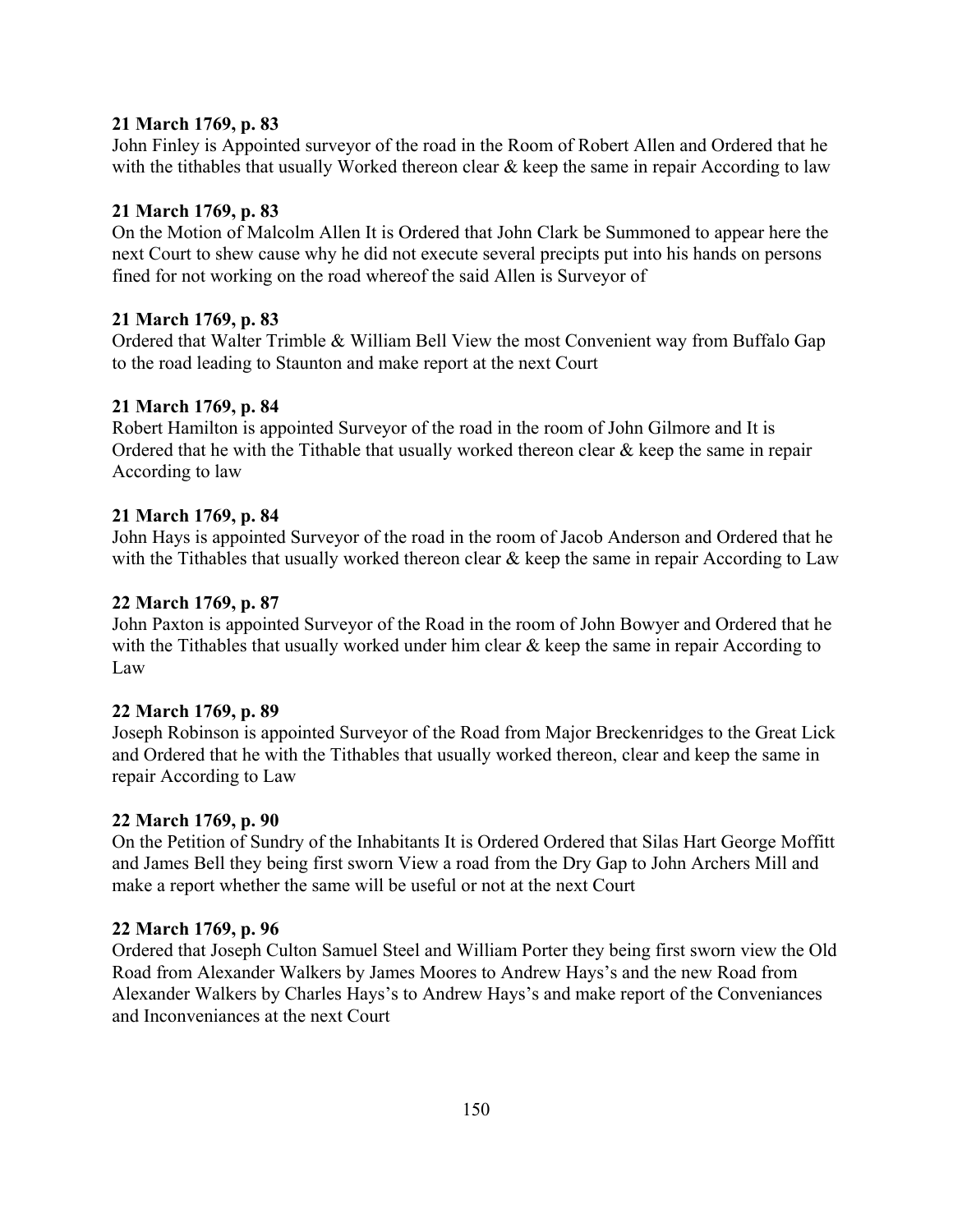## **22 March 1769, p. 96**

The Persons appointed to View a Road round the Plantation of Margaret Clark made report that the same is not Inconvenient. It is Ordered that the road round the fence be Established

## **23 March 1769, p. 100**

Ordered that Robert Armstrong and John Boller they being first sworn view the way from the little Warm springs to the fork of the road on Dunlaps Creek and make report of the Conveniances and Inconveniances to the next Court

## **23 March 1769, p. 107**

Ordered that John Moore Joseph Walker and Andrew Hall they being first sworn View the most Convenient way from James Thompsons by John Allisons Ferry on the North River to John Paxtons and make a report of the Conveniances and Incoveniances at the next Court

## **23 March 1769, p. 107**

Ordered that John Fulton James Henry Patrick Campbell and John Tate or any three of Them they being first sworn View the most Convenient Way from Samuel M°Dowells to James Cowdons Store to Samuel Brawfords and make a report of the Conveniances and Inconveniances to the next Court

## **24 March 1769, p. 108**

Ordered that James Steel James Bell and Hugh M°Clure they being first sworn View view the road from John Coulters by Benjamin Stuarts Mill to William Tees's and Make a report of the Conveniances and Inconveniances at the next Court

## **24 March 1769, p. 113**

Felix Gilbert and Michael Shirley is appointed Surveyors of the Road from Jacob Nicholas's to Hance Magots and It is Ordered that they with the Tithables within three Miles on each side of the Road Clear & keep the same in repair According to Law

## **25 March 1769, p. 125**

Charles Donnerly and John M<sup>c</sup>Creery is appointed Surveyors of the road from Captain Charles Lewis's to the fork of Dickinson Road and Charles Lewis to divide the same & Tithables and Ordered that they with the  $s^d$ . Tithables clear and keep the same in repair According to Law

## **27 March 1769, p. 169**

Ordered that Henry Pauling Joseph Murty and John Potts they being first sworn View a Road from Joseph Murtys House down Craigs Creek and Pattersons Creek into the main Road from John Crawfords to the stone House and make report of the Conveniances and Inconveniances thereof at the next Court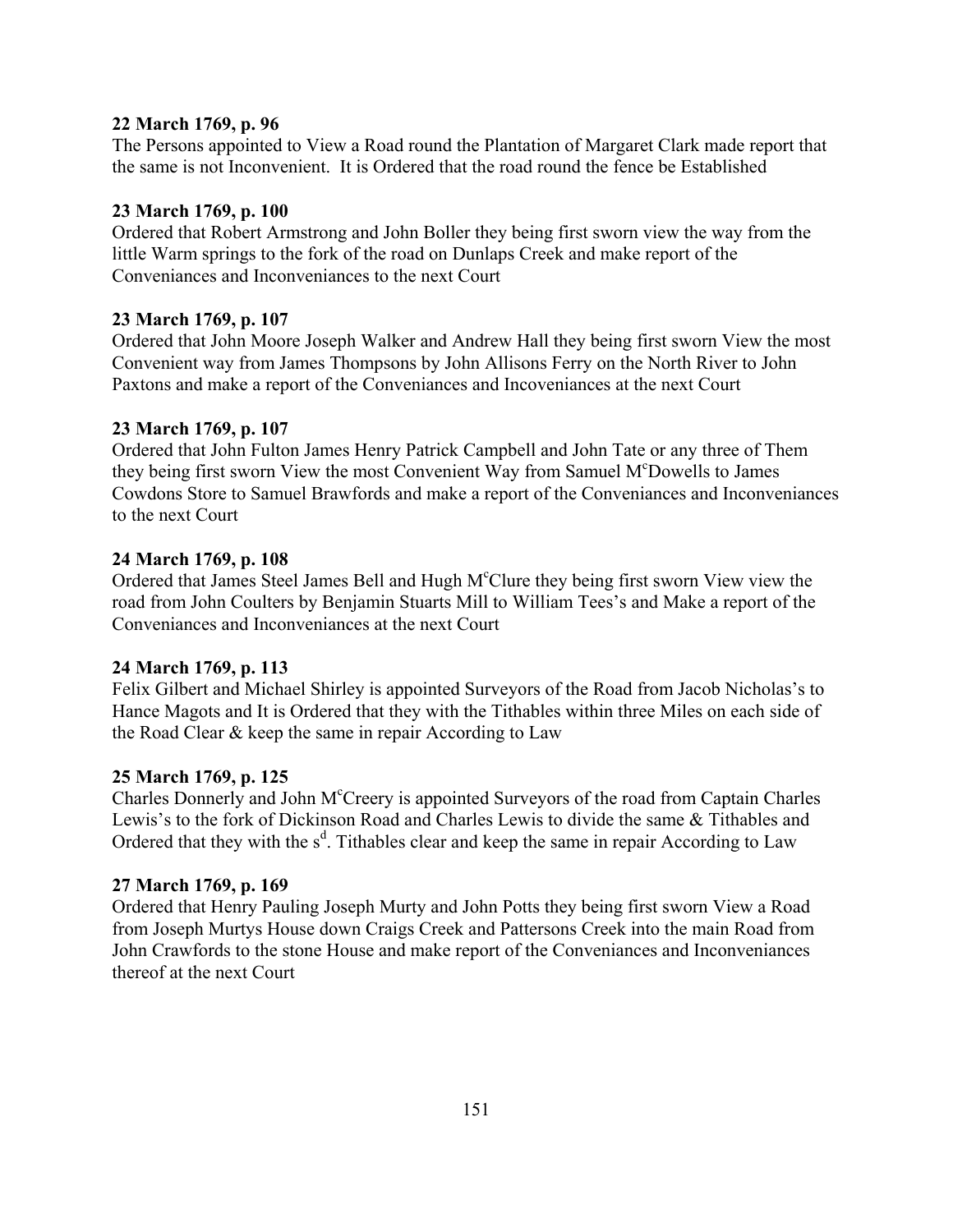### **28 March 1769, p. 195**

Thomas Bowyer Robert Reed William Bowyer and Sampson Mathews is appointed Overseers of the Streets of Staunton and Ordered that they with the Tithables in Staunton keep the same in repair According to Law

### **20 June 1769, p. 199**

Thomas Reed is appointed Overseer of the Road in the room of Malcom Allen And It is Ordered that he with the Tithables that usually worked thereon clear  $\&$  keep the same in repair According to Law

### **20 June 1769, p. 199**

The Persons appointed to View the Road from the Stone Meeting House to James Kerrs made a report that the same is Conveniant It is Ordered that the said road be Established and that Mathew Kinny be Surveyor thereof and that he with the Tithables within two miles on each side of the same clear and keep the same in repair According to Law

### **20 June 1769, p. 200**

John Buchanan is appointed Overseer of the Road in the room of Samuel M°Cutcheon and Ordered that he be Summoned to be sworn into the said Office According to Law

### **20 June 1769, p. 204**

Henry Stone is appointed overseer of the road in the room of Henry Pickle and It is Ordered that he with the Tithables that usually worked under Pickle clear and Keep the same in repair According to Law

## **21 June 1769, p. 210**

Ordered that Jonathan Smith and George Skillern appoint the Tithables to work on the road whereof John M<sup>c</sup>Clure and Thomas Reed are Surveyors of

#### **21 June 1769, p. 210**

The Persons appointed to View a Road from the Dry Gap to M<sup>r</sup>. John Archers Mill whether the same would be usefull or not made a report that the said is not usefull It is Ordered that the said road be set aside

## **21 June 1769, p. 212**

Thomas Moore is appointed Overseer of the road from the County line to the fork of the road by John Harrisons in the room of Andrew Greer and It is Ordered that he with the Tithables that usually worked thereon clear & keep the same in repair According to Law

#### **21 June 1769, p. 218**

Ordered that Robert Armstrong Henry Cresswell & James Bell they being first sworn View the most Conveniant way from Buffalo gap to Staunton & make report of the Conveniances and Inconveniances at the next Court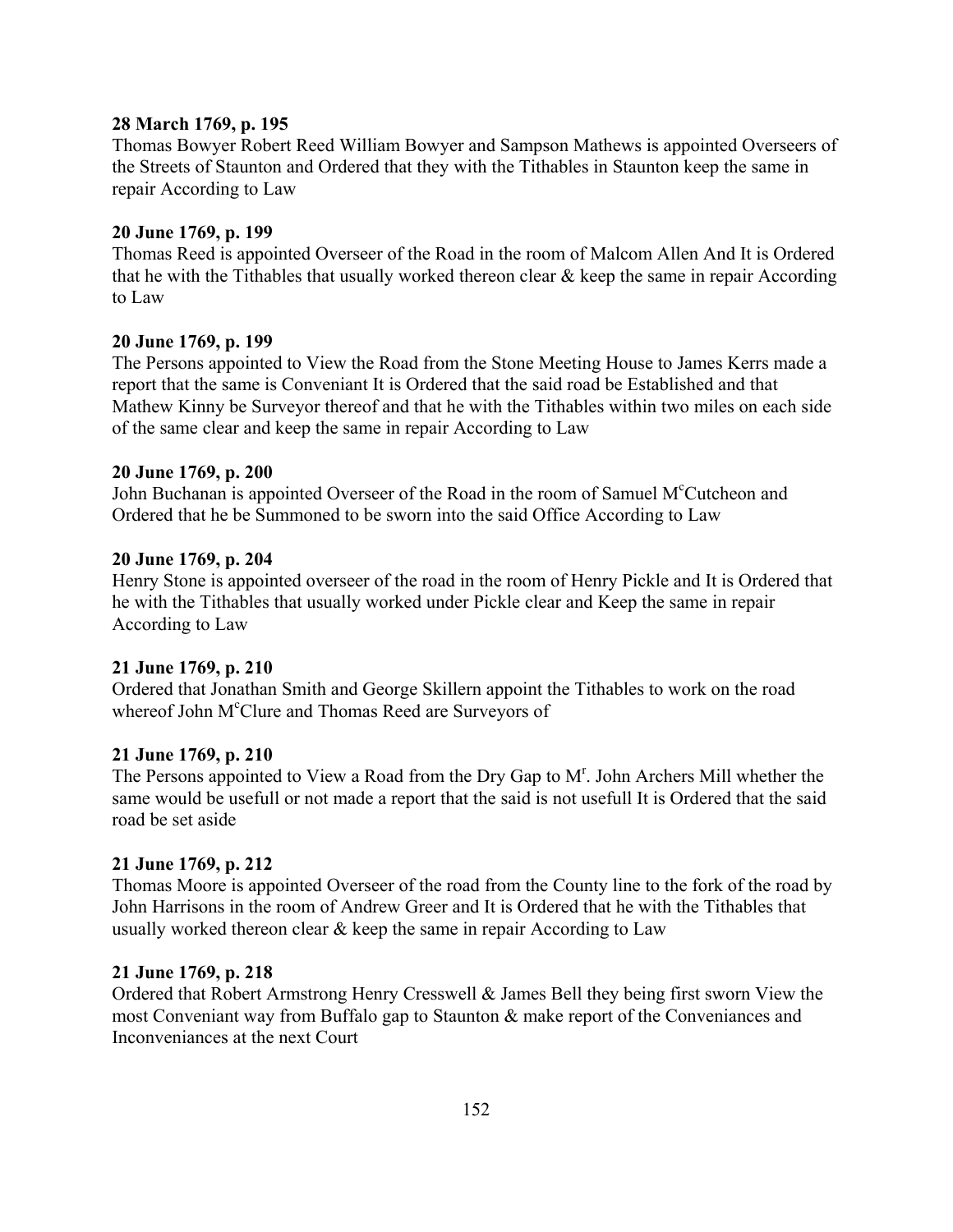### **22 June 1769, p. 220**

Ordered that Aron Hughes John Moore Thomas Moore and Jacob Woodley or any three of them they being first sworn do View the road from Hughs's lane by  $M<sup>r</sup>$ . Matthew Harrisons Mills to the County line and make a report whether the alteration would be Conveniant or Inconveniant at the next Court

### **22 June 1769, p. 220**

Ordered that Ruben Harrison Michael Warren Aron Hughes and John Ray or any three of them they being first sworn View a road from M<sup>r</sup>. Matthew Harrisons Mills to the road leading to swift run Gap and make report of the Conveniances and Inconveniances at the next Court

### **22 June 1769, p. 227**

George Baxter is Appointed Surveyor of the Road in the room of John Thomas and It is Ordered that he with the Tithables that usually worked under him he Clear & keep the same in repair According to Law

## **23 June 1769, p. 228**

Ordered that John Herdman Junior Nehemiah Harrison Samuel Hemphill and Robert Cravens or any three of them they being first sworn View the most Conveniant way from Hopkins Mill to the road leading to Swift run Gap Road and make report of the Conveniances & Inconveniances at the next Court

### **23 June 1769, p. 234**

William Herrin is appointed Overseer of the road in the room of Benjamin Harrison and It is Ordered that he with the Tithables that usually worked thereon he clear and keep the same in repair According to Law

## **27 June 1769, p. 313**

William Armstrong is appointed Surveyor of the Road from Thomas Armstrongs to the Calfpasture Waters in the room of John Hogshead

## **27 June 1769, p. 313**

John Dean is Appointed Surveyor of the road from the forks of Lewis and Dickinsons road to the Warmsprings in the room of John Hamilton

## **27 June 1769, p. 313**

Ordered that Thomas Feemster Charles Donnerly and John M°Creary (they being first sworn) do View the most Convenient way from Davis's Cabben to the Warmsprings and make report of the Conveniances & Inconveniances at the next Court

## **27 June 1769, p. 315**

[Grand Jury Presentment]

The King vs The overseer of the road from Nathan Gillilans to Staunton Alias Summons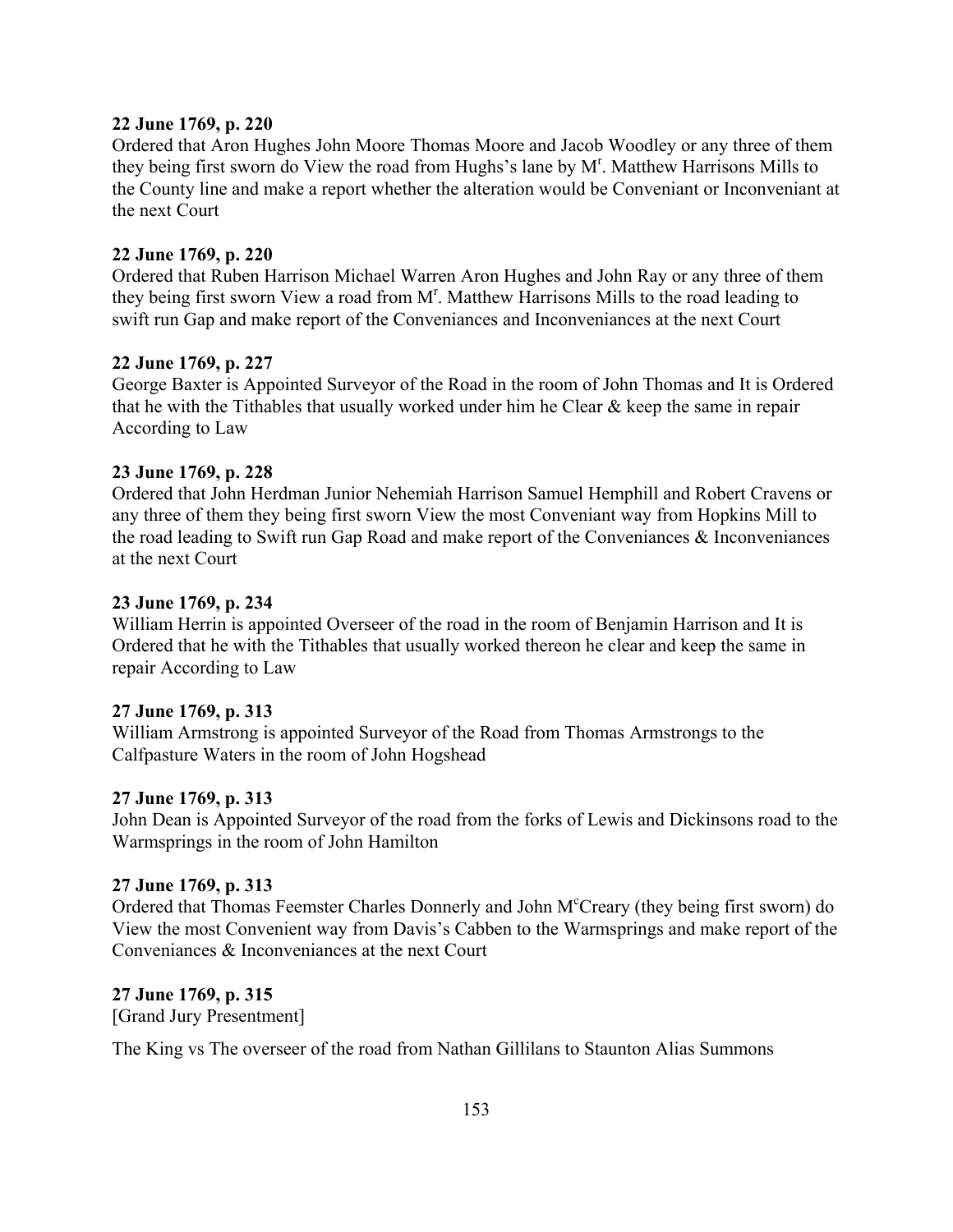### **27 June 1769, p. 315**

John Logan is appointed overseer of the road from the foard on James River Called Buchanans to the main Road already established over Cedar Bridge and Ordered that the Tithables within three miles on each side of the same work under him

### **27 June 1769, p. 316**

John Black is appointed Overseer of the Road in the room of Robert Reed

### **15 August 1769, p. 316**

Matt Arbuckle is appointed Surveyor of the Road in the room of William Gillispy

### **15 August 1769, p. 316**

John Hogshead is appointed Surveyor of the Road in the room of William Armstrong

### **15 August 1769, p. 316**

The Persons appointed to View a Road from Samuel M°Dowells by James Cowdens Store House to Samuel Braffords having made their report It is the Opinion of the Court that the report made by the viewers is Insufficient  $\&$  Therefore It is Ordered that the Old road be Established  $\&$ Confirmed

### **15 August 1769, p. 317**

Ordered that Jonathan Smith John Miller Reece Bowen William Bowen and James Skidmore or any three of them they being first sworn View the most Convenient way from James River a Cross the mountain to the Bedford line and make a report thereof to the next Court

## **15 August 1769, p. 317**

Alexander Hundley is appointed Surveyor of the Road in the room of James Simpson

## **16 August 1769, p. 320**

William Dougherty is appointed Surveyor of the road in the room of James Beard

## **17 August 1769, p. 324**

The Persons appointed to View a road from Hughes lane by M<sup>r</sup>. Harrisons Mill made report that the same is Convenient It is Ordered that the said Road be established and that Matthew Harrison be Surveyor thereof & Ordered that the Tithables that worked on the Old Road work under him

## **17 August 1769, p. 324**

The Persons appointed to View a road from M<sup>r</sup>. Matthew Harrisons Mills to the road leading to Swift run Gap made a report that the same is Convenient Ordered that the same be Established and that Jacob Woodley be Surveyor thereof & that he with the Tithables within three Miles on each side of the road work thereon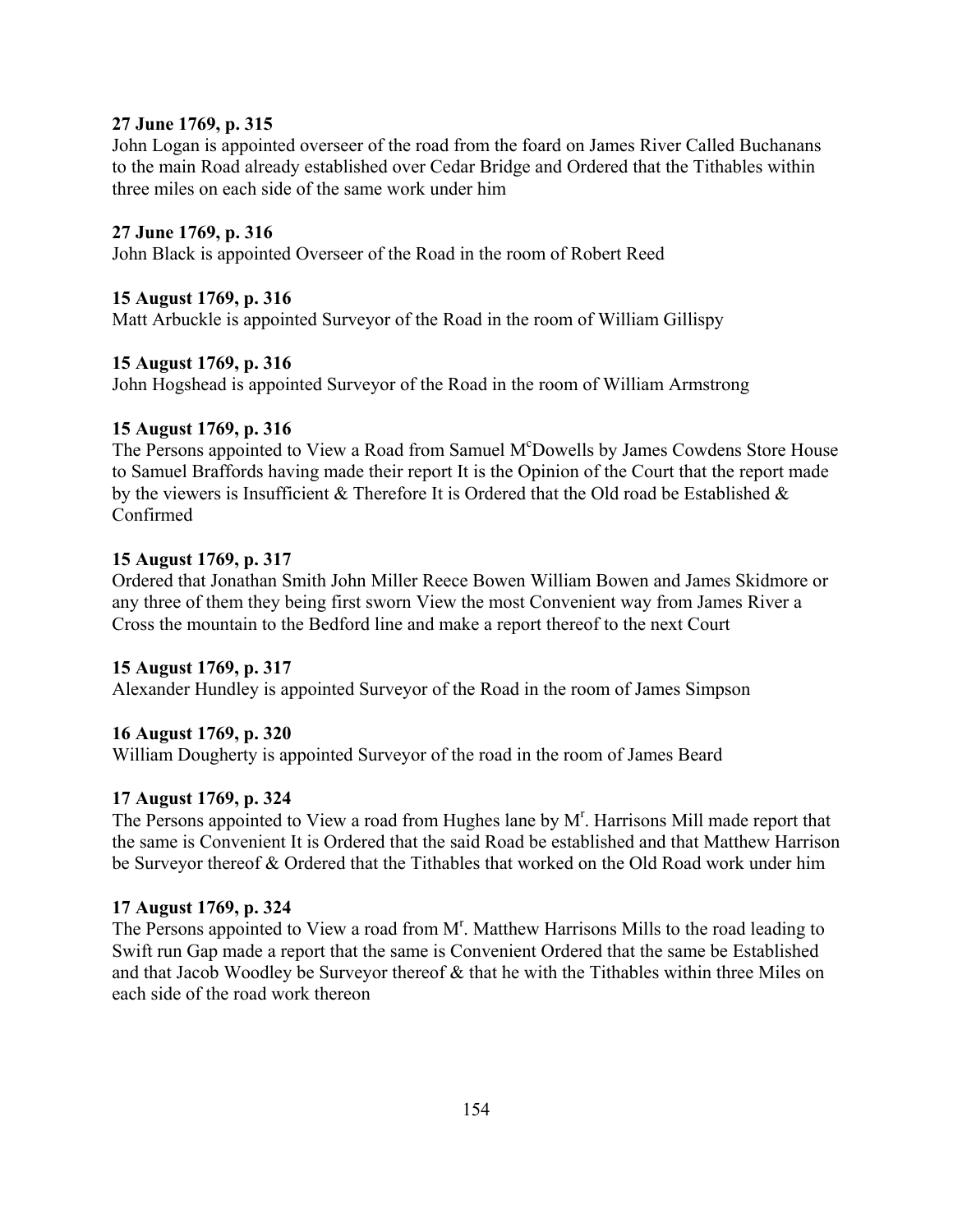## **17 August 1769, p. 325**

James Fraizer is appointed Surveyor of the Road from Hance Magotts to Fraziers Old Place in the room of Henry Long

## **17 August 1769, p. 325**

Ordered that Daniel Price Michael Kelly & John Seller they being first sworn View a road from John Coutts to Cross Shanando River by Henry Longs into the new Road leading Massenutting and make report of the Conveniences and Inconveniences at the next Court

## **17 August 1769, p. 334**

The persons appointed to View a road from Buffalo Gap to Staunton having made their report that the same is Convenient It is Ordered that the same be Established & that James Bell and Henry Cresswell be overseers thereof and that the Tithables within three Miles on each side of the road work thereon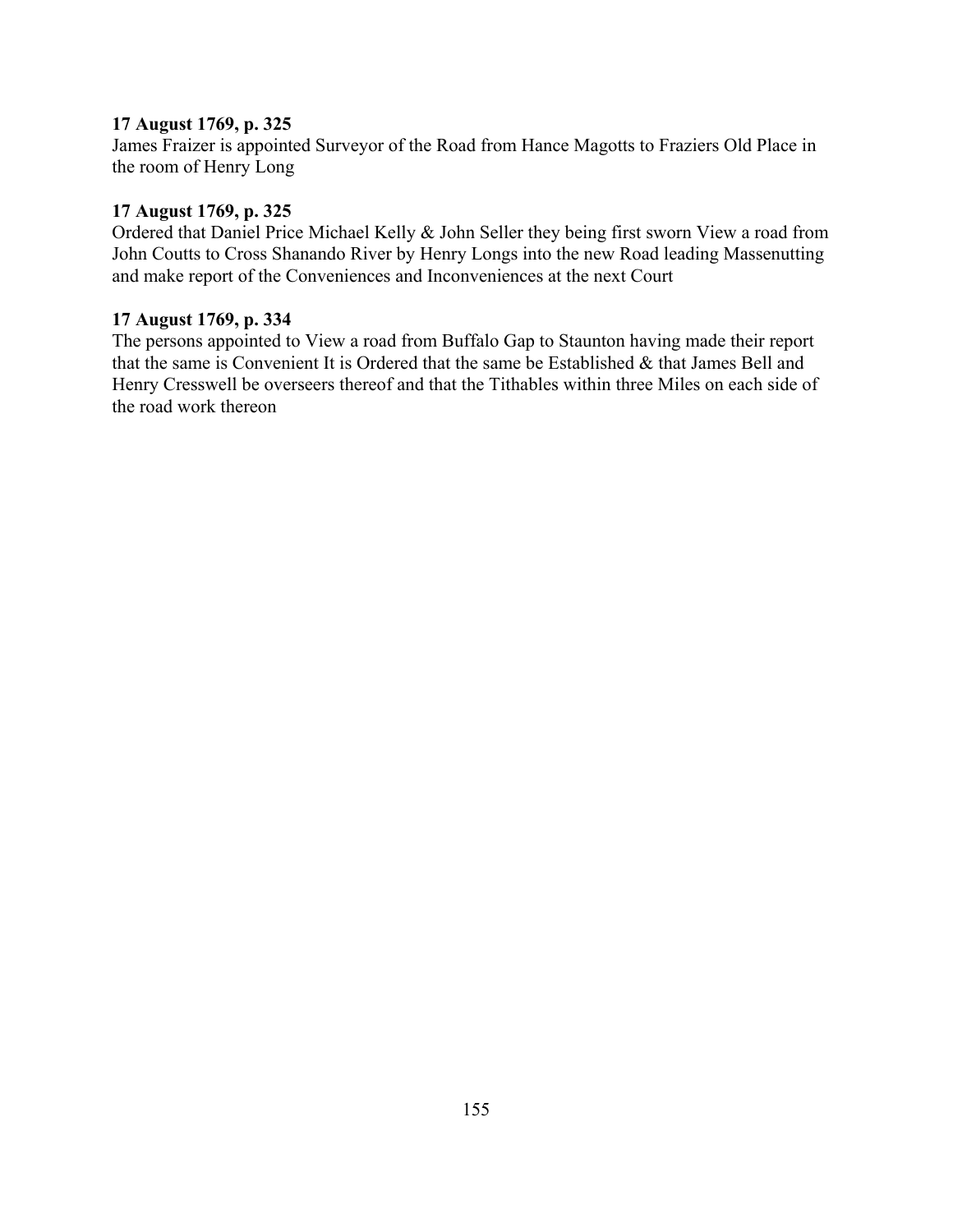## **Index**

This index is arranged by subject: Bridges and Causeways; Ferries and Fords; Land Features; Meetings Houses, Churches and Glebes; Mills and Mill Dams; Mines; Miscellaneous subjects; Personal Names; Rivers, Runs, Springs; Creeks, and other Water Features; and Roads

#### **Bridges and Causeways**

Brown's bridge, 44, 52, 145 bridge near/built/repaired by John Brown, 59, 72, 75, 77, 110, 111 causeway built by John Brown, 110, 111 bridge near (and built by) Maj. John Brown, 115 causeway near (and built by) Maj. John Brown, 115 Cedar bridge, 153 [NOTE: see also Seder bridge] bridge below the Court House, 74 causeway over the marsh between the Court House and the Tinkling Spring, 52 bridge made by Samuel Cowdon, 120 causeway made by Samuel Cowdon, 120 James Given's bridge and mill dam, 104 bridge near Daniel Kidd's, 147 Lewis Creek bridge, 74 Long Meadow bridge, 16, 101, 116, 143 Long Meadow causeway, 101 Madisons Meadow causeway, 105, 106 Col. Patton's bridge, 10 bridge near John Poage's, 102 causeway near John Poage's, 102 bridge near Robert Poage's, 99 causeway near Robert Poage's, 99 bridge on the road from George Mathew's to Rockfish Gap, 116 Seder Bridge, 121 Smith's Bridge, 100 Daniel Smith's Bridge, 112 bridge below Staunton, 113 causeway over the run below the town [Staunton], 87 Timber Broge [bridge?], 7

causeway at Vause's, 106, 107, 123, 125, 126, 128 Wilderness Bridge, 70, 117

## **Ferries and Fords**

John Allison's ferry, 8, 150 John Allison's ford, 91 Baskin's ford, 91 James Beard's ford, 63, 127, 137 first ford above Bell's land, 5 Bingaman's ferry, 53 Brush Bottom ford, 26 Buchanan's ferry, 117 Buchanan's ford on James River, 153 Buffallow Creek ford, 79 Buffalo ford, 81 Gilbert Campbell's ford, 13 Catabo Creek ford, 96 first ford on Catabo Creek, 12 ,30, 90 lower ford on Catabo Creek, 6, 39 Cherry tree bottom ford, 30 Chester's ford, 41 Cole's ford, 95 Davidson's ford, 91 Samuel Davidson's ford, 89 English's ferry, 132 [NOTE: see also Ingleses ferry] John Fowler's fording, 128 Ingleses/Inglis's ferry, 98, 109, 113 123, 128, 129 James River ferry, 76, 129, 138 James River ferry & ford, 85 best James River ford, 144 ford on north branch of James River, 100 second ford on Jenning's Branch, 56 Jones' ford, 87, 90, 134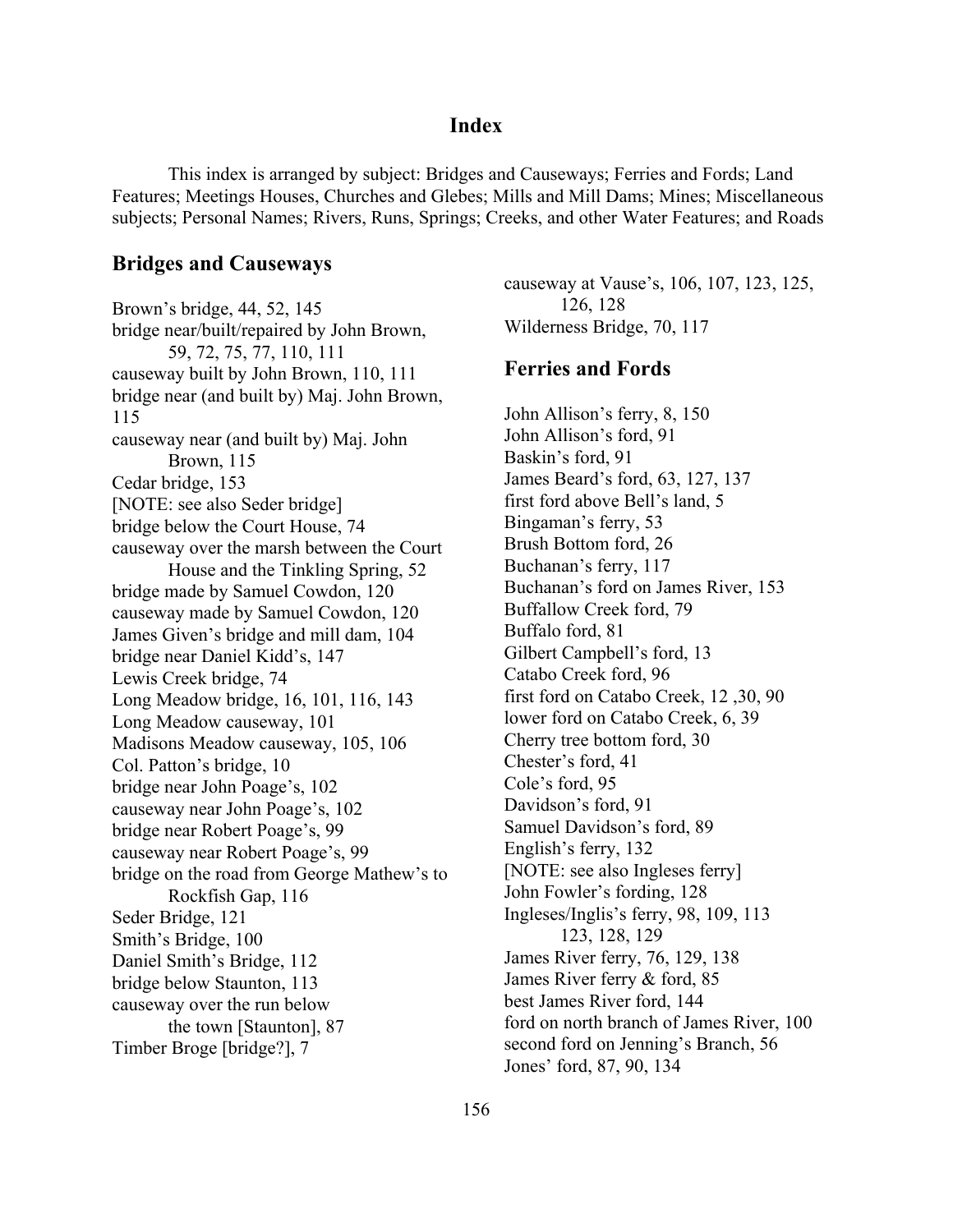ford near Daniel Kidd's, 145 Looney's ferry,  $21, 90$ Looney's ford, 5 North River ford, 79, 105, 133 North River wagon ford, 76 Paxton's ford, 77 Pedlar ford (on James River), 118, 119, 122, 124, 131, 147 ford near Esther Robinson's, 47 Secretary ford, 92 Old ford on Tinker Creek, 142 Trimble's ford, 87

## **Land Features (Mountains, Gaps, etc.)**

[NOTE: "Ridge" and "Blue Ridge" may be used interchangeably; check both references]

Armer's Gaps, 48 Bedford Gap, 90 Beverley's Big Meadows, 23, 24 Blew/Blue Ridge, 1, 2, 6, 14, 17, 21, 22, 23, 29, 31, 33, 38, 41, 117 Blue Ledge, 14 Samuel Braford's meadow, 41 Brock's Gap, 47, 74, 79, 84, 111 Buffalo/Buffaloe Gap, 125,128, 148, 149, 151 dividing ridge of Catapo, 40 Cherry tree bottom, 30 James Cowan's meadow, 55 Craig's Creek Mountain, 135 Dry Branch Gap, 142 Dry Gap, 149, 151 Dry River Gap, 77, 79 Eagle bottom, 5 James Fulton's meadow, 50 Gilmer's Gap, 137 Grahamís Clearing, 90, 135, 136 Great Lick, 90, 101, 115, 117, 136, 149 Great Licks, 86 Gry [Dry? Guy?] Branch Gap, 93

Grymes' Clearing, 94, 95 Hands meadow, 47 Rubin Harrison's meadow, 89 Hart's bottom, 85 Hays's Gap,  $117$ Hill near the Road from the Court House to Edward Tarr's, 98 House Mountain, 148 Jenings's/Jennings's/Jennings'es Gap, 1, 2, 15, 22, 34, 37, 43, 62, 82, 84, 92, 100, 104, 113, 115, 116, 121, 123, 124, 127, 133 Kingkade's Gap, 77 King's Gap, 26 Lewis's great bottom, 22 Long/Longs Glade, 34, 43, 57, 62, 100, 104, 127 [NOTE: may also refer to Long Glade Creek] Long Meadow, 101 Madison's Meadow, 105 Massenutting, 154 McAfee's/Mcafee's Gap, 135, 139 Mole Hill, 147 Gap near Montgomery's, 119 the Mountain/the Mountains, 9, 31, 32, 53, 54 Mountain by William King's, 1, 11 Mountain Near Alexander Thompson's, 4 Mountain near Craigs Creek, 119 North Mountain, 3, 4, 7, 8, 9, 19, 20, 21, 40, 42, 72, 75, 82, 84, 92, 93, 99, 101 South side of, 82 North Mountain Gap, 47 the old Gap, 55 Painter Gap, 83, 86, 116, 132, 141 Panther Gap, 76, 90 Peaked Mountain, 7, 8 Poplar Hill, 77, 144 Poplar Hills, 81, 124 the Ridge, 1, 2, 9, 10, 14, 58, 71, 77, 99 Ridge above Tobias Bright's, 6 Ridge adjoining to Lunenburg County, 4 Ridge between Daniel Deniston's and John Poage's, 91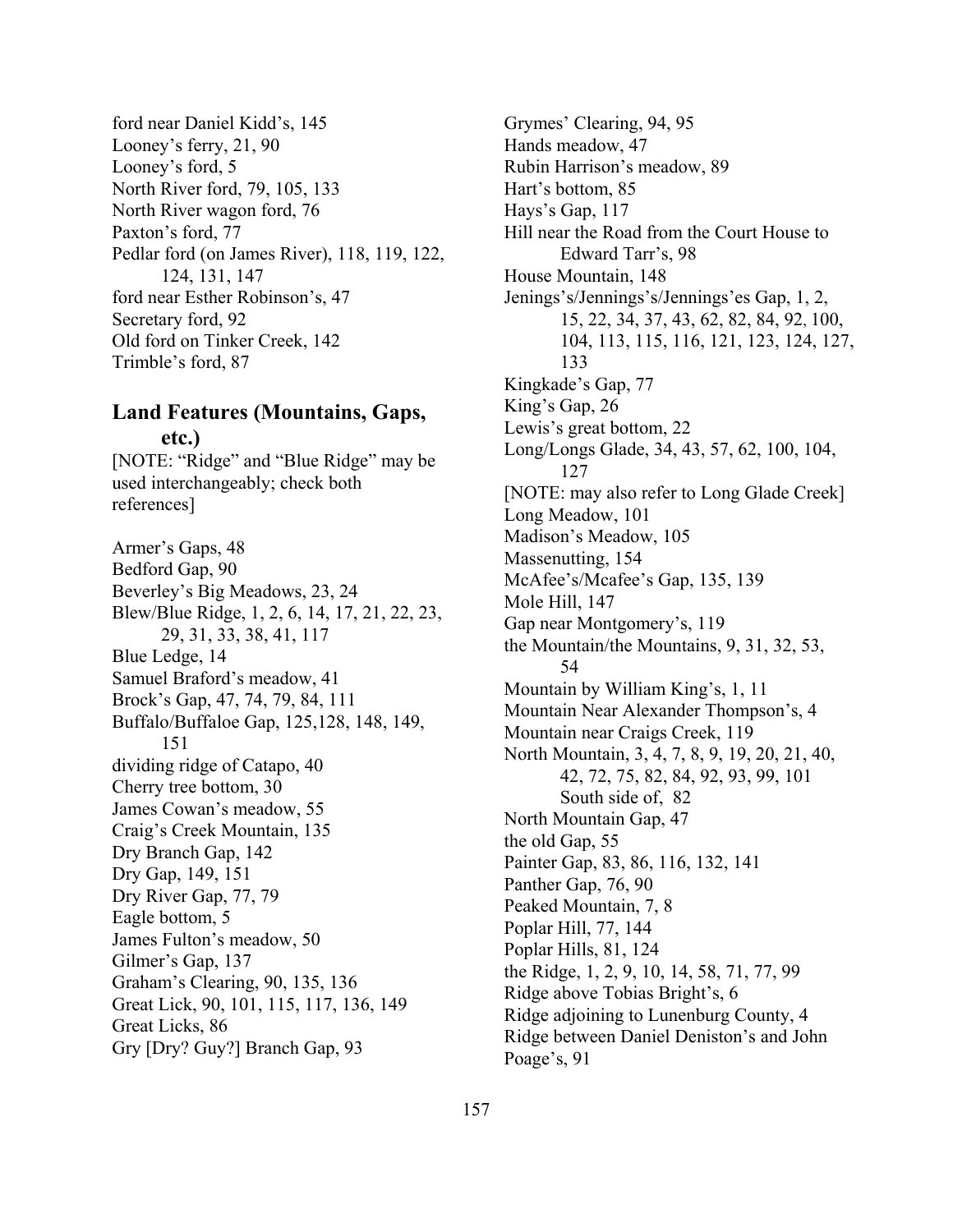Ridge by John Harrison Jr.'s, deceased, 98 Ridge Leading to Louisa [County], 8 dividing ridge between New River and the South Branch of Roan Oak, 5, 6 dividing Ridge beween Wood's River and the South Fork of Roan Oak, 20 dividing ridge between the waters of Roan oak and Mississippi, 14 Ridge near John Terrald's, 7 Rockfish/Rock Fish/Rock-Fish Gap, 8, 48, 84, 91, 93, 94, 95, 97,99, 106, 107, 108, 120, 130, 143 New, 92 Sinclar's Gap, 118 South Mountain, 8, 9, 68, 84 Swift/Swit Run Gap/Pass, 6, 9, 23, 24, 30, 31, 32, 34, 35, 36, 41, 44, 46, 47, 58, 71, 77, 97, 99, 100, 101, 117, 120, 123, 126, 129, 152, 153 Gap at Tavern Spring, 64 Tees's Gap, 101 Thorn's Gap, 3, 11, 32, 33 Timber Ridge, 26, 29, 60, 69, 82, 98, 106, 140 Warwick Gap, 64 John Willson's Gap, 76 Woods's Gap, 8, 16, 17, 58, 77, 79, 84, 93 New Cleared/New Gap, 26, 39 Old pass, 21

# **Meeting Houses, Churches and Glebes**

Brown's Meeting House, 41, 147 Church (to be built), 10 Dunkers, 6 Fork Meeting House, 50 Glebe/Glebe Land, 41, 44, 52, 109, 112, 117, 138, 145 the Meeting House, 6, 11, 19, 36 Lower Meeting house, 4, 9, 13, 14, 17 Meeting House on Cook's Creek, 83, 86 New Meeting House, 18

North Mountain Meeting House, 15,19, 20, 21, 42, 72, 75, 93, 99, 101 Parish of Augusta, 133 Providence Meeting House, 20, 35, 43, 60, 98, 116, 117 Stone Meeting House, 16, 23, 24, 29, 32, 36, 41, 54, 56, 63, 76, 79, 80, 89, 91, 93, 97, 109, 119, 122, 127, 128, 131, 134, 138, 139, 141, 143, 148, 151 Timber Ridge Meeting House, 29, 69, 82, 106, 140 Tinkling Spring Meeting house, 10, 75, 76, 112

## **Mills and Mill Dams**

Benjamin Allen's mill, 1 Archer's mill, 92, 142 John Archer's mill, 130, 140, 149, 151 Buchanan's mill, 38, 40, 92, 93 John Buchanans mill, 26 Carter's mill, 7 James Carter's mill, 5 Coburn's mill,  $22, 29$ Craig's mill/mills, 134, 137 James Craig's mill, 140 Davis's mill, 61 David Davis's mill. 1 John Davis's mill, 26, 41, 131, 136 James Edmondson's mill, 50 Wallace Estell's mill, 29, 44 Estill's mill, 118, 123 Evans's mill, 138 Givens's mill, 41, 97, 133 James Givens's mill, 39, 104, 134 James Givens's mill dam, 104 Hall's mill, 76 William Hall's mill, 141, 145 Handley's mill, 125 John Hanna's mill, 148 Harrison's mill, 153 Mathew Harrison's mills, 152, 153 Frederick Hartsaw's mill, 54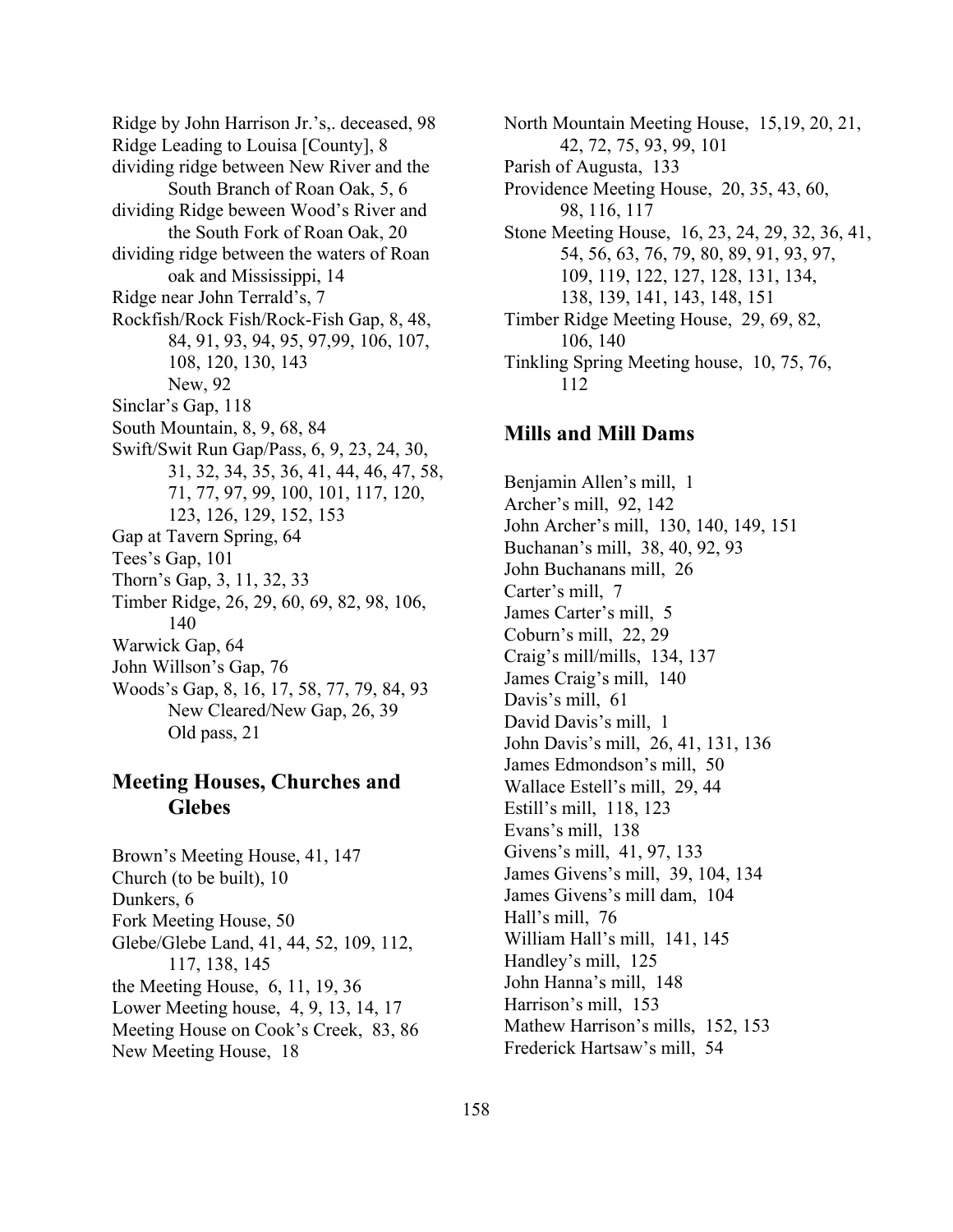Hays's mill, 43, 69, 82 Hays's fulling mill, 29 Adrew Hays's mill, 68 John Hays's mill, 20 Hopkins's Mill, 152 Calop Jones's mill, 7, 15 Kenaday's mill, 43, 70 Joseph Kenaday's mill, 47 King's mill, 76, 79, 126 John King's mill, 99 John King's mill on Middle River, 99 John King's mill on Naked Creek, 99 Long's saw mill, 82 Joseph Long's mill, 40, 98 William Long's mill, 14, 38, 92 Robert Looney's mill, 64 Mathews's Mill, 101, 116, 131 George Mathews' mill, 99 McClenachan's mill, 136 William McClenachan's mill, 137 McCutcheon's mill, 125, 128 Robert McCutcheon's mill, 34 McMurty's mill, 135, 139 John Miller's mill, 100 Moore's Mill, 19, 21 David Moore's mill, 30, 65 North mill, 109 Nutt's mill, 36, 65 Col. Patton's mill place, 112 Patton's mill, 25, 29 Pickens's grist mill, 56 Pickens's mill, 9, 14, 17, 36 John Poage's mill, 126 Robert Poage's mill place, 30 Ramsay's mill, 76 Peter Reed's mill, 39 Riskís Mill, 44, 60, 117, 128 John Risk's mill, 52, 116 Capt. John Robinson's mill, 132 John Robinson's mill, 134 Rufner's mill, 42 Rusk's mill, 75 the saw mill, 84 Alexander Sayers's mill, 53

John Seewright's mill, 145 Sivers' mill, 79 John Staly's mill, 21 Steel's mill, 146, 147 Benjamin Stuart's mill, 150 Tate's mill, 81 John Tate's mill, 72, 99, 101 Thomas's mill, 86, 87, 90, 108 John Thomas's mill, 100 William Wilson's mill, 44, 129, 147 Wright's mill, 32 Young's Mill, 38, 91, 145 James Young's mill, 8, 40

## **Mines**

Hite's,  $126$ Lead, 98, 128 Adam Reader's, 131 Ruder's, 146

## **Miscellaneous**

Beverley/Beverly Manor line, 13, 35, 68, 70, 72, 102, 110, 117 Black Thorn, 128 Bordenís (patent) line, 20, 72, 101, 106 Burden's Tract, 32 Campbell's school house, 52 Carr's shop,  $87, 91$ Chestnut Hill, 143 Clerk's Office, 3 Court House, 1 2, 3, 4, 5, 7, 8, 9, 10,11, 13, 15, 16, 17, 18,19,21, 26, 27, 31, 34, 36, 40, 41, 42, 43, 44, 45, 46, 49, 51, 52, 57, 62, 63, 64, 65, 66, 67, 78, 79, 83, 84, 86, 87, 91, 93, 98, 99 Cowan's line, 70 James Cowan's line, 69 James Cowden's store house, 153 James Cowdon's store, 150 the Den, 134 Lord Fairfax's Line, 100, 101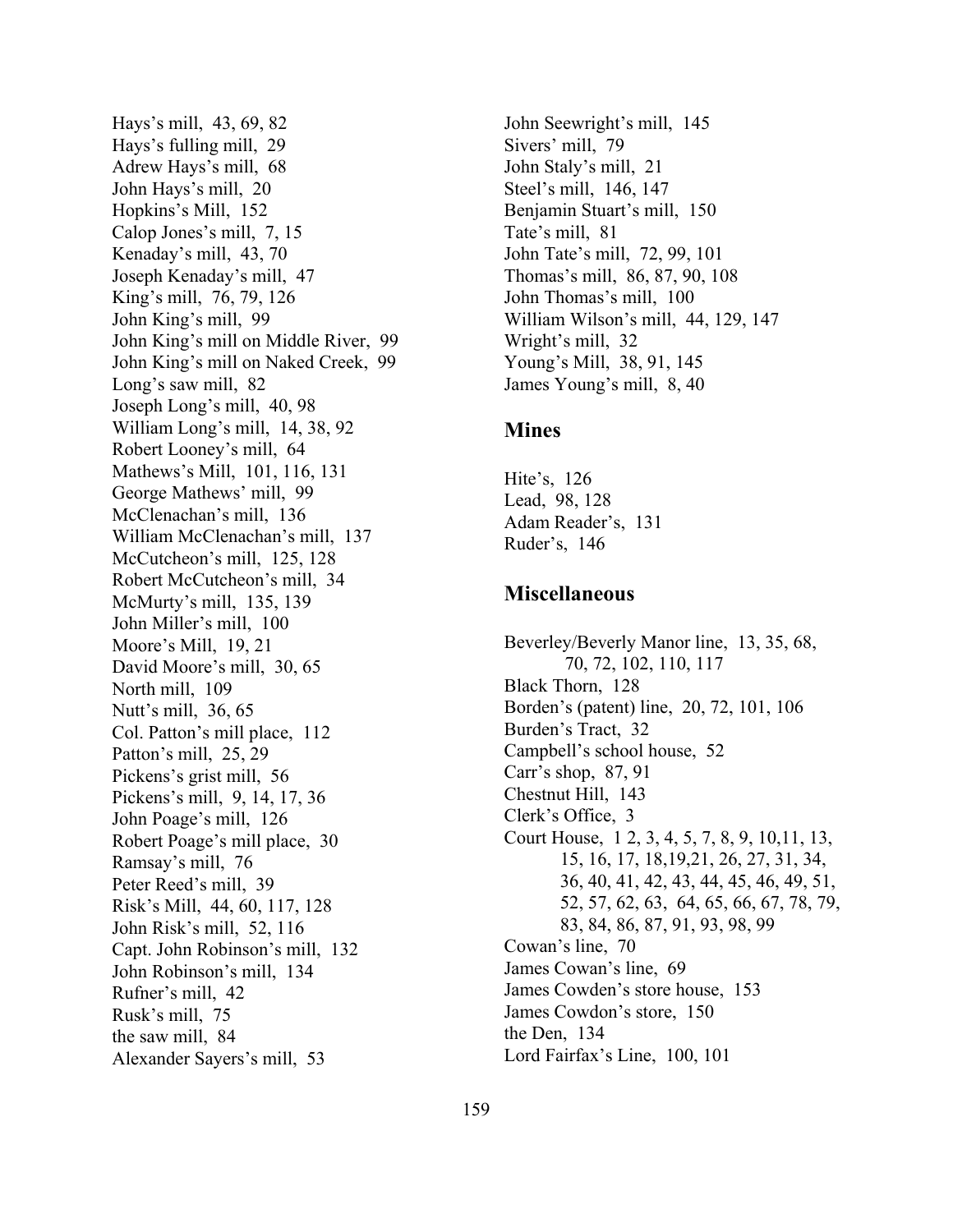Fort Chiswell, 95, 109 Fort Defiance, 125 Fort Lewis, 95, 101, 105, 107, 108, 112, 113, 115, 12fedesfeck County line, 15, 18, 31, 41 Fort William, 100, 135 Fort Young, 118 John Fowler's still house, 124 Fredericksburg, 8, 34 Gratton's store, 138 William Hamilton's fenced ground, 76 Kerr's shop, 122 William Mcbride's shop, 130 James Montgomery's lower line, 144 New Providence, 26 Pennsylvania, 84 Providence, 128 the race paths, 79 Alexander Richey's smiths shop, 38 the rocks below the town [Staunton] , 101 the smith's shop near Jacob Roger's, 18 Staunton, town of [this town], 54, 72,74, 79, 87, 91, 92, 93, 96, 98, 101, 102, 104-106, 109, 110, 111, 112, 113, [NOTE: see also entries for Court House] Stone House, 91-93, 105, 107, 108, 112, 138, 142, 130 ires Tarr's Shop,  $61, 62$ Edward Tarr's old shop, 106 Thomas Teat's shop, 44 Timber Broge, 7 Timber Grove, 10, 15 Warwick, 38, 134 **Other Counties, County Lines, etc.**  Albemarle County County line, 21, 92 Court/Justices, 18, 41 County Line, 18, 41 Hampshire County line, 69, 74 Louisa [county line], 8 Lunenburg (Luninburg/Luningsburgh) County line, 4, 16, 20 Court/Court House, 4, 16, 20 Orange County Court, 2, 8, 9, 25, 58 **Personal Names [NOTE: Names may be spelled several different ways; all spelling variants should be checked]**   $\frac{1}{2}$ George, the Tinker, 5 Tom (slave) , 98 Acres  $92, 93,$   $\gamma$ Homas,  $51$  Uriah, 51 Simon, 2 Akers William, 51 Akry William, 40, 44 Alcorn Robert, 20 Alexander Archabald/Archibald, 30, 35, 61,62, 69, 77, 79, 81, 84, 95, 135 Francis, 99, 101, 116, 143

Court/Court House, 21

- Amherst County Court, 92
- Bedford County line, 91, 92, 107, 117, 136, 141, 146, 153
- Bounds of Brunswick County, 2
- County line, 3, 7, 15, 21, 22, 77, 79, 82, 101,
- 137, 140, 151, 152
- old County Line, 144 County line below Jacob Peterson's, 109 Culpeper County

160

 Gabriel, 38 James, 14, 22, 32, 33, 38, 77, 112, 116, 130

 William, 27, 141 Alkin

Manis, 39

Allen

 Benjamin, 1 Hugh, 110, 111, 134, 148 James, 9, 17, 31, 32, 79, 134, 139 Malcolm/Malcom, 129, 149, 151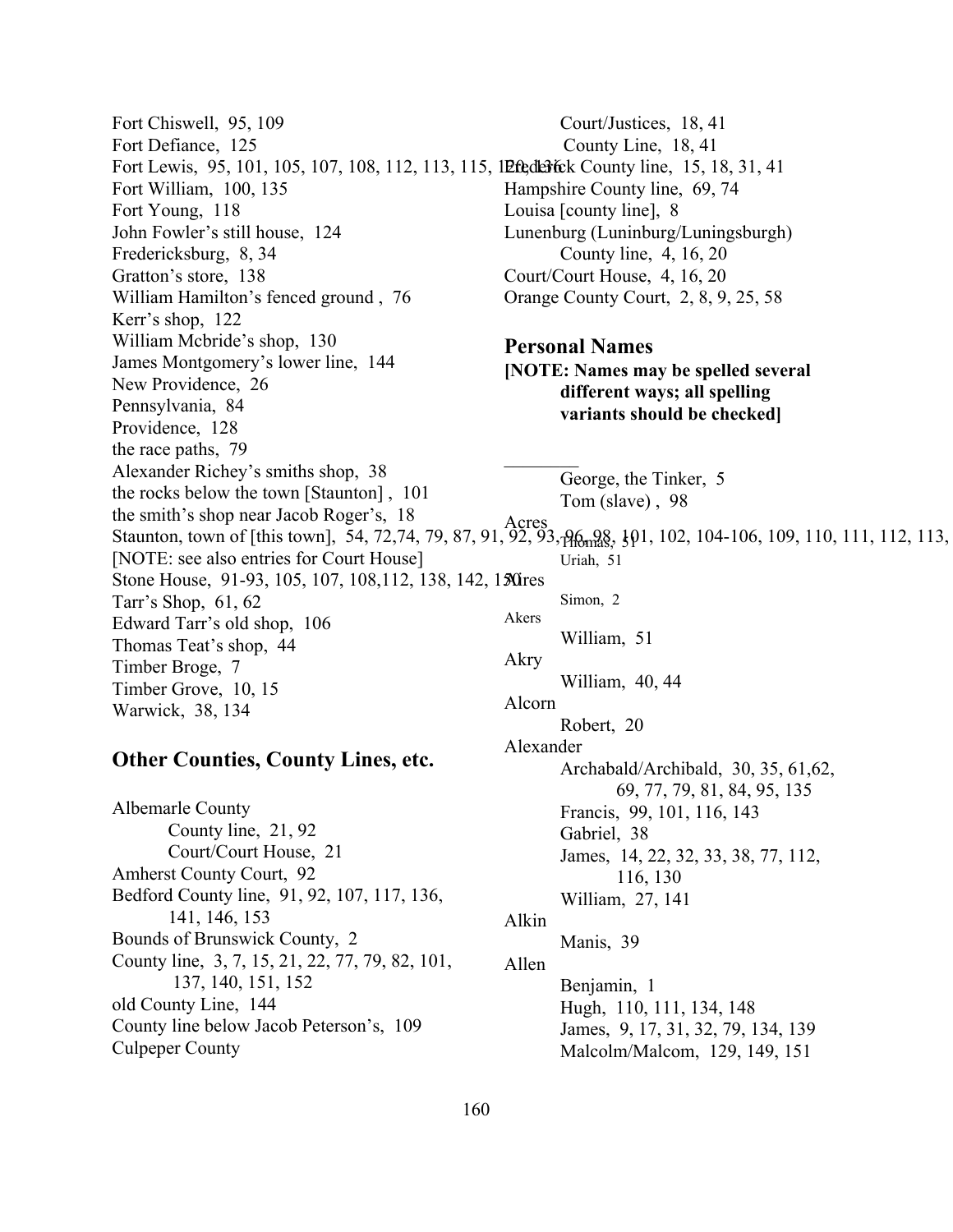Robert, 133, 149 Robert, Jr. , 140 Robert, Sr. , 140 Allison John, 8, 52, 71, 75, 76, 91, 150 Robert, 73 Samuel, 52 Anderson George, 78, 87, 91 Isaac, 69 Jacob, 29, 58, 60, 69, 82, 149 James, 27, 71, 83 John, 2, 9, 17, 18, 19, 29, 31, 36, 48, 66, 69, 76, 78, 100, 131, 134,144, 145, 146 Humphrey, 6, 51, 129 John, Jr., 57, 130 John, Sr., 63 William/Wm, 5, 9, 36, 38, 45, 71, 111 Andrews Adam, 51 Anglen James, 28 Arbuckle James, 129 Matt, 153 Archenbright Jacob, 99 Archer \_\_\_\_\_\_\_\_, 92, 142 John, 5, 71, 130, 140, 149, 151 Sampson, 5, 34, 62, 82 Armer \_\_\_\_\_\_\_\_, 48 Armstong Robert, 62, 115 Armstrong Archibald, 70, 94 Black James, 14 James, 3, 14 John, 96 Robert, 1, 2, 5, 56, 92, 134, 142, 150, 151 Thomas, 34, 82, 127, 152 William/Wm, 19, 28, 51, 84, 152, 153

Arnold Stephen, 50, 52 Steven, 50 Baggs Alexander, 52 James, 56 Thomas, 74 Bailey \_\_\_\_\_\_\_\_, 130 Baird James, 75 Baker George, 129 Baley James, 50 Ball David, 95 James, 71, 75 Balley James, 31 Ballon Henry, 20 Bane James, 51 Bard Thomas, 5 Barnes Thomas, 108, 137 Barnett Robert, 129 Bartley James, 34 John, 4, 40, 44 Barton Thomas, 40 Baskin \_\_\_\_\_\_\_\_, 91 Andr, 39 John, 87, 91, 102, 114, 127 William, 9, 17, 19 **Bats** James, 40 Baxter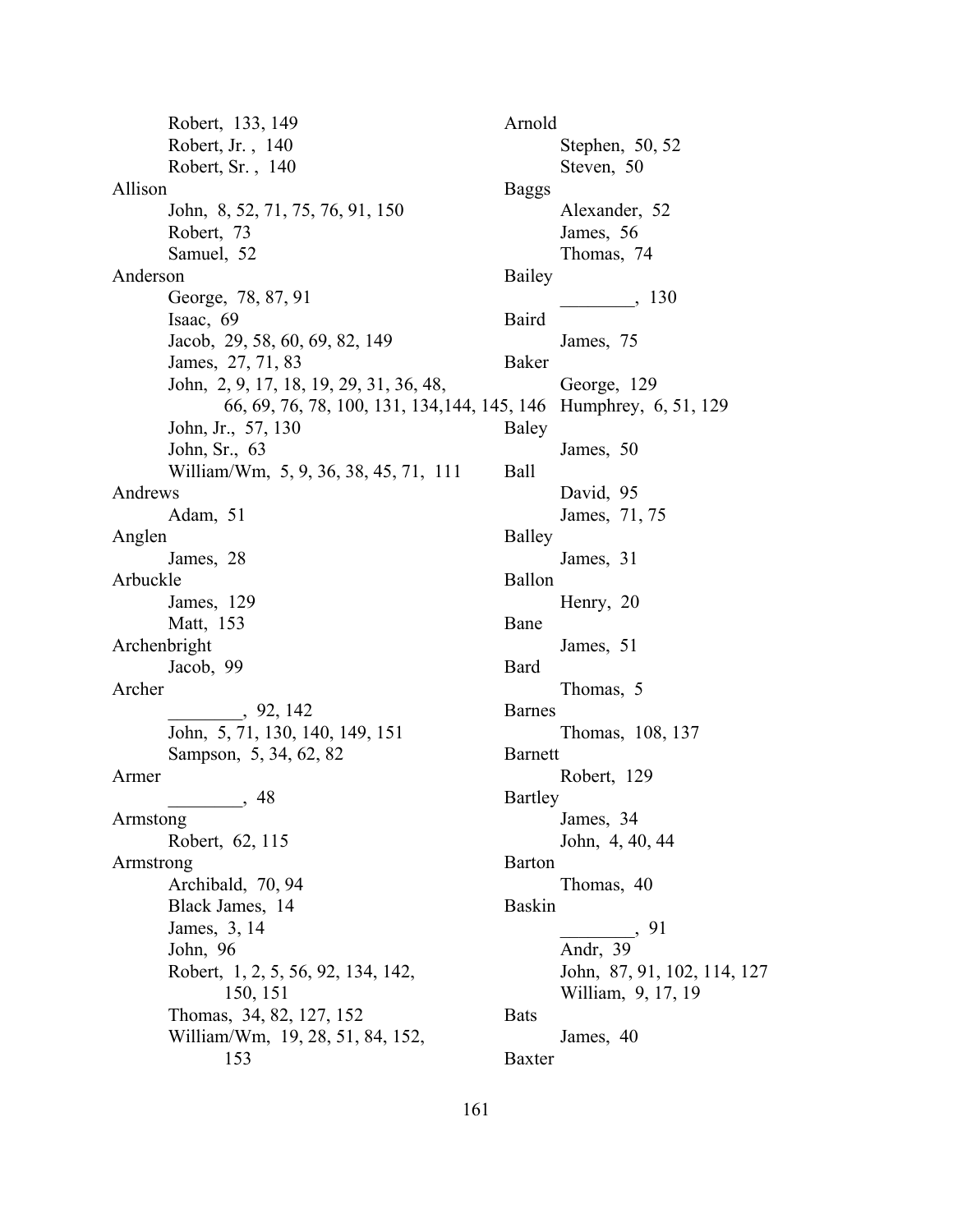George, 131, 152 Bealey James, 52 Bean James, 6 John, 49 Beard James, 7, 8, 16, 18, 24, 63, 67, 70, 80, 85, 119, 122, 127, 137, 153 John, 35, 131, 134 Thomas, 45 William/Wm, 23, 26, 88, 97, 98, 103, 109, 114, 127, 131, 142 Beggs Alexander, 50

#### Belay

Edward, 50

#### Bell

 $\overline{5}$ David, 63, 68, 76, 97, 146 James, 4, 5, 17, 22, 32, 33, 38, 44, 70, 100, 112, 116, 117, 140, 142, 144, 149, 150, 151, 154 John, 129 Joseph, 39, 137 Samuel, 134 William/Wm, 9, 17, 39, 44, 58, 149 William, Jr., 9, 61 Belon Richard, 50 Belshee Robert, 147 Belshire Robert, 80, 97 Bennet John, 133 Bens William, 6 Berkley James, 41 Berriford John, 50, 52

Berry George, 44 John, 40, 121 Thomas, 89, 96, 116, 117, 122 William, 70 Bethell William, 42 Beverley \_\_\_\_\_\_\_\_, 13, 23, 24, 35, 110, 117 Beverly<sup>-</sup> \_\_\_\_\_\_\_\_, 68, 70, 72, 102 Bigam John, 71 Bigham John, 40, 42, 46, 67 Bingaman \_\_\_\_\_\_\_\_, 53 John, Jr., 53 John, Senior, 53 Bird Abraham, 82, 126 Andrew, 13 Bishop Edward, 50, 52 Black  $\frac{1}{2}$ , 35, 78 Anthony, 14, 38 Henry, 110 James, 67 John, 5, 38, 40, 42, 46, 75, 139, 146, 153 Mathew/Matthew, 88, 106 Samuel, 61, 67 William, 118, 123, 139, 148 Blair Alexander, 69, 72, 108 James, Jr, 140 John, 14, 140 Blanton William, 129 Bledsoe Anthony, 129 Bodkin Hugh, 129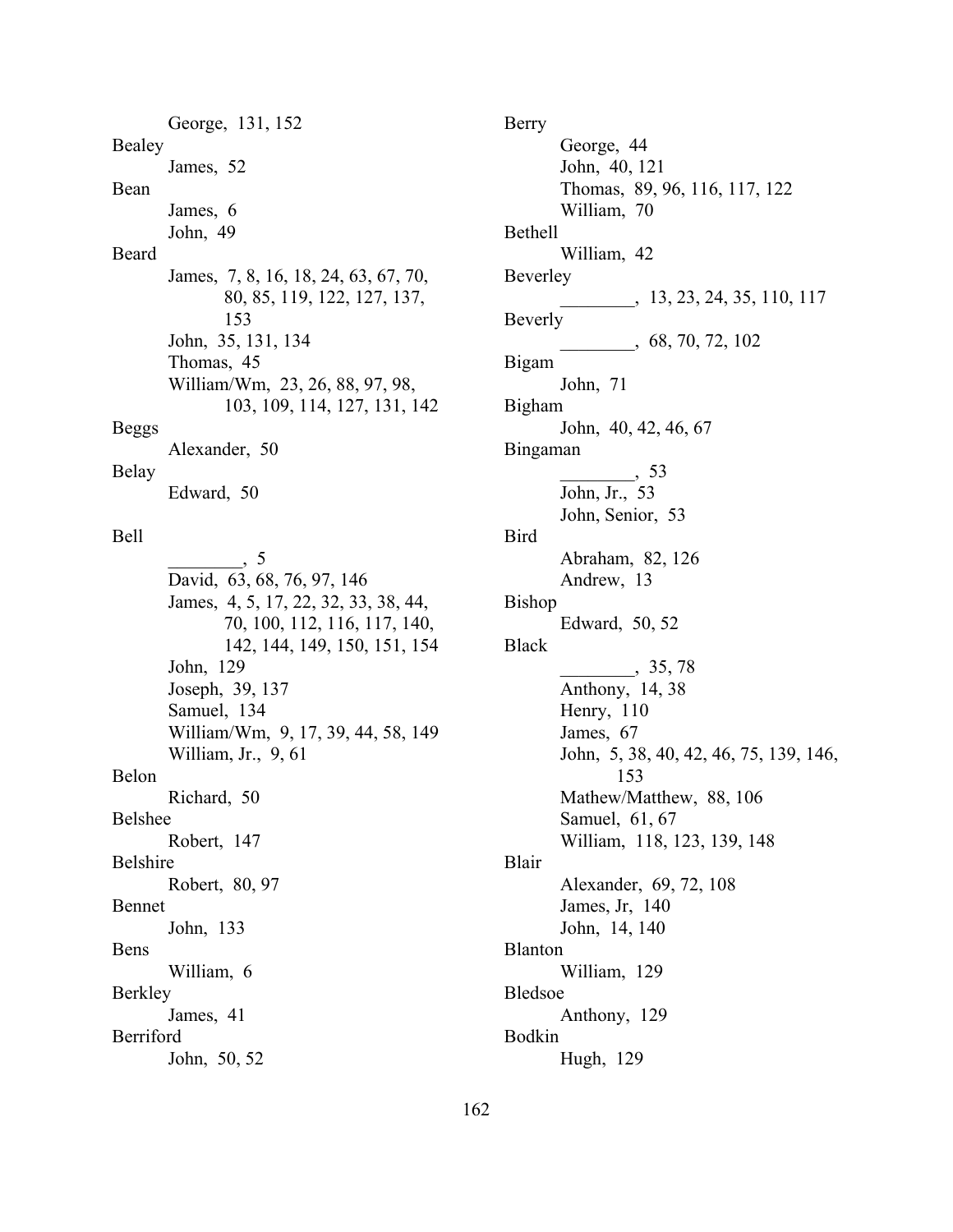James, 129 John, 129, 141 Richard, 28, 61, 113, 129 Bohanon Williams, 74 Boil William, 50 Bollen Edmond, 26 Boller John, 150 Bomgardner John, 7 Borden \_\_\_\_\_\_\_\_, 20, 42, 72, 101, 106 Benjamin/Benja, 9, 12, 13, 21, 28, 29, 30, 35 Widow, 42 Bosart Joseph, 143 Bowen John, 119, 124, 138, 145 Reece, 153 William, 153 Bowyer John, 76, 95, 107, 110, 119, 121, 124, 144, 149 Michael, 138, 145 Thomas, 151 William, 91, 113, 148, 151 Boyd Alexander, 90 Thomas, 82 Boyn John, 5 Brackenridge Robert, 75 Bradshaw Thomas, 143 William, 52 Brady William, 5 Brafford Samuel, 153

Braford Samuel, 41 Braham John, 11 Bratton Robert, 56, 58, 84, 115, 129 Brawford Samuel, 150 Brealey Daniel, 5 Breckenridge Captain, 92 George, 50 Rob, 66 Robert, 46, 55, 59, 77, 112, 123, 142 Breckeridge Major, 149 Breckinridge Robert, 107 Bredshaw Thomas, 132 Brian Thomas, 100 Briant John, 11 Bright Erick, 40 George, 6 Tobais/Tobias, 6, 37, 39, 40, 53 Brock \_\_\_\_\_\_\_\_, 74, 79, 84 Brocke  $\frac{34}{2}$ Brown  $\frac{1}{1}$ , 41, 44, 52, 77, 78, 130, 145, 147 Abraham, 76, 105, 144 Abram, 50 Francis, 27 Henry, 6, 50, 62 Henry Jr, 51 Henry, Sr, 51 Jacob, 6, 14, 40, 53, 54 James, 18, 42, 45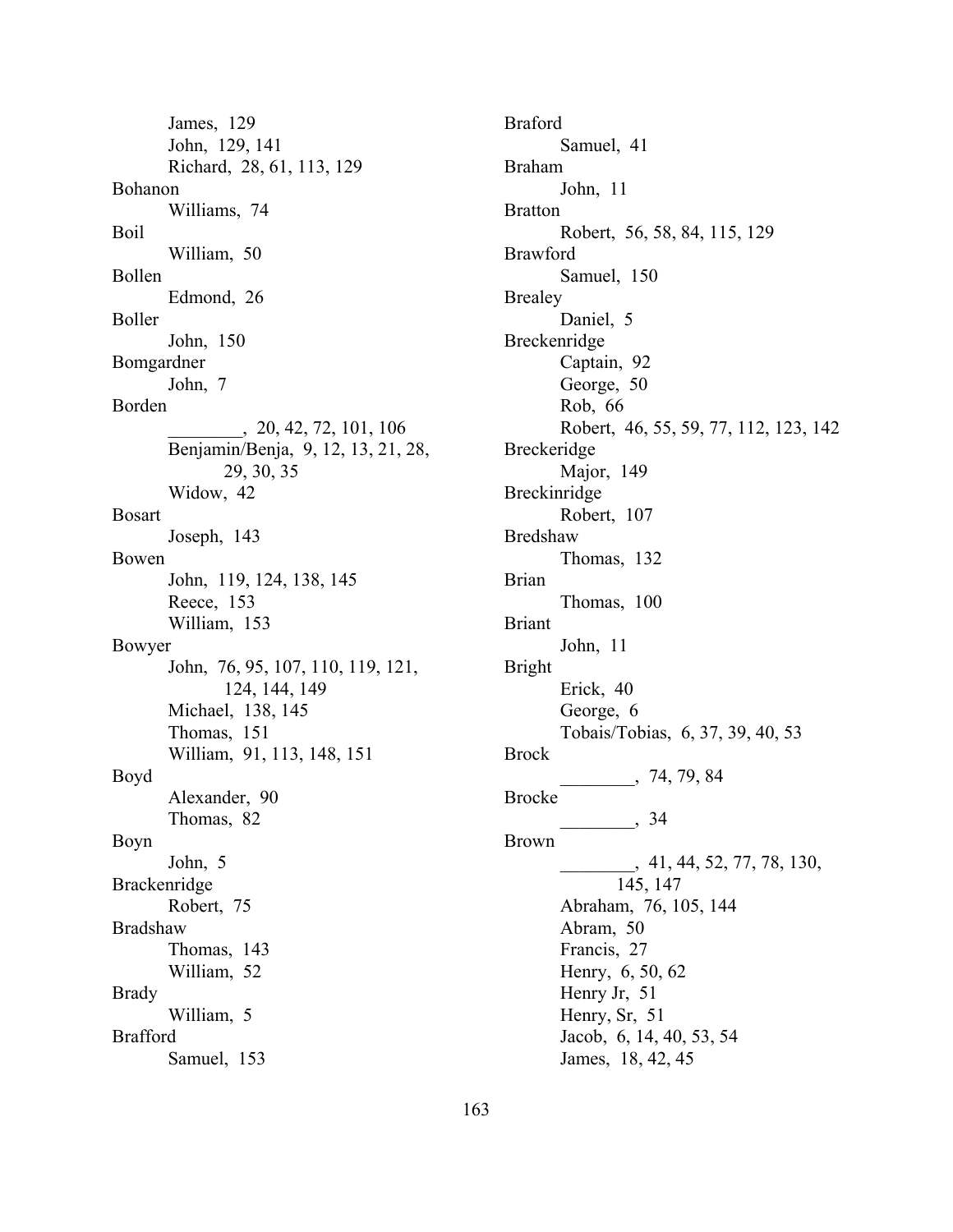John, 4, 11, 40, 41, 59, 72, 75, 77, 104, 110, 111, 115 Major, 117 Mr., 121 Robert, 26, 80, 94, 148 Samuel/Saml, 6, 14 Thomas, 93 William/Wm, 8, 26, 40, 64, 72, 80 Brownlee Alexander, 49, 50, 59, 60, 70, 72 John, 11, 112, 117, 142 Bruister James/Jas, 109, 111, 132 Bryan John, 51, 86, 89, 100, 126 Thomas, 108 William, 49, 51, 112, 132 William, Jr., 51 Bryans David, 101, 117 John, 131 Thomas, 131 William, 109, 113, 129, 136 Bryant John, 26 Buchanan \_\_\_\_\_\_\_\_, 38, 91-93, 117, 153 Alexander, 98, 102, 107 Col., 119, 124, 144 James, 25, 111 Colo John, 8 John, 4, 7, 23, 26, 38, 40, 46, 53, 59, 66, 74, 76, 84, 95, 98, 109, 110, 116, 119, 123, 125, 128, 131, 132, 151 Samuel, 39, 70, 73 William, 4 Buchannan Colo John, 14 John, 10 Bullett \_\_\_\_\_\_\_\_, 147 Burden  $\frac{1}{\sqrt{32}}$ 

Burger Steven Hans, 33 Burk James, 6 John, 100 Thomas, 7, 100 William, 7, 33 Burnside John, 134 Burnsides John, 119, 122 Burt William, 52 Burton Richard, 5, 16, 21, 52 Byers William, 52 Byran William, 49 Byrnsides James, 129 Cadwell James, 36 Cain Nicholas, 69 Caldwell \_\_\_\_\_\_\_\_, 119 George/Geo, 4,10, 25, 55, 66, 75, 93 James, 14, 46, 50, 65 Callachan Charles, 146 Callison James, 38, 94, 138 Cambell Charles, 38 Patrick, 38 Campbell \_\_\_\_\_\_\_\_, 52 Charles, 8, 9, 26, 29, 38, 39, 45, 48, 50, 57, 62, 63, 65, 110, 136, 144 David, 138 George, 42, 137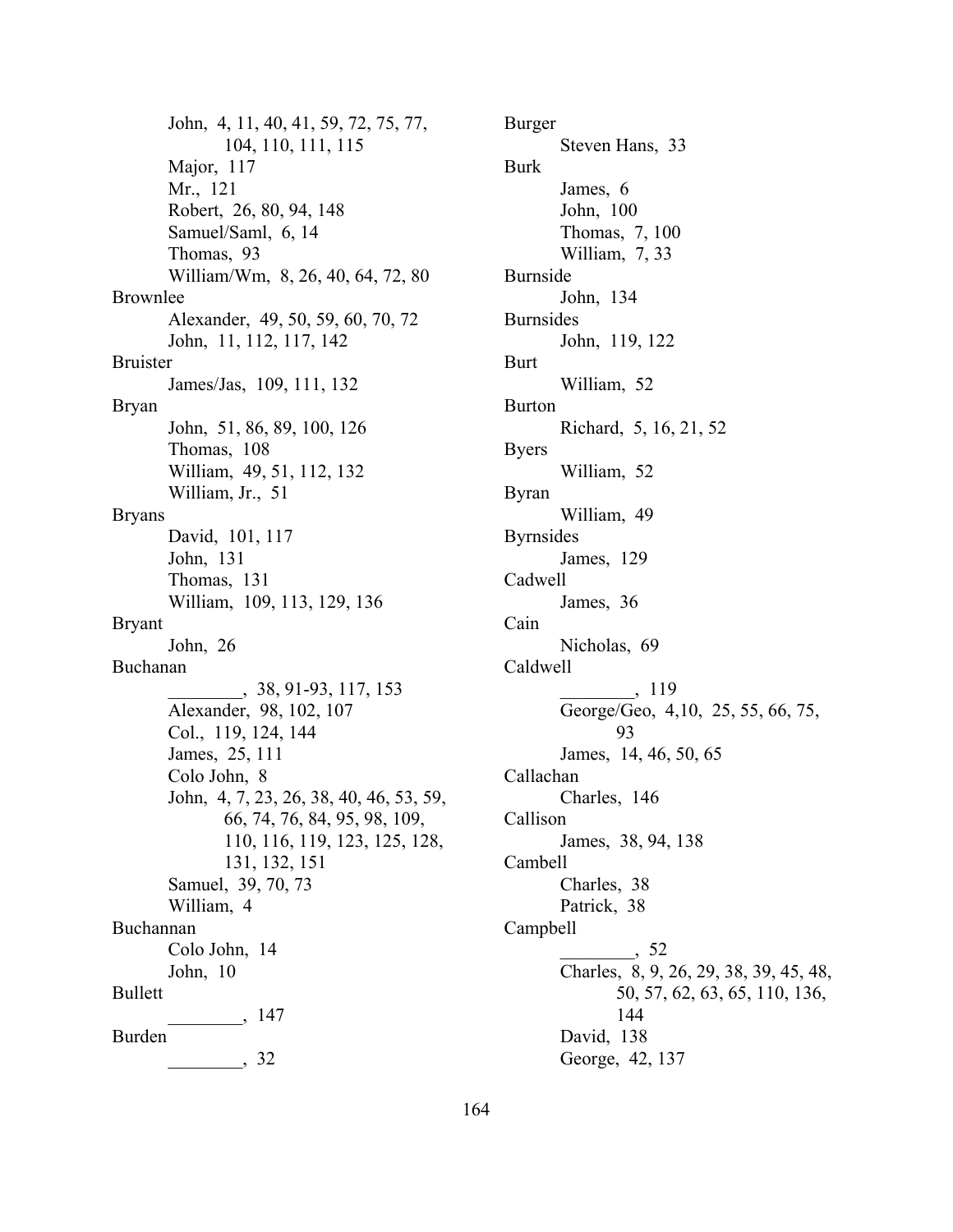Gilbert, 13 Hugh, 26, 34 James, 6, 8, 10, 14, 19, 38, 40, 49, 51, 56, 60, 64, 140 John, 4, 14, 19, 27, 38, 40, 42, 44, 46, 65, 81, 86, 134, 140 Malcome, 51 Patrick, 11, 55, 69, 150 Robert, 23, 24, 26, 34, 44, 121 William, 75, 104 Canaday Joseph, 29 Canady Joseph, 12 Cannaday Joseph, 15 Caphon  $\frac{1}{27}$ Caravan  $\frac{1}{\sqrt{25}}$ , 56 Carlile James, 47, 60 John, 28, 44, 50, 60, 61, 129 Robert, 28, 44, 129 William, 28 Carlock Conrod, 51 David, 51 Frederick, 20, 51 George, 51 H[illegible], 39 Carpenter George, 132 Joseph, 32, 37 Joseph, Jr, 126 Joseph, Sr, 125 Thomas, 125 Zophar, 125 Carpentor Nathaniel, 125 Soloman, 125 Thomas, 125 Carr \_\_\_\_\_\_\_\_, 87, 91, 96

David, 34, 45, 59 James, 16 John, 40 Carravan William, 51 Carrigan Patrick, 126 Carroll Terrance, 26 William, 27, 35 Carscaden Robert,.26 Carson Isaac, 130 Carter  $\qquad \qquad \ldots \qquad \qquad .$ James, 1, 5 Cartmill Henry, 116 Caruthers Hugh, 53 Carvin  $\overline{\phantom{0}}$ , 63 William, 49, 63, 107 Carwin  $\frac{1}{\sqrt{3}}$ , 53 William, 105 Castle Jacob, 6, 20 Cathey James, 117 Cave James, 20 Chiswell \_\_\_\_\_\_\_\_, 95, 109 Chittam \_\_\_\_\_\_\_\_, 74 Christian \_\_\_\_\_\_\_\_, 14, 16, 25, 45, 51, 78, 79, 81, 102, 104, 105, 106, 116, 126, 146 Capt, 25, 137 Israel/Israil, 16, 22, 31, 32, 44, 45, 46, 51, 54, 57, 77, 83, 93, 94,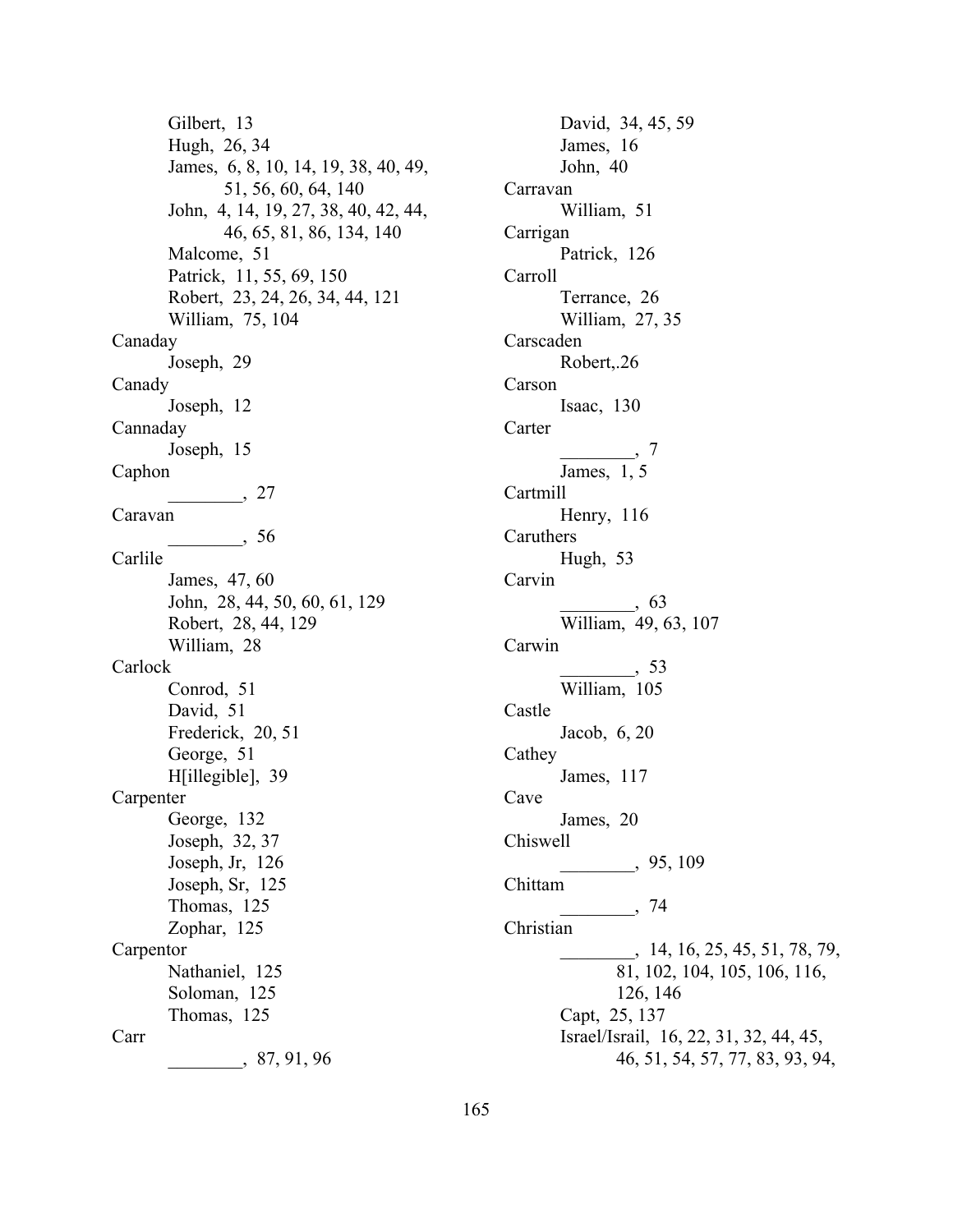96, 98, 112, 113, 120, 128, 134, 136, 142 John, 14, 25, 31, 112, 117 Robert/Robt, 14, 77, 119 William/Wm, 9, 10, 13, 14, 46, 82, 84, 129, 132 Christy  $\frac{46,91}{ }$ Clanie Michael, 6 Clark Alexander, 130 James, 4, 40, 44, 52 James, Jr., 44 John, 44, 149 Margaret, 128, 147, 150 Clayman Christians, 16 Claypole James, 34 Willm, 34 Clements Christian, 134, 137 Jacob, 60 Clemons Christian, 97, 134 Clendening Chas., 5 Clighorn Wm, 38 Cloyd David, 64, 90 David, Junior, 119 James, 119, 121, 135 Michael, 136 Cober Jacob, 7 Coburn  $\frac{22, 29}{ }$ Cochran John, 115 Cochrane John, 115 Cockmill

John, 7 Cockrance John, 91 Coe Timothy, 51 **Coffey** Hugh, 7 Coger Jacob, 12, 16, 33 Michael, 101 Coile James, 4 Cole  $\frac{1}{\sqrt{25}}$ , 95 Colett Abrahm, 9 Colhoon James, 6 Patrick, 5 William, 5 Colhouns Ezekiel, 20 Colier Moses, 148 Collet Abraham, 35 Collett  $\frac{8}{2}$ Collier John, 40 Collins Duke, 29 **Colter** John, 138 Combs Andrew, 27 Mason, 26 Condon James, 129 Conerly Thomas, 88 Coningham Adam, 26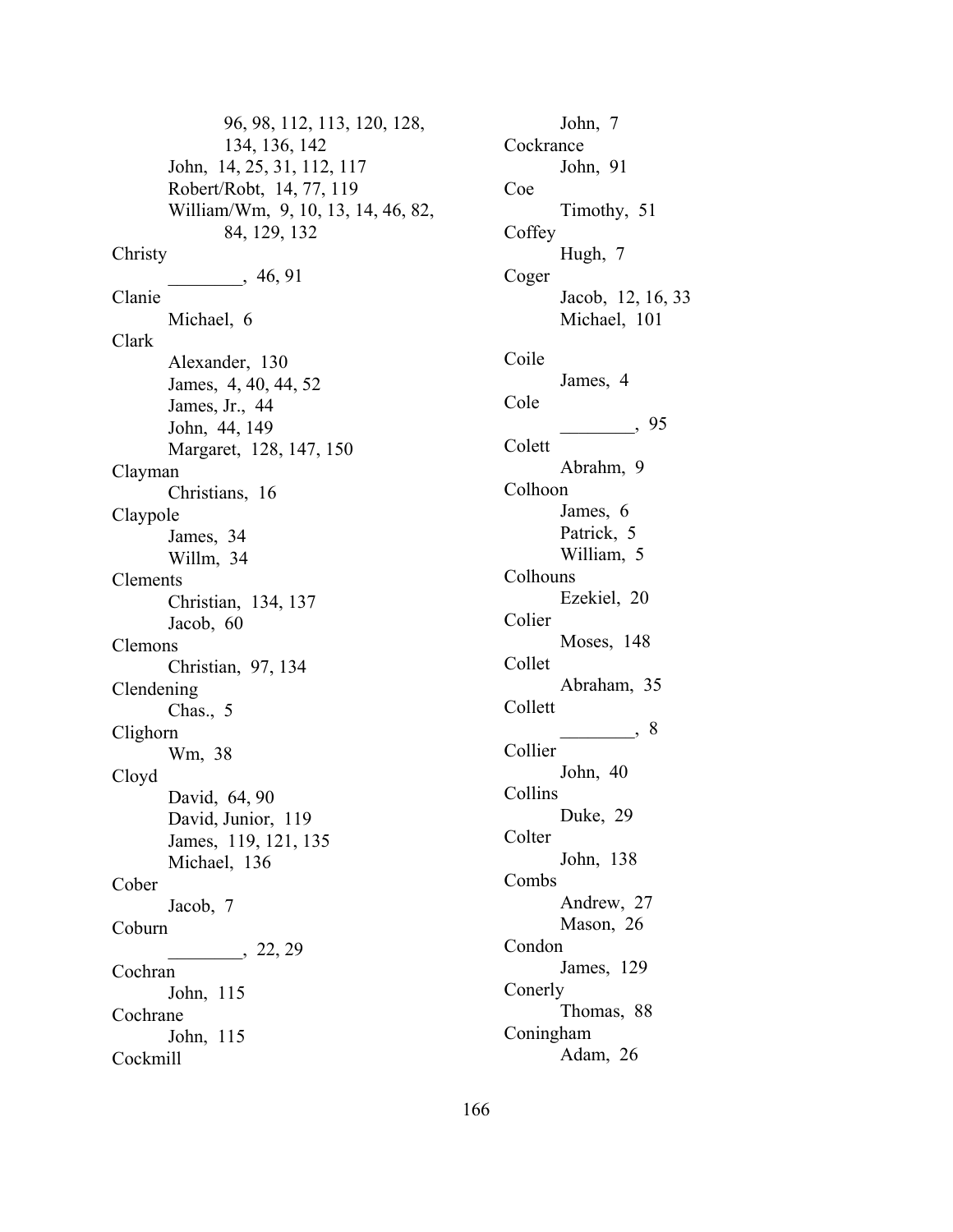Robert, 25 **Conley** James, 20 John, 20 Connelly Thomas, 137, 141 **Connerley** Thomas, 97 **Connerly** Thomas, 127, 145 Cook \_\_\_\_\_\_\_\_, 83, 86 Henry, 53 Patrick, 4, 7, 9 Cooper John Finlas, 2 **Coulter** John, 112, 150 Coulton John, 112 Joseph/Jos, 8, 12, 15, 35, 69 Joseph, Capt., 29 Counce Martin, 51 Coutt John, 154 Cowan  $\frac{1}{2}$ , 70 Andrew, 21, 38, 40, 72 James, 48, 49, 54, 55, 57, 69, 72 Cowden James, 153 Samuel, 117 Cowdon James, 145, 150 Samuel, 120 Cox Andrew, 51 Charles, 7 Craig \_\_\_\_\_\_\_\_, 30, 53, 54, 61, 118, 119, 134, 135, 137, 139, 150 Alexander, 69 James, 133, 134, 137, 140

John, 18, 22, 23, 94 Mr, 86 Robert, 35, 83 Craige Alexander, 73 John, 30 Craven  $\overline{\phantom{a}}$ , 3 John, 88, 125, 133, 142 Peter, 51 Robert/Robt., 3, 10, 17, 23, 31, 64, 44, 133 William, 74 Cravens John, 138 Robert, 11, 22, 152 Crawford Alexander, 5, 52, 92 George, 9 Gilbert, 40 John, 107, 118, 124, 147, 150 Patrick, 34, 61, 63, 81, 103 Cresswell Henry, 151, 154 Crestwell Henry, 4 Crim Philip, 7 Crisp William, 20 Crocket \_\_\_\_\_\_\_\_, 26 Hugh, 144 Joseph, 20 **Crockett** Hugh, 126, 130 James, 141 Robert, 130 Crosby \_\_\_\_\_\_\_\_, 107 Cross Charles, 33 Crouch John, 47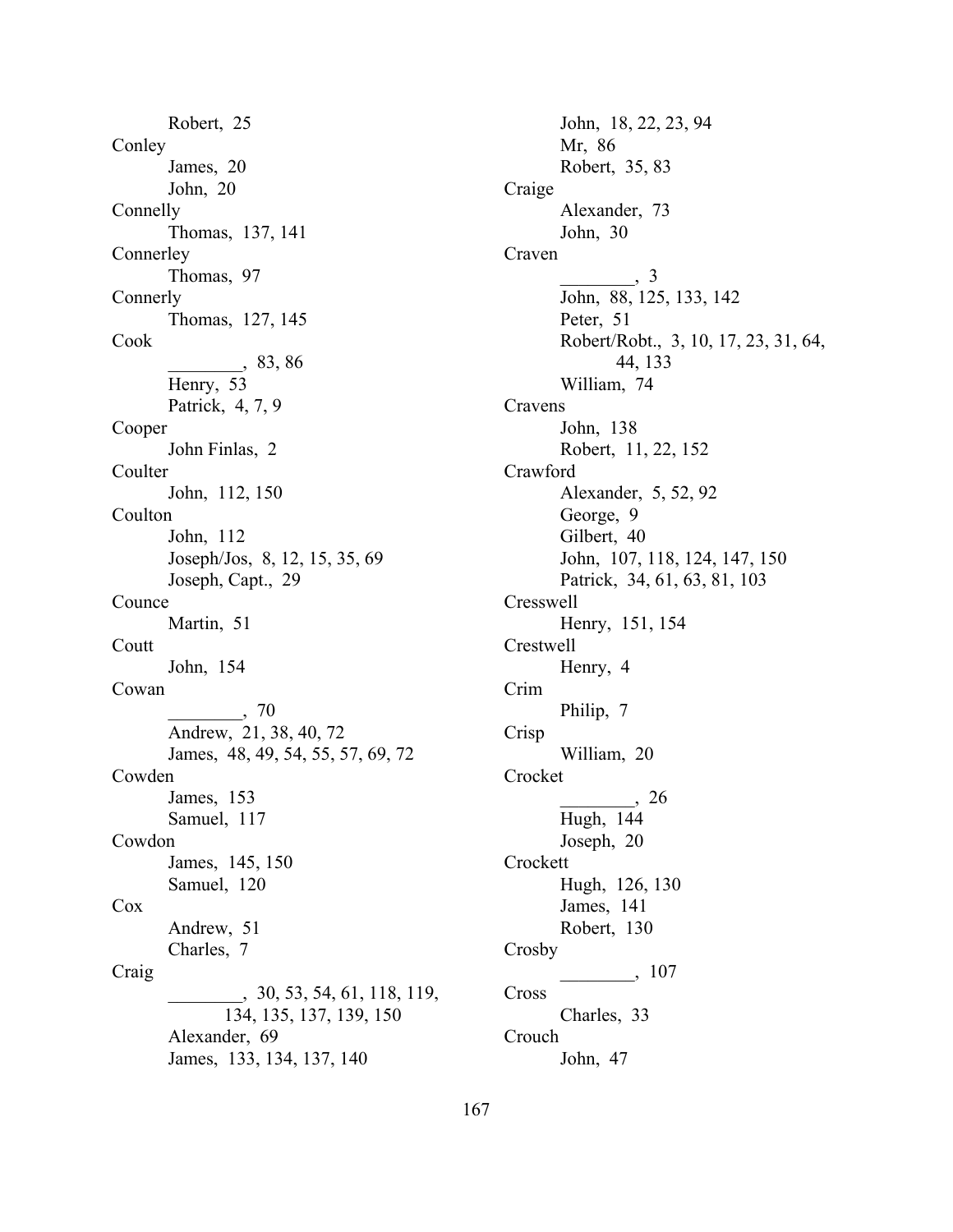Crow William, 84, 96, 101, 110 Crump Edmond, 52 Crunk Richard, 3 Cuin Nicholas, 56 Culton Captain, 117 Joseph, 149 Cuningham Adam, 7 David, 94 John, 42, 45, 46, 47, 54, 55 Robert, 22, 112 Cunningham David, 138 Curruthers William, 113 **Curry** William, 124 Dailey John, 135 Daley Charles, 12 Dalton Robert, 48 Daniel Deniston, Jr., 9 Davids Samuel, 10 Davidson \_\_\_\_\_\_\_\_, 91 Andrew, 88 John, 94, 129 Samuel, 79, 89 Davies Robert, 10 Davis \_\_\_\_\_\_\_\_, 61, 152 David, 1, 8, 23, 32 James, 30, 43, 51, 53, 89, 137

John, 4, 6, 26, 32, 41, 42, 63, 75, 88, 96, 108, 123, 124, 129, 131, 133, 136 Patrick, 23, 24, 37 Robert, 4, 5, 11, 12, 40, 44 Samuel, 77 Walter, 66, 75 William, 106 120 Davison Daniel, 19, 85 James, 53 John, 127, 128 Dean John, 152 Deniston Daniel, 9, 11, 18, 24, 60, 91, 94 Daniel, Jr., 9 Dennison Daniel, 1 Denton \_\_\_\_\_\_\_\_, 24 John, Capt., 3 Jonas, 3, 24 Robert, 21 Dickens Henry, 8 Dickenson Adam, 7, 23, 24, 32, 37 John, 24, 57, 76, 90 John, Captain, 90 Joseph, 139 **Dickey** Michael, 26, 48, 131, 136 Dickinson \_\_\_\_\_\_\_\_, 148, 150, 152 Adam, 7 Captain, 116, 119, 122, 130 John, 122 John, Captain, 148 Wm, 26 Dickton Joseph, 121, 138 Dill John, 6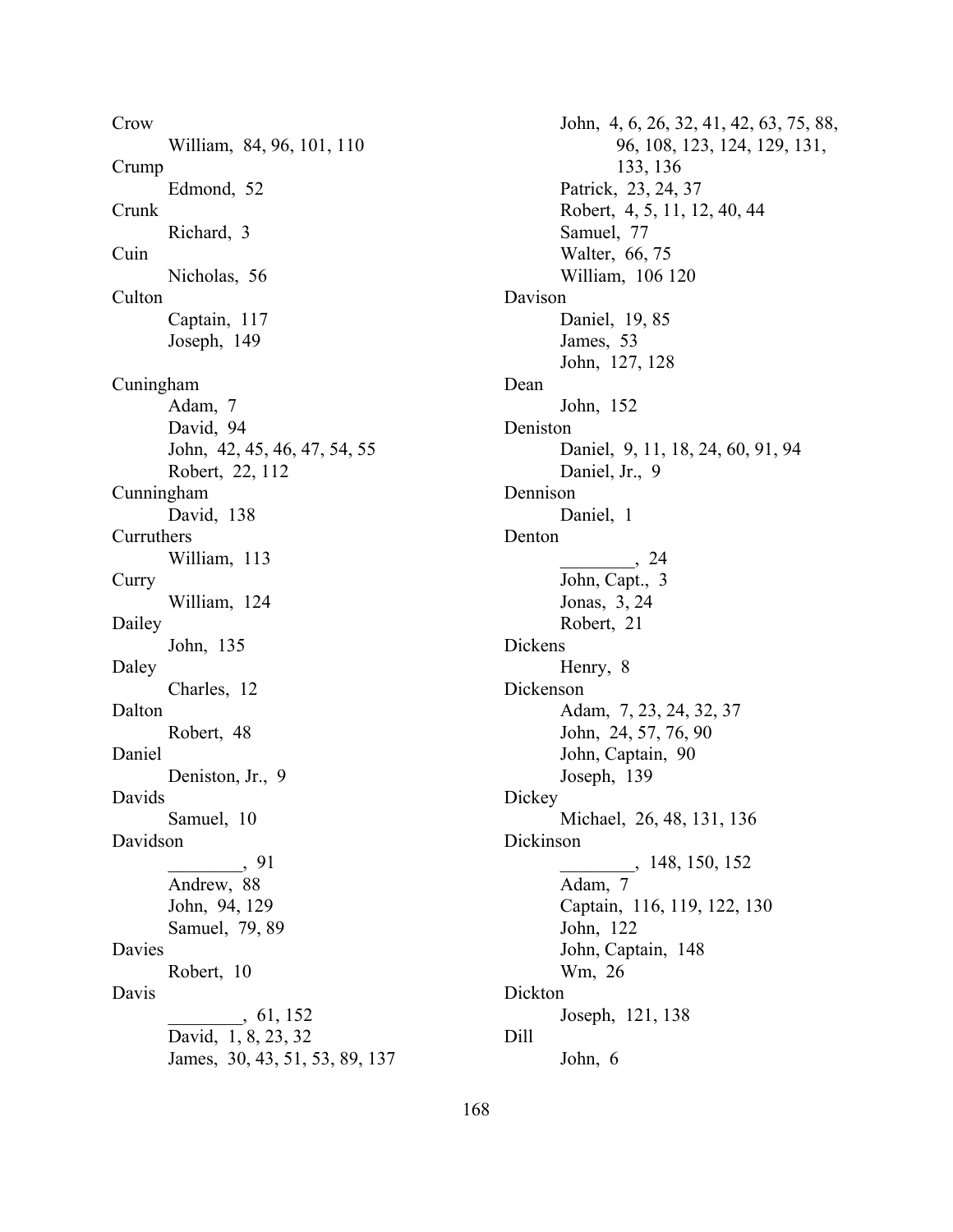Peter, 6 Diver Charles, 26 Hugh, 26 Doage David, 99, 102, 104 Doak David, 81 Dobkins John, 8 Doggett Richard, 146 Dollis Charles, 14 Donaho Cornelius, 40 Hugh, 137, 141 Donalin John, 6 Donerly Charles, 132 John, 7 William, 7 Donnerly Charles, 150, 152 ffrancis, 13 Dooley Henry, 47, 136, 141 Dougherty Michael, 49 William/Wm, 137, 153 Douglas Hugh, 129 Douglass Hugh, 129 James, 129 Dove  $\frac{1}{2}$ , 90 Downey Samuel, 21, 138 Downing James, 30 John, 20 Samuel, 40, 72

Downs  $24, 32$ Capt., 1 Henry, 4, 9, 13, 23, 54, 67 Henry, Jr., 11, 13, 14, 23, 29 Draper George, 6 John, 129 Widow, 53 William, 43 Dryden David, 95, 106, 122 Drydon David, 28, 80 Duel Charles, 7 Duffield Robert, 129 Duglass George, 39 Hugh, 126 James, 126 Jonathan, 34 Dunbarr John, 21 Duncan William, 113 Dunkle John, 77 Dunlap \_\_\_\_\_\_\_\_, 150 Robert, 125, 128 Dunlop Robert, 29, 39, 40, 45, 60 Dunn Francis, 40 Dye Jacob, 8 Dyer James, 5 Roger, 29 William, 66, 67 Earley Jeremiah, 58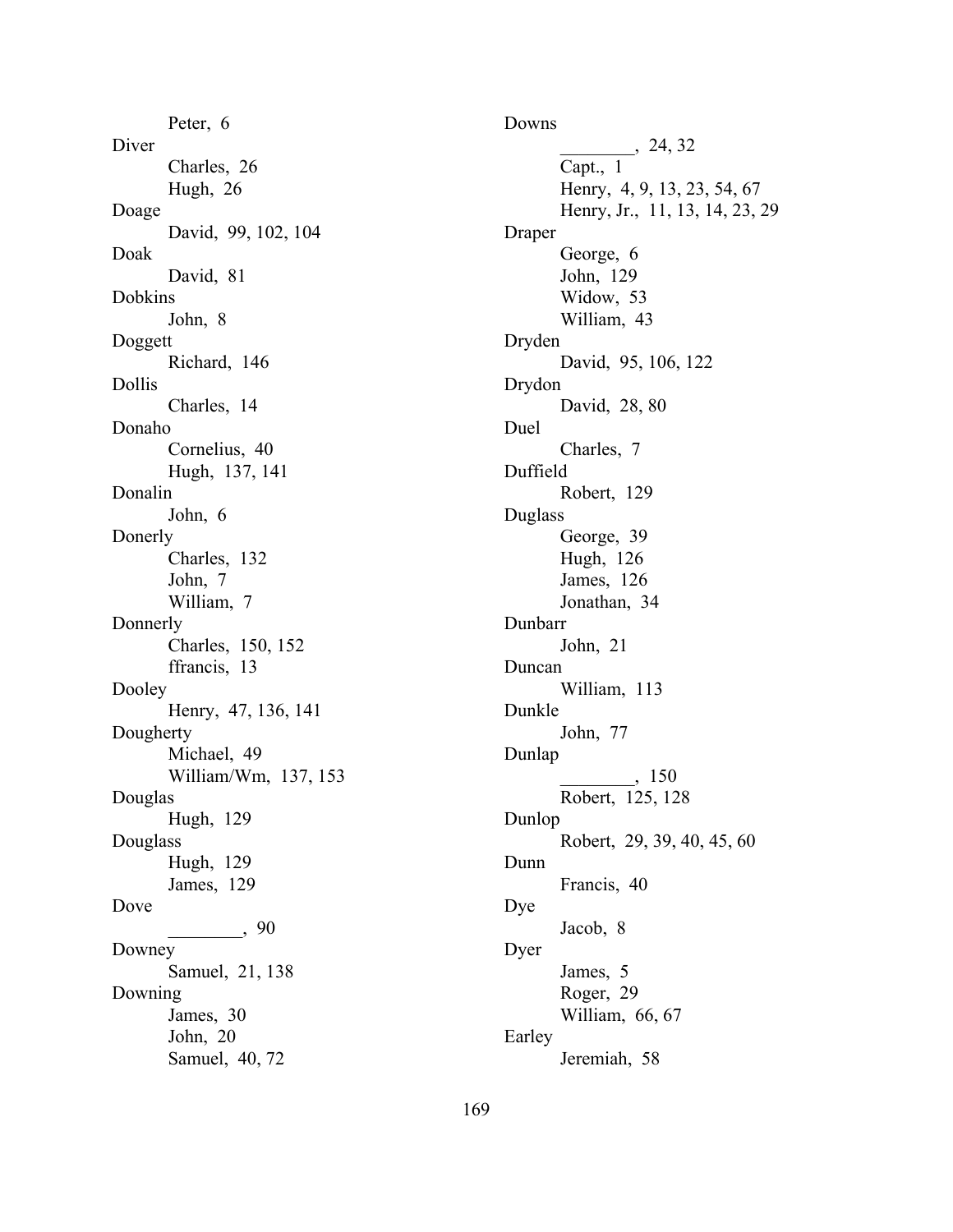Mordicai, 20 Early Jeremiah, 47 John, 71, 97 Edmiston David, 14 James, 85 Edmondson  $\qquad \qquad .1$ James, 13, 39, 50, 52 John, 40 Mathew, 1, 15, 22, 34 William, 50 Edmondston Matthew, 5 Elliot John, 5 William/Wm, 23, 34, 70, 125, 128 Elliott William, 125 Elswick John, 21 English \_\_\_\_\_\_\_\_, 96, 132 Joseph, 109 Mathew, 6 Thomas, 6 William, 6 Ephraim Buck, 7 Ervin Henry, 147 Erwin \_\_\_\_\_\_\_\_, 125 Andrew, 26, 34, 48, 59, 61, 62, 65 Benjamin, 26 David, 141 Edward, 22, 26, 124 Edward, Jr, 121, 123, 124 Francis, 26, 120 Francis, Junr., 136 John, 26 Robert, 96 Samuel, 139

Estell Wallace, 41, 44, 47, 50 Estham Francis, .6 Estill \_\_\_\_\_\_\_\_, 118, 123, 128 John, 118, 123, 129, 130, 135, 141 Wallace/Wallis, 28, 46, 128, 129, 147 Evan Uriah, 6 Evans \_\_\_\_\_\_\_\_, 72, 96, 138 Daniel, 19, 28, 51 Evan, 65, 67 Mark, 2, 6, 8, 10 Nathaniel/Nath, 65, 72, 82, 105, 122 Peter, 107, 112, 146 Ewing James, 117, 147 Ezekiel George, 5 Fairfax Lord, 100, 101, 142 Farguson John, 5 Samuel, 14, 28 Faught Andrew/Andw, 143 Feemster \_\_\_\_\_\_\_\_, 129 Thomas, 94, 118, 129, 152 Ferguson Henry, 92 Fimster Thomas, 83 Fincher Samuel, 37 Findlay Jno, 131 Findley John, 121 Finla  $\frac{1}{\sqrt{36}}$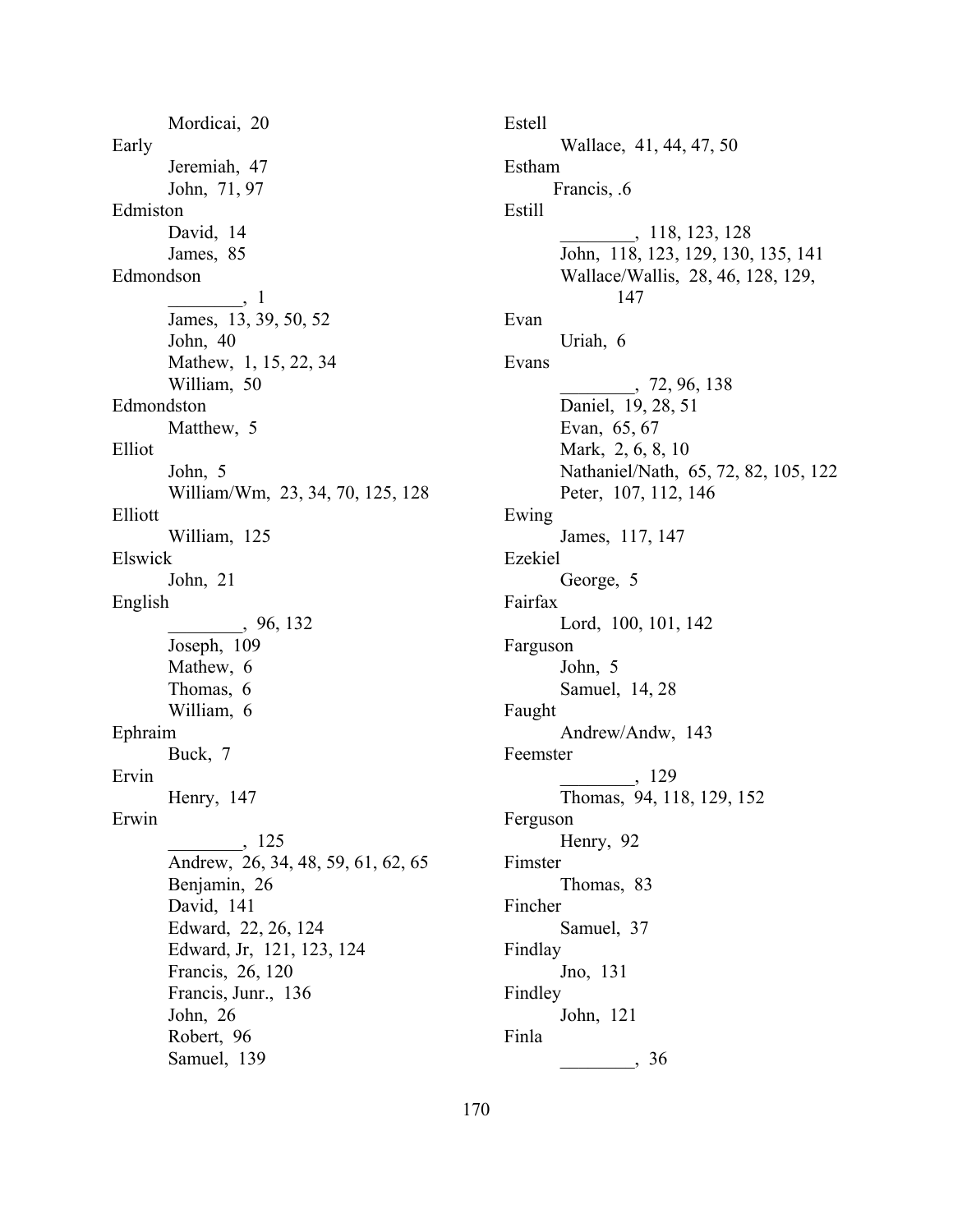John, 1, 15, 34, 36, 42, 76 William, 55, 59, 68 Wm, 39 Finlay William, 31, 59 Finley John, 74, 101, 123, 140, 149 Robert, 140 William, 22, 72, 140 Finly Robert, 32 Finney Michael, 30, 50, 52, 82 Fleming William, 113, 124 Forman John, 20 Foster Andrew, 44 Fought Andrew, 65, 134 John, 33 Fowler John, 124, 128, 133 Robert, 26, 41, 130, 140, 141 Foyle Robert, 34 Fraizer James, 154 Fram James, 14 Frame David, 129 James, 32 Thomas, 115 William, 26 Frances John, 27 Francis John, 35, 57, 62, 66, 100 Francisco Ludwic/Ludwick, 6, 12, 44, 87, 133 Stiffell, 8 Frazier

 $\,$ , 71, 154 James, 50, 52, 104 John, 14, 109 Patrick, 31, 35, 37, 49, 109 Robert, 8, 95, 134, 137 Samuel, 143 William, 16, 97 Freelan James, 129 Frelen John, 125 Fuller Henry, 50, 52 Fulton  $, 26, 63$ Hugh, 19, 102 James, 12, 21, 38, 45, 48, 50, 69 John, 23, 73, 89, 150 Thomas, 23, 60, 83, 93, 110, 111 Widow, 47 William, 122 F[illegible]rnice John, 33 Galespie James, 68, 130 John, 140 Galespie Thomas, 130 Galespy James, 23, 36, 55, 63, 73 Robert, 126 William, 7, 122 Galispy William, 32 Gallespy William, 119 Galliad James, 51 Gamble James, 81, 108 Joseph, 74, 83, 84, 87, 97 Robert, 27 Gamwell James, 130, 145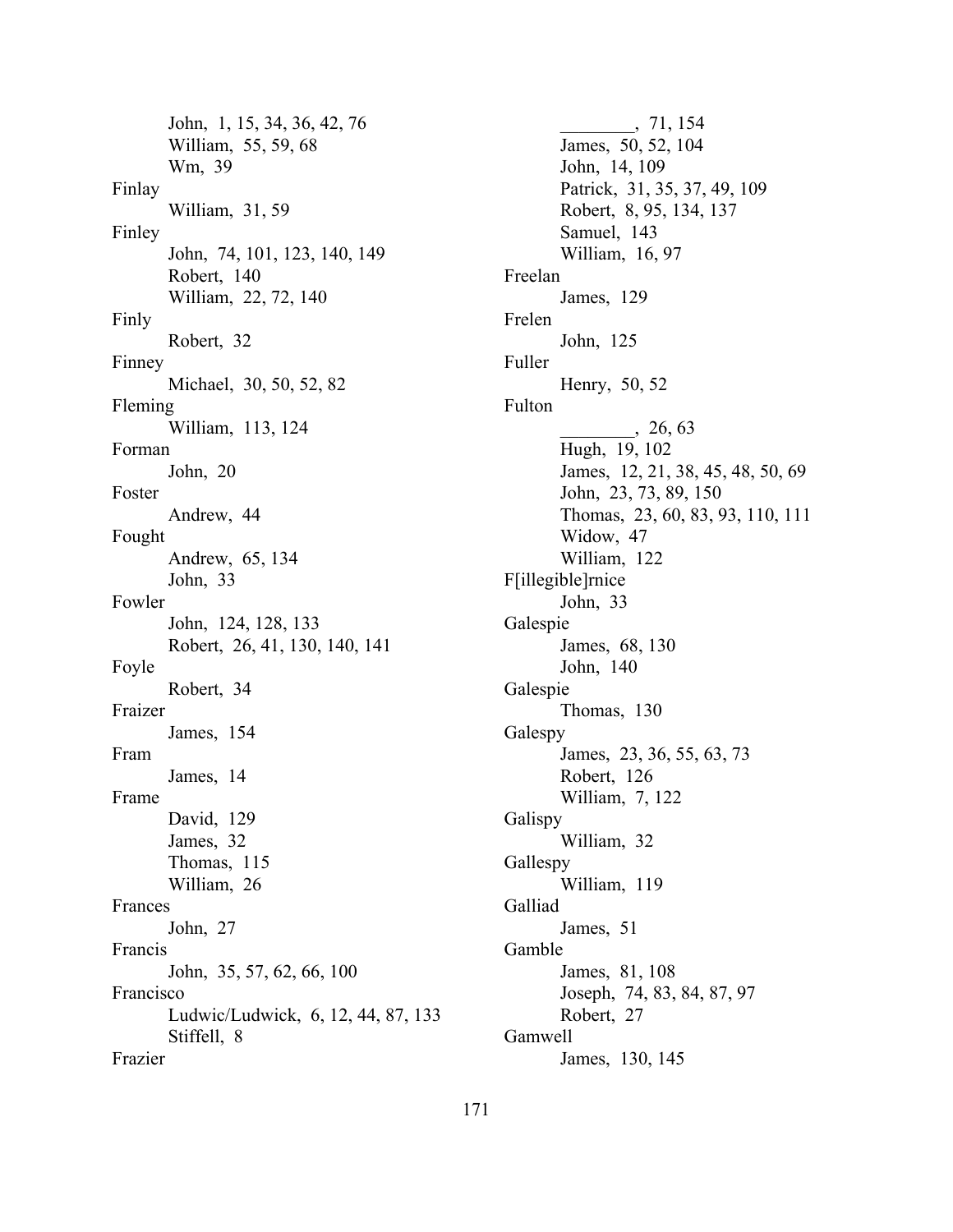Joseph, 106 Gardner Alexander, 5 Francis, 5 Thomas, 5, 93 Garrison Paul, 6 Garwin Edward, 93 Gathive \_\_\_\_\_\_\_\_, 139 Gay Capt, 5 Henry, 57 James, 83, 86, 90, 116, 132 John, 23 Robert/Robt, 1, 13, 34, 44, 60, 84 Samuel, 1, 44 Widow, 115, 121 William/Wm, 23 Gent Abraham, 134 **Gerrall** William, 39 Gerrott Wm, 37 Gibson Alexander, 5, 121 George, 40, 148 Robert, 10, 56 Samuel, 40, 116 Gilbert Felix, 66, 77, 78, 79, 83, 84, 87, 91, 96,103, 104, 107, 109, 117, 123, 125, 138, 139, 150 Gilberts Felix, 75 Gilham Thomas, 37, 60 Gilkason Robert, 5 Gilkison Archibald, 140 Gill

James, 2 Gillespy James, 140 Gillilan Nathan, 152 Gilliland Nathan, 38, 46, 93 Gillispy William, 153 Gilmer \_\_\_\_\_\_\_\_, 137 Gilmore James/Jas, 40, 102, 110, 148 John, 86, 100, 149 Peachey Ridgway (Ridgeway), 104, 106 Givens \_\_\_\_\_\_\_\_, 17, 97, 133 James, 17, 104, 133, 134, 141 Samuel/Saml, 4, 17, 19, 38, 48, 58, 65, 129 William, 129, 147 Givins \_\_\_\_\_\_\_\_, 41 James, 39 Goldman Henry, 51 Jacob, 20, 51 John, 20 Good Conrod, 111 Goodman Jacob, 88 Goodson Thomas, 130 Gordon Thomas, 9, 19, 146 Gorrell[Gorrett?] James, 40 Gorrett James, 40 Wm, 45 Gragg Robert, 133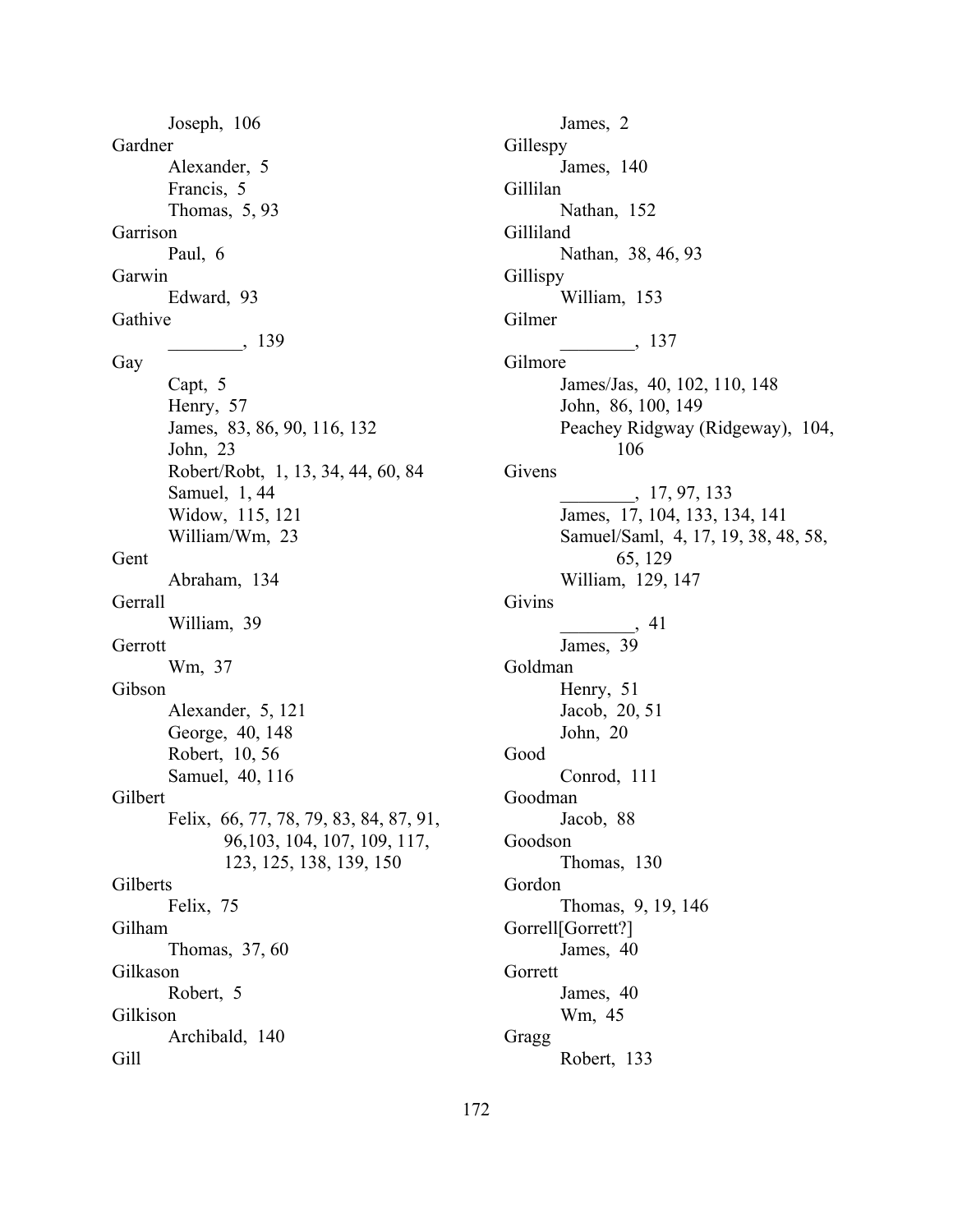William, 121 Graham \_\_\_\_\_\_\_\_, 90, 135, 136 Archd, 51 John, 5, 22, 130 Robert, 20 William/Wm, 49, 51, 63, 90, 136 Grattan John, 143 Gratton \_\_\_\_\_\_\_\_, 138 John, 82, 111, 126 Gray Jacob, 55 Robert, 79 Grayon Thomas, 129 Green Francis, 111 Greenlee James, 55, 96, 118, 145 John, 118 Greer Andrew, 140, 151 Gregg Roberts, 134 Grider Benja, 26 Griffeths Mathusaleth , 6 Griffith Thomas, 3 Grigory Nap, 35 Grimes \_\_\_\_\_\_\_\_, 92 Grubbs Francis, 26 Thomas, 7 Grymes \_\_\_\_\_\_\_\_, 86, 94, 95 Archibald, 85 Francis, 138 John, 1, 98

173

William, 91, 94, 98, 128 Gum Jacob, 35 John, 123, 138 Gunnoe Alexander, 26 Guy John, 34 Samuel, 34 William/Wm, 34 Gwinns James, 128 Gwins John, 17, 39 Hair Matthew, 121 Halderman Jacob, 69 Hall  $\frac{1}{\sqrt{1-\frac{1}{2}}}\frac{76}{1-\frac{1}{2}}$ Andrew, 150 Edward, 9, 16, 38 Edwd, 10 James/Jas., 22, 27, 28 John, 121, 137 Moses, 80, 83 Robert, 118 William, 40, 65, 67, 78, 121, 141, 145 William, jr., 59 Hambleton Thomas, 129 Hamilton Alexander, 125, 128 Andrew, 1, 2, 29, 57, 60, 121, 148 Archibald, 71, 88, 122, 137, 148 Audley, 87, 91, 94 Isaiah, 51 James, 14, 78, 89, 91 John, 148, 152 Patrick, 126 Robert, 149 Samuel, 130 William/Wm, 15, 20, 21, 26, 31, 76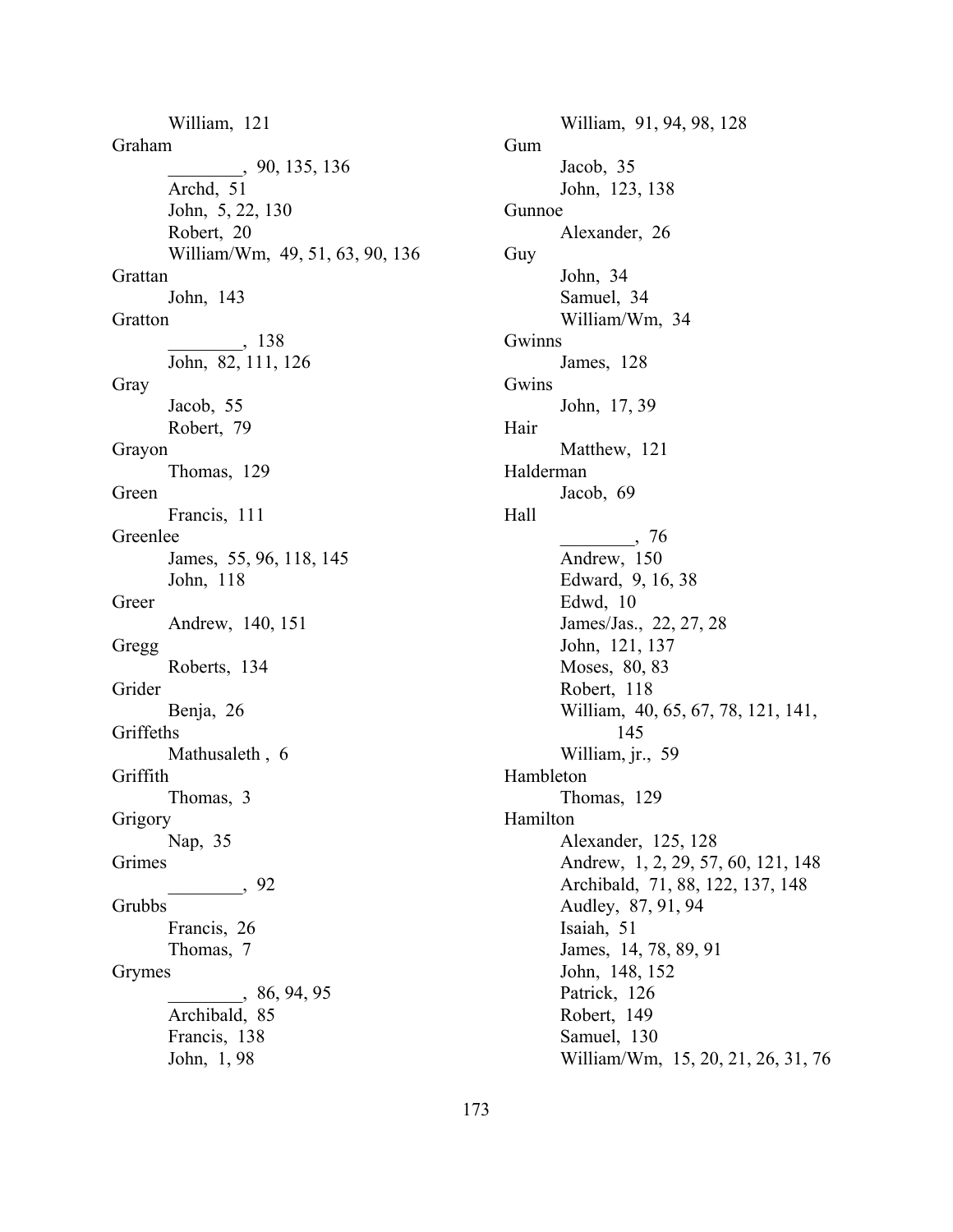Hanah Joseph, 95 Handley \_\_\_\_\_\_\_\_, 125 John, 73, 89, 145 Handlon William, 5 Hands  $\frac{47}{ }$ Hankins John, 26 William, 7 Hanley John, 34 Hanna John/Jno, 137, 148 Hannah John, 40, 122 Joseph, 101 Hans Burger Steven, 33 Harbeson William, 85 Harbison William, 100 Harden Henry, 41, 49 Hardin Benjamin, 3 John, 50 Harding Henry, 7 Hare John, 34, 36, 45, 48, 80 Harges John, 52 Hargrove John, 30 Hargus John, 50 Harman Jacob, 6 Valintine, 6 Harmon

Adam, 6, 46 Jacob, 7 Jacob, Jr., 59 Jacob, Sr., 8 John, 8 Harper Hance, 28, 94 Mathew, 28, 41, 46 Michael, 28 Harplore Nicholas, 109 Harrald William, 31, 49 Harrel William, 7 Harris Henry, 39 James, 20 Harrison Benjamin, 116, 123, 124, 126, 147, 152 Daniel, 30, 31, 41, 77 Jeremiah, 3, 46 John, 13, 19, 23, 83, 85, 98, 100, 112, 140, 151 John, Junr., 98 Matthew, 152, 153 Mr., 153 Nehemiah, 152 Reuben/Reubin/Ruben/Rubin, 33, 89, 112, 126, 152 Thomas, 3, 83, 86, 131 Zebulon, 33, 37, 87, 139 Harrisson Jeremiah, 10 Thos, 10 Harrold Richard, 18 Hart \_\_\_\_\_\_\_\_, 85 Aron, 51 Charles, 6 Miles, 51 Mr., 83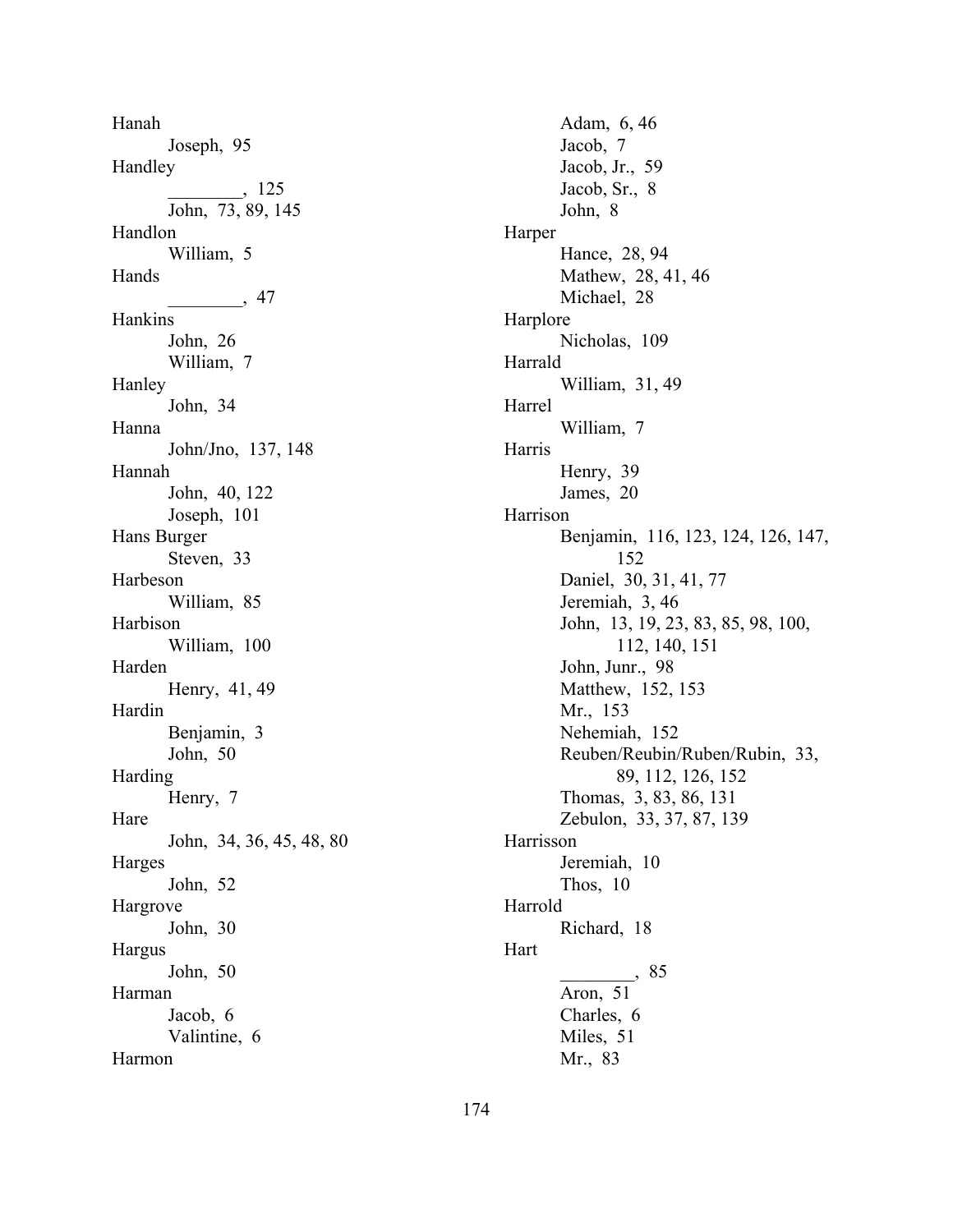Silas, 36, 57, 63, 66, 67, 74, 75, 79, 84, 86, 92, 108, 123, 124, 138, 149 Simon, 6 Hartsaw Frederick, 54 Harvie John, 92 Havener Nicholas, 77, 92 Havenor Nicholas, 77 Hawkins Benjamin, 119 Haws Peter, 66 Hay James, 7 Hayes Andrew, 19 David, 20 John, 18 Hays \_\_\_\_\_\_\_\_, 10, 43, 69, 70, 117 Adrew/Andrew/Andr, 20, 25, 29, 31, 43, 60, 68, 69, 74, 82, 84, 149 Charles, 68, 149 Hugh, 108 John, 7, 8, 20, 149 John, decd, 58 Patrick, 8, 9, 13, 43, 47, 57, 70, 71, 73 Hemphill Samuel, 152 Henderson Alexander/Alexr, 14, 39 David, 14 James, 144 John, 4, 19, 27, 42, 46, 61, 67, 87, 104, 107, 114, 116, 121, 124, 130, 132, 140 Jones, 138 Joseph, 145

Samuel/Saml, 14, 39, 83, 133 William, 38, 63, 66, 77, 93 Henry James, 150 Herdman John, 89 John, Jr, 152 Hering Frederick, 6 Herman Adam, 6 George, 6 Heron Alexander, 129 Herren Alexr, 10 Herrin Alexander, 3 William, 152 Herron Alexander, 77, 123, 133, 144 Hicklen Hugh, 41, 44 John, 44, 118, 123, 129, 147 Thomas/Thos, 44, 135 Thomas, Jr., 135 Hill Andrew, 26 John, 7 Johnston, 77 Thos, 40 Hind John, 39 William, 73 Hinds John, 67, 81 Samuel, 134 William, 39, 77 Hines William, 58 Hite \_\_\_\_\_\_\_\_, 126 Hix Joseph, 129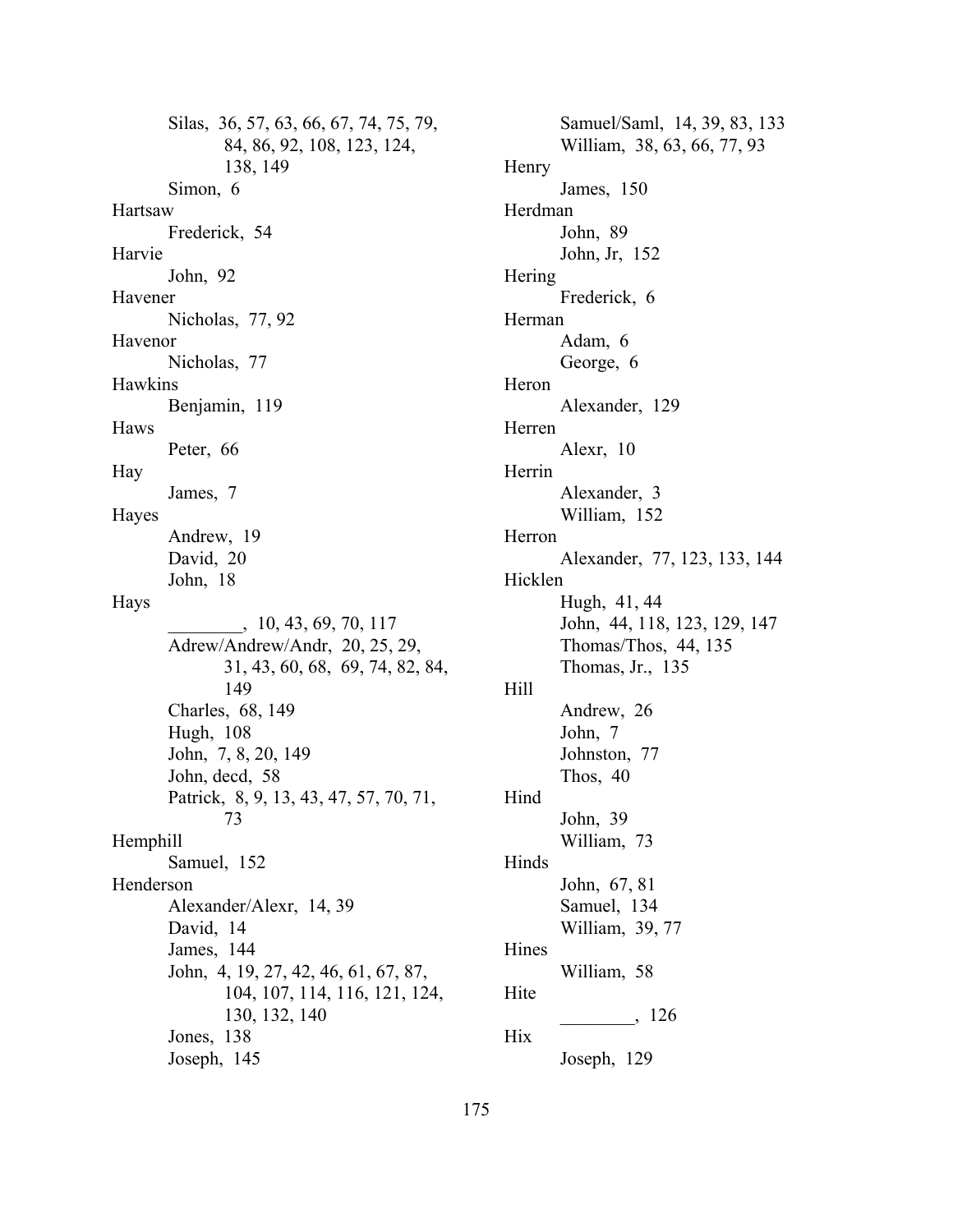Hodge William, 60 Hodges John, 148 Samuel, 113, 115, 141 Hoffman Henry, 116 Hog Peter, 92, 107, 139 Hogshead David, 63, 66 James, 123, 124 John, 5, 123, 124, 146, 152, 153 Michael, 82, 116 William/Wm, 5, 35, 43 Holdman Daniel, 13, 19 David, 1 William, 50, 52, 85, 136 Holdston Henry, 53, 61 Henry, Jr, 54 Henry, Sr, 53 Homes John, 39 Hook Michael, 51 Robert, 7, 71 Hooks Robert, 49 Hopkins \_\_\_\_\_\_\_\_, 152 Archibald, 111 John, 79, 89, 123, 146 Horse Peter, 17 Houston, 125 John, 121 Robert, 76 Hover Basson, 74 Pasley, 67 How Joseph, 21

Howe Joseph, 129 Hues Thomas, 26 Hugart  $\, 32$ James, 15 Thomas, 113, 115 William, 122 Hugh William, 7 Hughart Thomas, 148 Hughes \_\_\_\_\_\_\_\_, 153 Aaron/Aron, 135, 152 Francis, 34 James, 99, 113 Hughs \_\_\_\_\_\_\_\_, 152 Francis, 27, 35 Hull Richard, 53 Humble Uriah, 69 Hundley Alexander, 153 Hunter James, 44, 72 John, 47 William, 44, 72 Hurst William/Wm, 7, 26, 31, 33 Huston Archibald, 85, 134 James, 40, 101 John, 29, 43, 47, 98 Robert, 42, 63, 66 Samuel, 89 Hutcheson George, 86 John, 78 John, Jr., 50 John, Sr, 50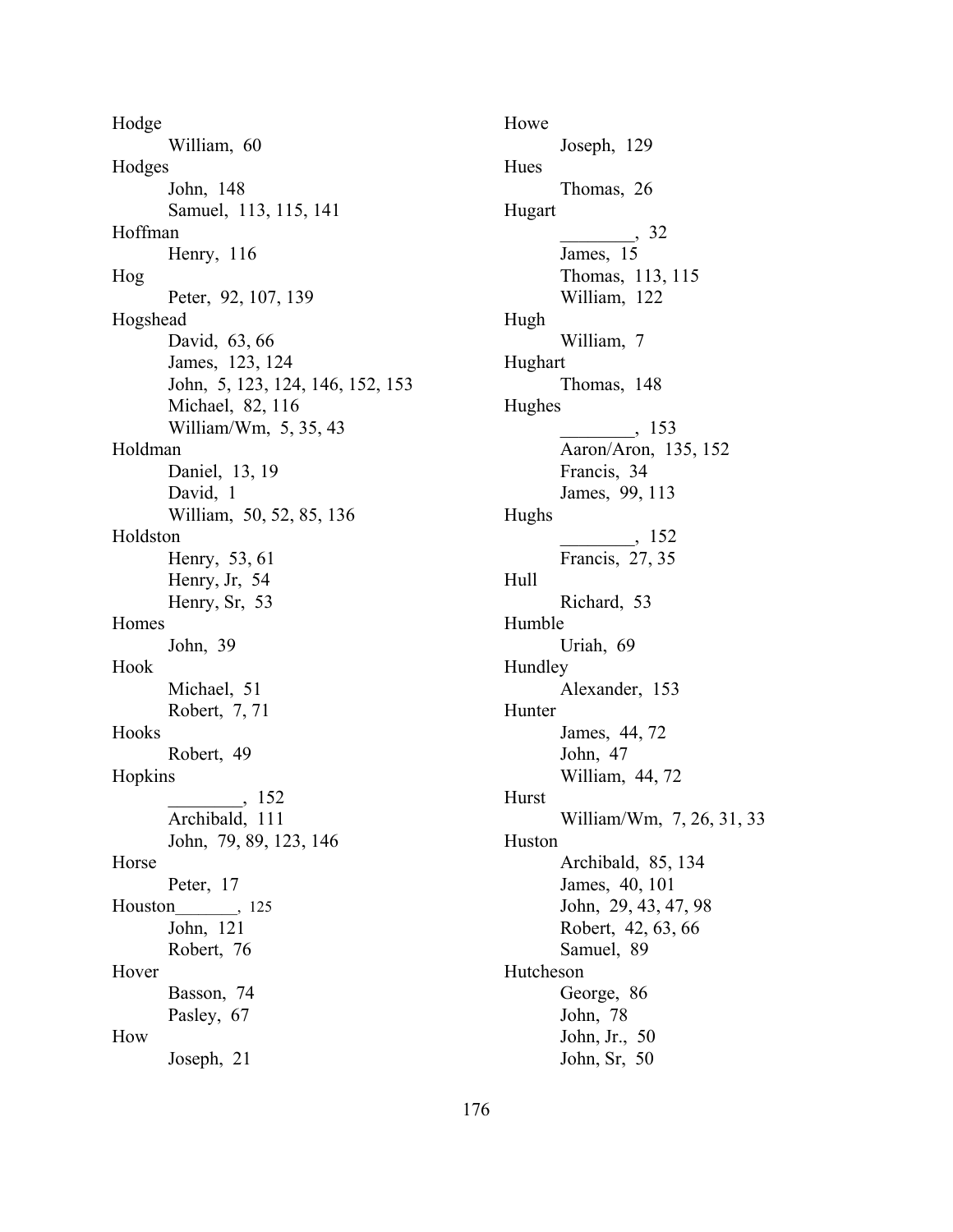William, 25 William (Georges Son), 86 **Hutchings** John, 52 John, jr., 52 Hutchinson George, 126 William, 144 Hutchison John, 4, 116 John, Jr., 105 William, 1 Ingles \_\_\_\_\_\_\_\_, 128, 129 John, 40 Thomas, 40 Wm, 40 Ingless \_\_\_\_\_\_\_\_, 98 Inglis \_\_\_\_\_\_\_\_, 109, 123 William, 105 Ingram Alexander, 51 Inman Lazarus, 140 Isaac Elijah, 40 Elisha, 6 Jackson \_\_\_\_\_\_\_\_, 22, 37, 94, 148 Samuel, 56 Widow, 35 William/Wm, 15, 22 Jameson John, 38, 40, 44 Jefferson Thomas, x Jenings  $\frac{56}{62}$ , 56, 62, 82, 84, 92, 104 Jennings  $\frac{1}{2}$ , 1, 2, 22, 34, 37, 43, 100, 113, 115, 116, 121, 123, 124, 127, 133

Job Calep, 7, 26 Isaac, 129 Joshua, 7 John \_\_\_\_\_\_\_\_, 53, 61, 119 Johnson Ezekel, 125 Wm, 14 Johnston James, 135 Michael, 52 Wm, 39 Jones \_\_\_\_\_\_\_\_, 87, 90, 134 Calep, 7 Calop, 15 Gabriel, 18, 58, 104, 120 John, 52, 121 Parson, 75 Kanady Joseph, 110 Kaufman Michael, 16, 20 Keffman Henry, 136 Kelly Alexander, 81 Michael, 154 Kenaday  $, 43, 70$ Joseph, 46, 47, 57 Josephs, 49 Kenady \_\_\_\_\_\_\_\_, 78 Captain, 68 Joseph, 71 Kender Peter, 6 Kennady William/Willm, 113, 135 Kent Jacob, 130 Kerr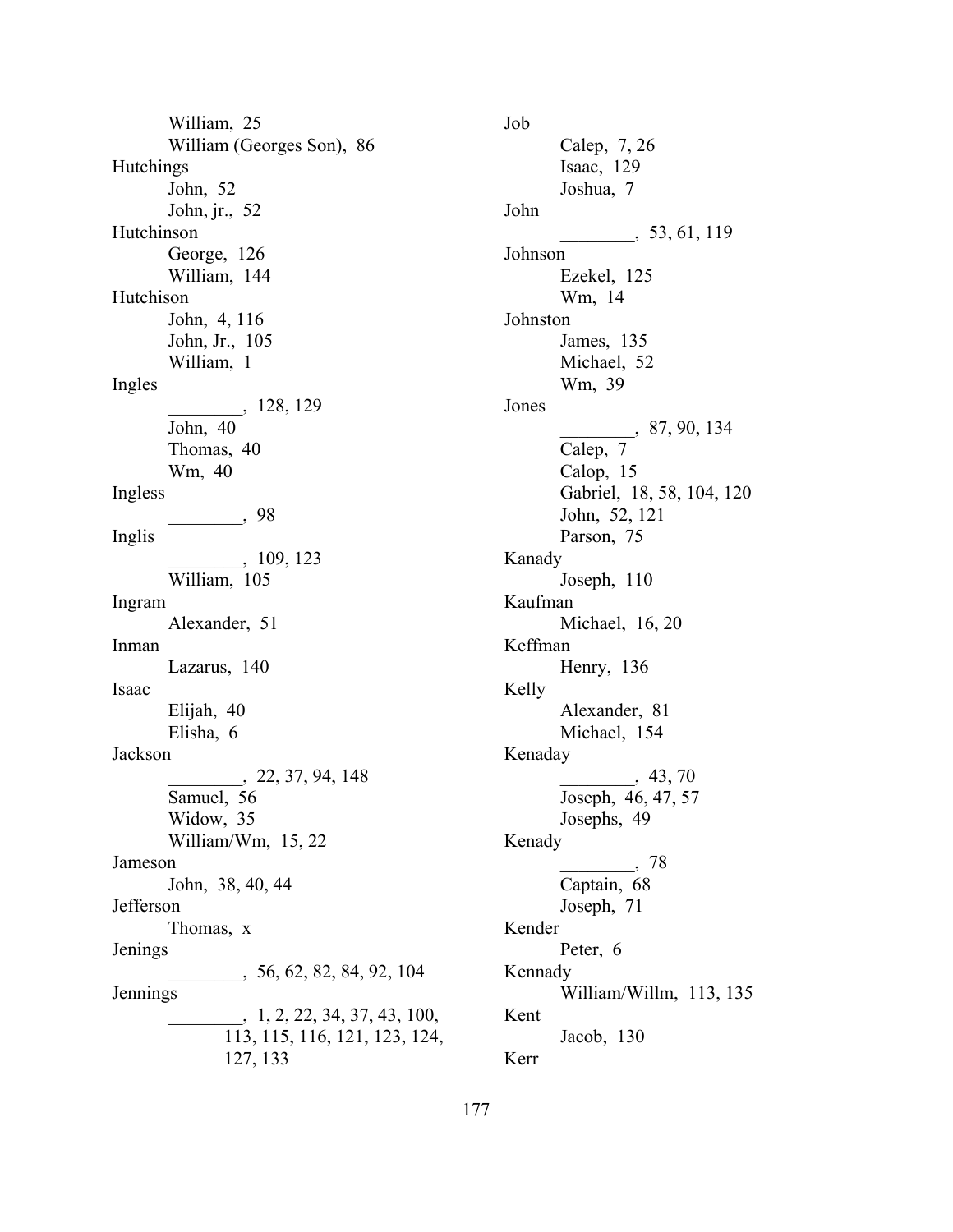\_\_\_\_\_\_\_\_, 122 David, 25 James, 62, 148, 151 John, 91 Richard, 51 William, 134 Kerrell Jacob, 7 Kervine William, 2 Kerwin William, 2 Kidd Daniel, 145, 147 Kile Alexander, 128 Kill Patrick George, 4 Killpatrick Thomas, 4 Kilpatrick Robert, 74 Thos, 44 King \_\_\_\_\_\_\_\_, 26, 76, 79, 126 John, 26, 34, 48, 59, 64, 99 Thomas, 46 William, 1, 3, 4, 11 Kingkade \_\_\_\_\_\_\_\_, 77 John, 60 Kinkead Samuel, 4 David, 120 William, 121 Kinny Mathew, 151 Kirkham Henry, 116 Kirkley Francis, 47 Francis, jr, 71 Kirkpatrick John, 52

Thomas, 40, 52 Kirtley Capt, 99 Frances, 97 Francis, 109, 117 Knox  $\frac{32}{ }$ James/Jas, 37, 57, 66 Kyle Alexander, 80 Lamb William, 8 Land Thomas, 7 Lane John, 6 Langdon Joseph, 24 Lapsley  $\frac{131}{2}$ Joseph, 5, 28, 29, 50, 65, 96, 124 Larton Israel, 6 Lasley James, 9, 88 Laverty Ralph, 7, 57, 90, 129 William, 129 Lawrance William, 129 Lawrence John, 7 Leard James, 131 Leath Ephraim, 26 Ledford all the, 6 John, 62, 64 William, 62 Ledgerwood William, 19, 42, 46, 63 Wm, 10, 15, 21, 40 Leech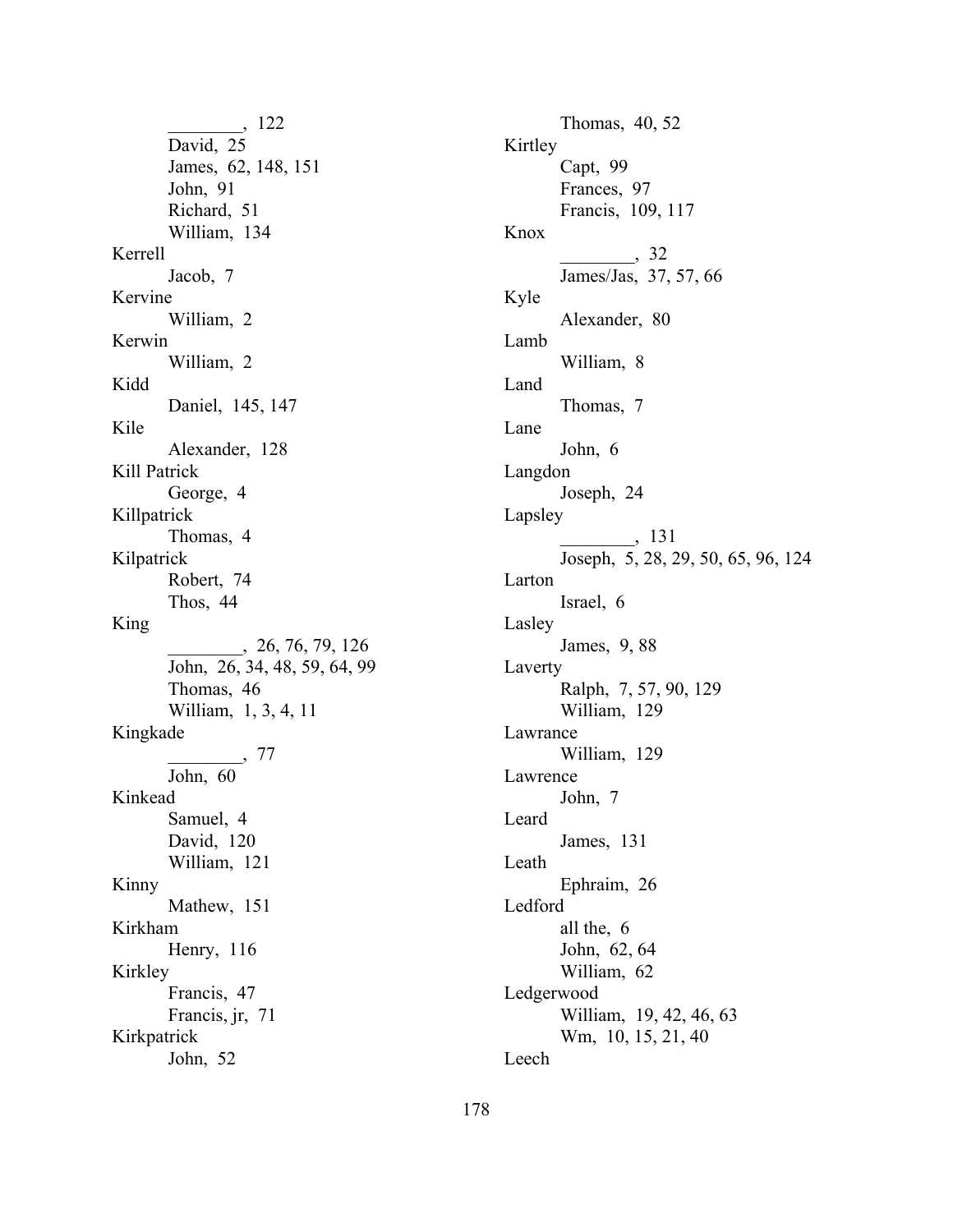Ephraim, 7 Leeper Andrew, 70, 83 Gawin, 122, 138 William, 46 Leopard William, 53 Lesley James, 25 Lessly James, 137 Lestley James, 25 Lewis \_\_\_\_\_\_\_\_, 22, 74, 101, 107, 108, 112, 113, 115, 120, 152 Andrew, 2, 9, 107, 124, 126 Captain, 130 Charles, 87, 91, 94, 118, 150 Charles, Captain, 148, 150 Colo., 2, 98, 126 George, 2, 27, 37, 84, 118, 123 John, 46, 94, 118 John, Colo., 15, 23 Thomas, 58, 104, 117, 129 William, 9, 91, 93, 95, 102, 105, 113, 116 Linam Andrew, 20 Linvell \_\_\_\_\_\_\_\_, 34, 147 Loakey Thos, 13 Lockard James, 15 Samuel, 8 Lockart Andrew, 134 Jacob, 4, 40, 44 James, 7, 19, 21, 24, 25, 26, 27, 39, 41, 42, 44, 49, 60, 85, 87, 91, 93, 94, 99, 101, 102, 111 Randal/Randall, 78, 82 Samuel, 37, 63

William/Wm, 24, 42 Lockey Thomas, 2 Lockhard James, 10 Lockhart James, 10 Lockridge Andrew, 113 James, 76 Robert, 60 Lofton James, 13 Logan David, 23, 30, 39 John, 121, 153 William, 74, 76 Long \_\_\_\_\_\_\_\_, 57, 82, 100, 101, 104, 110, 116, 127, 143 Henry, 16, 27, 71, 97, 154 Joseph, 5, 40, 65, 98 Nicholas, 20 Paul, 16 Widow, 71, 116 William/Wm, 14, 38, 92, 119 Looney  $\frac{5}{21, 82, 90}$ Absolom, 117 David, 85 John, 117 Robert, 64 Robert, Jr., 61 Samuel, 34 Thomas, 6 Loony Adam, 40 Lourey William, 117 Love Abraham, 79 Daniel, 23, 34, 44, 77, 85, 88, 123, 124 Ephraim, 46, 89, 138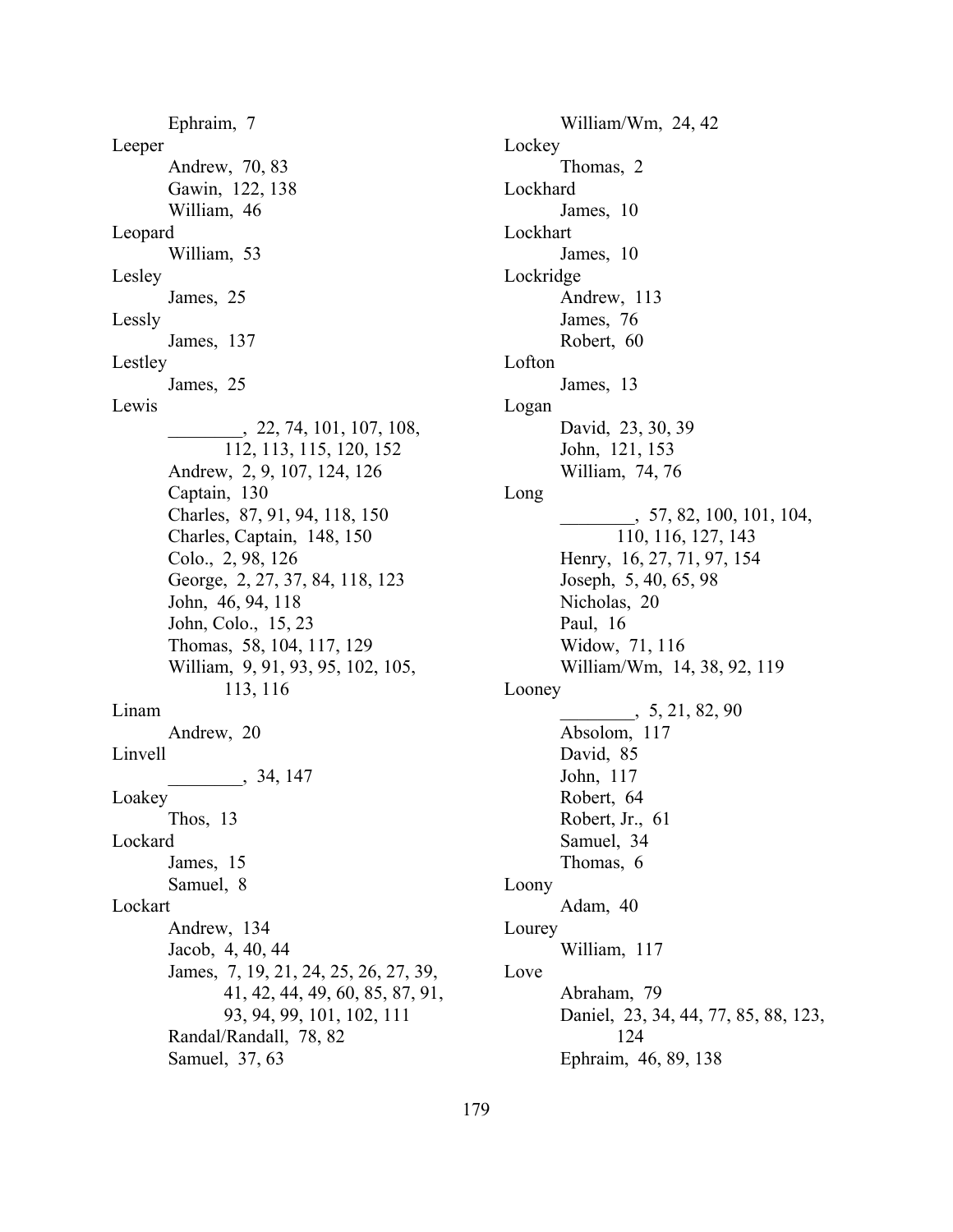John, 47 Joseph, 38, 51 Philip/Phillip, 128, 129, 130, 132, 144 Samuel, 112 Lowrey William, 141 Lowry John, 53, 61 Jon., 54 Loy Stephen, 126 Luney \_\_\_\_\_\_\_\_, 11 Lung Henry, 33 Nicholas, 27, 42 Paul, 27 Philips, 42 Luny Paul, 12 Lusk James, 44 Samuel, 5 William, 2, 68, 76, 80 Lyle Daniel, 42, 76, 100, 106, 107, 109, 110, 125, 140 John/Jno, 21, 26, 29, 30, 31, 61, 109, 110, 140 John, Junior, 121 John, Sr., 125 Mathew, 28, 55 Matthew, 109, 110 Samuel, 106, 107, 108, 122 Widow, 121 Lynn John, 4, 15, 19, 21 Lyon Humberston, 6, 20 Steven, 20 Madison \_\_\_\_\_\_\_\_, 94, 96, 105

John, 3, 36, 54, 58, 83, 97, 102, 104, 117, 133, 134 Magavock James, 100 Magill James, 125 Magoit John, 27 Magort Hans/Hance, 33, 71 John, 18 Magot Hance, 42, 47, 150 Magott Hance, 154 Mairs James, 20 Malcome John, 79, 83 Man Barnat, 116 Manes Hugh, 52 Mann Barnet, 47 Bernerd, 121 William, 148 Marshall John, 30, 64 Martain Wm, 40 Martin Joseph, 44, 93 Patrick, 4, 9, 38, 40, 44, 91, 147 William/Wm, 40, 44, 52, 88, 93, 129 Mason John, 6, 28, 59 Mathews \_\_\_\_\_\_\_\_, 74, 94, 95, 97, 101, 116, 121, 131 George, 97, 99, 102, 105, 116, 144 John, 5, 21, 30, 36, 50, 51, 83 John, Jr., 52, 118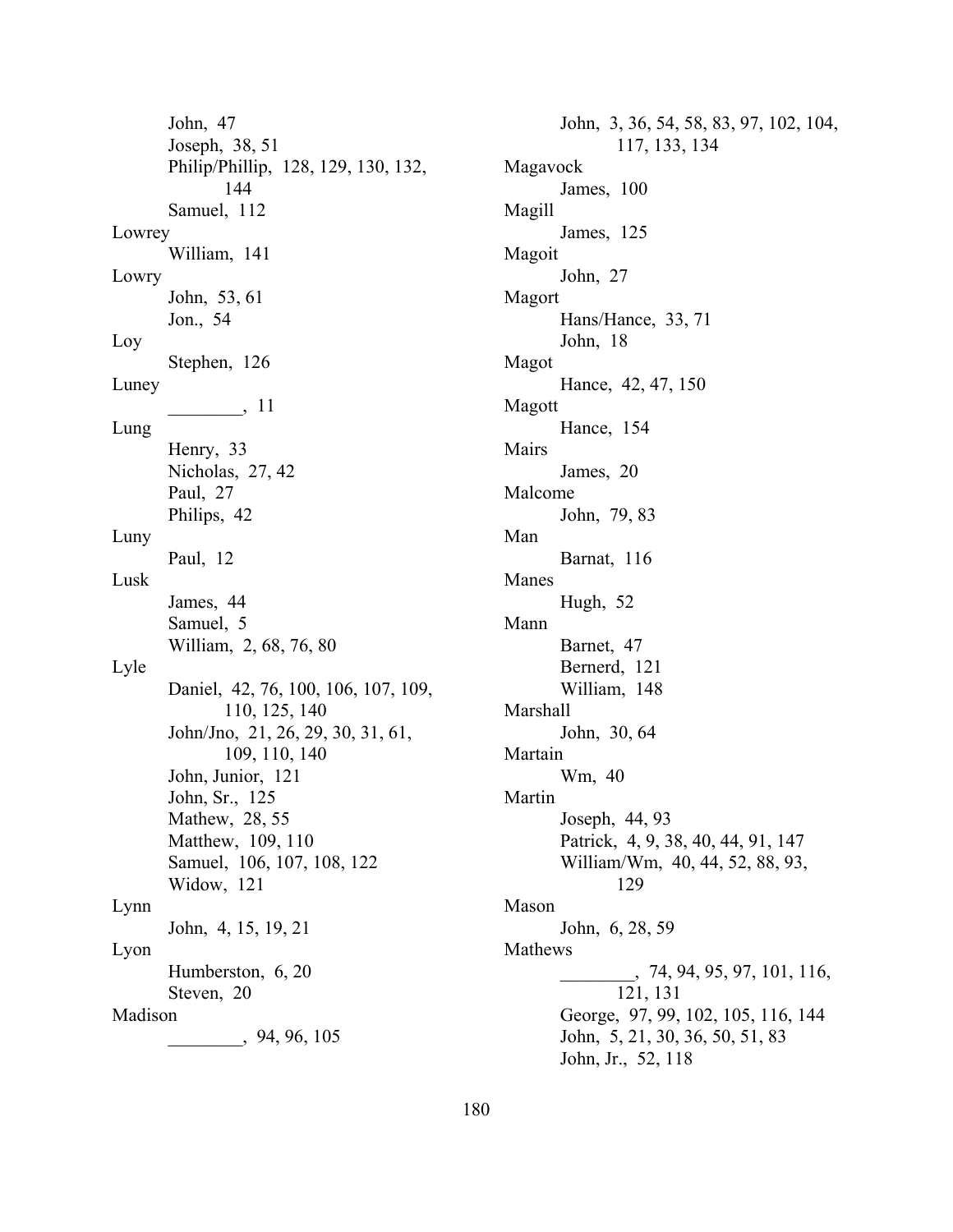Joshua, 50, 52 Richard, 51, 52, 74 Sampson, 51, 52, 86, 87, 91, 93, 94, 95, 101, 110, 126, 146, 148, 151 William, 55, 111, 122 Maury Adam, 70 Maxwell John, 3, 17, 30, 50, 52, 76, 108, 136 Maxwill John, 22 May Joseph, 71 Mays James, 15, 23, 24 McAdoe John, 51 Mcadoo John, 137 Mcafee \_\_\_\_\_\_\_\_, 139 George, 135, 139 James, 39, 53, 54, 93, 96 James, Jr., 139 James, Sr., 135 McAfee \_\_\_\_\_\_\_\_, 135 Mcanair Daniel, 2 Mcanaire Daniel, 15 Mcananre Daniel, 5 Mcanare Daniel, 5, 22 Mcbride Francis, 21 William, 21, 130 McCall James, 53 McCammis David, 26

McCampbell James, 120 McClanachan John, 118 Robert, 94 McClanahan Robert, 50 **McCleary** James, 75 John, 52, 57, 60 McClelhill Joseph, 4, 22, 44 McClellan Robert, 4 McClellon Robert, 40 McClenachan  $\_$ , 136 Alexander, 138, 145 Elijah, 48, 50, 54, 55, 86, 87, 145 John, 148 Rob, 67 Robert, 46, 47, 52, 58, 65, 78, 84, 86, 87, 92, 94, 101, 105, 109, 113, 145, 147 William, 136, 137 McClenahan Robert, 3, 17, 22, 46 McClenhan John, 44 Robert, 44 McClenon Robt, 40 **McClintock** William/Wm, 4, 40, 44 McClung John, 145 William, 12, 21, 28 McClure Alexander, 42, 55, 68, 73 Andrew, 120 Habert, 78 Halbert, 141 Harbert, 8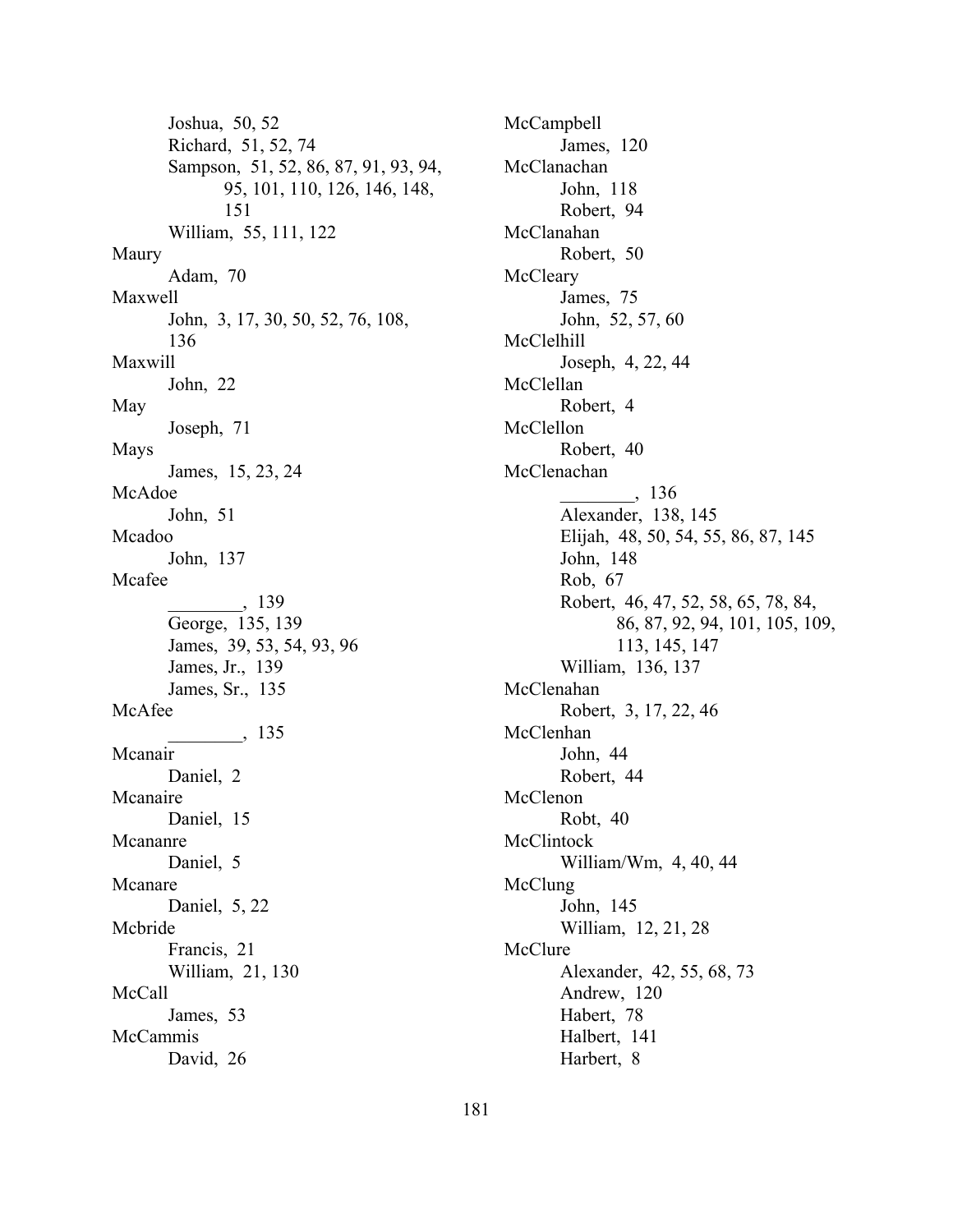Hugh, 150 James, 121, 129 John, 22, 38, 60, 138, 145, 151 Moses, 61, 63, 65, 66, 95, 113 Nathaniel, 76 Samuel, 35, 50, 51, 78 William, 134 **McColley** John, 52 McCord Andrew, 25 McCorkall Alexander, 50 Patrick, 50 McCorkle Alexander, 52 James, 3, 38, 40 Patrick, 52 Robert, 38 Samuel, 46 **McCormick** David, 51 Joshua, 51 McCown Francis, 16, 86 James, 9, 16, 25, 93 John, 43 **McCowns** James, 8 **McCoy** James, 18, 41 John, 79 **McCreary** James, 44 John, 24, 44, 115, 152 **McCreery** John, 138, 148, 150 **McCrorey** James, 113 **McCrorie** William, 80 **McCroskey** David, 74 John, 68

**McCuley** John, 50 McCune Andrew, 130 Francis, 5 James, 5 Samuel/Saml, 14, 130 **McCurry** William, 47 **McCutcheon**  $\frac{125,128}{ }$ James, 44 John, 43, 44 Robert, 23, 34 Samuel, 44, 88, 151 William/Wm, 20, 43, 88, 110, 116, 139 William (Merchant), 128 McCutchin Robt, 14 McDaniel Bryan, 96, 100 Widow, 100 McDonald Alexander, 93 Bryan, 135 Edward, 51, 57 James, 51 Joseph, 51 McDonall Bryan, 90 Hugh, 32 McDowell James, 60, 95, 96, 140, 145 Saml, Capt., 145 Samuel, 98, 109, 110, 121, 135, 140, 150, 153 Mcelroy Alexander, 128 McElwain Moses, 147 McFarland

John, jr, 60 Patrick, 44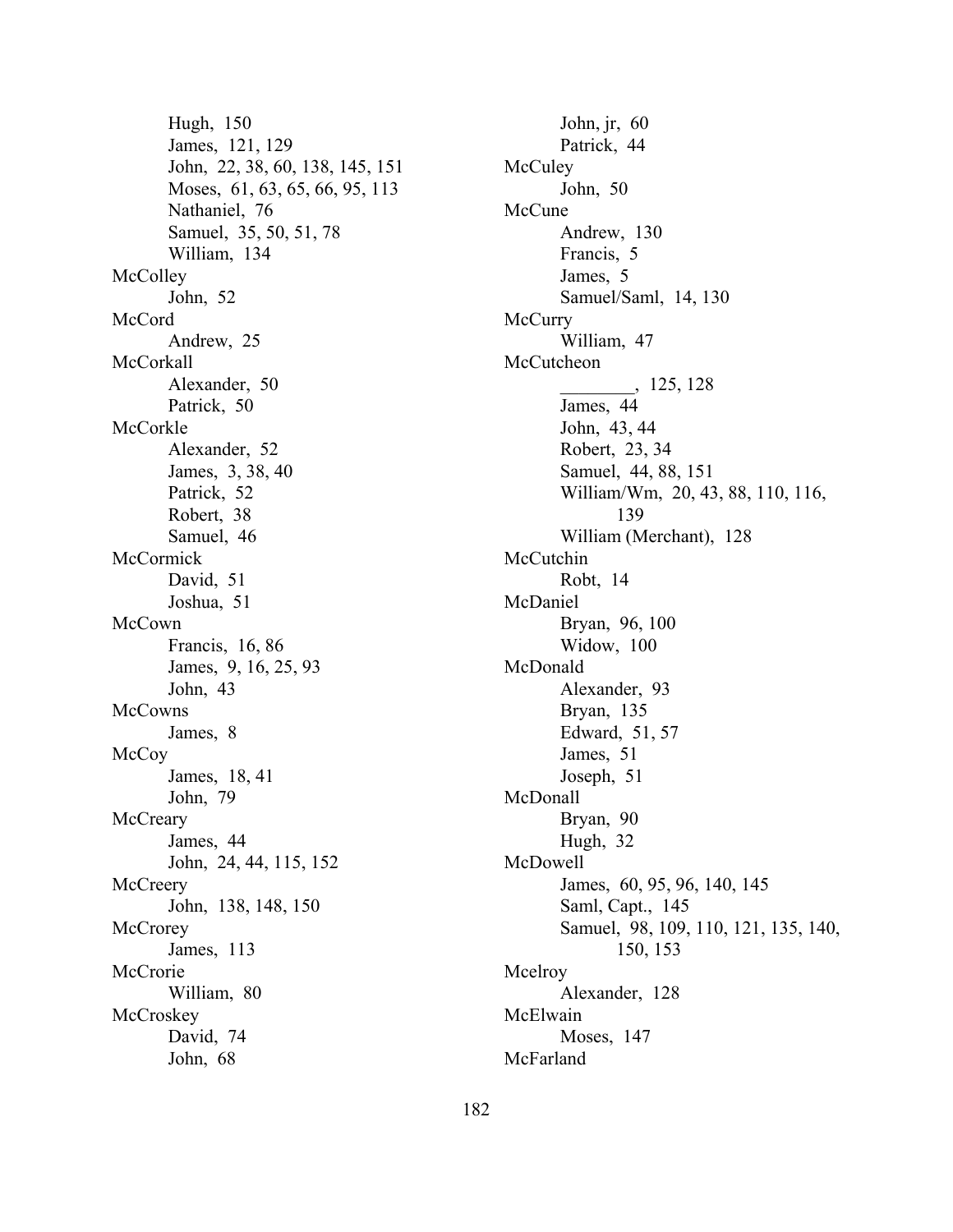Duncan, 44, 148 John, 20 Mcfarlin Robert, 20 Mcfarling Alexander, 129 Duncan, 129 Robert, 129 Mcfarron John, 2, 53, 64, 96 Thomas, 118 **Mcfeeters** Alexander, 40 John, 44, 52 William, 4, 9, 40, 44, 52 Wm, Jr., 44 McGee William, 87 McGill James, 62, 65, 121, 124, 141, 144 John, 26, 41 William, 2, 26, 80 **McGinney** John, 34 **McGomery** Robert, 90 McGown John, 53, 56 Mckam John, 86 McKay John, 61 Mckeachy James, 108 Mckearny James, 146 Mckee James, 109, 110 Samuel, 134 William, 141, 145 McKenney John, 4 McKenny Alexander, 44

John, 5, 44 McKoy Alexander, 7 James, 7, 18, 26, 31, 90 Moses, 7 Zachariah, 26 Zachery, 7 McMahen John, 131 McMahon John, 97, 144 Robert, 26, 31, 109, 145 McMullin Edward, 125 John, 125 **McMurry** Alexander, 40 John, 40 William/Wm, 62, 125 McMurty \_\_\_\_\_\_\_\_, 135, 139 Joseph, 135, 139 McNab Baptist, 55, 66 William, 40 Mcnabb Baptist, 61, 65 James, 141 William, 38, 42 McNeal James, 7, 26 Neal, 51 McNeil John, 105, 107 McNeill Daniel, 138 McPharron John, 12 **McPheetters** John, 121 William, Jr, 121 **McRoberts** Samuel, 135, 146 Means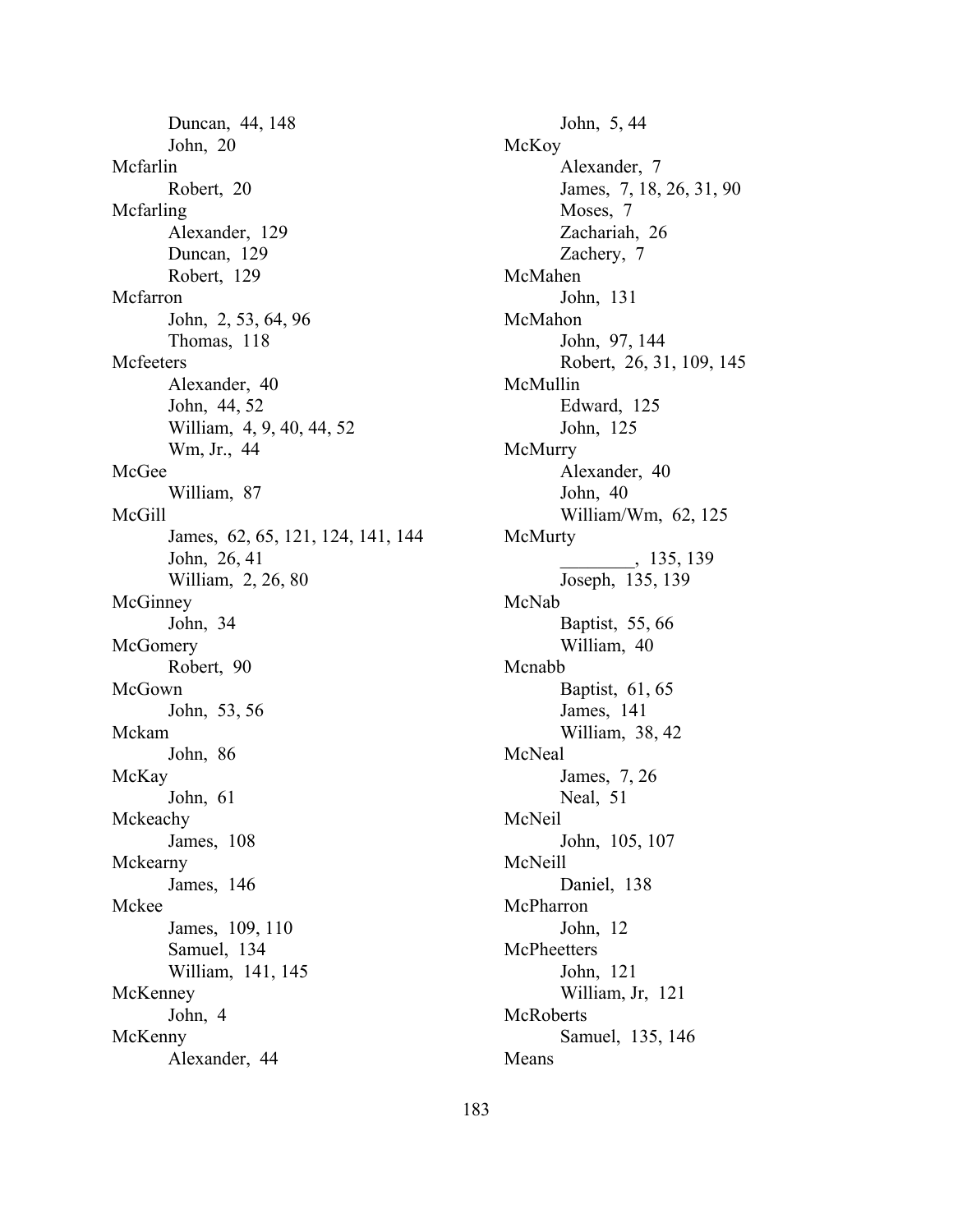Hugh, 50 Meek John, 23 Thomas, 23 Memury William, 32 Me[\_]sha[?] Abraham, 40 Miligan Charles, 11 Milkin Charles, 12 Miller Abraham, 42 Adam, 1, 6, 12, 33 Alexander/Alexr, 29, 60, 68, 69 David, 51, 63 Henry, 68 Hugh, 129 Jacob, 33, 104 James, 5, 20, 21, 42, 46, 53 John, 5, 20, 28, 34, 44, 100, 129, 147, 153 John, Jr, 69 Robert, 20 William, 20, 21, 51 Millican \_\_\_\_\_\_\_\_, 63 Charles, 49, 51, 53, 61 Millikin  $\frac{1}{\sqrt{30}}$ Mills Hugh, 51, 92 James, 4, 5 John, 2, 63, 85, 144 William, 4 Mires Jacob, 51 Mitchell David, 10 James, 21, 25, 63, 71, 72 John, 4, 7, 23, 46, 72 Thomas, 72

Mizer John, 16 Mocke John, 34 Moffet John, 5 Moffett George, 116, 124, 126, 133, 134, 140 James, 138 Moffitt George, 149 Monsey Samuel, 26, 112, 147 Montgomerie James, 2, 4, 6, 16, 32, 61 John, 71, 108 Robert, 32, 64 Samuel, 20 Montgomery  $\rightarrow$  119 James, 12, 119, 135, 144 Montier James, 111 Moodey James, 19 Moody James, 25, 38, 40, 41, 72 Robert, 14, 16, 73 Moon Edward, 51 Moore \_\_\_\_\_\_\_\_, 19, 21 David, 30, 65, 69, 72, 96, 145 Elizabeth, 101 James, 40, 149 James Jr, 136 John, 7, 18, 19, 25, 50, 124, 150, 152 Moses, 147 Philip, 39 Riley, 19, 27 Robert, 50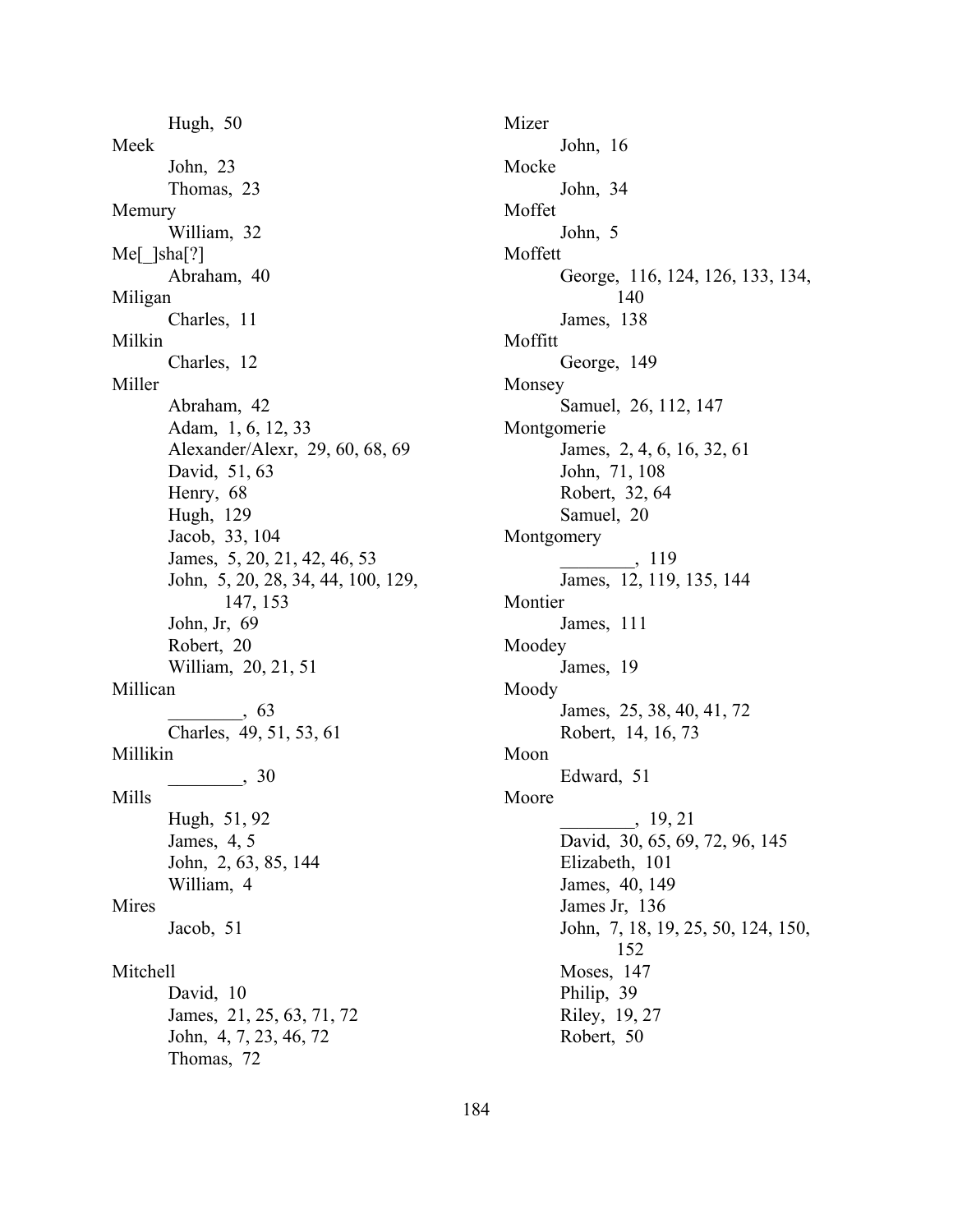Thomas, 8, 12, 19, 27, 28, 64, 107, 151, 152 William, 28 Moris David, 70 Morris Hans, 61 Morrison James, 40 Moser Adrew, 6 Muldrough Andrew, 7 Murray \_\_\_\_\_\_\_\_, 112 Henry, 103, 115 **Murty** Joseph, 150 Nealey James, 98 Nealy James, 38 Neelley James, 101, 109, 113, 128, 129 Neilly James, 50, 51, 90, 91, 94 John, 90, 92 Robert, 90 Neist Thomas, 47 Nellson David, 124 Nelson David, 41, 115 Netherton Henry, 32 Newell James, 129 Nicholas \_\_\_\_\_\_\_\_, 125 Jacob, 30, 42, 87, 90, 99, 103, 106, 123-125, 150 Niely Samuel, 6

John, 51 Samuel, 51 **Oliver** Aron, 146 Orry James, 68 Osborn George, 39 Jeremiah, 39 Overall William, 26 Oyle Benjamin, 6 Page

Noal

Noble

Norris

Null

Nut

Nutt

OíDell

**Offrail** 

Offriel

Offrield

Ofrield

O'frield

Oleston

Ogle

Nicholas, 7

Erasmus, 129 John, 52 William, 52

Robert, 20

William, 3

William, 19

Morris, 12

Maurice, 44

Maurice, 40

Benjamin, 40

Morice/Moric, 3, 16

Morice/Morrice, 1, 4

Samuel, 27, 32

Nicholas/Nichs, 42, 139

 $, 36, 65$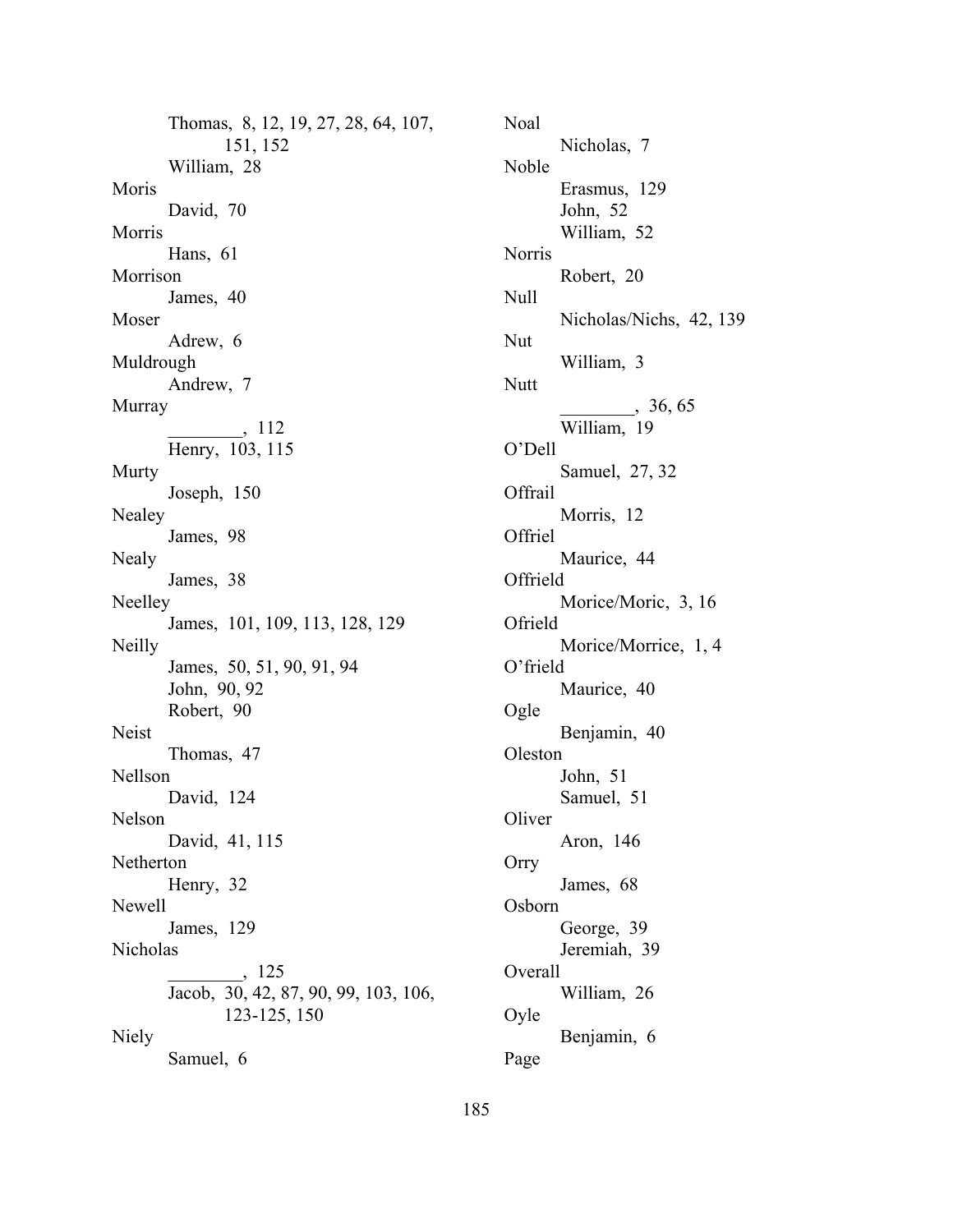Alexander, 129 Painter \_\_\_\_\_\_\_\_, 83, 116, 132, 141 Alexander, 27, 47, 89 Palmer William, 4, 93 Parent Josiah, 26 Thomas, 26 William/Wm, 26 Paris George, 85 Parkey Henry, 71, 85 Parsenger Jacob, 139 Parsinger Jacob, 87 Patrick John, 93, 130, 140 Little, 33 Robert/Robt, 5, 16, 17, 22, 31, 32, 36, 38, 39, 59 Patterson \_\_\_\_\_\_\_\_, 150 Edward, 51 Erwin, 20, 25, 51 George, 96 James, 27, 120 John, 131, 144 Robert, 9, 17, 56, 64, 73, 81 William, 72, 81, 134 Pattison John, 76 Patton \_\_\_\_\_\_\_\_, 25, 29 Colo, 10, 112 Jacob, 51, 53, 64 James/Jams, 10, 38, 45, 51, 52, 53, 56 John, 15, 17, 29, 35, 67 Mathew/Matthew, 15, 53, 67, 79, 126, 133 William, 106

186

Paul Audley, 74, 108 John, 35, 56 Pauling Henry, 150 Paxton \_\_\_\_\_\_\_\_, 77, 96 John, 28, 45, 46, 49, 50, 52, 65, 76, 79, 105, 144, 149, 150 Samuel, 50, 51, 52 Thomas, 66, 85 Thomas, Sr, 35 William, 51, 52, 95, 105 Pearis George, 40, 90 Peary George, 40 James, 38, 40, 42 Thomas, 4, 40, 42 Peiry George, 44 James, 44, 46 Thomas, 44 Pellam William, 20, 53 Pence Jacob, 8, 139 Valintine, 8, 75 Volentine, 42 Pepper Samuel, 129 William, 40 Perry John, 52 Persenger Jacob, 133 Peteet Jonathan John, 52 Peters \_\_\_\_\_\_\_\_, 136, 137 Peterson Jacob, 109 Phegan Philip, 28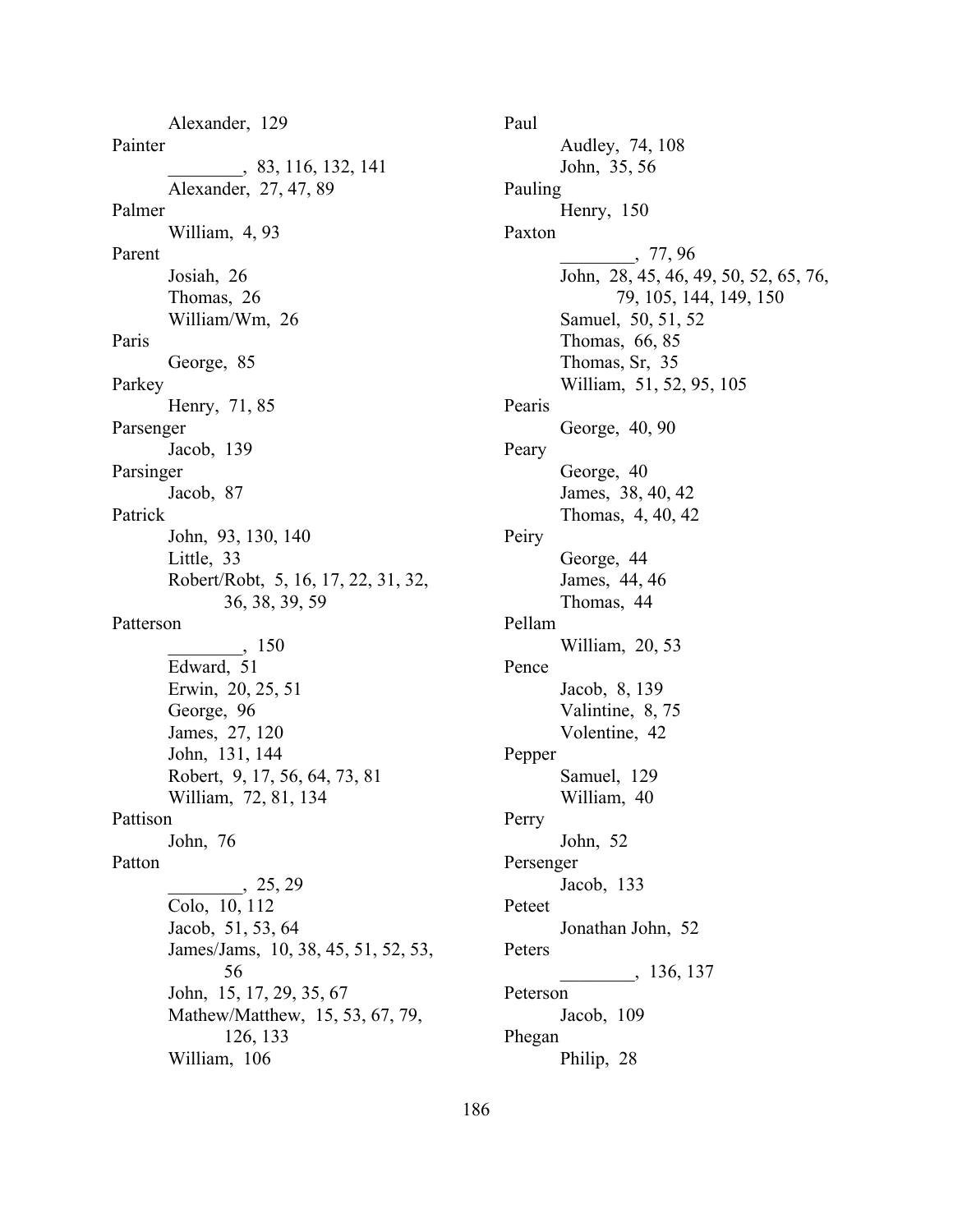Philips James, 40, 42, 62 John, 24, 33, 102 Robert, 44 Steven, 26 Phillips James, 4, 5, 143 Jno, 135 John, 139 Pickens \_\_\_\_\_\_\_\_, 17, 36, 56 Andrew/Adrew, 4, 9, 16 Gabriel, 27, 36, 79 John, 1, 9, 11, 14, 17, 19, 31, 56 Pickins \_\_\_\_\_\_\_\_, 13 Gabriel, 15, 18 Pickle Henry, 74, 92, 151 Pierce William/Wm, 1, 11, 12, 16 Piery Thomas, 40 Pilsher Richard, 14 Pilson Richard, 39 Poage \_\_\_\_\_\_\_\_, 96, 102, 122 George, 71, 91, 107, 118, 119, 147 John, 21, 31, 51, 56, 74, 78, 87, 91, 97, 99, 102, 105, 106, 108, 112, 117, 126, 130, 131, 133 Robert/Robt, 18, 30, 36, 38, 41, 49, 55, 86, 87, 91, 93, 95, 99, 105 Thomas, 94, 95, 97 Poge John, 9 Robert, 9 Pointer Alexander, 56 Poin[?] Joseph, 50 Ponder

Daniel, 87 Pooper Lambert, 22, 47 Porter William, 149 Potts John, 61, 119, 135, 150 Preston Colo, 78 John, 4 William/Wm , 45, 64, 79, 83, 95, 96, 100, 107, 115, 118, 135, 136, 137 Price Daniel, 100, 101, 154 William, 28 Props Michael, 66, 77, 111, 126 Pullen Loftus, 28, 41, 44, 46, 113, 129 Lofty, 43 Pullin Loftus, 54, 147 Pullings Loftus, 133 Rader Mathais, 89 Ralston William, 51, 134 Raltstone Robert, 5 Ramsay \_\_\_\_\_\_\_\_, 68, 76 William, 76 Ramsey \_\_\_\_\_\_\_\_, 54, 107 James, 140 John/Jno., 4, 39, 55, 61, 71, 73, 94, 116, 120, 131, 140 Josiah, 135 Margaret, 124 Robert, 10, 19 Thomas, 64 William, 34, 100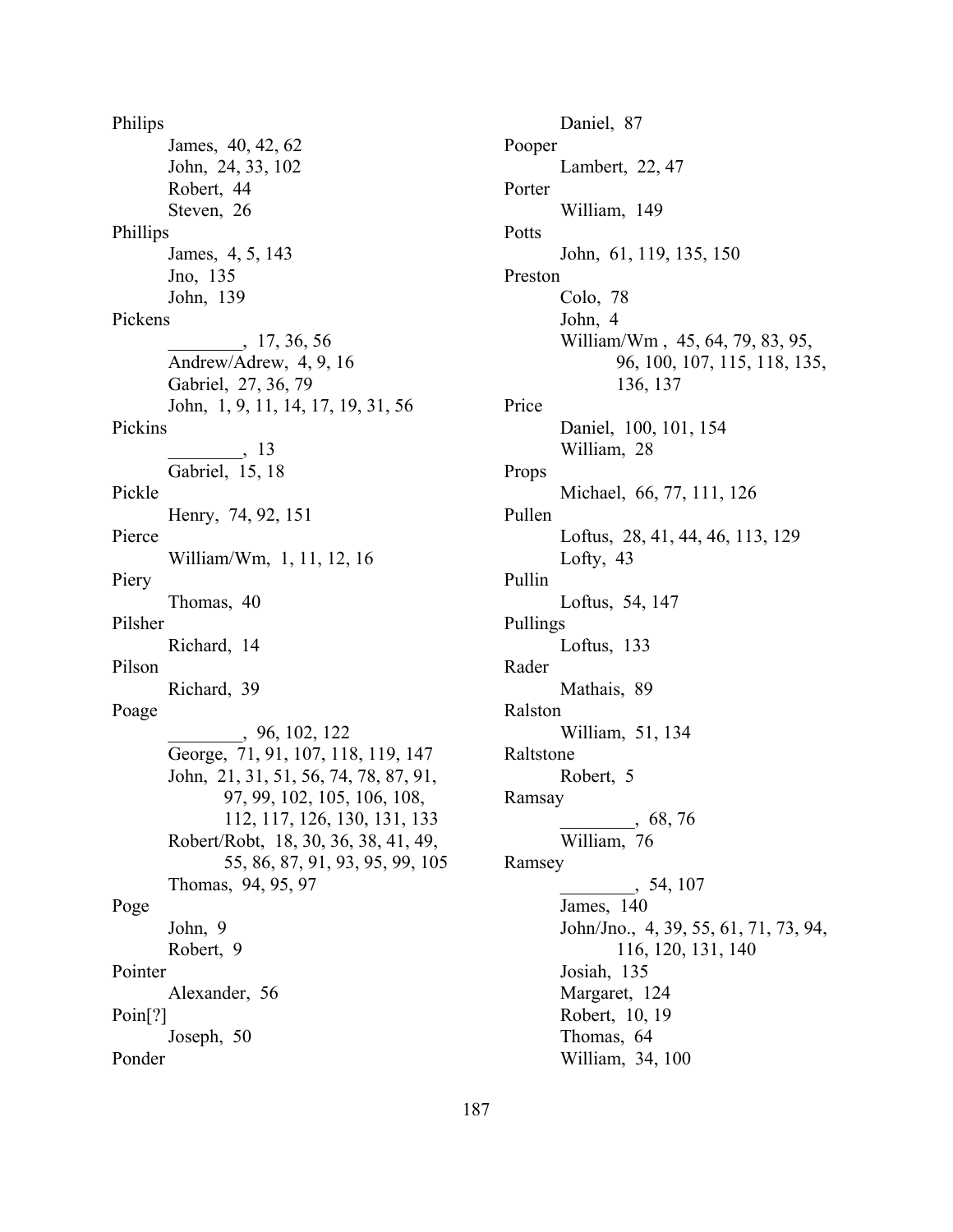Rankins George, 65, 67 Ray George, 38 John, 152 Reaburn Henry, 63, 69, 88 James, 43, 55 John, 105 Joseph, 124 Reader Adam, 131 Reah William, 111 Reed Peter, 39 Richard, 64 Robert, 107, 146, 151, 153 Thomas, 44, 151 Reid Thomas, 40 Renix \_\_\_\_\_\_\_\_, 50, 52, 110 Robert, 5, 21, 51, 102 William, 147 Rentfro Captain, 117 Peter, 5 Stephen/Steven, 12, 30, 51, 57, 90, 100 Richards John, 130 Josias, 40, 44 Richardson Daniel, 29 Richeson Daniel, 3 Richey Alexander, 38, 40, 89 John, 97, 109, 131 Rider Adam, 12 Mathias, 132 Risk

188

\_\_\_\_\_\_\_\_, 60, 117, 128 John, 44, 52, 72, 116, 117, 139 Robb Wm, 14 Robertson James, 9, 115, 120 Mathew, 76, 81 Matthew, 148 Robeson Robert, 44 Robinson \_\_\_\_\_\_\_\_, 53 Capt., 2 David, 51, 113, 115, 120, 123, 125, 142 Esther, 47 George, 4, 6, 11, 86, 90 Isaac, 131, 132 James, 38, 49, 58, 60, 115, 125, 144 John, 14, 19, 25, 33, 37, 40, 93, 96, 132, 134 John, Senior, 54 Joseph, 30, 51, 149 Joseph, Jr., 90 Margaret (Widow), 125 William/Wm, 6, 38, 47, 94, 96, 105, 106, 107, 109, 113, 123, 125, 128 Rogers Jacob, 16, 18, 30 Rolston John, 8 Roseborough James, 49 Ross Hugh, 39 Rowland James, 90, 100 Thomas, 146 Ruckman John, 40 Ruddle Cornelious, 146 John, Sr., 3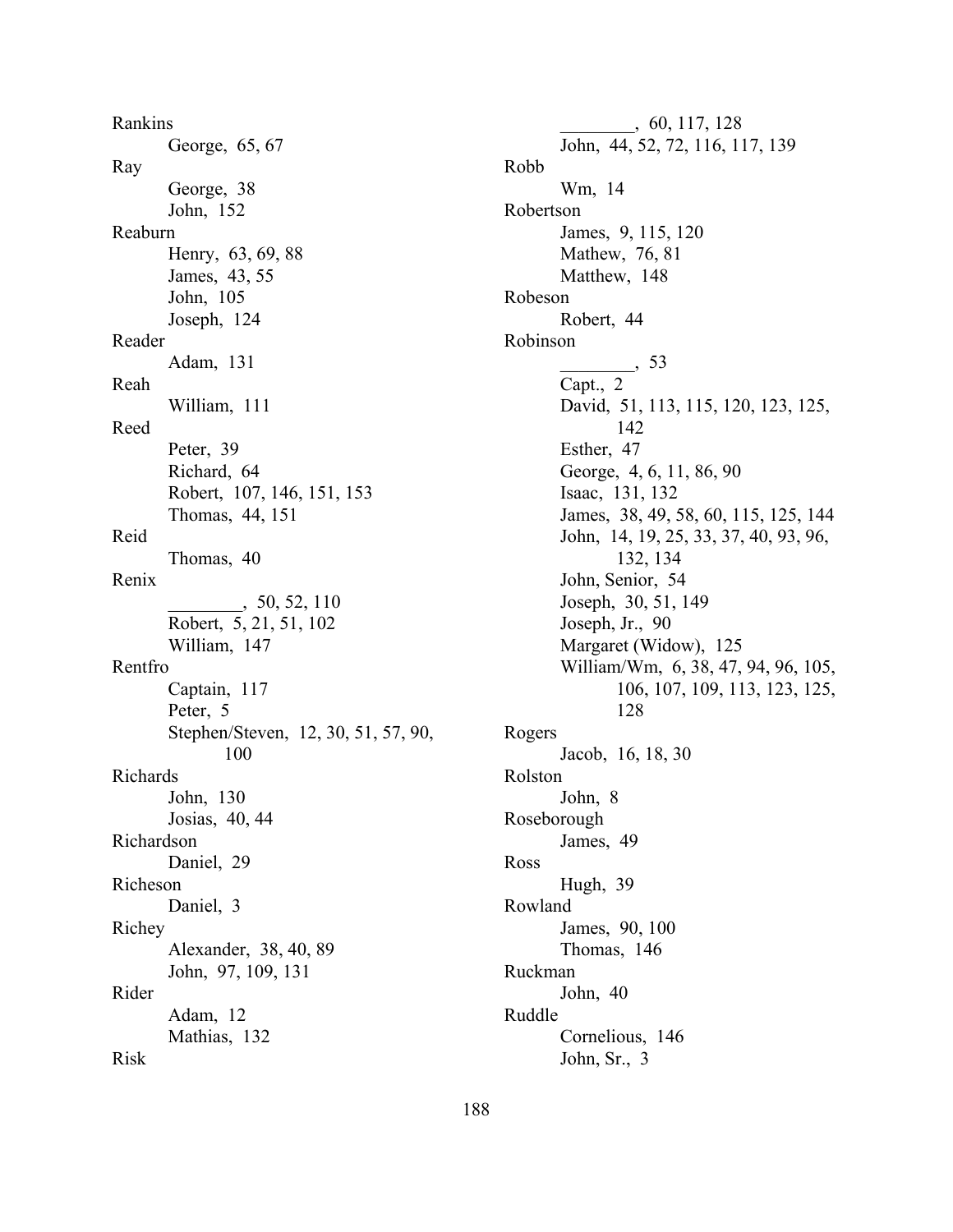Ruder  $\frac{146}{\frac{120}{25}}$ Rufner Peter, 42 Rusk  $\frac{1}{2}$ , 75 Russell Andrew/Andr, 4, 8, 13, 17, 86, 93, 102 Bryce, 105 William/Wm, 31, 33, 41 Rutherford Joseph, Senr, 112 Thomas, 109, 111 Rutledge Edward, 91 James, 22 Rutlidge Thos, 14 Rutlidges Geo, 14 Ryon Joseph, 52 Salley George, 52 John Peter, 52 Salling George, 50 John Peter, 5, 30, 50 Sancion Daniel, 51 Sareh Mathias, 51 Sawyers James, Junior, 148 Sayers Alexander, 20, 53, 95 James, 112 James Jr., 134, 146 William, 20, 95 Scholl Capt., 3 Peter, 37, 39 Scilar[Seilar?]

Plunkard, 61 Scot \_\_\_\_\_\_\_\_, 24, 32 Andrew, 46, 82 George, 8, 23 James, 7, 21, 32 John, 32, 87, 90, 92 Major, 40, 46 Robert, 7, 16, 17, 18, 24, 40, 44, 95,101 Samuel, 7 Thomas, 2, 46 William, 50, 52 Scott Andrew, 126 Robert, 75 Searight James, 134 Seewright John, 138, 145 Seilar Plunkard, 53 Seller Henry, 42 John, 154 Sellore Henry, 30 Seltser Mathias, 3 Seltzer Mathias/Mattias, 11, 12 Sevenson James, 23 Sevier Valentine/Volentine/Volintine, 21, 44, 85 Shankland Edward, 49, 74 Robert, 42, 67, 95 Shanklin \_\_\_\_\_\_\_\_, 99, 119 Edward, 85, 111, 124, 125, 129 John, 146 Robert, 99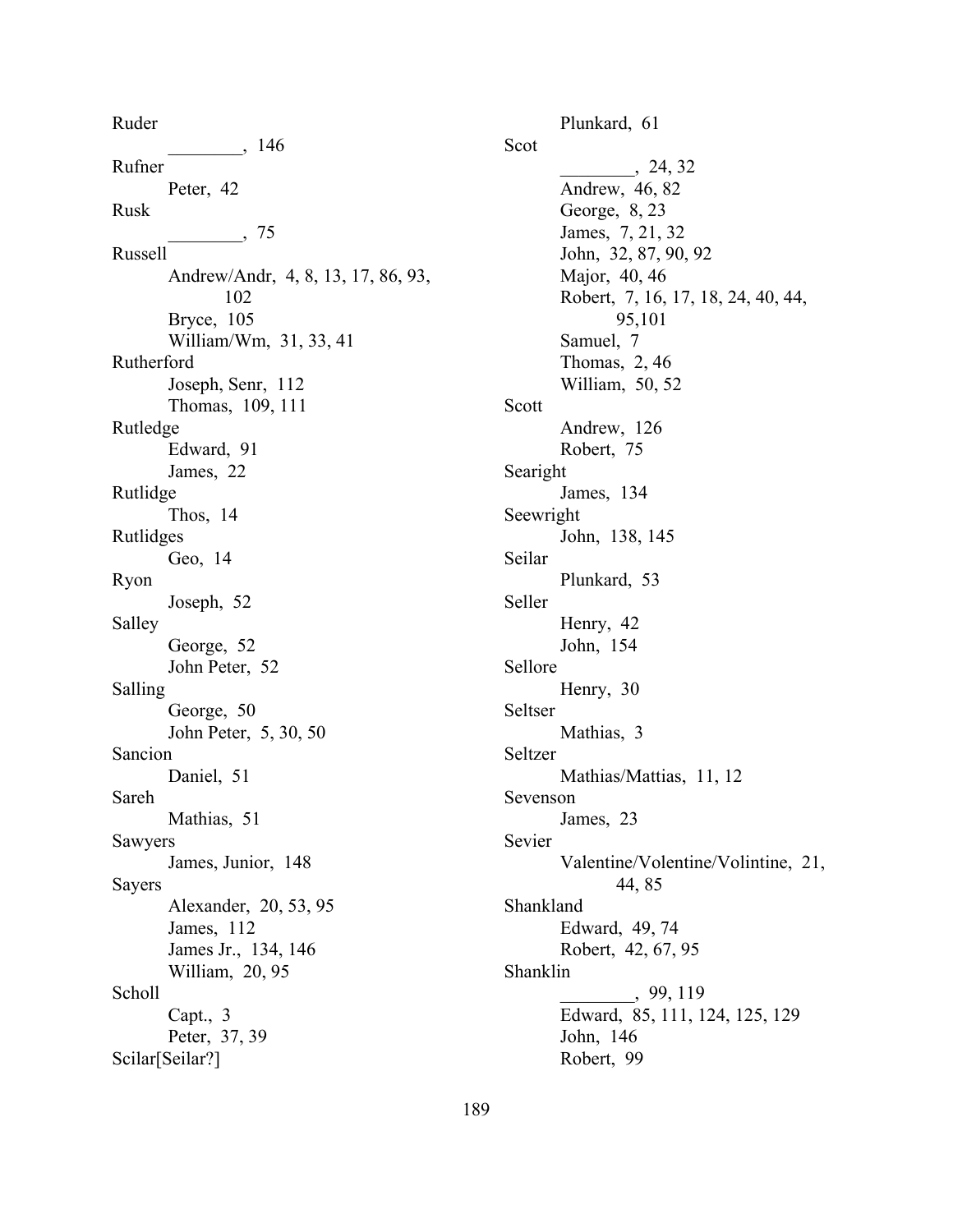Sharkey Patrick, 64 Sharp \_\_\_\_\_\_\_\_, 83 Edward, 105 Mathew, 8 Shaver Paul, 109 Shaw Abraham, 44 John, 28 Thomas, 52 Sheilds Thomas, 71, 86 Shields John, 25 Shipay  $\frac{1}{\sqrt{1-\frac{1}{2}}}\frac{90}{1-\frac{1}{2}}$ Shipler Henry, 39 Shirkey Patrick, 96 Shirley Michael, 139, 150 Patrick, 135 Shirly Richard, 26 Shoemaker George, 131 Hamilton, 51 Simpson \_\_\_\_\_\_\_\_, 74 James, 7, 32, 39, 50, 52, 62, 76, 100, 108, 110, 137, 153 Sinclar \_\_\_\_\_\_\_\_, 118 Charly, 20 Sivers  $\frac{1}{\sqrt{2}}$ , 79 Sixby John, 5 Skaggs Henry, 129 James, 6

Skidmore James, 121, 153 Skilleren George, 99 Skillern George, 98, 101, 116, 120, 121, 129,151 Skilleron George, 39 Slater John, 56 Sloan  $\frac{1}{2}$ , 85 Widow, 53, 56 Smiley Alexander, 52 John, 50, 52 Walter, 38, 135, 142 Smith \_\_\_\_\_\_\_\_, 100 Abraham, 36, 66, 67, 79, 83, 110, 126, 129, 138 Alexander, 139 Daniel, 27, 77, 79, 82, 84, 89, 107, 109, 111, 112, 121 Henry, 15, 18, 26, 30, 31, 36, 83, 86 John, 8, 9, 15, 18, 34, 50, 52, 98, 128 John, Capt, 15 John, Major, 61 Jonathan, 144, 151, 153 Joseph, 52 Levy, 129 Philip, 6 Robert, 8 Tobias, 51 William, 1, 18, 34, 46 Wm, Captain, 15 Zachariah, 105 Snodon William, 129 Soduskie Andrew, 69 Sollers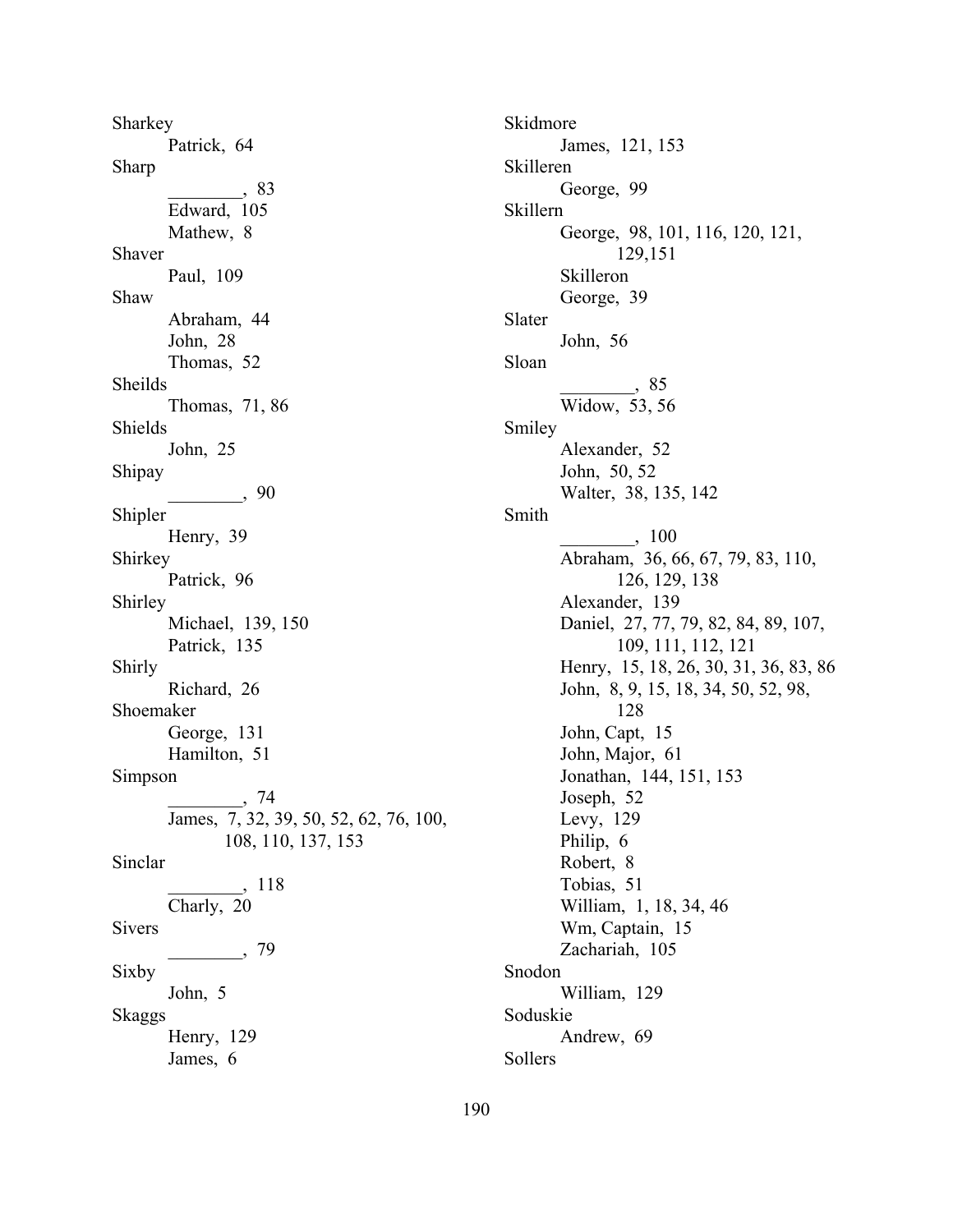John, 26 Soper Joseph, 125 Spear Henry, 12 John, 40, 44 Spears George, 108, 131 Henry, 3, 26 Hugh, 4 John, 4, 5 Speer Henry, 11 Sproul John, 50, 52 Sprowl Samuel, 42 Stales John, 47 Staley John, 27 Stalnaker Adam, 51 George, 51 Jacob, 51 Samuel, 51 Staly John, 21 Starknecker Samuel, 6 Steel Andrew, 44, 70, 73, 140 James, 150 John, 140 Robert, 108 Samuel, 9, 47, 58, 70, 102, 140, 146, 149 Widow, 142 Steele \_\_\_\_\_\_\_\_, 147 Steell Robert (Miller), 146 Stern Frederick, 51, 129

Thomas, 9, 31, 32, 38, 47, 58, 75, 92 Walter, 131, 142, 144 Stinson James, 100 Thomas, 2, 6, 11 Stone Henry, 92, 151 Stonlick Samuel, 20 Storey Thomas, 134 Stover Daniel, 12, 27 Stride John, 20 Stroud John, 6, 20 Stuart  $\_$ , 14, 148 Archibald, 14, 84 Benjamin, 138, 150 David, 4, 5, 8, 13, 17, 40

Steuart

Steven

Stevenson

**Stewart** 

Thomas, 22, 29

David, 14, 17, 36, 80

Thomas, 13, 34, 61, 81

\_\_\_\_\_\_\_\_, 112

55, 91

David, 42, 46, 52, 94, 109 John, 73, 74, 128, 134

Colonel, 126

William/Wm, 17, 66, 75, 77

Alexander, 60, 68, 91, 92, 114

Archabald Archibald/Archd, 36, 39,

John/Jno, 7, 15, 21, 22, 47, 49, 52,

111, 126, 140, 141

63, 68, 70, 80, 85, 98, 109,

John, 140

James, 34

Robert, 134

Thomas, Jr, 80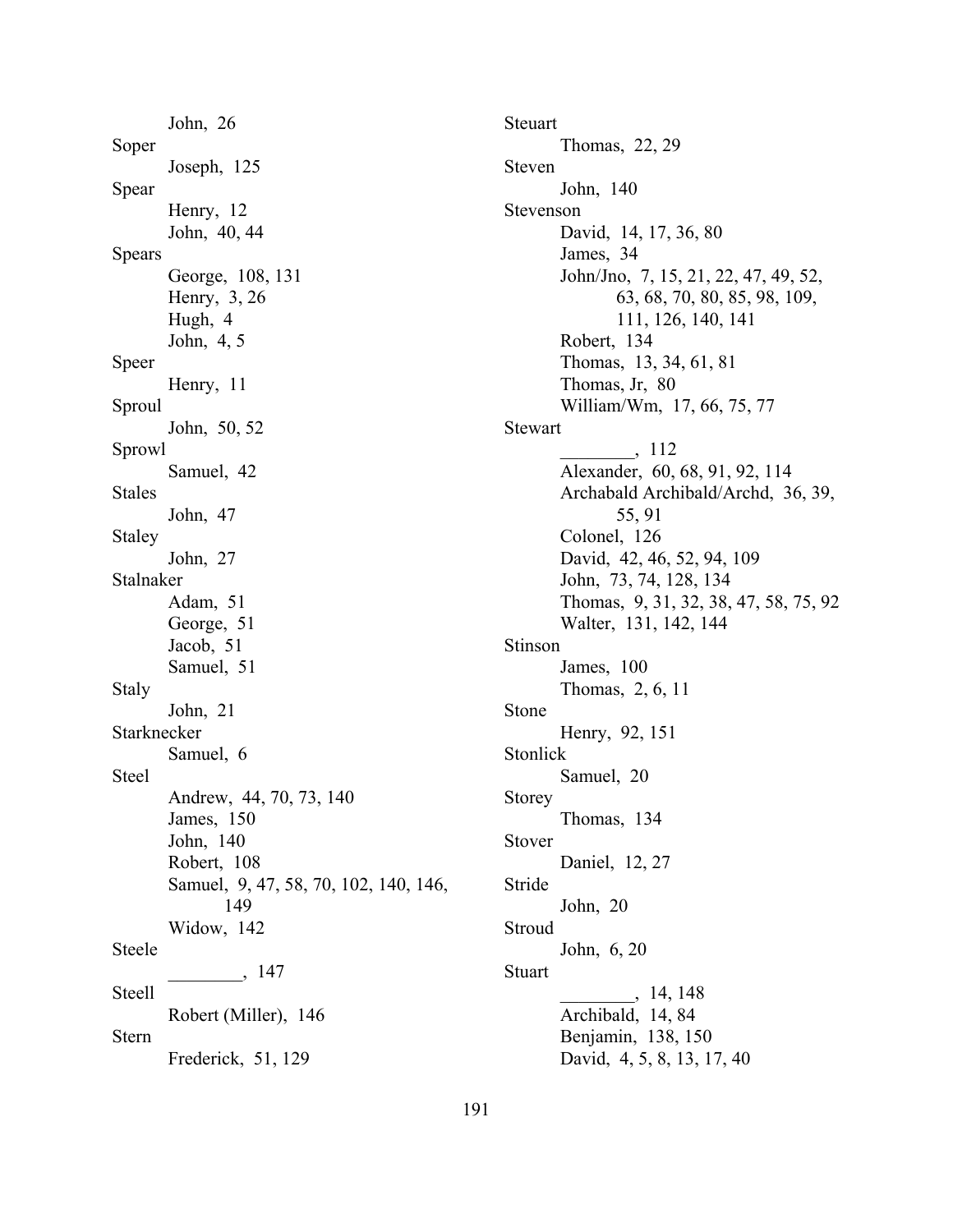Francis, 144 James, 7 John, 71, 84 Thomas/Thos, 10, 13, 77 Walter, 144 Stump Michael, 3, 39 Suart David, 7 Summerfield Francis, 6 Summers John, 98, 100, 122, 148 Swatley Mark, 79, 111, 126 Tar Edward, 98 Tarr  $\frac{1}{2}$ , 61 Edward, 106 Tate \_\_\_\_\_\_\_\_, 81 Cooper John, 29 John, 31, 38, 72, 75, 77, 84, 99, 101, 102, 128, 147, 150 Taylor George, 76 Isaac, 12, 21, 25, 33, 42, 50, 54, 61, 62, 108, 113, 140 Isaac, Jr., 37 William, 108 Teat Thomas, 44 Tedford James, 147 Tees \_\_\_\_\_\_\_\_, 101, 105 Joseph, 17, 36 Widow, 77 William, 91, 92, 94, 95, 97, 101, 114, 140, 150 Telford James, 146 Terrald

John, 7 Terry Jesper, 51 William, 51 Thomas \_\_\_\_\_\_\_\_, 86, 87, 90, 108 James, 21 John, 6, 82, 86, 100, 108, 131, 152 Rees, 34 Widow, 111 Thompson \_\_\_\_\_\_\_\_, 98 Adam, 38, 40 Alexander/Alexr, 1, 4, 6, 13, 81, 86, 92, 93, 105, 136 Hugh, 6, 14, 17 James, 13, 28, 71, 150 John, 14, 21, 55, 62, 73, 92, 93, 136, 137 Mathew, 7, 8, 67, 95, 101 Robert, 136 Thomas, 37 William/Wm, 3, 4, 6, 8, 17, 22, 23, 25, 54, 93, 95, 125 William, Jr., 4, 8 Thomsom Alexander, 8 Thomson Alexander, 2 Wm, 10 Wm, Jr., 14 Thorn  $\frac{3}{11, 32}$ Peter, 22, 47 Thornhill Samuel, 33 Timble James, 49 John, 52, 62 Tincher \_\_\_\_\_\_\_\_, 147 Samuel, 29 Tinker \_\_\_\_\_\_\_\_, 137, 142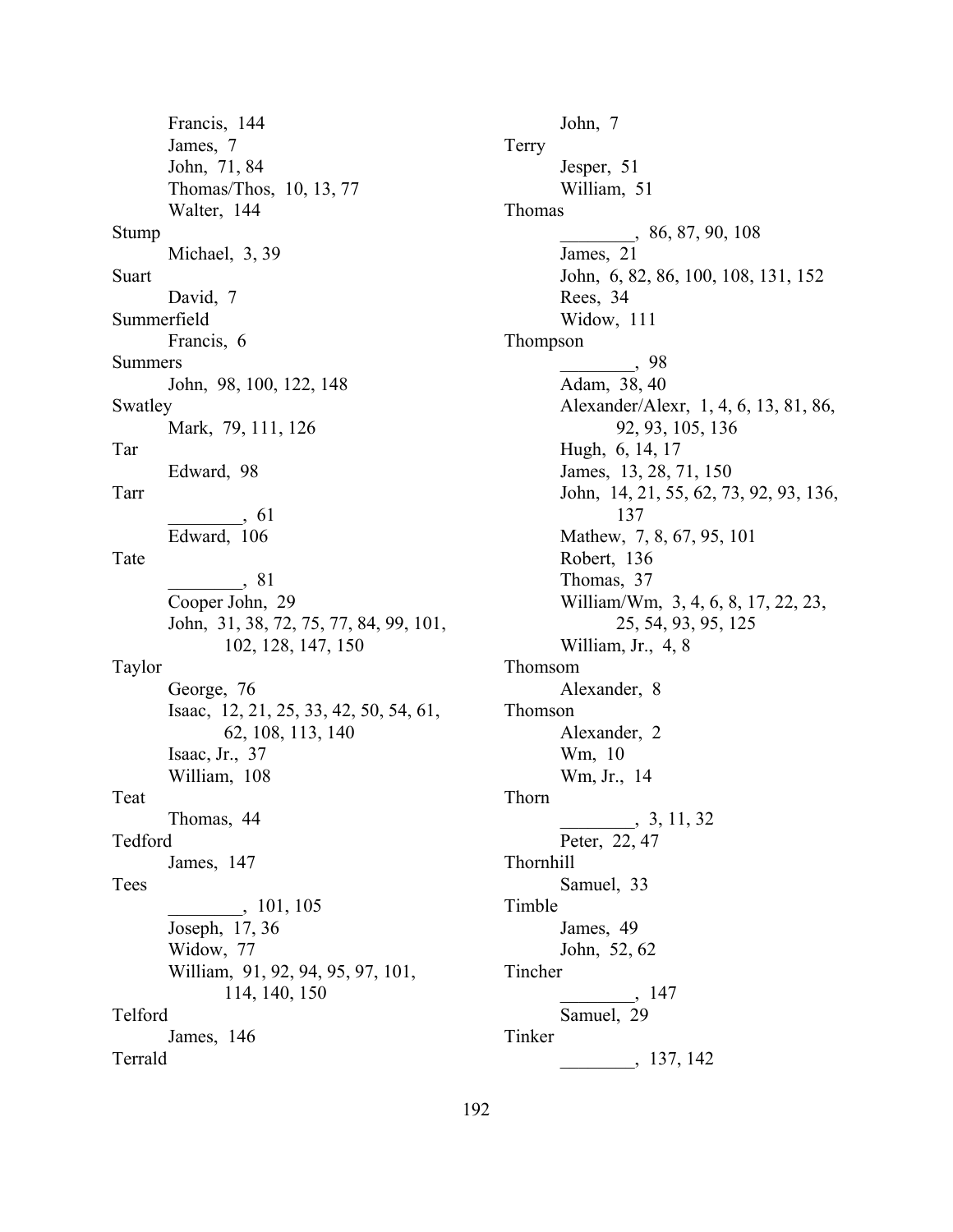Todd James, 40 Low, 67 William, 40 Tom \_\_\_\_\_\_\_\_, 15 Tosh Tasker, 6, 51 Thomas, 6, 28, 51, 59, 138, 146 Trimble \_\_\_\_\_\_\_\_, 87 David, 5, 15, 111, 132 James, 1, 5, 50, 52, 77, 79, 81, 82, 85, 95, 100, 136 John/Jno, 1, 3, 4, 5, 29, 36, 38, 40, 41, 44, 45, 79, 87, 110, 111, 121 Robert, 116 Walter, 5, 149 Trishell John, 4 Turk Robert, 9 Thomas, 26, 73, 89, 91 Turpin Soloman/Solomon, 87, 92, 112 Tyler Francis, 58 Umpris John, 125 Underwood John, 56, 66 Urrey James, 33, 47 Vance George, 4, 14 James, 40 John, 20, 40, 44, 89, 125 Mathew, 52 Rachel, 39 Vansell Edmund, 129 Vause, 98, 105, 106, 107, 109, 113, 115, 123, 125, 126, 128, 129, 130, 132

Viare John, 8 Viney Andrew, 21 Vinyard Christopher, 121 Voss Ephraim, 6, 59 Vought Andrew, 63, 88 Wade Dawson, 129 Wadington William, 40 Waggoner Ludwick, 67, 108 Waite Joseph, 41 Wait James, 47, 89, 106 Waits James, 64 Walding Wm, 12 Walker \_\_\_\_\_\_\_\_, 78, 94 Alexander, 4, 7, 63, 71, 83, 86, 117, 122, 137, 143, 149 Alexander, Jr., 144 Benjn, 10 Charles, 37, 57, 60, 84 James, 12, 29 John, 43, 68 Joseph, 49, 52, 76, 78, 150 Samuel, 51, 52 Wall Conrod, 121 Wallace John, 93 Peter, 21, 28, 50, 124, 141 Samuel, 1, 4, 5, 11, 40, 52, 60, 103, 104, 141, 144 Wallis James, 9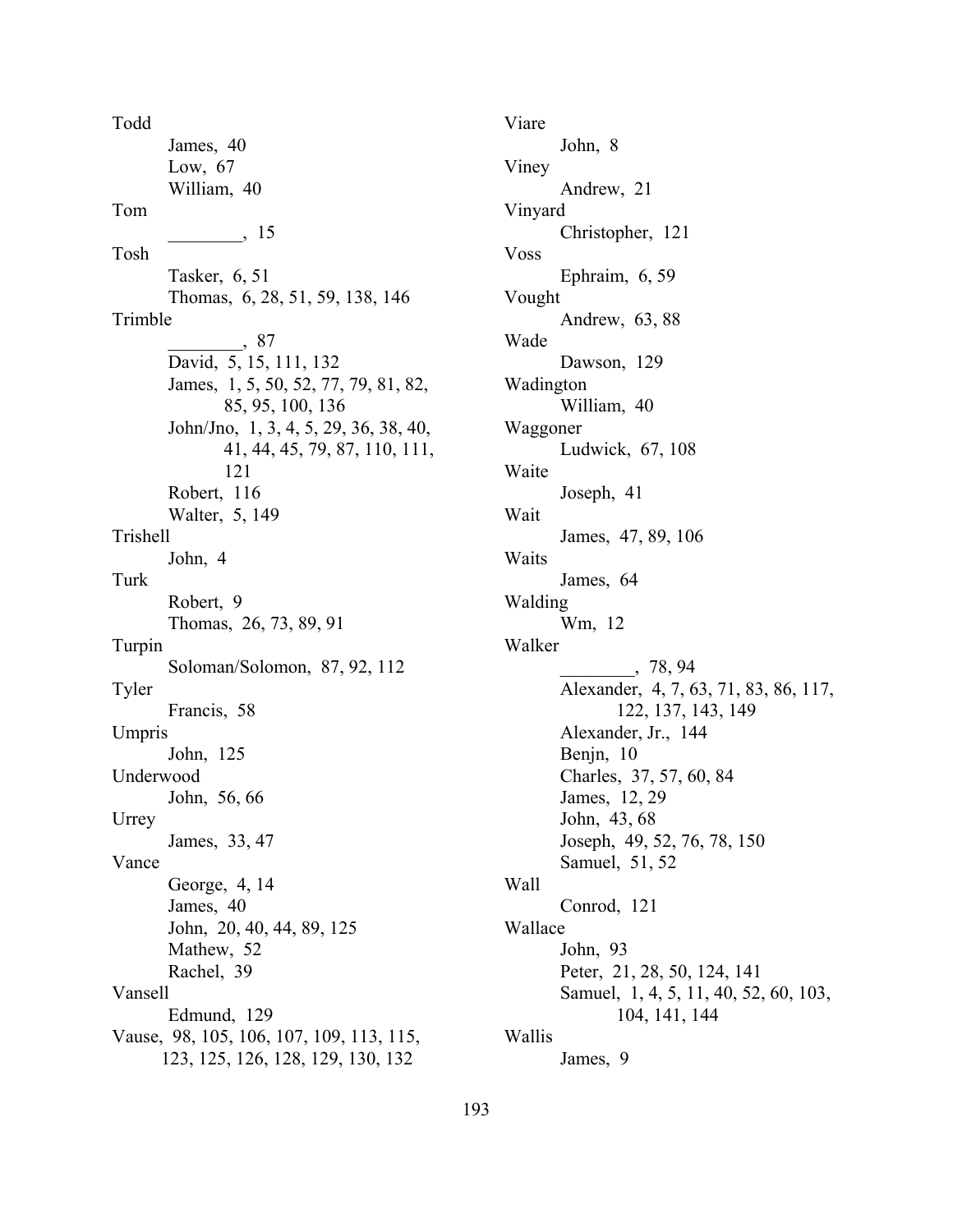Ward John, 39, 49 William, 44, 96, 101, 106, 121, 130 Wardlaw John, 117 Waring Michael, 92, 146 Warrell George, 33 Warren Michael/Michl, 131, 152 Warring Michael, 90 Warwick  $\frac{1}{\sqrt{2}}$ , 64 Waters \_\_\_\_\_\_\_\_, 80 Watkins William, 135 Watterson Thomas, 131, 141 Waughul Joseph, 94 Weems Thomas, 26, 70 Weer Samuel, 146 Wees Jacob, 109 Westfall Jacob, 39 John, 39 Wm, 39 White Bryant, 5 Isaac, 9, 38, 47, 131, 133, 140 John, 137 William, 35, 43 Whitley Paul, 81 Soloman, 40 Whooley Christian, 125 Peter, 125

William, 125 Wiley Robert, 108 Wilkins Samuel/Saml, 1, 3, 10, 17 Willbey James, 20 Williams  $\frac{1}{\sqrt{35}}$ James, 125 John, 83 Robert, 34 William, 21 Williamson Charles, 26 Willson Charles, 136 John, 76 Thomas, 143 Thomas, (Chestnut Hill), 143 Thomas, CH, 143 Wilson Captain, 24 Charles, 79, 116 George, 41, 43, 54, 121 Herculus, 28 James, 24, 25, 52 John, 14, 25, 38, 44, 47, 52, 60, 75, 85, 87, 94, 128, 129, 147, 148 John, Jr., 44 Mathew, 44 Robert, 39 Samuel/Saml, 42, 45, 46, 128 Stephen, 44, 129 Thomas, 6, 65, 66, 80, 121 William, 44, 52, 57, 60, 129, 147 Wiltshire Nathaniel, 20 Wiltsil Martin, 69 Wolson James, 50 Wood  $\frac{1}{20}$ , 20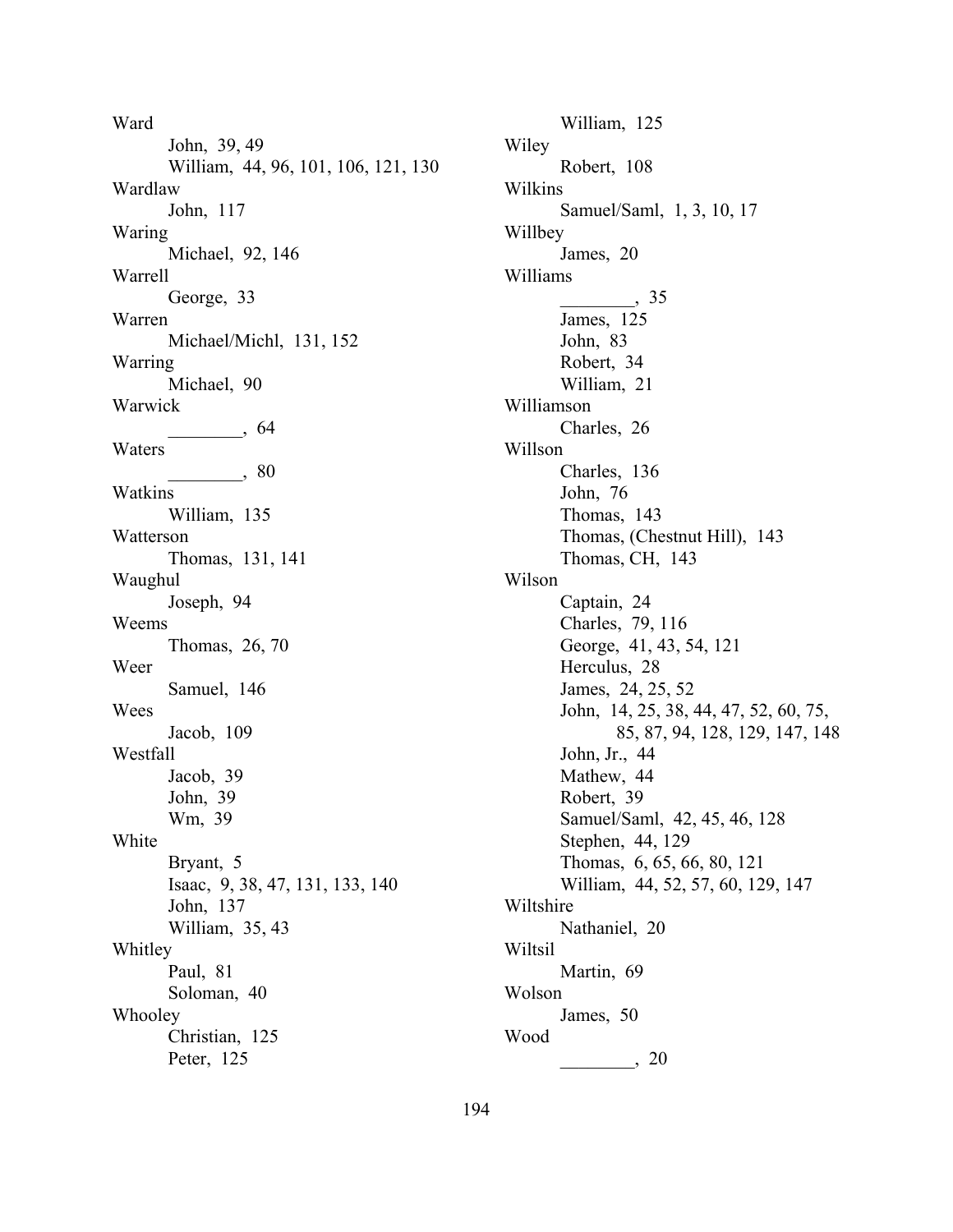John, 51 Woodley Jacob, 152, 153 Woodroof Nathaniel, 39 Woods \_\_\_\_\_\_\_\_, 8, 17, 21, 26, 39, 58, 77, 79, 84, 93 John, 51 Richard, 21, 30, 36, 55, 76, 81, 82, 116 Samuel, 130 Woolman Jacob, 5 Worklaw William, 34 Wortlaw John, 70 **Wortlow** William, 25 Wright \_\_\_\_\_\_\_\_, 32 Alexander, 31, 38, 42, 46, 47, 57, 58 Peter, 32, 37, 125 Thomas, 28, 125 Widow, 131 Wm, 14, 38 Young \_\_\_\_\_\_\_\_, 38, 91, 118, 145 Hugh, 4, 40, 44 Jame/James, 4, 8, 40, 60, 99 John, 34, 44, 66, 69, 124, 125, 140 Patrick, 40, 75, 89 Robert, 38, 40, 42, 44, 46, 67, 71, 126 Samuel/Saml, 44, 78 Widow, 117 Zinn Garret, 53 **Rivers, Runs, Springs, Creeks, and** 

## **Other Water Features**

Back Creek, 82, 94, 148

Big Spring, 140 Blacks Draft, 78 Blacks run, 35 Branch below James Moore Junior's, 136 Branch near Feemster's, 129 Briery Branch, 110 Broad Spring, 76 Brockes Creek, 34 Bryery Branch, 74 Buchanan's Mill Creek, 92 Buffalo/Buffaloe/Buffallow/Buffelo/ Buffelow Creek , 74, 79, 100, 105, 110, 124, 144 Bent/Fork of, 49, 85 Bull Pasture River, 94, 118, 123, 128, 129 Bullett's Springs, 147 Caldwell's Creek, 119 Calf Pasture/Calfpasture, 1, 2, 15, 23, 34, 41, 46, 57, 60, 82, 92, 152 Head of, 29 Charles Campbell's run, 136 Patrick Campbell's run, 55 Cape Caphon, 27 Carr's Creek, 96 Catabo/Catapo/Catawbo Creek, 6, 12, 30, 39, 40, 54, 90, 93, 95, 96, 118, 135, 139, 144 Chamberlaine's run, 63 Christian's/Christian Creek, 25, 44, 45, 51, 78, 79, 81, 93, 102, 104, 105, 106, 116, 126, 146 Christy's Creek, 46, 91 Collett's run,  $8$ Cook's Creek, 86, 129 Cow Pasture River, 2, 7, 15, 22, 28, 32, 57, 94, 118, 123, 128-130, 137, 141, 148 Great Lick in, 2 Craigís Creek, 53, 54, 61, 118, 119, 135, 139, 150 Cub run, 75 Dry branch/Drybranch, 92, 142 Dry River, 77, 79, 129 Forks of, 15, 17, 18 Little Fork of, 67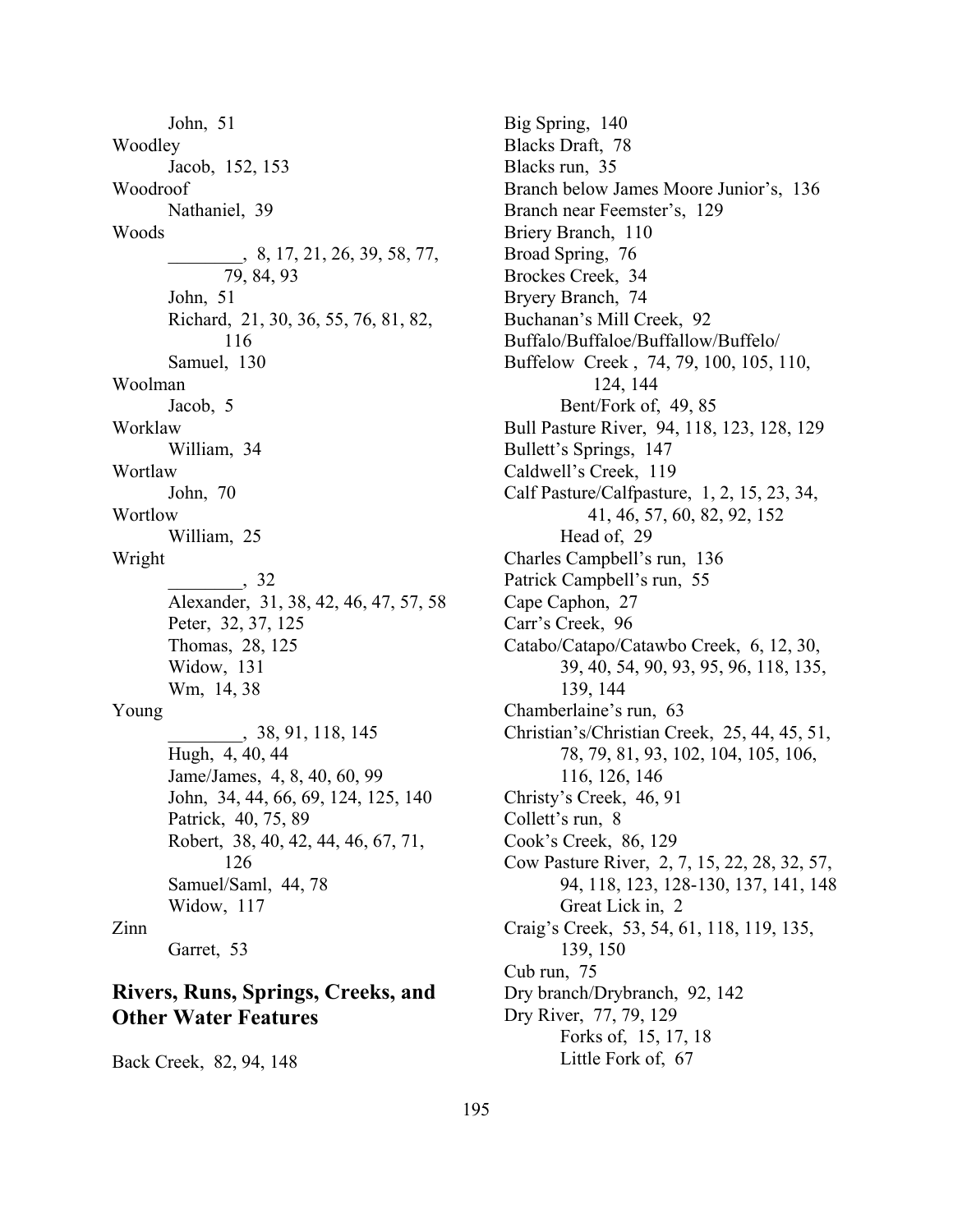Dry run, 36 Duck Ponds, 108, 133, 134 Dunlaps Creek, 150 Evan's Run, 72, 96 Falling Springs, 94 John Finla's great Spring, 76 Finla's Spring, 36 Flint run, 41 Forks of the [South?] River, 97 Goody's Run, 31 Great Spring, 74 Gry Branch, 93 Guy Branch, 93 Holdston's River, 51, 53 Jackson's/Jackson River, 15, 22, 37, 94, 148 James/Jame River, 8, 12, 61, 76, 85, 105, 106, 110, 118, 119, 121, 124, 129, 138, 144, 153 Falls of, 8 Forks of, 30, 36, 100 Main Branch of, 51 North Branch of, 21, 42, 80, 100, 105, 106, 110, 124, 144 North Fork of, 5, 50, 51 South Fork of, 5 Jenings's Branch, 56 Johnís/John Creek, 53, 61, 119 Mouth of, 119 Jumping run, 8 Creek near Daniel Kidd's, 145 Lapsley's Run, 131 Lewis Creek, 74 Linvell's Creek, 34, 147 Little Warm springs, 150 Long Meadow Run, 17, 116 Lost River, 47 Luney's Creek, 11 Run above Madison's Plantation, 94 River, Forks of near John Madison's, 36 Main River, 97 Marsh between this Court House and the tinkling Spring, 52 Massisippi, 14

Head of Meadow Creek, 126 Middle River, 17, 22-24, 32, 34-36, 62, 72, 79, 97, 99, 121, 124, 133, 134 Mole Hill Draft, 147 Mossey Creek, 72, 111 Naked Creek, 17, 36, 39, 99, 126, 138 New River, 5, 6, 40, 46, 53, 59, 95, 98, 128, 129, 132, 144 North Mill Creek, 109 North River, 1, 2, 21, 23, 29, 34-36, 39, 44, 52, 57, 67-69, 76, 77, 79, 8-83, 84, 105, 107, 109, 124, 127, 131, 133, 135, 150 Nutts Mill Creek, 36, 65 Pass run, 11 Patterson's Creek, 150 Peak Creek, 109, 113, 123, 129, 132 Peter's Creek, 136, 137 Pine Run, 70 Piney Run, 22 Poage Run, 102 Potomack/Potomak/Potowmack River, 126 South Branch/Fork of, 15, 67, 74, 92, 126 Waters of Purgatory, 38 Ramsay's/Ramsey's, 54, 68 Reed Creek, 5, 14, 38, 53 the River, 5, 6, 7, 16, 26 River, Forks of, 36 Roan Oak/Roane Oak, 7, 14, 51, 53, 54, 64, 132 Brances of , 6 Forks of, 20 North Branch/Fork of, 6, 132 South Branch/Fork of, 5, 6, 20 Rockfish River, 58 Shanando River, 33, 41, 154 Shanklins Run, 99 South branch, 29, 30, 39, 46, 72 South fork, 39 South River, 2, 3, 8, 10, 16, 17, 31, 54, 55, 61, 95, 97, 104, 134, 135, 137, 140 Forks of, 97 Mouth of, 104, 134, 137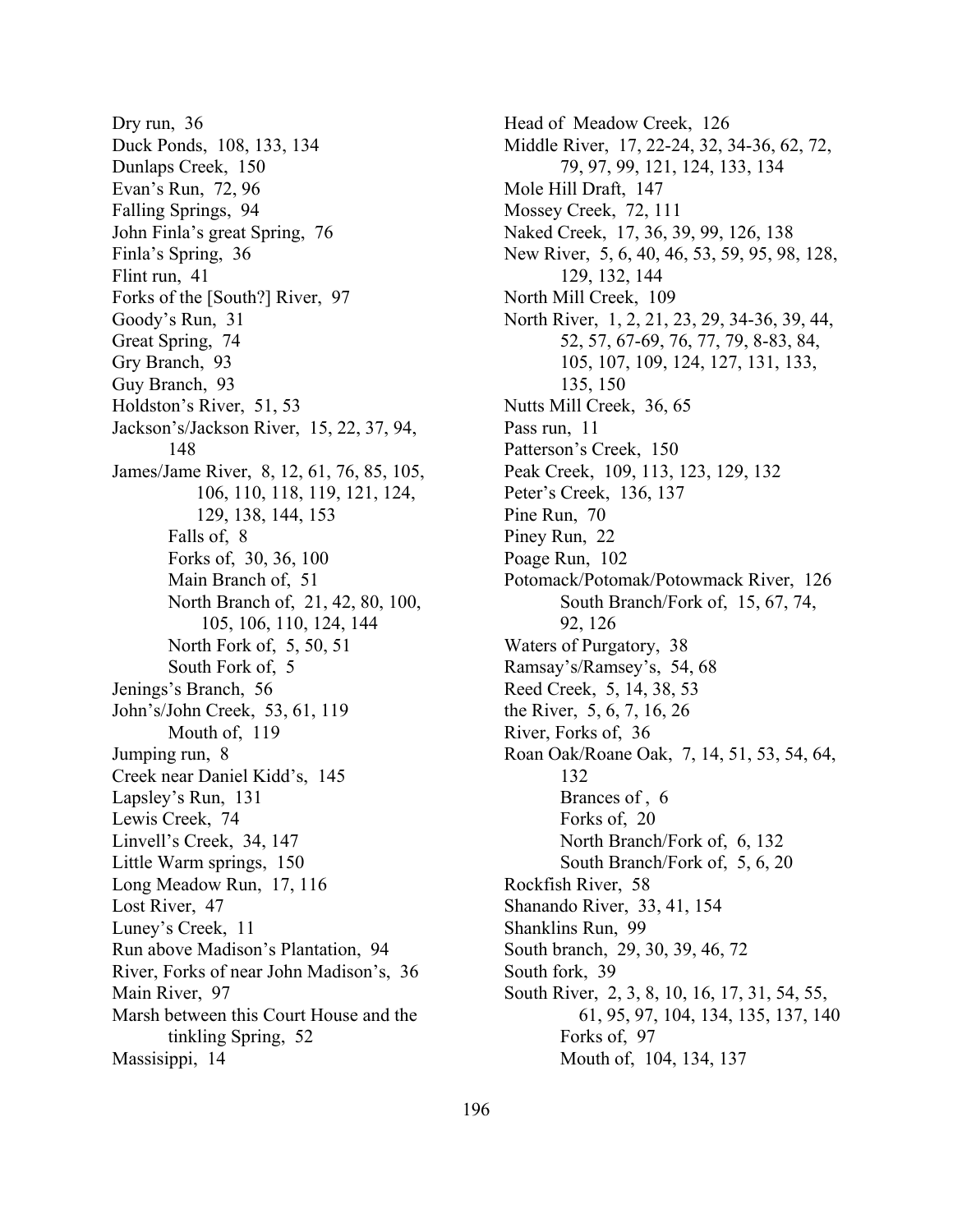River by Henry Spears's Plantation, 26 Stewarts Run, 112 Stoney Creek, 3 Stoney Run, 42, 99 Stuart, Benjamin branch, 138 Stuarts Creek, 148 Swift/Swit Run, 1, 6, 9, 23, 24, 30, 31, 32, 34, 35, 36, 41, 44, 46, 47, 58, 71, 77, 97, 99, 100, 101, 117, 120, 123, 124, 126, 127, 129, 152, 153 South Branch, 31 Tavern Spring, 61, 64 Tinker Creek, 137, 142

Tinkling/Tinckling Spring, 3, 4, 8, 10, 13, 14, 25, 35, 52, 75, 76, 78, 81, 86, 94, 108, 112 Tom's Creek, 15 Turn of the Waters by Charles Walker's, 57 Warm Springs, 94, 130, 138, 148, 152 Run above William Ward's House, 106 Warm springs (Little), 150 Waters in Jenning's Gap, 115, 121 Waters of the long Glade, 62 Welshmans Run, 136, 141 Western Waters, 132 Williams Creek, 35 Wood's River, 20

## **Roads**

[Note: Roads are cross-indexed to all locations and persons mentioned. Spellings and descriptions have been standardized to aid in identifying roads and to simplify the preparation of this index. This was a necessity as many road descriptions changed slightly in the orders as different landmarks were cited. The reader should also keep in mind that various roads went under similar general designations and should bear this in mind when determining the identity of each road.]

road over the Blue Ridge at Woods's old pass to the line of Albemarle (to meet proposed road from Albemarle Court House), 21

road from the New Rockfish Gap to the line of Albemarle and thence to the road that leads over the Secretary's ford, 92

road from George Mathews's mill to Francis Alexanders thence to the new road that leads to Rockfish Gap, 99

road from Mathews's mill to Tees's Gap through Francis Alexander's plantation, 101

road from Francis Alexander's to William Tees's crossing the Long Meadow, 101

road from Black James Armstrong's to William Long's mill and thence to James Alexander's, 14

road from Benjamin Allen's mill to the North River, 1

road from James Givens's mill by Hugh Allen's house to the Stone Meeting house, 134

road from Davidson's ford to Edward Rutledge's and thence to John Allison's ford and by John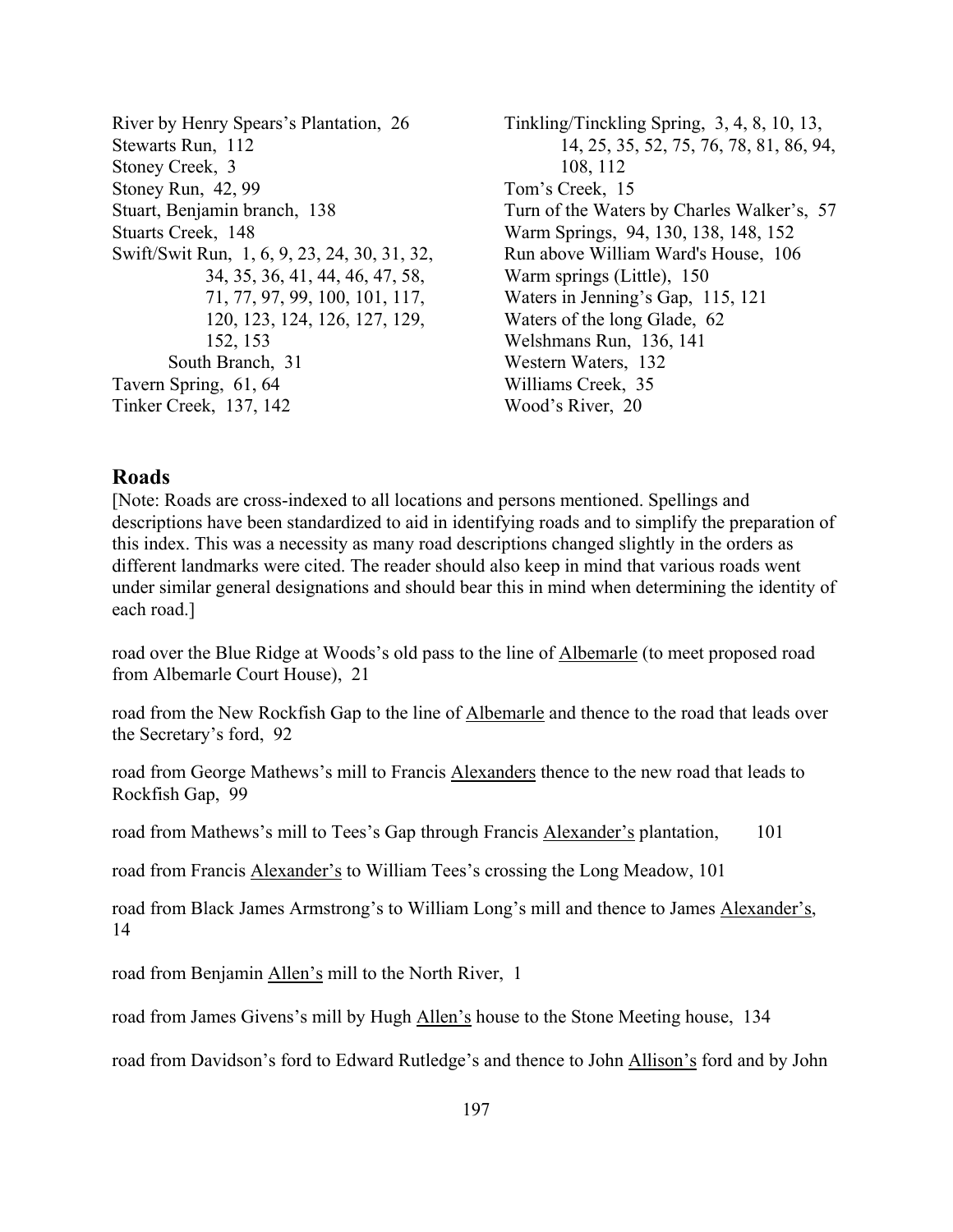Kerr's to the Stone Meeting House, 89, 91

road from James Thompson's by John Allison's ferry on the North River to John Paxton's, 150

road from the North River to John Anderson's, 2

road from John Anderson's to the Court House, 2, 31

road from Robert Poage's to the river near John Anderson's house, 18

road from John Anderson's meadow to Mathews's mill, 131, 144

road from the Court House/Staunton to William Anderson's, 45, 111

road from Mossey Creek to William Anderson's, 111

road from the Dry Branch Gap of the North Mountain to Archers mill, 92, 142

road from John Archer's to John Ramsey's, 71

road from John Archer's mill to Robert Fowler's, 130, 140

road from the Dry Gap to Mr. John Archer's mill, 149, 151

view for potential road over Armer's or Rockfish gaps, 47-48

road from Black James Armstrong's to William Long's mill and thence to James Alexander's, 14

road from Thomas Armstong's to the Calfpasture waters, 152

road from Andrew Hays's mill on Back Creek to Timber Ridge Meeting House, 82

road from John Poage's by William M°bride's shop to the main road between Bailey and Brown's, 130

road from James Baird's to the Lick by Robert Scotts, 75

road from Joseph May's to James Ball's, 71

road from the Tinkling Spring Meeting House to James Ball's, 75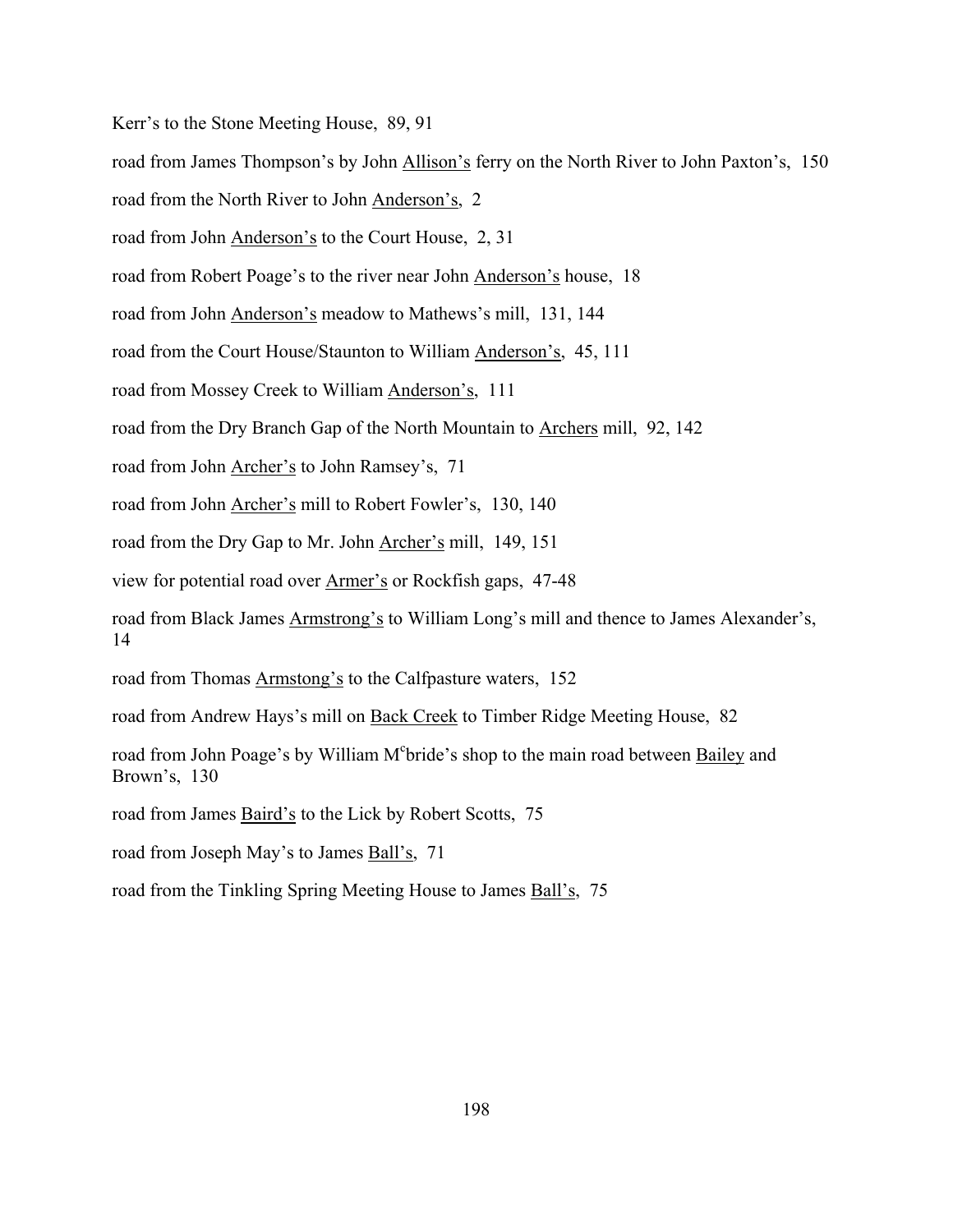road from Carr's (Kerr's) shop via Baskins's ford thence up a ridge between Daniel Deniston's and John Poage's, and thence into the road from Robert Poage's to the Court House, 87, 91, 122 road from the top of the Ridge to John Terrald's and James Beard's, 7 road from James Beard's/James Beard's ford to Chamberlaine's Run thence to the Stone Meeting House, 63, 122, 127 road from James Beard's through Robert Shankland's land to the North River, 67 road from John Stevenson's to James Beard's, 85 road from Thomas Connelly's house to James Beard's ford, 137 road from William Beard's to the Stone Meeting House, 97 road from John Stevenson's to William Beard's, 109 road from Lord Fairfax's line to William Beard's, 142 road from Bedford Gap to the old road near John Neilly's, 90 road from the Stone House to Bedford line, 91, 92 road from Crosby's field to Bedford line, 107 bridle way from Buchanan's ferry to the top of the Blue Ridge joining Bedford line, 117 road from the Great Lick to Bedford line to the road leading to Captain Rentfroe's, 117 road from the Welshman's Run to the Bedford line, 136, 141 road from Thomas Tosh's to the road cleared by Richard Doggett to the Bedford line, 146 road from James River across the mountain to the Bedford line, 153 road from James Carter's mill to the Court House (via the first ford above Bell's land), 5 road near David Bell's plantation, 63 road from the foot of the mountain at Woods'sGap to James Bell's on the South River, 17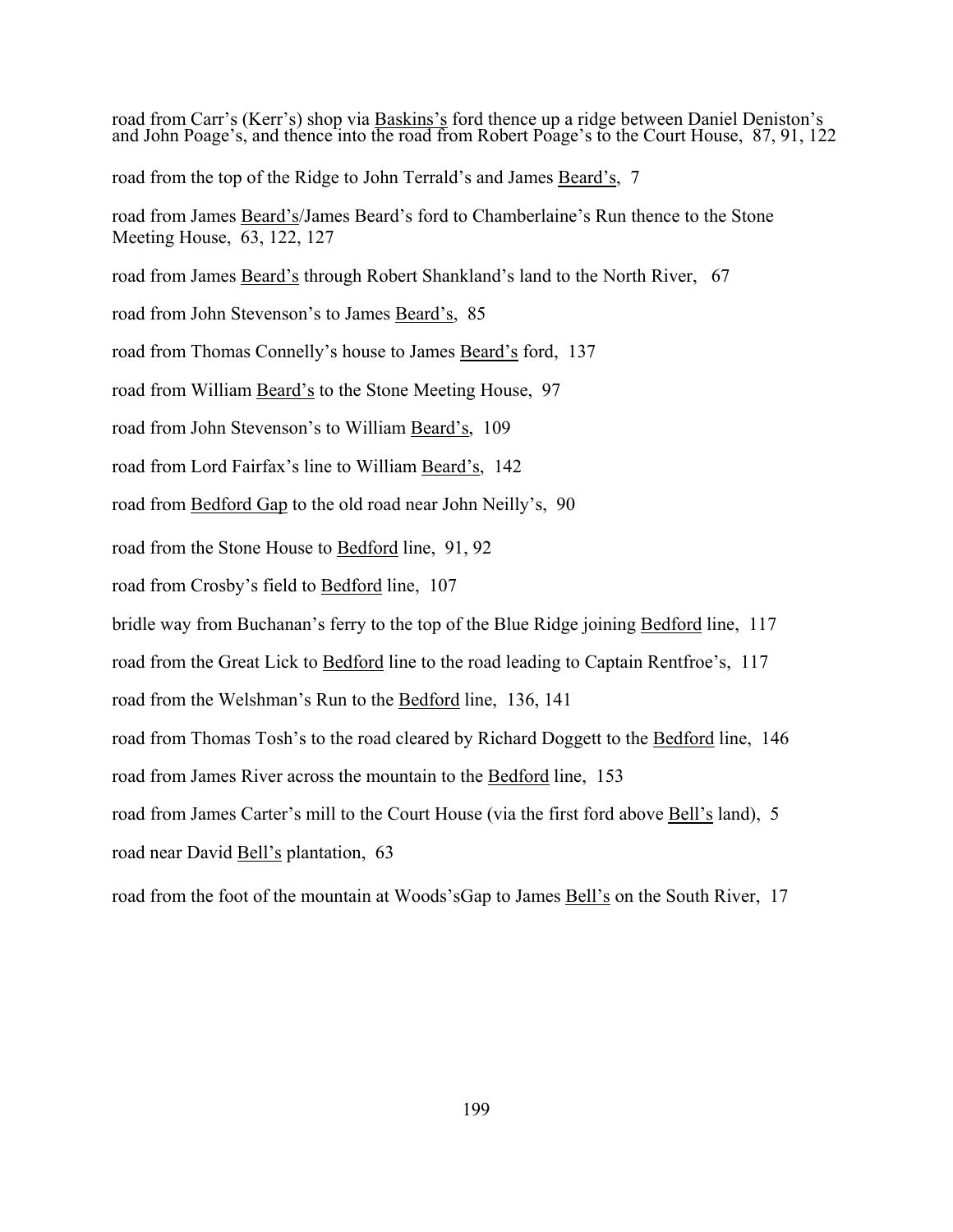road from the forks between the Widow Steel's and James Bell's, 142

road round John Bennet's plantation, 133

road from William Bethell's road to Peter Rufner's mill, 42

(petition of the inhabitants of the Cowpasture) road from Patrick Davis's to the road that leads from Col. John Lewis's to Beverley's Big Meadows, 23

road from Patrick Davis's to the road that leads to Beverley's Big Meadow, 24

road from Benjamin Borden's to Beverley Manor line, 13

roads from the North River to Beverley Manor line, 35

road from Alexander Miller's to Beverly Manor line, 68

road from the Wilderness Bridge to Beverley Manor line, 70, 117

road from Beverley Manor line to the Indian Road, 70

road from Evan's Run to Beverley Manor line, 72

road from Beverley Manor line to the forks of the road near Hugh Fultons, 102

road from Charles Campbell's Long Meadow Branch by Joseph Kanady's to Beverley Manor line, 110

road from John Harrison's at the Big Spring to the county line, 140

road from Bingaman's ferry to the waters of Roan Oak near Tobias Bright's and from the Widow Draper's to Jacob Brown's, 53

road from Bingaman's Ferry to Robinson's land above John Bingaman, Jr's, 53

road from the end of Bingaman's Road on Robinson's land to James Miller's on Reed Creek, 53

road from the Tinkling Spring to Black's Draft, 78

road from the Tinkling Spring to Black's Run and thence to Middle River, 35

road from the Duck Ponds to Alexander Blair's, 108

(petition of the inhabitants of the west side of the Blue Ledge) road over the Blue Ridge, 14

road from the top of the Blue Ridge at the head of Swift Run to Capt. Downs's place (formerly Alexander Thomson's), 1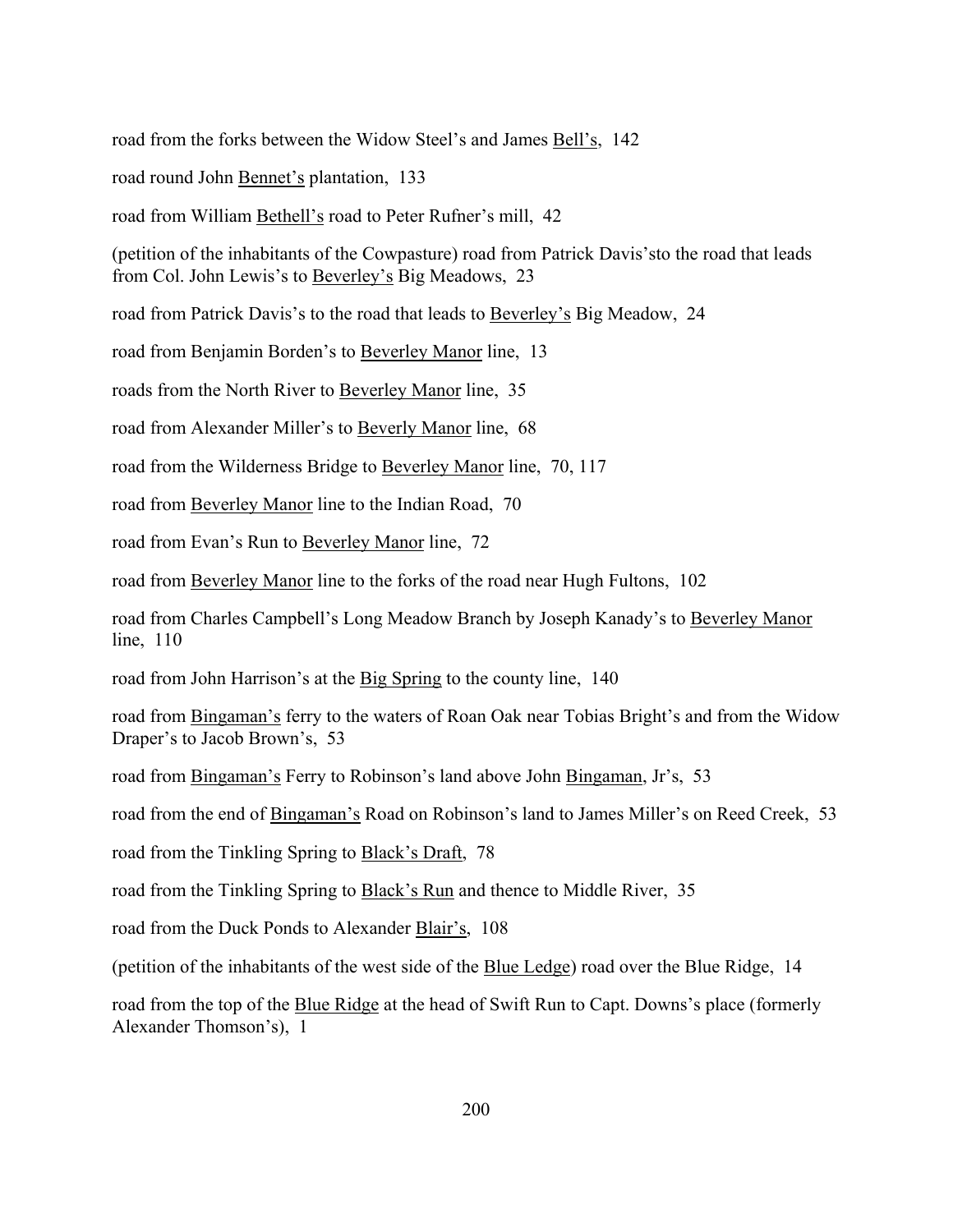(petition of the inhabitants of the west side of the Blue Ledge) road over the Blue Ridge, 14

road from the Inhabitants of Roan Oak to the top of the **Blue Ridge/Brunswick County line** (later Lunenburg County) , 2

road from the Ridge that divides the waters of New River from the waters of the south branch of Roan Oak, and thence over the Blue Ridge, 6

road over the Blue Ridge at Woods's old pass to the line of Albemarle (to meet proposed road from Albemarle Court House) , 21

road from Israel Christian's to meet the road (cleared by Thomas Steuart) over the Blue Ridge, 22

road (cleared by Thomas Steuart/Stewart) over the Blue Ridge, 22, 29, 31, 38

road over Thorn's Gap in the Blue Ridge, 33

road from Shanando River to the top of the Blue Ridge, 33

road from the road that leads from Chester's Ford to Frederick County line to the top of the Blue Ridge (to meet a Road cleared by Culpeper County) , 41

bridle way from Buchanan's ferry to the top of the Blue Ridge joining Bedford line, 117

road from the North Mountain Meeting House to Borden's, 20

(petition of the inhabitants of the lower Cowpasture) road from the lower Cowpasture to Burden's [Borden's] tract, 32

road from Borden's to the North Branch of James River, 42

road from James Cowan's to Borden's line, 72

road from William Ward's house to Borden's patent line, 101

road from the road above William Ward's house to Borden's patent line, 106

road from Benjamin Borden's to James Fulton's, 12

road from Gilbert Campbell's ford to Benjamin Borden's, 13

road from Benjamin Borden's to Beverley Manor line, 13

road from Benjamin Borden's house to Providence Meeting House, 35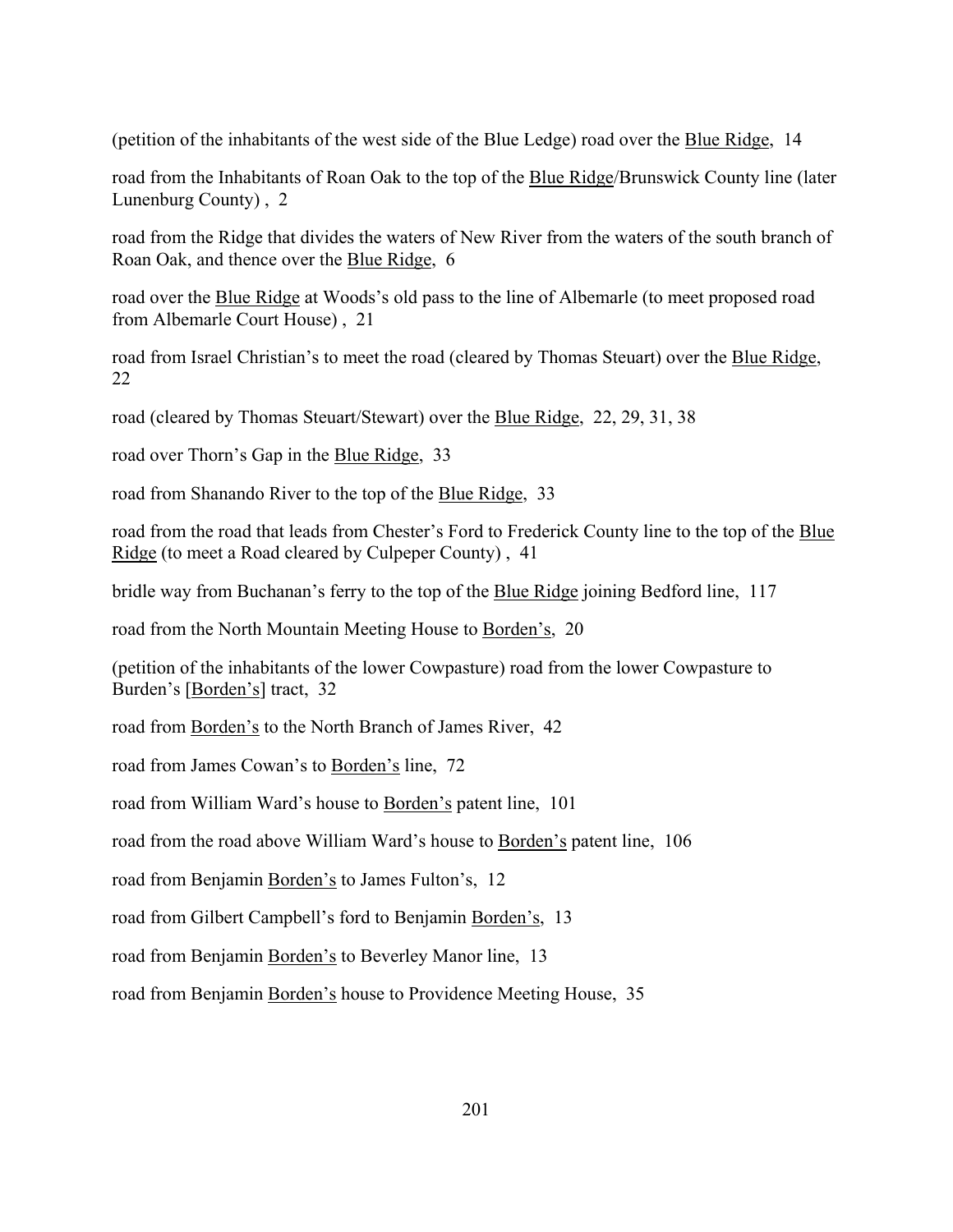road from Isaac Taylor's to the Widow Borden's, 42

road from John Bowyer's to William Lusk's, 76

road from the North River to John Bowyer's, 107

road from David Cloyd Jr.'s to John Bowyer, Gent.'s plantation on James River, 119

road from John Bowyer's plantation on James River by Seder [Cedar?] Bridge to Mathews's Road, 121

road from Graham's clearing by the Great Lick to Alexander Boyd's, 90

road from Samuel Braford's meadow to the Indian Road, 41

road from Samuel M<sup>c</sup>Dowell's by James Cowden's store house to Samuel Brafford's/Brawford's, 150, 153

road from Grimes's land by Breckenridge's house thence into the main road, 92

road from Major Breckenridge's to the Great Lick, 149

road from John Thomas's mill to Thomas Brian's/Bryan's, 100, 108

road from Abraham Smith's to the foot of the mountain at Briery Branch Gap, 110

road from the Ridge above Tobias Bright's that divides the waters of New River from the branches of Roan Oak to the lower ford of Catabo Creek, 6, 39

road from Bingaman's ferry to the waters of Roan Oak near Tobias Bright's and from the Widow Draper's to Jacob Brown's, 53

road from the Broad Spring in the forks of James River to the ferry, 76

(petition of inhabitants of Linvell's Creek) road from Brock's Creek to Francis Hughes and thence to the main road that leads to Fredericksburg, 34

road from the North Mountain Gap called Brock's Gap near Thomas Neist's to the mouth of the Lost River leading to North Shenandore, 47

road from Brock's Gap to Hampshire County Line, 74

road from the Court House to Brock's Gap, 79

Brock's Gap road, 84

road from Edward Shanklin's to Widow Thomas's old place near <u>Brock's Gap</u>, 111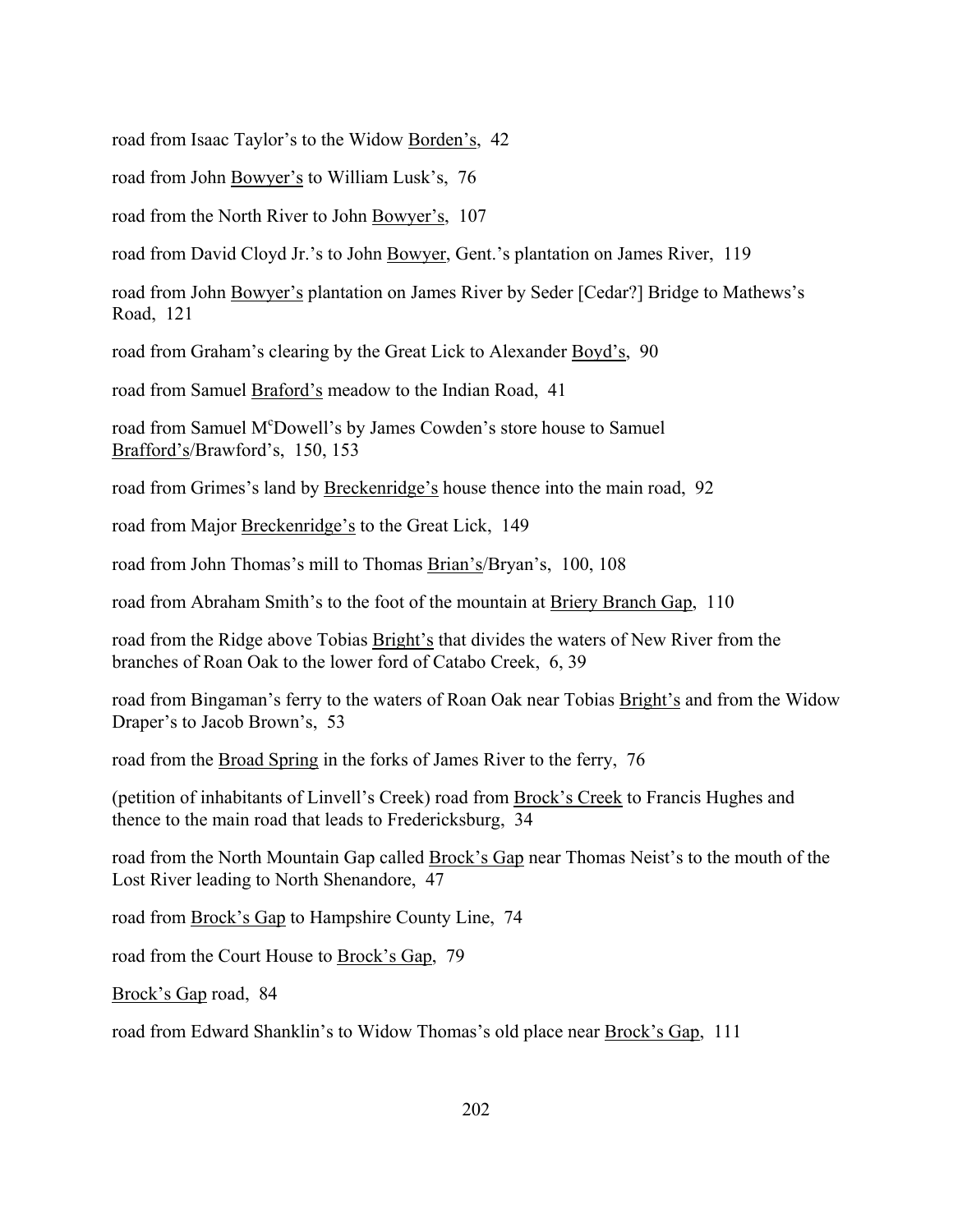road from Paxton's ford at the North River to the foot of the Poplar Hill through Brown's land, 77

road from Samuel Young's to Brown's, 78

road from John Poage's by William M°bride's shop to the main road between Bailey and Brown's, 130

new road from the town [Staunton] by Young's mill and thence to the Glebe (replacing the old road by Brown's bridge), 145

road from Bingaman's ferry to the waters of Roan Oak near Tobias Bright's and from the Widow Draper's to Jacob Brown's, 53

road from Jacob Brown's on Roan Oak to Isaac Taylor's, 54

road from the second branch between Mr. Brown's and John Houston's to the Great Road by the Widow Lyle's, 121

road from the Court House/Staunton via Maj. Browns/Brown's Bridge/ Browns Meeting House and to the Glebe (and parts thereof), 41, 44, 109, 112, 117, 138, 145

road from Patrick Martin's to Brown's Meeting House, 147

road from Charles Campbell's house to Alexander Brownlee's and thence to James Fulton's, 50

road from the Inhabitants of Roan Oak to the top of the Blue Ridge/Brunswick County line (later Lunenburg County), 2

road from Calep Job's to James M<sup>c</sup>Koy's. crossing the river at the **Brush Bottom** ford and along the river by Henry Spear's Plantation, 26

road from John Thomas's Mill to Thomas Bryan's/Brian's, 100, 108

road from Charles Millican's to William Bryan's, 49

road from the end of William Carravan's road on his plantation to William Bryan's on Roan Oak, 51

road from Basson Hover's on the South Fork of the South Branch of the Potomac by the Bryery Branch to Silas Hart's, 74

bridle way from Buchanan's ferry to the top of the Blue Ridge joining Bedford line, 117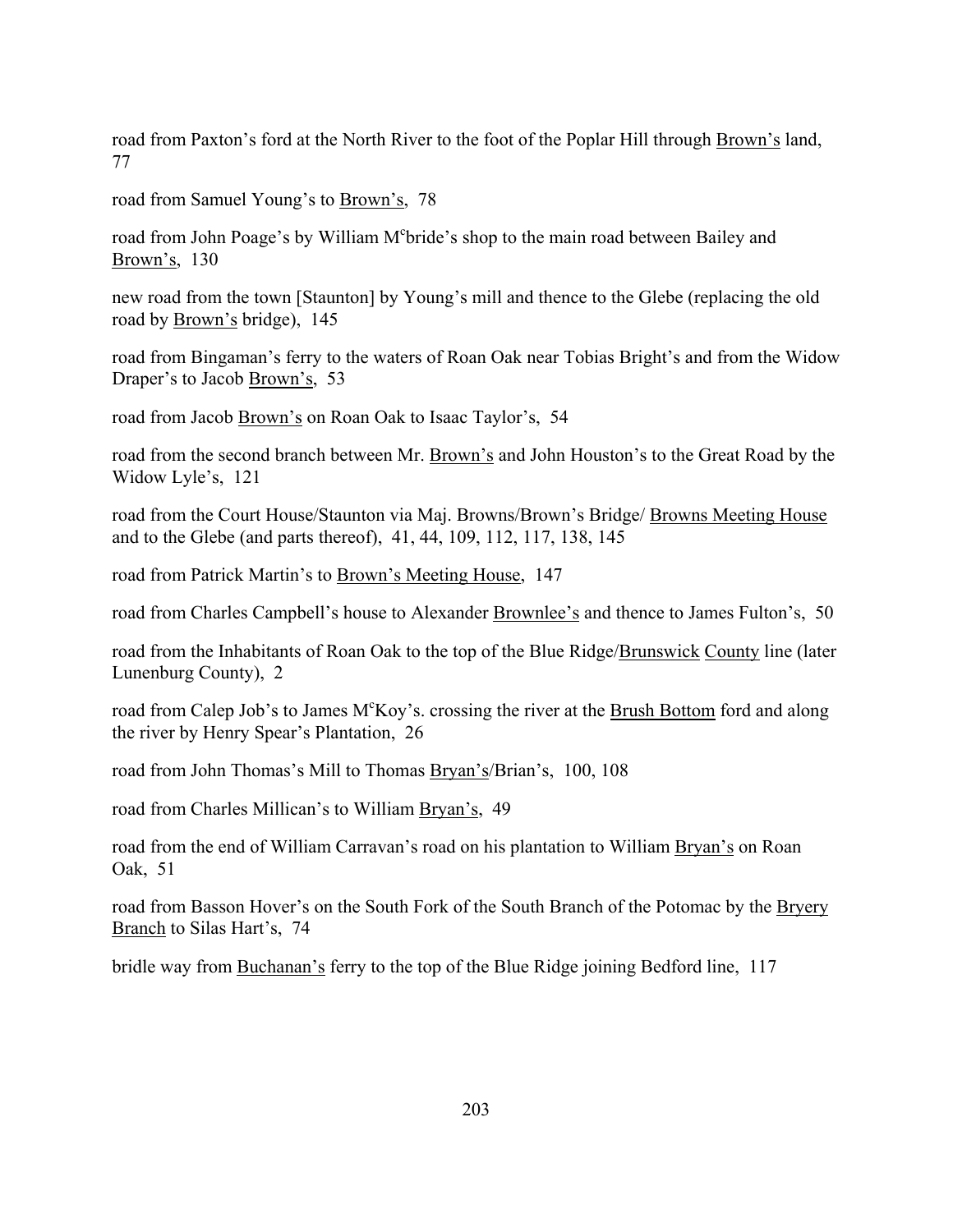road from James Young's Mill to Alexander Richey's smiths shop and thence to Buchanan's mill, 38, 40

road from the Gry [Dry? Guy?] branch to Buchanan's mill, 93

road from Buchanan's ford on James River to the main road already established over Cedar bridge, 153

road from Colonel Buchanan's on the north side of James River to the Pedlar ford, 119, 124

road from Walter Stewart's to the best ford on James River between the ferry and Col. Buchanan's and thence to the main road leading to John Mills's, 144

road from the Court House and via John Buchanan's mill to the Indian Road that leads by Fulton's, 26

road from Grymes's clearing to the head of the run above Madison's plantation, thence to New River on the lands of John Buchanan Gent. and thence to Fort Lewis and Fort Chiswell, 94-95

road from Renix's to James River at John Buchanan's house, 110

road from Vause's over the New River on the Land of John Buchanan and thence by Ingles's ferry to the Lead Mines (and portions thereof), 98, 128

road from William Buchanan's to the Court House, 4

road from Staunton to Buchanan's Mill Creek on the road leading to William Long's mill, 92

road from the Bent of Buffeloe to Michael Dougherty's, 49

road from the ford of the north branch of James River to James Stinson's on Buffelow, 100

road from the north branch of James River to Buffelow (via John Paxton's), 105, 110

road from Buffelo to James Gilmore's, 110

road from Thomas Paxton's by Hart's bottom to the fork of Buffelow, 85

road from the North River ford to Buffaloe Creek/Buffaloe Creek ford, 79, 81, 105

road by John Paxton's house to Buffaloe Creek, 79

road from Buffelow Creek to Edward Sharps, 105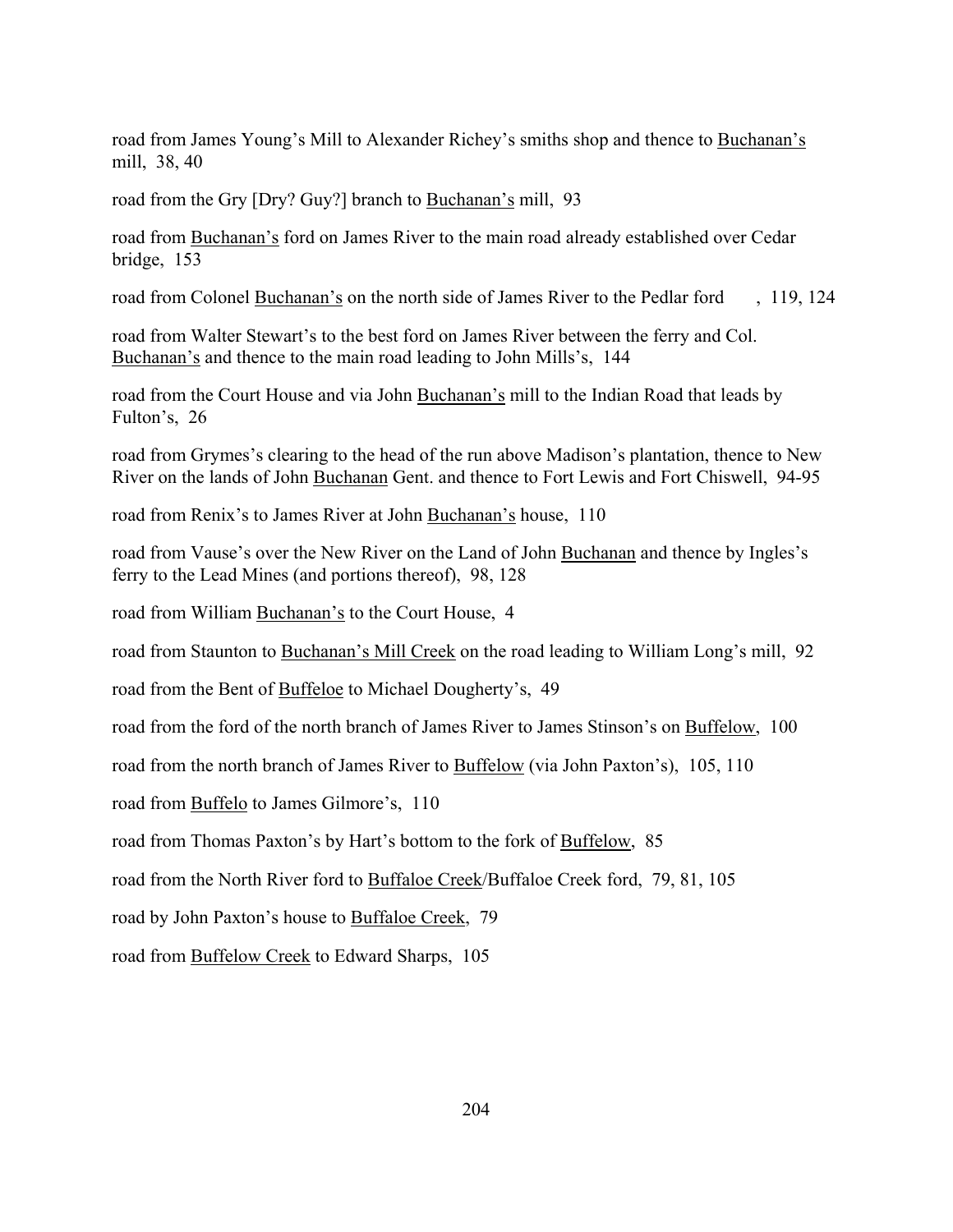road from the north branch of James River round the Poplar Hills to Buffalo Creek, 124, 144 I

road from William Elliot's to McCutcheon's mill thence through Buffaloe Gap, 125, 128

road through Buffalo Gap to Staunton/the road leading to Staunton, 148, 149, 151, 154

road from John Hodge's to the **Buffalo Gap** road, 148

road from Pedler ford to Bullett's Springs, 147

road from Estill's mill in the Bullpasture to George Lewis's in the Cowpasture, 118, 123

road from Hicklen's in the Bullpasture to Thomas Feemster's in the Cowpasture, 129

road from William Wilsons Mill into the new road at the foot of the Bullpasture and thence into the branch near Feemster's, 129

road from Nutt's Mill Creek near James Cadwell's to the Court House, 36, 65

road from William Long's to Caldwell's Creek, 119

road from Andrew Hamiltons in the Calfpasture through Jennings'sGap, 1

road from the great lick in the Cowpasture by Col. Lewis's land to Andrew Hamilton's in the Calfpasture, 2

(petition of the inhabitants of the Calfpasture) road from William Gay's to Robert M<sup>c</sup>Cutchceon's and thence to Robert Campbells, 23

(petition of the inhabitants of the Cowpasture) road from Wallace Estill's mill to the road on the head of the Calfpasture, 28-29

(petition of inhabitants of the Calfpasture) road from William Guy's to Robert M<sup>c</sup>Cutcheon's mill and thence to Robert Campbell's, 34

road the Calfpasture to Swift Run Pass, 41

road from Wallace Estell's/Estill's to the Calfpasture Road, 41, 46

(petition of the inhabitants of the Cowpasture and Calfpasture) road from Andrew Hamilton's to the turn of the (Calfpasture) waters by Charles Walker's,  $57, 60$ 

road from Jennings's Gap to the turn of the Calfpasture waters, 82, 92

road from Thomas Armstong's to the Calfpasture waters, 152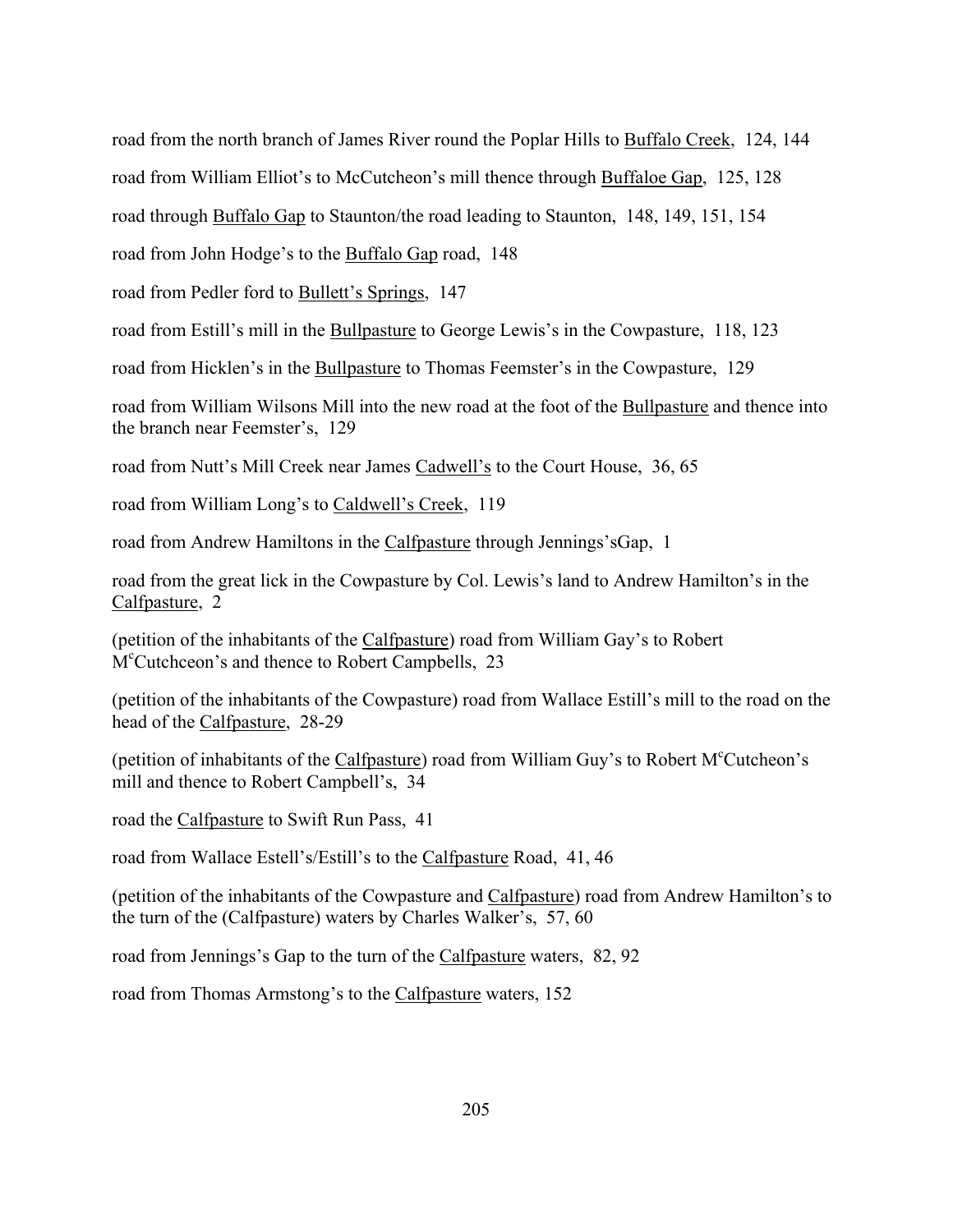road from Gilbert Campbell's ford to Benjamin Borden's, 13

road from Campbell's schoolhouse to Renix's Road, 52

road from the North River to Campbell's schoolhouse, 52

road from William Long's mill to Charles Campbell's, 38

road from Charles Campbell's to the cross roads above James Fulton's, 38, 63

road from Charles Campbell's house to Alexander Brownlee's and thence to James Fulton's, 50

road from Charles Campbell's Long Meadow Branch by Joseph Kanady's to Beverley Manor line, 110

road from Charles Campbell's Run to John Davis's mill, 136

road from George Campbell's to William M<sup>c</sup>Clenachan's mill, 137

road from James Campbell's to the Catapo Road, 64

road from James Campbell's to the head of Roan Oak waters, 64

road from the North Mountain Meeting House to John Campbell/John Campbell's field, 19, 42

road from John Campbell/John Campbell's field to the Court House, 19, 27, 42

road from James Cowan's meadow to Patrick Campbell's run, 55

road round Patrick Campbell's plantation, 69

(petition of the inhabitants of the Calfpasture) road from William Gay's to Robert M<sup>c</sup>Cutchceon's and thence to Robert Campbells, 23

(petition of inhabitants of the Calfpasture) road from William Guy's to Robert M<sup>c</sup>Cutcheon's mill and thence to Robert Campbell's, 34

road from Cape Caphon to meet the road near Thomas Moore's, 27

road from Carr's (Kerr's) shop via Baskins's ford thence up a ridge between Daniel Deniston's and John Poage's, and thence into the road from Robert Poage's to the Court House, 87, 91, 122

Carr's Creek roads, 96

road from the Widow Sloan's plantation to the end of Caravan's new road, 56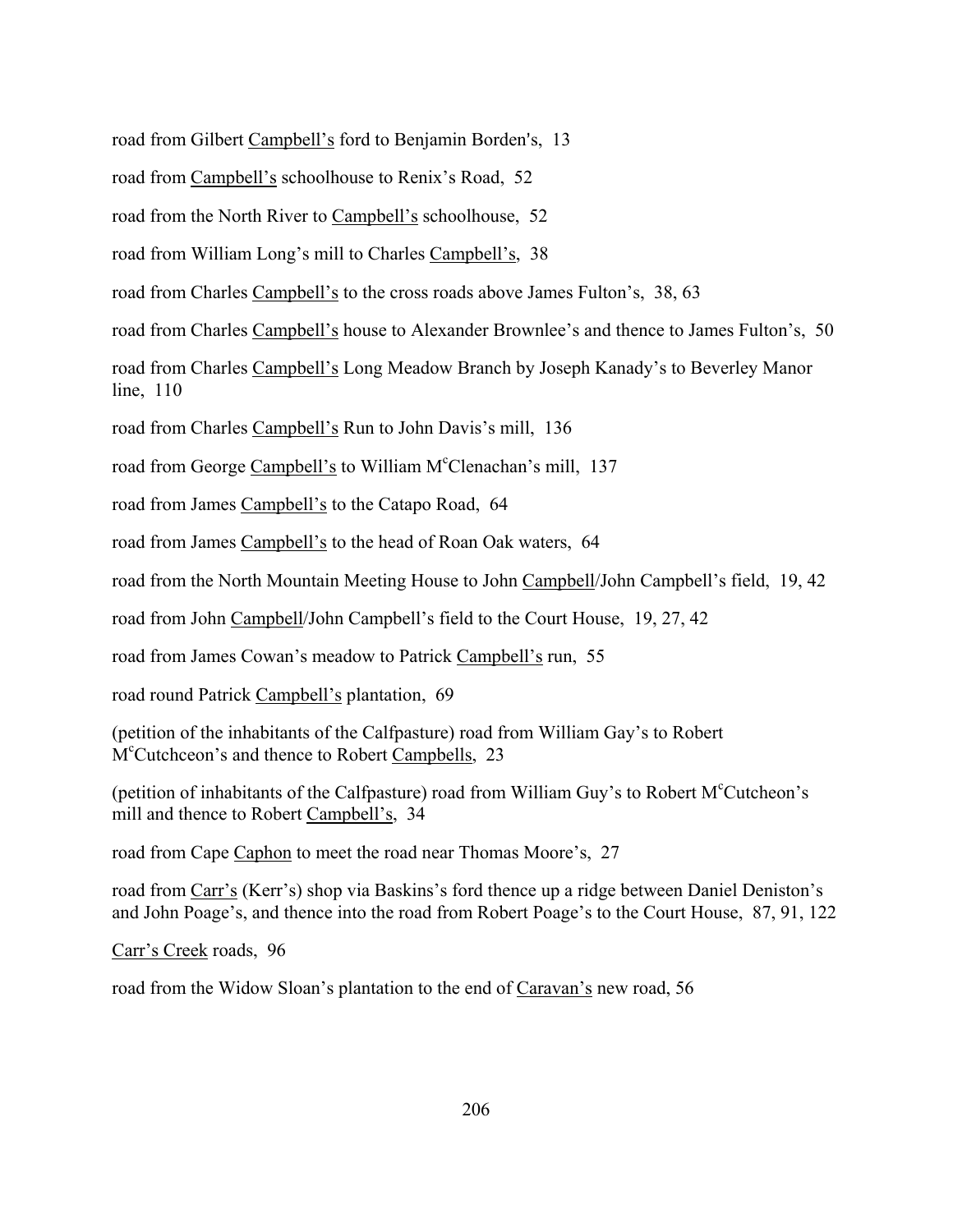road from the end of William Carravan's road on his plantation to William Bryan's on Roan Oak, 51

road from Charles Millican's to William Carravan's, 51

road from lower end of Cowpasture to Carter's mill, 7

road from James Carter's mill to the Court House (via the first ford above Bell's land), 5

road from Carvin's to Millican's, 63

road from Charles Millican's to the end of Carwin's Road and thence to the Widow Sloan's, 53

road from the Ridge above Tobias Bright's that divides the waters of New River from the branches of Roan Oak to the lower ford of Catabo Creek, 6, 39

road from Charles Milkin's to the first fording on Catabo Creek, 12

road from Millikin's to the first ford on Catapo, 30

road from Frederick Hartsaw's mill on Craig's Creek to the Catapo, 54

road from James Campbell's to the Catapo Road, 64

road from the Catapo Road to Warwick Gap, 64

road from the Stone House to James Mcafee's or James McCown's on Catapo, 93

road from Looney's ferry to the first ford of Catawbo, 90

road from Graham's clearing to Catawbo, 90

road from the ford of Catabo to John M<sup>c</sup>farron's, 96

road from Grymes's clearing to Catapo, 95

road from Catawbo to Pedler ford on James River, 118

road from Fort William to the head of Catawbo, 135

road from James Montgomery's at Catawbo to the side of Craig's Creek Mountain, 135

road from James Montgomery's lower line to the old county line leading from Catawbo to the New River, 144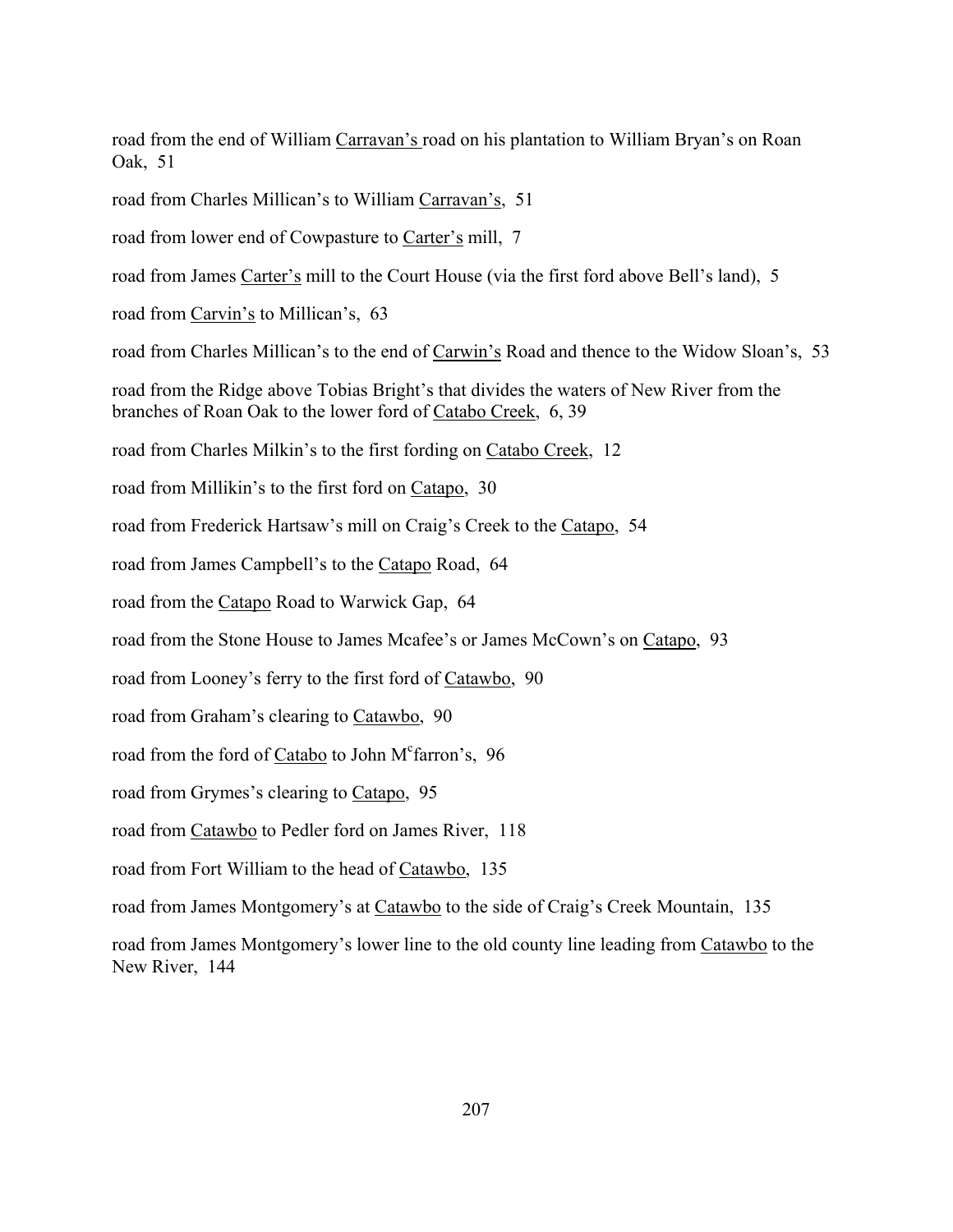road from Buchananís ford on James River to the main road already established over Cedar bridge, 153

road from James Beard/James Beard's ford to Chamberlaine's Run thence to the Stone Meeting House, 63, 122, 127

road from the Cherry Tree Bottom ford to Millikin's, 30

road from the road that leads from Chester's Ford to Frederick County line to the top of the Blue Ridge (to meet a Road cleared by Culpeper County), 41

road from the Tinkling Spring to Stuart and Christian's road, 13, 14

road from between Captain Wilson's and John M°Creary's via James Lockart's field, James Wilson's field and Capt. Christian's to the road that leads from Patton's mill to the Tinkling Spring, 24-25

road from Long Meadow bridge to the South River at Israel Christian's, 16

road from the South River at Israel Christian's to Woods's Gap, 16

road from the Piney Run to Israel Christian's, 22

road from Israel Christian's to meet the road (cleared by Thomas Steuart/Stewart) over the Blue Ridge, 22

road from Israel Christian's to the mountain, 31, 32

main road through the Israel Christian's lot in the town of Staunton, 54, 77, 83

road round Israel Christian's meadow fence, 94, 96

road from the Court House to William Christian's, 84

road from William Christian's to the saw mill, 84

road from James M<sup>c</sup>Cown's to Patton's mill place on Christians Creek, 25

road from the Court House/Staunton to Christian's Creek, 44, 45, 51, 78, 79, 102, 104, 105, 106, 116, 146

road from Christian's Creek to the Tinkling Spring, 81

road from Christian's Creek to Rockfish Gap, 93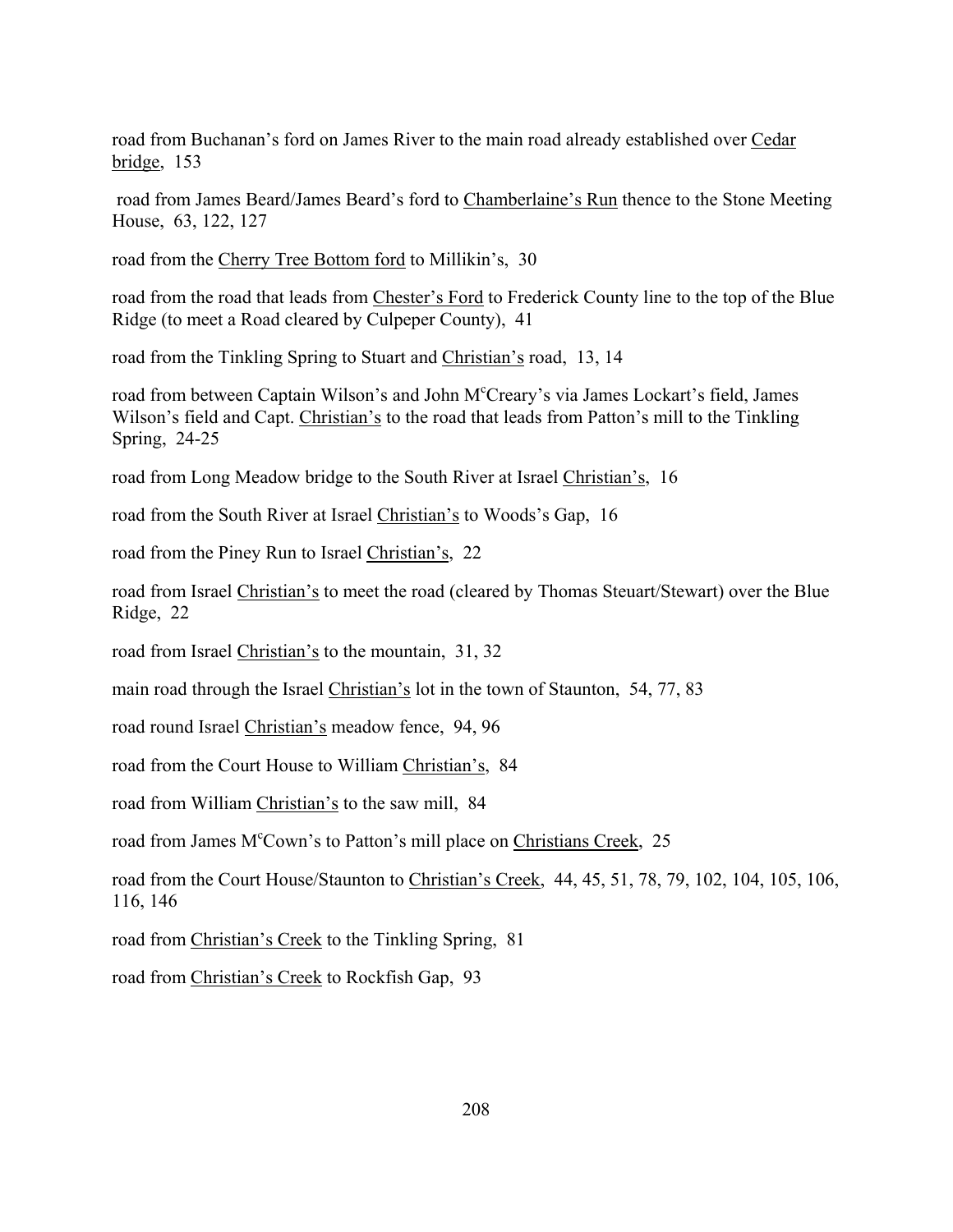road from Christian's Creek to Tees's, 105

road down Christian's Creek as far as George Hutchinson's deceased by Col. Lewis's, 126

road from this Court House to Christy's Creek, 46, 91

road from the Court House to where the Church is to be built and thence to the Timber Grove, 10

road round the plantation of Margaret Clark (near the road from Risk's mill to Providence), 128, 150

road from the Court House to the Clerks Office, 3

road from William Clighorn's to the waters of Purgatory, 38

road from David Cloyd's to John M<sup>c</sup>farron's, 64

road from David Cloyd's plantation to the Roan Oak Road, 64

road from David Cloyd Jr.'s to John Bowyer, Gent.'s plantation on James River, 119

road from Michael Cloyd's house to the branch below James Moore Jr.'s, 136

road from Coburn's mill to the county line, 22

(petition of the inhabitants of the South branch) road from Patton's mill to Coburn's mill, 29

road from the South River above Joseph Hanah's crossing Coles ford to Mathew Thompson's, 95

(petition of the southwest inhabitants of the county) road from Ezekiel Colhoun's to Wood's River from thence to the top of the ridge dividing Wood's River and the south fork of Roan Oak, 20

road from the fork of the new road near Jumping Run or Abraham Collett's and thence to the Court House, 8, 9

road from the Stone Meeting House to Thomas Conerley's, 97

road from Thomas Connelly's house to James Beard's ford, 137

road from John Seewright's mill to Thomas Connerly's, 145

road from Mr. Hart's to the Meeting House on Cook's Creek, 83, 86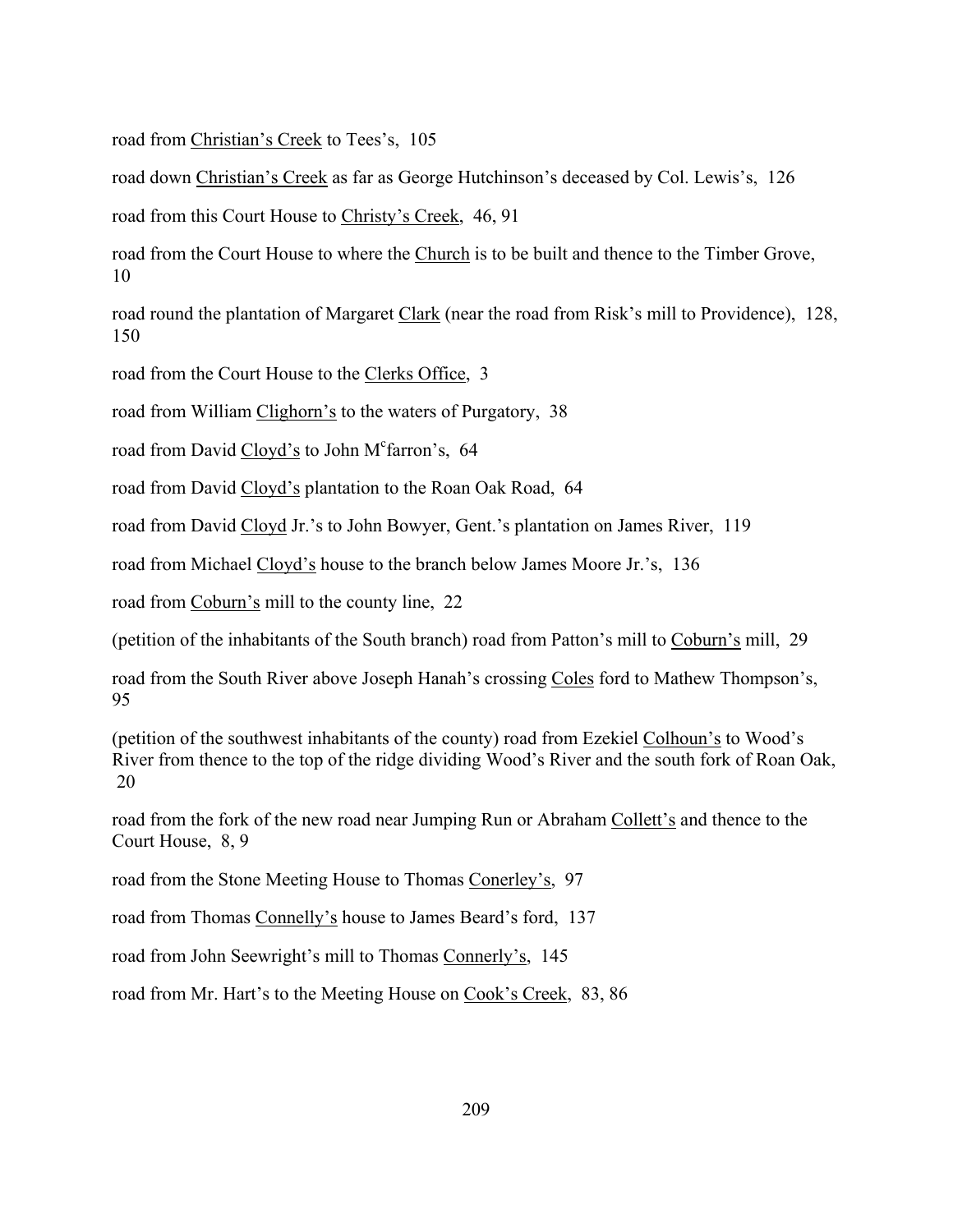road from Abraham Smith's to the road that leads to Swift Run Gap (via John Douglass's, crossing Dry River above James M<sup>c</sup>Clure's field, crossing Cook's Creek between William Snodon's and Alexander Heron's meadow fence and by Edward Shanklin's to the main road that leads to Swift Run Gap), 129

road from the county line to Stoney Creek, 3

road from Calep Jones's mill to the county line, 7, 15

road from the county line to John Staly's mill, 21

road from Coburn's mill to the county line, 22

road from Michael Props's to the county line, 77

road from John Gratton's to the county line on the south side of the North Mountain, 82

road from the Great Lick to the county line, 101

road from North Mill Creek from the upper tract to the county line below Jacob Peterson's, 109

road from Tinker Creek to the county line, 137

road from John Harrison's at the Big Spring to the county line, 140

road from the county line to the fork of the road by John Harrison's, 151

road from Hughs's lane by Mr. Matthew Harrison's mills to the county line, 152, 153

road from William King's to the Court House and thence to Samuel Gay's, 1

road from John Anderson's to the Court House, 2, 31

road from Jennings's Gap to Daniel M<sup>c</sup>anair's and thence via John Finla's to the Court House, 2, 15, 133

road from the Court House to the Tinkling Spring, 3, 4, 8, 13

road from the Court House to the Clerks Office, 3

road from the top of the North Mountain to William King's and thence to the Court House (and portions thereof), 3, 4, 11, 40

road from William Buchanan's to the Court House, 4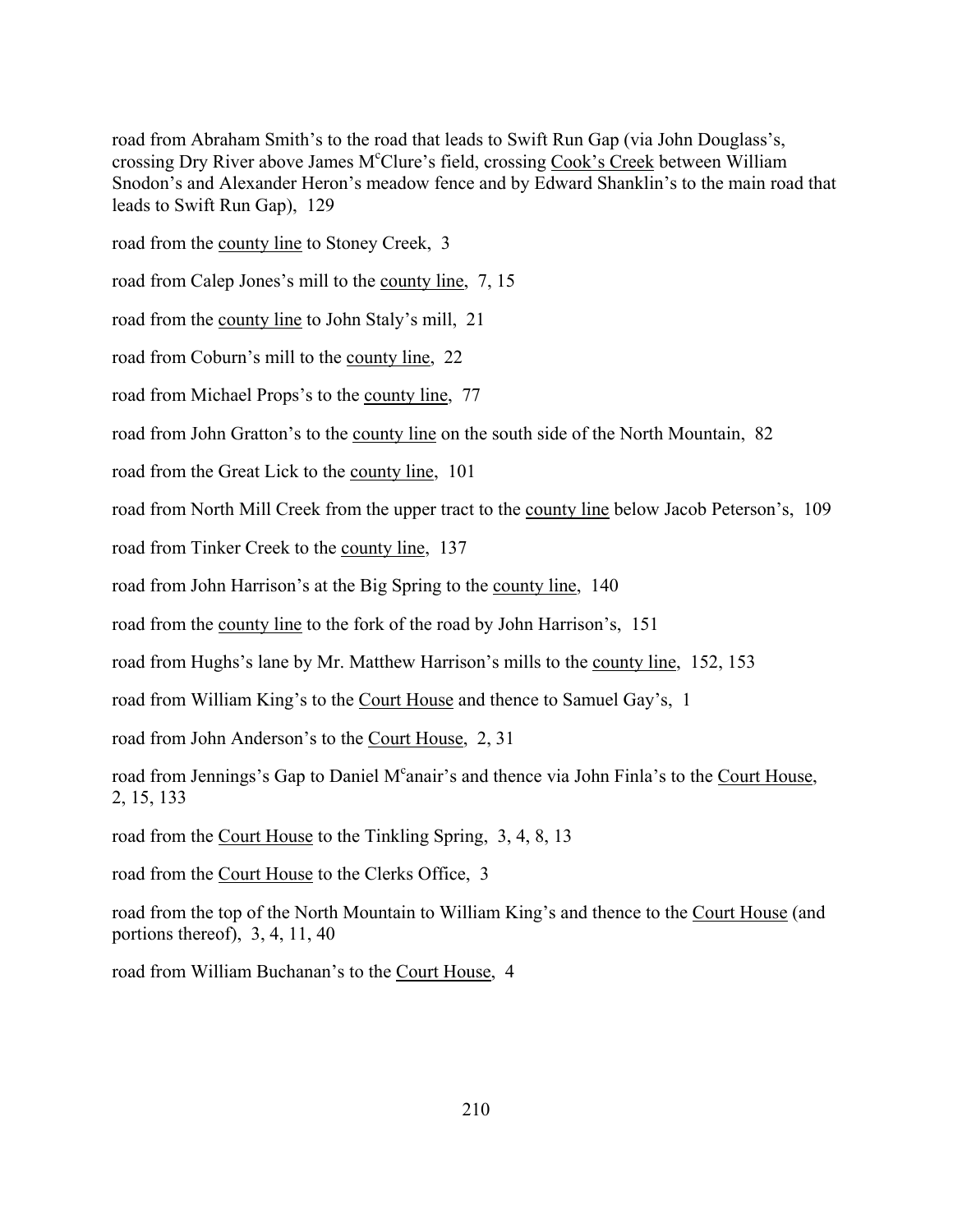road from James Carter's mill to the Court House (via the first ford above Bell's land), 5

road from the Court House to the Timber Broge, 7

road from the Court House to the top of the [Blue] Ridge near Rockfish Gap, 8

road from the fork of the new road near Jumping Run or Abraham Collett's and thence to the Court House, 8, 9

road from John Pickens's mill to the Court House, 9

road from the Court House to the Indian Road near Robert Craven's, 10

road from the Court House to where the Church is to be built and thence to the Timber Grove, 10

road from the Timber Grove to the North Mountain Meeting House to the Court House, 15

(petition of inhabitants of south branch of Potomac) road from John Patton's to the forks of Dry River and via Capt. John Smith's to the Court House, 15

road from John Mizer's to the Stone Meeting House by the Court House road, 16

road from the Court House/Staunton to Middle River (including via the head of the Race paths), 17, 34, 62, 79, 121

road from the forks of Dry River to the Court House, 18

road from the Court House/Staunton to Robert Poage's, 18, 49, 99, 105

road from the Court House to Moore's mill, 18, 21

road from the North Mountain Meeting House to the Court House, 19, 21, 93

road from John Campbell's/John Campbell's field to the Court House, 19, 27, 42

road from the Court House and via John Buchanan's mill to the Indian Road that leads by Fulton's, 26

road from Nutt's Mill Creek near James Cadwell's to the Court House, 36, 65

road from the North River near Silas Hart's Gent. to the Court House, 36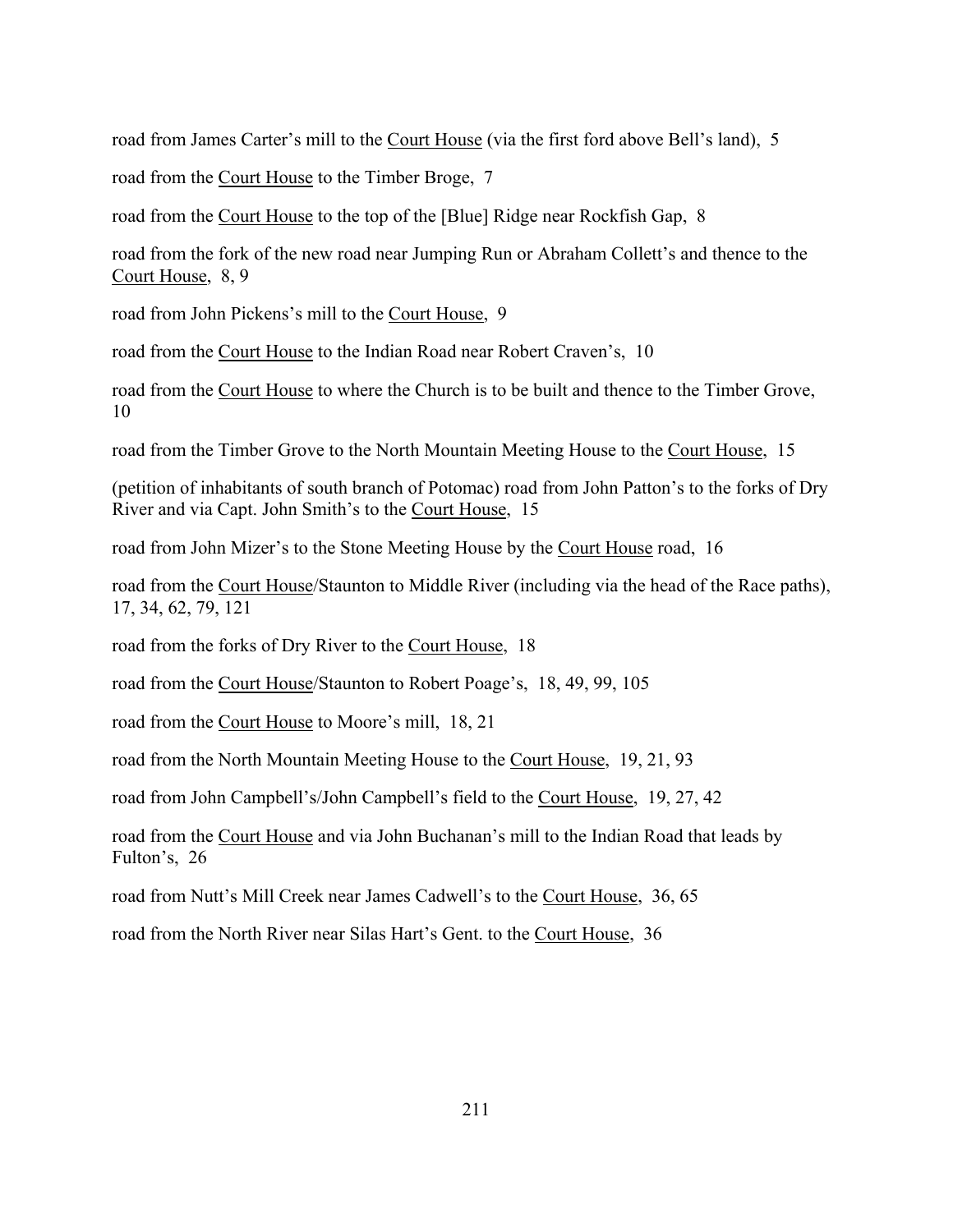road from the Court House/Staunton via Browns Meeting House/Major Brown's/Brown's Bridge and to the Glebe (and portions thereof), 41, 44, 109, 112, 117, 138, 145

road from the Court House to James Moody's, 41

road from the Court House to Givins's mill, 41

road from Kenaday's mill to the Court House, 43

road from the Court House/Staunton to Christian's Creek, 44, 45, 51, 78, 79, 104, 105, 106, 116, 146

road from the Court House to William Anderson's, 45, 111

road from this Court House to Christy's Creek, 46, 91

several roads from the Court House to Silas Hart's, 57, 63, 66, 67

road from Thomas Moore's to the Court House, 63

road from the Court House to Brock's Gap, 79

road from the Court House to William Christian's, 84

road from Abraham Smith's to the Court House, 83

road from the Court House to Robert M°Clenachan's, 86

old road from the Court House to Robert M°Clenachan's, 87

road from the Court House to Trimble's ford, 87

road from Carr's (Kerr's) shop via Baskins's ford thence up a ridge between Daniel Deniston's and John Poage's, and thence into the road from Robert Poage's to the Court House, 87, 91, 122

road from the Court House to Edward Tar's, 98

road from Benjamin Stuart's branch to the Court House road, 138

road from John Coutt's crossing Shanando River by Henry Long's into the new road leading to Massanutten, 154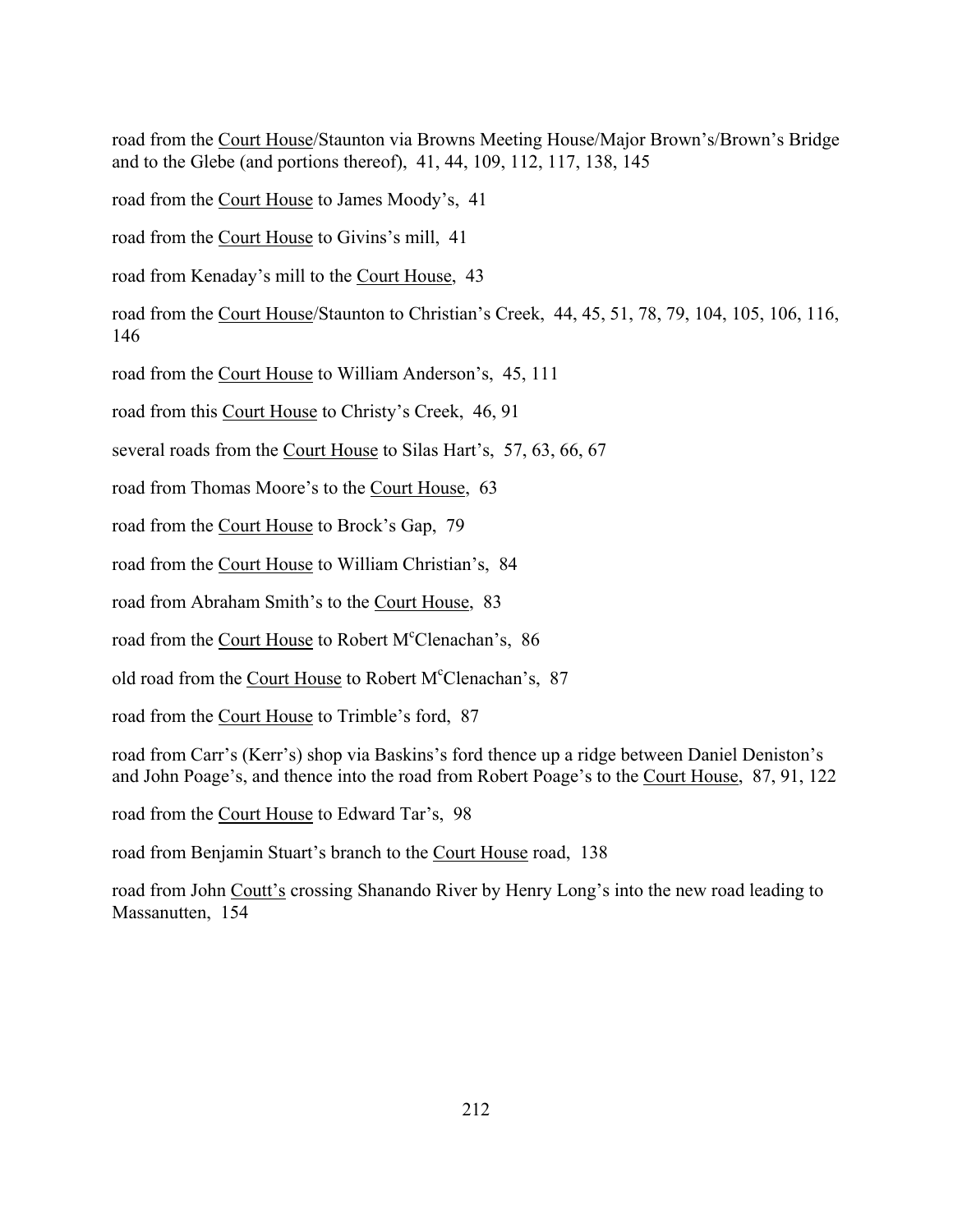road from James Cowan's to the Indian Road, 39, 49

road from James Cowan's meadow to Patrick Campbell's run, 55

road from James Cowan's line to David Moore's, 69, 70

road from James Cowan's to Borden's line, 72

road from Samuel M<sup>c</sup>Dowell's by James Cowden's store house to Samuel Brafford's, 150, 153

road from the great lick in the Cowpasture by Col. Lewis's land to Andrew Hamilton's in the Calfpasture, 2

road from lower end of Cowpasture to Carter's mill, 7

road from Jackson's River to Co. John Lewis's land in the Cowpasture, 15

road from Daniel M<sup>c</sup>anare's through Jennings's Gap to the Cowpasture, 22

road from the Cowpasture to Lewis's great bottom, 22

(petition of the inhabitants of the Cowpasture) road from Patrick Davis's to the road that leads from Col. John Lewis's to Beverley's Big Meadows, 23

(petition of the inhabitants of the Cowpasture) road from Wallace Estill's mill to the road on the head of the Calfpasture, 28-29

road from Wright's mill to the Cowpasture near Hugart's or Knox's, 32

(petition of the inhabitants of the lower Cowpasture) road from the lower Cowpasture to Burdens [Borden's] tract, 32

(petition of the inhabitants of the Cowpasture and Calfpasture) road from Andrew Hamilton's to the turn of the (Calfpasture) waters by Charles Walker's, 57, 60

road from Estill's mill in the Bullpasture to George Lewis's in the Cowpasture, 118, 123

road from the turn of the waters of the Cowpasture River to Robert Hall's, 118

road from Hicklen's in the Bullpasture to Thomas Feemster's in the Cowpasture, 129

road from the Cowpasture to Gilmer's Gap, 137

road from James Givens's to the head of the Cowpasture River, 141

road from Craig's mills to the mouth of the South River to the Great Road Leading to Staunton, 134, 137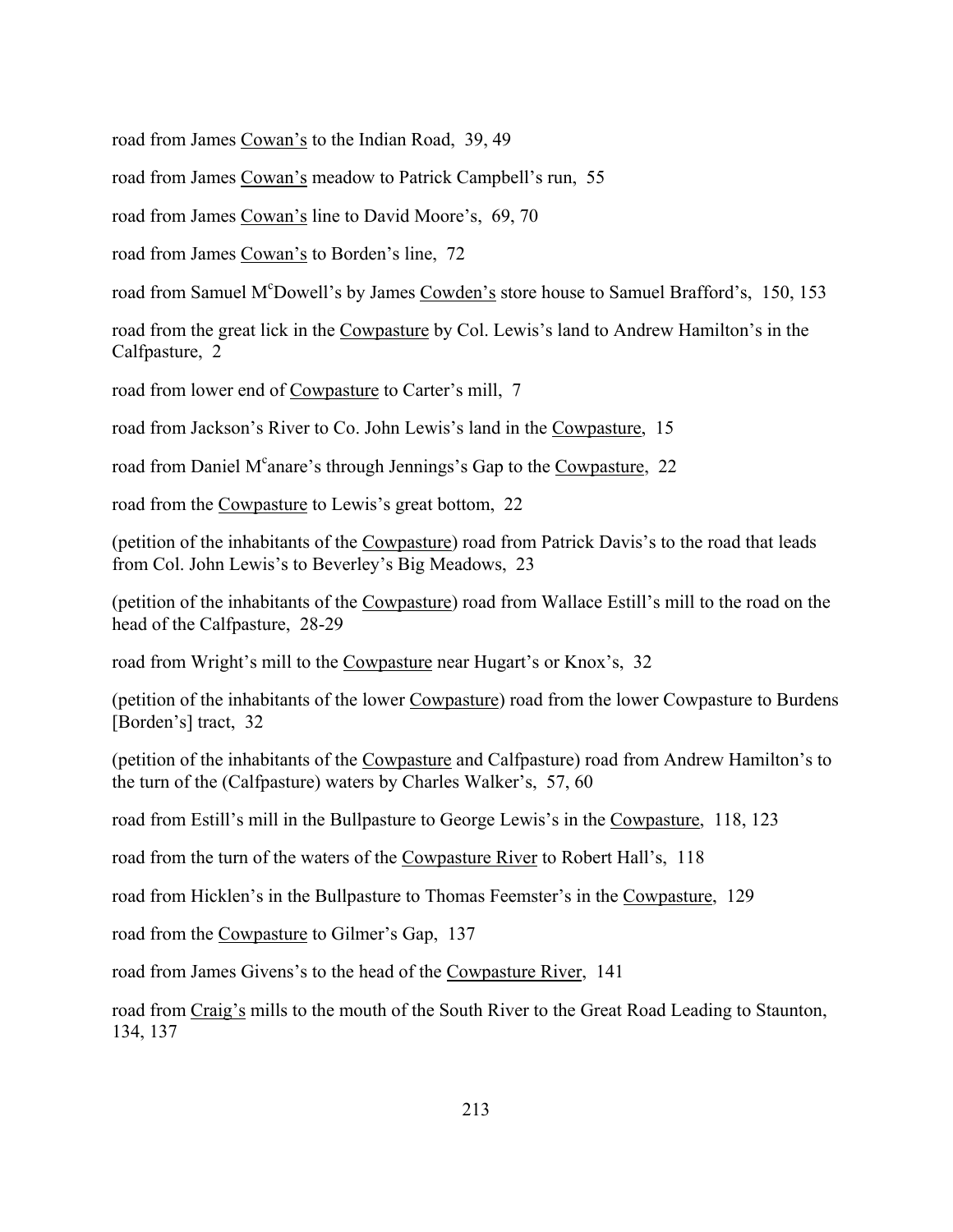road from the Tinkling Spring to Mr Craig's, 86

road from James Craig's mill up the South River to John Patrick's, 140

road from Frederick Hartsaw's mill on Craig's Creek up the said creek and across the mountain to James M<sup>c</sup>afee's, 54

road from Frederick Hartsaw's mill on Craig's Creek to the Catapo, 54

road from the mouth of Craig's Creek to Fort Young, 118

road from James Montgomerie's to the foot of the mountain towards Craig's Creek, 119  $\overline{\phantom{a}}$ 

road from Joseph Murtys house down Craig's Creek and Pattersons Creek into the main road from John Crawfords to the Stone House, 150

road from James Montgomery's at Catawbo to the side of Craig's Creek Mountain, 135

road from the North River to Craven's, 23

road from Robert Craven's to Samuel Wilkins's, 3

road from Robert Craven's to the Indian Road, 3, 11

road from the Court House to the Indian Road near Robert Craven's, 10

road from Naked Creek to Robert Craven's, 17

road from Robert Craven's to the marked road that leads to Swift Run Pass, 44

road from the North River to Robert Craven's and thence by Volentine Sevier's, 44

road from Robert Craven's to the fork of the road below John Harrison's, 83

road from Robert Craven's to the ford at the North River at John Fowler's, 133

road from Ramsey's cabin to John Crawford's, 107

road from Joseph Murty's house down Craig's Creek and Patterson's Creek into the main road from John Crawford's to the Stone House, 150

road from Crocket's to King's Gap, 26

road from Crosby's field to Bedford line, 107

road from Cub Run to Robert Scott's, 75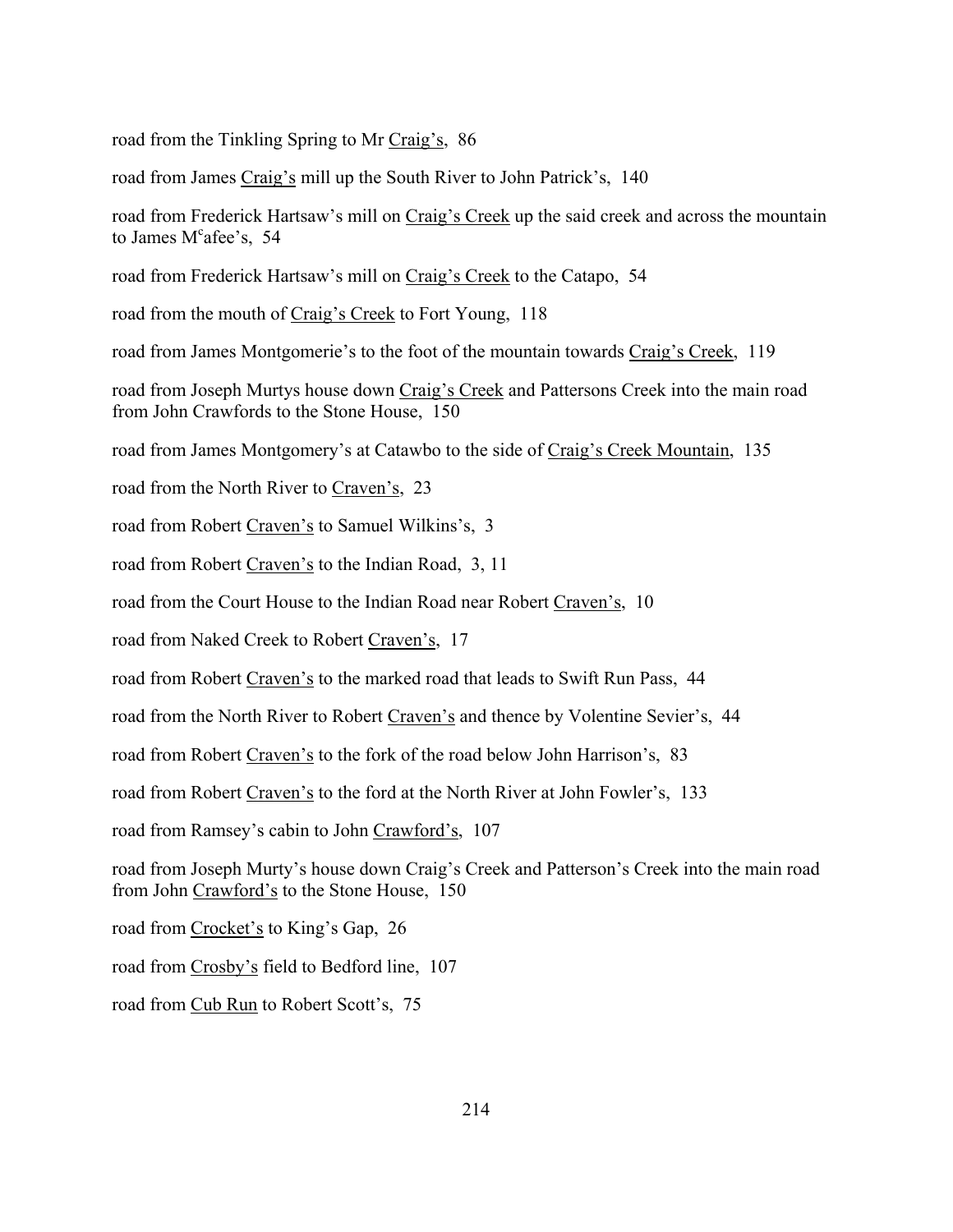road from the road that leads from Chester's Ford to Frederick County line to the top of the Blue Ridge (to meet a Road cleared by Culpeper County), 41

road from Hays's Gap to Captain Culton's, 117

new market road from Edward Erwin's to Swift Run road from Edward Erwin's leading by William Curry's, Edward Erwin, Jr.'s, the old road to John Fowler's still house, passing through Edward Shanklin's lane to David Nelson's, thence to the South Branch Road at Houston's meadow and thence to the forks below Jacob Nicholas's, 124-125

road from Samuel Davidson's to Woods's Gap, 79

road from Samuel Davidson's ford to Edward Rutledge's and thence to John Allison's ford and by John Kerr's to the Stone Meeting House, 89, 91

road from Davis's Mill to John Ramsey's on South River, 61

road from <u>Davis's</u> cabin to the Warm Springs, 152

road from David Davis's mill to the top of the mountain above William King's, 1

road from James Davis's to the landing road, 30

road from Samuel Stalnaker's on Holdston's River to James Davis's, 51

road from John Davis's mill to Woods's new cleared Gap, 26

road from the Stone Meeting house to John Davis's mill, 41

road from Thomas Watterson's field to John Davis's mill, 131

road from Charles Campbell's Run to John Davis's mill, 136

(petition of the inhabitants of the Cowpasture) road from Patrick Davis's to the road that leads from Col. John Lewis's to Beverley's Big Meadows, 23

road from Patrick Davis's to the road that leads to Beverley's Big Meadow, 24

road from Samuel Davis's to the mountain at Woods's Gap, 77

road from William Davis's to Timber Ridge Meeting House, 106

road from Volintine Sevier's old place to Daniel Davison's, 85

road from Daniel Davison's house to John Stevenson's, 85

road from Alexander Sayer's mill to James Davison's on Holdston's River, 53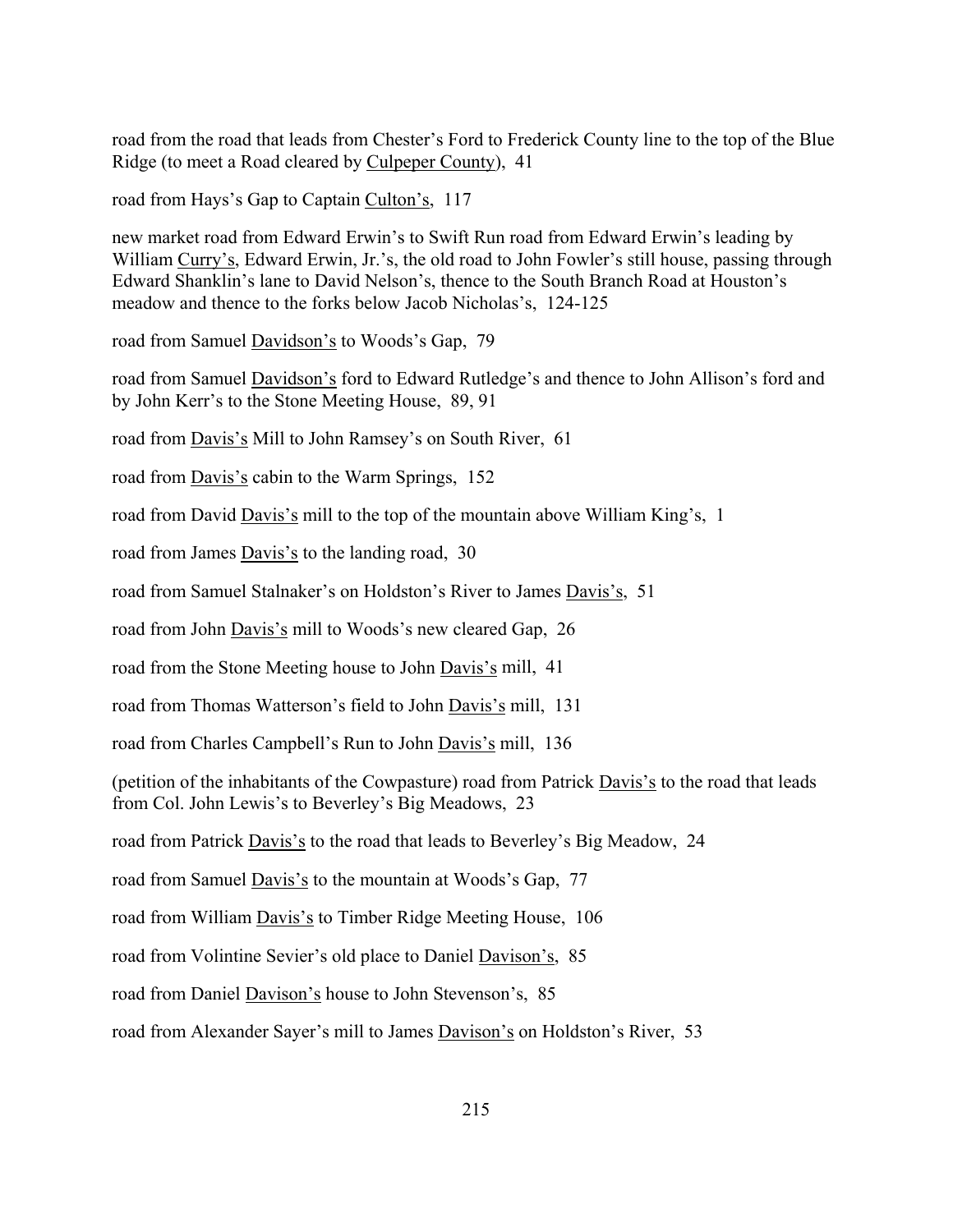road from John Davison's to the Stone Meeting House, 127

road from John Robinson's mill by the Den to the county road leading to Warwick, 134

road from Carr's shop via Baskins's ford thence up a ridge between Daniel Deniston's and John Poage's, and thence into the road from Robert Poage's to the Court House, 87, 91, 122

road from the Pedler ford on James River and up the river eight miles to Capt. Dickenson's, 119

road from within eight miles of the Pedler ford to Captain Dickinson's, 122

road from Captain Charles Lewis's to where Dickinson's road joins the road leading from Staunton to Warm Springs, 148

road from the forks of Lewis and Dickinson's road to the Warm Springs, 152

road from Peter Wright's to Adam Dickenson's, 37

road from Dove's to Captain John Dickenson's, 90

road from the Panther/Painter Gap to Captain John Dickenson's, 90, 116

road from the Warm Springs to the forks of the road leading to Captain John Dickinson's, 148

road from Joseph Dickenson's to the Stone Meeting house, 139

road from Thomas Tosh's to the road cleared by Richard Doggett to the Bedford line, 146

road from John Wilson's by Dooley's, Barnet Mann's, and John Love's, and thence to James Wait's, 47

road from the Bent of Buffeloe to Michael Dougherty's, 49

road from Abraham Smith's to the road that leads to Swift Run Gap (via John Douglass's, crossing Dry River above James M°Clure's field, crossing Cook's Creek between William Snodon's and Alexander Heron's meadow fence and by Edward Shanklin's to the main road that leads to Swift Run Gap), 129

road from Dove's to Captain John Dickenson's, 90

road from the top of the Blue Ridge at the head of Swift Run to Capt. Downs's place (formerly Alexander Thomson's), 1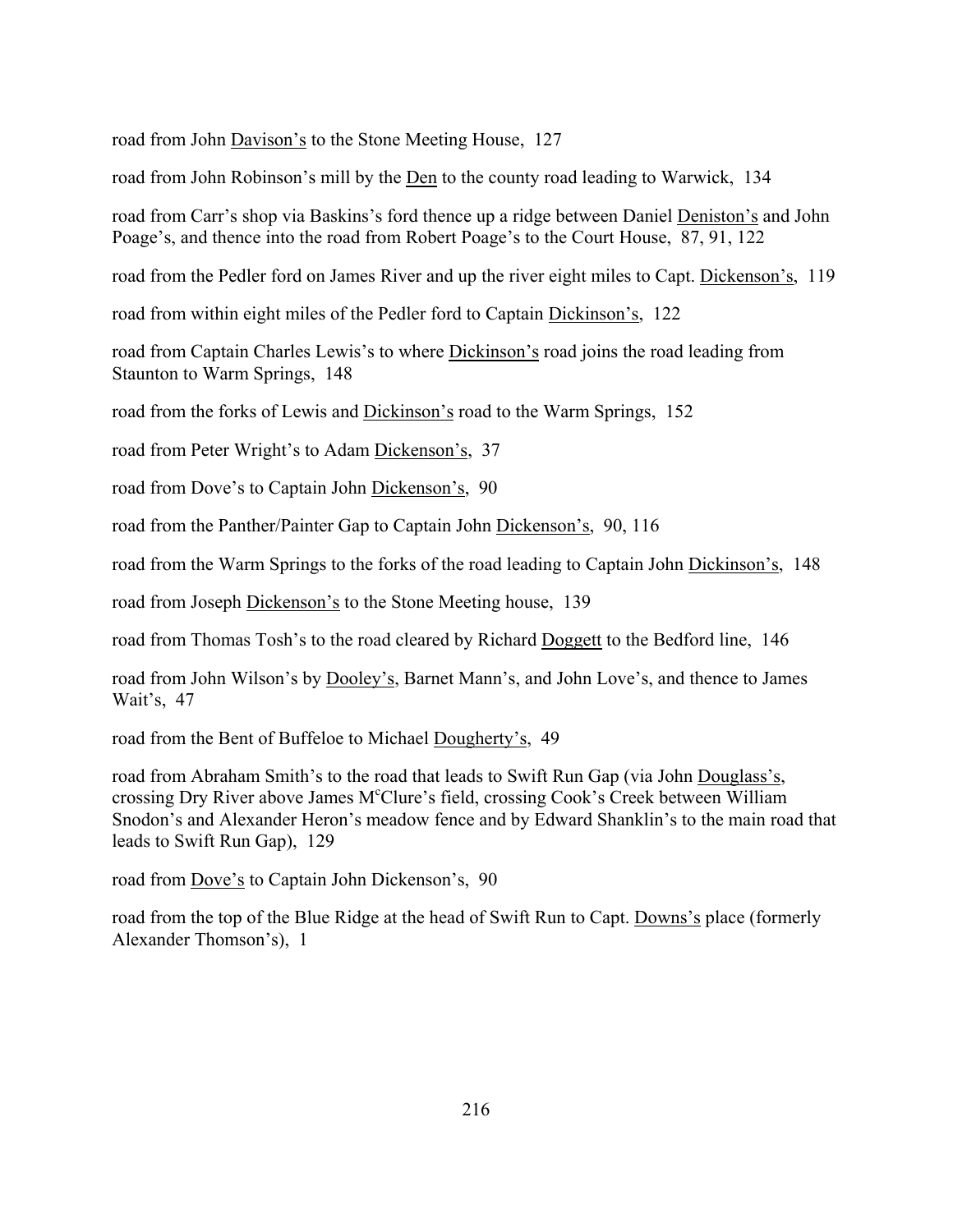road from Downs's to the Stone Meeting House, 24, 32

road from Henry Downs's through William Thompson's former plantation to the Stone Meeting House, 54

road from Henry Downs, Jr.'s to the Meeting House, 11

road from the Lower Meeting House to Henry Downs, Jr.'s, 13, 14

road from Henry Downs, Jr.'s to the Stone Meeting House, 23, 29

road from Bingaman's ferry to the waters of Roan Oak near Tobias Bright's and from the Widow Draper's to Jacob Brown's, 53

road from the Gry [Dry? Guy?] branch to Buchanan's mill, 93

road from the Dry Branch/Dry Branch Gap of the North Mountain to Archers mill, 92, 142

road from the Dry Gap to Mr. John Archer's mill, 149, 151

(petition of inhabitants of south branch of Potomac) road from John Patton's to the forks of  $\overline{\text{Dry}}$ River and via Capt. John Smith's to the Court House, 15

road from John Patton's/John Patton's old place to the forks/little fork of Dry River, 17, 67

road from the forks of Dry River to the Court House, 18

road from Abraham Smith's to the road that leads to Swift Run Gap (via John Douglass's, crossing Dry River above James M<sup>c</sup>Clure's field, crossing Cook's Creek between William Snodon's and Alexander Heron's meadow fence and by Edward Shanklin's to the main road that leads to Swift Run Gap), 129

road from the little fork of the Dry Run to the North River, 36

road from the Dry River Gap to the road that leads over Swift Run Gap, 77

road cut from the old road through the Dry River Gap of the mountain (road from Dry River Gap (via Siver's mill and Charles Wilson's) to the county line), 79

road from the Duck Ponds to Alexander Blair's, 108

road from the Duck Ponds to the Middle River, 133, 134

road from the North River to Robert Dunlop's, 29

road from the Little Warm Springs to the fork of the road on Dunlap's Creek, 150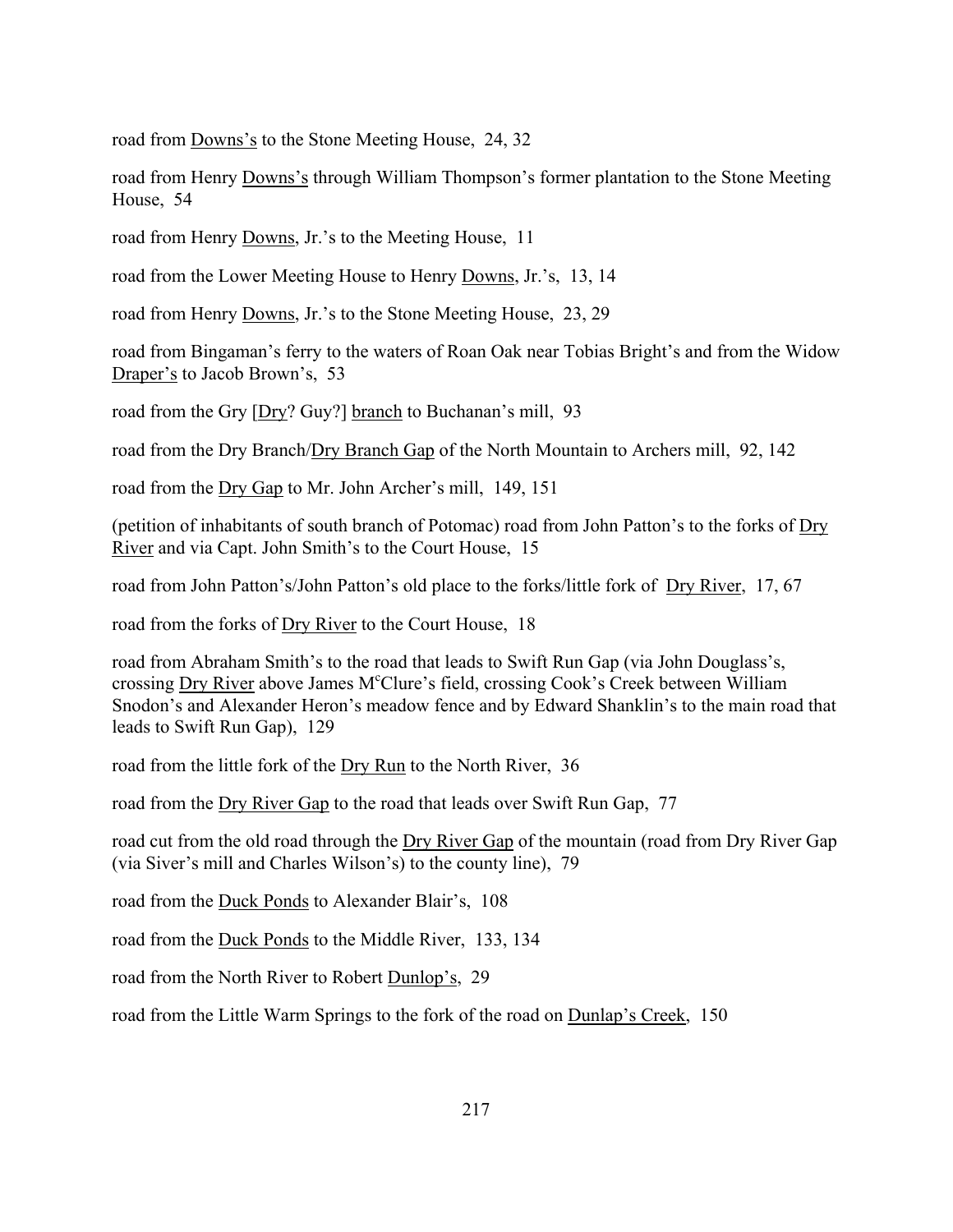road from Reed Creek to Eagle Bottom and thence to the top of the ridge that divides the waters of New River and those of the south fork of Roan Oak, 5

road from Jeremiah Earley's to the top of the Ridge at Swift Run, 58

road from James Edmondson's mill to the Fork Meeting House, 50

road from William Elliot's to McCutcheon's mill thence through Buffaloe Gap, 125, 128

road from English's to Madison's plantation, 96

road from Vause's by Ingles's/English's ferry to Peak Creek on the North side of the New River, 109, 113, 123, 129, 132

road from Bernerd Mann's to Edward Erwin Jr.'s, 121

new road from Edward Erwin's to the Market Road that leads to Swift Run Gap, 123, 129

old road from Jennings's Gap to Swift Run (including old market road from Edward Erwin's to the fork below Jacob Nicholas's), 124

new market road from Edward Erwin's to Swift Run (road from Edward Erwin's leading by William Curry's, Edward Erwin, Jr.'s, the old road to John Fowler's still house, passing through Edward Shanklin's lane to David Nelson's, thence to the South Branch Road at Houston's meadow and thence to the forks below Jacob Nicholas's, 124-125

road from Jennings's Gap to Edward Erwin Jr.'s (via William Fleming's), 123, 124

road from Estill's mill in the Bullpasture to George Lewis's in the Cowpasture, 118, 123

road from Wallace Estell's/Estill's to the Calfpasture road, 41, 46

road from William Wilson's mill to Wallace Estell's mill, 44

(petition of the inhabitants of the Cowpasture) road from Wallace Estill's mill to the road on the head of the Calfpasture, 28-29

road from Samuel Wilson's house to Wallace Estill's, 128

road from Wallace Estill's to Tincher's, 147

road from Evan's Run to Beverley Manor line, 72

road from Evans's Run to David Moore's, 96

road from the Stone house to Evans's mill, 138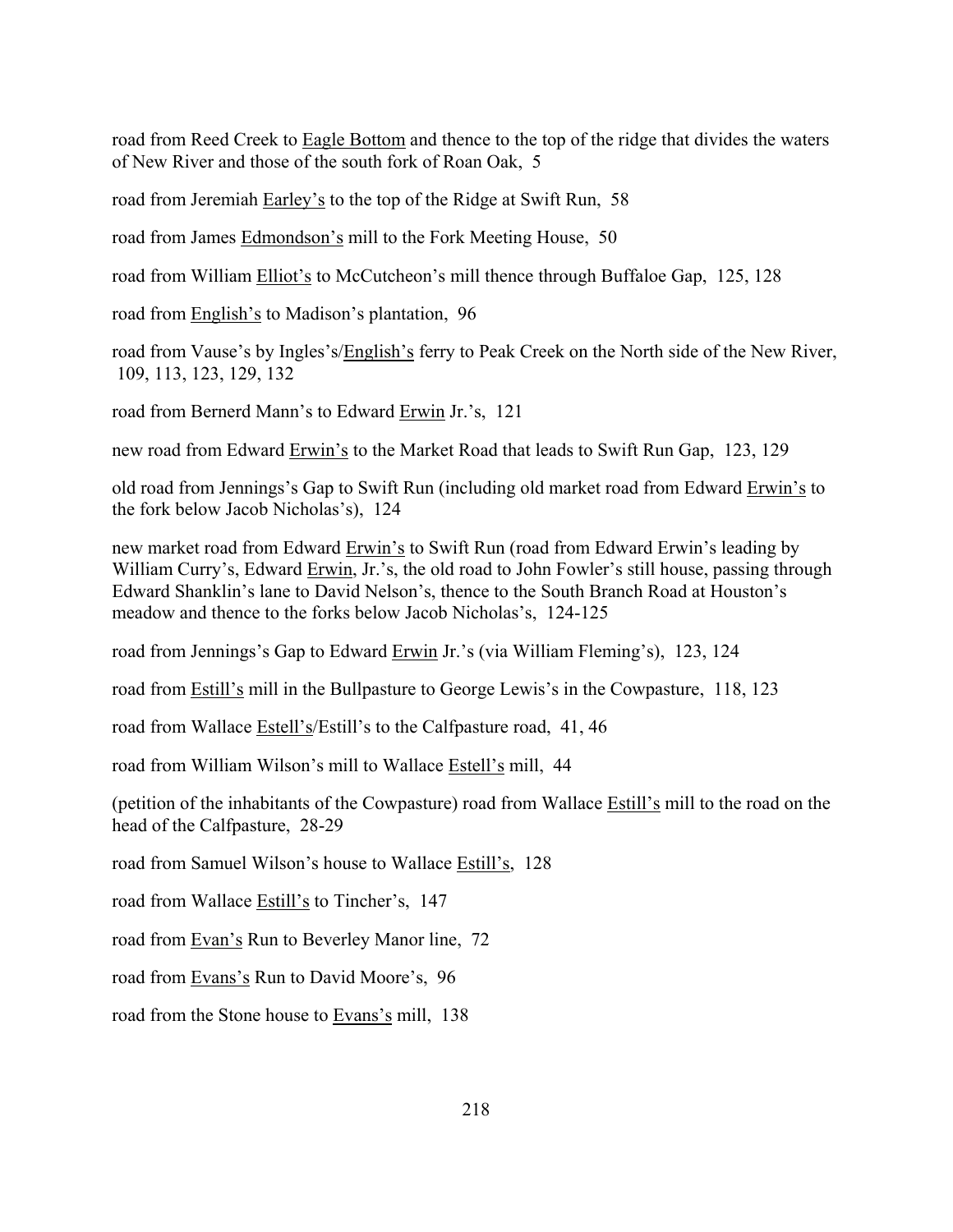road from Lord Fairfax's line to the road that leads over Swift Run Pass, 100, 101

road from Lord Fairfax's line to William Beard's, 142

road from William Wilson's Mill into the new road at the foot of the Bullpasture and thence into the branch near Feemster's, 129

road from Hicklen's in the Bullpasture to Thomas Feemster's in the Cowpasture, 129

road from Jennings's Gap to Daniel M<sup>c</sup>anair's and thence via John Finla's to the Court House, 2, 15, 133

road from Finla's Spring to the Meeting House, 36

road from the Tinkling Spring/Tinkling Spring Meeting House to John Finley's/Finla's Great Spring, 74

road from Jennings's Gap to Edward Erwin Jr.'s (via William Fleming's), 123, 124

road from James Edmondson's mill to the Fork Meeting House, 50

road from Grymes's clearing to the head of the run above Madison's plantation, thence to New River on the lands of John Buchanan Gent. and thence to Fort Lewis and Fort Chiswell, 94-95

road from Vause's to Fort Chiswell, 109

road from Fort Defiance to Handley's mill, 125

road from Grymes's clearing to the head of the run above Madison's plantation, thence to New River on the lands of John Buchanan Gent. and thence to Fort Lewis and Fort Chiswell, 94-95

road from Fort Lewis to the Great Lick, 101

road from the Stone House to Fort Lewis, 105, 107, 108, 112

road from Fort Lewis to Vause's, 113, 115

road round the hill where Fort Lewis stands, 115, 120

road from Fort Lewis to Peter's Creek, 136

road from Fort William to the Market Road, 100

road from Fort William to the head of Catawbo, 135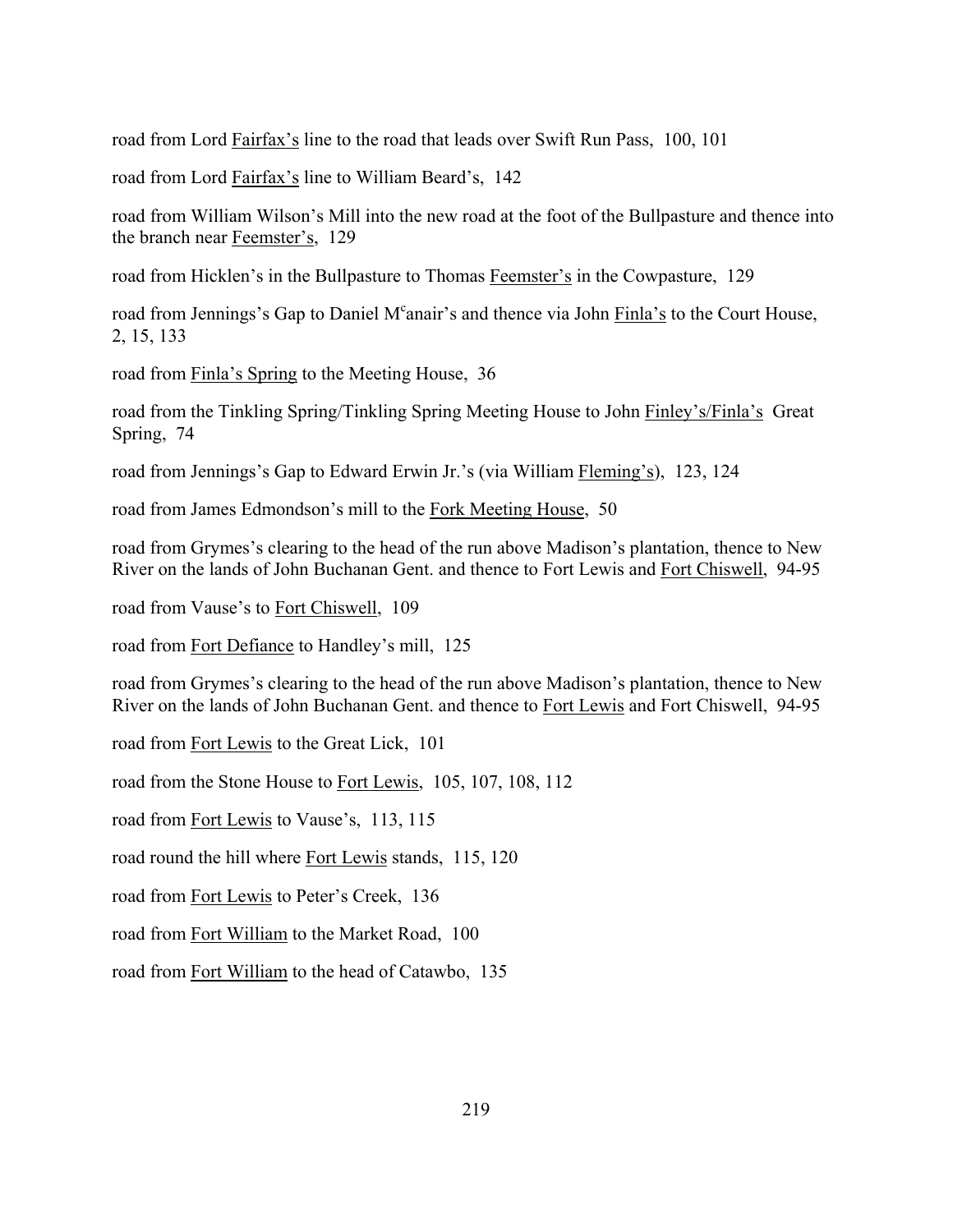road from the mouth of Craig's Creek to Fort Young, 118

new market road from Edward Erwin's to Swift Run (road from Edward Erwin's leading by William Curry's, Edward Erwin, Jr.'s, the old road to John Fowler's still house, passing through Edward Shanklin's lane to David Nelson's, thence to the South Branch Road at Houston's meadow and thence to the forks below Jacob Nicholas's, 124-125

road from John Fowler's fording to the Stone Meeting House, 128

road from Robert Craven's to the ford at the North River at John Fowler's, 133

road from John Archer's mill to Robert Fowler's, 130, 140

road from Patrick Frazier's to the Stone Meeting House, 109

road from William Frazier's to Hance Magort's and thence to the top of the [Blue] Ridge at Swift Run Pass, 71, 97, 154

road from the forks of the South River to William Frazier's, 97

the Indian Road from Frederick County line to Tom's Creek, 15

road from James M<sup>c</sup>Coy's to Frederick County line, 18

road from the road that leads from Chester's Ford to Frederick County line to the top of the Blue Ridge (to meet a Road cleared by Culpeper County), 41

road from Rockfish Gap to the road that leads to the falls of James River and Fredericksburg, 8

(petition of inhabitants of Linvell's Creek) road from Brock's Creek to Francis Hughes and thence to the main road that leads to Fredericksburg, 34

road from the Court House and via John Buchanan's mill to the Indian Road that leads by Fulton's, 26

road from the forks at the Widow Fulton's to Joseph Kenaday's mill, 47

road from Beverley Manor line to the forks of the road near Hugh Fultons, 102

road from Benjamin Borden's to James Fulton's, 12

roads from Charles Campbell's to the cross roads above James Fulton's, 38, 63

road from Charles Campbell's house to Alexander Brownlee's and thence to James Fulton's, 50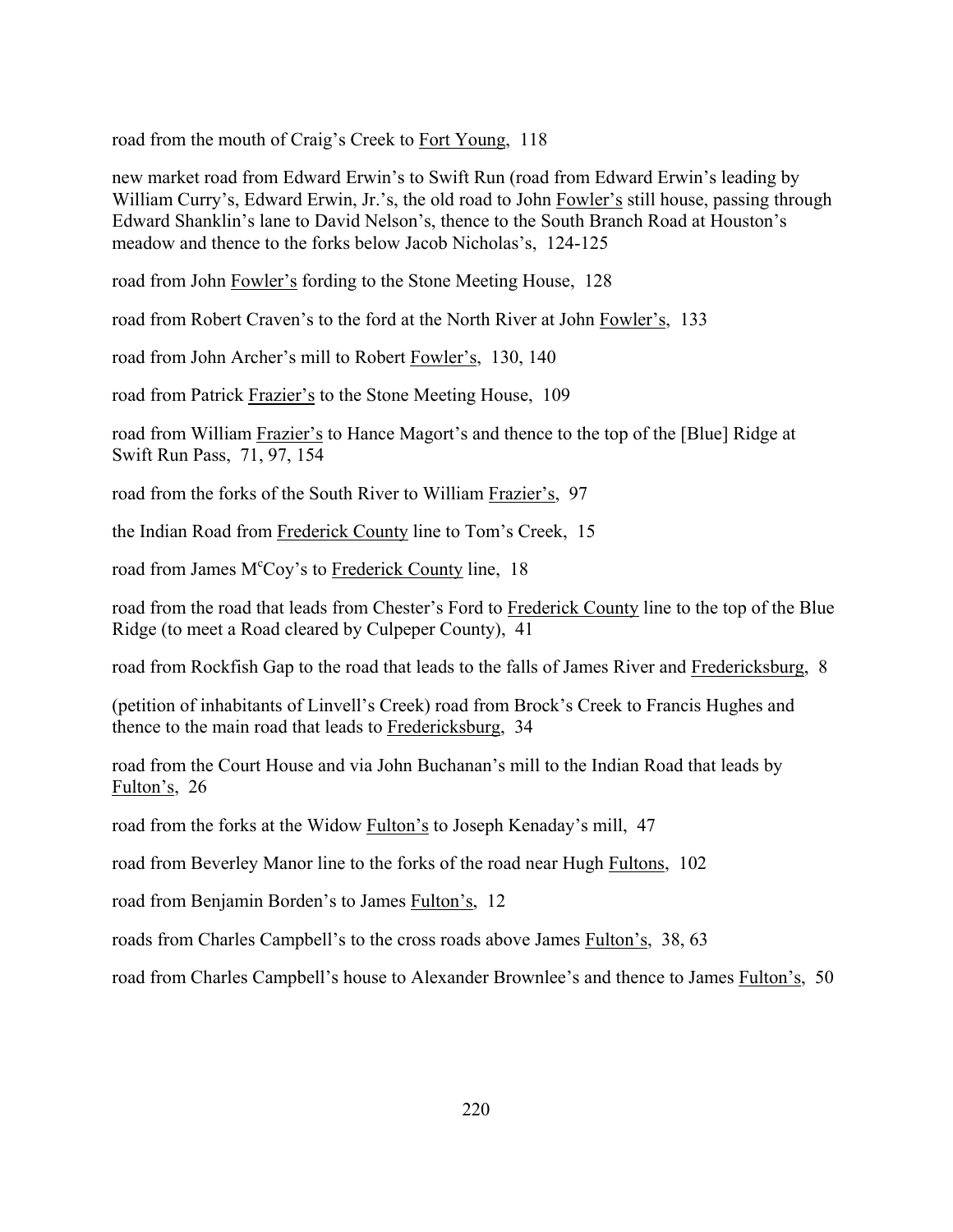50road from the Widow  $\frac{Gay}{s}$  to Samuel Hodge's, 115

road from the Widow  $\frac{Gay}{s}$  to the dividing of the waters in Jennings's Gap, 121

road from Painter Gap to James Gay's, 132

road from Charles Walker's to Robert Gay's, 84

road from William King's to the Court House and thence to Samuel Gay's, 1

(petition of the inhabitants of the Calfpasture) road from William Gayís to Robert M<sup>c</sup>Cutchceon's and thence to Robert Campbell's, 23

road from George Gibson's at the House Mountain to John Hanna's mill, 148

road from the North River where James Gill dwelled to the South River, 2

road from Nathan Gillilan's to Staunton, 152

road from the Cowpasture to Gilmer's Gap, 137

road from Buffelo to James Gilmore's, 110

road from James Gilmore's house to Renix's old place, 110

road from Pickens's mill to the Indian Road near Givens's old place, 17

road from the Court House to Givins's mill, 41

road from Givens's mill to the forks of the [South?] River, 97

road from John Madison's to Givens's mill, 133

road from James Givins's mill to the road over Woods's new Gap at the foot of the mountain, 39

road from James Givens's mill by Hugh Allen's house to the Stone Meeting house, 134

road from James Givens's to the head of the Cowpasture River, 141

road from the Glebe to John Risk's mill, 52

road from the Court House/Staunton, via Major Brown's/Brown's Meeting House/Brown's Bridge, to the Glebe (and portions thereof), 41, 44, 109, 112, 117

road from the Glebe to the town of Staunton, 177, 138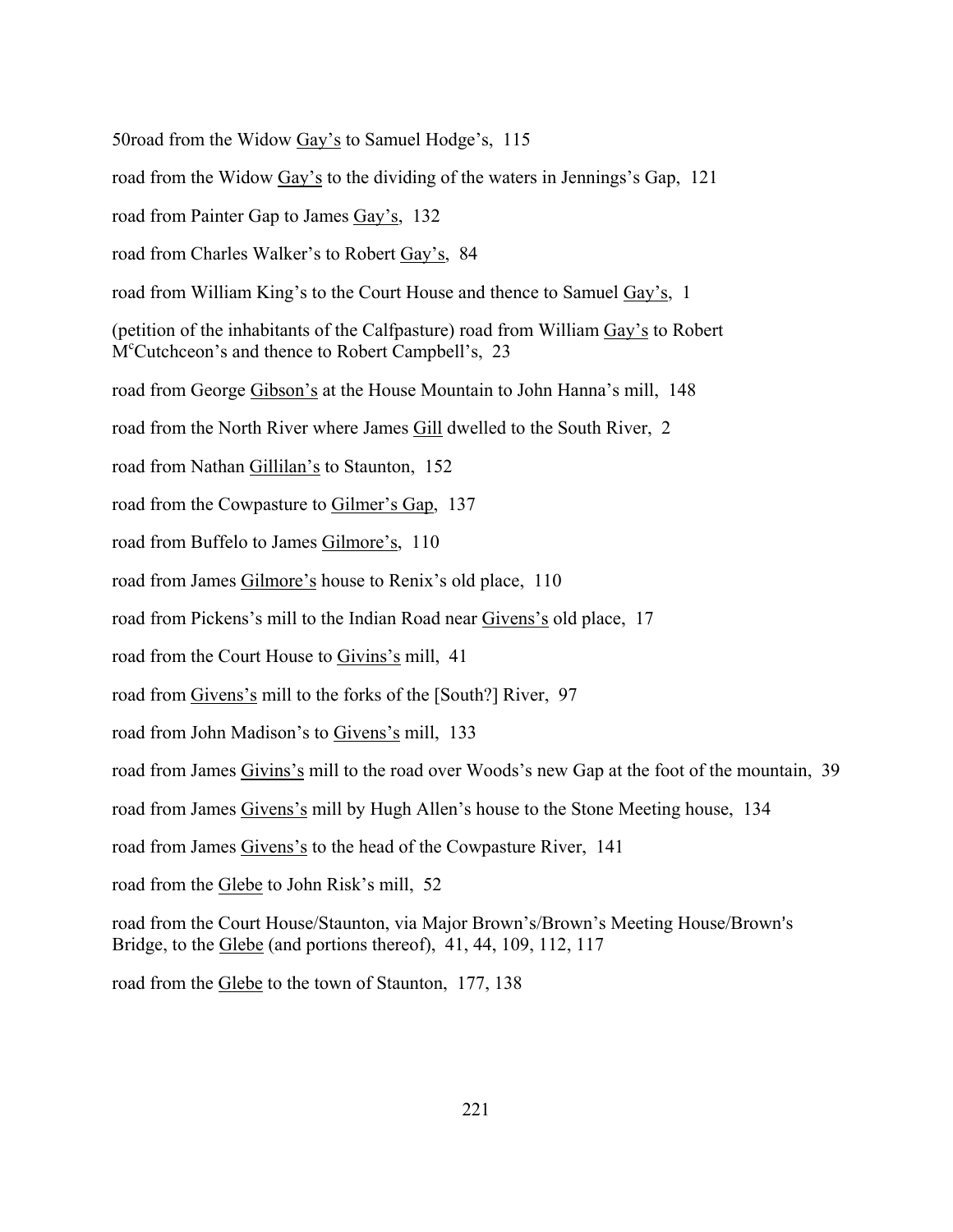new road from the town [Staunton] by Young's mill and thence to the Glebe (replacing the old road by Brown's bridge), 145

road from Michael Prop's to Conrod Good's, 111

road from Thomas Gordon's to Aron Oliver's, 146

road from Graham's clearing to Catawbo, 90

road from Graham's clearing by the Great Lick to Alexander Boyd's, 90

road from Graham's clearing to James Johnston's, 135

road from the Great Lick to Graham's clearing, 136

road from John Gratton's to the county line on the south side of the North Mountain, 82

road from John Grattan's to the Stone Meeting House, 143

road from Gratton's Store to Naked Creek, 138

road from the great lick in the Cowpasture by Col. Lewis's land to Andrew Hamilton's in the Calfpasture, 2

road from Grymes's land to the Great Licks, 86

road from Graham's clearing by the Great Lick to Alexander Boyd's, 90

road from Fort Lewis to the Great Lick, 101

road from the Great Lick to the county line, 101

the Warwick Road near the Great Lick, 115

road from the <u>Great Lick</u> to Bedford line to the road leading to Captain Rentfroe's, 117

road from the Great Lick to Graham's clearing, 136

road from Major Breckenridge's to the Great Lick, 149

road from Joseph Long's mill to James Young's mill thence to the Great Road on James Morrison's plantation, 40

road from Joseph Long's mill to the Great Road near Thompson's, 98

road from the second branch between Mr. Brown's and John Houston's to the Great Road by the Widow Lyle's, 121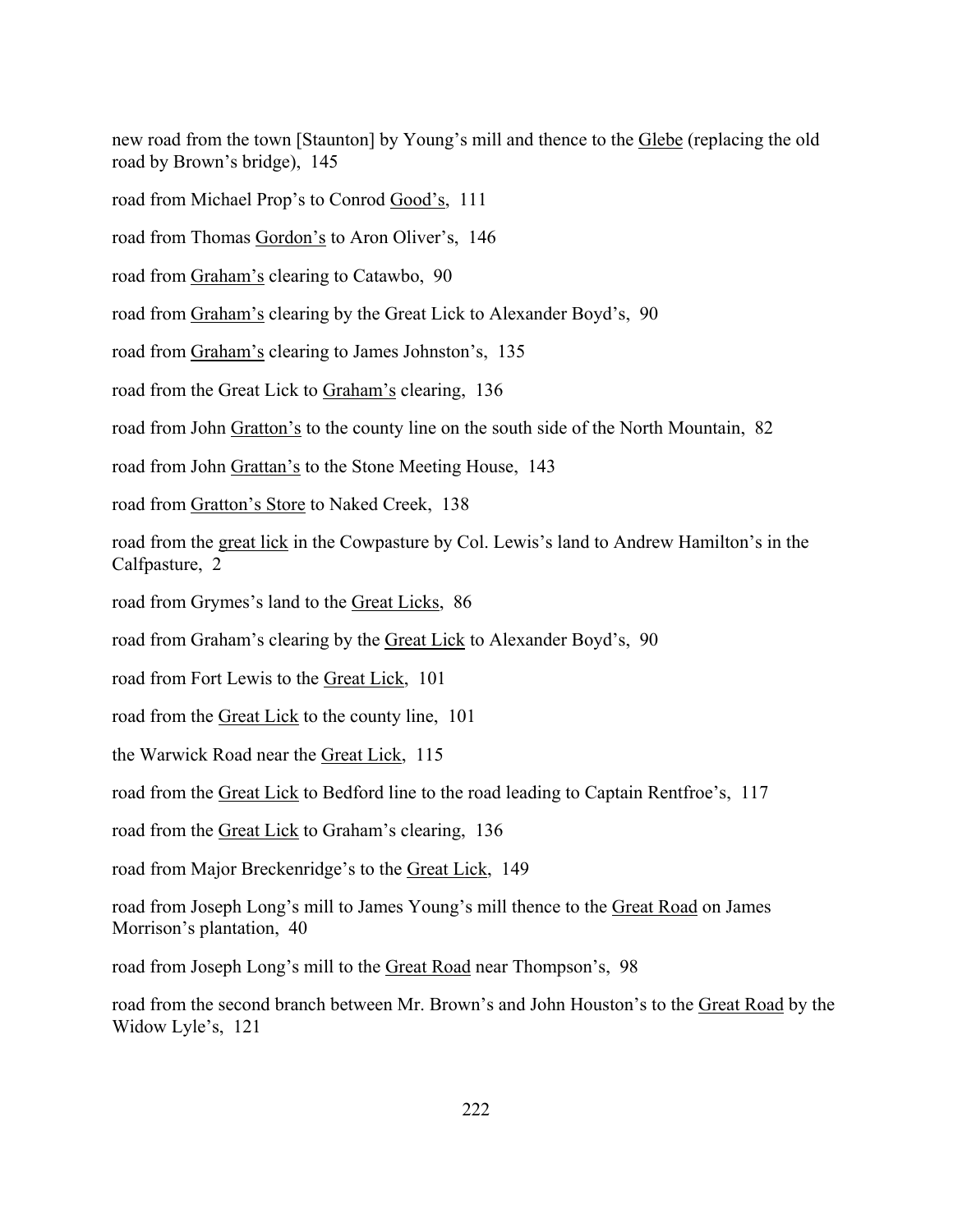road from Craigís mill to the mouth of the South River and from the mills to the Great Road leading to Staunton, 134, 137

road from Grimes's land by Breckenridge's house thence into the main road, 92

road from the  $Gry$  [Dry? Guy?] branch to Buchanan's mill, 93

road from Grymes's land to the Great Licks, 86

road from Grymes's clearing to the head of the run above Madison's plantation, thence to New River on the lands of John Buchanan Gent. and thence to Fort Lewis and Fort Chiswell, 94-95

road from Grymes's clearing to Catapo, 95

road from Col. Lewis's and from Staunton to John Grymes's, 98

road (on the south side of James River) from the ferry and ford to Sloan's land above William Harbeson's and thence to Archibald Grymes's land and the gap of the mountain, 85-86

(petition of inhabitants of the Calfpasture) road from William Guy's to Robert M<sup>c</sup>Cutcheon's mill and thence to Robert Campbell's, 34

road from the Gry [Dry? Guy?] branch to Buchanan's mill, 93

road from Jacob Halderman's to Hampshire County line, 69

road between Hall's mill and the main county road round Joseph Walker's fence, 76

road from the cross road below Patrick Hays's (meeting with the road by Edward Hall's at the foot of the mountain), 9

road from Edward Hall's to William Long's mill, 38

road from George Lewis's to Robert Hall's, 118

road from the turn of the waters of the Cowpasture River to Robert  $\underline{Hall's}$ , 118

road from William Hall's to the Mountain Road, 65

road from William Hall's mill to William M°Kee's, 141, 145

road from Andrew Hamilton's in the Calfpasture through Jennings's Gap, 1

road from the great lick in the Cowpasture by Col. Lewis's land to Andrew Hamilton's in the Calfpasture, 2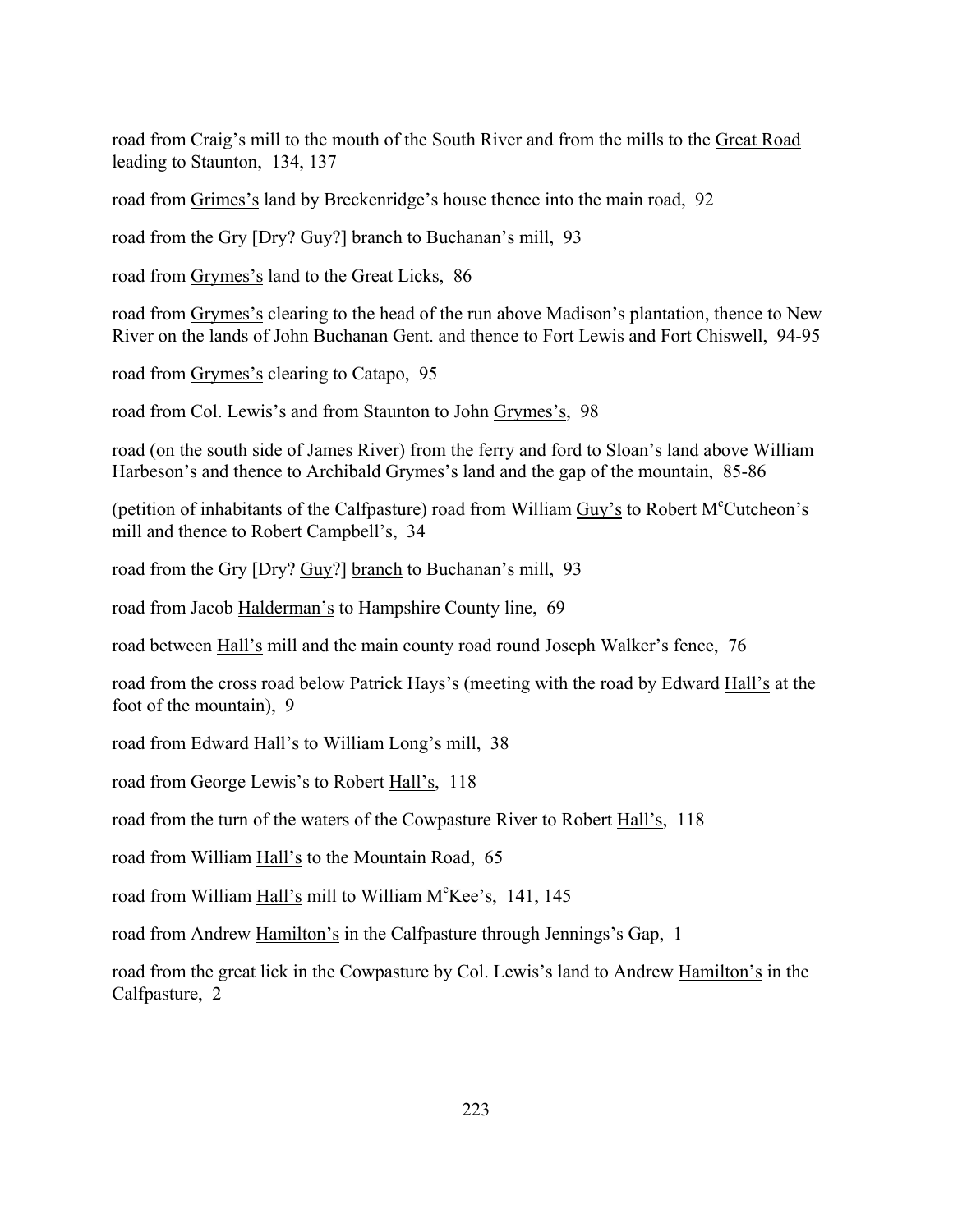(petition of the inhabitants of the Cowpasture and Calfpasture) road from Andrew Hamiltonís to the turn of the (Calfpasture) waters by Charles Walker's,  $57, 60$ 

road from King's mill or Naked Creek to Patrick Hamilton's and thence by John Poage's mill to the Staunton Road, 126

road from the Stone Meeting House to King's mill (through William Hamilton's fenced ground) , 76, 79

road from Jacob Halderman's to Hampshire County line, 69

road from Brock's Gap to Hampshire County line, 74

road from a ford near Esther Robinson's to a marked tree near Hand's meadow, 47

road from Fort Defiance to Handley's mill, 125

road from the South River above Joseph Hanah's crossing Coles ford to Mathew Thompson's, 95

road from George Gibson's at the House Mountain to John Hanna's mill, 148

road from Joseph Hannah's to Mathew Thompson's, 101

road (on the south side of James River) from the ferry and ford to Sloan's land above William Harbeson's and thence to Archibald Grymes's land and the gap of the mountain, 85-86

road from the Widow M<sup>c</sup>Daniel's to William Harbison's, 100

road from Adam Harmon's to the river and north branch of Roan Oak, 6

wagon road from Michael Prop's to Daniel Harrison's, 77

road from John Harrison's to the Meeting House road, 19

road from Robert Craven's to the fork of the road below John Harrison's, 83

road from George Scot's on Middle River to John Harrisons, 23

road from Smith's bridge to the forks of the road near John Harrison's, 100

road from the forks of the road below John Harrison's to Reubin Harrison's meadow and thence to Daniel Smith's bridge, 112

road from John Stevenson's to the top of the Ridge by John Harrison Jr.'s. deceased, 98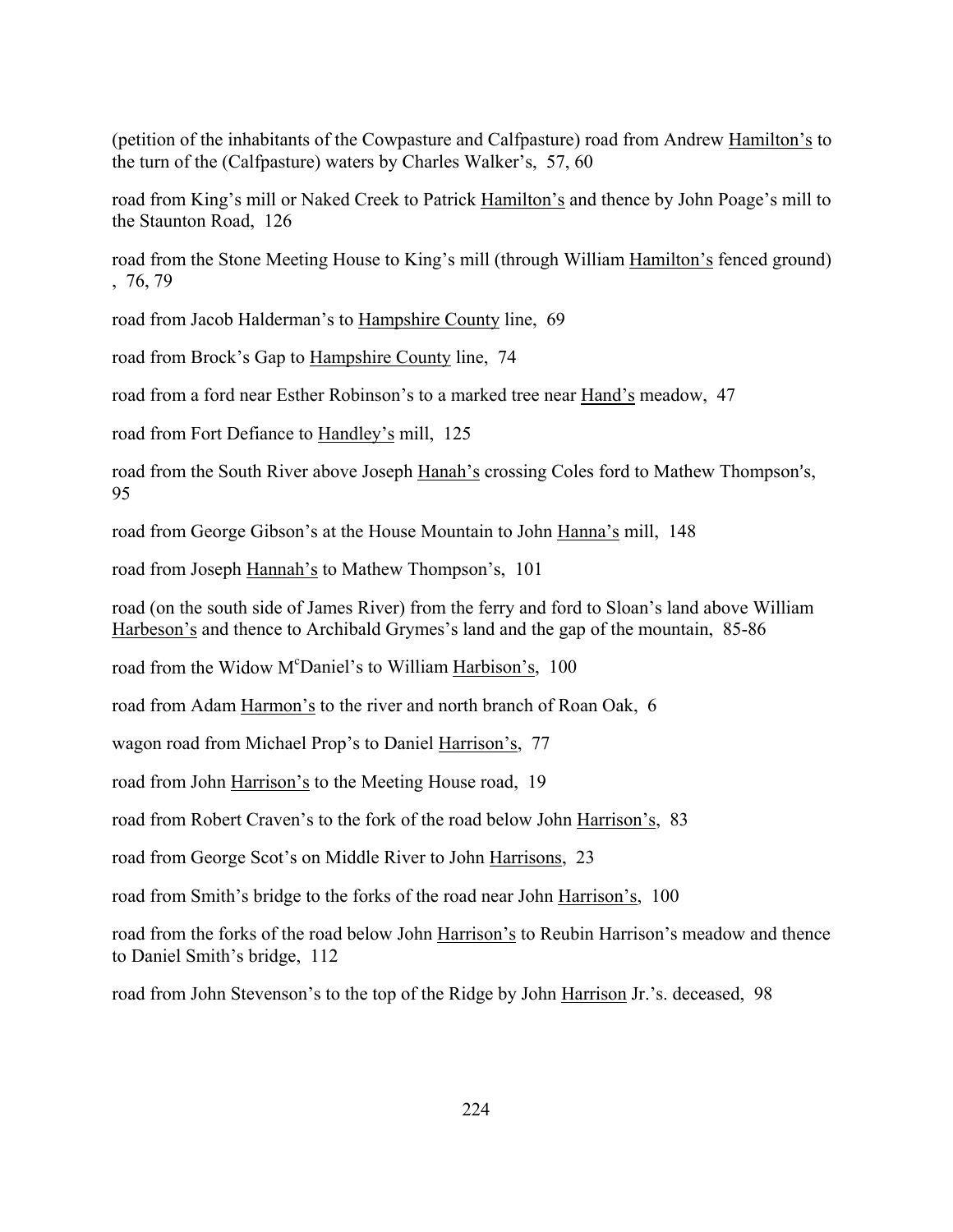road from John Harrison's at the Big Spring to the county line, 140

road from the county line to the fork of the road by John Harrison's, 151

road from Hughs's lane by Mr. Matthew Harrison's mills to the county line, 152, 153

road from Mr. Matthew Harrison's mills to the road leading to Swift Run Gap, 152, 153

main road round Rubin Harrison's Plantation, 33

road from Daniel Smith's to Rubin Harrison's meadow, 89

road from Thomas's mill to Thomas Harrison's, 86

road from Adam Reader's Mines to Issac Robinson's and thence to the Widow Wright's and from thence to Thomas Harrison's, 131

road from Mr. Hart's to the Meeting House on Cook's Creek, 83, 86

road from Thomas Paxton's by Hart's bottom to the fork of Buffelow, 85

road from the North River near Silas Hart's Gent. to the Court House, 36

several roads from the Court House to Silas Hart's, 57, 63.66, 67

road from Basson Hover's on the South Fork of the South Branch of the Potomac by the Bryery Branch to Silas Hart's, 74

road from Henry Stone's to Silas Hart's, 92

road from Frederick Hartsaw's mill on Craig's Creek up the said creek and across the mountain to James M<sup>c</sup>afee's, 54

road from Frederick Hartsaw's mill on Craig's Creek to the Catapo, 54

road from the cross road below Hays on the north side of the South River to the ridge, 10

road from Hays's fulling mill to Timber Ridge Meeting House, 29, 69

road from Hays's mill to Providence Meeting House, 43

road from Hays's mill to Alexander Miller's, 69

road from Hays's to Kenaday's mill, 70

road from Adrew Hays's mill to Captain Kenady's, 68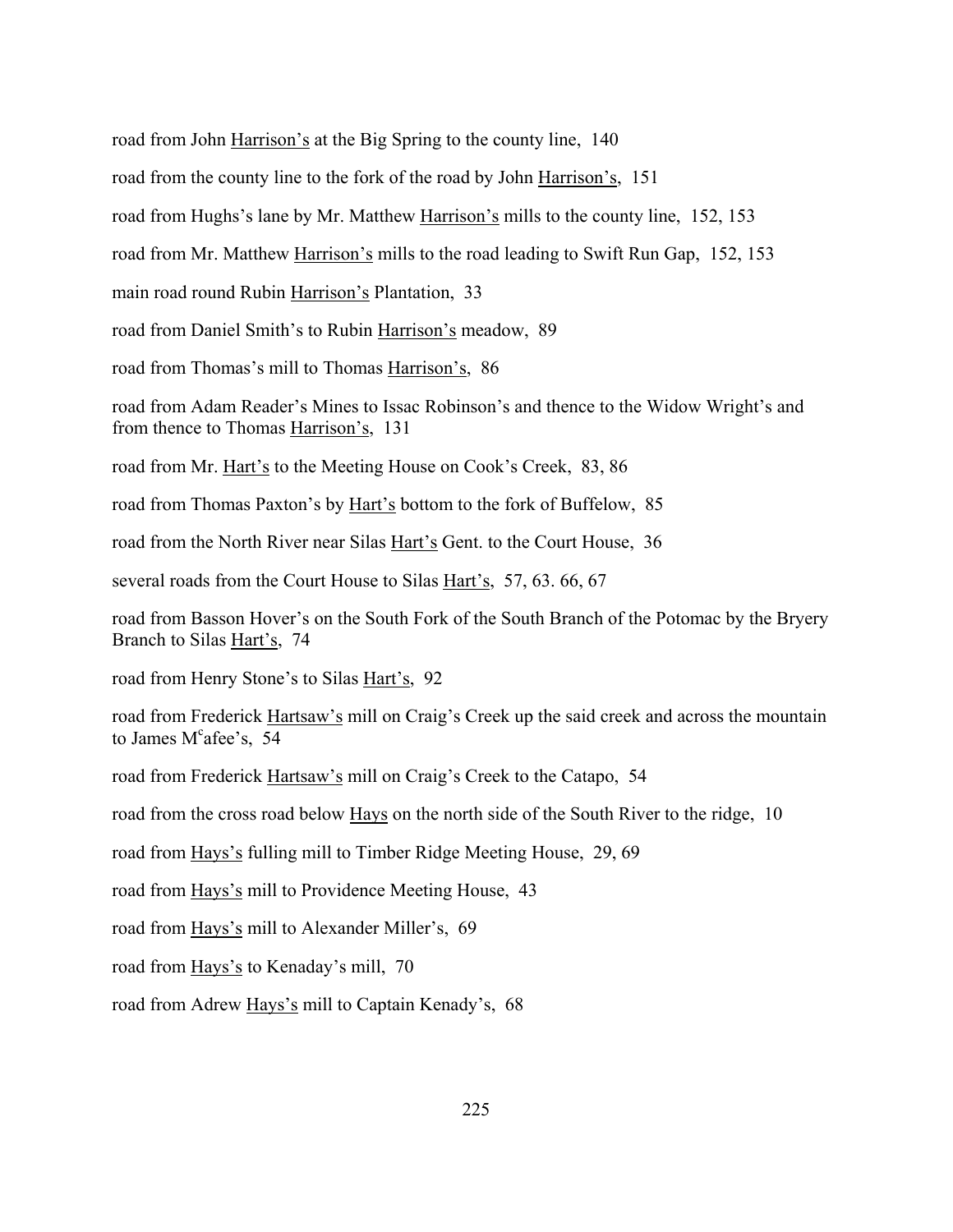road from Andrew Hays's to Robert Kilpatrick's, 74

road from Andrew Hays's mill on Back Creek to Timber Ridge Meeting House, 82

the old road from Alexander Walkers by James Moore's to Andrew Hays's, 149

the new road from Alexander Walkers by Charles Hay's to Andrew Hays's, 149

road from John Hays's Mill to Providence Meeting House and thence to the county road, 20

road from the cross road below Patrick Hays's (meeting with the road by Edward Hall's at the foot of the mountain), 9

road round Patrick Hays's plantation, 13

road that goes by Kenaday's to Patrick Hays's, 43

road from Hays's Gap to Captain Culton's, 117

road round James Henderson's plantation, 144

road from Abraham Smith's to the road that leads to Swift Run Gap (via John Douglass's, crossing Dry River above James M°Clure's field, crossing Cook's Creek between William Snodon's and Alexander Heron's meadow fence and by Edward Shanklin's to the main road that leads to Swift Run Gap), 129

road from Hicklen's in the Bullpasture to Thomas Feemster's in the Cowpasture, 129

road from William Wilson's mill to the new road near John Hicklen's, 147

road from Hite's Mines to the road that leads to Swift Run Gap, 126

road from John Hodge's to the Buffalo Gap road, 148

road from Samuel Hodge's to Jennings's Gap, 113

road from the Widow Gay's to Samuel Hodge's, 115

road from Painter Gap to Samuel Hodge's, 141

road from M<sup>c</sup>Clenachan's mill to William Holdman's, 136

road from Henry Holdston's to the Tavern Spring beyond James Montgomery's, 61

road from Samuel Stalnaker's on Holdston's River to James Davis', 51

road from Alexander Sayer's mill to James Davison's on Holdston's River, 53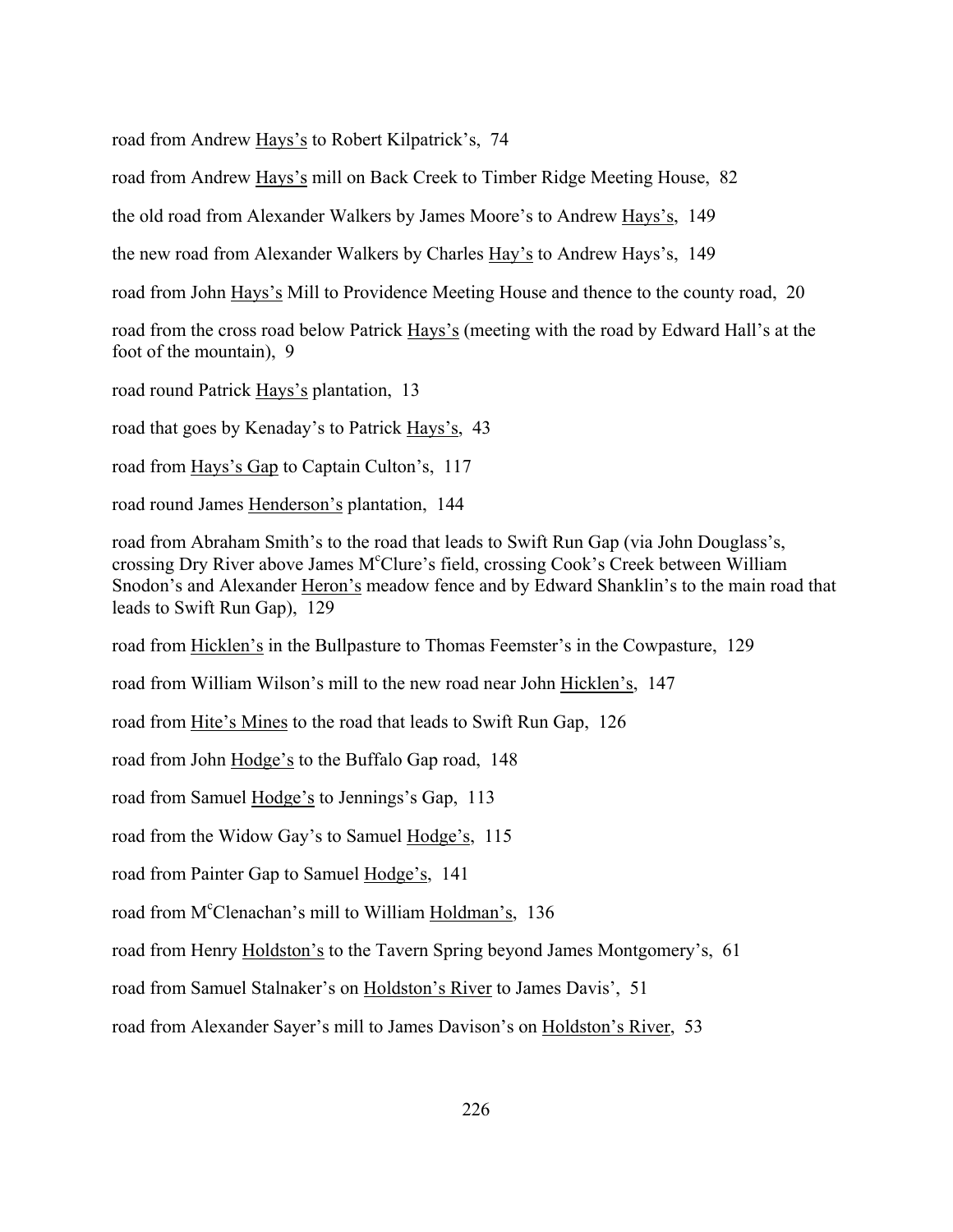road from Hopkins's mill to the road leading to Swift Run Gap Road, 152

road from George Gibson's at the House Mountain to John Hanna's mill, 148

new market road from Edward Erwin's to Swift Run (road from Edward Erwin's leading by William Curry's, Edward Erwin, Jr.'s, the old road to John Fowler's still house, passing through Edward Shanklin's lane to David Nelson's, thence to the South Branch Road at Houston's meadow and thence to the forks below Jacob Nicholas's, 124-125

road from the second branch between Mr. Brown's and John Houston's to the Great Road by the Widow Lyle's, 121

road from Basson Hover's on the South Fork of the South Branch of the Potomac by the Bryery Branch to Silas Hart's, 74

road down Christian's Creek as far as George Hutchinson's deceased by Col. Lewis's, 126

road from Staunton by John Hutchinson's to the old road leading from Mathews's mill to John Ramsey's, 116

road from Hughs's lane by Mr. Matthew Harrison's mills to the county line, 152, 153

(petition of inhabitants of Linvell's Creek) road from Brock's Creek to Francis Hughes and thence to the main road that leads to Fredericksburg, 34

road from Craven's to the Indian Road, 3, 11

road from the Court House to the Indian Road near Robert Craven's, 10

Indian Road, 11, 22, 23

the Indian Road from Frederick County line to Tom's Creek, 15

road from Pickens's mill to the Indian Road near Givens's old place, 17

road from the Court House and via John Buchanan's mill to the Indian Road that leads by Fulton's, 26

road from James Cowan's to the Indian Road, 39, 49

road from Samuel Braford's meadow to the Indian Road, 41

Indian Road from the north fork to the main branch of James River, 51

road from the Indian Road to David Moore's mill, 65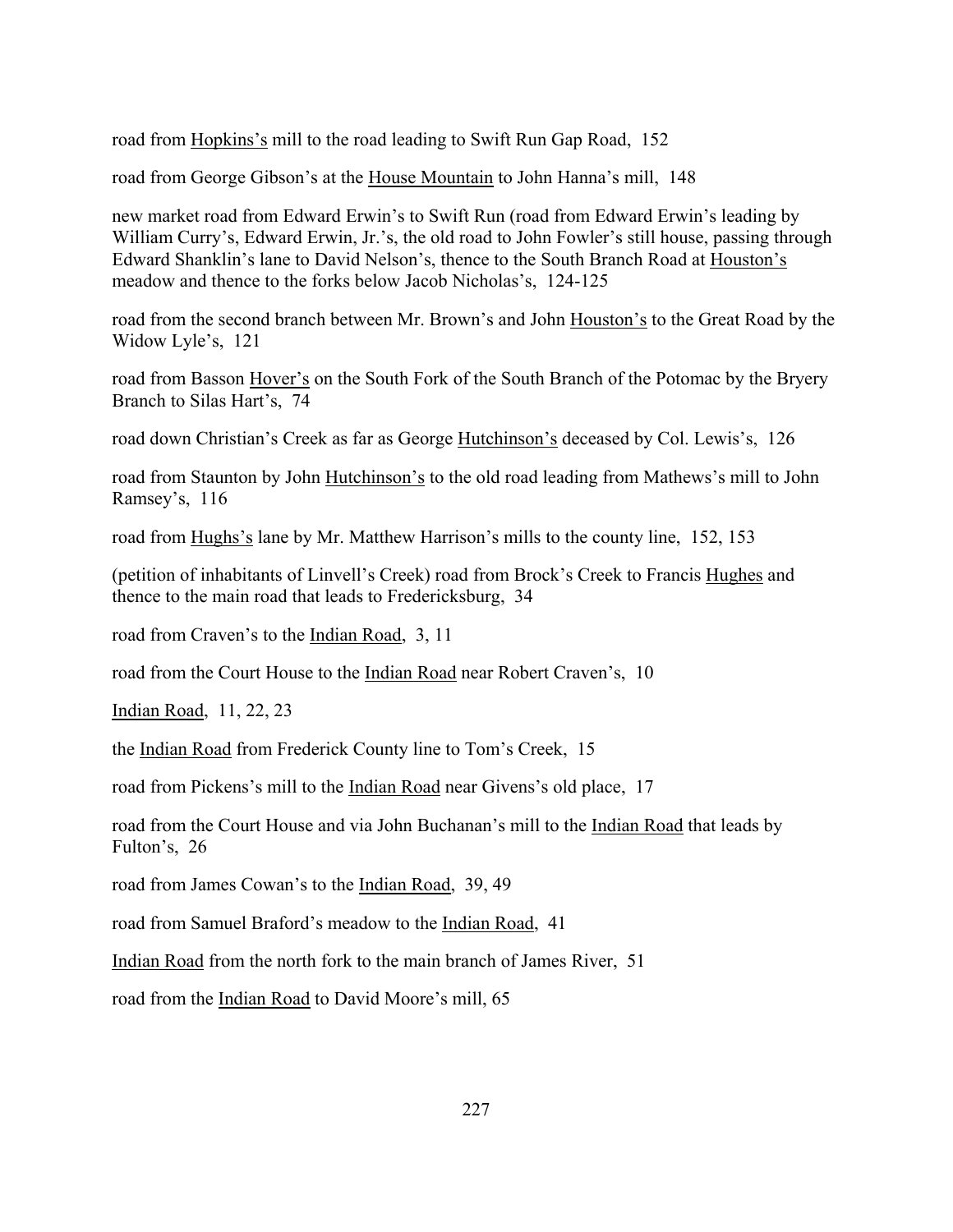road from Beverley Manor line to the Indian Road, 70

road from Vause's over the New River on the Land of John Buchanan and thence by Ingles's ferry to the Lead Mines (and portions thereof), 98, 128

road from Vause's on Roanoke by Ingles's ferry to Peak Creek on the North side of the New River, 109, 113, 123, 129, 132

road from the Widow Jackson's to Williams Creek, 35

road from Samuel Jackson's<sup>[?]</sup> to the second ford on Jennings's Branch, 56

road from Jackson's River to Co. John Lewis's land in the Cowpasture, 15

road from the north fork of James River to Looney's ford on the south fork of James River, 5

road from Rockfish Gap to the road that leads to the falls of James River and Fredericksburg, 8

road by the waters of James River, 12

road from Looney's ferry to the north branch of James River, 21

road from David Moore's mill to Robert Poage's mill place in the forks of James River, 30

roads in the forks of James River, 36, 100

road from Borden's to the North Branch of James River, 42

road from the North fork of James River near John Mathews's to Renix's Road, 50

Indian Road from the north fork to the main branch of James River, 51

road from James River to the forks below Charles Millican's, 61

road from the Broad Spring in the forks of James River to the ferry, 76

road from the North Branch of James River to William Lusk's, 80

road (on the south side of James River) from the ferry and ford to Sloan's land above William Harbeson's and thence to Archibald Grymes's land and the gap of the mountain, 85-86

road from the ford of the north branch of James River to James Stinson's on Buffelow, 100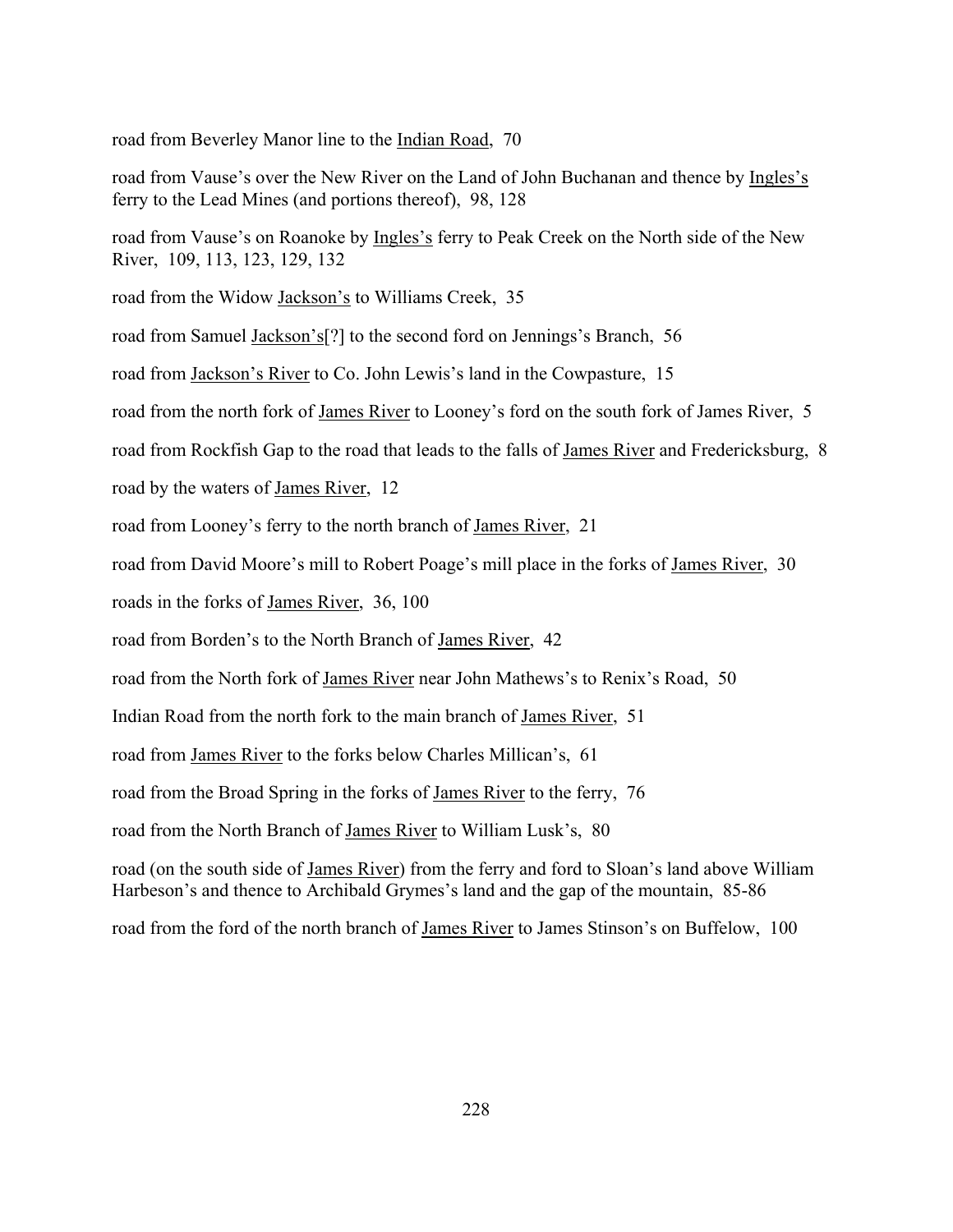road from the north branch of James River to Buffelow (via John Paxton's and Abraham Brown's), 105, 110

road from the north branch of James River to Edward Tarr's old shop, 106

road from Renix's to James River at John Buchanan's house, 110

road from Catawbo to Pedler ford on James River, 118

road from the Pedler ford on James River and up the river eight miles to Capt. Dickenson's, 119

road from Colonel Buchanan's on the north side of James River to the Pedlar ford, 119

road from David Cloyd Jr.'s to John Bowyer, Gent.'s plantation on James River, 119

road from John Bowyer's plantation on James River by Seder [Cedar?] Bridge to Mathews's Road, 121

road from the north branch of James River round the Poplar Hills to Buffalo Creek, 124, 144

road from Col. Buchanan's to the Pedlar ford on James River, 124

road from William Lawrence's to the ferry on James River, 129

road from the ferry on James River to the Warm Springs opposite John McClure's, 138

road from Walter Stewart's to the best ford on James River between the ferry and Col. Buchanan's and thence to the main road leading to John Mills's, 144

road from Buchanan's ford on James River to the main road already established over Cedar bridge, 153

road from James River across the mountain to the Bedford line, 153

road from Samuel Jackson's<sup>[?]</sup> to the second ford on Jennings's Branch, 56

road from Andrew Hamiltons in the Calfpasture through Jennings's Gap, 1

road from Jennings's Gap to Daniel M<sup>c</sup>anair's and thence via John Finla's to the Court House/Staunton (and portions thereof), 2, 15, 133

road from Daniel M<sup>c</sup>anare's through <u>Jennings's Gap</u> to the Cowpasture, 22

road from Jennings's [Gap] to Swift Run Gap (via the Long Glade and the North River (Swift Run) to the main road to Swift Run Gap) (and portions thereof), 34-35, 43, 57, 62, 100, 104, 127

road from Jennings's Gap to Charles Walker's, 37

road from Jennings's Gap to the turn of the waters near the head of the Calfpasture, 82, 92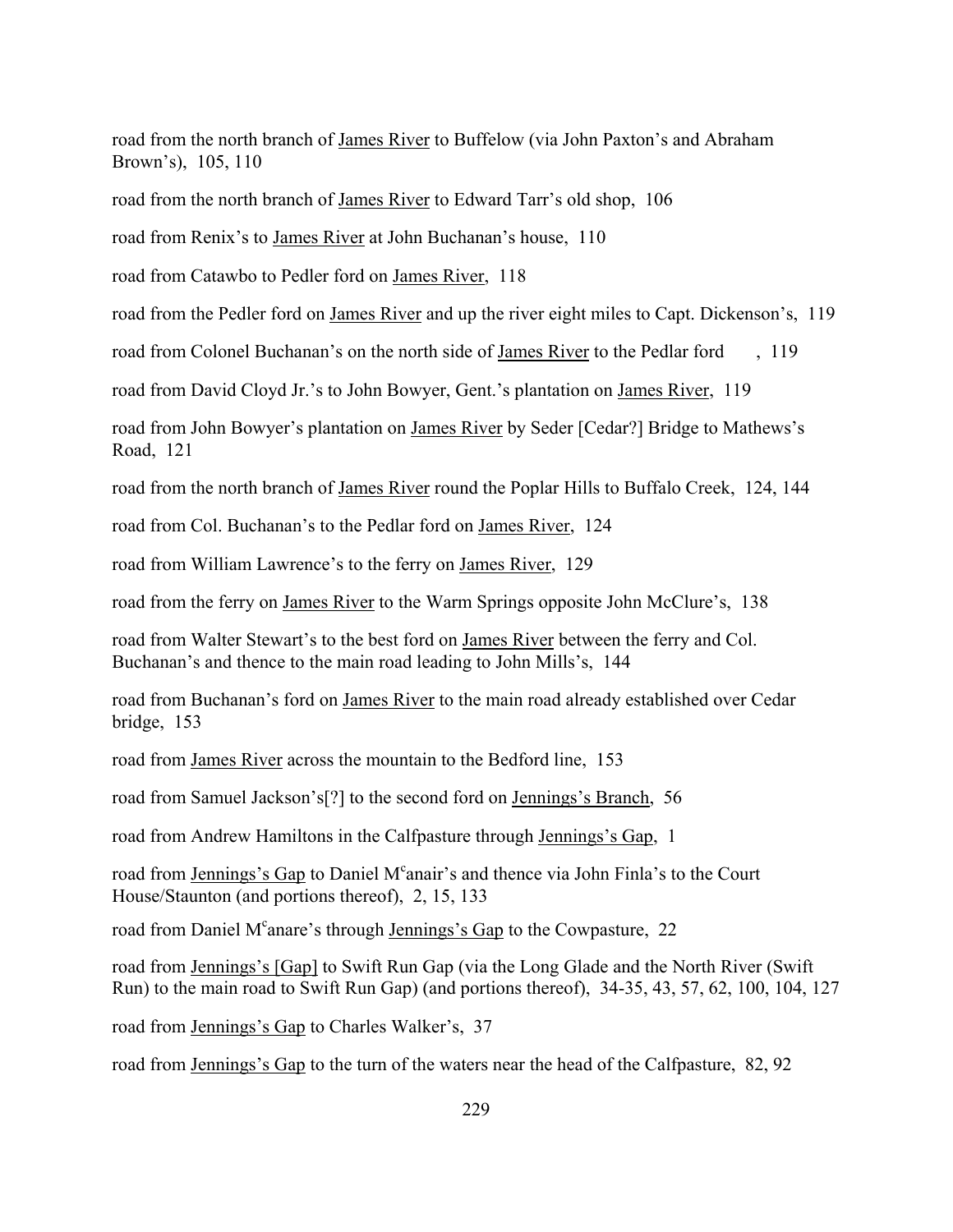road from Archibald Stuart's to the top of the mountain near Rockfish Gap (from Woods Gap to Jennings's Gap and between the North and South mountains to the North River), 84

road from Samuel Hodge's to Jennings's Gap, 113

road from the turns of the waters in Jenning's Gap, 115

road from Jennings's Gap to Barnat Man's, 116

road from the Widow Gay's to the dividing of the waters in Jennings's Gap, 121

old road from Jennings's Gap to Swift Run Gap, 123

road from Jennings's Gap to Edward Erwin Jr.'s (via William Fleming's), 123, 124

old road from Jennings's Gap to Swift Run (including old market road from Edward Erwin's to the fork below Jacob Nicholas's), 124

road from Calep Job's to James M<sup>c</sup>Koy's. crossing the river at the Brush Bottom ford and along the river by Henry Spear's Plantation, 26

road from the mouth of John's Creek through the mountains to the Wagon Road, 53

road from the mouth of John's Creek over the mountains to John M<sup>c</sup>farron's, 53

road from the mouth of John's Creek to the top of the gap near Montgomery's, 119

road from Graham's clearing to James Johnston's, 135

road from James Johnston's to Josiah Ramsey's cabin, 135

road from Jones's ford to John Scot's thence to Thomas's mill (and portions thereof), 87, 90

road from John Madison's house to Jones's ford, 134

road from Parson Jones's to Rusk's mill, 75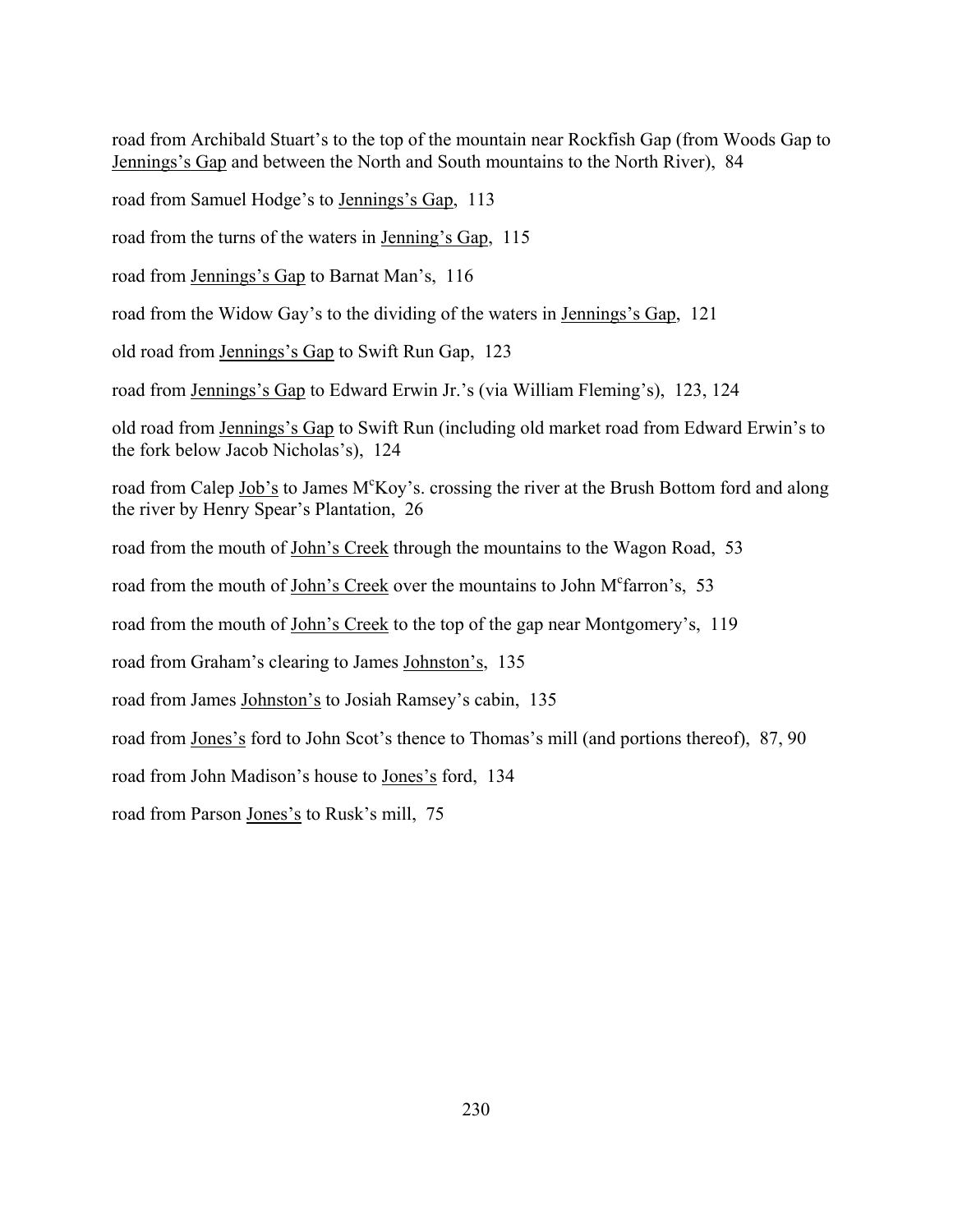road from Calep Jones's mill to the county line, 7, 15

road from the fork of the new road near Jumping Run or Collett's and thence to the Court House, 8, 9

road from Charles Campbell's Long Meadow Branch by Joseph Kanady's to Beverley Manor line, 110

road from Tate's mill to Alexander Kelly's, 81

road that goes by Kenaday's to Patrick Hays's, 43

road from <u>Kenaday's</u> mill to the Court House, 43

road from Adrew Hays's mill to Captain Kenady's, 68

road from Hays's to Kenaday's mill, 70

road from Kenady's to Walker's, 78

road from the forks at the Widow Fulton's to Joseph Kenaday's mill, 47

road from James Roseborough's to Joseph Kenaday's, 49

road from Joseph Kenady's to the Landing Road, 71

road from Carr's (Kerr's) shop via Baskins's ford thence up a ridge between Daniel Deniston's and John Poage's, and thence into the road from Robert Poage's to the Court House, 87, 91, 122

road from Kerr's shop to the main road near Poage's, 122

road from the Stone Meeting House to James Kerr's, 151

road from the Stone Meeting House to James <u>Kerr's</u>, 148, 151

road from Samuel Davidson's ford to Edward Rutledge's and thence to John Allison's ford and by John Kerr's to the Stone Meeting House, 89, 91

road from Andrew Hays's to Robert Kilpatrick's, 74

road from the Stone Meeting House to King's mill (through William Hamilton's fenced ground), 76, 79

road from King's mill or Naked Creek to Patrick Hamilton's and thence by John Poage's mill to the Staunton Road, 126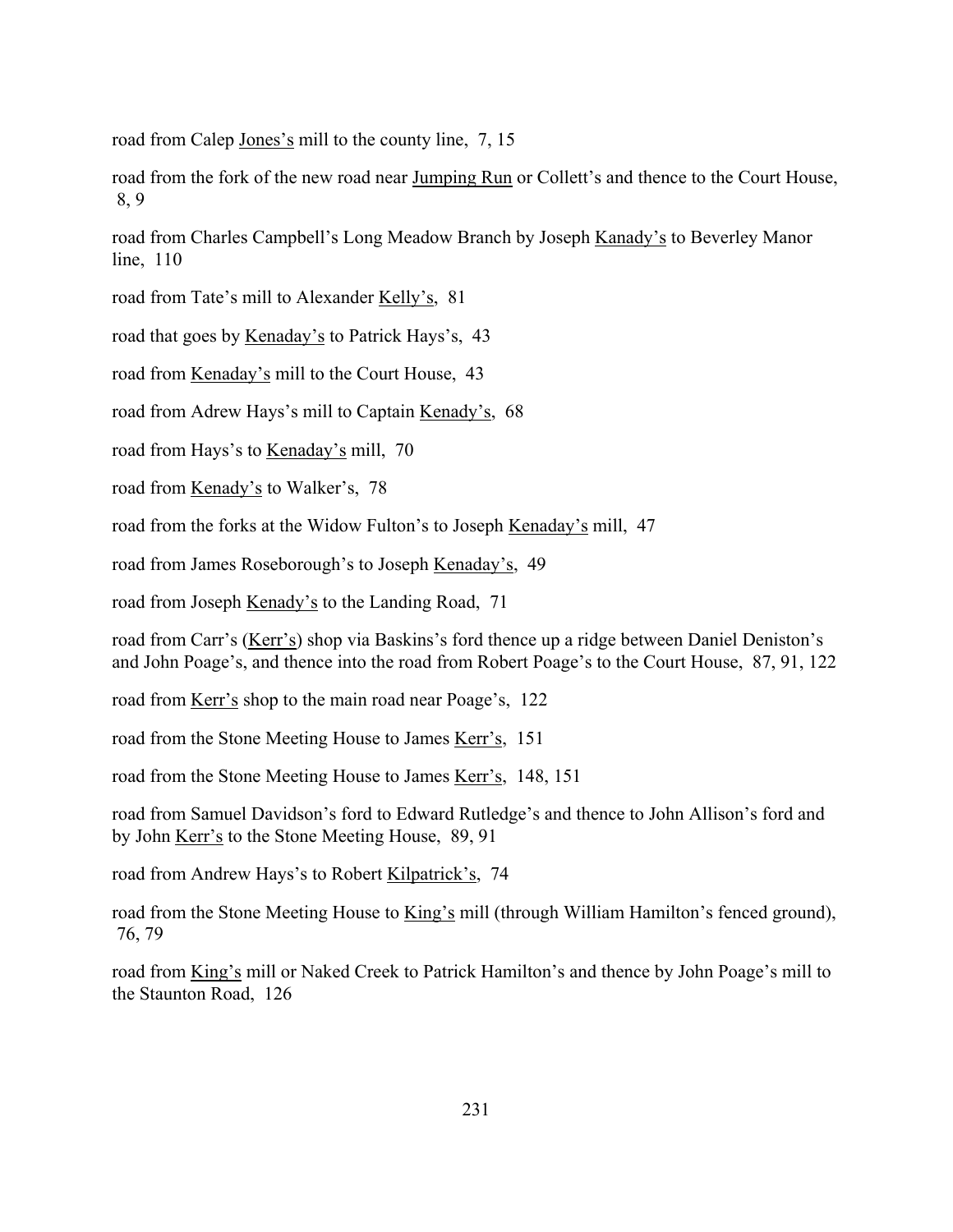road from John King's mill on Naked Creek to John King's mill on the Middle River, 99 road from William King's to the Court House and thence to Samuel Gay's, 1 road from David Davis's mill to the top of the mountain above William King's, 1 road from the top of the North Mountain to William King's and thence to the Court House (and portions thereof), 3, 4, 11, 90 road from Crocket's to King's Gap, 26 road from the Widow Tee's to the top of the Ridge at Kingkade's Gap, 77 bridle way from Widow Long's to Henry Kirkham's, 116 road from Capt. Kirtley's to Swift Run Pass, 99 road from James Davis's to the Landing Road, 30 road from Joseph Kenady's to the Landing Road, 71 road from Pedler ford to Lapley's Run, 131 road from William Lawrence's to the ferry on James River, 129 road from Vause's over the New River on the Land of John Buchanan and thence by Ingles's ferry to the Lead Mines (and portions thereof), 98, 128 road from John Stevenson's to Andrew Leeper's, 70 road from Andrew Leeper's to the mountain opposite to John Madison's, 83 road from James Lessly's to the fork of the road leading to Staunton, 137 road from the great lick in the Cowpasture by Col. Lewis's land to Andrew Hamilton's in the Calfpasture, 2 road from the Cowpasture to Lewis's great bottom, 22 road from Col. Lewis's and from Staunton to John Grymes's, 98 road down Christian's Creek as far as George Hutchinson's deceased by Col. Lewis's, 126

road from the forks of Lewis and Dickinson's road to the Warm Springs, 152

road from Walker's place to Charles Lewis's thence to the Warm Spring, 94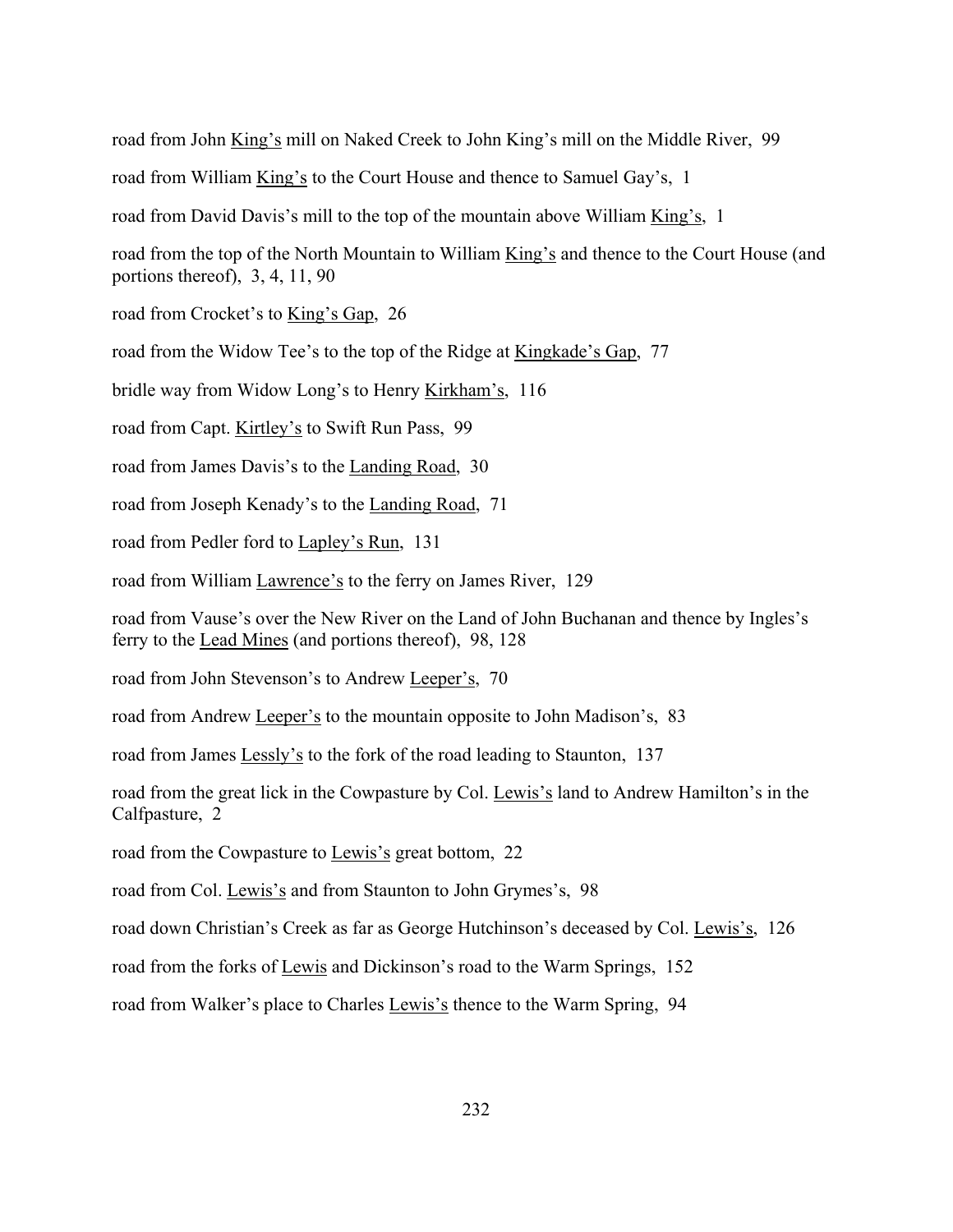road from Captain Charles Lewis's to where Dickinson's road joins the road leading from Staunton to Warm Springs, 148

road from George Lewis's house to Charles Walker's, 84

road from George Lewis's to Robert Halls, 118

road from Estill's mill in the Bullpasture to George Lewis's in the Cowpasture, 118, 123

road from Jackson's River to Co. John Lewis's land in the Cowpasture, 15

(petition of the inhabitants of the Cowpasture) road from Patrick Davis's to the road that leads from Col. John Lewis's to Beverley's Big Meadows, 23

(petition of inhabitants of Linvell's Creek) road from Brock's Creek to Francis Hughes's and thence to the main road that leads to Fredericksburg, 34

road from Linvell's Creek to Mole Hill Draft, 147

road from the Little Warm Springs to the fork of the road on Dunlap's Creek, 150

road from between Captain Wilson's and John M°Creary's via James Lockart's field, James Wilson's field and Capt. Christian's to the road that leads from Patton's mill to the Tinkling Spring, 24-25

road through Randall Lockart's plantation, 78

road from the Widow Long's to James Thompson's, 71

road from Long's saw mill to Andrew Scot's, 82

road from Joseph Long's mill to James Young's mill thence to the Great Road on James Morrison's plantation, 40

bridle way from Widow Long's to Henry Kirkham's, 116

road from John Coutt's crossing Shanando River by Henry Long's into the new road leading to Massanutten, 154

road from Joseph Long's mill to the Great Road near Thompson's, 98

road from Black James Armstrong's to William Long's mill and thence to James Alexander's, 14

road from Edward Halls to William Long's mill, 38

road from William Long's mill to Charles Campbell's, 38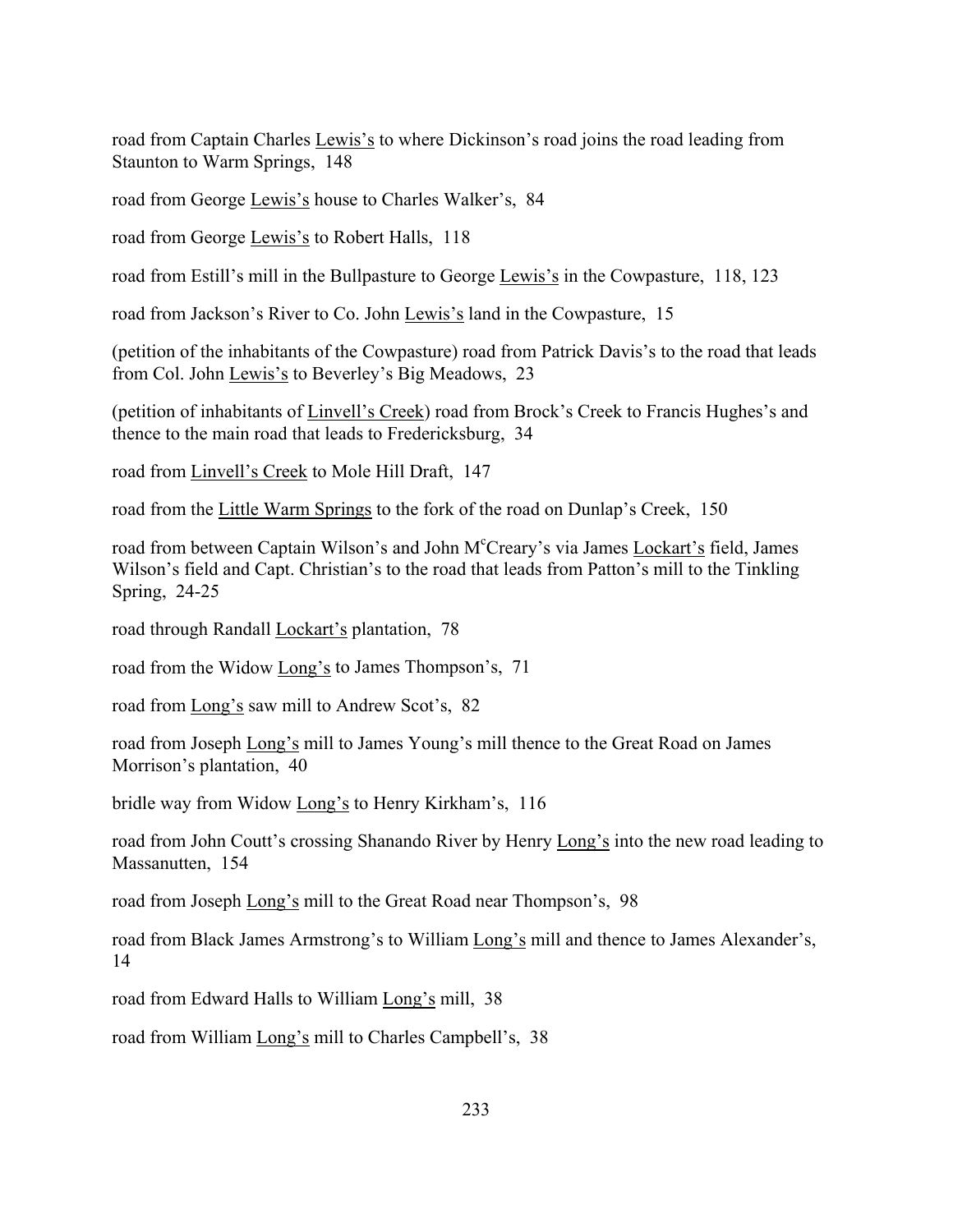road from Staunton to Buchanan's Mill Creek on the road leading to William Long's mill, 92 road from William Long's to Caldwell's Creek, 119

road from Jenningsís [Gap] to Swift Run Gap (via the Long Glade and the North River (Swift Run) to the main road to Swift Run Gap), 34-35, 43, 57, 62, 100, 104, 127

road from Francis Alexander's to William Tees's crossing the Long Meadow, 101

road from the Long Meadow bridge to Rockfish Gap Road, 143

road from Long Meadow bridge to the South River at Israel Christian's, 16

road from the north fork of James River to <u>Looney's</u> ford on the south fork of James River, 5

road from Looney's ferry to the north branch of James River, 21

road from the Tavern Spring in the Gap to Robert Looney's mill, 64

lower road from the North River to Looney's, 82

road from Looney's ferry to the first ford of Catawbo, 90

road from the North Mountain Gap called Brocks Gap near Thomas Neist's to the mouth of the Lost River leading to North Shenandore, 47

road from Alexander Thomsom's to the top of the [Blue] Ridge leading to Louisa County, 8

road from Ephraim Love's to the main road that leads from the south branch over Swift Run Pass, 46

road from Ephraim Love's to James Wait's, 89

road from John Wilson's by Dooley's, Barnet Mann's, and John Love's, and thence to James Wait's, 47

road from the road that on the mountain near Alexander Thompson's to the Lower Meeting House, 4

road from John Pickens's mill to the Lower Meeting House, 9, 14

road from the Lower Meeting House to Henry Downs, Jr.'s, 13,14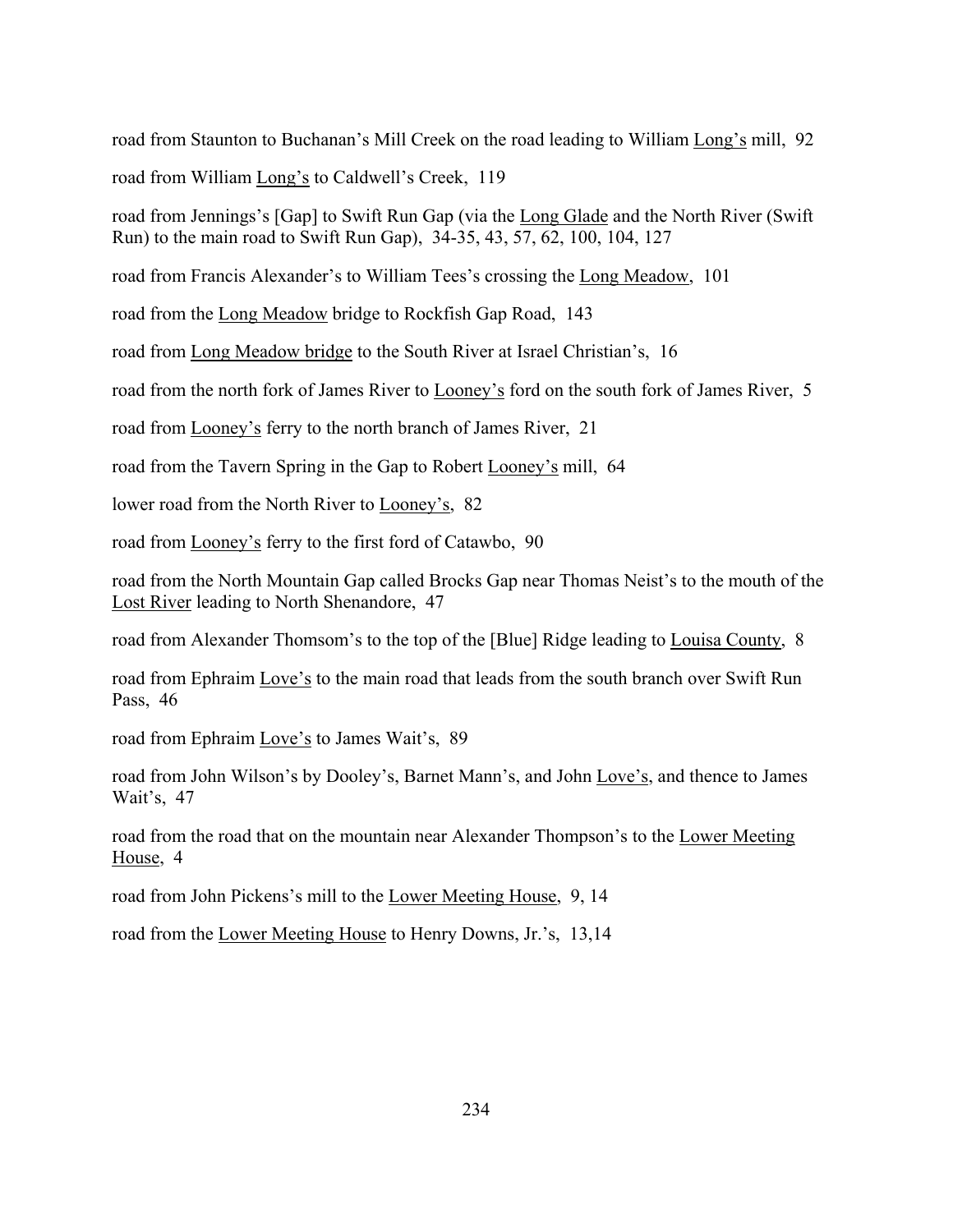road from Middle River to the Lower Meeting House, 17

road from the Lower Meeting House to Naked Creek, 17

road from the Inhabitants of Roan Oak to the top of the Blue Ridge/Brunswick County line (later Lunenburg County), 2

road from Roan Oak to the top of the [Blue] Ridge adjoining Lunenburg County [formerly Brunswick] (to meet potential road from Lunenburg Court House), 4, 16, 20

road from Charles Miligan's to Luney's Creek and thence to George Robinson's, 11

road round William Lusk's plantation, 2

road from the North River to William Lusk's, 68

road from John Bowyer's to William Lusk's, 76

road from the North Branch of James River to William Lusk's, 80

road from the second branch between Mr. Brown's and John Houston's to the Great Road by the Widow Lyle's, 121

road from Samuel M<sup>c</sup>Dowell's by Matthew Lyle's to James M<sup>c</sup>kee's, 109, 110

road from Samuel  $Lyle's$  house through William Taylor's land to the county road, 108

road from Grymes's clearing to the head of the run above Madison's plantation, thence to New River on the lands of John Buchanan Gent. and thence to Fort Lewis and Fort Chiswell, 94-95

road from English's to Madison's plantation, 96

road from Robert Poage's to Pickens's mill, thence to the forks of the river near John Madison's and thence to Swift Run Gap, 36

road from Andrew Leeper's to the mountain opposite to John Madison's, 83

road from John Madison's to Givens's mill, 133

road from John Madison's house to Jones's ford, 134

road from William Frazier's to Hance Magort's and thence to the top of the [Blue] Ridge at Swift Run Pass (and portions thereof), 71, 97, 154

road from Stoney Run to Hance Magot's, 42

road from the smith shop near Jacob Rogers's to John Magort's, 18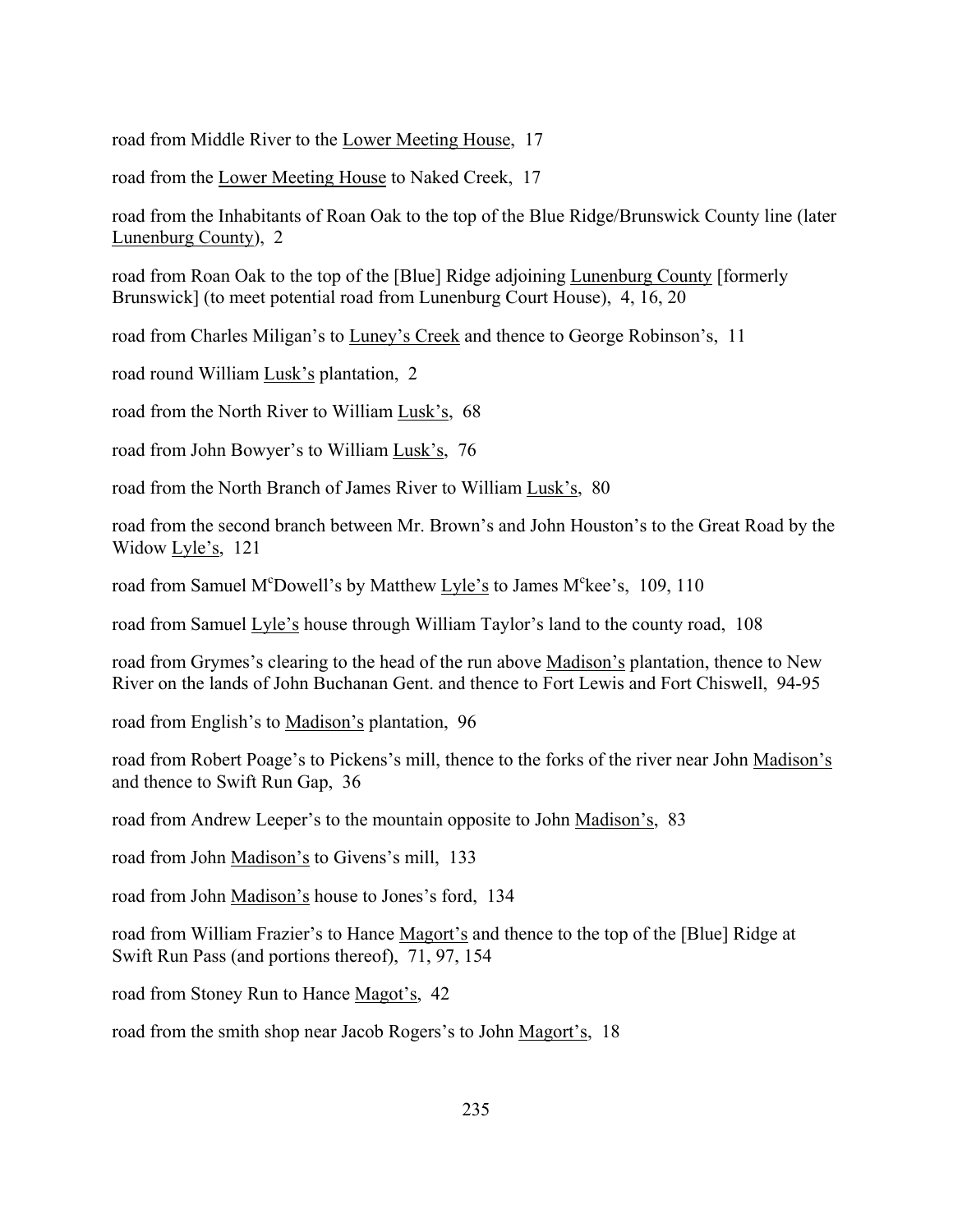road from John Wilson's by Dooley's, Barnet Mann's, and John Love's, and thence to James Wait's, 47

road from Jennings's Gap to Barnat Man's, 116

road from Bernerd Mann's to Edward Erwin Jr.'s, 121

road from Fort William to the Market Road, 100

new road from Edward Erwin's to the Market Road that leads to Swift Run Gap, 123, 124

road from Patrick Martin's to Brown's Meeting House, 147

the Masanuting Road, 43

road from John Coutt's crossing Shanando River by Henry Long's into the new road leading to Massanutten, 154

road from Mathews's plantation to the new road that leads to Rockfish Gap, 94, 95, 97

road from Mathews's mill to Tees's Gap through Francis Alexander's plantation, 101

road from Staunton by John Hutchinson's to the old road leading from Mathews's mill to John Ramsey's, 116

road from John Bowyer's plantation on James River by Seder [Cedar?] Bridge to Mathews's Road, 121

road from George Mathews's mill to Francis Alexanders thence to the new road that leads to Rockfish Gap, 99

road that leads to Rockfish Gap from George Mathews's house, 116

road from John Anderson's meadow to George Mathew's/Mathews's mill, 131, 144

road from the North fork of James River near John Mathews's to Renix's Road, 50

road from John Mathews Jr.'s deceased to the top of Sinclar's Gap, 118

road through Sampson Mathews's plantation, 93, 95

road from the Pine Run to Adam Maury's, 70

road from Joseph May's to James Ball's, 71

road from Frederick Hartsaw's mill on Craig's Creek up the said creek and across the mountain to James  $M<sup>c</sup>$ afee's, 54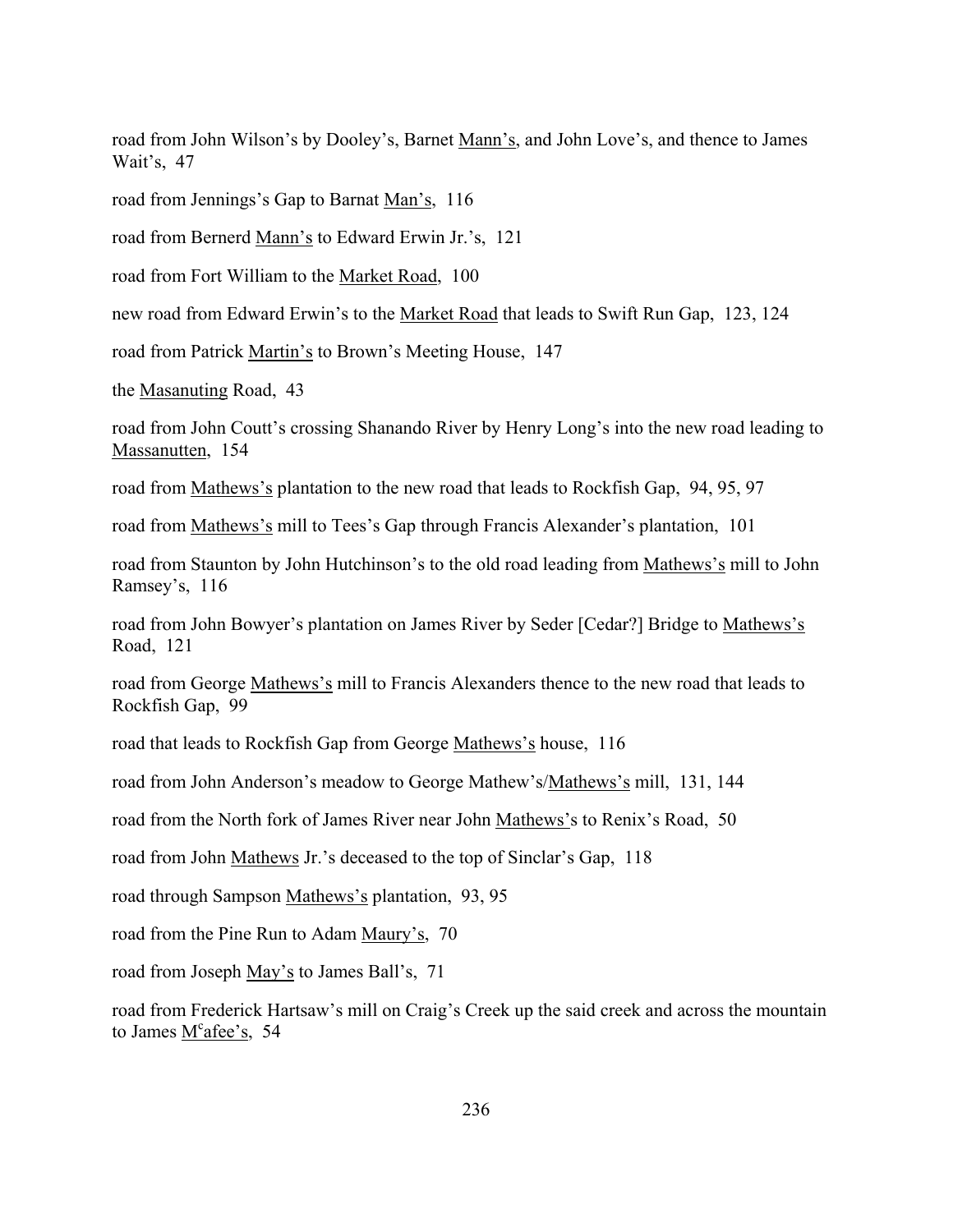road from the Stone House to James Mcafee's or James McCown's on Catapo, 93

road from Bryan M<sup>c</sup>Daniel's to James M<sup>c</sup>afee's, 96

road from Joseph M<sup>c</sup>Murty's mill through  $M<sup>c</sup>$ Afee's Gap to the Wagon Road, 135, 139

road from Daniel M<sup>c</sup>anare's through Jennings's Gap to the Cowpasture, 22

road from Jennings's Gap to Daniel M<sup>c</sup>anair's and thence via John Finla's to the Court House/Staunton (and portions thereof), 2, 15, 133

road from John Poage's by William M<sup>c</sup>bride's shop to the main road between Bailey and Brown's,  $130$ 

road from Robert M<sup>c</sup>Clanachan's house to the road that leads to the Tinkling Spring, 94

road from M<sup>c</sup>Clenachan's mill to William Holdman's, 136

road from the Court House to Robert M<sup>c</sup>Clenachan's, 86

old road from the Court House to Robert M<sup>c</sup>Clenachan's, 87

road from George Campbell's to William M<sup>c</sup>Clenachan's mill, 137

road from Abraham Smith's to the road that leads to Swift Run Gap (via John Douglass's, crossing Dry River above James M<sup>c</sup>Clure's field, crossing Cook's Creek between William Snodon's and Alexander Heron's meadow fence and by Edward Shanklin's to the main road that leads to Swift Run Gap), 129

road from the ferry on James River to the Warm Springs opposite John McClure's, 138  $\overline{\phantom{a}}$ 

road from Patton's mill (formerly belonging to Andrew M<sup>c</sup>Cord) to the Tinkling Spring, 25

road from James M<sup>c</sup>Cown's to Patton's mill place on Christian's Creek, 25

road from the Stone House to James Mcafee's or James McCown's on Catapo, 93

road from James M<sup>c</sup>Coy's to Frederick County line, 18

road from between Captain Wilson's and John M<sup>c</sup>Creary's via James Lockart's field, James Wilson's field and Capt. Christian's to the road that leads from Patton's mill to the Tinkling Spring, 24-25

road from John McCreery's to James Moffett's, 138

road from William Elliot's to McCutcheon's mill thence through Buffaloe Gap, 125, 128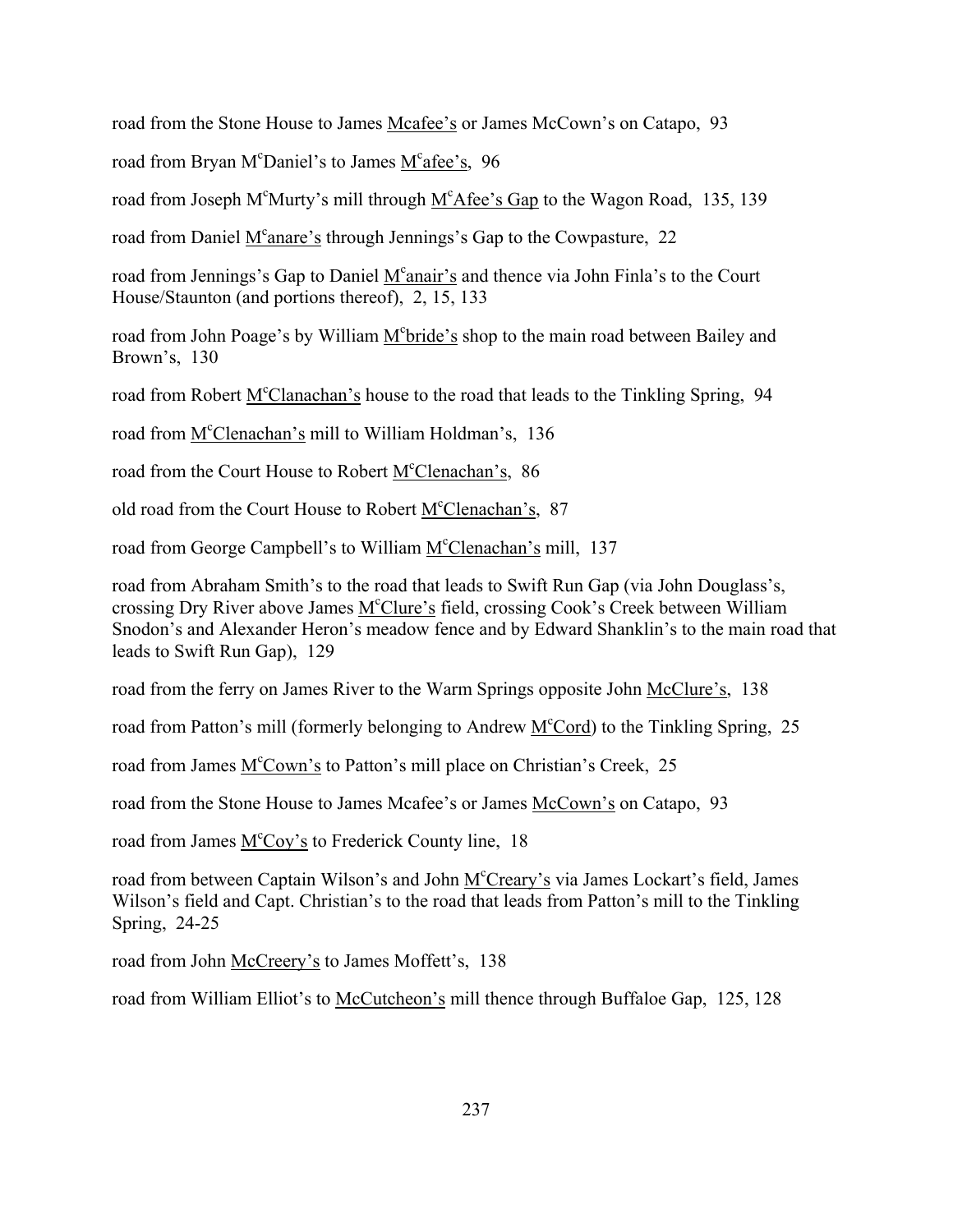(petition of the inhabitants of the Calfpasture) road from William Gayís to Robert M<sup>c</sup>Cutchceon's and thence to Robert Campbell's, 23

(petition of inhabitants of the Calfpasture) road from William Guy's to Robert M<sup>c</sup>Cutcheon's mill and thence to Robert Campbell's, 34

road from the Widow M<sup>c</sup>Daniel's to William Harbison's, 100

road from Bryan M<sup>c</sup>Daniel's to James M<sup>c</sup>afee's, 96

road through James M°Dowell's plantation, 95

road round James M<sup>c</sup>Dowell's plantation, 95

road from Samuel M<sup>c</sup>Dowell's by Matthew Lyle's to James M<sup>c</sup>kee's, 109, 110

road from David Moore's to Capt. Samuel M<sup>c</sup>Dowell's, 145

road from Samuel M<sup>c</sup>Dowell's by James Cowden's store house to Samuel Brafford's/Brawford's, 150, 153

road from the mouth of John's Creek over the mountains to John M<sup>c</sup>farron's, 53

road from David Cloyd's to John M<sup>c</sup>farron's, 64

road from the ford of Catabo to John M<sup>c</sup>farron's, 96

road from Samuel M<sup>c</sup>Dowell's by Matthew Lyle's to James M<sup>c</sup>kee's, 109, 110

road from William Hall's mill to William M<sup>c</sup>Kee's, 141, 145

road from Calep Job's to James  $M^{c}Koy's$ . crossing the river at the Brush Bottom ford and along the river by Henry Spear's Plantation, 26

road from Joseph M<sup>c</sup>Murty's mill through M<sup>c</sup>Afee's Gap to the Wagon Road, 135, 139

road from the head of Meadow Creek to the causeway at Vause's, 126

road from William Thompson's to the Meeting House, 6

road from Henry Downs, Jr.'s to the Meeting House, 11

road from John Harrison's to the Meeting House road, 19

road from Finla's Spring to the Meeting House, 36

road from Mr. Hart's to the Meeting House on Cook's Creek, 83, 86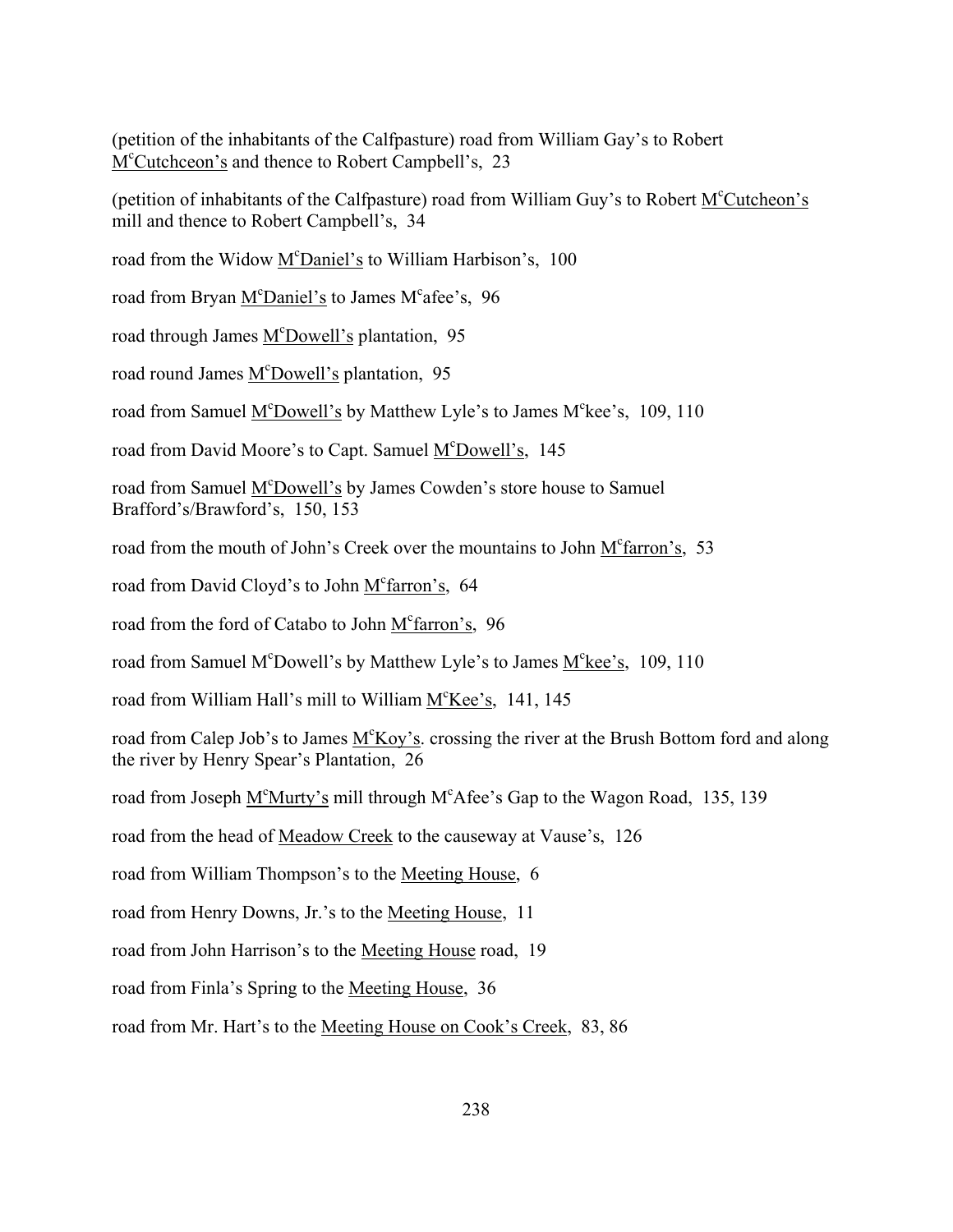- road from the Court House/Staunton to Middle River, 17, 34, 62, 79, 121
- road from Middle River to the Lower Meeting House, 17
- road from George Scot's on Middle River to John Harrison's, 23
- road from Scot's to the Middle River, 24, 32
- road from the Tinkling Spring to Black's Run and thence to Middle River, 35
- road from the South Branch to Staunton between Mossey Creek and Middle River, 72 Ī
- road from this Court House to the Middle river (via the head of the Race paths), 17, 34, 62, 79, 121
- road from John King's mill on Naked Creek to John King's mill on the Middle River, 99
- road from the Duck Ponds to the Middle River, 133, 134
- road from Charles Miligan's to Luney's Creek and thence to George Robinson's, 11
- road from Charles Milkin's to the first fording on Catabo Creek, 12
- road from Alexander Miller's to Beverly Manor line, 68
- road from the North River to Alexander Miller's, 69
- road from Hays's mill to Alexander Miller's, 69
- road from the end of Bingaman's Road on Robinson's land to James Miller's on Reed Creek, 53
- road from Stephen Rentfroe's to John Miller's, 100
- road from Carvin's to Millican's, 63
- road from Charles Millican's to William Bryan's, 49
- road from Charles Millican's to William Carravan's, 51
- road from Charles Millican's to the end of Carwin's Road and thence to the Widow Sloan's, 53
- road from James River to the forks below Charles Millican's, 61
- road from the Cherry Tree Bottom ford to Millikin's, 30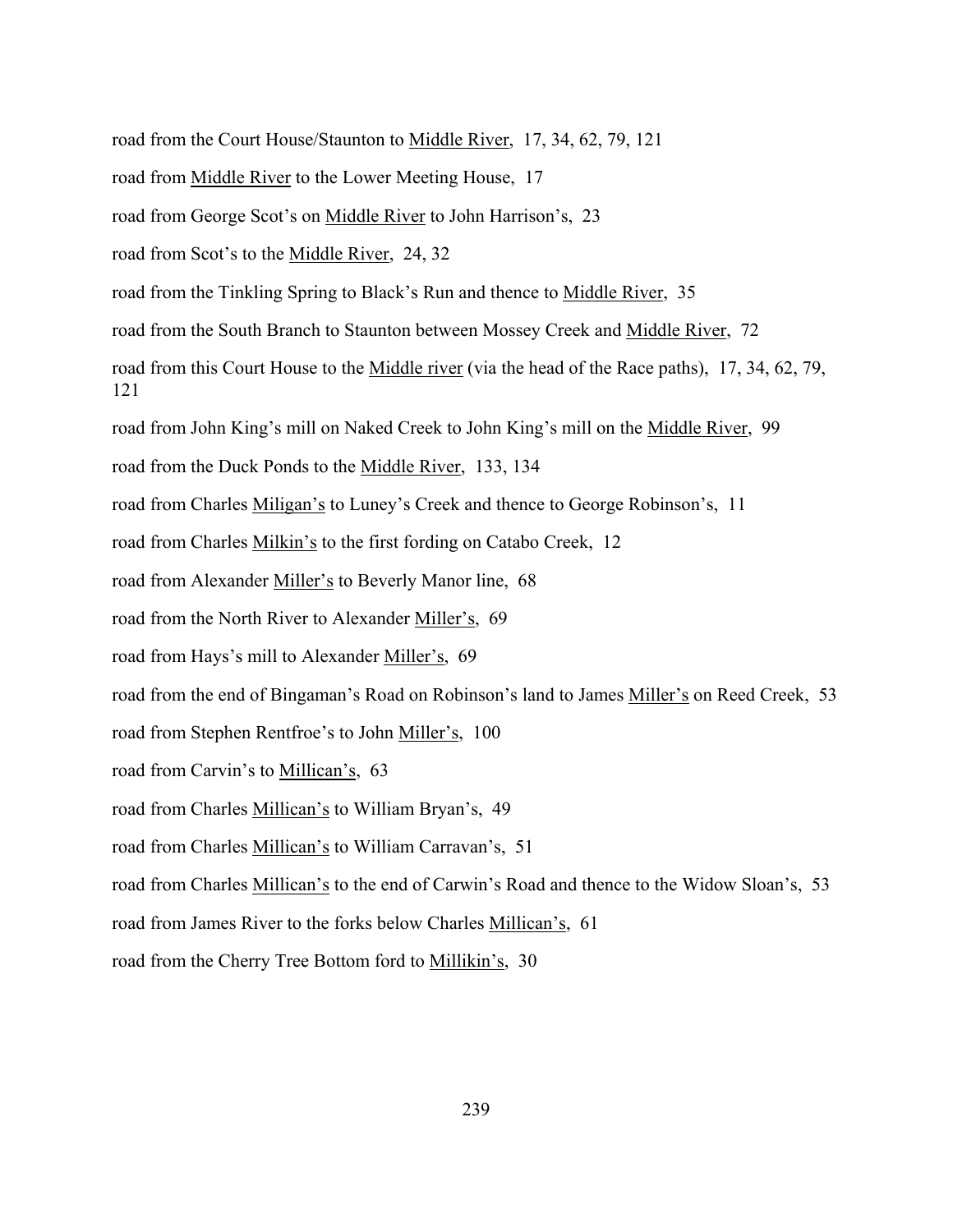30road from Millikin's to the first ford on Catapo, 30

road from Walter Stewart's to the best ford on James River between the ferry and Col. Buchanan's and thence to the main road leading to John Mills's, 144

road from the fork of Roan Oak to the top of the ridge that divides the waters of Roan Oak and Mississippi, 14

road from John Mizer's to the Stone Meeting House by the Court House road, 16

road from John McCreery's to James Moffett's, 138

road from Linvell's Creek to Mole Hill Draft, 147

road from James Montgomerie's to the foot of the mountain towards Craig's Creek, 119

road from John Montgomerie's to Robert Steel's, 108

road from Henry Holdston's to the Tavern Spring beyond James Montgomery's, 61

road from James Montgomery's at Catawbo to the side of Craig's Creek Mountain, 135

road from James Montgomery's lower line to the old county line Leading from Catawbo to the New River, 144

road from the mouth of John's Creek to the top of the gap near <u>Montgomery's</u>, 119

road from the Court House to James Moody's, 41

road from the Court House to Moore's mill, 18, 21

road from David Moore's mill to Robert Poage's mill place in the forks of James River, 30

road from the Indian Road to David Moore's mill, 65

road from James Cowan's line to David Moore's/More's, 69, 70

road from Evans's Run to David Moore's, 96

road from the Rocks below the town [Staunton] to Elizabeth Moore's, 101

road from Michael Cloyd's house to the branch below James Moore Jr.'s, 136

the old road from Alexander Walkers by James Moore's to Andrew Hays's, 149

road from the North Mountain Meeting House to John Moore's, 19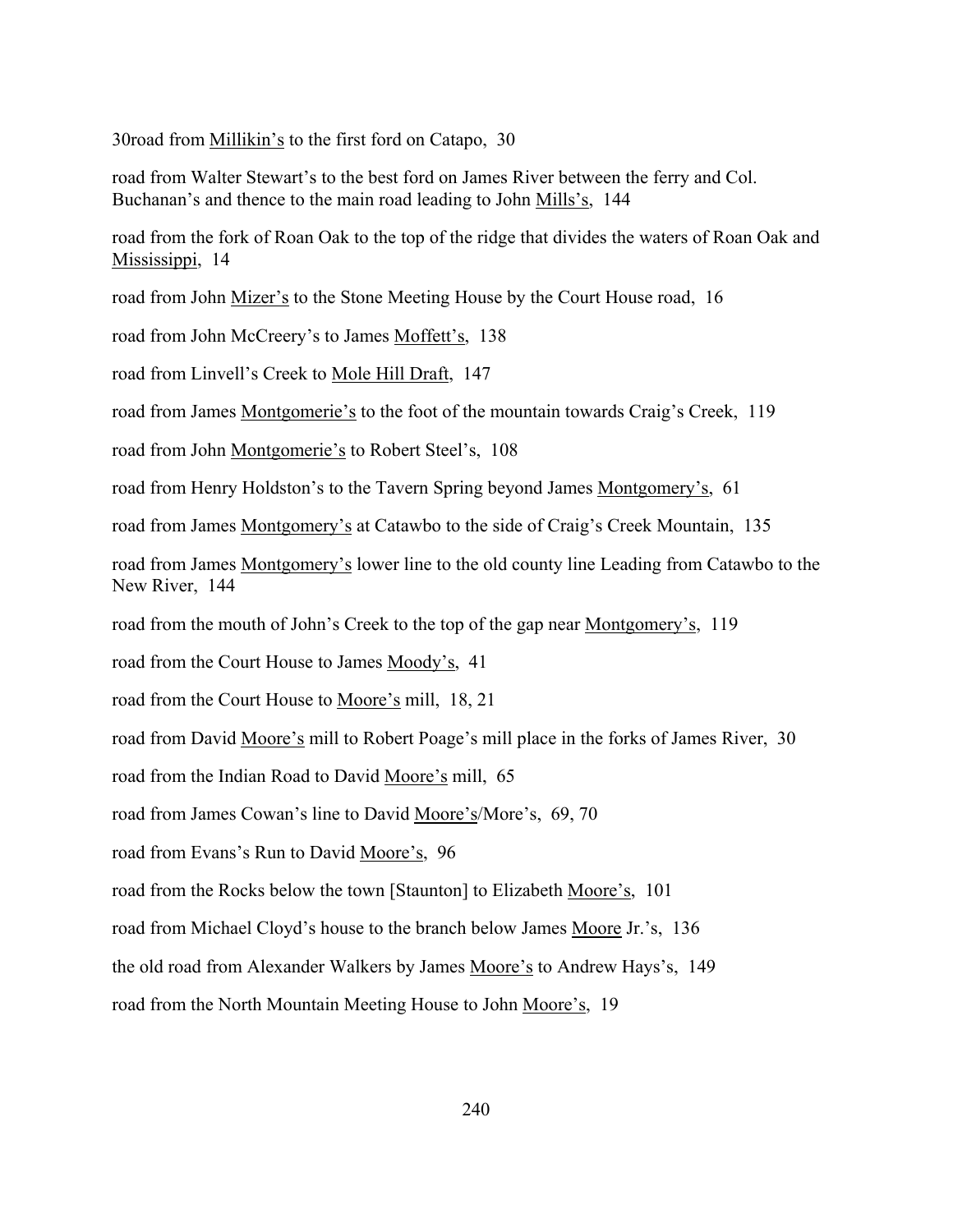road from William Walding's to meet the road near Thomas Moore's, 12

road from Cape Caphon to meet the road near Thomas Moore's, 27

road from Thomas Moore's to the Court House, 63

road from David Moore's to Capt. Samuel M°Dowell's, 145

road from Joseph Long's mill to James Young's mill thence to the Great Road on James Morrison's plantation, 40

road from the South Branch to Staunton between Mossey Creek and Middle River, 72

road from Mossey Creek to William Anderson's, 111

road from William Hall's to the Mountain Road, 65

road from Stewart's Run to Murray's place, 112

road from Joseph Murty's house down Craig's Creek and Patterson's Creek into the main road from John Crawford's to the Stone House, 150

road from the Lower Meeting House to Naked Creek, 17

road from Naked Creek to Robert Craven's, 17

road from the North River to Naked Creek near David Stevenson's and thence to the Stone Meeting House, 36, 138

road from the North River to Naked Creek, 39

road from John King's mill on Naked Creek to John King's mill on the Middle River, 99

road from King's mill on Naked Creek to Patrick Hamilton's and thence by John Poage's mill to the Staunton Road, 126

road from Gratton's Store to Naked Creek, 138

road from Bedford Gap to the old road near John Neilly's, 90

road from the North Mountain Gap called Brocks Gap near Thomas Neist's to the mouth of the Lost River leading to North Shenandore, 47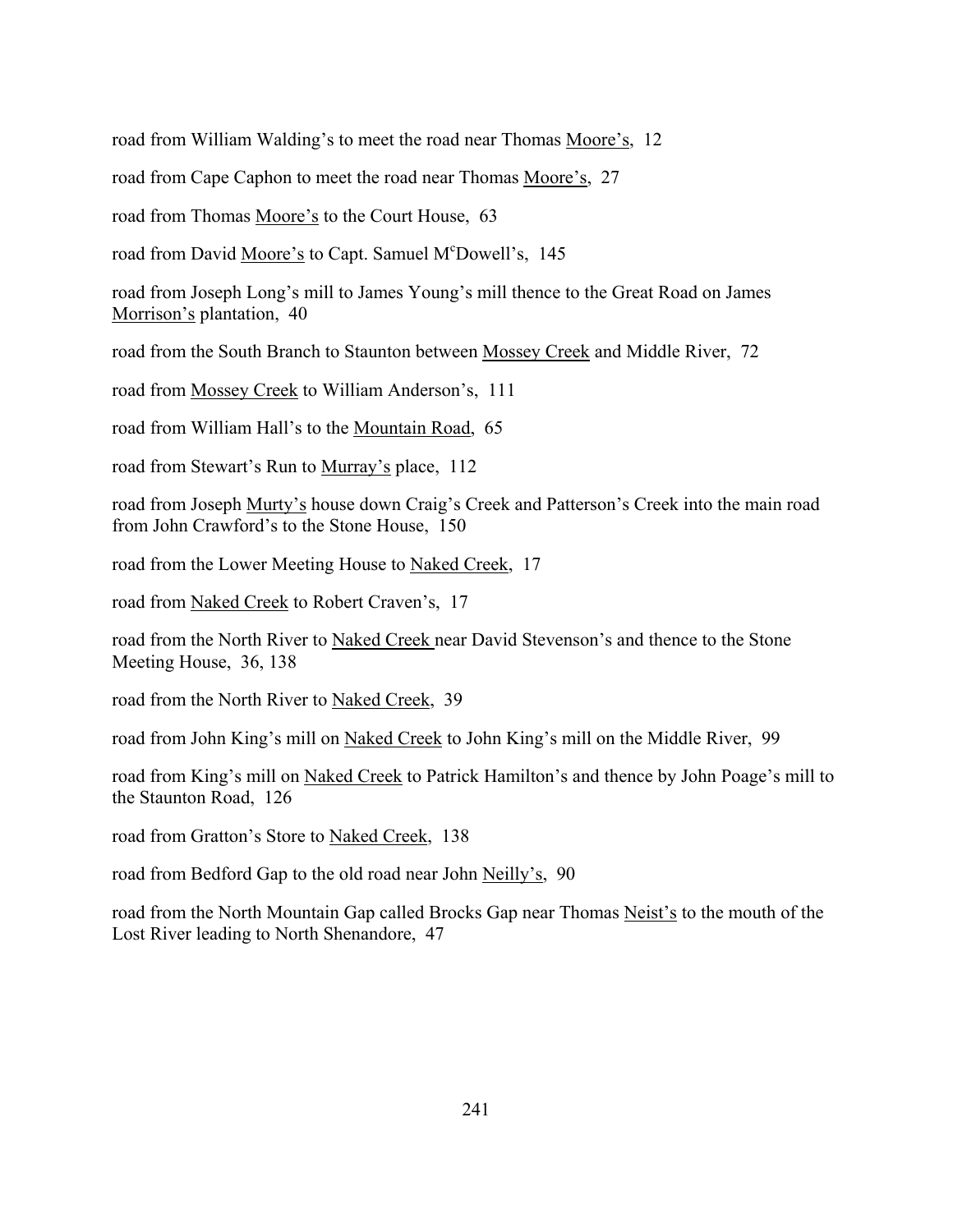new market road from Edward Erwin's to Swift Run (road from Edward Erwin's leading by William Curry's, Edward Erwin, Jr.'s, the old road to John Fowler's still house, passing through Edward Shanklin's lane to David Nelson's, thence to the South Branch Road at Houston's meadow and thence to the forks below Jacob Nicholas's, 124-125

road from Thorn's Gap to Henry Netherton's, 32

road from the New Meeting House to Robert Scot's, 18

road from Timber Ridge to New Providence, 26

road from Reed Creek to Eagle Bottom and thence to the top of the ridge that divides the waters of New River and those of the south fork of Roan Oak, 5

road from the Ridge above Tobias Bright's that divides the waters of New River from the branches of Roan Oak to the lower ford of Catabo Creek, 6, 39

road from the Ridge that divides the waters of New River from the waters of the south branch of Roan Oak, and thence over the Blue Ridge, 6

the road on New River, 46

road from the New River near Garret Zinn's to the waters of Roan Oak, 53

road from Ephraim Voss's/Vause's to the New River, 59

road from Grymes's clearing to the head of the run above Madison's plantation, thence to New River on the lands of John Buchanan Gent. and thence to Fort Lewis and Fort Chiswell, 94-95

road from Vause's over the New River on the Land of John Buchanan and thence by Ingles's ferry to the Lead Mines (and portions thereof), 98, 128

road from Vause's on Roanoake by English's/Ingles's/Inglis's ferry to Peak Creek on the north side of New River, 109, 113, 123, 129, 132

road from James Montgomeryís lower line to the old county line Leading from Catawbo to the New River, 144

old road from Jennings's Gap to Swift Run (including old market road from Edward Erwin's to the fork below Jacob Nicholas's), 124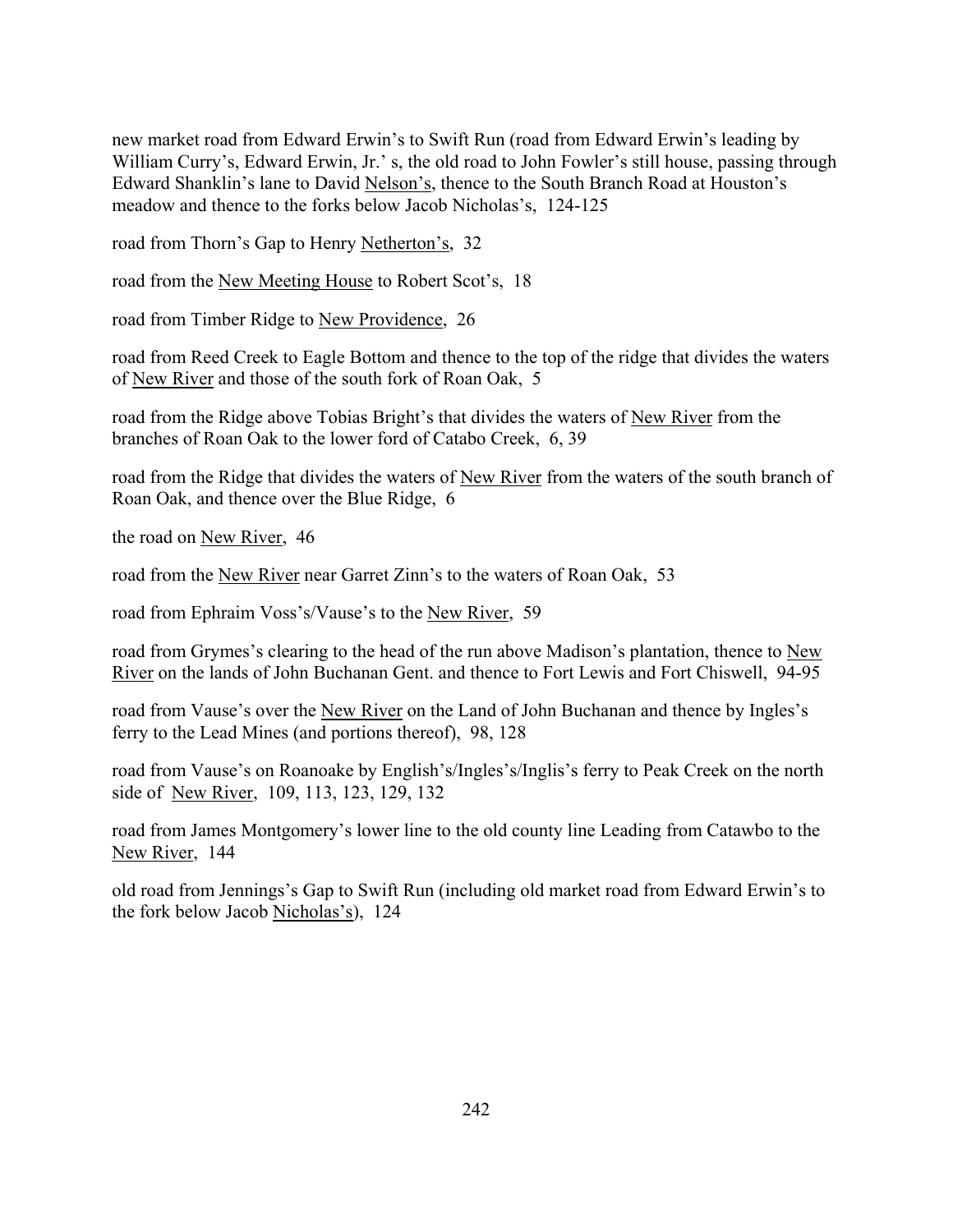new market road from Edward Erwin's to Swift Run (road from Edward Erwin's leading by William Curry's, Edward Erwin, Jr.'s, the old road to John Fowler's still house, passing through Edward Shanklin's lane to David Nelson's, thence to the South Branch Road at Houston's meadow and thence to the forks below Jacob Nicholas's, 124-125

road from North Mill Creek from the upper tract to the county line below Jacob Peterson's, 109

road from the top of the North Mountain to William King's and thence to the Court House (and portions thereof), 3, 4, 11, 90

road from John Gratton's to the county line on the south side of the North Mountain, 82

road from Archibald Stuart's to the top of the mountain near Rockfish Gap (from Woods's Gap to Jennings's Gap and between the North and South mountains to the North River), 84

road from the Dry Branch Gap of the North Mountain to Archers mill, 92, 142

road from the North Mountain Gap called Brocks Gap near Thomas Neist's to the mouth of the Lost River leading to North Shenandore, 47

road from the Timber Grove to the North Mountain Meeting House to the Court House, 15

road from the North Mountain Meeting House to the Court House/Staunton, 19, 21, 93

road from the North Mountain Meeting House to John Cambell's/John Campbell's field, 19, 42

road from the North Mountain Meeting House to John Moore's, 19

road from the North Mountain Meeting House to Borden's, 20

road from John Tate's/John Tate's Mill to the North Mountain Meeting House, 72, 75, 99, 101

road from Benjamin Allen's mill to the North River, 1

road from the North River to John Anderson's, 2

road from the North River where James Gill dwelled to the South River, 2

road from the North River to meet the county road, 21

road from the North River to Craven's, 23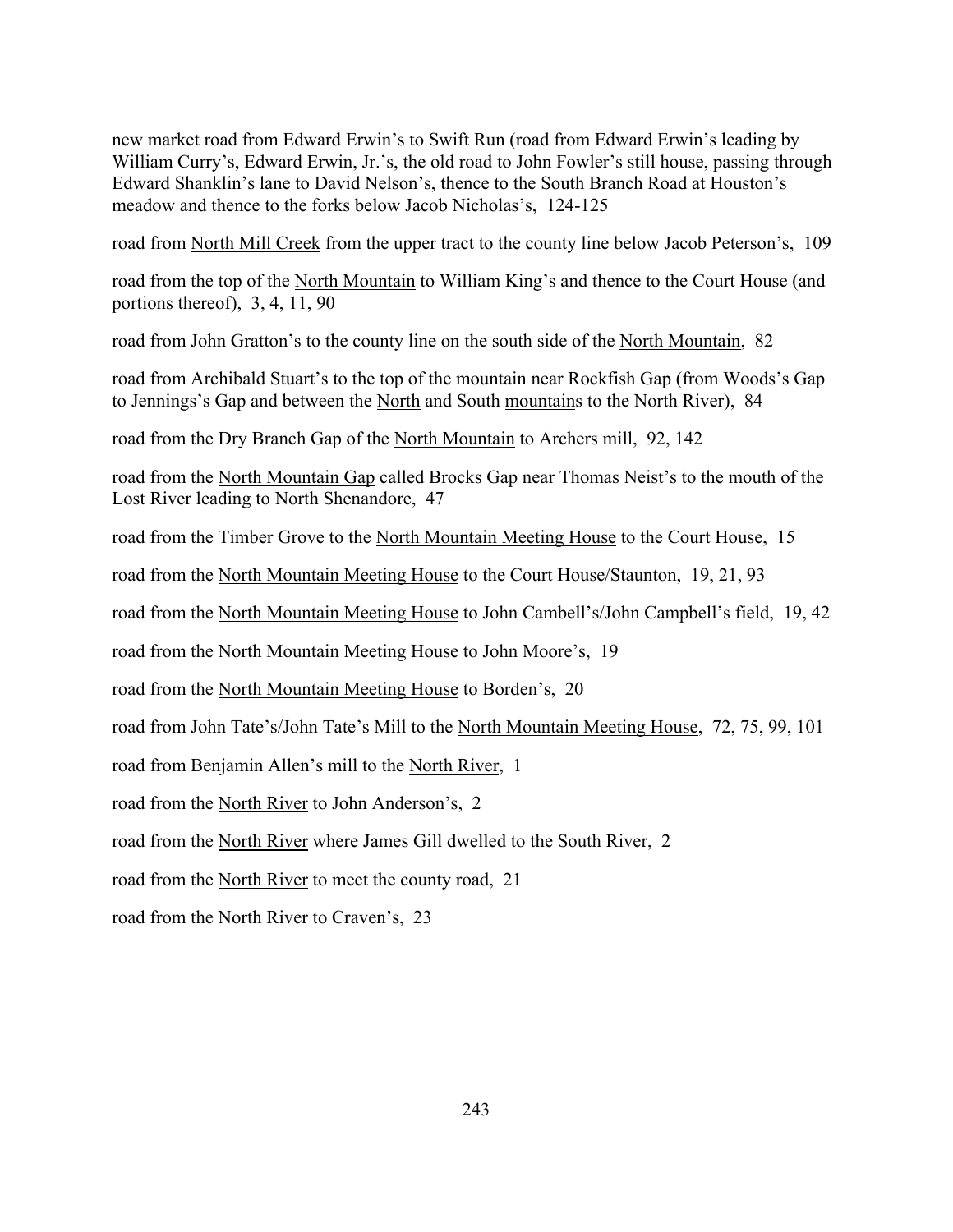road from the North River to Robert Dunlop's, 29

road from Jennings's [Gap] to Swift Run Gap (via the Long Glade and the North River (swift Run) to the main road to Swift Run Gap), 34-35, 43, 57, 62, 100, 104, 127

roads from the North River to Beverley Manor line, 35

road from the North River to Naked Creek near David Stevenson's and thence to the Stone Meeting House, 36, 138

road from the little fork of the Dry Run to the North River, 36

road from the North River near Silas Hart's Gent. to the Court House, 36

road from the North River to Naked Creek, 39

road from the North River to Robert Craven's and thence by Volentine Sevier's, 44

road from the North River to Campbell's schoolhouse, 52

road from James Beard's through Robert Shankland's land to the North River, 67

road from the North River to William Lusk's, 68

road from the North River to Alexander Miller's, 69

road from the North River to James Simpson's place, 76

road from George Taylor's field to William Ramsay's mill and thence to the wagon ford of the North River, 76

road from Paxton's ford at the North River to the foot of the Poplar Hill through Brown's land, 77

road from the North River ford to Buffaloe Creek/Buffaloe Creek ford, 79, 81, 105

road from Paul Whitley's to the main road between the North River and the Poplar Hills, 81

lower road from the North River to Looney's, 82

road from the North River to the Road near Sharp's, 83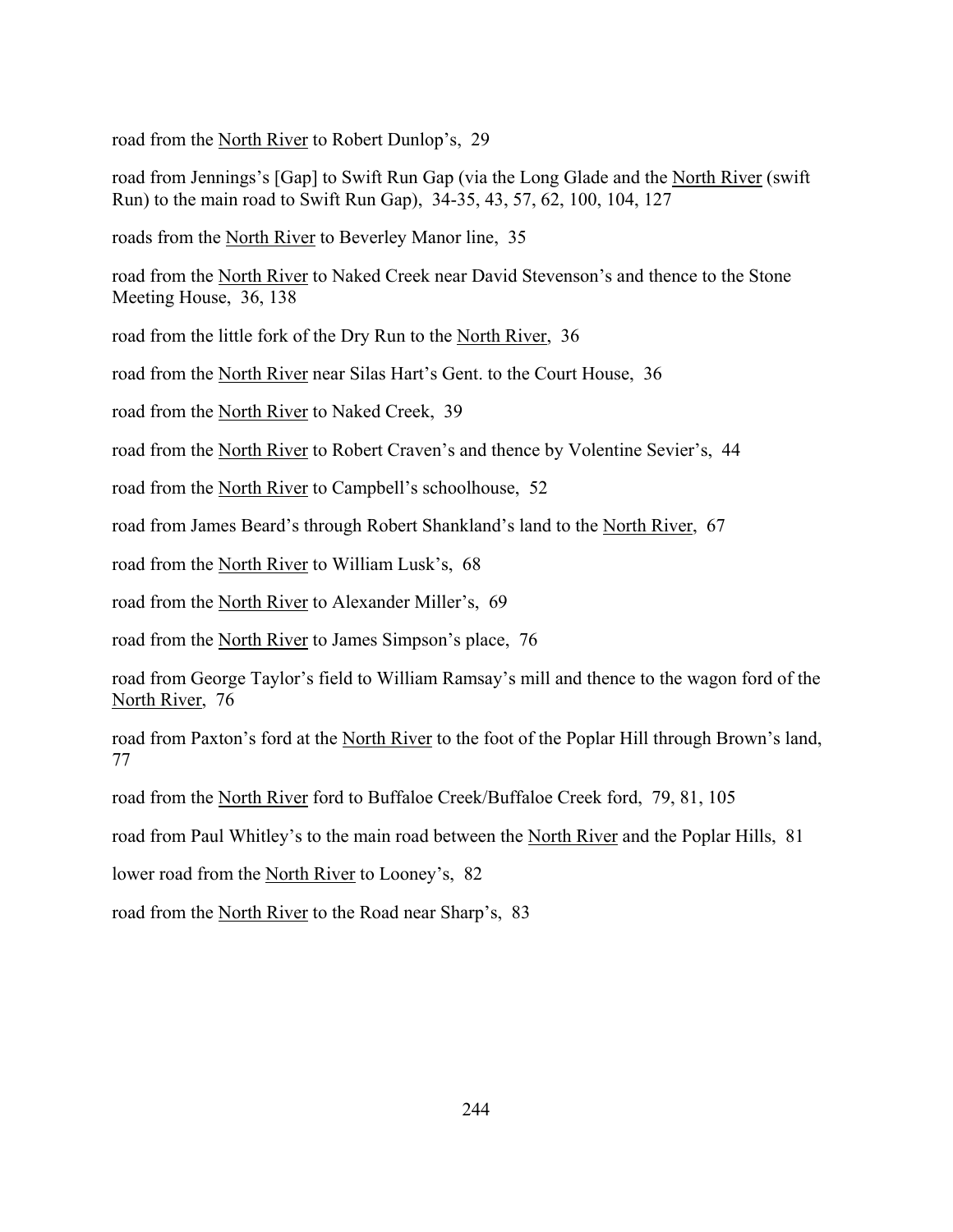road from Archibald Stuart's to the top of the mountain near Rockfish Gap (from Woods's Gap to Jennings's Gap and between the North and South mountains to the North River), 84 Í

road from the North River to John Bowyer's, 107

roads below the North River, 109

road from John Richey's old place on the North River to the Stone Meeting House, 131

road from Robert Craven's to the ford at the North River at John Fowler's, 133

road from the North River to the South River, 135

road from James Thompson's by John Allison's ferry on the North River to John Paxton's, 150

road from the North Mountain Gap called Brocks Gap near Thomas Neist's to the mouth of the Lost River leading to North Shenandore, 47

road from Nutt's Mill Creek near James Cadwell's to the Court House, 36, 65

road from the South River to the foot of the old Gap, 55

road from Thomas Gordon's to Aron Oliver's, 146

road cleared to the top of the mountain at Swift Run Pass (to meet proposed road from Orange County), 58

road from Alexander Walker's to the Painter Gap, 83, 86

road from the Painter/Panther Gap to Captain John Dickinson's, 90, 116

road from Painter Gap to James Gay's, 132

road from Painter Gap to Samuel Hodge's, 141

road between John Willson's Gap and the Panther Gap, 76

road from the Panther/Painter Gap to Captain John Dickenson's, 90, 116

road from Pass Run over Thorn's Gap, 11

road from John Patrick's to Rockfish Gap, 130

road from James Craig's mill up the South River to John Patrick's, 140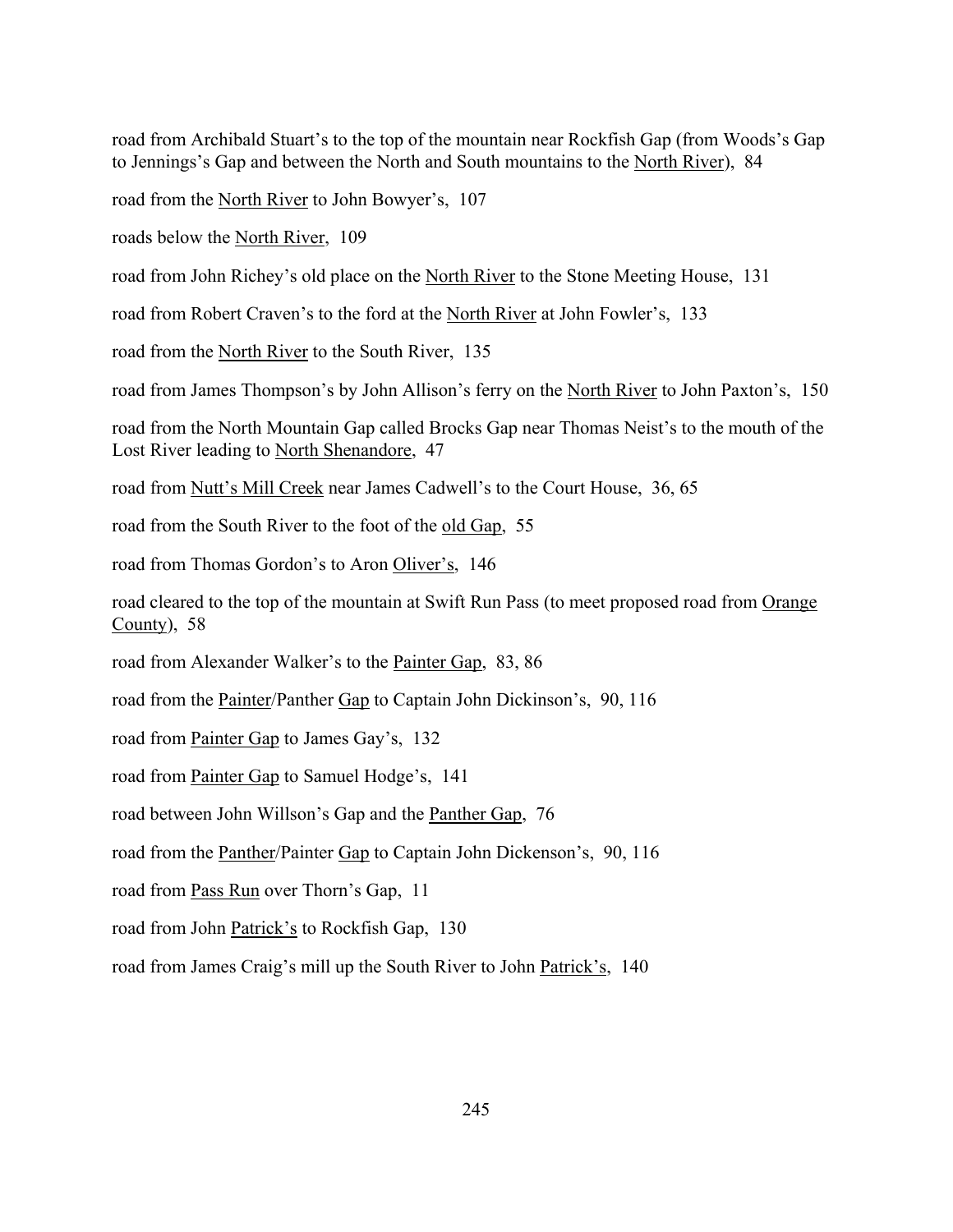road from Joseph Murty's house down Craig's Creek and Patterson's Creek into the main road from John Crawford's to the Stone House, 150

road from the Tinkling Spring Meeting House to Col. Patton's bridge, 10

road from between Captain Wilson's and John M°Creary's via James Lockart's field, James Wilson's field and Capt. Christian's to the road that leads from Patton's mill to the Tinkling Spring, 24-25

road from James M<sup>c</sup>Cown's to Patton's mill place on Christian's Creek, 25

road from Patton's mill (formerly belonging to Andrew M<sup>c</sup>Cord) to the Tinkling Spring, 25

(petition of the inhabitants of the South branch) road from Patton's mill to Coburn's mill, 29

road from Col. Patton's mill place to the Tinkling Spring Meeting House, 112

the old road by John Paxton's to James Patton's house, 45

(petition of inhabitants of south branch of Potomac) road from John Patton's to the forks of Dry River and via Capt. John Smith's to the Court House, 15

road from John Patton's to the forks of Dry River, 17, 67

road from John Poage's to Audley Paul's, 108

road from Paxton's ford at the North River to the foot of the Poplar Hill through Brown's land, 77

the main roads from Poage's to Paxton's, 96

road by John Paxton's, 28

the old road by John Paxton's to James Patton's house, 45

road by John Paxton's house to Buffaloe Creek, 79

road from the north branch of James River to Buffelow (via John Paxton's), 105, 110

road from James Thompson's by John Allison's ferry on the North River to John Paxton's, 150

road from Thomas Paxton's by Hart's bottom to the fork of Buffelow, 85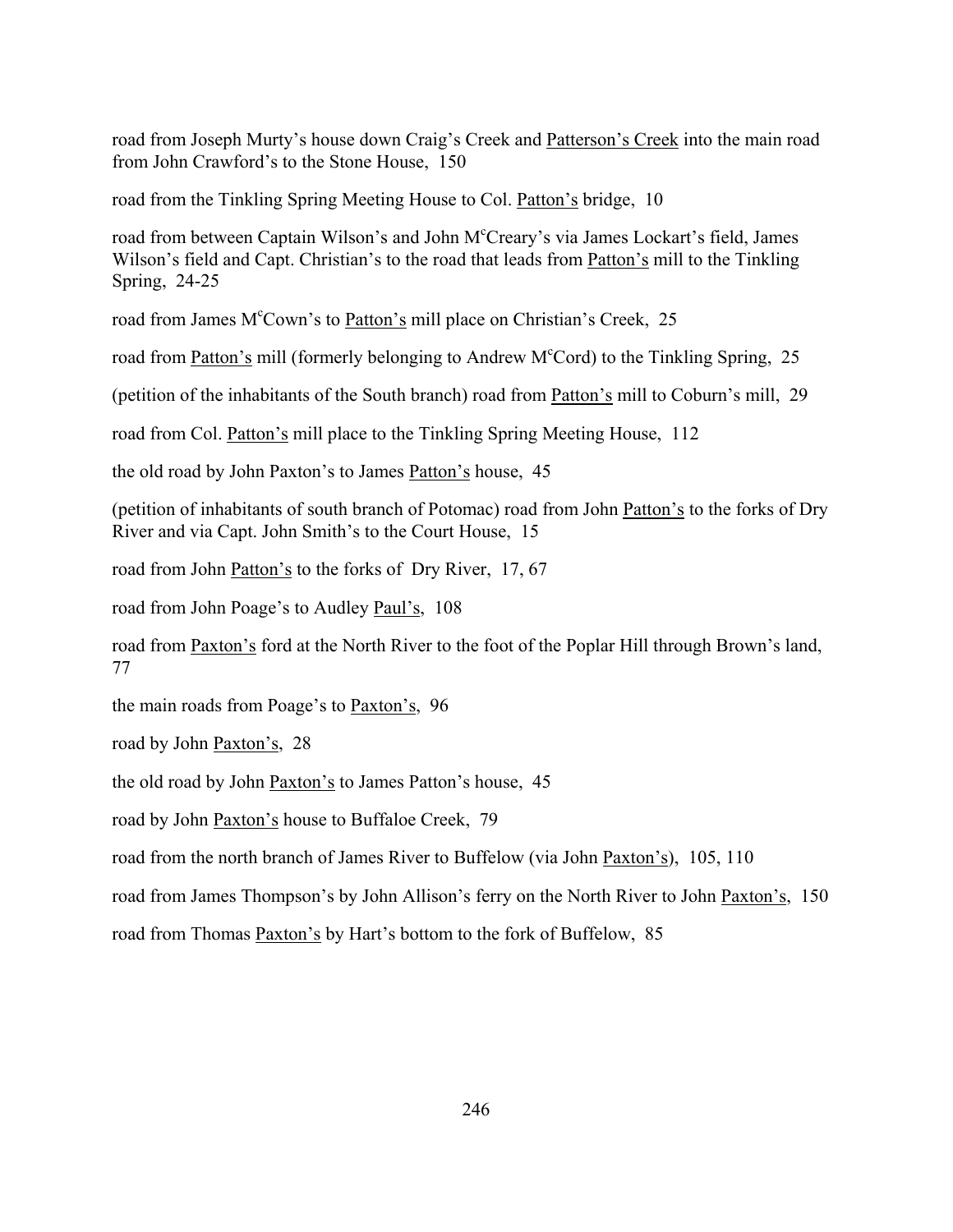road from Vause's on Roanoke by Inglis's/Ingles's/English's ferry to Peak Creek on the north side of the New River, 109, 113, 123, 129, 132

road from Catawbo to Pedler ford on James River, 118

road from the <u>Pedler</u> ford on James River and up the river eight miles to Capt. Dickenson's, 119

road from Colonel Buchanan's on the north side of James River to the Pedlar ford, 119

road from within eight miles of the Pedler ford to Captain Dickinson's, 122

road from Col. Buchanan's to the Pedlar ford on James River, 124

road from Pedler ford to Lapley's Run, 131

road from Pedler ford to Bullett's Springs, 147

Pennsylvania road, 84

road from Fort Lewis to Peter's Creek, 136

road from Peter's Creek to Tinker Creek, 137

road from North Mill Creek from the upper tract to the county line below Jacob Peterson's, 109

road from Pickins's to the Tinkling Spring, 13

road from Pickens's mill to the Indian Road near Givens's old place, 17

road from Robert Poage's to Pickens's mill, thence to the forks of the river near John Madison's and thence to Swift Run Gap, 36

road from Pickens's grist mill to the Stone Meeting House, 56

road from John Pickens's mill to the Lower Meeting House, 9, 14

road from John Pickens's mill to the Court House, 9

road from the Pine Run to Adam Maury's, 70

road from the Piney Run to Israel Christian's, 22

the main roads from Poage's to Paxton's, 96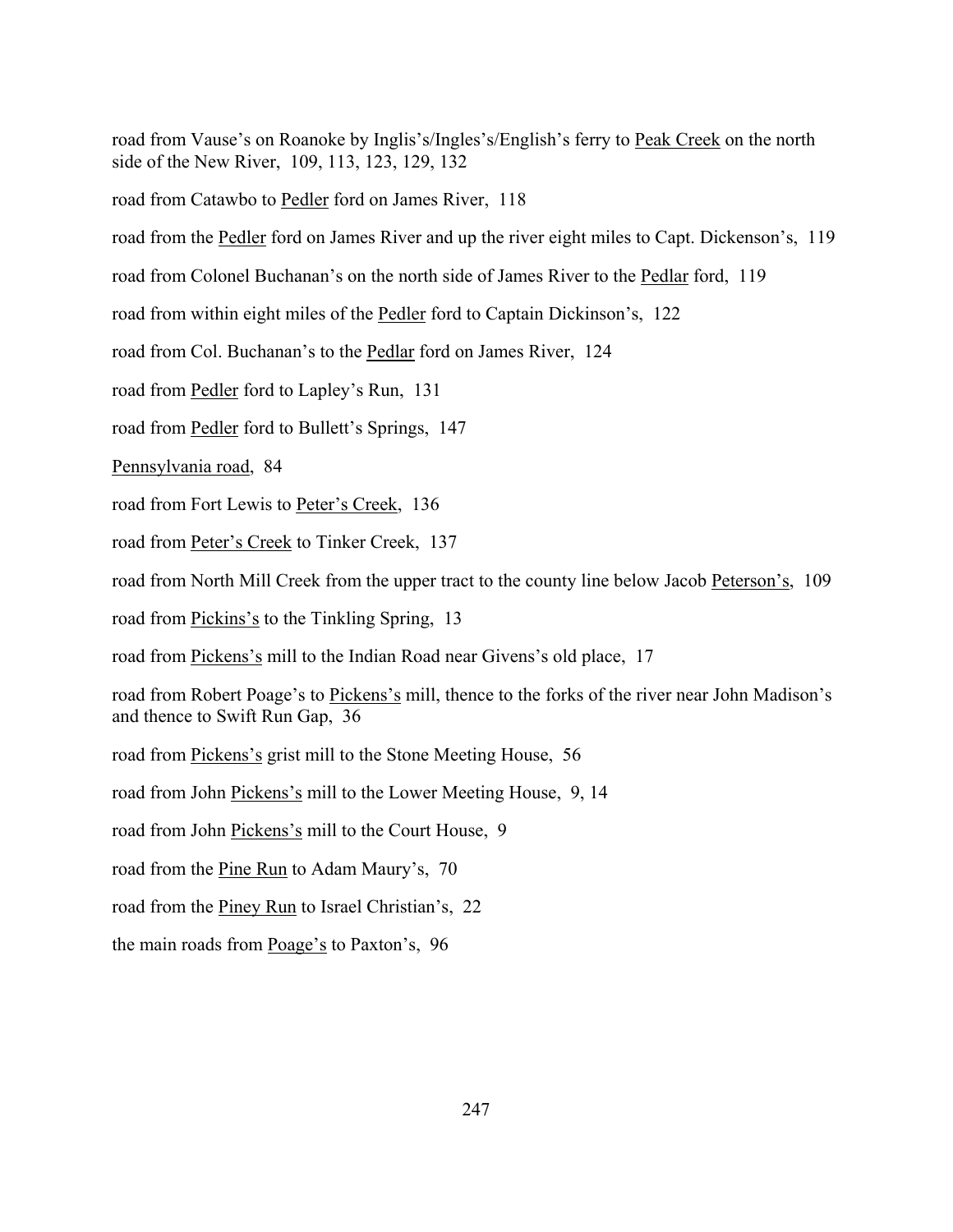road from Carr's (Kerr's) shop via Baskins's ford thence up a ridge between Daniel Deniston's and John Poage's, and thence into the road from Robert Poage's to the Court House, 87, 91, 122

lane near John Poage's house (altering road by cutting down the hill and bridging a hollow), 102, 106

road from John Poage's to Audley Paul's, 108

road from King's mill or Naked Creek to Patrick Hamilton's and thence by John Poage's mill to the Staunton Road, 126

road from John Poage's by William M°bride's shop to the main road between Bailey and Brown's, 130

road from the Court House/Staunton to Robert Poage's, 18, 49, 99, 105

road from Robert Poage's to the river near John Anderson's house, 18

road from David Moore's mill to Robert Poage's mill place in the forks of James River, 30

road from Robert Poage's to Pickens's mill, thence to the forks of the river near John Madison's and thence to Swift Run Gap, 36

road from the Stone Meeting House to Robert Poage's, 41

road from Poage Run to Robert Renix's plantation, 102

road from Paxton's ford at the North River to the foot of the Poplar Hill through Brown's land, 77

road from Paul Whitley's to the main road between the North River and the Poplar Hills, 81

road from the north branch of James River round the Poplar Hills to Buffalo Creek, 124, 144

(petition of inhabitants of south branch of Potomac) road from John Patton's to the forks of Dry River and via Capt. John Smith's to the Court House, 15

(petition of the inhabitants of the South Branch) road from the south fork of Potomac to the main road near Abraham Smith's, 67

road from Basson Hover's on the South Fork of the South Branch of the Potomac by the Bryery Branch to Silas Hart's, 74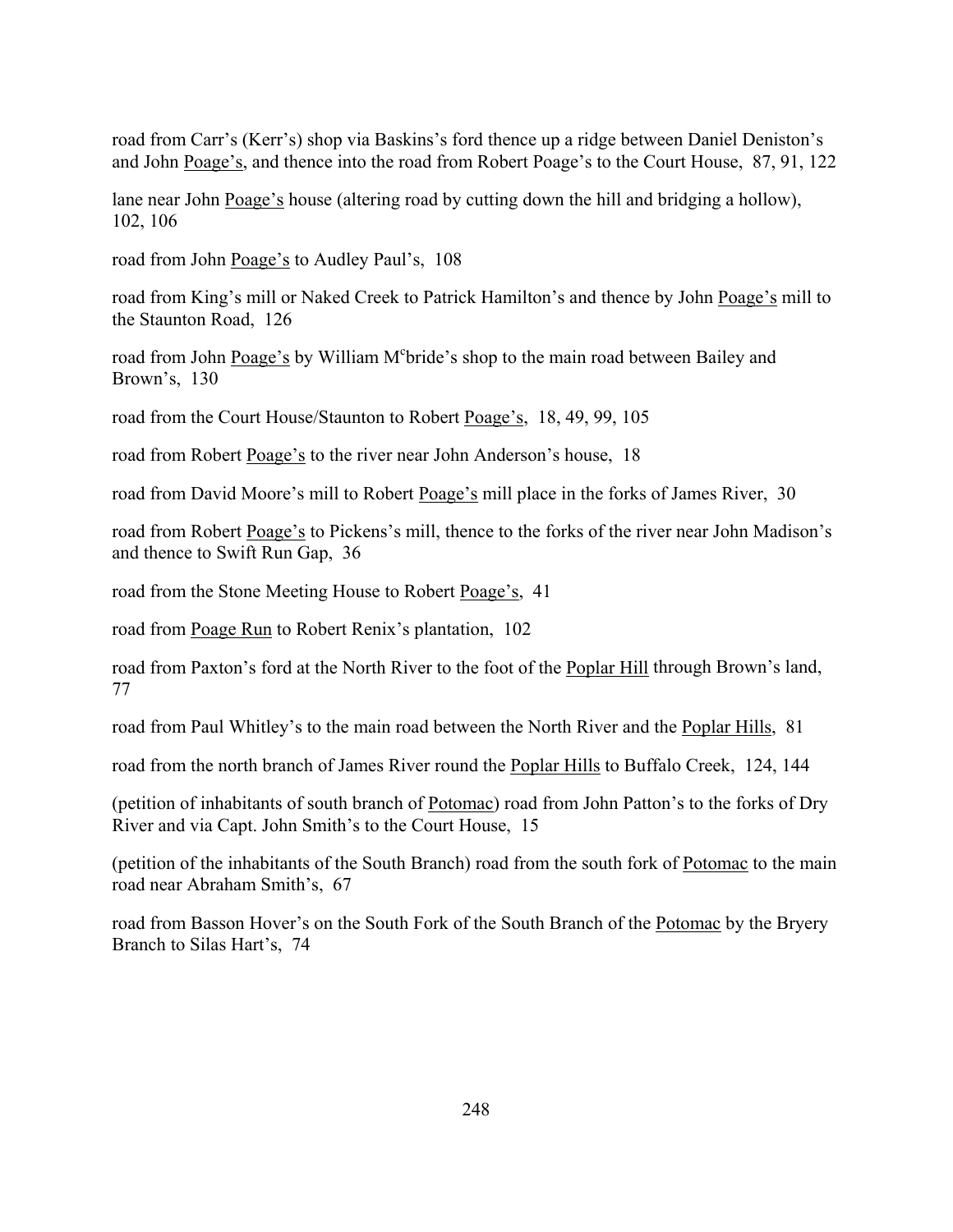road from Michael Prop's to the head of the south fork of Potomac, 126

road from Michael Prop's to the county line, 77

wagon road from Michael Prop's to Daniel Harrison's, 77

road from Michael Prop's to Conrod Good's, 111

road from Michael Prop's to the head of the south fork of Potomac, 126

road round the plantation of Margaret Clark (near the road from Risk's Mill to Providence), 128

road from John Hays's Mill to Providence Meeting House and thence to the county road, 20

road from Benjamin Borden's house to Providence Meeting House, 35

road from Hays's mill to Providence Meeting House, 43

road from Providence Meeting House to Timber Ridge, 60, 98

road from John Risk's to Providence Meeting House, 116, 117

road from William Clighorn's to the waters of Purgatory, 38

road from the Court House/Staunton to Middle River (including via the head of the Race paths), 17, 34, 62, 79, 121

road from the South River at Ramsey's over the mountain, 54

road from Ramsay's to the foot of the South Mountain, 68

road from Ramsey's cabin to John Crawford's, 107

road from Davis's Mill to John Ramsey's on South River, 61

road from John Archer's to John Ramsey's, 71

road from Staunton by John Hutchinson's to the old road leading from Mathews's mill to John Ramsey's, 116

road from James Johnston's to Josiah Ramsey's cabin, 135

road from George Taylor's field to William Ramsay's mill and thence to the wagon ford of the North River, 76

road from Bryce Russell's house to the main road near John Reaburn's, 105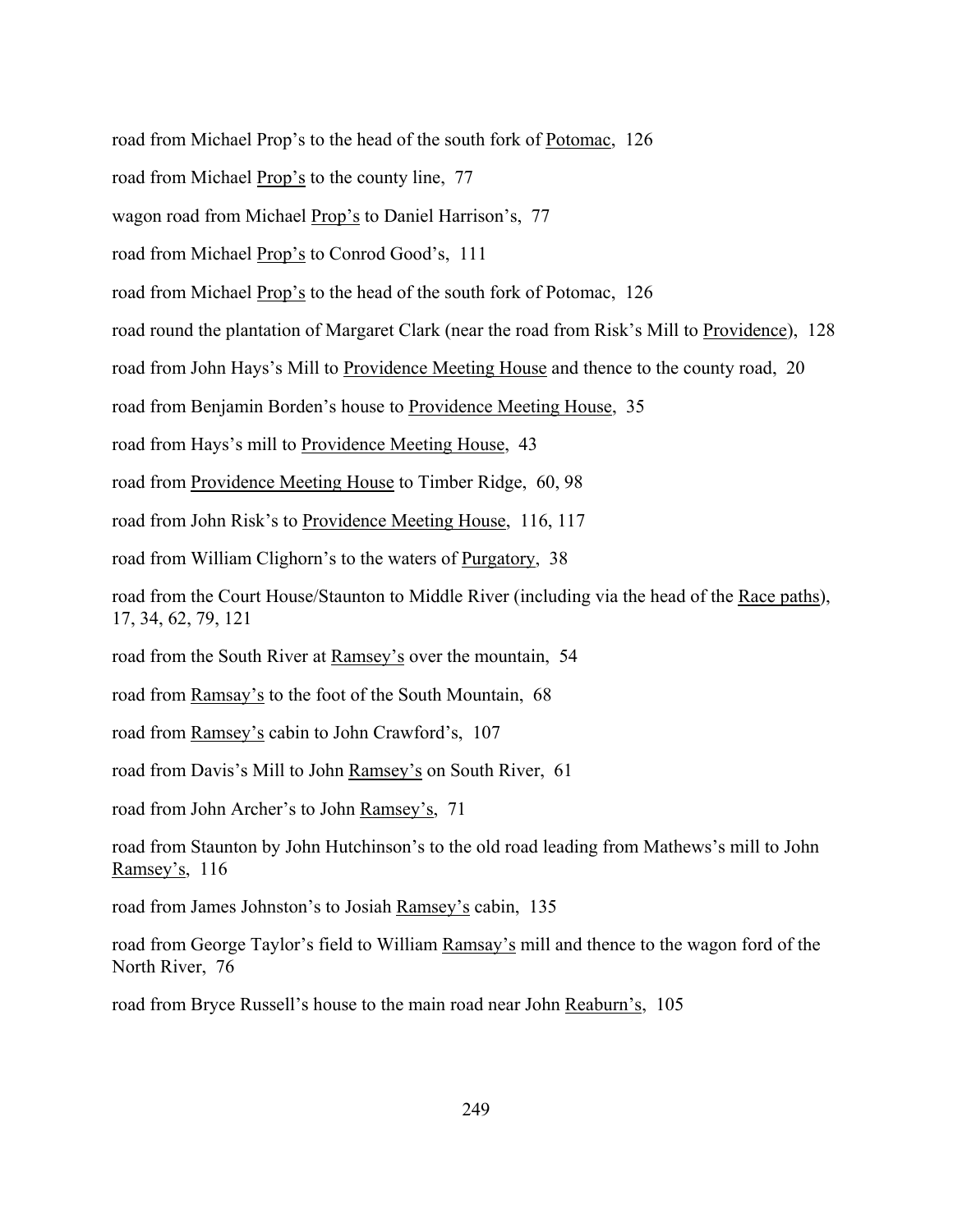road from Adam Reader's Mines to Issac Robinson's and thence to the Widow Wright's and from thence to Thomas Harrison's, 131

(petition by the inhabitants of the South branch) road from the Wagon Road up the south fork to Peter Reed's mill, 39

road from Reed Creek to Eagle Bottom and thence to the top of the ridge that divides the waters of New River and those of the south fork of Roan Oak, 5

road from Reed Creek to Warwick, 38

road from the end of Bingaman's Road on Robinson's land to James Miller's on Reed Creek, 53

road from the North fork of James River near John Mathews's to Renix's Road, 50

road from Campbell's schoolhouse to Renix's Road, 52

road from James Gilmore's house to Renix's old place, 110

road from Renix's to James River at John Buchanan's house, 110

road from Poage Run to Robert Renix's plantation, 102

road from the Great Lick to Bedford line to the road leading to Captain Rentfroe's, 117  $\overline{\phantom{a}}$ 

road from Stephen Rentfroe's to John Miller's, 100

road from Young's Mill to Alexander Richey's smiths shop and thence to Buchanan's mill, 38, 40

road from John Richey's old place on the North River to the Stone Meeting House, 131

road from the top of the [Blue?] Ridge to Alexander Thomson's, 2

road from Roan Oak to the top of the [Blue?] Ridge to the Lunenburg County (to meet proposed road to Lunenburg Court House), 4, 16, 20

road from the Ridge above Tobias Bright's that divides the waters of New River from the branches of Roan Oak to the lower ford of Catabo Creek, 6, 39

road from the Ridge that divides the waters of New River from the waters of the south branch of Roan Oak, and thence over the Blue Ridge, 6

road from the top of the Ridge to John Terrald's and James Beard's, 7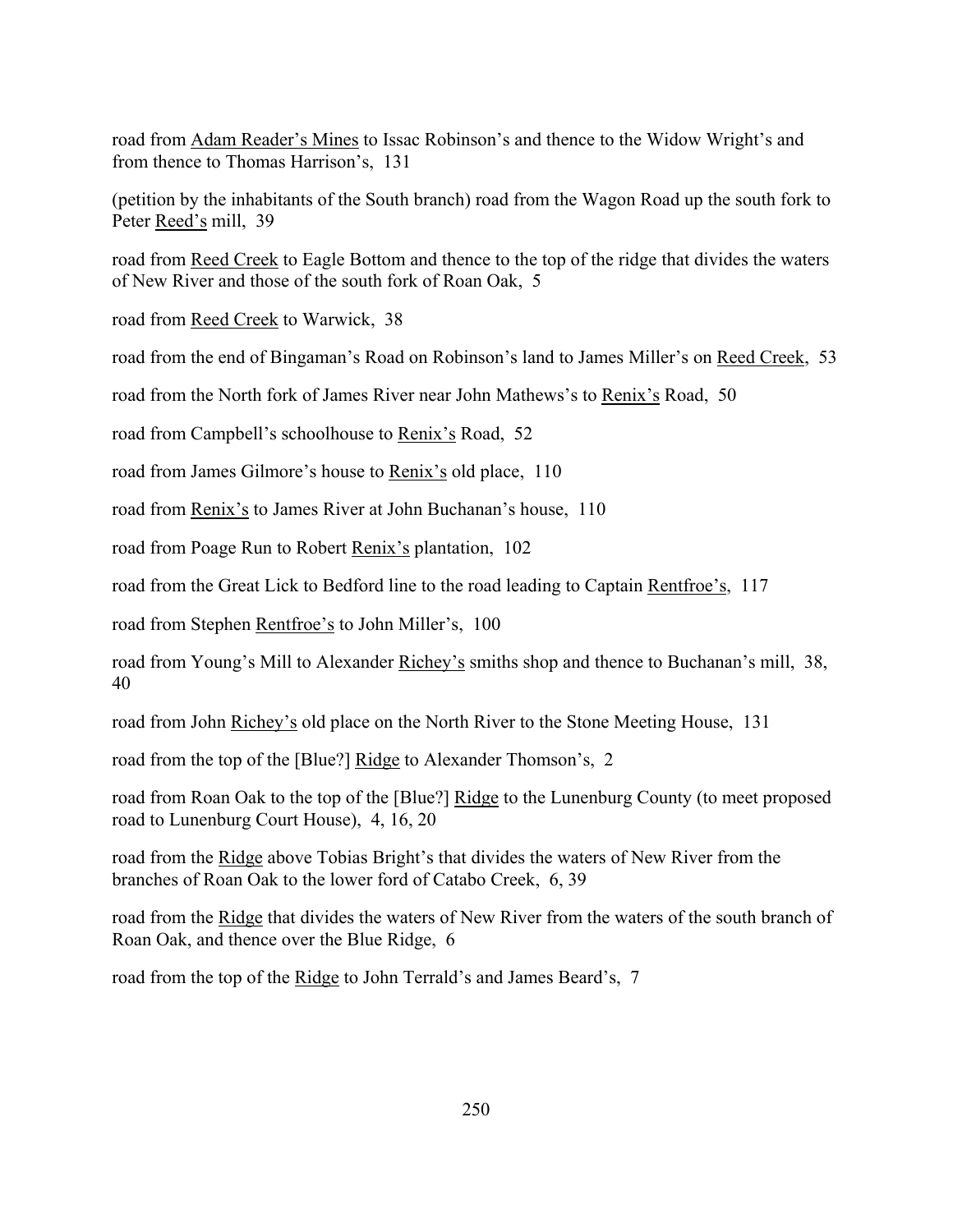road from the Court House to the top of the [Blue] Ridge near Rockfish Gap, 8

road from Alexander Thomsom's to the top of the [Blue] Ridge leading to Louisa County, 8

road through the county to the top of the [Blue] Ridge near Swift Run Gap, 9

road over the <u>ridge</u>, 14

road from Jeremiah Earley's to the top of the Ridge at Swift Run, 58

road from Frazier's to Hance Magort's and thence to the top of the Ridge at Swift Run Pass (and portions thereof), 71, 97, 154

road from the Widow Tee's to the top of the Ridge at Kingkade's Gap, 77

road from John Stevenson's to the top of the Ridge by John Harrison Jr.'s. deceased, 98

road from Risk's mill to Samuel Wallace's, 60

road round the plantation of Margaret Clark (near the road from Risk's mill to Providence), 128

road from John Risk's mill to Thomas Teat's shop, 44

road from the Glebe to John Risk's mill, 52

road from John Risk's/Risk's Mill to Providence Meeting House, 116, 117

road from Roan Oak to the top of the Blue Ridge/Brunswick County line (later Lunenburg County), 2

road from Roan Oak to the top of the [Blue] Ridge to the Lunenburg County (to meet proposed road from Lunenburg Court House), 4, 16, 20

road from Reed Creek to Eagle Bottom and thence to the top of the ridge that divides the waters of New River and those of the south fork of Roan Oak, 5

road from Adam Harmon's to the river and north branch of Roan Oak, 6

road from the Ridge above Tobias Bright's that divides the waters of New River from the branches of Roan Oak to the lower ford of Catabo Creek, 6, 39

road from the Ridge that divides the waters of New River from the waters of the south branch of Roan Oak, and thence over the Blue Ridge, 6

(petition of the inhabitants of Roan Oak) road by the waters of Roan Oak, 7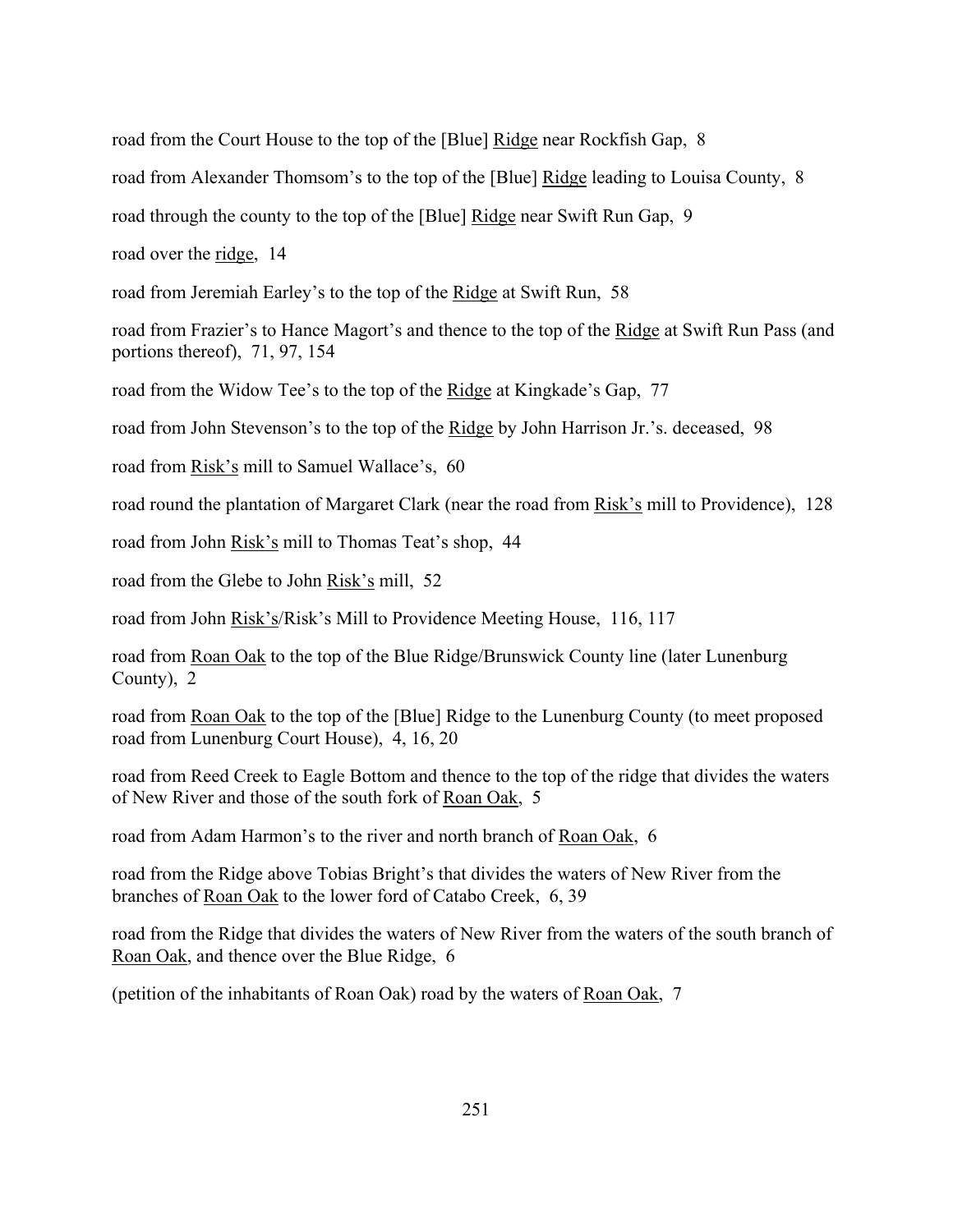road from the fork of Roan Oak to the top of the ridge that divides the waters of Roan Oak and Mississippi-, 14

(petition of the southwest inhabitants of the county) road from Ezekiel Colhoun's to Wood's River from thence to the top of the ridge dividing Wood's River and the south fork of Roan Oak, 20

road from the end of William Carravan's road on his plantation to William Bryan's on Roan Oak, 51

road from the New River near Garret Zinn's to the waters of Roan Oak, 53

road from Bingaman's ferry to the waters of Roan Oak near Tobias Bright's and from the Widow Draper's to Jacob Brown's, 53

road from Jacob Brown's on Roan Oak to Isaac Taylor's, 54

road from David Cloyd's plantation to the Roan Oak Road, 64

road from James Campbell's to the head of Roan Oak waters, 64

road from Vause's on Roanoake by Inglis's/Ingles's/English's ferry to Peak Creek on the north side of New River, 109, 113, 123, 129, 132

road from the head of the north fork of Roanoake to Capt. John Robinson's mill, 132

road from Bingaman's Ferry to Robinson's land above John Bingaman, Jr's, 53

road from the end of Bingaman's Road on Robinsons land to James Miller's on Reed Creek, 53

road from a ford near Esther Robinson's to a marked tree near Hand's meadow, 47

road from Charles Miligan's to Luney's Creek and thence to George Robinson's, 11

road from Adam Reader's Mines to Issac Robinson's and thence to the Widow Wright's and from thence to Thomas Harrison's, 131

road from the head of the north fork of Roanoake to Capt. John Robinson's mill, 132

road from John Robinson's mill by the Den to the county road leading to Warwick, 134

road from Woods's Gap to the head of Rockfish, 58

road from the Court House to the top of the [Blue] Ridge near Rockfish Gap, 8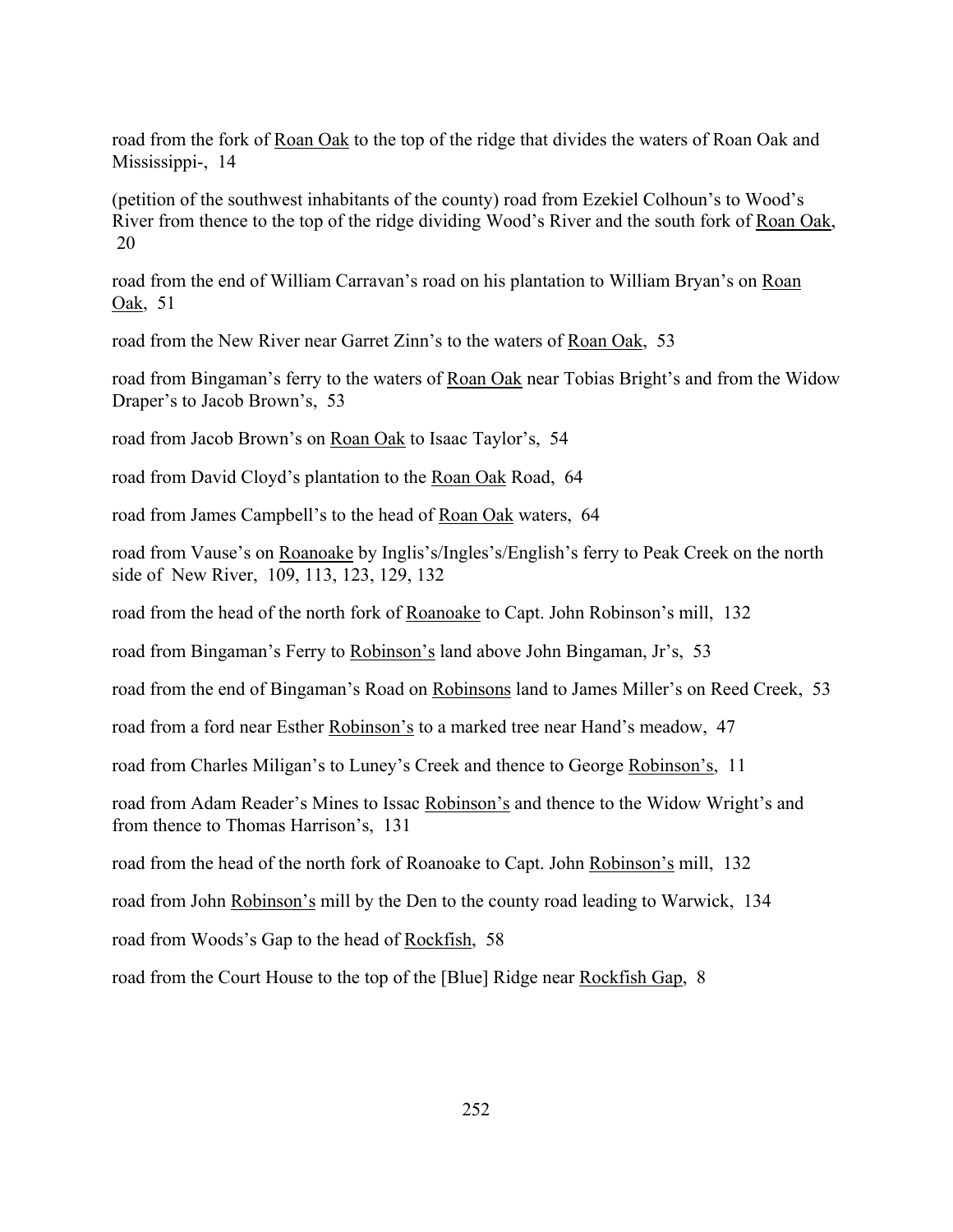road from Rockfish Gap to the road that leads to the falls of James River and Fredericksburg, 8

view for potential road over Armer's or Rockfish gaps, 47-48

road from Archibald Stuart's to the top of the mountain near Rockfish Gap (from Woods's Gap to Jennings's Gap and between the North and South mountains to the North River), 84

road from Rockfish Gap passing by Alexander Stewart's to the old road near Archibald Stewart's, 91, 91-92

road from the New Rockfish Gap to the line of Albemarle and thence to the road that leads over the Secretary's ford, 92

road from Christian's Creek to Rockfish Gap, 93

road from Mathews's plantation to the new road that leads to Rockfish Gap, 94, 95, 97

road from George Mathews's mill to Francis Alexanders thence to the new road that leads to Rockfish Gap, 99

road over Rockfish Gap, 106, 107, 120

road from the Tinkling Spring to Rockfish Gap, 108

road that leads to Rockfish Gap from George Mathews's house, 116

road from John Patrick's to Rockfish Gap, 130

road from the Long Meadow bridge to Rockfish Gap Road, 143

road from Robert Scot's to the smith shop near Jacob Rogers's, 18

road from the smith shop near Jacob Rogers's to John Magort's, 18

road from James Roseborough's to Joseph Kenaday's, 49

road from the old road from Ruder's Mines to Michael Waring's, 146

road from William Bethell's road to Peter Rufner's mill, 42

road from Parson Jones's to Rusk's mill, 75

road from Bryce Russell's house to the main road near John Reaburn's, 105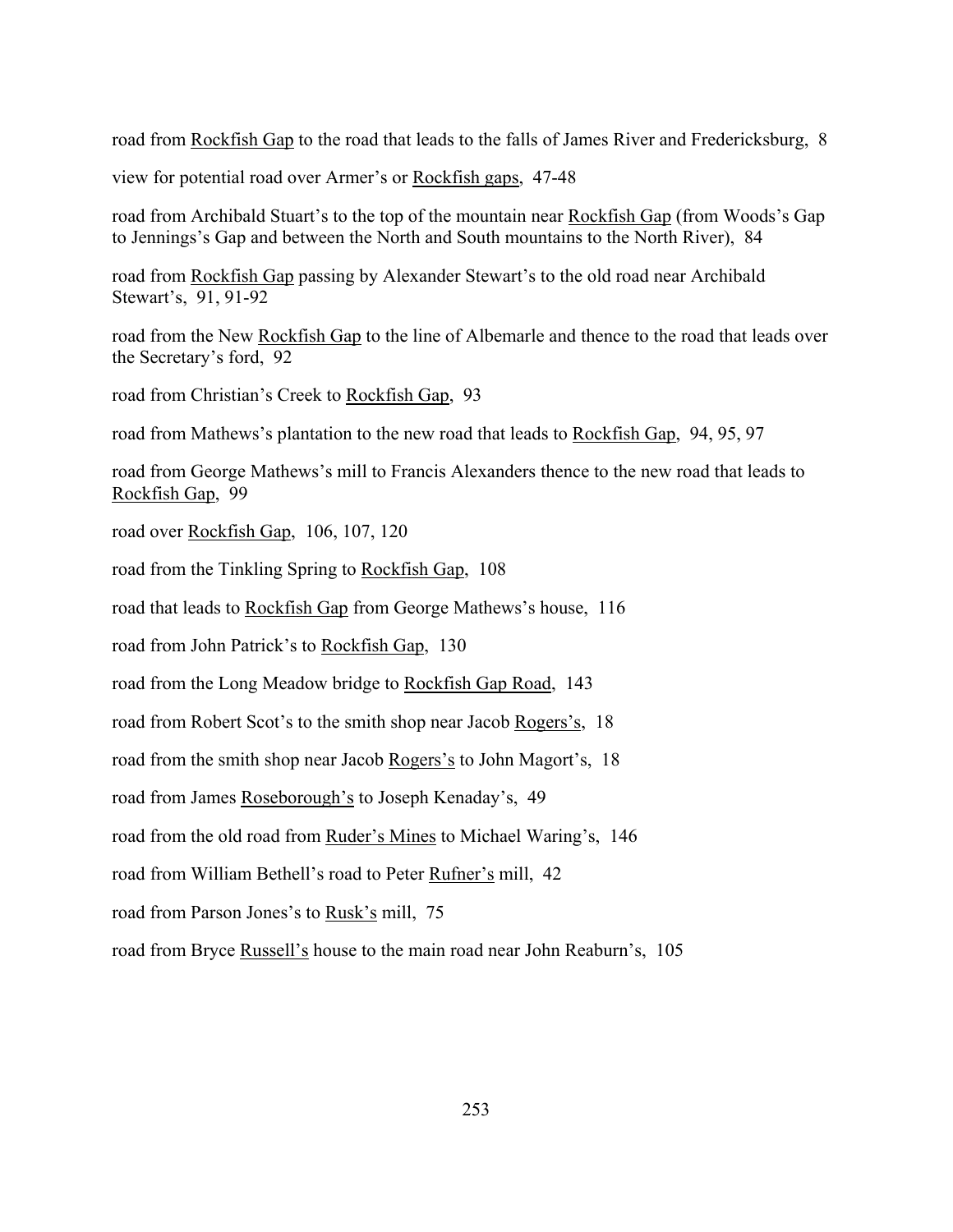road from Samuel Davidson's ford to Edward Rutledge's and thence to John Allison's ford and by John Kerr's to the Stone Meeting House, 89, 91

road from John Stevenson's to Thomas Rutherford's, 109, 111

road from Alexander Sayer's mill to James Davison's on Holdston's River, 53

road from Scot's to the Middle River, 24, 32

road from Long's saw mill to Andrew Scot's, 82

road from George Scot's on Middle River to John Harrison's, 23

road from Jones's ford to John Scot's thence to Thomas's mill (and portions thereof), 87, 90

road from Michael Waring's to John Scot's, 92

road from the New Meeting House to Robert Scot's, 18

road from Robert Scot's to the smith shop near Jacob Rogers's, 18

road from James Baird's to the Lick by Robert Scott's, 75

road from Cub Run to Robert Scott's, 75

road from the New Rockfish Gap to the line of Albemarle and thence to the road that leads over the Secretary's ford, 92

road from John Bowyer's plantation on James River by Seder [Cedar?] bridge to Mathews's Road, 121

road from John Seewright's mill to Thomas Connerly's, 145

road from the North River to Robert Craven's and thence by Volentine Sevier's, 44

road from Volintine Sevier's old place to Daniel Davison's, 85

road from Shanando River to the top of the Blue Ridge, 33

road from John Coutt's crossing Shanando River by Henry Long's into the new road leading to Massanutten, 154

road from Robert Shankland's to Stoney Run, 42

road from James Beard's through Robert Shankland's land to the North River, 67

road from the Stone Meeting House to Shanklin's place, 119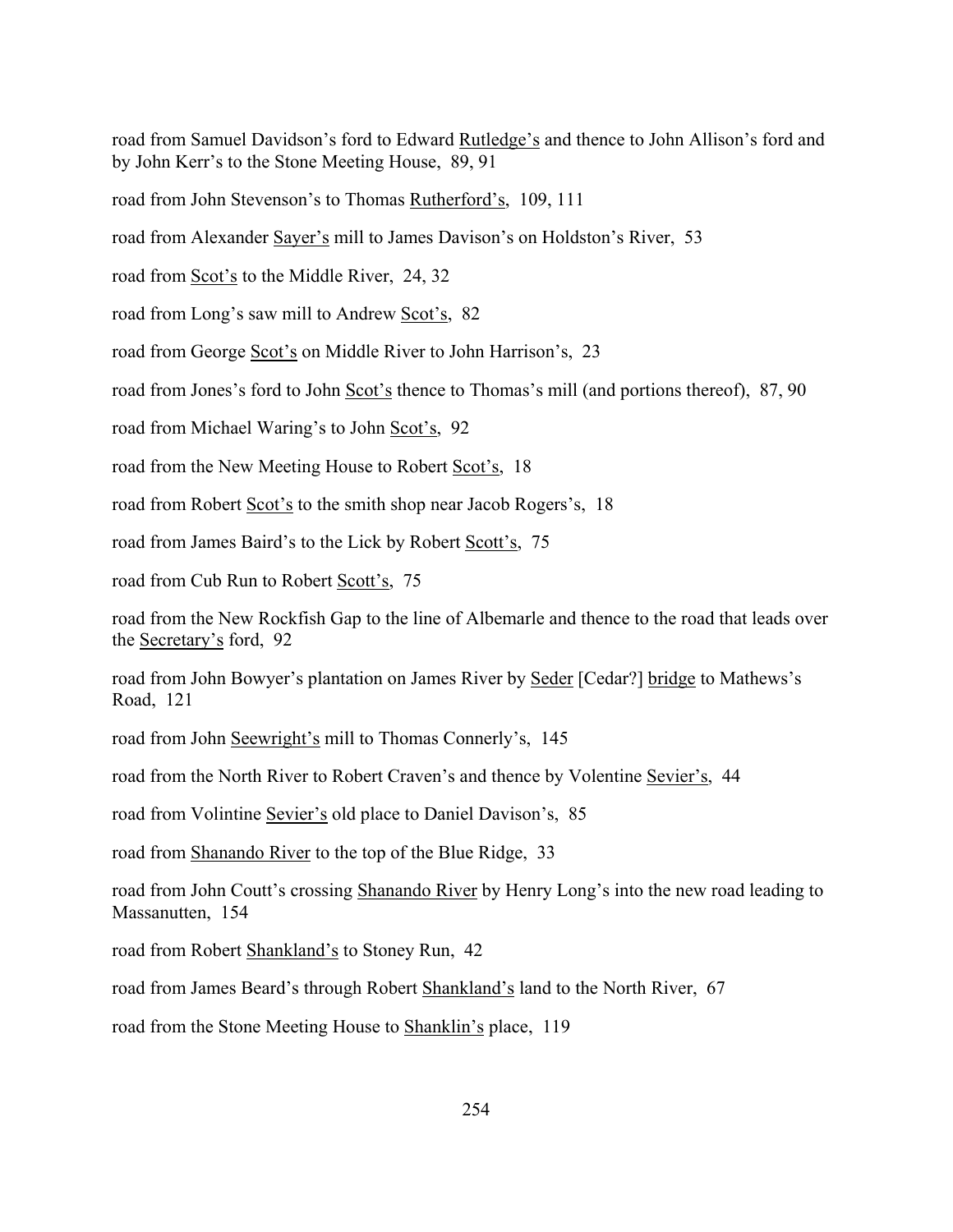road from Edward Shanklin's to Widow Thomas's old place near Brock's Gap, 111

new market road from Edward Erwin's to Swift Run (road from Edward Erwin's leading by William Curry's, Edward Erwin, Jr.'s, the old road to John Fowler's still house, passing through Edward Shanklin's lane to David Nelson's, thence to the South Branch Road at Houston's meadow and thence to the forks below Jacob Nicholas's, 124-125

road from Abraham Smith's to the road that leads to Swift Run Gap (via John Douglass's, crossing Dry River above James M°Clure's field, crossing Cook's Creek between William Snodon's and Alexander Heron's meadow fence and by Edward Shanklin's to the main road that leads to Swift Run Gap), 129

road from Shanklin's Run to Stoney Run, 99

road from the North River to the Road near Sharp's, 83

road from Buffelow Creek to Edward Sharp's, 105

road from Shipay's to Thomas's mill, 90

road from the North River to James Simpson's place, 76

road from John Mathews Jr.'s deceased to the top of Sinclar's Gap, 118

road cut from the old road through the Dry River Gap of the mountain (road from Dry River Gap (via Siver's mill and Charles Wilson's) to the county line), 79

road (on the south side of James River) from the ferry and ford to Sloan's land above William Harbeson's and thence to Archibald Grymes's land and the gap of the mountain, 85-86

road from Charles Millican's to the end of Carwin's Road and thence to the Widow Sloan's, 53

road from the Widow Sloan's plantation to the end of Caravan's new road, 56

road from Smith's bridge to the forks of the road near John Harrison's, 100

(petition of the inhabitants of the South Branch) road from the south fork of Potomac to the main road near Abraham Smith's, 67

road from Abraham Smith's to the Court House, 83

road from Abraham Smith's to the foot of the mountain at Briery Branch Gap, 110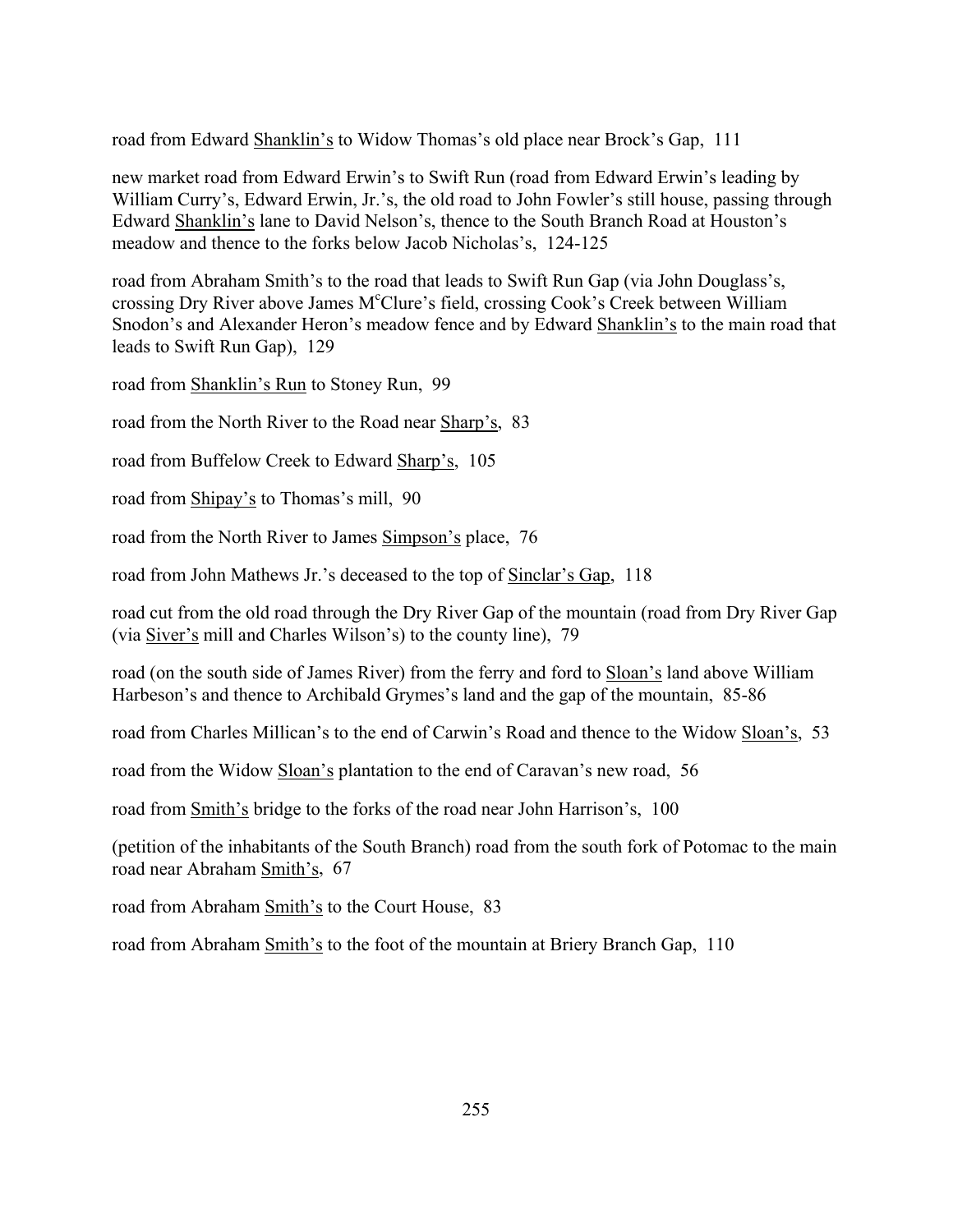road from Abraham Smith's to the road that leads to Swift Run Gap (via John Douglass's, crossing Dry River above James M°Clure's field, crossing Cook's Creek between William Snodon's and Alexander Heron's meadow fence and by Edward Shanklin's to the main road that leads to Swift Run Gap), 129

road from Daniel Smith's to Rubin Harrison's meadow, 89

road from the forks of the road below John Harrison's to Reubin Harrison's meadow and thence to Daniel Smith's bridge, 112

(petition of inhabitants of south branch of Potomac) road from John Patton's to the forks of Dry River and via Capt. John Smith's to the Court House, 15

road from Abraham Smith's to the road that leads to Swift Run Gap (via John Douglass's, crossing Dry River above James M<sup>c</sup>Clure's field, crossing Cook's Creek between William Snodon's and Alexander Heron's meadow fence and by Edward Shanklin's to the main road that leads to Swift Run Gap), 129

(petition of the inhabitants of the South branch) road from Patton's mill to Coburn's mill, 29

road from the South branch to Swift Run Pass/Swift Run Gap, 30, 31, 46

(petition of the inhabitants of the South Branch) road from the south fork of Potomac to the main road near Abraham Smith's, 67

road from the South Branch to Staunton between Mossey Creek and Middle River, 72

new market road from Edward Erwin's to Swift Run (road from Edward Erwin's leading by William Curry's, Edward Erwin, Jr.'s, the old road to John Fowler's still house, passing through Edward Shanklin's lane to David Nelson's, thence to the South Branch Road at Houston's meadow and thence to the forks below Jacob Nicholas's, 124-125

(petition by the inhabitants of the South branch) road from the Wagon Road up the south fork to Peter Reed's mill, 39

road from Ramsay's to the foot of the South Mountain, 68

road from Archibald Stuart's to the top of the mountain near Rockfish Gap (from Woods's Gap to Jennings's Gap and between the North and South mountains to the North River), 84

road from the North River where James Gill dwelled to the South River, 2

road over Thorn's Gap (to begin at the South River), 3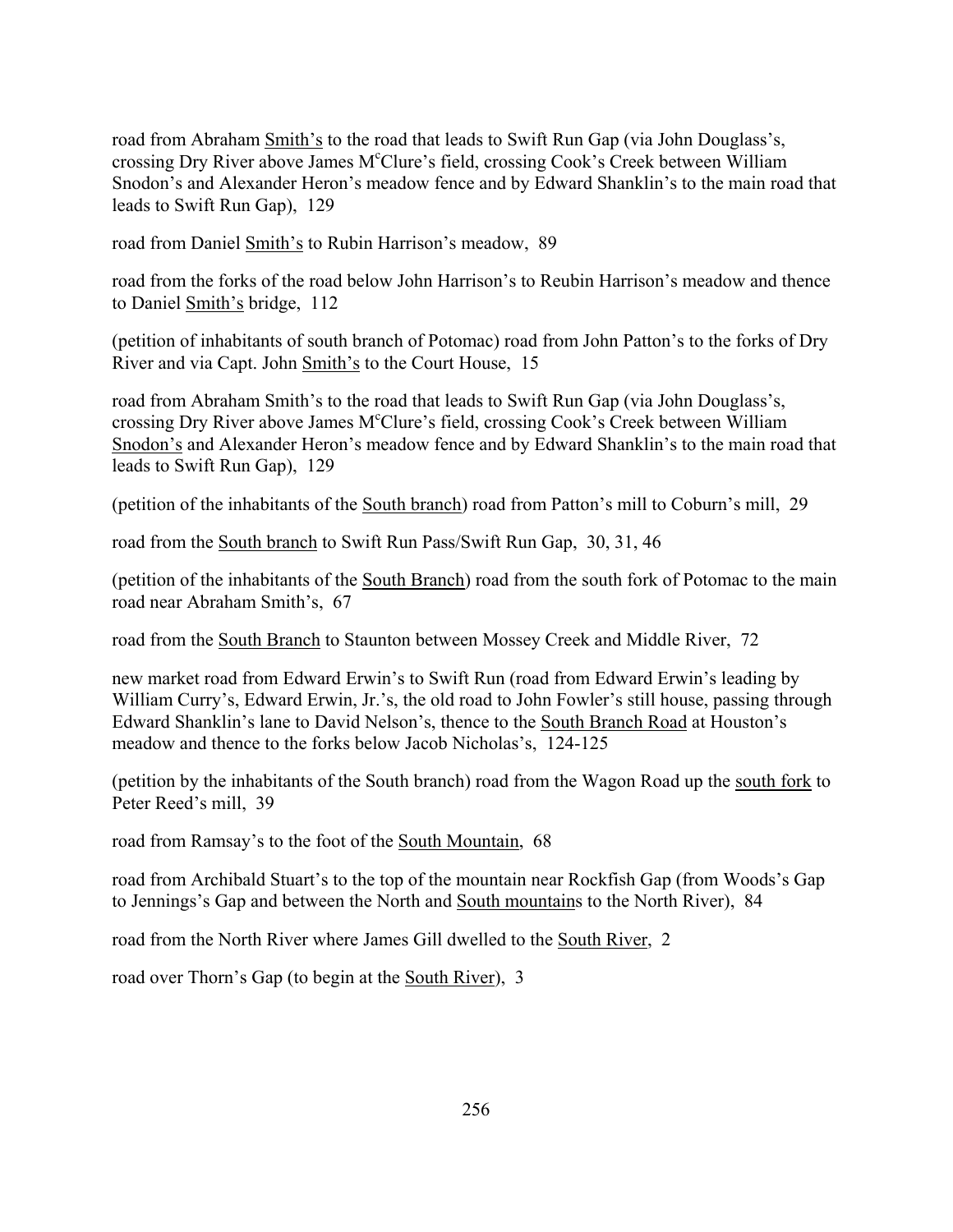road from the cross road below Hays's on the north side of the South River to the ridge, 10

road from Long Meadow bridge to the South River at Israel Christian's, 16

road from the South River at Israel Christians to Woods's Gap, 16

road from the foot of the mountain at Woods's Gap to James Bell's on the <u>South River</u>, 17

road from the South River at Ramsey's over the mountain, 54

road from the South River to the foot of the old Gap, 55

road from Davis's Mill to John Ramsey's on South River, 61

road from the South River above Joseph Hanah's crossing Coles ford to Mathew Thompson's, 95

road from Givens's mill to the forks of the [South?] River, 97

road from the forks of the South River to William Frazier's, 97

road from the mouth of the South River to James Frazier's, 104

road from Craig's mill to the mouth of the South River and from the mills to the Great Road leading to Staunton, 134, 137

road from the North River to the South River, 135

road from James Craig's mill up the South River to John Patrick's, 140

road from Calep Job's to James M<sup>c</sup>Koy's., 26

road from Samuel Stalnaker's on Holdston's River to James Davis's, 51

road from the county line to John Staly's mill, 21

road from Jennings's Gap to Daniel Mcanair's and then via John Finla's to the Court use/Staunton (and portions thereof), 2, 15, 133

road from the Court House/town [Staunton] to Robert Poage's, 18, 49, 99, 105

road from Court House/Staunton to the North Mountain Meeting House, 19, 21, 93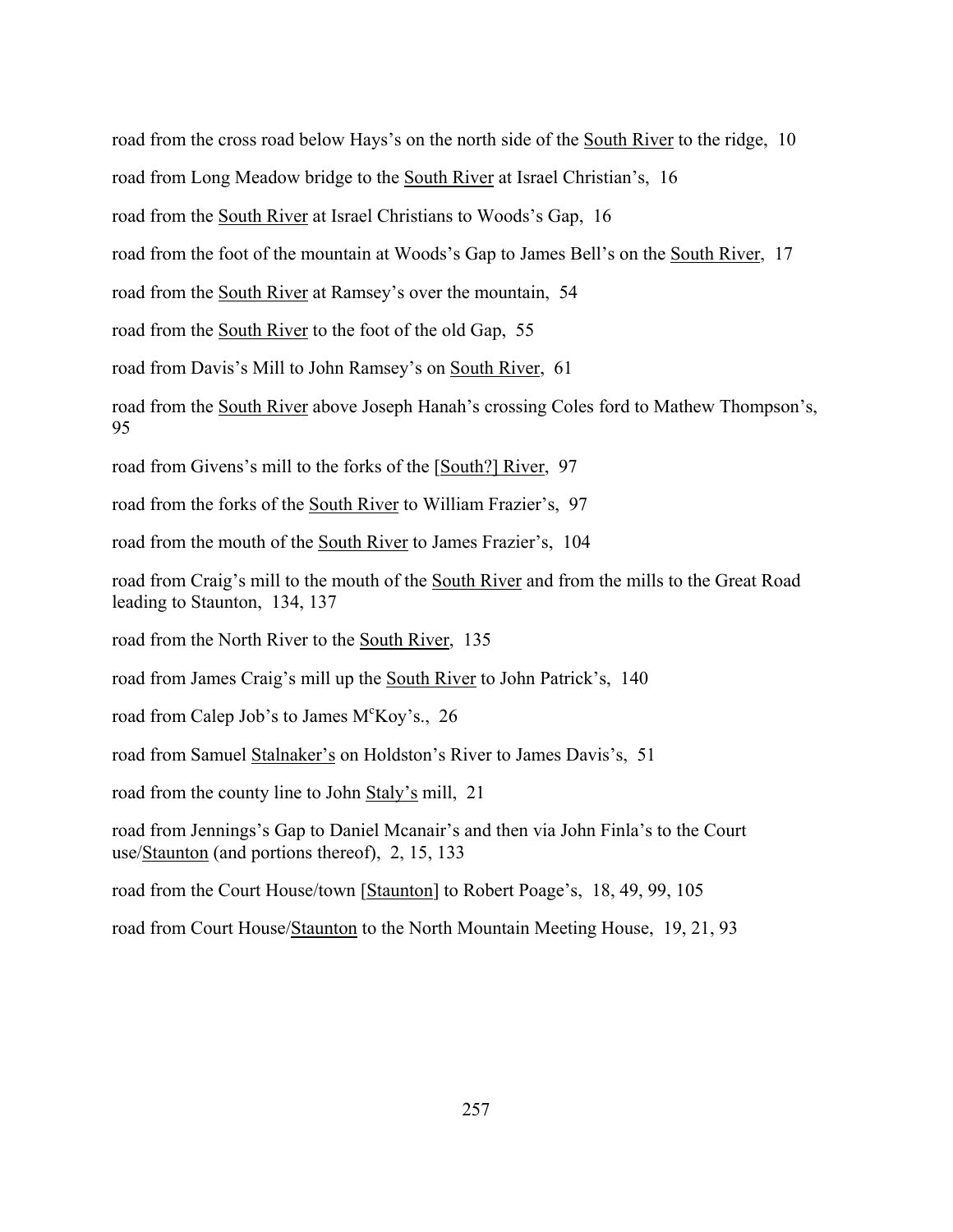road from Court House/Staunton, via Major Brown's/Brown's Meeting House/Brown's Bridge, and to the Glebe, 41, 44, 109, 112, 117, 138, 145

road from the Court House/Staunton to Christian's Creek, 44, 45, 51, 78, 79, 102, 104, 105, 106, 116, 146

road from William Anderson's to the town of Staunton, 45, 111

main road through the Israel Christian's lot in the town of Staunton, 54, 77, 83

road from the South Branch to Staunton between Mossey Creek and Middle River, 72

the several roads leading to the town of Staunton, 91, 96, 110

road from Staunton to Buchanan's Mill Creek on the road leading to William Long's mill, 92

road from Col. Lewis's and from Staunton to John Grymes's, 98

road from the Rocks below the town [Staunton] to Elizabeth Moore's, 101

road from Staunton by John Hutchinson's to the old road leading from Mathews's mill to John Ramsey's, 116

road from the Glebe to the town of Staunton, 117

streets of Staunton, 127, 148, 151

road from Craig's mill to the mouth of the South River and from the mills to the Great Road leading to Staunton, 134, 137

road from James Lessly's to the fork of the road leading to Staunton, 137

new road from the town [Staunton] by Young's mill and thence to the Glebe (replacing the old road by Brown's bridge), 145

road from Captain Charles Lewis's to where Dickinson's road joins the road leading from Staunton to Warm Springs, 148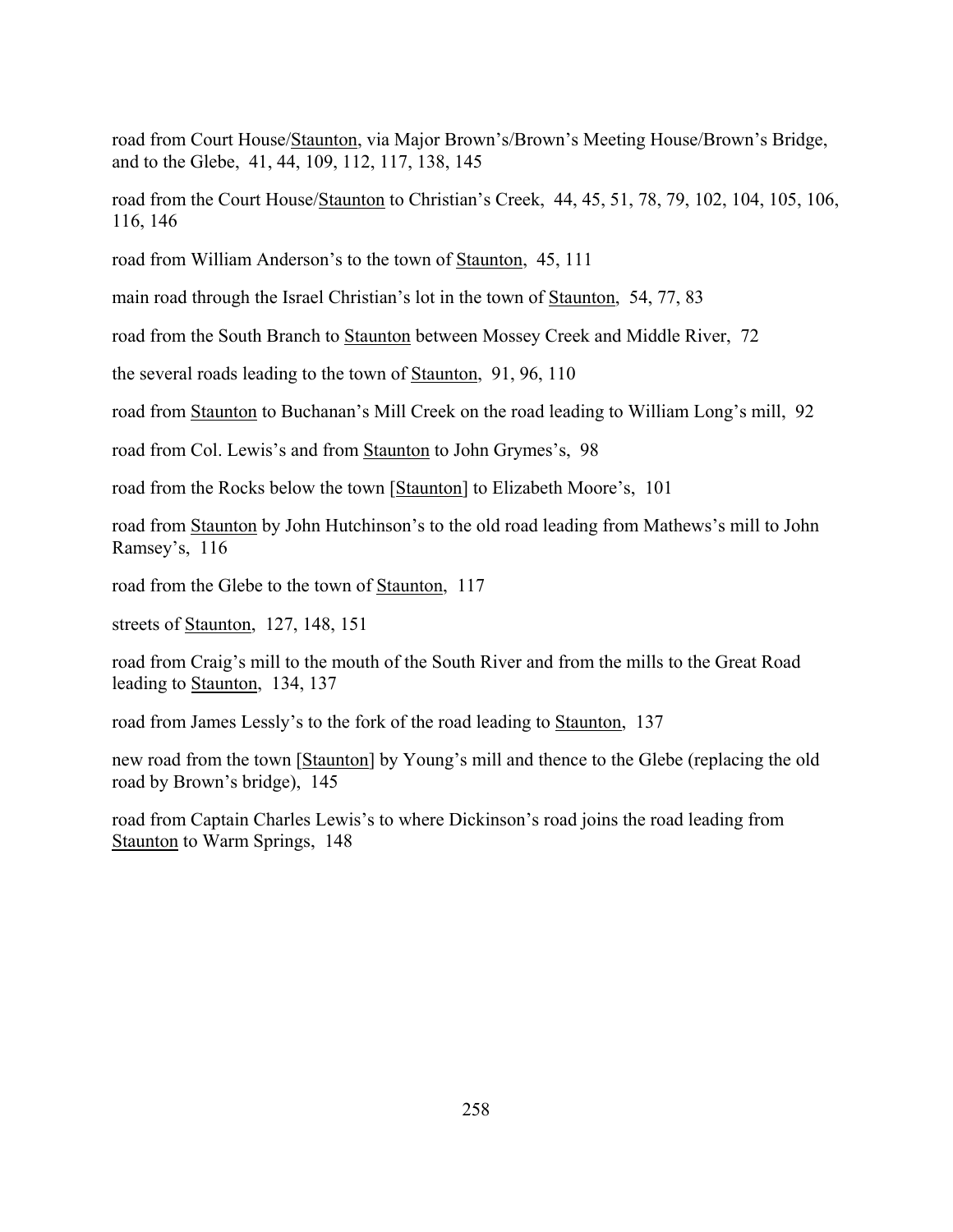road through Buffalo Gap to the road leading to Staunton, 148, 149, 151, 154

road from Nathan Gillilan's to Staunton, 152

road from King's mill or Naked Creek to Patrick Hamilton's and thence by John Poage's mill to the Staunton Road, 126

road from the forks between the Widow Steel's and James Bell's, 142

road from Steel's mill to James Telford's, 146

road from James Tedford's to Steele's mill, 147

road from John Montgomerie's to Robert Steel's, 108

road from Israel Christian's to meet the road (cleared by Thomas Steuart/Stewart) over the Blue Ridge, 22

road (cleared by Thomas Steuart/Stewart) over the Blue Ridge, 22, 29, 31, 38

road from the North River to Naked Creek near David Stevenson's and thence to the Stone Meeting House, 36, 38

road from John Stevenson's to Andrew Leeper's, 70

road from Daniel Davison's house to John Stevenson's, 85

road from John Stevenson's to James Beard's, 85

road from John Stevenson's to the top of the Ridge by John Harrison Jr.'s. deceased, 98

road from John Stevenson's to Thomas Rutherford's, 109, 111

road from John Stevenson's to William Beard's, 109

road from Rockfish Gap passing by Alexander Stewart's to the old road near Archibald Stewart's, 91, 91-92

road (cleared by Thomas Stewart) over the Blue Ridge, 22, 29, 31, 38

road from Walter Stewart's to the best ford on James River between the ferry and Col. Buchanan's and thence to the main road leading to John Mills's, 144

road from Stewart's Run to Murray's place, 112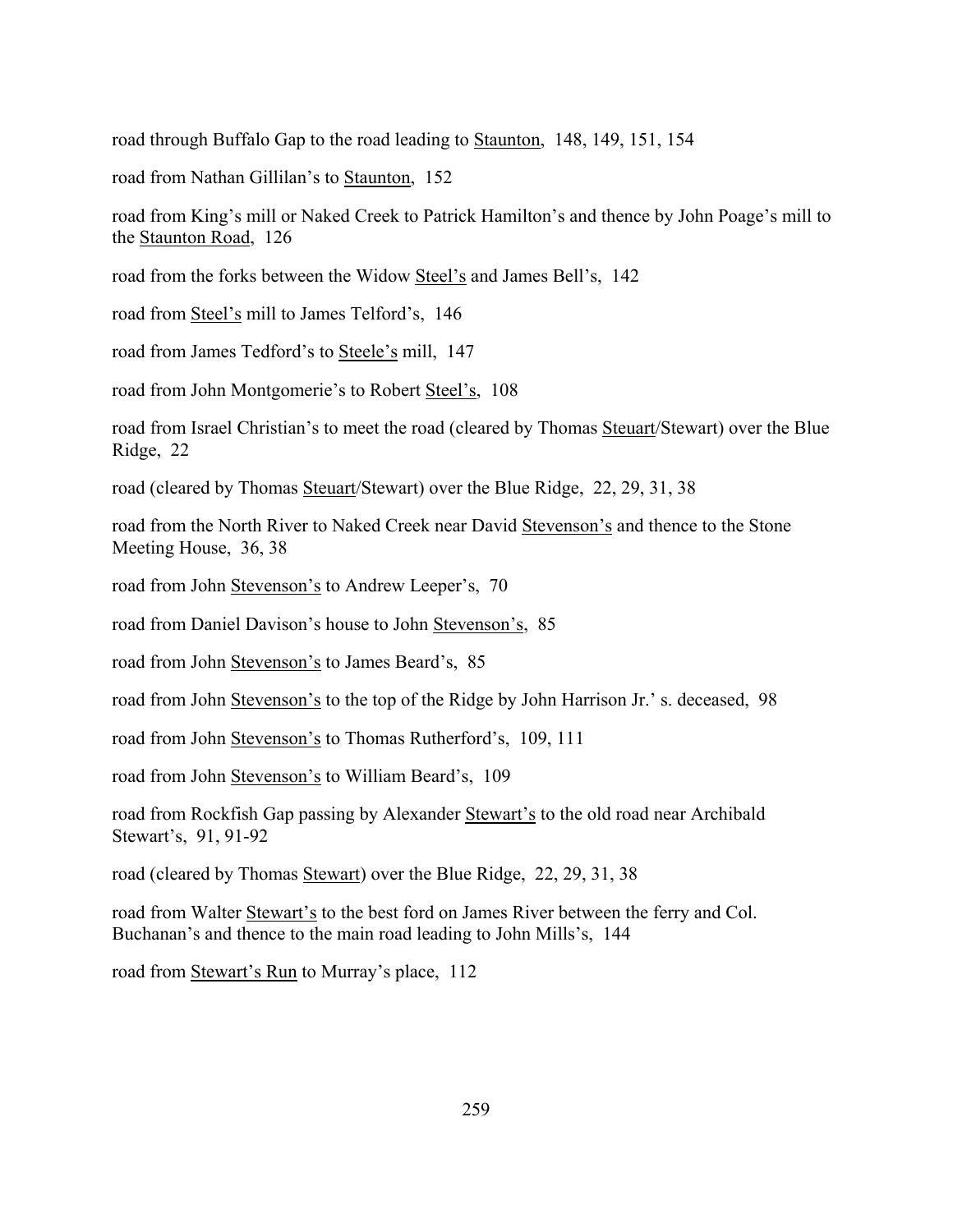road from the ford of the north branch of James River to James Stinson's on Buffelow, 100

road from Henry Stone's to Silas Hart's, 92

road from the Stone House to Bedford line, 91, 92

road from the <u>Stone House</u> to James Mcafee's or James McCown's on Catapo, 93

road from the Stone House to Fort Lewis, 105, 107, 108, 112

road from the Stone House to Evans's mill, 138

road from the Stone House to Tinker Creek, 142

road from Joseph Murty's house down Craig's Creek and Patterson's Creek into the main road from John Crawford's to the Stone House, 150

road from John Mizer's to the Stone Meeting House by the Court House road, 16

road from Henry Downs, Jr.'s to the Stone Meeting House, 23, 29

road from Downs's to the Stone Meeting House, 24, 32

road from the North River to Naked Creek near David Stevenson's and thence to the Stone Meeting House, 36, 138

road from the Stone Meeting House to Robert Poage's, 41

road from the Stone Meeting house to John Davis's mill, 41

road from Henry Downs's through William Thompson's former plantation to the Stone Meeting House, 54

road from Pickens's grist mill to the <u>Stone Meeting House</u>, 56

road from James Beard's/James Beard's ford to Chamberlaine's Run thence to the Stone Meeting House, 63, 122, 127

road from the Stone Meeting House to King's mill (through William Hamilton's fenced ground), 76, 79

road from Waters's field to the Stone Meeting House, 80

road from Davidson's ford to Edward Rutledge's and thence to John Allison's ford and by John Kerr's to the Stone Meeting House, 91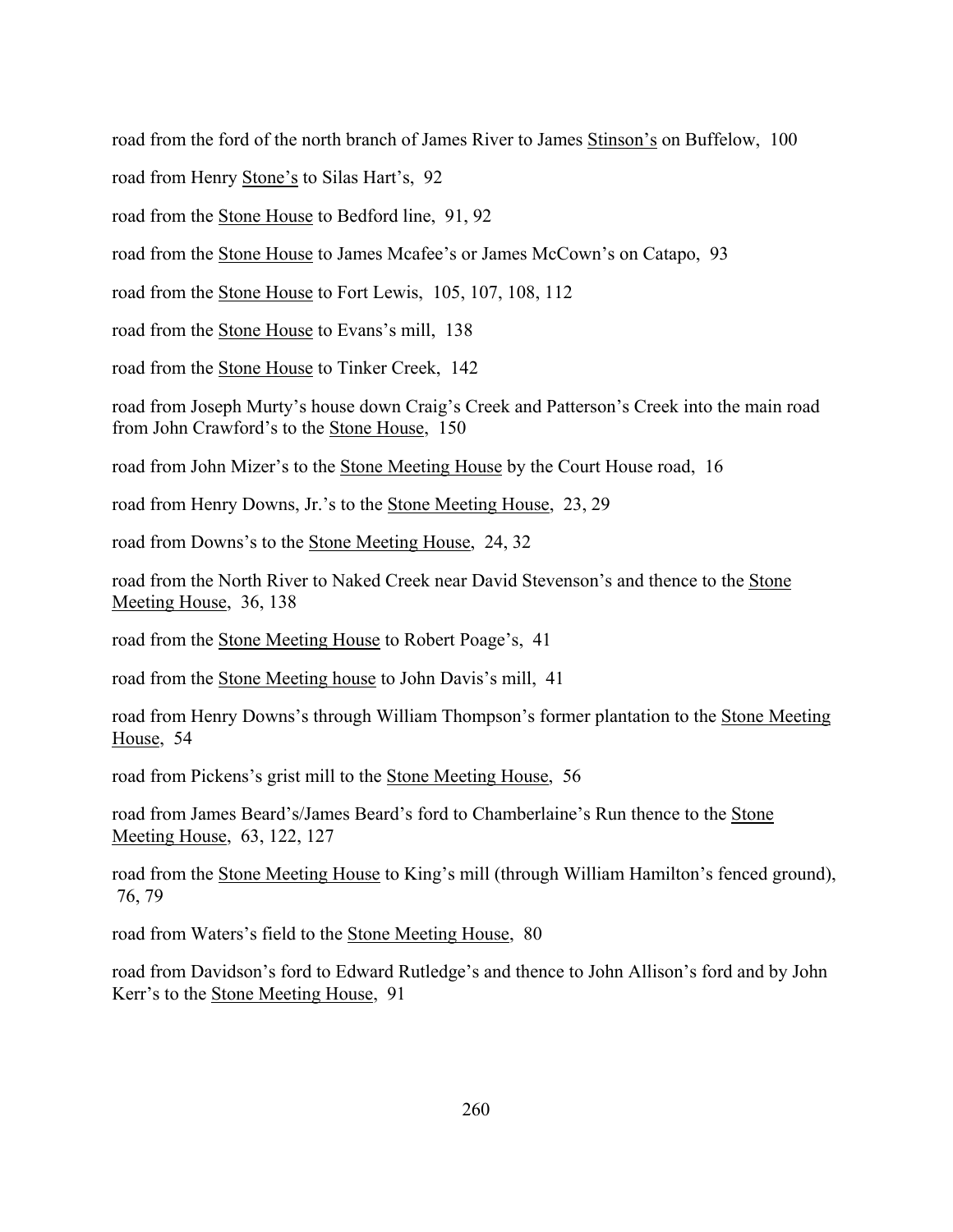road from William Beard's to the Stone Meeting House, 97 road from the Stone Meeting House to Thomas Conerley's, 97 road from Patrick Frazier's to the Stone Meeting House, 109 road from the <u>Stone Meeting House</u> to Shanklin's place, 119 road from John Davison's to the Stone Meeting House, 127 road from John Fowler's fording to the Stone Meeting House, 128 road from John Richey's old place on the North River to the Stone Meeting House, 131  $\overline{\phantom{a}}$ road from James Givens's mill by Hugh Allen's house to the Stone Meeting House, 134 road from Joseph Dickenson's to the Stone Meeting House, 139 road from Thomas Waterson's to the Stone Meeting House, 141 road from John Grattan's to the Stone Meeting House, 143 road from the Stone Meeting House to James Kerr's, 148, 151 road from the county line to Stoney Creek, 3 road from Stoney Creek to the new road, 3 road from Robert Shankland's to Stoney Run, 42 road from Stoney Run to Hance Magot's, 42 road from Shanklin's Run to Stoney Run, 99 road from the Tinkling Spring to Stuart and Christian's road, 13, 14 road from Archibald Stuart's to the top of the mountain near Rockfish Gap (from Woods's Gap

road from Benjamin Stuart's branch to the Courthouse road, 138

road from the top of the Blue Ridge at the head of Swift Run to Capt. Downs's place (formerly Alexander Thomson's), 1

to Jennings's Gap and between the North and South mountains to the North River), 84

road from Alexander Thompson's to Swift Run Gap, 6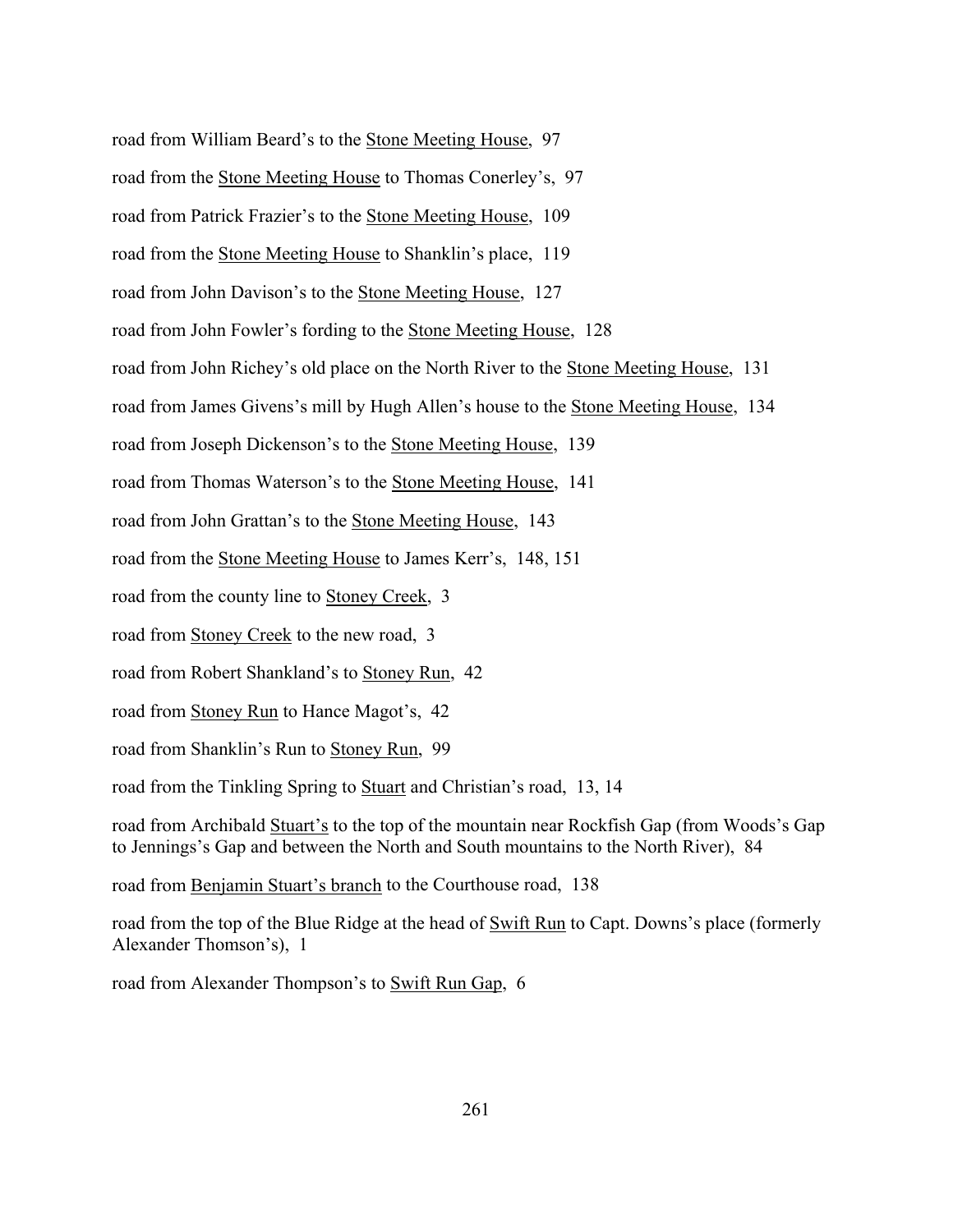road through the county to the top of the [Blue] Ridge near Swift Run Gap, 9

road over Swift Run Gap/Swift Run Pass, 23, 24, 32, 47, 77, 117, 120, 123

road from the South branch road to Swift Run Gap, 30, 31, 46

road from Jennings's [Gap] to Swift Run Gap (via the Long Glade and the North River (Swift) Run) to the main road to Swift Run Gap), 34-35, 43, 57, 62, 100, 104, 127

road from Robert Poage's to Pickens's mill, thence to the forks of the river near John Madison's and thence to Swift Run Gap, 36

road the Calfpasture to Swift Run Pass, 41

road from Robert Craven's to the marked road that leads to Swift Run Pass, 44

road from Ephraim Love's to the main road that leads from the south branch Over Swift Run Pass, 46

road from Jeremiah Earley's to the top of the Ridge at Swift Run, 58

road cleared to the top of the mountain at Swift Run Pass (to meet proposed road from Orange County), 58

road from Frazier's to Hance Magort's and thence to the top of the Ridge at Swift Run Pass, 71, 97, 157

road from the Dry River Gap to the road that leads over Swift Run Gap, 77

road from Capt. Kirtley's to Swift Run Pass, 99

road from Lord Fairfax's line to the road that leads over Swift Run Pass, 100, 101

new road from Edward Erwin's to the Market Road that leads to Swift Run Gap, 123, 124

old road from Jennings's Gap to Swift Run Gap, 123

old road from Jennings's Gap to Swift Run (including old market road from Edward Erwin's to the fork below Jacob Nicholas's), 124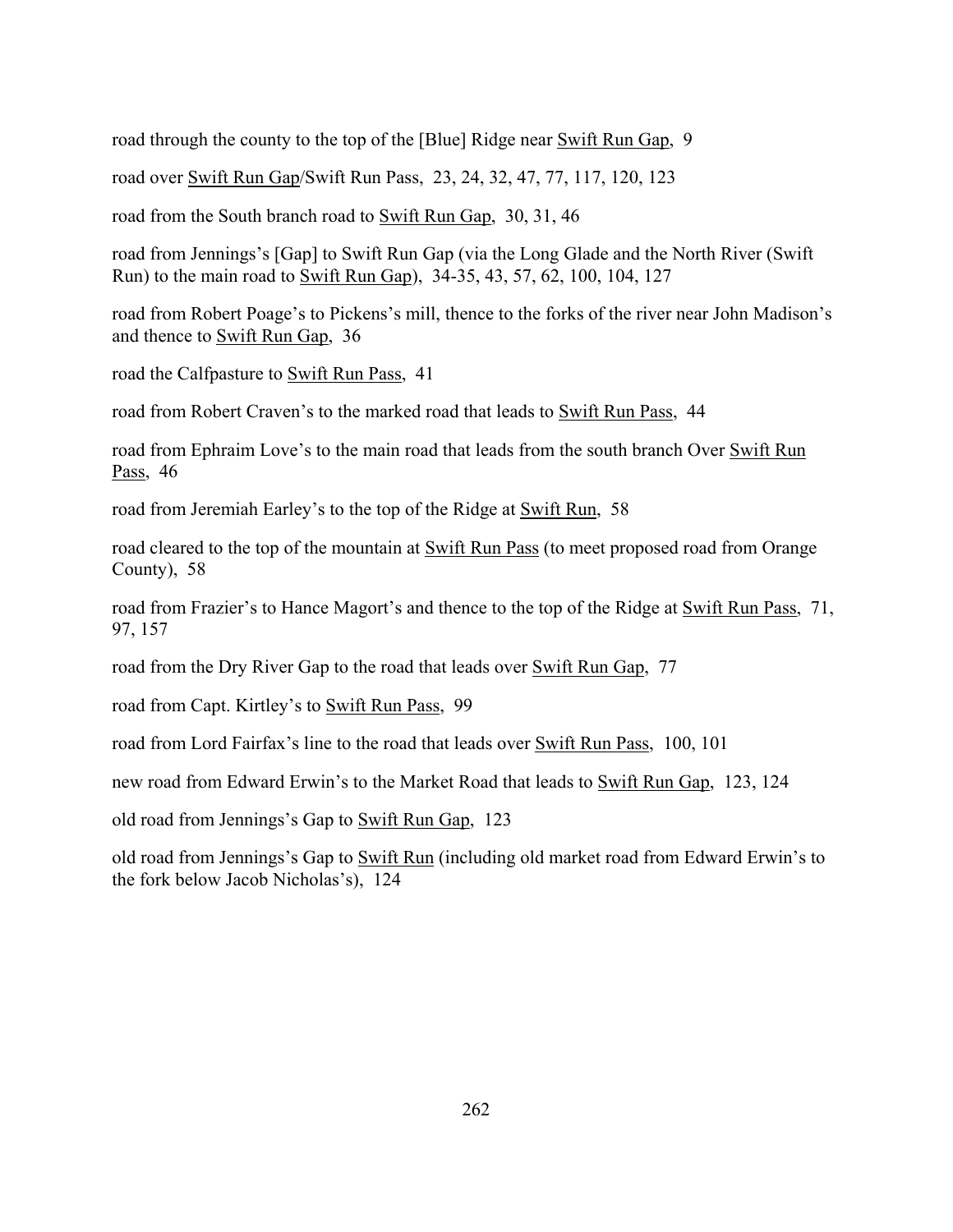new market road from Edward Erwin's to Swift Run road from Edward Erwin's leading by William Curry's, Edward Erwin, Jr.'s, the old road to John Fowler's still house, passing through Edward Shanklin's lane to David Nelson's, thence to the South Branch Road at Houston's meadow and thence to the forks below Jacob Nicholas's, 124-125

road from Hite's Mines to the road that leads to Swift Run Gap, 126

road from Abraham Smith's to the road that leads to Swift Run Gap (via John Douglass's, crossing Dry River above James M<sup>c</sup>Clure's field, crossing Cook's Creek between William Snodon's and Alexander Heron's meadow fence and by Edward Shanklin's to the main road that leads to Swift Run Gap), 129

road from Mr. Matthew Harrison's mills to the road leading to Swift Run Gap, 152, 153

road from Hopkins's mill to the road leading to Swift Run Gap Road, 152

road from the Court House to Edward Tar's, 98

road from Isaac Taylor's to Tarr's shop, 61, 62

road from the north branch of James River to Edward Tarr's old shop, 106

road from Tate's mill to Alexander Kelly's, 81

road from John Tate's/John Tate's Mill to the North Mountain Meeting House, 72, 75, 99, 101

road from Henry Holdston's to the Tavern Spring beyond James Montgomery's, 61

road from the Tavern Spring in the Gap to Robert Looney's mill, 64

road from George Taylor's field to William Ramsay's mill and thence to the wagon ford of the North River, 76

road from Isaac Taylor's to the Widow Borden's, 42

road from Jacob Brown's on Roan Oak to Isaac Taylor's, 54

road from Isaac Taylor's to Tarr's shop, 61, 62

old and new roads from Timber Ridge Meeting House [to] Isaac Taylor's, 140

road from Samuel Lyle's house through William Taylor's land to the county road, 108

road from John Risk's mill to Thomas Teat's shop, 44

road from the Widow Tee's to the top of the Ridge at Kingkade's Gap, 77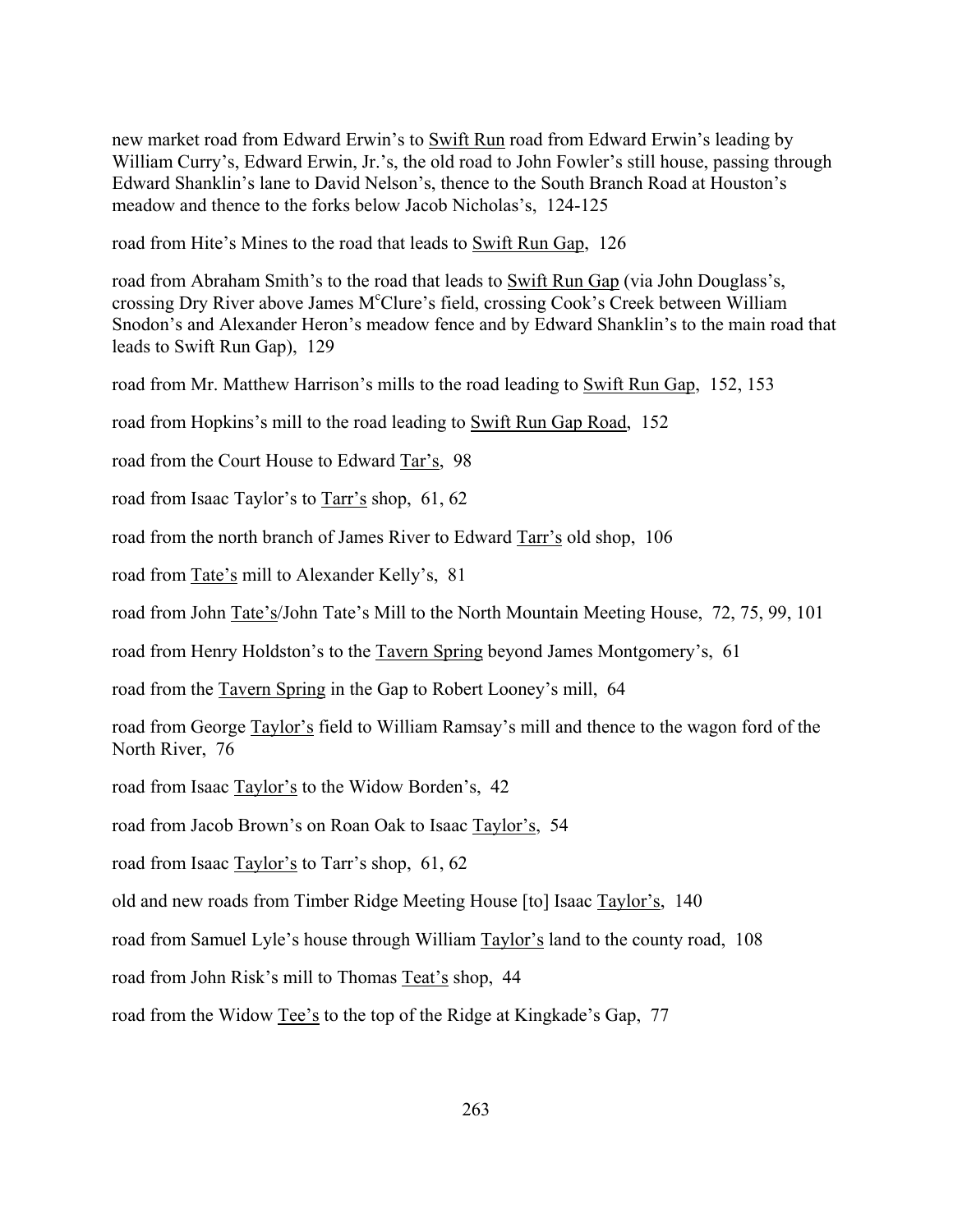road from Christian's Creek to Tees's, 105

road from Francis Alexander's to William Tees's crossing the Long Meadow, 101

road from Mathews's mill to Tees's Gap through Francis Alexander's plantation, 101

road from James Tedford's to Steele's mill, 147

road from Steel's mill to James Telford's, 146

road from the top of the Ridge to John Terrald's and James Beard's, 7

road from Thomas's mill to Thomas Harrison's, 86

road from Jones's ford to John Scot's thence to Thomas's mill, 87, 90

road from Shipay's to Thomas's mill, 90

road from Edward Shanklin's to Widow Thomas's old place near Brock's Gap, 111

road from John Thomas's mill to Thomas Brians, 100, 108

road from Joseph Long's mill to the Great Road near Thompson's, 98

road from the road that on the mountain near Alexander Thompson's to the Lower Meeting House, 4

road from Alexander Thompson's to Swift Run Gap, 6

road from Joseph Hannah's to Mathew Thompson's, 101

road from the Widow Long's to James Thompson's, 71

road from James Thompson's by John Allison's ferry on the North River to John Paxton's, 150

road from the South River above Joseph Hanah's crossing Coles ford to Mathew Thompson's, 95

road from William Thompson's to the Meeting House, 6

road from Henry Downs's through William Thompson's former plantation to the Stone Meeting House, 54

road from the top of the Blue Ridge at the head of Swift Run to Capt. Downs's place (formerly Alexander Thomson's), 1

road from the top of the [Blue?] Ridge to Alexander Thomson's, 2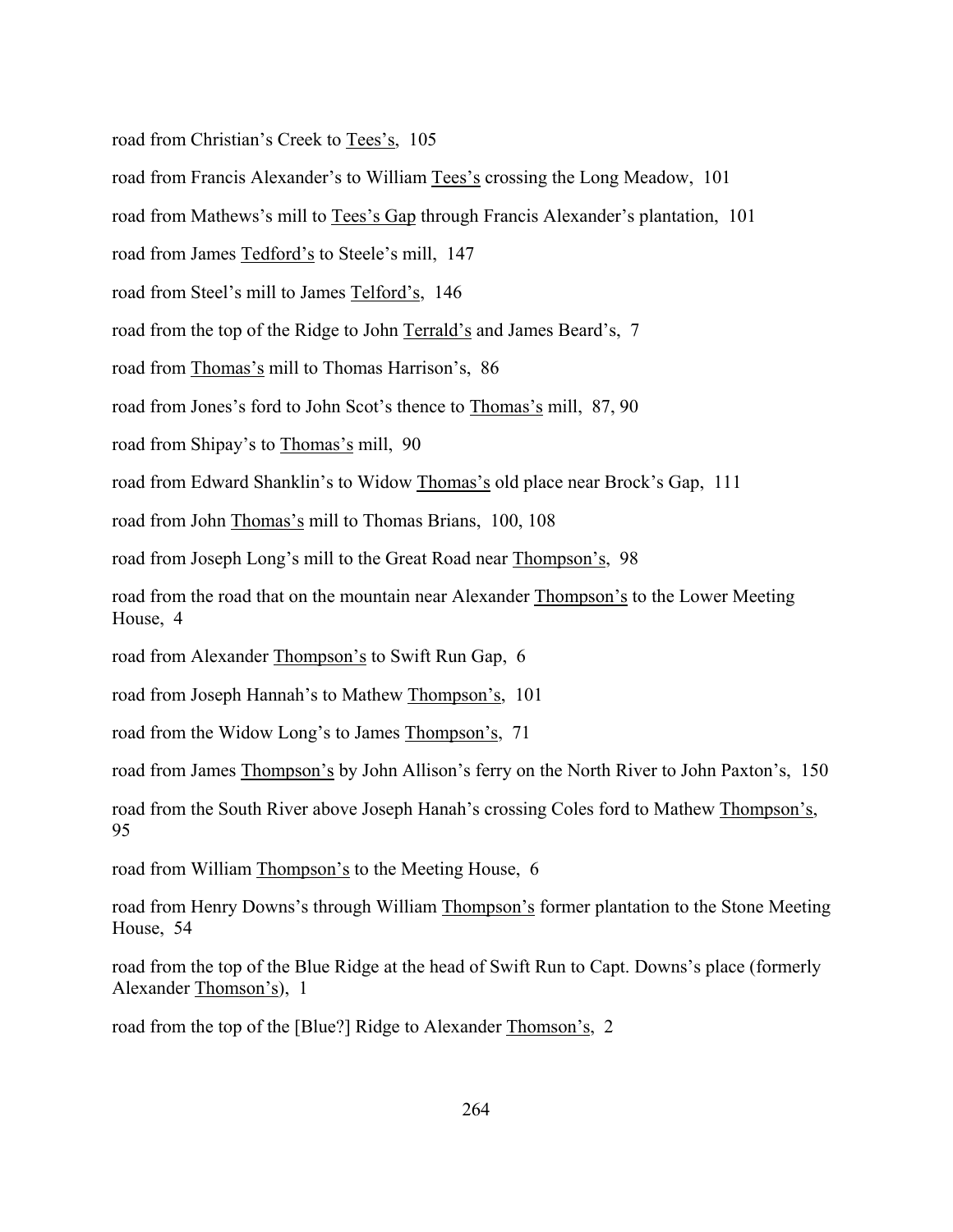road from Alexander Thomsom's to the top of the [Blue] Ridge leading to Louisa County, 8

road over Thorn's Gap (to begin at the South River), 3

road from Pass Run over Thorn's Gap, 11

road from Thorn's Gap to Henry Netherton's, 32

road over Thorn's Gap in the Blue Ridge, 33

road from the Court House to the Timber Broge, 7

road from the Courthouse to where the Church is to be built and thence to the Timber Grove, 10

road from the Timber Grove to the North Mountain Meeting House to the Court House, 15

road from Timber Ridge to New Providence, 26

road from Providence Meeting House to Timber Ridge, 60, 98

road from Hays's fulling mill to Timber Ridge Meeting House, 29

road from Hays's mill to Timber Ridge Meeting House, 69

road from Andrew Hays's mill on Back Creek to Timber Ridge Meeting House, 82

road from William Davis's to Timber Ridge Meeting House, 106

old and new roads from Timber Ridge Meeting House [to] Isaac Taylor's, 140

road from Wallace Estill's to Tincher's, 147

road from Peter's Creek to Tinker Creek, 137

road from Tinker Creek to the county line, 137

road from the Stone House to Tinker Creek, 142

road from the Court House to the Tinkling Spring, 3, 4, 8, 13

road from the Tinkling Spring, 10

road from the Tinkling Spring to Stuart and Christian's road, 13, 14

road from Pickins's to the Tinkling Spring, 13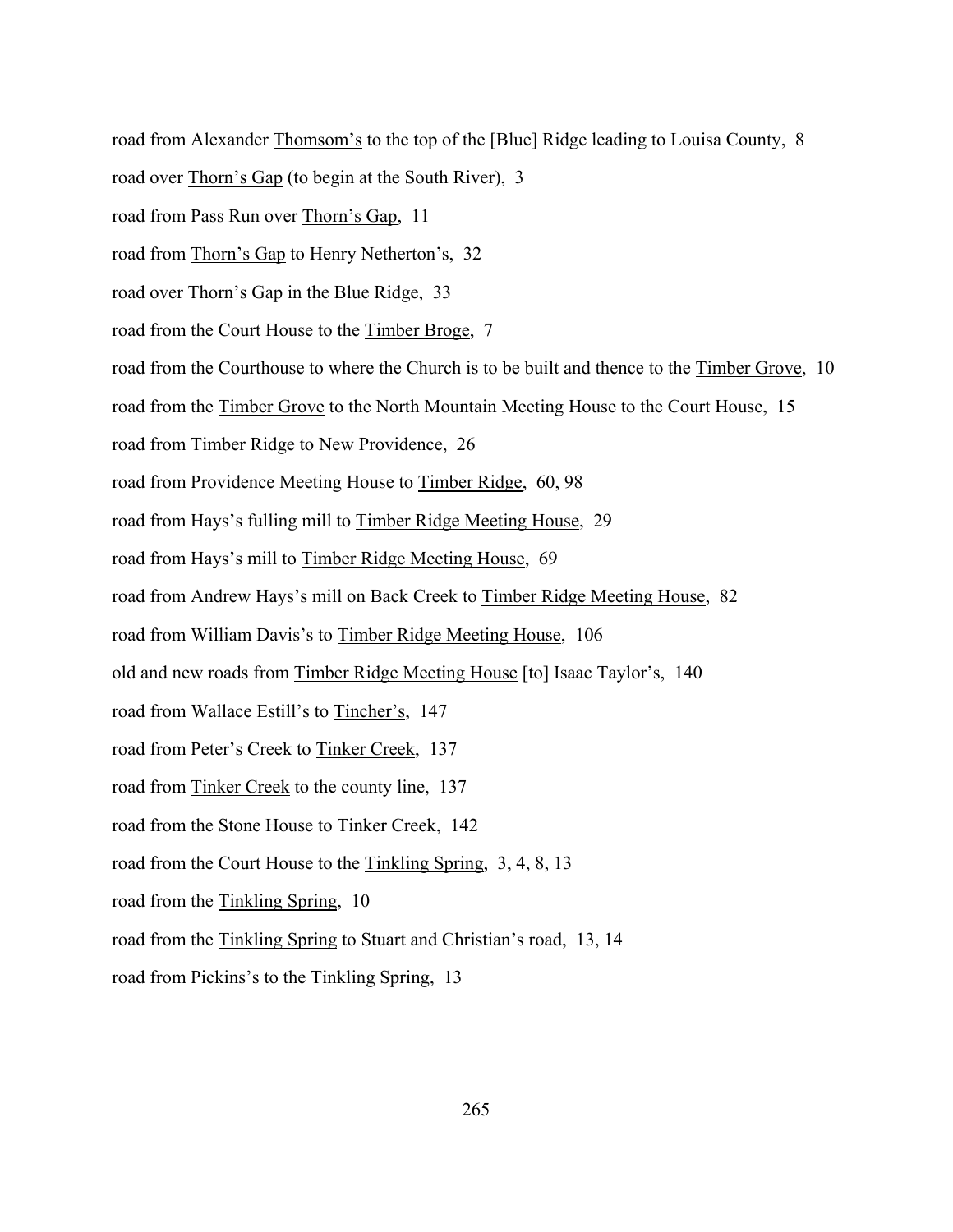road from between Captain Wilson's and John M°Creary's via James Lockart's field, James Wilson's field and Capt. Christian's to the road that leads from Patton's mill to the Tinkling Spring, 24-25

road from Patton's mill (formerly belonging to Andrew M<sup>c</sup>Cord) to the Tinkling Spring, 25

road from the Tinkling Spring to Black's Run and thence to Middle River, 35

road from the Tinkling Spring/Tinkling Spring Meeting House to John Finley's/Finla's Great Spring, 74, 76

road from the Tinkling Spring to Black's Draft, 78

road from Christian's Creek to the Tinkling Spring, 81

road from the Tinkling Spring to Mr Craig's, 86

road from Robert M<sup>c</sup>Clanachan's house to the road that leads to the Tinkling Spring, 94

road from the Tinkling Spring to Rockfish Gap, 108

road from the Tinkling Spring Meeting House to Col. Patton's bridge, 10

road from the Tinkling Spring Meeting House to James Ball's, 75

road from the Tinkling Spring/Tinkling Spring Meeting House to John Finley's/Finla's Great Spring, 74, 76

road from Col. Patton's mill place to the Tinkling Spring Meeting House, 112

the Indian Road from Frederick County line to Tom's Creek, 15

road from Thomas Tosh's to the road cleared by Richard Doggett to the Bedford line, 146

road from the Court House to Trimble's ford, 87

road through Rachel Vance's land, 39

road from Vause's to Fort Chiswell, 109

road from Fort Lewis to Vause's, 113, 115

road at Vause's, 125

road from the head of Meadow Creek to the causeway at Vause's, 126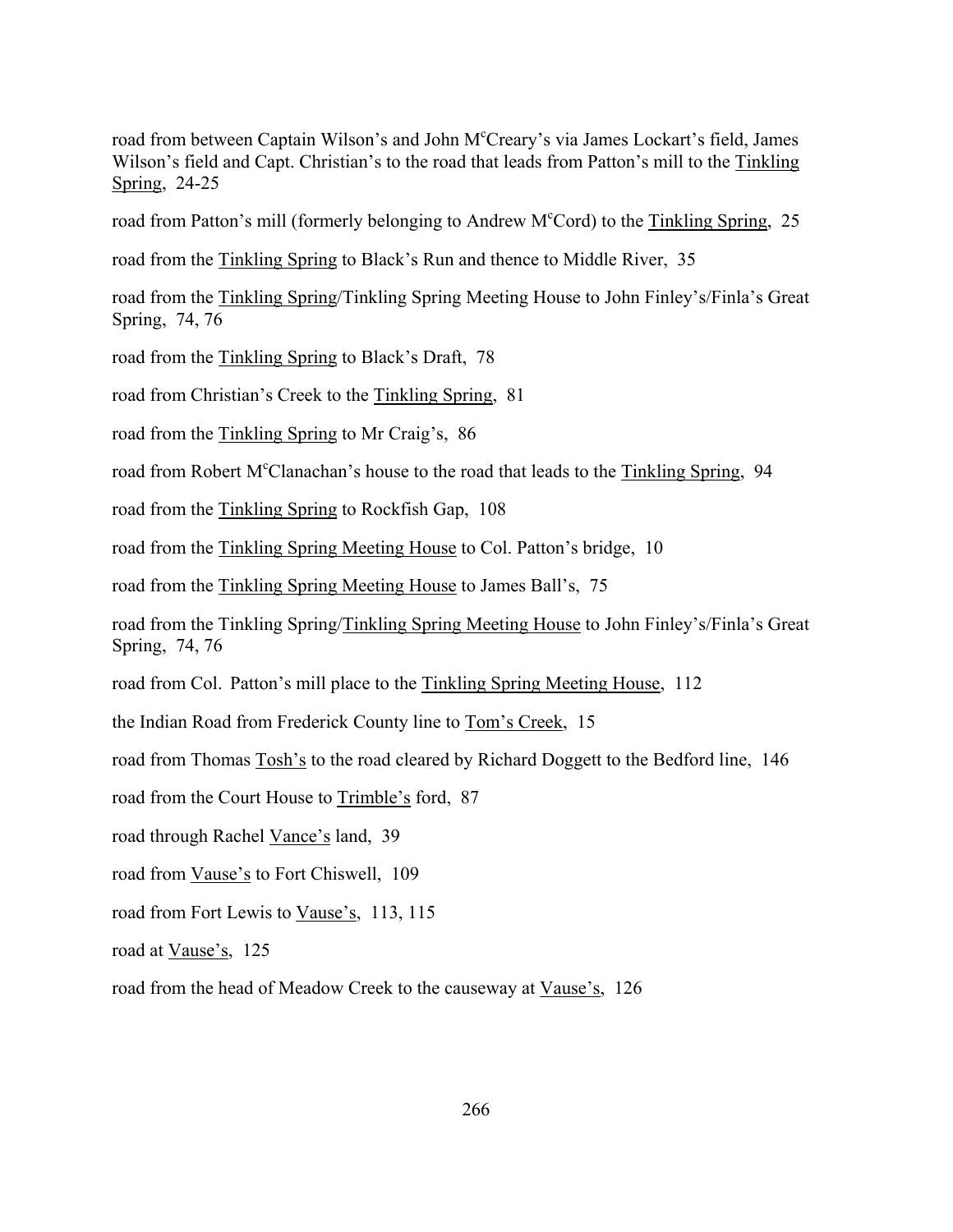road from Vause's over the New River on the Land of John Buchanan and thence by Ingles's ferry to the Lead Mines (and portions thereof), 98, 128

road from Vause's on Roanoke by Ingles's/Inglis's/English's ferry to Peak Creek on the North side of the New River, 109, 113, 123, 129, 132

road from Vause's to Samuel Wood's, 130

road from Vause's on Roanoake by English's ferry to Peak Creek on the north side of New River, 132

road from Ephraim Voss's/Vause's to the New River, 59

(petition by the inhabitants of the South branch) road from the Wagon Road up the south fork to Peter Reed's mill, 39

road from the mouth of John's Creek through the mountains to the Wagon Road, 53

road from Joseph M<sup>c</sup>Murty's mill through M<sup>c</sup>Afee's Gap to the Wagon Road, 135, 139

road from John Wilson's by Dooley's, Barnet Mann's, and John Love's, and thence to James Wait's, 47

road from Ephraim Love's to James Wait's, 89

road from William Walding's to meet the road near Thomas Moore's, 12

road from Kenady's to Walker's, 78

road from Walker's place to Charles Lewis's thence to the Warm Spring, 94

road from Alexander Walker's to the Painter Gap, 83, 86

the old road from Alexander Walker's by James Moore's to Andrew Hays's, 149

the new road from Alexander Walker's by Charles Hay's to Andrew Hays's, 149

(petition of the inhabitants of the Cowpasture and Calfpasture) road from Andrew road from Jennings's Gap to Charles Walker's, 37

Hamilton's to the turn of the (Calfpasture) waters by Charles Walker's, 57, 60

road from George Lewis's house to Charles Walker's, 84

road from Charles Walker's to Robert Gay's, 84

road through Joseph Walker's plantation, 52, 78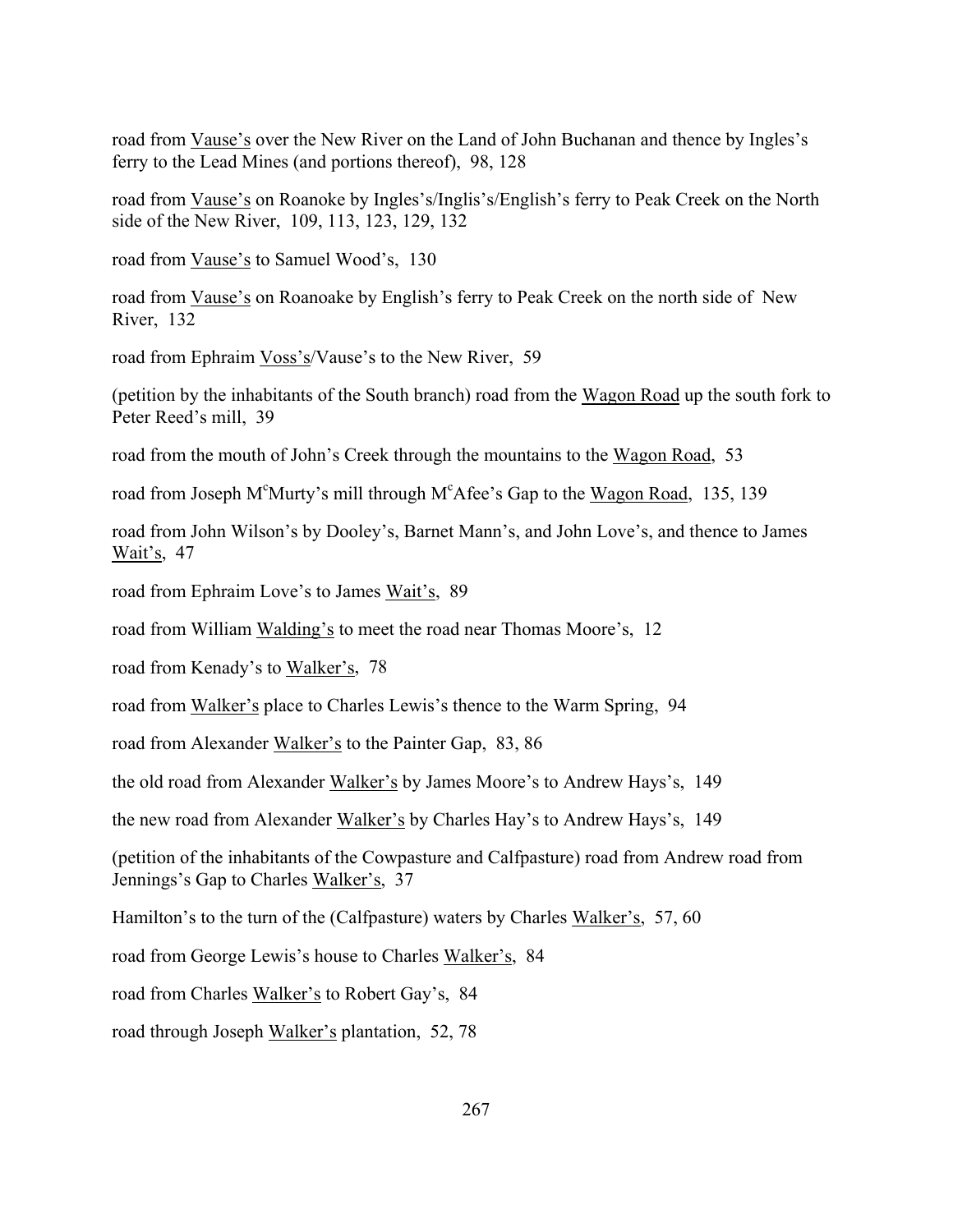road between Hall's mill and the main county road round Joseph Walker's fence, 76 road from Risk's mill to Samuel Wallace's, 60 road from Samuel Wallace's to James Young's, 60 road from William Ward's house to Borden's patent line, 101 road from the road above William Ward's house to Borden's patent line, 106 road from Walker's place to Charles Lewis's thence to the Warm Spring, 94 road from the ferry on James River to the Warm Springs opposite John McClure's, 138 road from Captain Charles Lewis's to where Dickinson's road joins the road leading from Staunton to Warm Springs, 148 road from the Warm Springs to the forks of the road leading to Captain John Dickinson's, 148 road from the Little Warm Springs to the fork of the road on Dunlap's Creek, 150 road from the forks of Lewis's and Dickinson's road to the Warm Springs, 152 road from Davis's cabin to the Warm Springs, 152 road from Michael Waring's to John Scot's, 92 road from the old road from Ruder's Mines to Michael Waring's, 146 road from Reed Creek to Warwick, 38 road from John Robinson's mill by the Den to the county road leading to Warwick, 134  $\overline{\phantom{a}}$ road from the Catapo Road to Warwick Gap, 64 the Warwick Road near the Great Lick, 115 road from Waters's field to the Stone Meeting House, 80 road from Thomas Waterson's to the Stone Meeting House, 141 road from Thomas Watterson's field to John Davis's mill, 131 road from Welshman's Run to the Bedford line, 136, 141 road from Paul Whitley's to the main road between the North River and the Poplar Hills, 81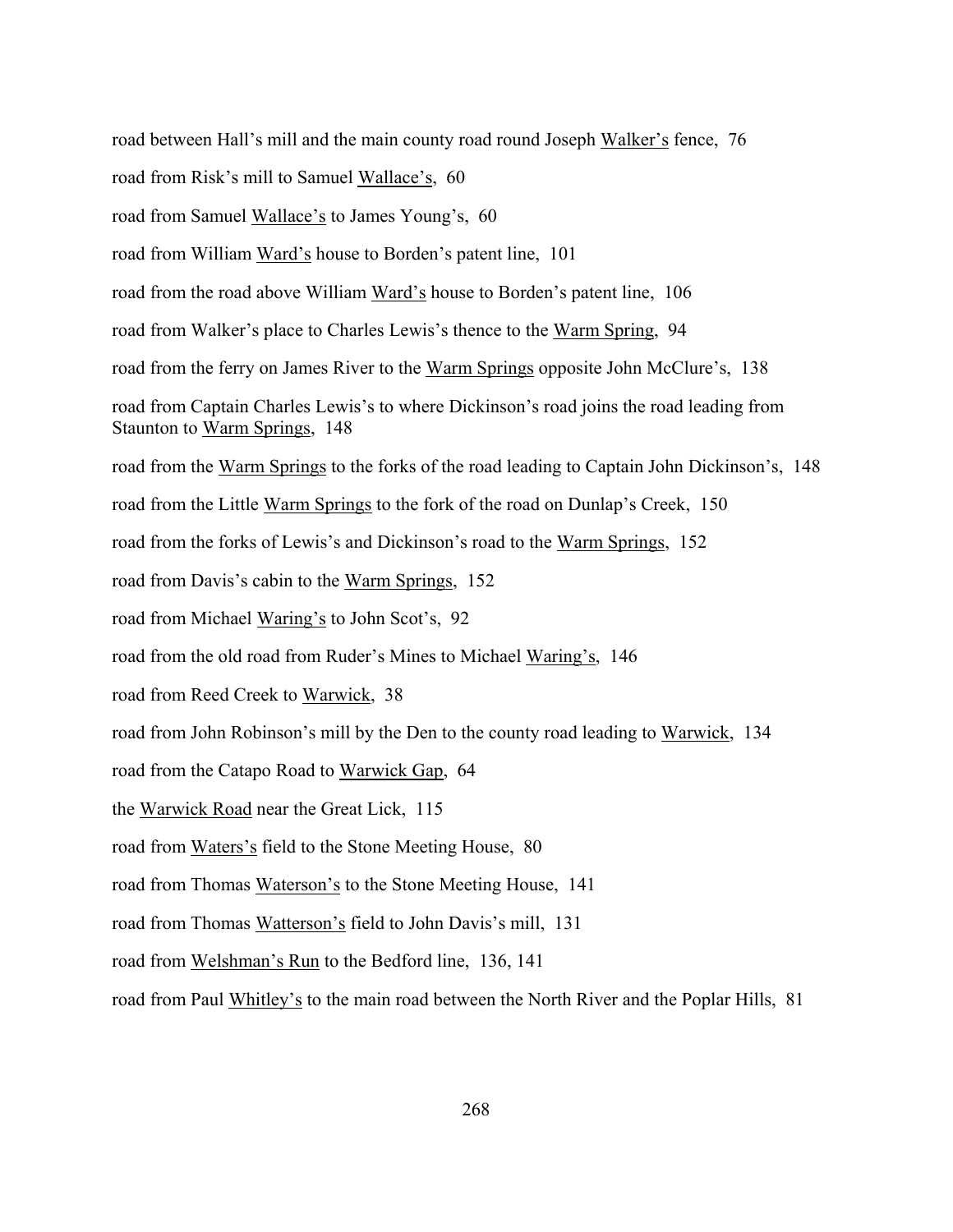road from the Wilderness Bridge to Beverley Manor line, 70, 117

road from Robert Craven's to Samuel Wilkins's, 3

road from the Widow Jackson's to Williams's Creek, 35

road from between Captain Wilson's and John M°Creary's via James Lockart's field, James Wilson's field and Capt. Christian's to the road that leads from Patton's mill to the Tinkling Spring, 24-25

road cut from the old road through the Dry River Gap of the mountain (road from Dry River Gap (via Siver's mill and Charles  $Wilson's$ ) to the county line), 79

road from between Captain Wilson's and John M°Creary's via James Lockart's field, James Wilson's field and Capt. Christian's to the road that leads from Patton's mill to the Tinkling Spring, 24-25

road from John Wilson's by Dooley's, Barnet Mann's, and John Love's, and thence to James Wait's, 47

road between John Willson's Gap and the Panther Gap, 76

road from Samuel Wilson's house to Wallace Estill's, 128

road from William Wilson's mill to Wallace Estell's mill, 44

road from William Wilsons Mill into the new road at the foot of the Bullpasture and thence into the branch near Feemster's, 129

road from William Wilson's mill to the new road near John Hicklen's, 147

road from Vause's to Samuel Wood's, 130

(petition of the southwest inhabitants of the county) road from Ezekiel Colhoun's to Wood's River from thence to the top of the ridge dividing Wood's River and the south fork of Roan Oak, 20

road from James Young's mill to Woods's Gap, 8

road from the South River at Israel Christians to Woods's Gap, 16

road from Woods's Gap to the head of Rockfish, 58

road from the foot of the mountain at Woods's Gap to James Bell's on the South River, 17

road from Samuel Davis's to the mountain at Woods's Gap, 77